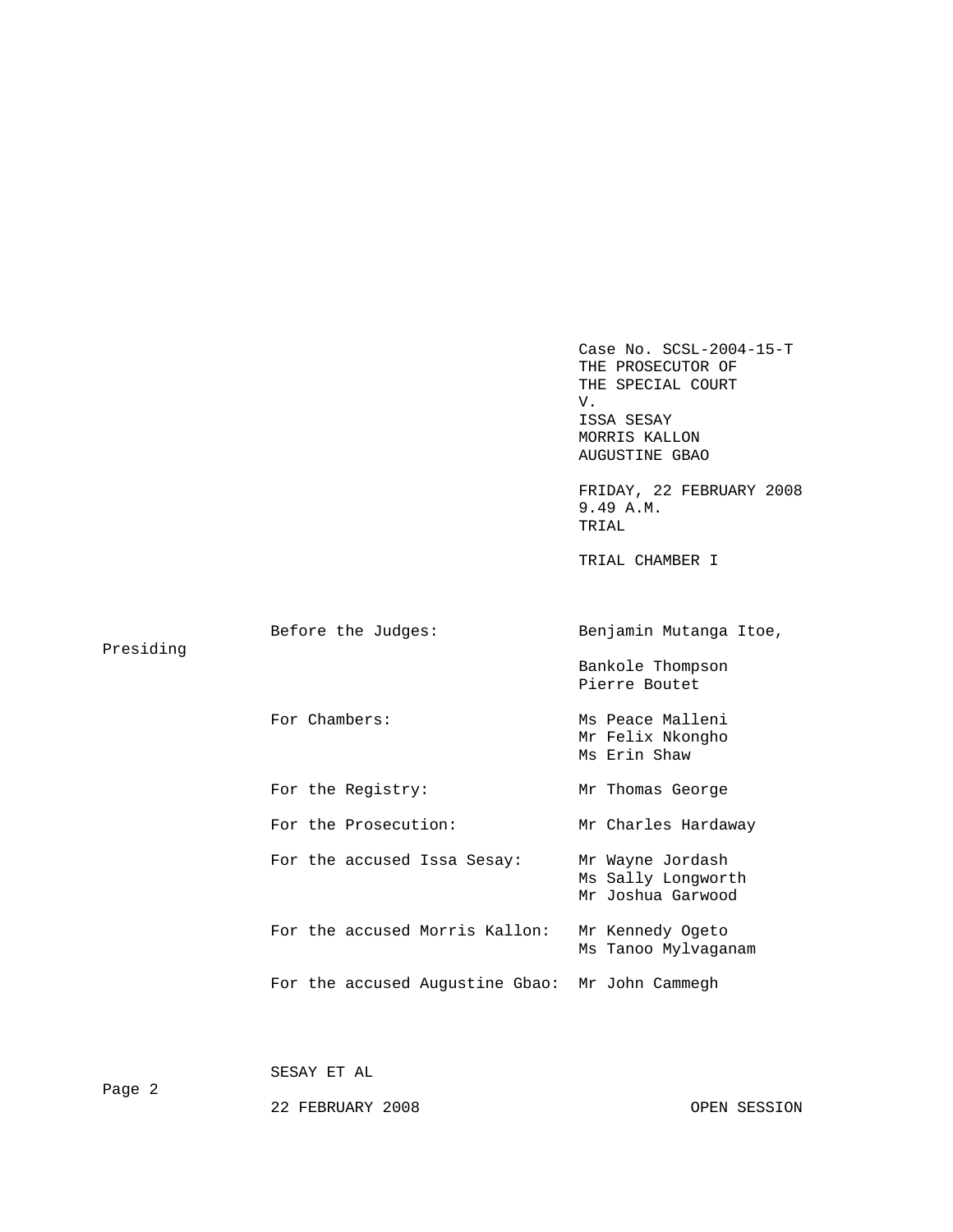|                      | $\mathbf{1}$   | [RUF1FEB08A-DG]                                              |
|----------------------|----------------|--------------------------------------------------------------|
|                      | $\overline{2}$ | Friday, 22 February 2008                                     |
|                      | 3              | [Open session]                                               |
|                      | 4              | [The accused present]                                        |
|                      | 5              | [Upon commencing at 9.49 a.m.]                               |
|                      | 6              | [The witness entered Court]                                  |
|                      | 7              | WITNESS: DIS-307 [Continued]                                 |
|                      | 8              | [Witness answered through interpreter]                       |
| Wе                   | 9              | PRESIDING JUDGE: Yes, good morning, learned counsel.         |
| $09:49:44$ 10        |                | are resuming the proceedings. And Mr Wagona, you may proceed |
|                      | 11             | $with$ $-$                                                   |
|                      | 12             | MR JORDASH:<br>Sorry.                                        |
|                      | 13             | PRESIDING JUDGE: Mr Jordash is on his feet.                  |
| perhaps              | 14             | MR JORDASH: Only because I can see the witness is            |
| $09:50:07$ 15        |                | cold.                                                        |
|                      | 16             | PRESIDING JUDGE: Yes.                                        |
|                      | 17             | MR JORDASH: And also I'm wondering -- I'm worried.           |
|                      | 18             | PRESIDING JUDGE: Yes, he's sniffing you know.                |
|                      | 19             | MR JORDASH:<br>Yes.                                          |
| $09:50:15$ 20<br>Are |                | PRESIDING JUDGE: Mr Witness, what's wrong with you?          |
|                      | 21             | you very cold or what?                                       |
|                      | 22             | THE WITNESS:<br>Cold?                                        |
|                      | 23             | PRESIDING JUDGE: Cold.                                       |
|                      | 24             | THE WITNESS: Yes, sir.                                       |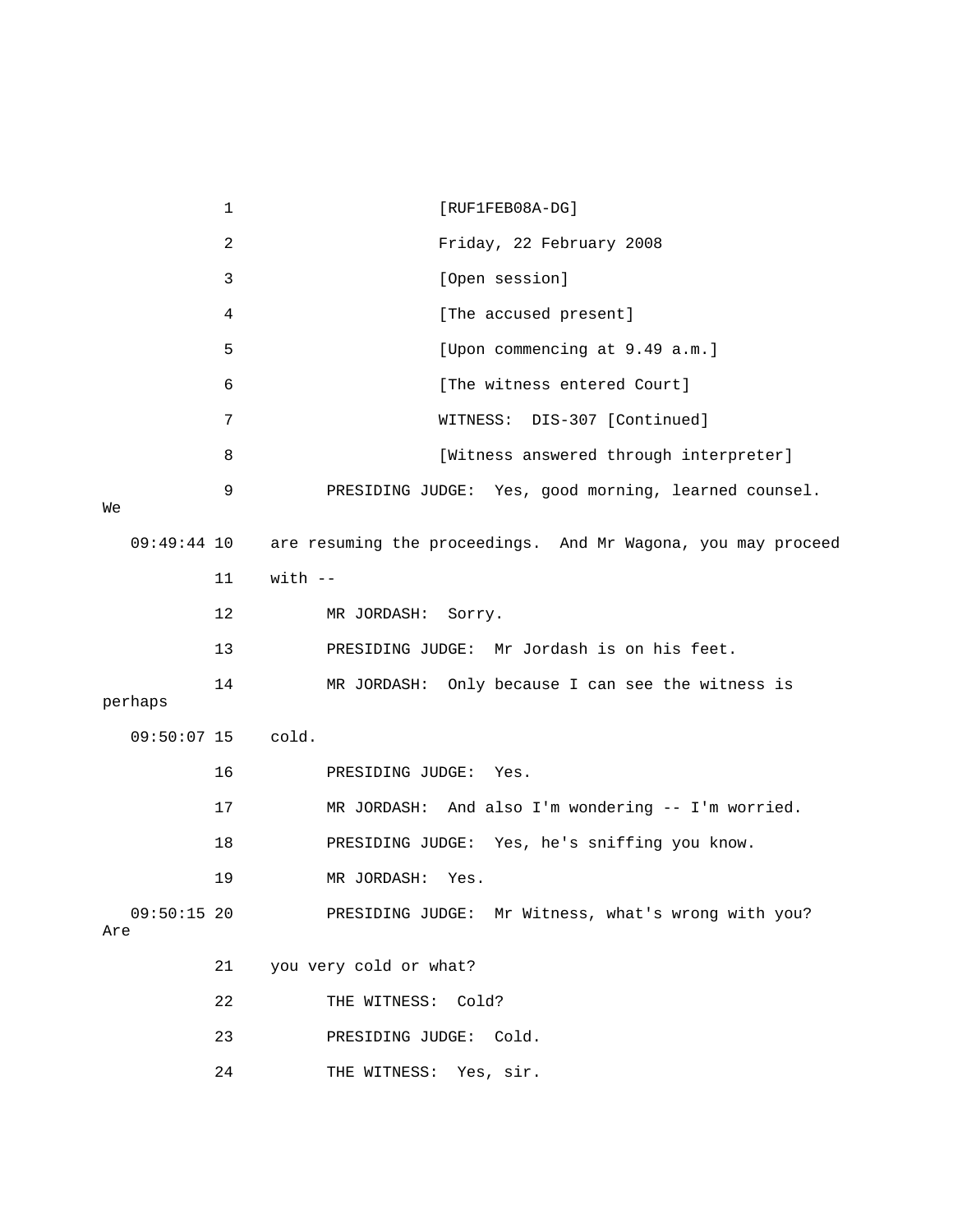09:50:24 25 PRESIDING JUDGE: This jacket he's wearing is not the one 26 I'm used to seeing on them. This one looks very light. 27 MR JORDASH: Yes. And also it's colder here, around here 28 today than it often is. 29 PRESIDING JUDGE: So what do we do? Where is the - madam,

```
 SESAY ET AL 
Page 3 
             22 FEBRUARY 2008 OPEN SESSION
```

| It            | $1 \quad$   | you usually have a thicker coat, you know, for the witnesses.           |
|---------------|-------------|-------------------------------------------------------------------------|
| he            | $2^{\circ}$ | is not around today? Just check. Check and see, you know, if            |
| know?         | 3           | can have it. Mr Witness, can you manage to continue, you                |
| another       | 4           | Can you manage to continue? They are going to look for                  |
| with          |             | $09:51:18$ 5 coat, you know, for you so that we can double -- double it |
| continue?     | 6           | that one you have on. Can we -- can we move? Can we                     |
|               | 7           | THE WITNESS: Yes, sir.                                                  |
|               | 8           | PRESIDING JUDGE: All right. Yes, Mr Wagona.                             |
|               | 9           | MR WAGONA: Yes. Thank you, My Lords.                                    |
| $09:51:45$ 10 |             | CROSS-EXAMINED BY MR WAGONA: [Continued]                                |
|               | 11          | Good morning, Mr Witness.<br>Q.                                         |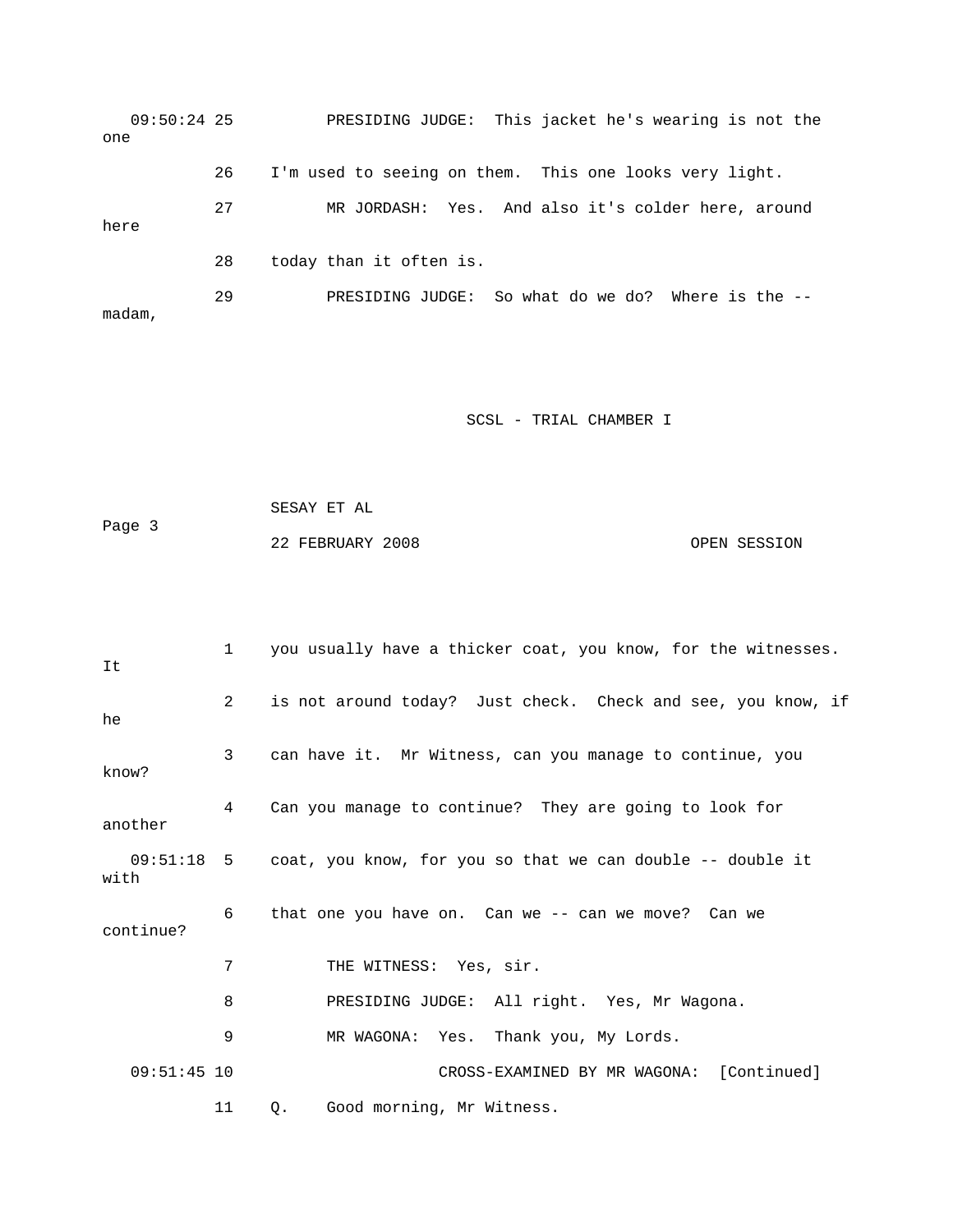12 A. Yes, sir. 13 Q. We are going to continue and I am going to be asking you 14 about the period when the mining started in Koakoyima? 09:52:16 15 PRESIDING JUDGE: Can you just wait -- wait a while please, 16 let him wear that first, yes. What about -- let him wear that 17 first, Yes. 18 MR WAGONA: 19 Q. Now, at the time xxxxxxx became mining commander, Mr Issa 09:54:04 20 Sesay was the deputy to Sam Bockarie, who was the leader of the 21 RUF; is that correct? 22 A. Yes, sir. 23 Q. Now, I would suggest to you that Sam Bockarie together with 24 Issa Sesay appointed xxxxxx to the position of mining commander; 09:54:30 25 do you accept that? 26 A. I don't know about that, sir. 27 Q. And I would also suggest to you that while xxxxx was 28 working as mining commander, he took orders from both Sam 29 Bockarie and Issa Sesay; is that right?

SCSL - TRIAL CHAMBER I

 SESAY ET AL Page 4

22 FEBRUARY 2008 OPEN SESSION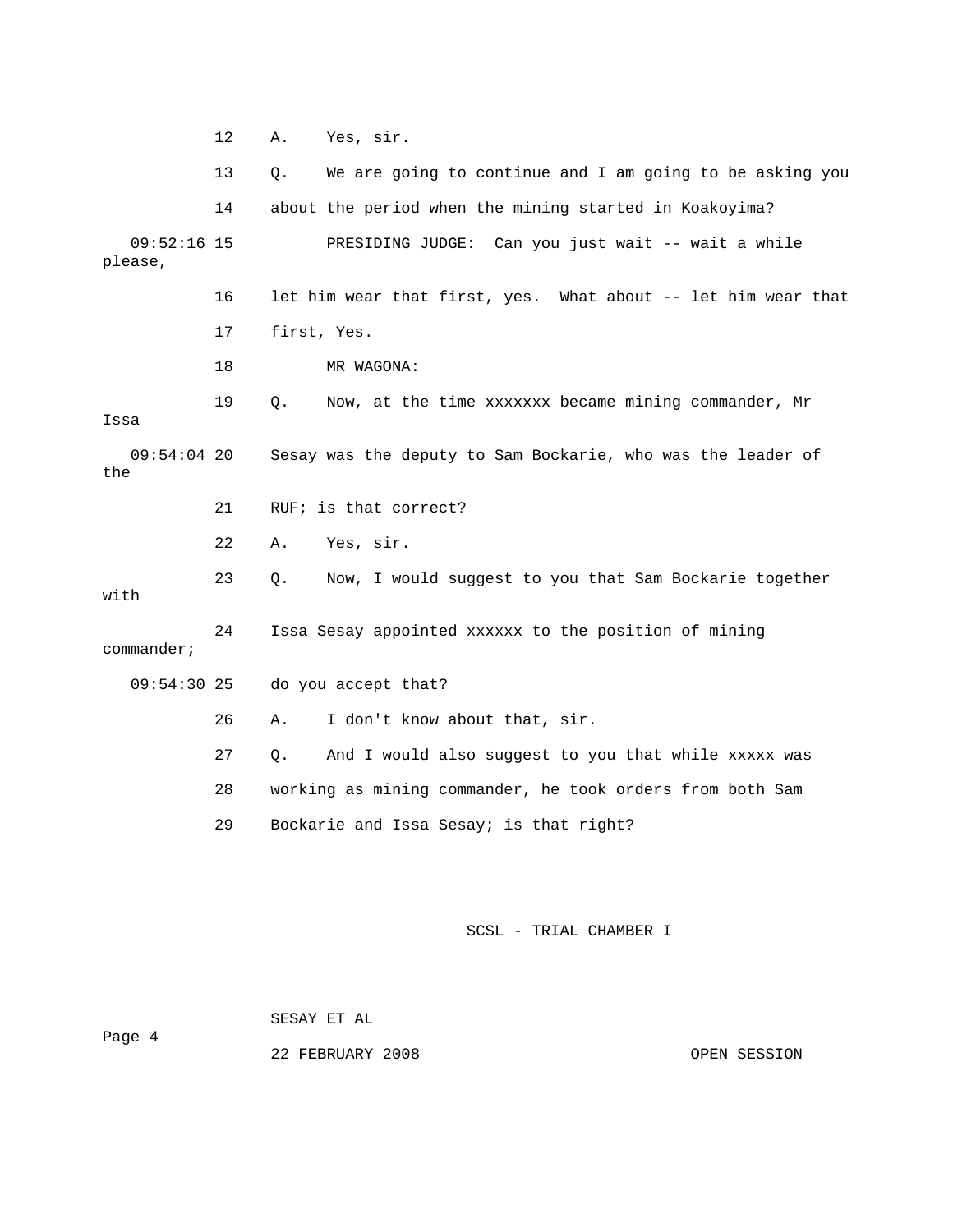1 A. No, sir.

 3 civilians were sent from Kono to Buedu to carry loads 4 of the mining requirements for xxxxxxx; not so? 09:55:46 5 A. Yes, sir. There were things that were used in mining, 6 it was the workers that had been taking them. 8 problem is with the interpreters. We barely hear your voice. 9 had the same problem yesterday. So I don't know if you are 09:56:06 10 far away from your microphone or your microphone is not 11 I'm not sure. But we hear witnesses very clearly, we hear the 12 parties very clearly but we can barely hear you. 13 THE INTERPRETER: Your Honours, I don't think there is 14 problem with the -- okay. 09:56:20 15 JUDGE BOUTET: Well, I can -- I mean, your voice is very 16 distant. MR WITNESS: And now your voice not clear now. Your 18 Honours, I have turned the mic on. 19 JUDGE BOUTET: So I see. 09:56:34 20 MR WITNESS: Yes, Your Honours, it is regulated now. 21 JUDGE BOUTET: Okay. Now it works. 22 PRESIDING JUDGE: You're clearer now. And Mr Wagona, 24 by civilians from where to where? 2 Q. Now, when xxxxxx was coming to replace xxxxxxx, consisting so 7 JUDGE BOUTET: Before you carry on. I'm not sure if the We too working, any 17 MR you 23 say the tools from mining were transferred from -- were carried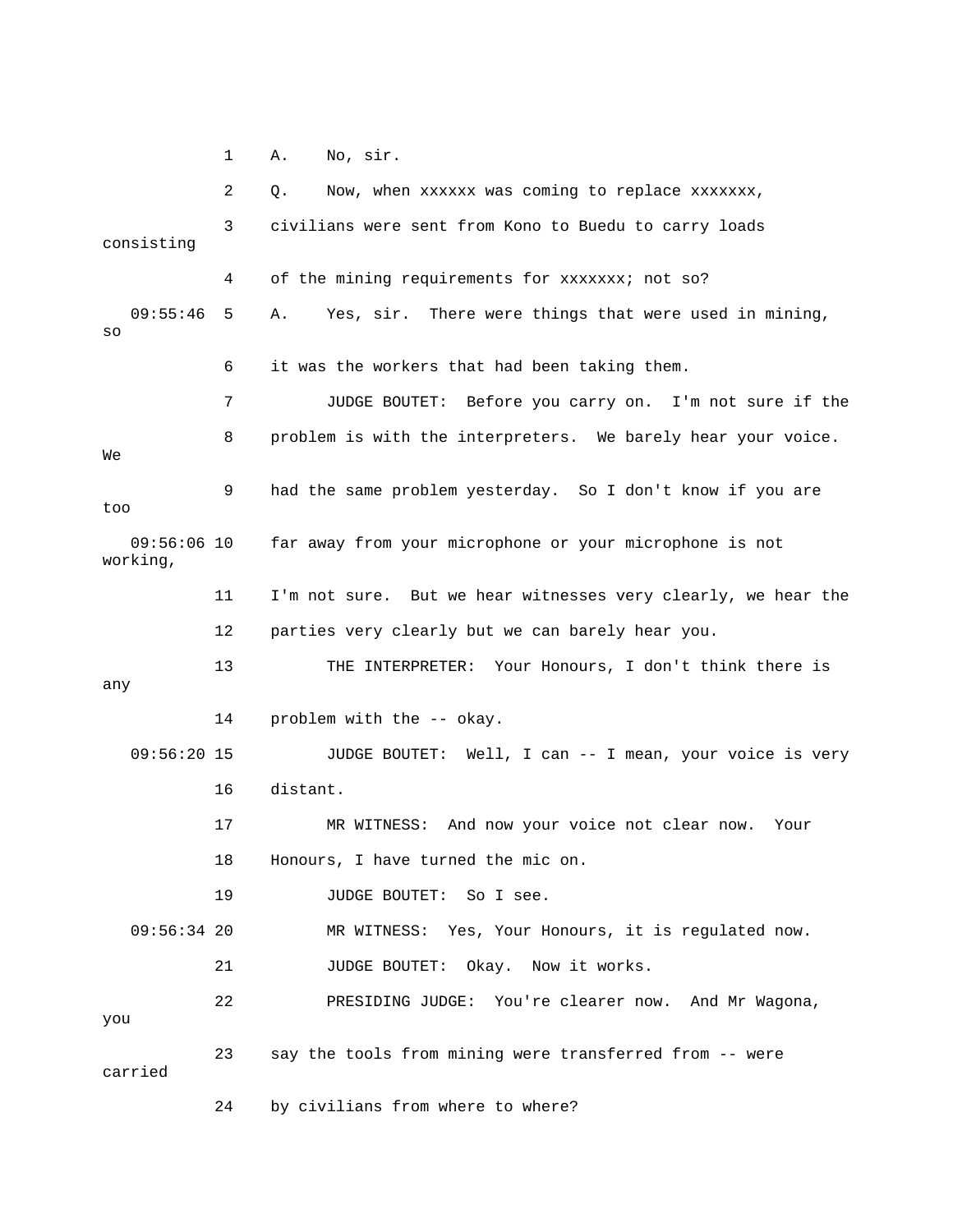09:56:48 25 MR WAGONA: Civilians sent from Kono to Buedu. 26 Q. Now, during 1999 -- 27 JUDGE BOUTET: Mr Wagona, I'm sorry -- 29 JUDGE BOUTET: -- because of my intervention, I missed 28 MR WAGONA: Yes, My Lord. the

SCSL - TRIAL CHAMBER I

|        | SESAY ET AL |  |  |
|--------|-------------|--|--|
| Page 5 |             |  |  |

22 FEBRUARY 2008 OPEN SESSION

|               | $\mathbf{1}$    | answer that the witness may have given you on this side.       |
|---------------|-----------------|----------------------------------------------------------------|
|               | 2               | MR WAGONA: I'll ask the question again, My Lord.               |
|               | 3               | Witness, I had asked you, I had suggested that when<br>Q.      |
| XXXXXX        | 4               | was coming to replace xxxx xxxxx, civilians were sent from     |
| 09:57:33      | 5               | Kono to Buedu to carry loads consisting of the mining          |
|               | 6               | requirements for xxxxxx; not so?                               |
|               | 7               | Except when they were ready to go for their food or some<br>Α. |
|               | 8               | other condiments like salt, Maggi and pepper.                  |
|               | 9               | Yes. But is it correct that at that time that's what<br>Q.     |
| $09:57:54$ 10 |                 | happened, that when xxxxxx was coming civilians went from Kono |
|               | 11              | to Buedu to help him carry the things?                         |
|               | 12 <sup>°</sup> | Yes, sir.<br>Α.                                                |
| Issa          | 13              | Now, during 1999 when xxxxxxx was mining commander, Mr<br>0.   |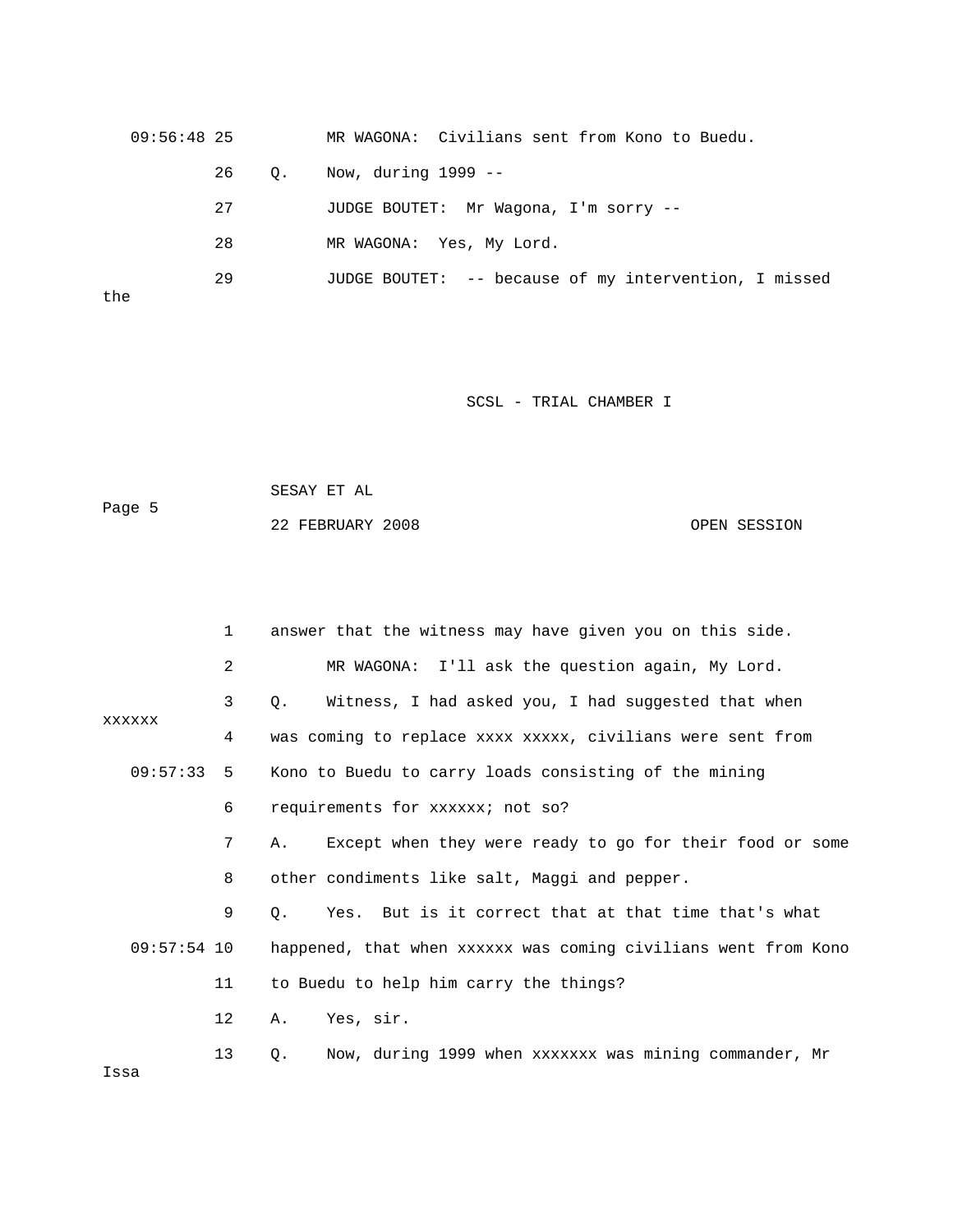|    | Makeni;       | 14 |                             | Sesay was the RUF High Command on the ground in Kono and     |  |  |  |
|----|---------------|----|-----------------------------|--------------------------------------------------------------|--|--|--|
|    | 09:58:26 15   |    |                             | is that right?                                               |  |  |  |
|    |               | 16 | Α.                          | Initially, it was Sam Bockarie.                              |  |  |  |
|    |               | 17 |                             | PRESIDING JUDGE: Put the question to him again.              |  |  |  |
|    |               | 18 |                             | MR WAGONA:                                                   |  |  |  |
|    | already       | 19 | $\circ$ .                   | Now I'm talking about during 1999, when xxxxx had            |  |  |  |
|    | 09:58:4720    |    |                             | come to Kono; wasn't Issa Sesay the RUF High Command who was |  |  |  |
|    |               | 21 | present in Kono and Makeni? |                                                              |  |  |  |
|    |               | 22 | Α.                          | Yes, sir.                                                    |  |  |  |
| at |               | 23 | О.                          | And is it correct that later on Mr Issa Sesay was living     |  |  |  |
|    |               | 24 |                             | Lebanon in Koakoyima where the mining unit was also based?   |  |  |  |
|    | $09:59:36$ 25 |    | Α.                          | Yes, sir. It was the same town.                              |  |  |  |
|    |               | 26 | $\circ$ .                   | What do you mean when you say it was the same time?          |  |  |  |
|    |               | 27 |                             | PRESIDING JUDGE: He said is it time or town.                 |  |  |  |
|    |               | 28 |                             | THE WITNESS: The same town. The same town.                   |  |  |  |
|    |               | 29 |                             | MR WAGONA:<br>Okay.                                          |  |  |  |

| Page 6 |    | SESAY ET AL      |  |  |                                                   |  |  |              |
|--------|----|------------------|--|--|---------------------------------------------------|--|--|--------------|
|        |    | 22 FEBRUARY 2008 |  |  |                                                   |  |  | OPEN SESSION |
|        |    |                  |  |  |                                                   |  |  |              |
|        |    |                  |  |  |                                                   |  |  |              |
|        | Q. |                  |  |  | And it was Mr Issa Sesay who at one stage in 1999 |  |  |              |

stopped

2 the mining; is that correct?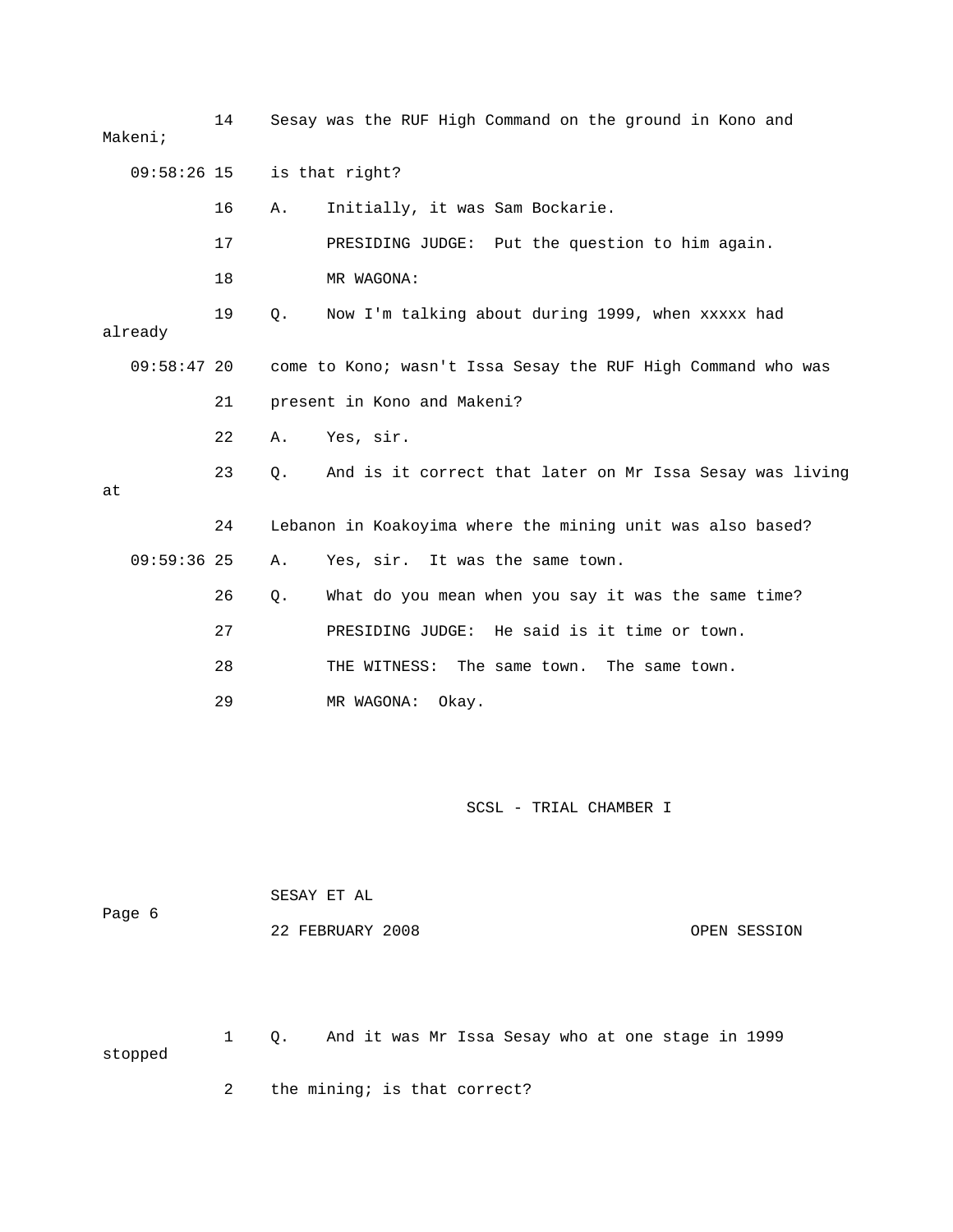3 A. Yes, sir.

 4 Q. And it was the same Mr Issa Sesay who later allowed the 10:00:15 5 mining to continue; not so? 6 A. Yes, sir. 7 PRESIDING JUDGE: Stopped the mining in what year?

8 MR WAGONA: 1999, according to the witness, My Lord.

 9 Q. Witness, I would suggest to you that from beginning of 1999 10:00:49 10 onwards, xxxxxx was working under the supervision of Mr Issa 11 Sesay; is that correct?

12 A. It's correct.

 13 Q. And do you agree with me that in 1999 through 2000, when 14 Issa Sesay was based in Kono, he would have known had civilians 10:01:22 15 been forced to mine for the RUF? 16 A. No, sir. If a civilian were forced to do any job he would 17 go. Diamond diggers, he's forced person he would go. Diamond 18 digger, when you first see him, he would go. He would not see 19 the diamond. So, if you force me to work, and I am the one that 10:01:49 20 I am washing the gravel, you force me, I would go. You would not

21 see any diamond.

 22 Q. Well, I'm not sure if I've got the answer. My question is: 23 If civilians were being forced to mine for the RUF at this time 24 when Mr Issa Sesay was present, he would have known, not so? 10:02:31 25 MR JORDASH: Object -- objection. It's a purely --

well,

 26 could I ask that this not be translated to the witness. 27 PRESIDING JUDGE: Can he remove his earphones. Can they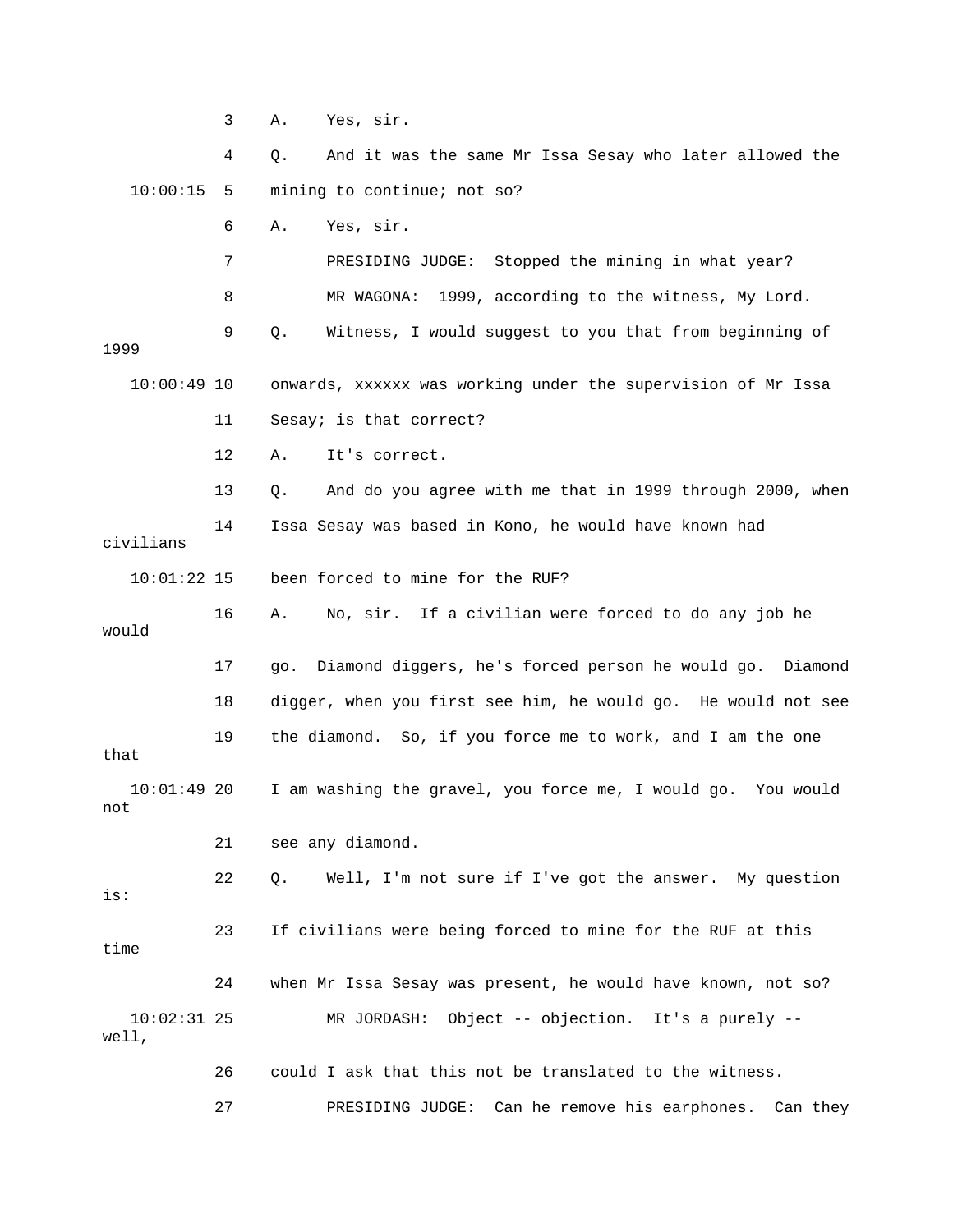28 remove the earphones. But there is no guarantee. Let him be 29 taken out of the courtroom, please.

SCSL - TRIAL CHAMBER I

 SESAY ET AL Page 7 22 FEBRUARY 2008 OPEN SESSION

1 MR WAGONA: Well, My Lord, I can -- I can cut this short. 2 I will just -- I'll move on. 3 PRESIDING JUDGE: You want to move on? 4 MR WAGONA: Yeah. 10:03:09 5 PRESIDING JUDGE: Okay. All right. 6 MR WAGONA: 7 Q. But you would confirm, Mr Witness, that from some time in 8 1999 through 2000, Mr Issa Sesay was based at Lebanon where the 9 mining unit was also based? 10:03:38 10 A. He would come and go, sir. 11 PRESIDING JUDGE: He said based; based. He could be based 12 and he could be going and coming? Was he living there from 1999 13 to 2000 in Lebanon, when the mining operations were going on? 14 THE WITNESS: I used to see him at times. At times I would 10:04:05 15 not see him.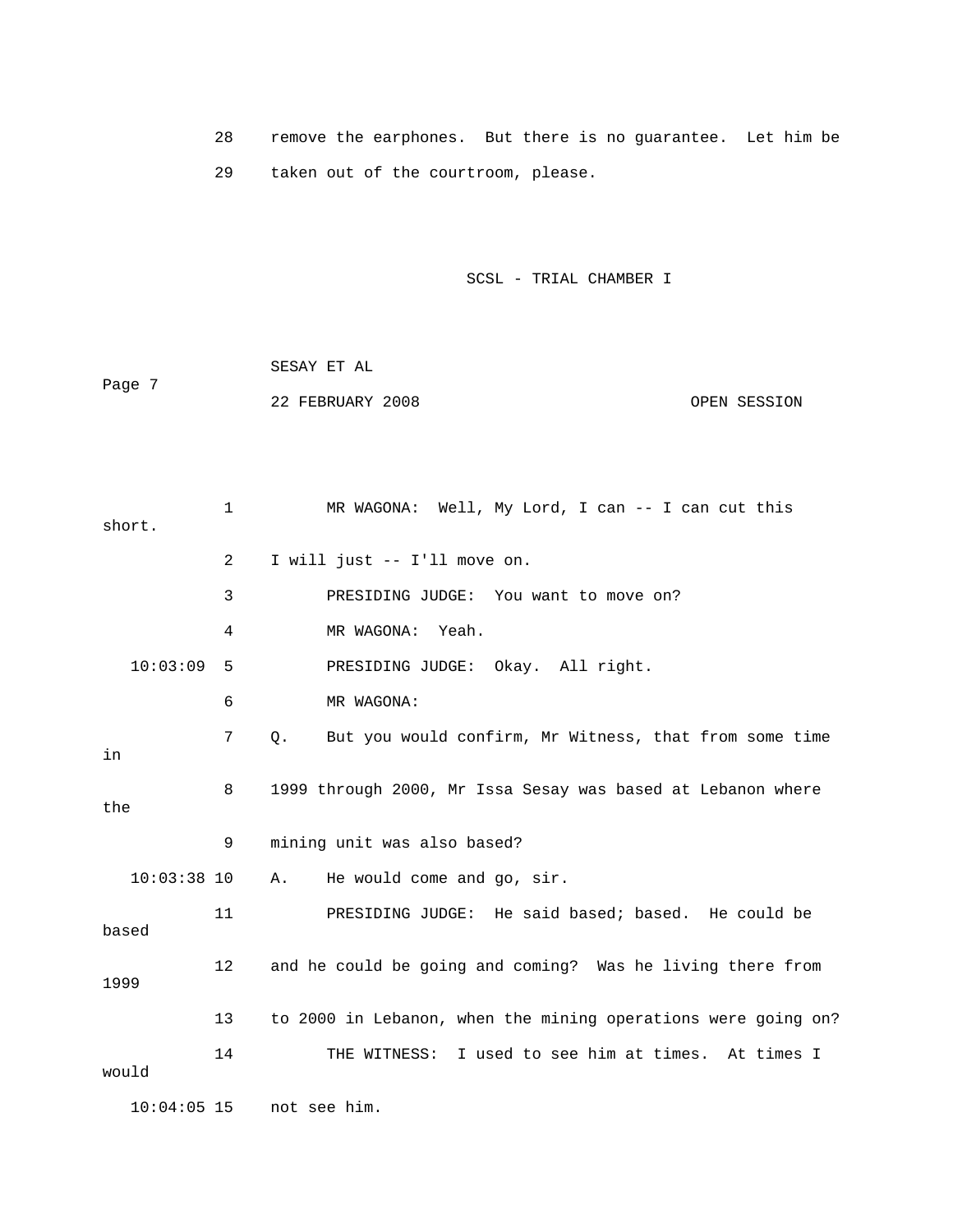|               | 16              |           | MR WAGONA:                                             |
|---------------|-----------------|-----------|--------------------------------------------------------|
|               | 17 <sup>2</sup> | $\circ$ . | And that was the same area where the mining was taking |
|               | 18              |           | place at Koakoyima; is that correct?                   |
|               | 19              | Α.        | Koakoyima, half mining had been going on at Koakoyima  |
| $10:04:28$ 20 |                 |           | because he had mining going on all over Kono.          |
|               | 21              | О.        | Now, you know that Mr Issa Sesay appointed xxxxx to    |
|               | 22              |           | replace xxxxxx as mining commander, not so?            |
|               | 23              | Α.        | Yes, sir.                                              |
|               | 24              | 0.        | And you know that xxxx was also called xxxxxxx?        |
| $10:05:19$ 25 |                 | Α.        | I did not know that name, sir. The name I knew of was  |
|               | 26              | XXXXXX.   |                                                        |
|               | 27              | 0.        | And before xxxxxx became mining commander he had been  |
| based         |                 |           |                                                        |
|               | 28              |           | in Kono during 1998, not so?                           |
|               | 29              | Α.        | Yes, sir.                                              |

| Page 8 | SESAY ET AL      |              |
|--------|------------------|--------------|
|        | 22 FEBRUARY 2008 | OPEN SESSION |

| mining |   | 1 Q. And it would be correct to say that when xxxxx was        |
|--------|---|----------------------------------------------------------------|
|        | 2 | commander, he attended the mining sites during mining, not so? |
|        |   | Yes, sir, he used to go to some mining sites.<br>3 A.          |
|        |   | 4 Q. And it would be correct to say that xxxxx was supervised  |
|        |   | $10:06:29$ 5 by Mr Issa Sesay, not so?                         |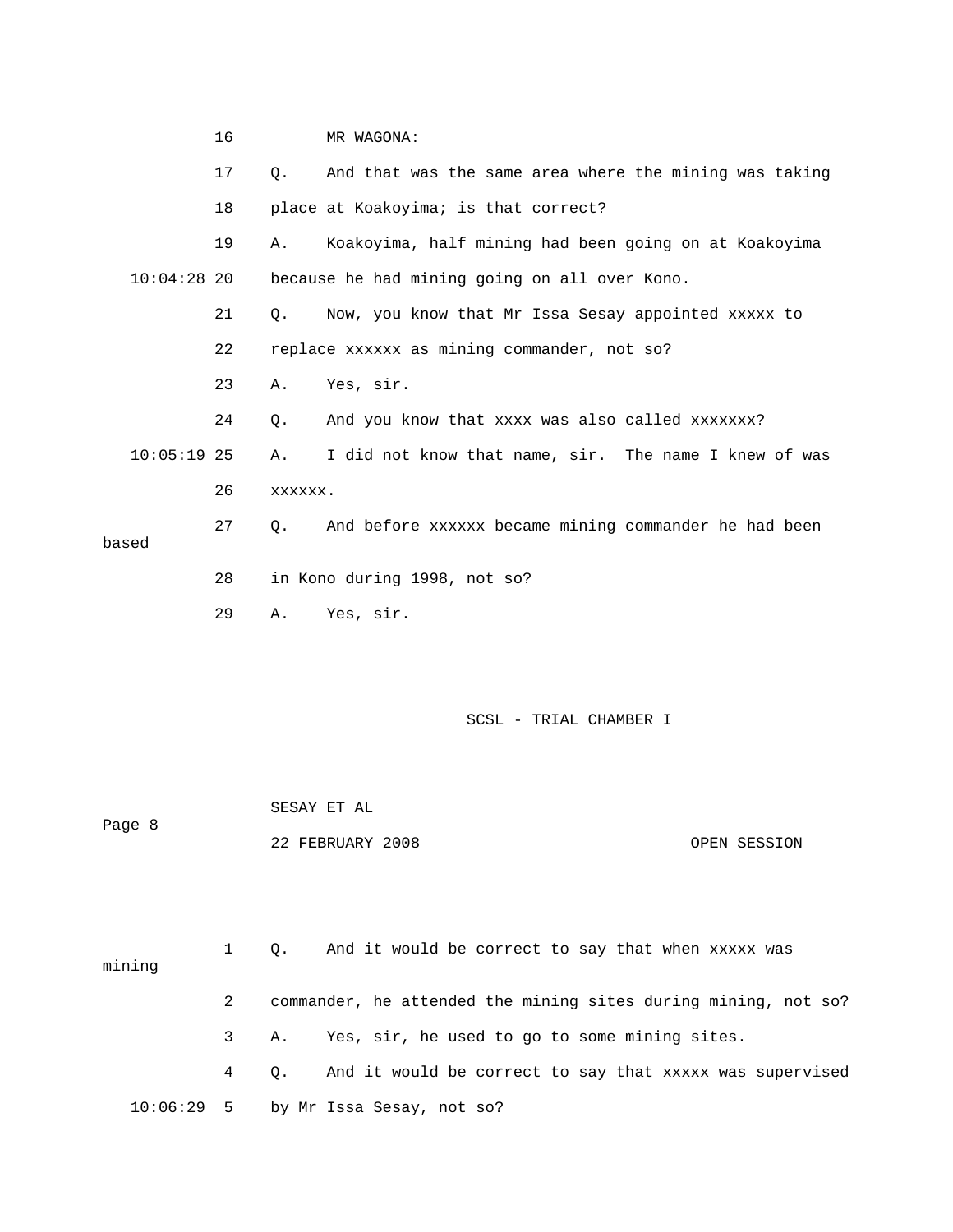|   |               | 6  | Α.      | Supervised; it is that English that I do not understand.      |
|---|---------------|----|---------|---------------------------------------------------------------|
|   |               | 7  |         | The English "supervise." That's what I don't understand, sir. |
|   |               | 8  | Q.      | But is it correct to say that when xxxxx was mining           |
|   |               | 9  |         | commander, he was reporting to Mr Issa Sesay?                 |
|   | $10:07:10$ 10 |    | Α.      | During that time I did not know about it because I had        |
|   |               | 11 |         | already come to Bandafa, seven miles off from Koakoyima.      |
|   |               | 12 | Q.      | So you don't know if he was reporting to Mr Issa Sesay?       |
|   |               | 13 | Α.      | I did not know.                                               |
|   |               | 14 | Q.      | And I would suggest to you that when xxxxx was mining         |
|   | $10:07:33$ 15 |    |         | commander, he submitted the diamonds to Mr Issa Sesay; do you |
|   |               | 16 |         | agree with that?                                              |
| I |               | 17 | Α.      | Well, I don't know because there was a certain time when      |
|   |               | 18 |         | had six pieces of diamonds. When I went to him he gave me     |
|   |               | 19 |         | slippers, so I thought that it was he himself that would --   |
|   | $10:08:01$ 20 |    |         | THE INTERPRETER: Your Honours, the last bit of the            |
|   |               | 21 |         | witness's testimony is not clear. Would he be instructed to   |
|   |               | 22 | repeat? |                                                               |
|   |               | 23 |         | MR WAGONA:                                                    |
|   |               | 24 | Q.      | Witness, please repeat your answer.                           |
|   | $10:08:17$ 25 |    | Α.      | Well, I don't know because at a certain time I took six       |
|   |               | 26 |         | pieces of diamonds and he gave me slippers.                   |
|   |               | 27 |         | PRESIDING JUDGE:<br>You took six pieces to who?               |
|   |               |    |         |                                                               |
|   |               | 28 |         | THE WITNESS:<br>TO XXXXXX.                                    |

I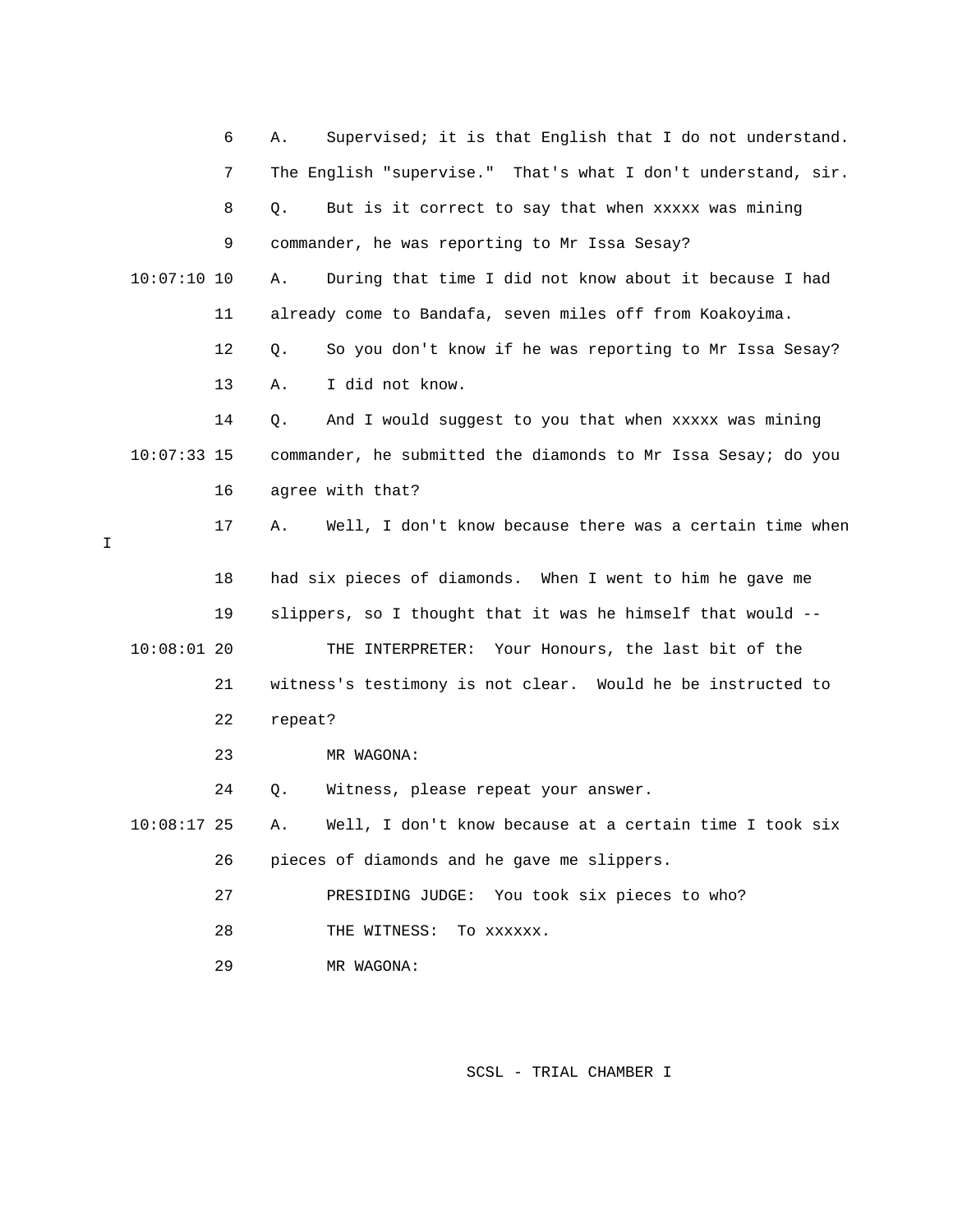| Page 9               |    | SESAY ET AL                                                    |  |  |  |  |  |  |  |
|----------------------|----|----------------------------------------------------------------|--|--|--|--|--|--|--|
|                      |    | 22 FEBRUARY 2008<br>OPEN SESSION                               |  |  |  |  |  |  |  |
|                      |    |                                                                |  |  |  |  |  |  |  |
|                      | 1  | And xxxxxx gave you slippers?<br>Q.                            |  |  |  |  |  |  |  |
|                      | 2  | Yes, sir.<br>Α.                                                |  |  |  |  |  |  |  |
| giving               | 3  | And so you are saying you don't know if xxxxxx was<br>Q.       |  |  |  |  |  |  |  |
|                      | 4  | diamonds to Mr Sesay?                                          |  |  |  |  |  |  |  |
| 10:08:46             | 5  | I don't know.<br>Α.                                            |  |  |  |  |  |  |  |
|                      | 6  | Witness, I put it to you that under xxxxx as mining<br>Q.      |  |  |  |  |  |  |  |
|                      | 7  | commander, civilians were being forced to do the mining work;  |  |  |  |  |  |  |  |
| do                   |    |                                                                |  |  |  |  |  |  |  |
|                      | 8  | you accept that?                                               |  |  |  |  |  |  |  |
|                      | 9  | No, sir. They had not been forcing somebody to mine.<br>Α.     |  |  |  |  |  |  |  |
| $10:09:21$ 10        |    | Because if they forced you, you would leave the place and go.  |  |  |  |  |  |  |  |
|                      | 11 | And I would put to you, also, that Mr Issa Sesay<br>Q.         |  |  |  |  |  |  |  |
|                      | 12 | participated actively in organising forced civilian labour for |  |  |  |  |  |  |  |
|                      | 13 | the mining; what do you say?                                   |  |  |  |  |  |  |  |
|                      | 14 | I did not know about that, sir.<br>Α.                          |  |  |  |  |  |  |  |
| $10:09:58$ 15<br>Med |    | Now, I would take it that you never worked with Officer<br>Q.  |  |  |  |  |  |  |  |
| 1998                 | 16 | at the same place at any time regarding mining in Kono from    |  |  |  |  |  |  |  |
|                      | 17 | to 2000; is that correct?                                      |  |  |  |  |  |  |  |
|                      | 18 | I did not work with him.<br>Α.                                 |  |  |  |  |  |  |  |
|                      | 19 | And so you would not know what pertained with regard to<br>Q.  |  |  |  |  |  |  |  |
| $10:10:41$ 20        |    | mining wherever Officer Med may have been stationed, not so?   |  |  |  |  |  |  |  |
|                      | 21 | Yes, sir, I don't know.<br>Α.                                  |  |  |  |  |  |  |  |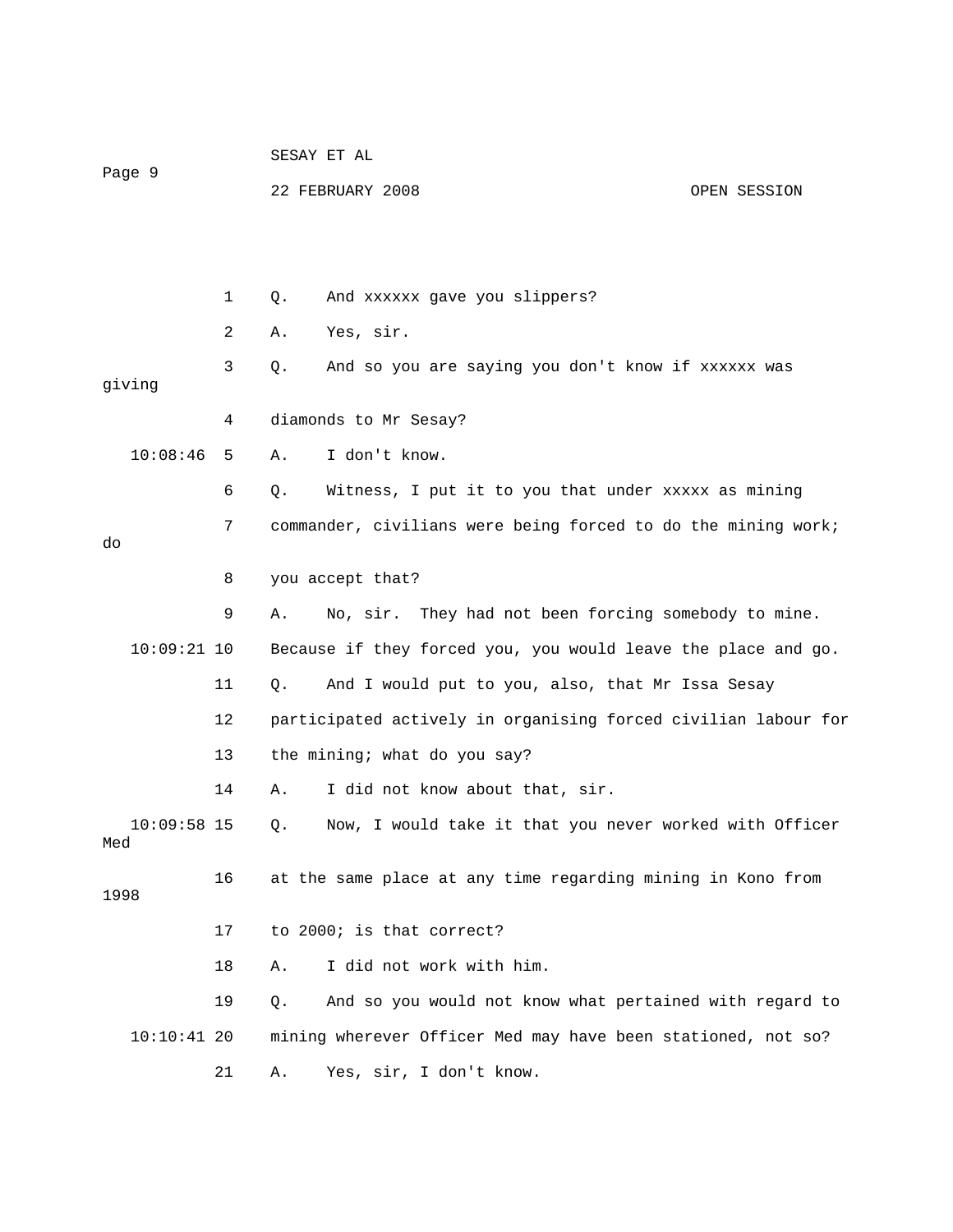| Kono,         | 22 | And you know, don't you, that during 1998 to 2000, in<br>$\circ$ . |
|---------------|----|--------------------------------------------------------------------|
|               | 23 | some RUF senior commanders had private mining being done for       |
|               | 24 | them; is that correct?                                             |
| $10:11:08$ 25 |    | No, sir.<br>Α.                                                     |
|               | 26 | What do you mean by "no"?<br>Q.                                    |
| Vanquards     | 27 | Private mining, the mining that was given to the<br>Α.             |
|               | 28 | it was from five carats downwards. It was -- but above that,       |
| qo            | 29 | they should go and sell it to the office, mine -- they should      |

 SESAY ET AL Page 10 22 FEBRUARY 2008 OPEN SESSION

 1 and sell it to the office, which was referred to as the mining 2 office. 3 JUDGE BOUTET: Mr Wagona, can you clarify that some 4 statement in this response by the witness that is sort of novel 10:11:57 5 to me because he's talking here of Vanguards, and I am not 6 getting this. 7 MR WAGONA: I will do that. 8 Q. Mr Witness, are you saying that Vanguards were allowed to 9 do private mining, but within certain limits? 10:12:17 10 A. The year 2000, when they had opened the mining, the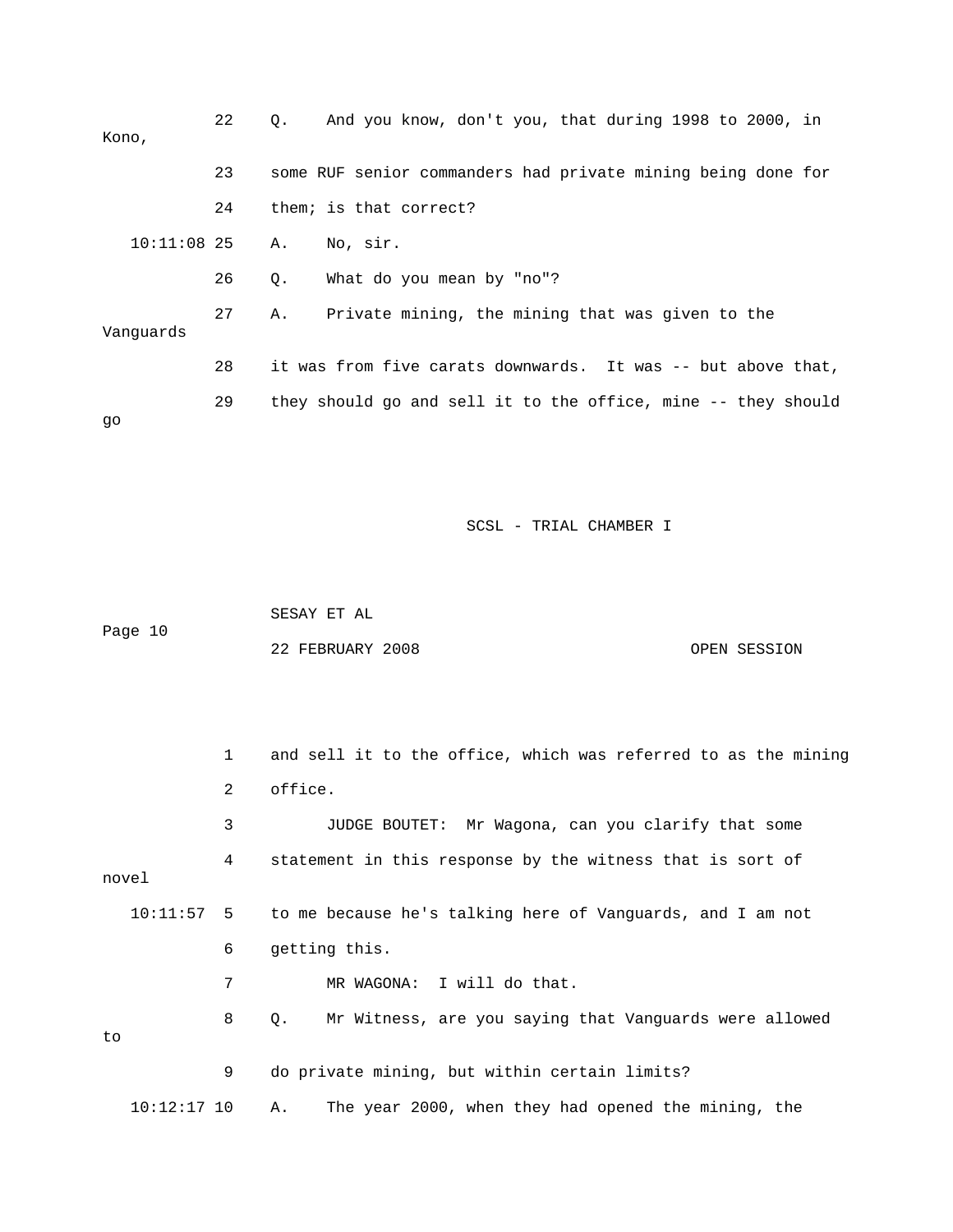| the           | 11 | Vanguards had a different gang. So when they went to work,               |
|---------------|----|--------------------------------------------------------------------------|
| sold          | 12 | little diamonds belonged to them. The bigger ones, must be               |
|               | 13 | to the office.<br>That was the law.                                      |
|               | 14 | And were these Vanguard, some of them, RUF senior<br>Q.                  |
| $10:12:51$ 15 |    | commanders?                                                              |
|               | 16 | Yes, sir.<br>Α.                                                          |
|               | 17 | Including who?<br>Q.                                                     |
| did           | 18 | Well, xxxxxx was a Vanguard, Rambo was a Vanguard.<br>Α.<br>$\mathbb{I}$ |
|               | 19 | not know all of them.                                                    |
| $10:13:28$ 20 |    | And they were using civilians to mine for them; is that<br>$Q$ .         |
|               | 21 | right?                                                                   |
|               | 22 | Yes, sir.<br>Α.                                                          |
|               | 23 | And I would suggest to you that the Vanguards were also<br>Q.            |
|               | 24 | forcing civilians to mine for them; do you accept that?                  |
| $10:13:50$ 25 |    | No, sir. It was a two-pile system, sir.<br>Α.                            |
| knew          | 26 | And I would suggest, Mr Witness, that during 1998 you<br>Q.              |
|               | 27 | that Sam Bockarie was taking the diamonds to Liberia; is that            |
|               | 28 | correct?                                                                 |
|               | 29 | No, sir. I did not know about --<br>Α.                                   |
|               |    |                                                                          |
|               |    | SCSL - TRIAL CHAMBER I                                                   |

SESAY ET AL

Page 11

22 FEBRUARY 2008 OPEN SESSION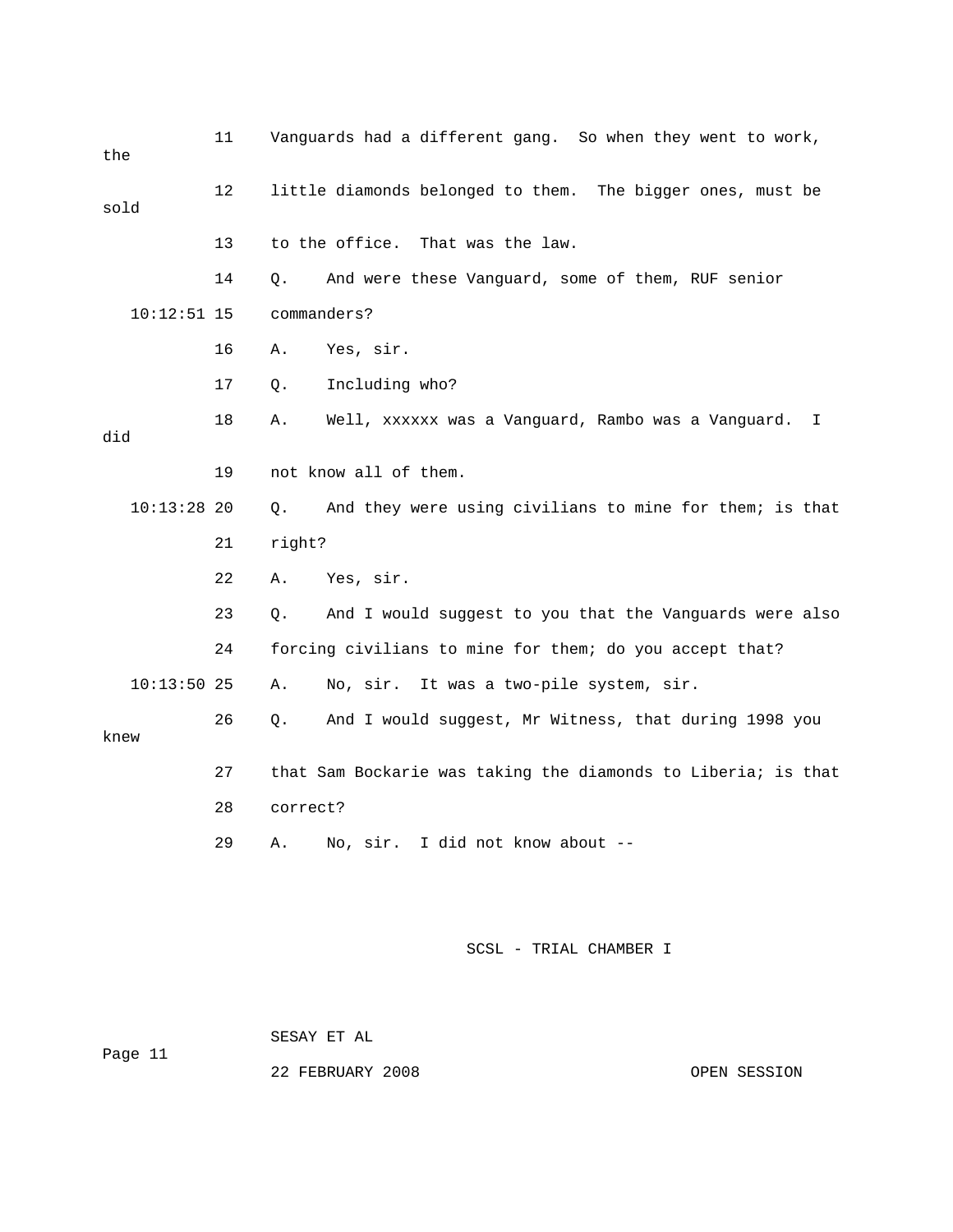|               | 1  |           | PRESIDING JUDGE: "I did not know about" what?                  |
|---------------|----|-----------|----------------------------------------------------------------|
|               | 2  |           | THE WITNESS: I did not know about his diamond dealings.        |
| the           | 3  |           | PRESIDING JUDGE: The -- the question was: During 1998          |
|               | 4  |           | witness knew that Bockarie was taking the diamonds to Liberia. |
| 10:14:58      | 5  |           | Was that not your question?                                    |
|               | 6  |           | MR WAGONA:<br>That's correct.                                  |
|               | 7  |           | PRESIDING JUDGE: Yes.                                          |
|               | 8  |           | THE WITNESS: I did not know about that, sir.                   |
|               | 9  |           | MR WAGONA:                                                     |
| $10:15:22$ 10 |    | Q.        | Witness, are you currently employed?                           |
|               | 11 | Α.        | Yes, sir.                                                      |
|               | 12 |           | MR WAGONA: My Lords, I would want to show the witness a        |
|               | 13 |           | name I have written on a piece of paper, and ask him questions |
|               | 14 |           | based on it because of concerns about revealing his identity.  |
| $10:16:01$ 15 |    |           | PRESIDING JUDGE: Yes, you may.                                 |
| cannot        | 16 |           | MR WAGONA: But I know that he cannot $-$ - he said he          |
|               | 17 |           | read or write.                                                 |
| the           | 18 |           | So, maybe you can trust the Officer of<br>JUDGE BOUTET:        |
|               | 19 |           | Court to communicate to him what the name is?                  |
| $10:16:18$ 20 |    |           | MR WAGONA: Yeah.                                               |
| the           | 21 |           | PRESIDING JUDGE: But we would know, read the name on           |
|               | 22 |           | piece of paper anyway --                                       |
|               | 23 |           | MR WAGONA: Yes, I have it already.                             |
|               | 24 |           | PRESIDING JUDGE: Because we would like to have it in           |
| $10:16:39$ 25 |    | evidence. |                                                                |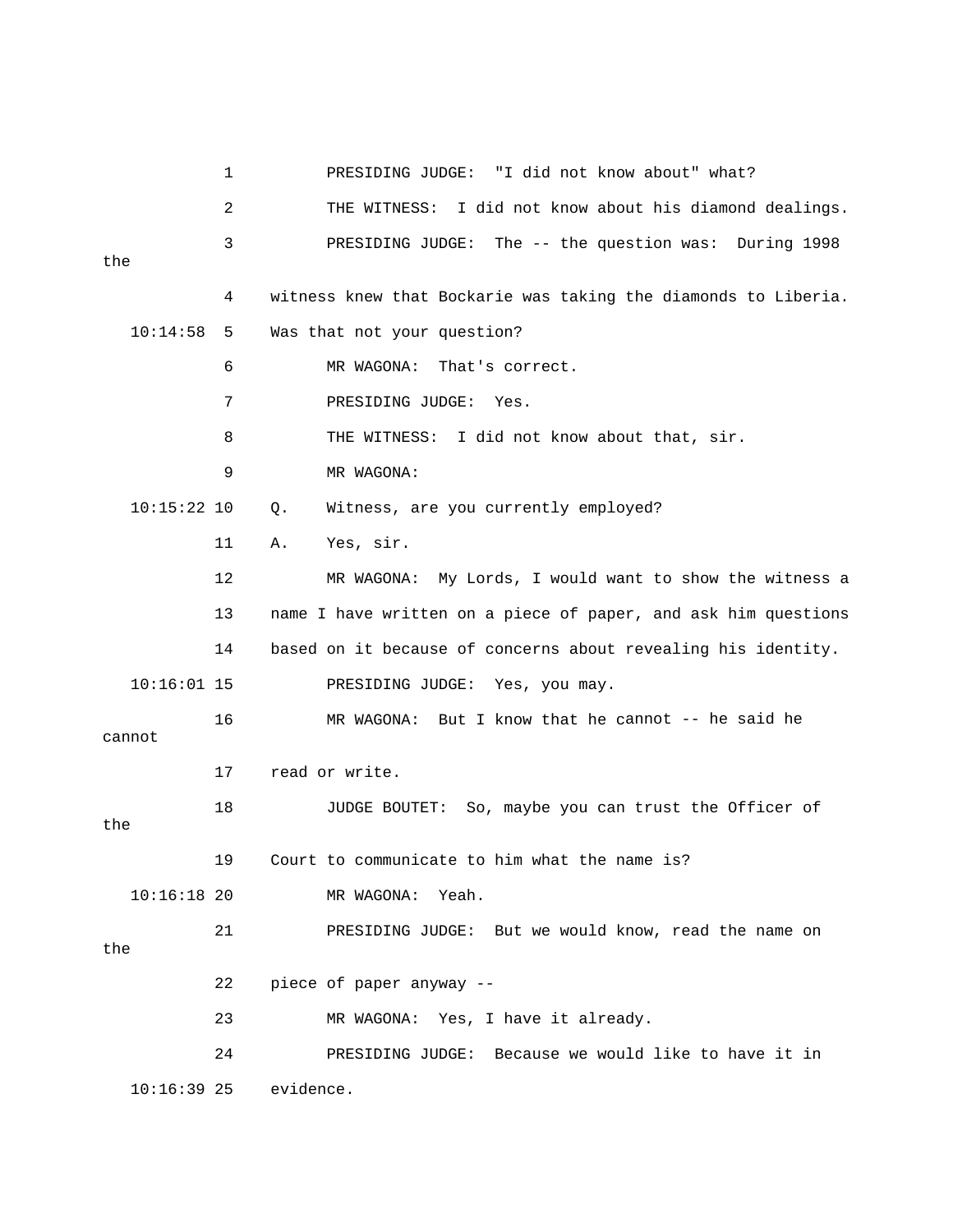- 26 MR JORDASH: Can I see the name please, first?
- 27 MR WAGONA: I have another copy.
- 29 this piece of paper? 28 PRESIDING JUDGE: Mr Wagona, I imagine you are tendering

 SESAY ET AL Page 12 22 FEBRUARY 2008 OPEN SESSION

|               | $\mathbf 1$ | MR WAGONA: Yes, My Lord. I am applying to tender it in        |
|---------------|-------------|---------------------------------------------------------------|
|               | 2           | evidence.                                                     |
|               | 3           | PRESIDING JUDGE: Mr Jordash, any objection?                   |
|               | 4           | MR JORDASH: No, none, Your Honour.                            |
| 10:18:48      | -5          | PRESIDING JUDGE: Mr Ogeto?                                    |
|               | 6           | MR OGETO: No objection, My Lords.                             |
|               | 7           | PRESIDING JUDGE: Mr Cammegh?                                  |
|               | 8           | MR CAMMEGH: No objection.                                     |
| evidence      | 9           | PRESIDING JUDGE: Yes, this paper is admitted into             |
|               |             |                                                               |
| $10:19:13$ 10 |             | and marked confidentially as Exhibit --                       |
|               | 11          | MR GEORGE: 290, My Lord.                                      |
|               | 12          | PRESIDING JUDGE: 290.                                         |
|               | 13          | MR GEORGE: Yes, My Lord.                                      |
|               | 14          | [Exhibit No. 290 was admitted]                                |
| $10:19:39$ 15 |             | MR WAGONA:                                                    |
|               | 16          | Now, Mr Witness, in your answers don't mention the name<br>Q. |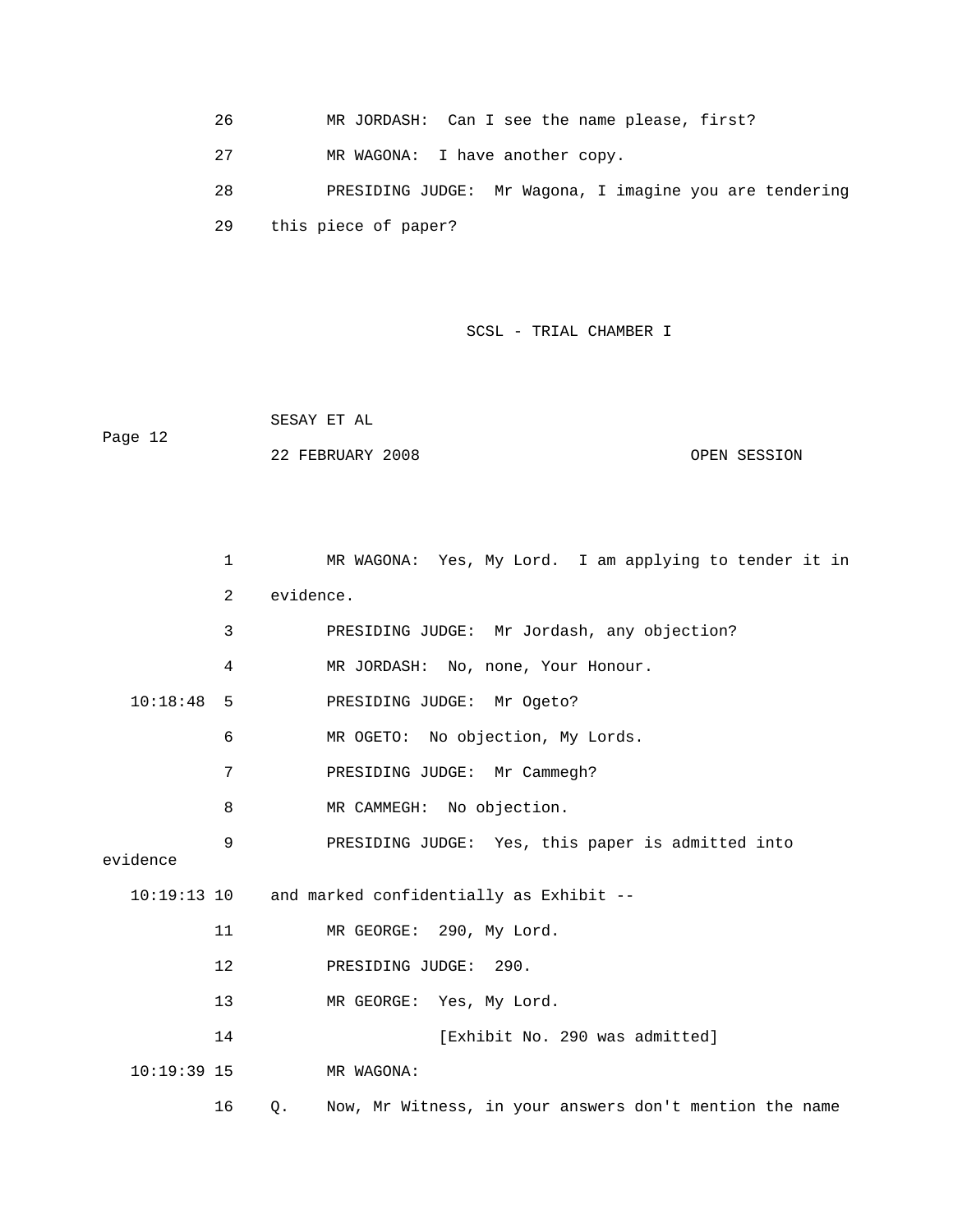|               | 17 | that was shown to you; do you understand?                      |
|---------------|----|----------------------------------------------------------------|
|               | 18 | Yes, sir.<br>Α.                                                |
| that          | 19 | And do you accept that during the junta and afterwards<br>О.   |
|               |    | 10:20:00 20 person was your personal friend?                   |
|               | 21 | No, sir.<br>Α.                                                 |
|               | 22 | So you do not accept that he was your personal friend?<br>О.   |
|               | 23 | Not at all.<br>Α.                                              |
|               | 24 | But you'd accept that he gave you -- during the junta he<br>Q. |
| $10:20:36$ 25 |    | gave you an armed person to help you --                        |
| friend.       | 26 | PRESIDING JUDGE: He said he was not his personal               |
| does          | 27 | He hasn't even identified him. I mean, if he knows the man,    |
|               | 28 | he know him?                                                   |
| his           | 29 | MR WAGONA: Well, My Lord, I was only following on from         |

 SESAY ET AL Page 13 22 FEBRUARY 2008 OPEN SESSION

 1 testimony. 2 BRESIDING JUDGE: I would like to know whether he knows 3 he knew him. I would like to have it, you know, to know whether 4 he was not his personal friend, but did he know him? --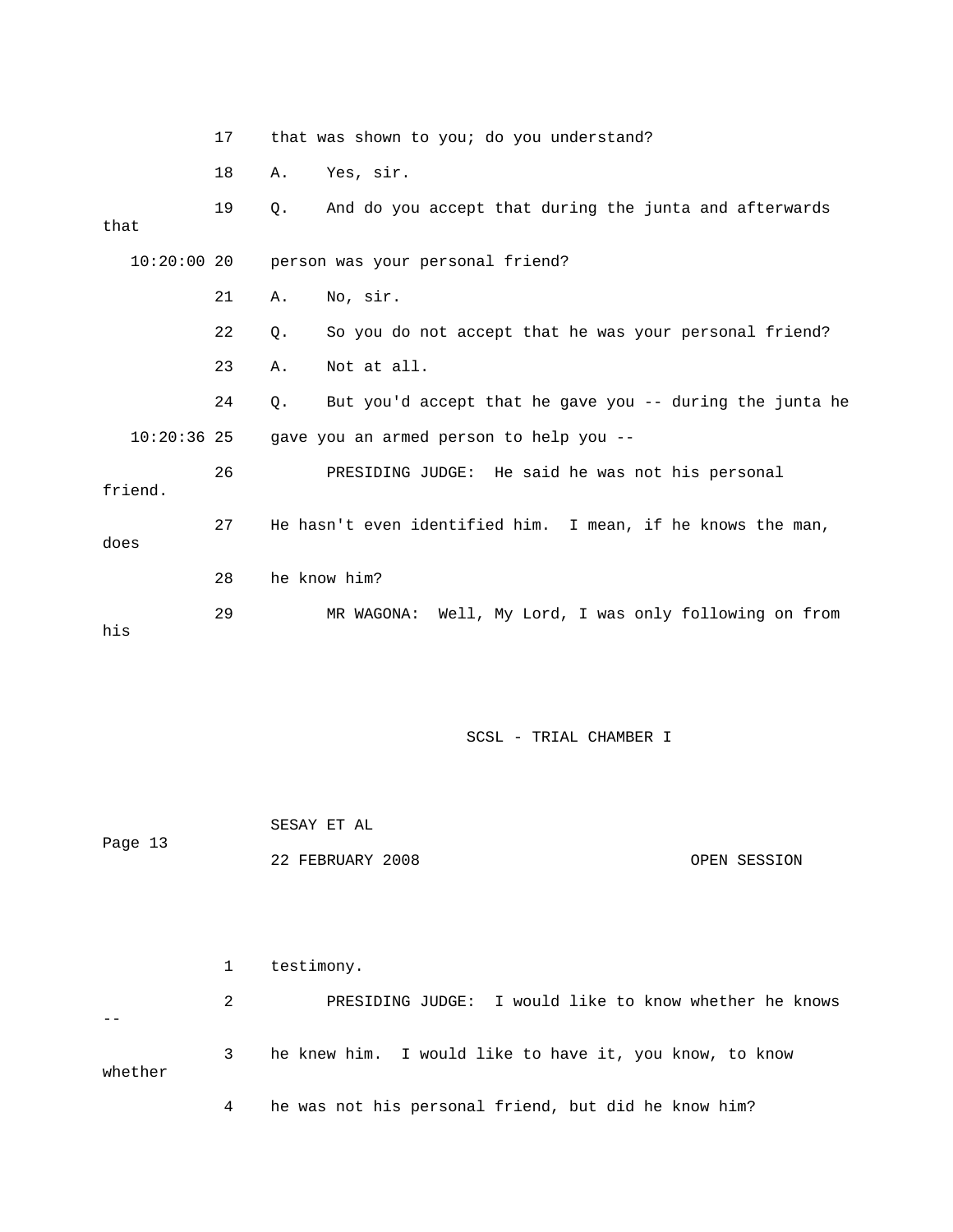|    | 10:21:01      | 5  | MR WAGONA: I'll ask the question.                                |
|----|---------------|----|------------------------------------------------------------------|
|    |               | 6  | Mr Witness, do you know the person?<br>Q.                        |
|    |               | 7  | I know the name.<br>Α.                                           |
|    |               | 8  | PRESIDING JUDGE: Yes, yes. What does he say he knows?            |
|    |               | 9  | Does he say he knows the name that appears on Exhibit 290; is    |
|    | $10:22:06$ 10 |    | that what he is saying?                                          |
|    |               | 11 | MR WAGONA: Well, he says he knows the name, but I was            |
|    |               | 12 | asking whether he knows the person.                              |
|    |               | 13 | Do you know the person --<br>Q.                                  |
|    |               | 14 | MR JORDASH: Sorry, I think I'm a bit lost.                       |
|    | $10:22:22$ 15 |    | JUDGE BOUTET:<br>I am too.                                       |
|    |               | 16 | PRESIDING JUDGE:<br>Yes.                                         |
|    |               | 17 | JUDGE BOUTET: So are you sure that you're not confusing          |
|    |               | 18 | names yourself, Mr Wagona?                                       |
|    |               | 19 | MR WAGONA: Well, maybe the problem might be that he was          |
|    | $10:22:39$ 20 |    | using a different name during his testimony.                     |
|    |               | 21 | You mean a different name about that<br>JUDGE BOUTET:            |
|    |               | 22 | particular person?                                               |
|    |               | 23 | MR WAGONA: Yeah.                                                 |
|    |               | 24 | Whose name appear on the paper?<br>JUDGE BOUTET:                 |
|    | $10:22:57$ 25 |    | MR WAGONA: Yes, please.                                          |
|    |               | 26 | <b>JUDGE BOUTET:</b><br>Well, that's what I mean. I mean, if you |
| to |               | 27 | look at your documentation, that's what I see.<br>There appears  |
|    |               | 28 | be some confusion. So, I cannot say more. And if you look at     |
|    |               | 29 | the statement that were given to you yesterday, the name that    |
|    |               |    |                                                                  |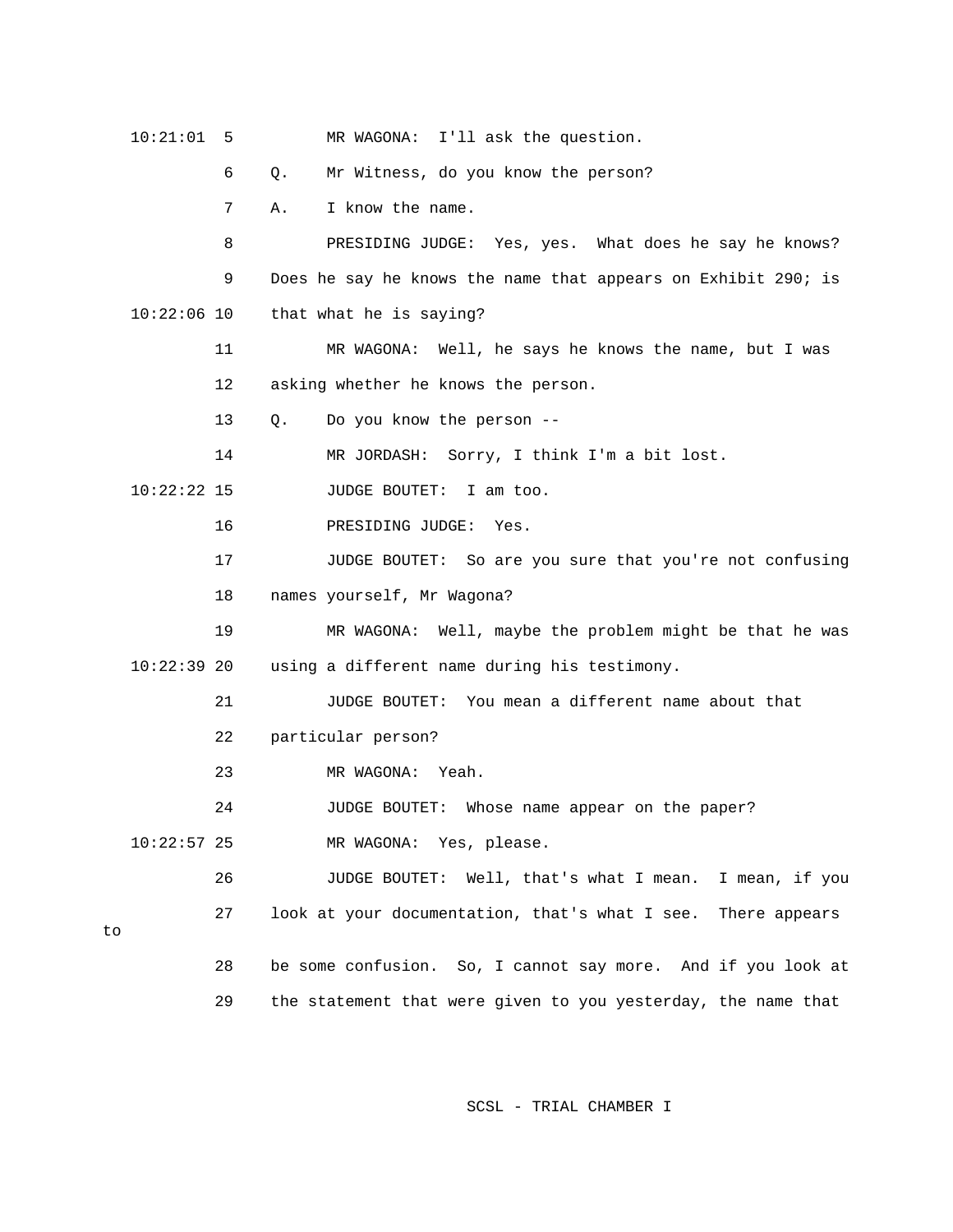| SESAY ET AL |  |  |
|-------------|--|--|

Page 14

## 22 FEBRUARY 2008 OPEN SESSION

| on                    | 1  | appear on it on the two statements, is the name that I've seen  |
|-----------------------|----|-----------------------------------------------------------------|
| that                  | 2  | this piece of paper you just passed around. It would appear     |
|                       | 3  | the statements that were given to you were written by the same  |
|                       | 4  | person whose name appear on the list -- on this Exhibit.<br>You |
| 10:23:28              | 5  | follow me?                                                      |
|                       | 6  | MR WAGONA: I follow you, My Lord. I'll --                       |
|                       | 7  | PRESIDING JUDGE: And his pseudonym is also the name.            |
|                       | 8  | DIS-307.                                                        |
| But                   | 9  | MR WAGONA: Well, My Lords, that may well be correct.            |
| $10:23:46$ 10         |    | how I would intend to proceed is to present the name that the   |
| now                   | 11 | witness used, the actual name, in his testimony. Because I      |
| referring             | 12 | remember that he used -- he referred to him -- he kept          |
|                       | 13 | to him using a different name.                                  |
|                       | 14 | PRESIDING JUDGE: He kept referring to who?                      |
| $10:24:11$ 15<br>have |    | To the person named in the exhibit that I<br>MR WAGONA:         |
|                       | 16 | just presented, using his other name, during his testimony in   |
|                       | 17 | chief.                                                          |
| the                   | 18 | PRESIDING JUDGE: I think we should sort this out.<br>Can        |
|                       | 19 | witness be taken out, please?                                   |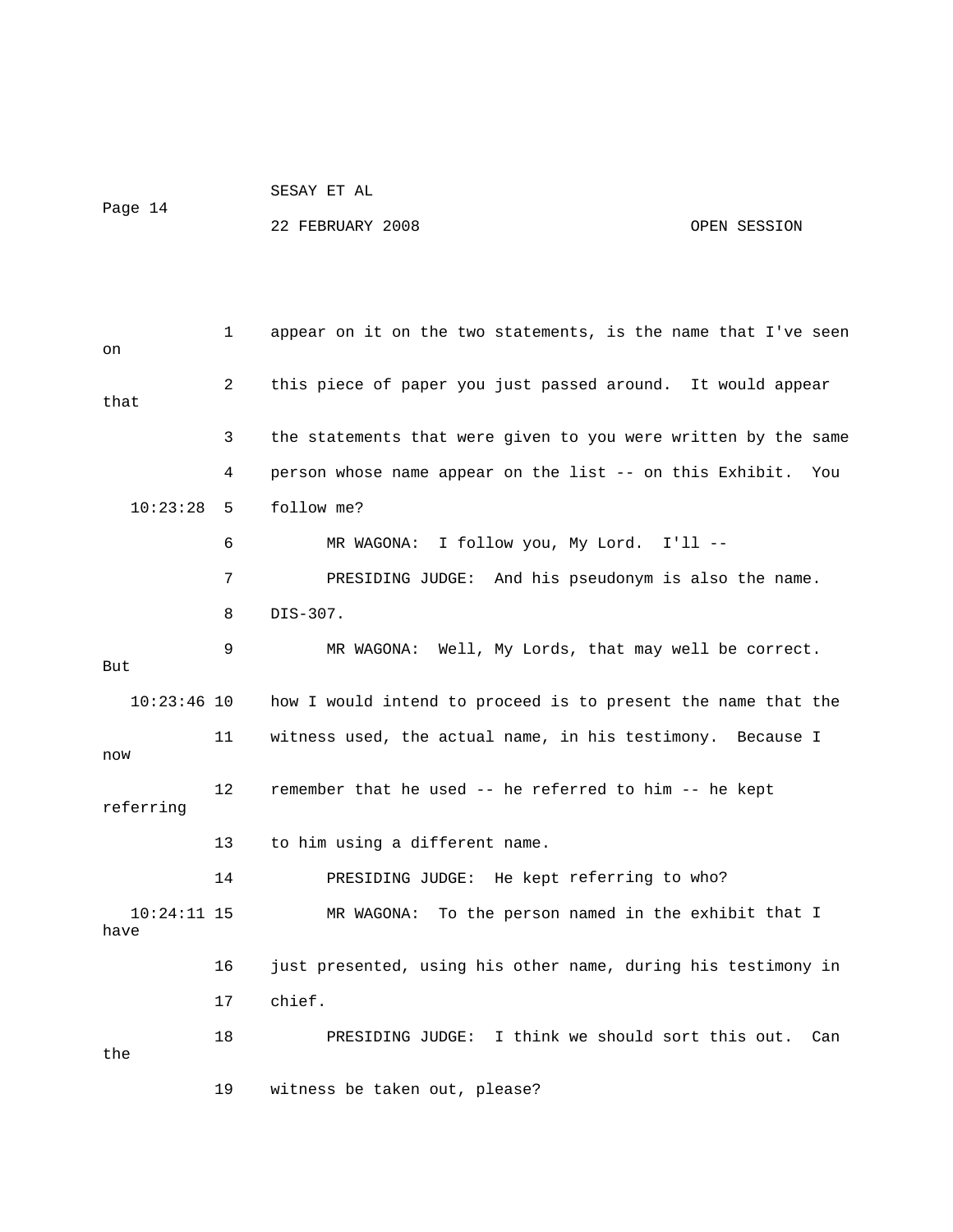| $10:25:01$ 20 |    | [The witness stood down]                                      |
|---------------|----|---------------------------------------------------------------|
| please?       | 21 | MR JORDASH: Sorry, can Mr Sesay use the bathroom,             |
|               | 22 | PRESIDING JUDGE: Yes, he may please. Yes, checking my         |
|               | 23 | yes, let's hear you, Mr Wagona, let's hear you on what you're |
|               | 24 | trying to establish, you know, on this issue of names --      |
| $10:27:05$ 25 |    | MR WAGONA: Well, My Lords, I was trying to --                 |
|               | 26 | PRESIDING JUDGE: -- because this is DIS-307?                  |
|               | 27 | MR WAGONA: Yes, My Lord.                                      |
|               | 28 | PRESIDING JUDGE: This is DIS-307?                             |
|               | 29 | MR WAGONA: Yeah.                                              |

| Page 15 | SESAY ET AL      |              |
|---------|------------------|--------------|
|         | 22 FEBRUARY 2008 | OPEN SESSION |

|             |   | PRESIDING JUDGE: And the name is what appears in                          |
|-------------|---|---------------------------------------------------------------------------|
|             | 2 | Exhibit 290 which has been marked confidentially.                         |
|             | 3 | MR WAGONA: Yes.                                                           |
| know,       | 4 | PRESIDING JUDGE: Yes. And well, from my record, you                       |
|             |   | $10:27:29$ 5 the name that he gave is the same name as appears on when he |
| testifying, | 6 | started testifying, you know, on -- when he started                       |
|             | 7 | he was sworn, his name was given as it appears in Exhibit 290.            |

8 And now you've written -- Exhibit 290 has been admitted and he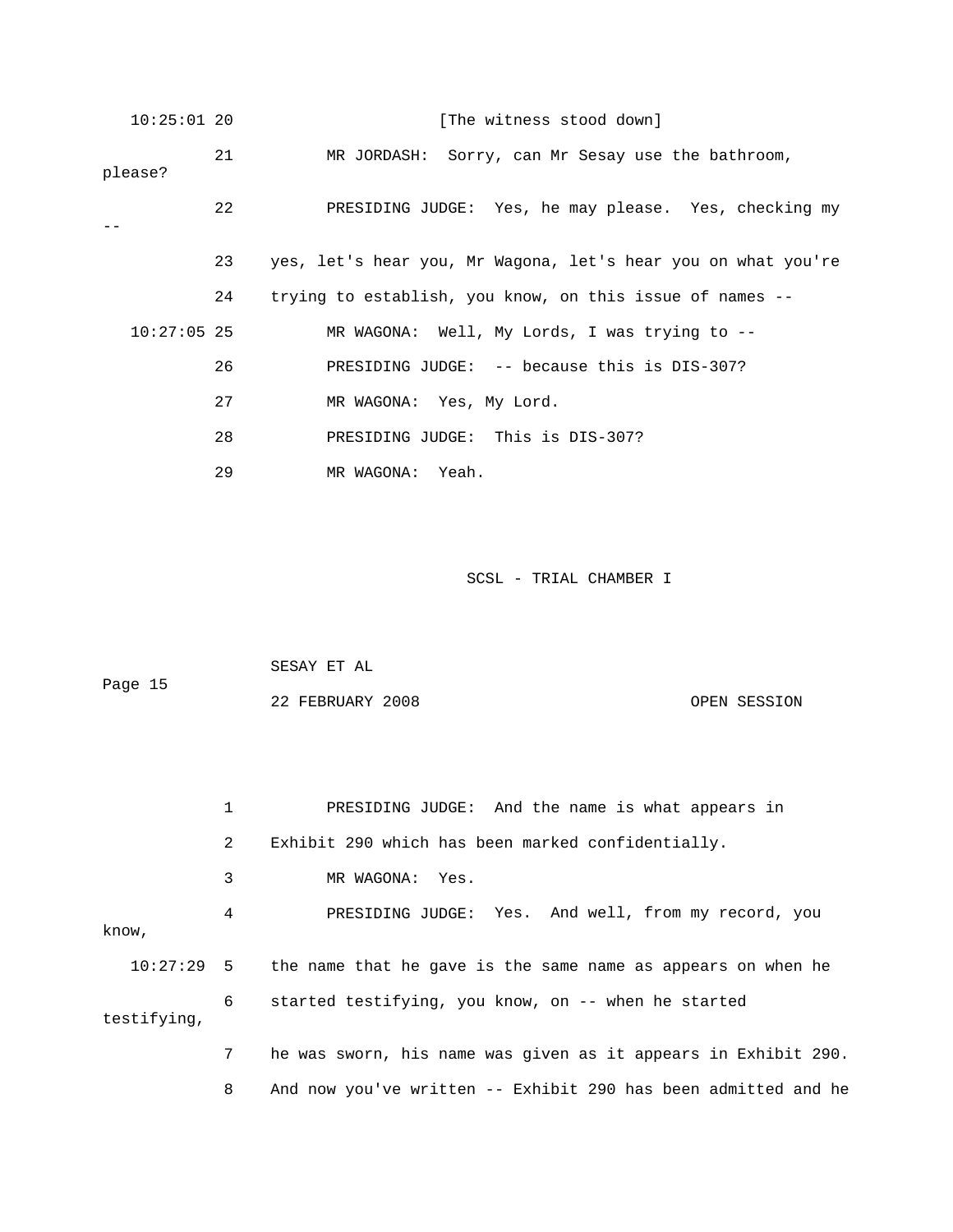9 says he identifies that name. And he now says that he was not 10:28:09 10 friendly to him, but that he knew him. So where are we, with the 11 identification of this witness? 14 JUDGE THOMPSON: Let me ask, do we have an -- do we have 16 MR WAGONA: My Lord, I believe the witness is also 18 JUDGE THOMPSON: No, but the point you are trying to 19 establish -- PRESIDING JUDGE: I hope they have not -- they have not 21 helped to confuse the witness? 22 MR WAGONA: Yeah, it's possible because of the approach 23 that I was trying to use to avoid a closed session. It's 24 possible that I've also confused him. 10:28:47 25 JUDGE THOMPSON: And -- 27 JUDGE THOMPSON: In other words we -- we have a 28 where you're thinking of somebody separate and distinct from 12 JUDGE THOMPSON: Let me -- 13 MR WAGONA: But, My Lords - an 10:28:20 15 alter ego here? It's a little complicated here. confused 17 about the person I'm referring to --  $10:28:33$  20 26 PRESIDING JUDGE: But - situation this 29 witness, from your last question.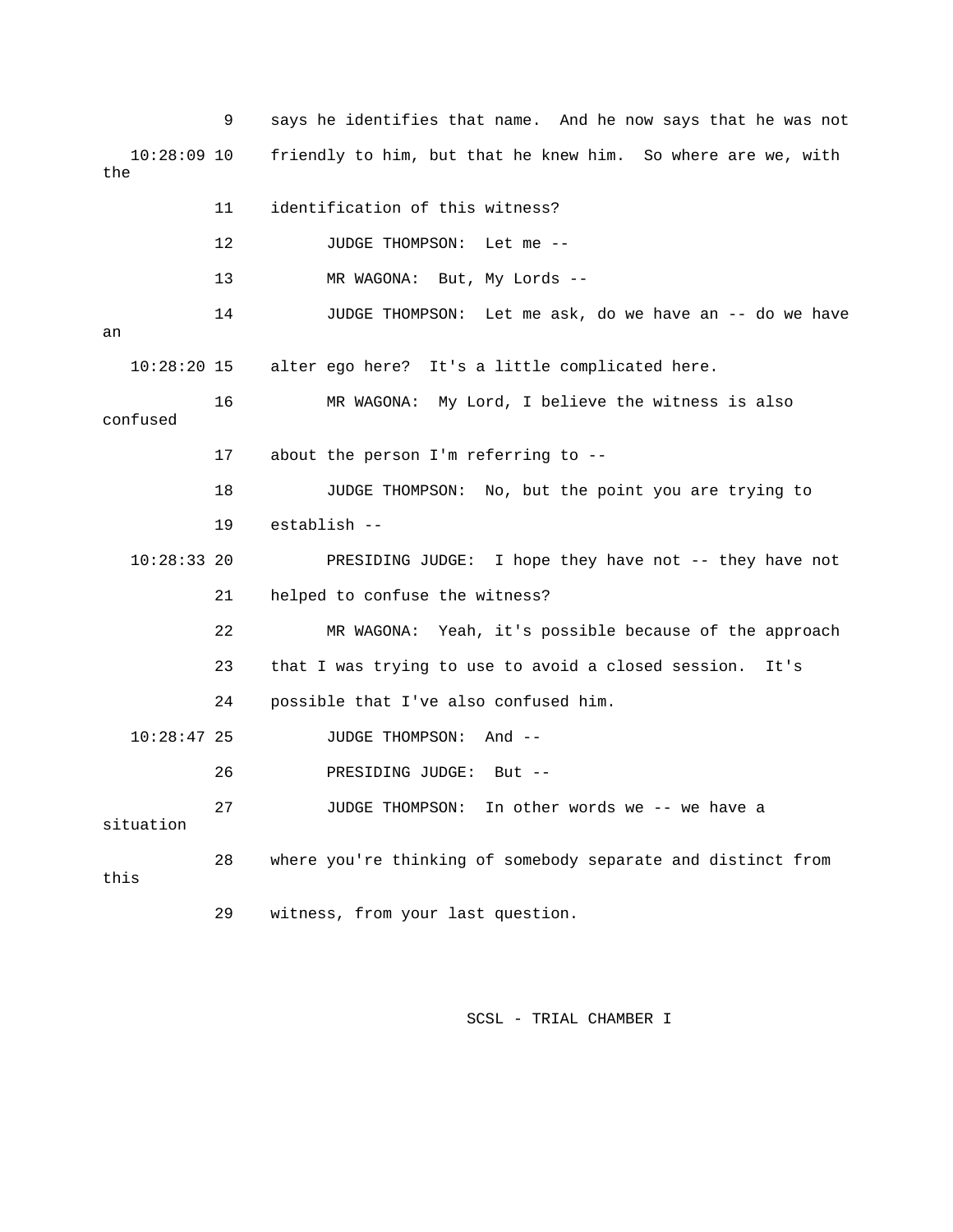|         | SESAY ET AL      |              |
|---------|------------------|--------------|
| Page 16 |                  |              |
|         | 22 FEBRUARY 2008 | OPEN SESSION |

 1 MR WAGONA: It's possible that the witness is referring 2 a different person whom I am not seeking to ask him about. MR WAGONA: Yeah. xhibit 290 bears a name of somebody 6 PRESIDING JUDGE: E o wh 7 happens to be DIS-307? 8 MR WAGONA: No. It's --9 JUDGE THOMPSON: Do we have two persons -- we have another person bearing that same name? 11 PRESIDING JUDGE: DIS-307 is this witness and he goes by 13 what we got on the records. 14 MR WAGONA: My Lord, may I see the exhibit? 16 MR WAGONA: My Lord, I now realise the mistake. I 18 JUDGE THOMPSON: Yes. I thought you were creating a Dr 10:30:23 20 MR WAGONA: I'm sorry, My Lord. I think they -- I would to 3 PRESIDING JUDGE: No, but it is you who introduced 4 Exhibit 290.  $10:29:25$  5 10:29: 12 that name, at least from the beginning of his testimony. That is 10:29:56 15 PRESIDING JUDGE: Please. 17 forwarded the wrong Exhibit. 19 Jekyll and Mr Hyde situation. 21 request the witness be brought in and I will apply to withdraw 22 this Exhibit and present him with a different document that bears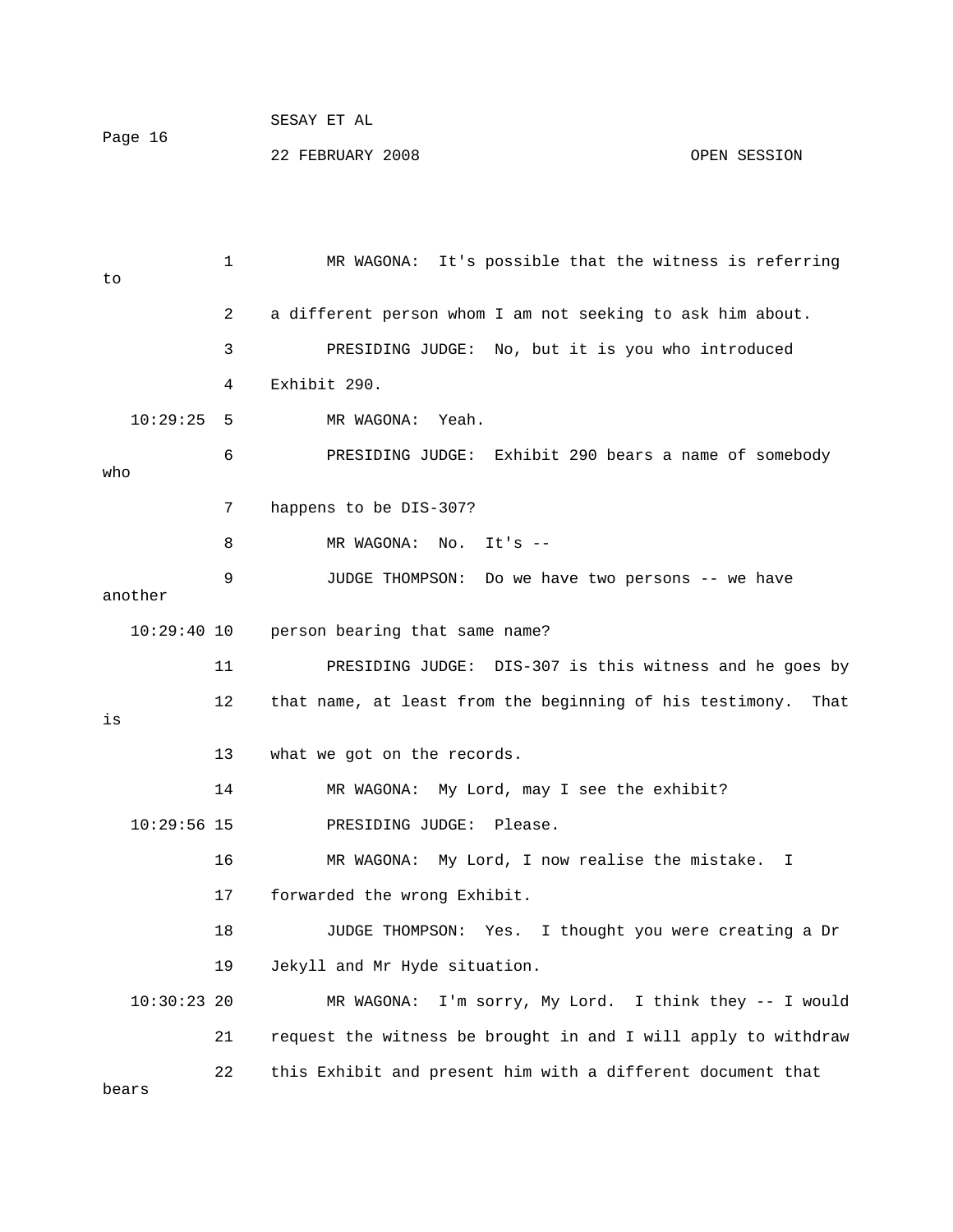23 the correct name.

24 PRESIDING JUDGE: Of the person?

10:30:37 25 MR WAGONA: That I intend to ask him about.

26 PRESIDING JUDGE: Yes. All right. So we now know it's

a

- 27 mistake?
- 28 MR WAGONA: Yeah.
- 29 PRESIDING JUDGE: Let the witness be brought in, please.

SCSL - TRIAL CHAMBER I

| Page 17 | SESAY ET AL      |              |
|---------|------------------|--------------|
|         | 22 FEBRUARY 2008 | OPEN SESSION |

1 [The witness entered Court] 2 PRESIDING JUDGE: Yes. 3 MR WAGONA: My Lord -- 4 PRESIDING JUDGE: Yes. Can you make the application to 6 MR WAGONA: My Lord, may I first apply to withdraw 7 Exhibit 290 because I now realise it's not the correct 8 that I intended to show to the witness, and I have the correct 9 document that I would want to show to the witness instead. 10:32:59 10 PRESIDING JUDGE: There is no objection from -- 10:32:14 5 withdraw? document 11 MR JORDASH: None, Your Honour. 12 MR WAGONA: Now.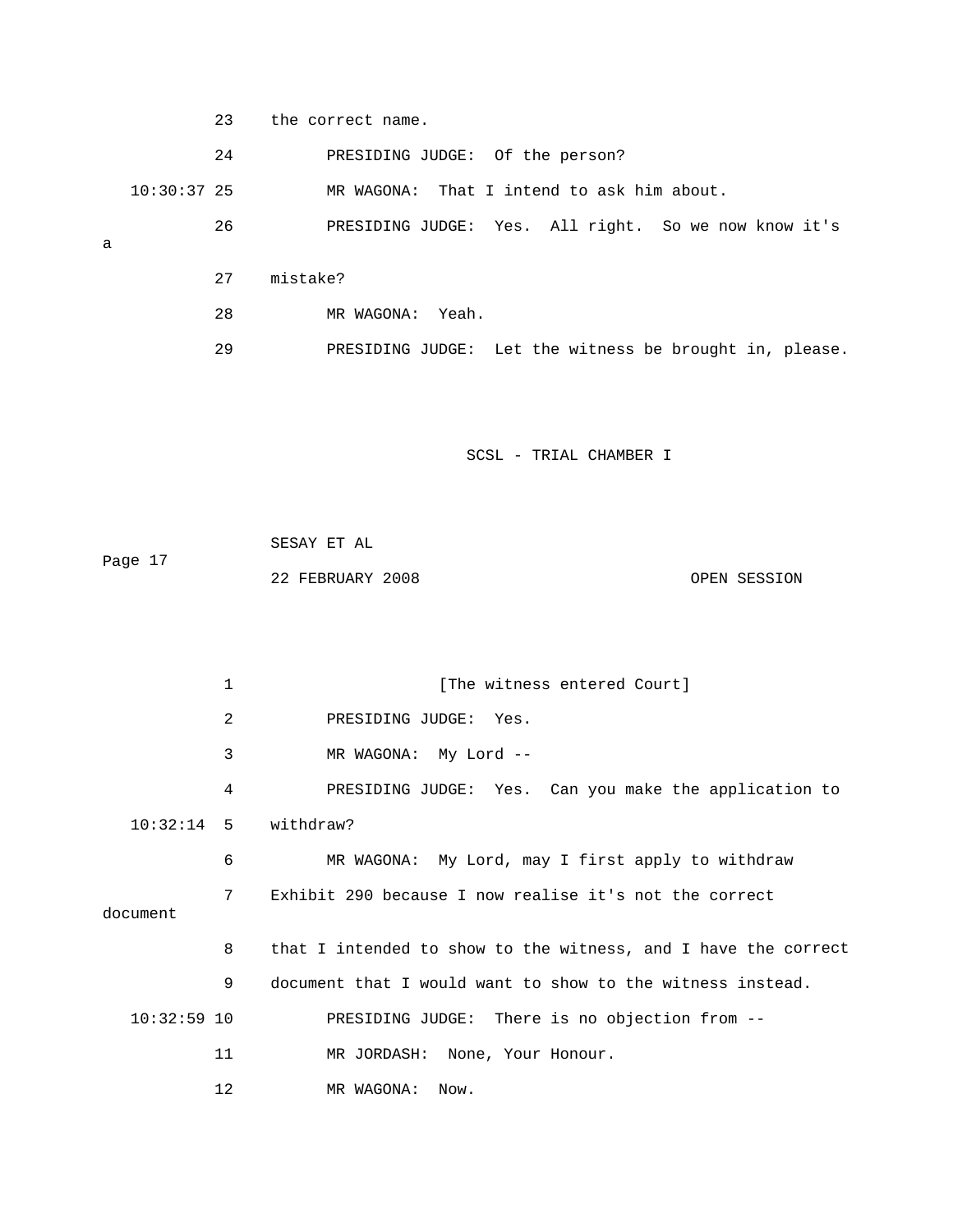| be                    | 13 | PRESIDING JUDGE: Exhibit 290 is withdrawn and it should       |
|-----------------------|----|---------------------------------------------------------------|
|                       | 14 | expunged from the records. So our count is back or rather I   |
| $10:33:29$ 15<br>it   |    | think since it is expunged and withdrawn from the records and |
| the                   | 16 | should be so identified for purpose of the records, I think   |
| have                  | 17 | next count for the exhibit will be Exhibit 291. So that we    |
|                       | 18 | it on record that 290 has been withdrawn?                     |
|                       | 19 | MR GEORGE: Yes, My Lord.                                      |
| $10:33:48$ 20         |    | PRESIDING JUDGE: Because of this procedural error.            |
|                       | 21 | MR GEORGE: Yes, My Lord.                                      |
|                       | 22 | PRESIDING JUDGE: Right.                                       |
|                       | 23 | Thank you, My Lords.<br>MR WAGONA:                            |
| the                   | 24 | Mr Witness, I'm sorry I showed you the wrong document<br>Q.   |
| $10:34:05$ 25<br>show |    | last time, so I'm going to request that the one I'm going to  |
| take                  | 26 | you now, the name they whispered to you, and then you just    |
|                       | 27 | note of the name; do you understand that?                     |
| is                    | 28 | Mr Wagona, you are very sure that this<br>PRESIDING JUDGE:    |
|                       | 29 | the name you want?                                            |

| Page 18 | SESAY ET AL      |  |              |
|---------|------------------|--|--------------|
|         | 22 FEBRUARY 2008 |  | OPEN SESSION |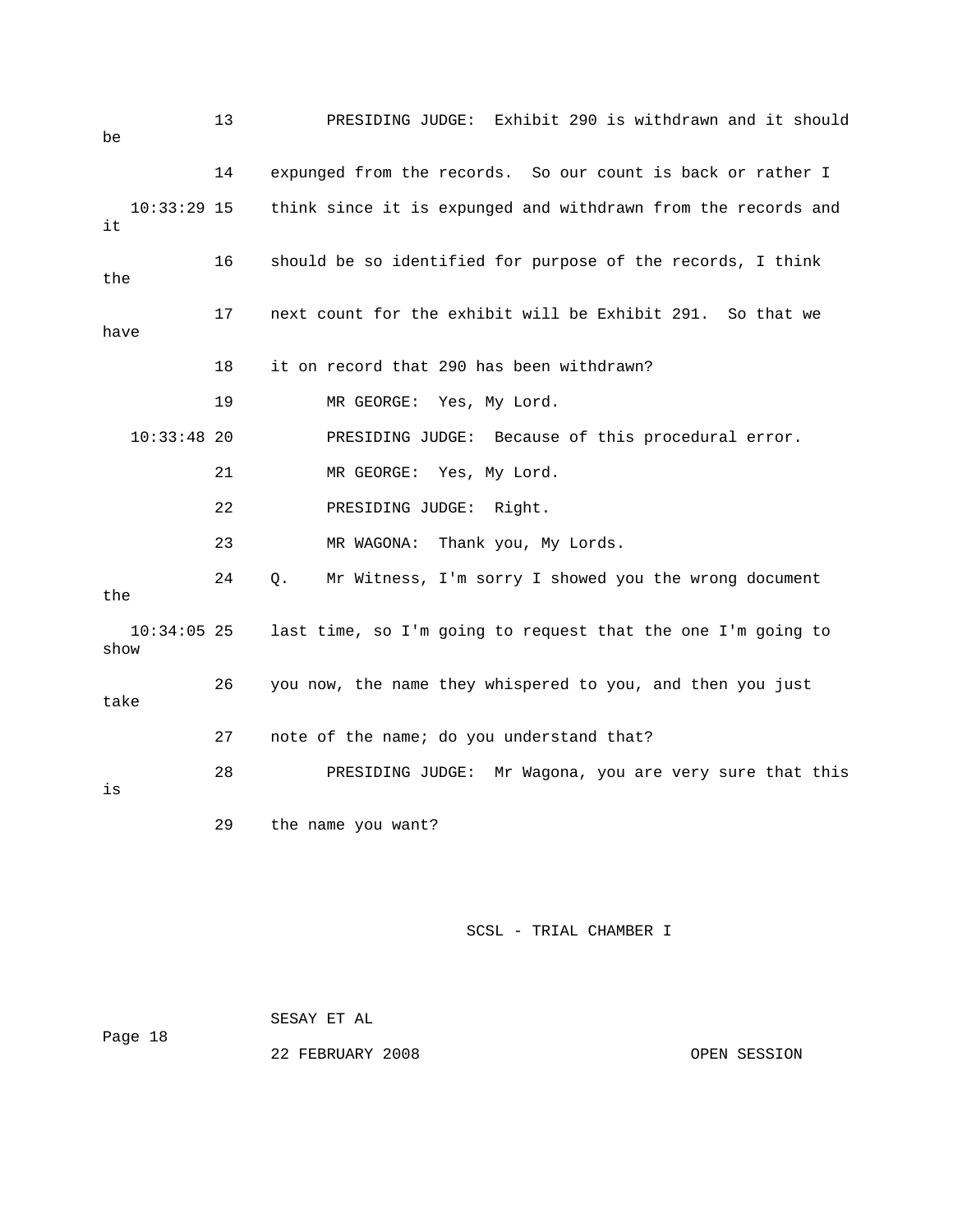1 MR WAGONA: Yes, My Lord, I now am very sure. 2 PRESIDING JUDGE: You are now very sure that this is the 3 name you want? 4 MR WAGONA: Yes, My Lord. 10:35:31 5 PRESIDING JUDGE: And you are tendering it? 6 MR WAGONA: And I am applying to tender it as an 8 PRESIDING JUDGE: I would imagine there's no objection? 10:35:50 10 PRESIDING JUDGE: From any of the Defence teams? 11 MR OGETO: No objection, My Lords. 13 PRESIDING JUDGE: The document is admitted and marked 14 confidentially as Exhibit 291. 16 MR GEORGE: Yes, My Lord. 17 PRESIDING JUDGE: Yes. 19 Q. Witness, do you accept that that person, during the 21 A. Yes, sir, he was my friend. 22 Q. And she is the one who gave you an armed person, which 23 enabled you to mine during the junta, not so? 24 A. Yes, sir. 10:37:19 25 PRESIDING JUDGE: Avoid cross-examining him on what he exhibit, 7 My Lord. 9 MR JORDASH: None, Your Honour. 12 MR CAMMEGH: No, thank you. 10:36:18 15 [Exhibit No. 291 was marked] 18 MR WAGONA: junta 10:36:43 20 and afterwards, was your personal friend? has

26 admitted already in examination-in-chief, please.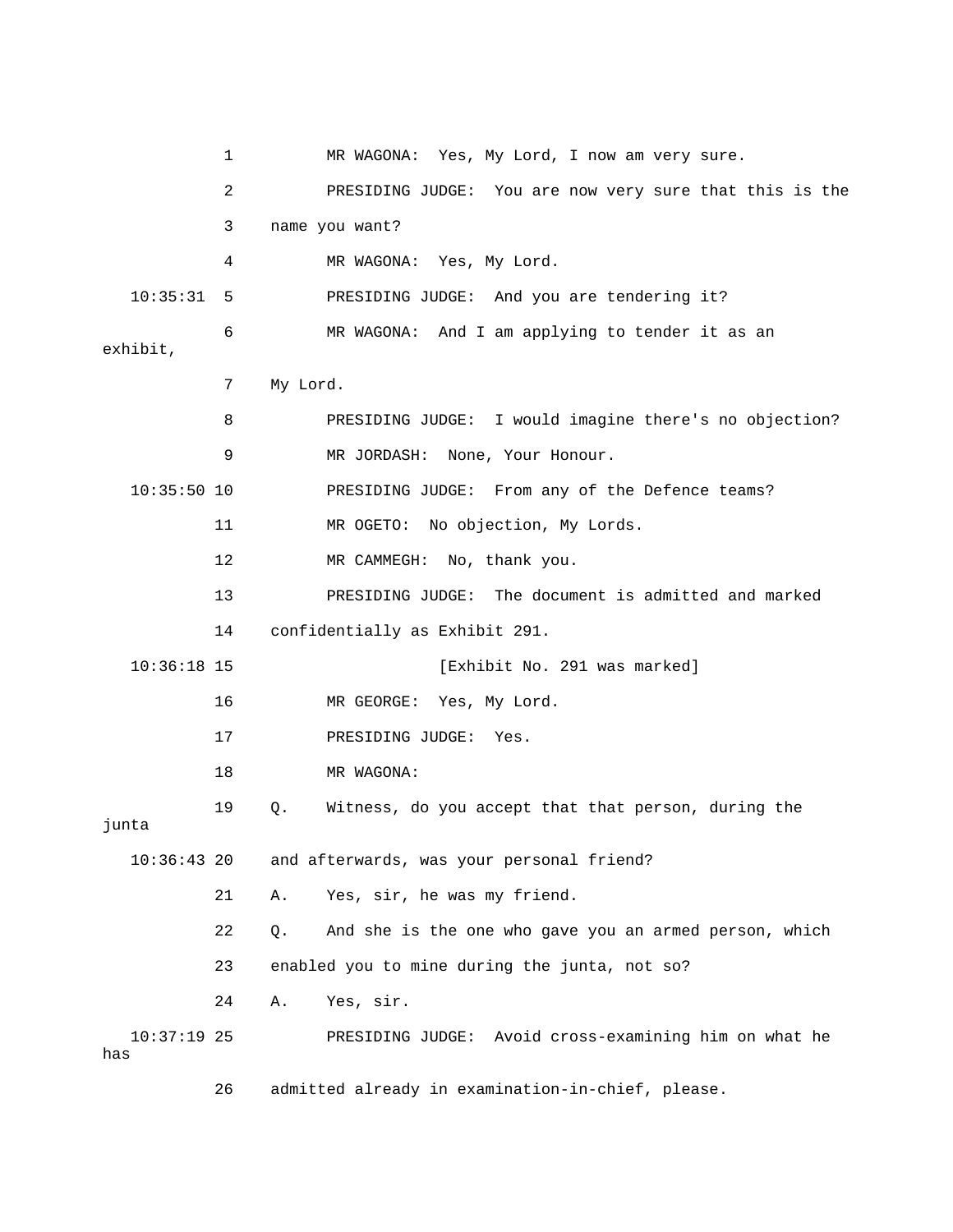27 MR WAGONA: Much obliged.

 28 PRESIDING JUDGE: So that we can proceed more expeditiously

29 because he said so.

SCSL - TRIAL CHAMBER I

 SESAY ET AL Page 19 22 FEBRUARY 2008 OPEN SESSION

 1 MR WAGONA: All right, My Lord. 2 Q. And do you accept that at that time during the junta, it 3 then became possible for you to mine without fear of being 4 accused or arrested for illicit diamond mining, not so? 10:37:55 5 A. Repeat the question. 6 Q. I'm suggesting to you, that with the help of an armed 7 person provided by your friend, it now became possible for you 9 diamond mining? 11 Q. Okay. 12 A. Illicit mining was no more existing. NDMC had closed e 14 So it was not to workers, per se, but for my life, to secur to 8 mine without fear that you could be arrested for IDM, illicit 10:38:22 10 A. Yes, sir. On that area, I want to explain a little bit. down. 13 There were plots only existing. They had divided it into plots. my

10:39:00 15 life.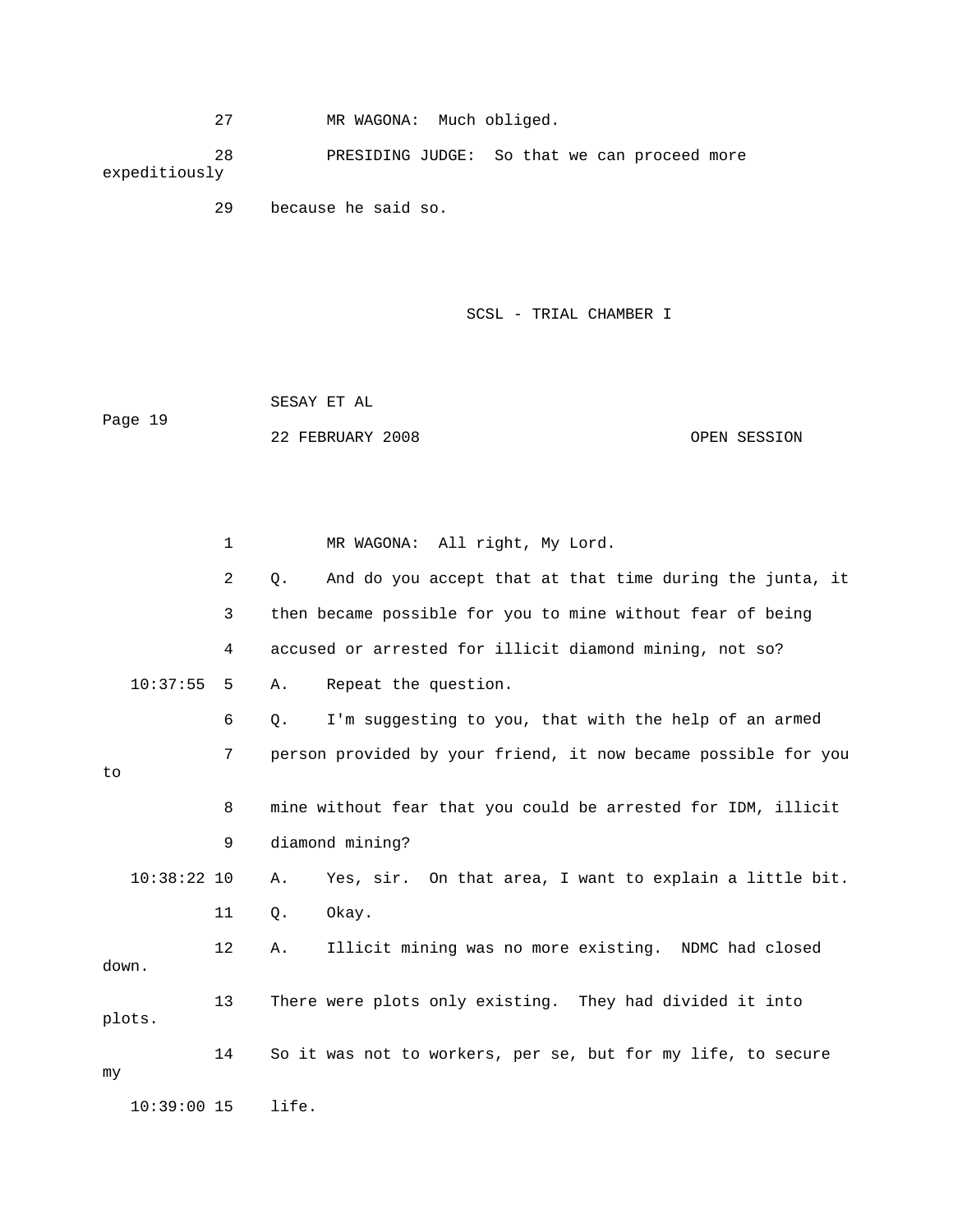|               | 16 | 0.                                       | And to enable you to mine in what you called fertile     |  |  |  |  |  |  |
|---------------|----|------------------------------------------|----------------------------------------------------------|--|--|--|--|--|--|
|               | 17 |                                          | places, not so?                                          |  |  |  |  |  |  |
|               | 18 | Α.                                       | Yes, sir.                                                |  |  |  |  |  |  |
|               | 19 | Q.                                       | And do you also accept that with the help of your friend |  |  |  |  |  |  |
| $10:39:33$ 20 |    |                                          | you had gainful employment in Kono during 1998?          |  |  |  |  |  |  |
|               | 21 | Α.                                       | I don't understand what you mean by employment.          |  |  |  |  |  |  |
|               | 22 | Q.                                       | Employment in the mining unit?                           |  |  |  |  |  |  |
|               | 23 | Α.                                       | Yes, sir.                                                |  |  |  |  |  |  |
| the           | 24 | $Q$ .                                    | And you also had a lucrative self-employment mining in   |  |  |  |  |  |  |
| $10:41:03$ 25 |    |                                          | junta, not so?                                           |  |  |  |  |  |  |
|               | 26 | Α.                                       | Yes, sir.                                                |  |  |  |  |  |  |
| came          | 27 | Q.                                       | And I would suggest that while working for the RUF you   |  |  |  |  |  |  |
|               |    |                                          |                                                          |  |  |  |  |  |  |
|               | 28 | to love the RUF methods of work, not so? |                                                          |  |  |  |  |  |  |
|               | 29 |                                          | PRESIDING JUDGE: You said he came to love the RUF?       |  |  |  |  |  |  |

Page 20 SESAY ET AL

22 FEBRUARY 2008 OPEN SESSION

 1 MR WAGONA: 2 Q. Methods, methods of work? 4 Q. Yeah, especially the mining methods of work, not so? 3 A. The mining? 10:41:20 5 A. Yes, sir.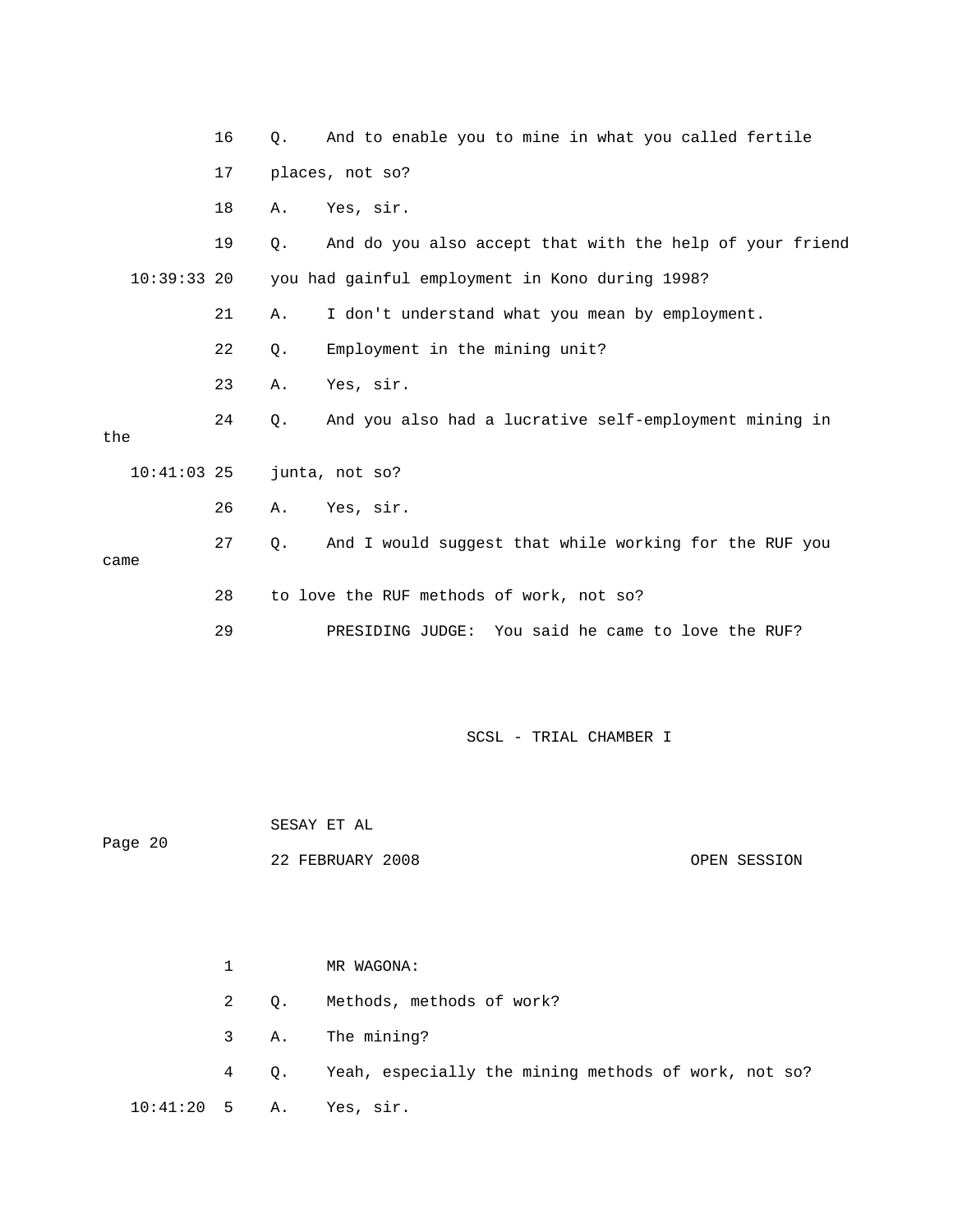|                      | 6  | And you were a beneficiary of those methods of work, not<br>Q.   |
|----------------------|----|------------------------------------------------------------------|
|                      | 7  | SO?                                                              |
| for                  | 8  | Yes, sir. Can I explain a little bit? You would mine<br>Α.       |
|                      | 9  | a diamond up to three months and you would not find one; six     |
| $10:41:57$ 10        |    | months, nothing. Sometimes you would work on a pit for three     |
|                      | 11 | months before you get -- you can be able to find gravel.         |
|                      | 12 | THE INTERPRETER: Correction interpreter. Nine months             |
|                      | 13 | before you can have gravel.                                      |
|                      | 14 | MR WAGONA:                                                       |
| $10:42:19$ 15        |    | And while you were working for the RUF, you came to meet<br>Q.   |
|                      | 16 | RUF commanders like Mr Issa Sesay, not so?                       |
| when I               | 17 | No, sir. By then I was not yet working for the RUF,<br>Α.        |
|                      | 18 | came to know Mr Issa.                                            |
|                      | 19 | So you knew Mr Issa Sesay for a long time before working<br>Q.   |
| $10:42:56$ 20        |    | for the RUF; is that what you are saying?                        |
|                      | 21 | Α.<br>I came to know him during the intervention, before<br>Yes. |
|                      | 22 | working for the RUF.                                             |
|                      | 23 | And in Kono he was like your commander, not so?<br>Q.            |
|                      | 24 | Α.<br>xxxxx was my commander.                                    |
| $10:43:45$ 25<br>you |    | Now, witness, I would put it to you that you lied when<br>Q.     |
| junta                | 26 | testified that civilians were not forced to mine during the      |
|                      | 27 | by the SLAs and the RUF.                                         |
|                      | 28 | I'm not telling a lie. Diamond digging is just like<br>Α.        |
| Ιf                   | 29 | marriage; if you do not like the person, you would run away.     |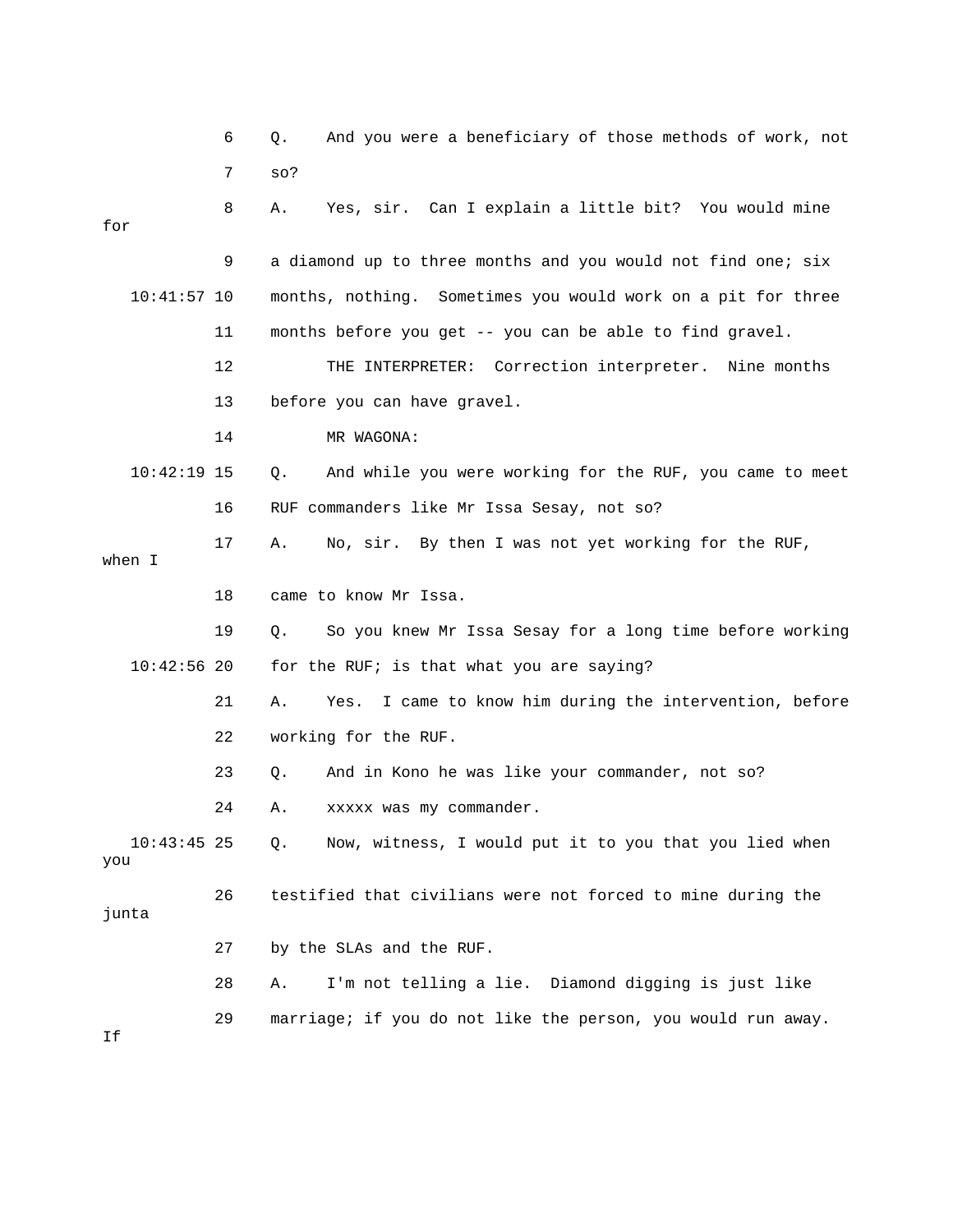|               |    |           | SESAY ET AL                                                    |              |  |  |  |  |
|---------------|----|-----------|----------------------------------------------------------------|--------------|--|--|--|--|
| Page 21       |    |           | 22 FEBRUARY 2008                                               | OPEN SESSION |  |  |  |  |
|               |    |           |                                                                |              |  |  |  |  |
|               |    |           |                                                                |              |  |  |  |  |
| they          | 1  |           | they were being forced, why were they still there? Why did     |              |  |  |  |  |
|               | 2  |           | not run away from Kono?                                        |              |  |  |  |  |
|               | 3  | Q.        | And I also say that you lied when you testified that           |              |  |  |  |  |
| 1998          | 4  |           | civilians were not forced to mine for the RUF in Kono from     |              |  |  |  |  |
| 10:44:36      |    |           | through 2000?                                                  |              |  |  |  |  |
|               | 5  |           |                                                                |              |  |  |  |  |
| the           | 6  | Α.        | I'm not telling a lie. There is -- there is a boy by           |              |  |  |  |  |
|               | 7  |           | name of Tamba Conteh. If the Court can summon him, the -- the  |              |  |  |  |  |
|               | 8  |           | condition in which they were living in Bombodu compared to now |              |  |  |  |  |
| is            |    |           |                                                                |              |  |  |  |  |
|               | 9  |           | not the same.                                                  |              |  |  |  |  |
| $10:45:24$ 10 |    | Q.        | Witness, do you remember being interviewed by the Sesay        |              |  |  |  |  |
|               | 11 | Defence?  |                                                                |              |  |  |  |  |
|               | 12 | Α.        | Yes, sir.                                                      |              |  |  |  |  |
|               | 13 | Q.        | Do you remember being interviewed on 21 February 2007?         |              |  |  |  |  |
|               | 14 | Α.        | Yes, sir.                                                      |              |  |  |  |  |
| $10:45:51$ 15 |    | Q.        | And this was in Koidu; do you remember?                        |              |  |  |  |  |
|               | 16 | Α.        | Yes, sir.                                                      |              |  |  |  |  |
|               | 17 | $Q$ .     | And was the interview done in Krio?                            |              |  |  |  |  |
|               | 18 | Α.        | Yes, sir.<br>There was an Interpreter present.                 |              |  |  |  |  |
|               | 19 | Q.        | And do you remember -- do you know whether what you            |              |  |  |  |  |
| 10:46:3020    |    | stated -- |                                                                |              |  |  |  |  |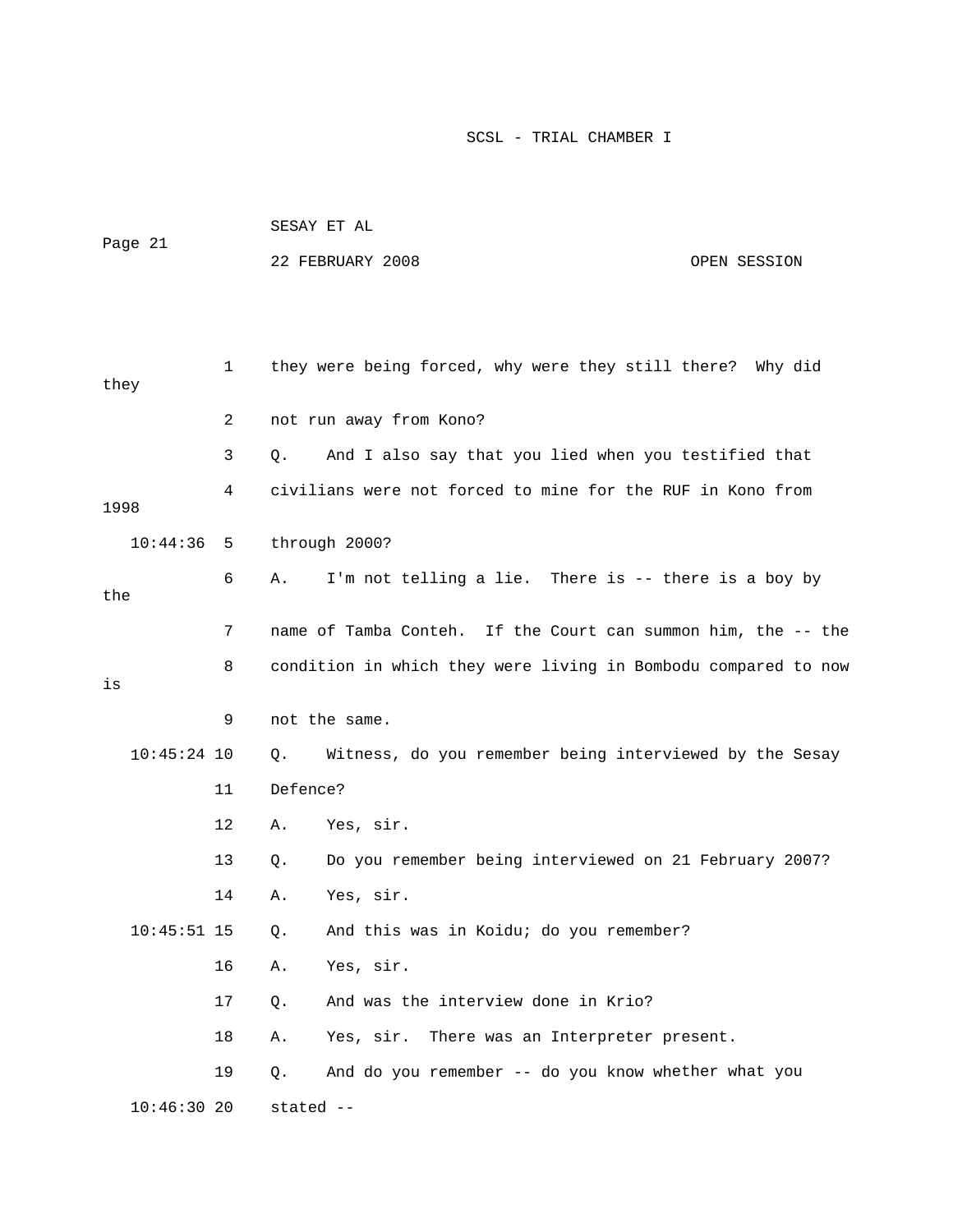21 PRESIDING JUDGE: The interview was done in Krio, hmm? 22 MR WAGONA: Yes, My Lord. 24 topics including where you went after the intervention in 1998? 26 Q. And was what you stated put down in writing? 27 A. Yes; I saw the letter. 23 Q. And do you remember that you were asked about different 10:47:00 25 A. Yes, sir. 28 Q. And was what was recorded read back to you? 29 A. Yes, sir.

SCSL - TRIAL CHAMBER I

 SESAY ET AL Page 22 22 FEBRUARY 2008 OPEN SESSION

 1 MR WAGONA: My Lords, I want to read from the statement, 2 but I have copies where I have underlined what I want to refer w no 4 provide these copies where I have underlined what I intend to 7 highlighting and underlining? 8 MR WAGONA: In the first statement I have highlighted.= 9 PRESIDING JUDGE: What -- what statement? The statement 3 to. I don't know whether if it would be convenient for me to 10:48:20 5 refer to. 6 PRESIDING JUDGE: What have you underlined? What are you

of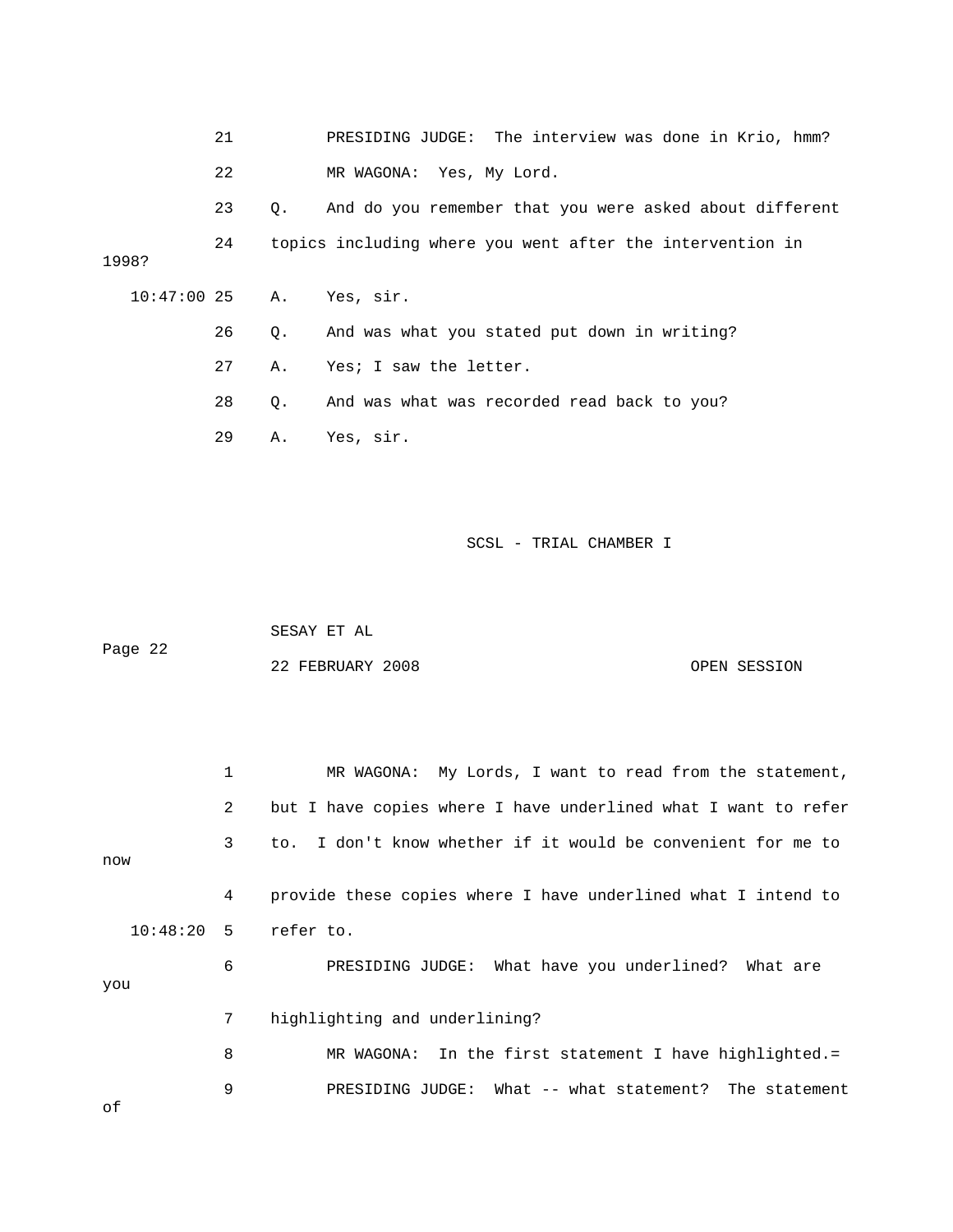10:48:30 10 the 21st of February? 11 MR WAGONA: Yes, My Lord. 12 PRESIDING JUDGE: 2007? 13 MR WAGONA: Yes. I have highlighted something on page other document is also referred to as compilation of 21 17 MR WAGONA: I'm referring first of all to the smaller one. MR WAGONA: I intend to read out the part I want to rely 21 and then ask the witness some questions based on that. 22 PRESIDING JUDGE: If you intend to read out with a view 23 using it for what purpose? 10:49:25 25 statement and the compilation and ask the witness questions 26 on that. 27 PRESIDING JUDGE: Inconsistency? In what is it -- when 28 talk of inconsistences, we are referring to an inconsistency 2. 14 JUDGE BOUTET: But which statement is this because the  $10:48:42$  15 16 February 2007 as well. So is it the -- 18 JUDGE BOUTET: Smaller one. Okay. So, what is it you are 19 intending to do with this, if I may?  $10:49:01$  20 on to 24 MR WAGONA: To establish inconsistencies between this based we 29 between what you are underlining, you know, and the testimony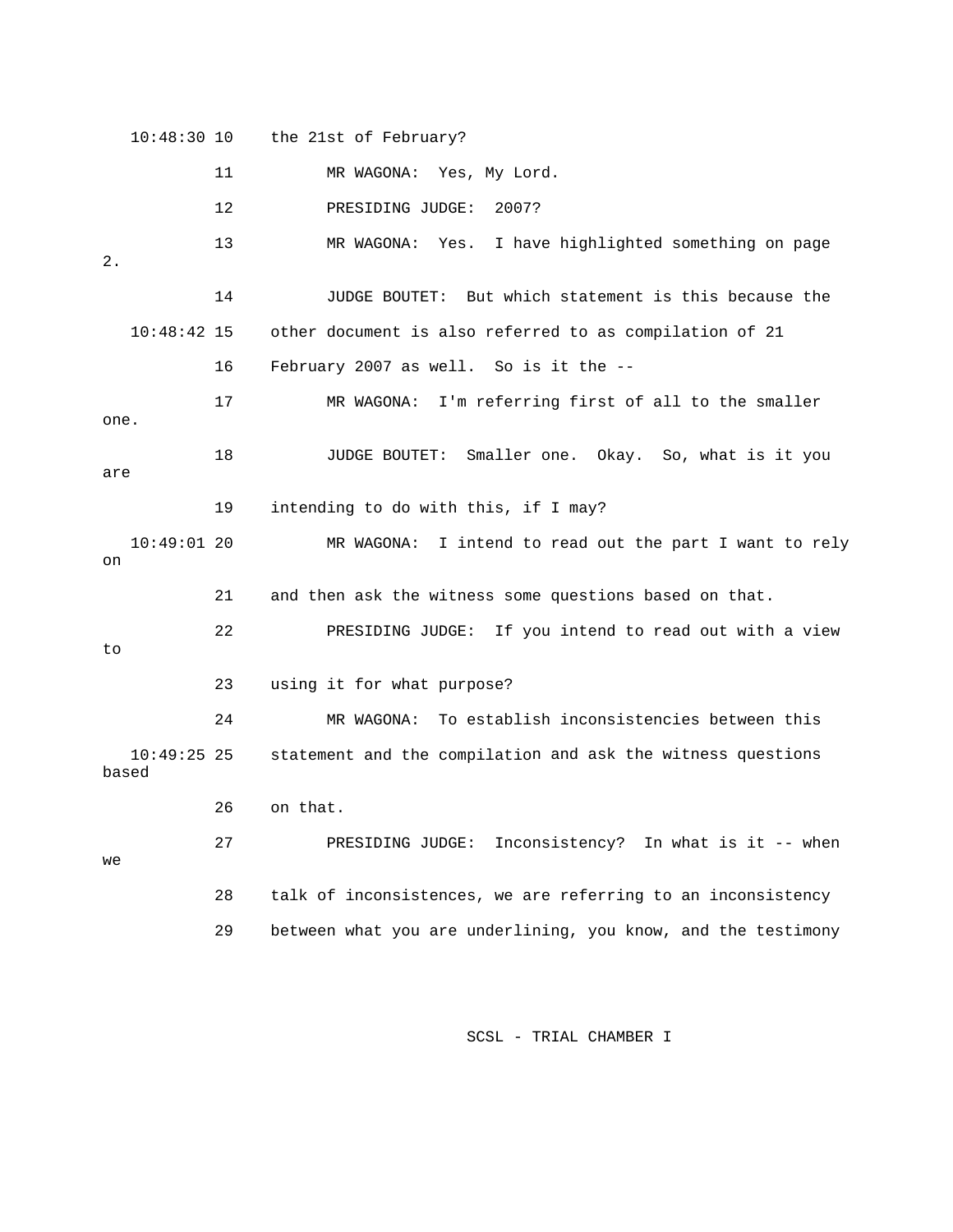|         |  |  | SESAY ET AL |  |  |
|---------|--|--|-------------|--|--|
| Page 23 |  |  |             |  |  |

22 FEBRUARY 2008 OPEN SESSION

 1 which he has provided in Court. 2 MR WAGONA: Yeah, that too. 3 PRESIDING JUDGE: Is that true? 4 MR WAGONA: What I have underlined -- what -- what I've 8 PRESIDING JUDGE: Is it in any way inconsistent with the 9 testimony that this witness has provided before the Court? 14 JUDGE THOMPSON: That's not what I heard. I thought you 10:50:26 15 said in fact that you were seeking to establish inconsistency 18 JUDGE THOMPSON: -- and I was, like the Presiding Judge 19 said, that would not seem to be the purpose of the rubric that 10:50:45 20 all know about which enables a party to cross-examine, with a 21 view to establishing prior inconsistency, must be between the 10:50:05 5 underlined in this first statement. 6 PRESIDING JUDGE: Yes. 7 MR WAGONA: The smaller one. 10:50:17 10 MR WAGONA: That's what I say, My Lords. 11 PRESIDING JUDGE: That is what you say? 12 MR WAGONA: Yeah. 13 MR JORDASH: May I -- 16 between the smaller document and -- 17 PRESIDING JUDGE: And the bigger one. has 22 out-of-court document or statement and the testimony from the 23 witness stand. So, unless --

24 MR WAGONA: My Lord --

we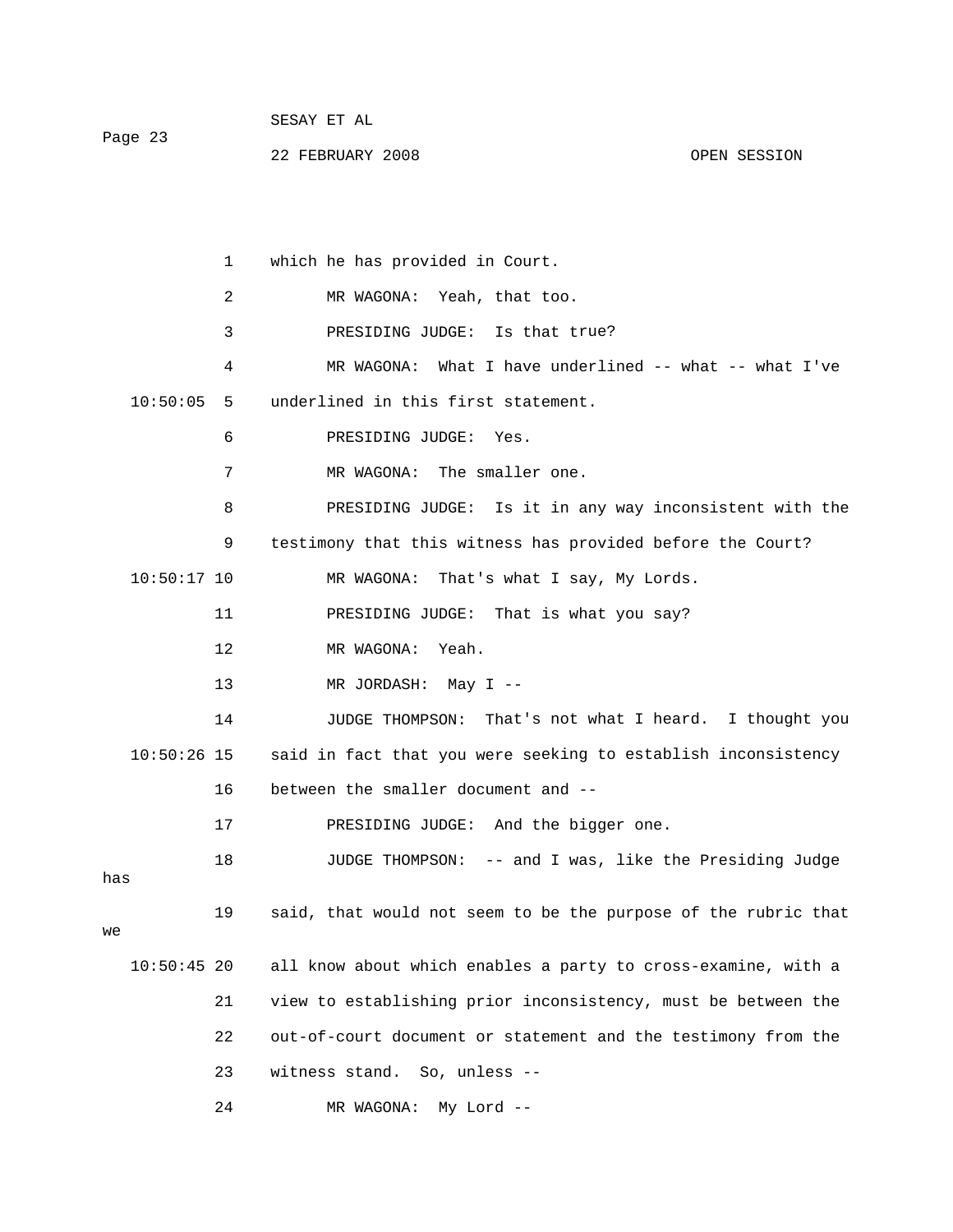10:51:04 25 JUDGE THOMPSON: -- you are intending to correct NG JUDGE: And I would say -- 28 PRESIDI 26 yourself -- 27 MR WAGONA: Yes, I want to correct myself.

29 MR WAGONA: My Lord, I wish to correct myself.

SCSL - TRIAL CHAMBER I

 SESAY ET AL Page 24 22 FEBRUARY 2008 OPEN SESSION

 1 PRESIDING JUDGE: Yes, okay. Correct yourself, before I 2 comment. 4 PRESIDING JUDGE: Yes. 10:51:19 5 MR WAGONA: I will be relying on the smaller statement, 6 with a view of establishing inconsistency with the Court also 8 asking questions, some questions based on the compilation, the 9 second statement, the bigger one. because 11 you cannot visit the statement, you know, without stating what 12 you want to do. On the first statement you now say that you 3 MR WAGONA: First, I wish to correct myself. 7 testimony, but I would also want to complete the picture by 10:51:43 10 PRESIDING JUDGE: Based on what again? You know, 13 would like to establish a prior inconsistency of what you are 14 underlying with the testimonial evidence of this witness.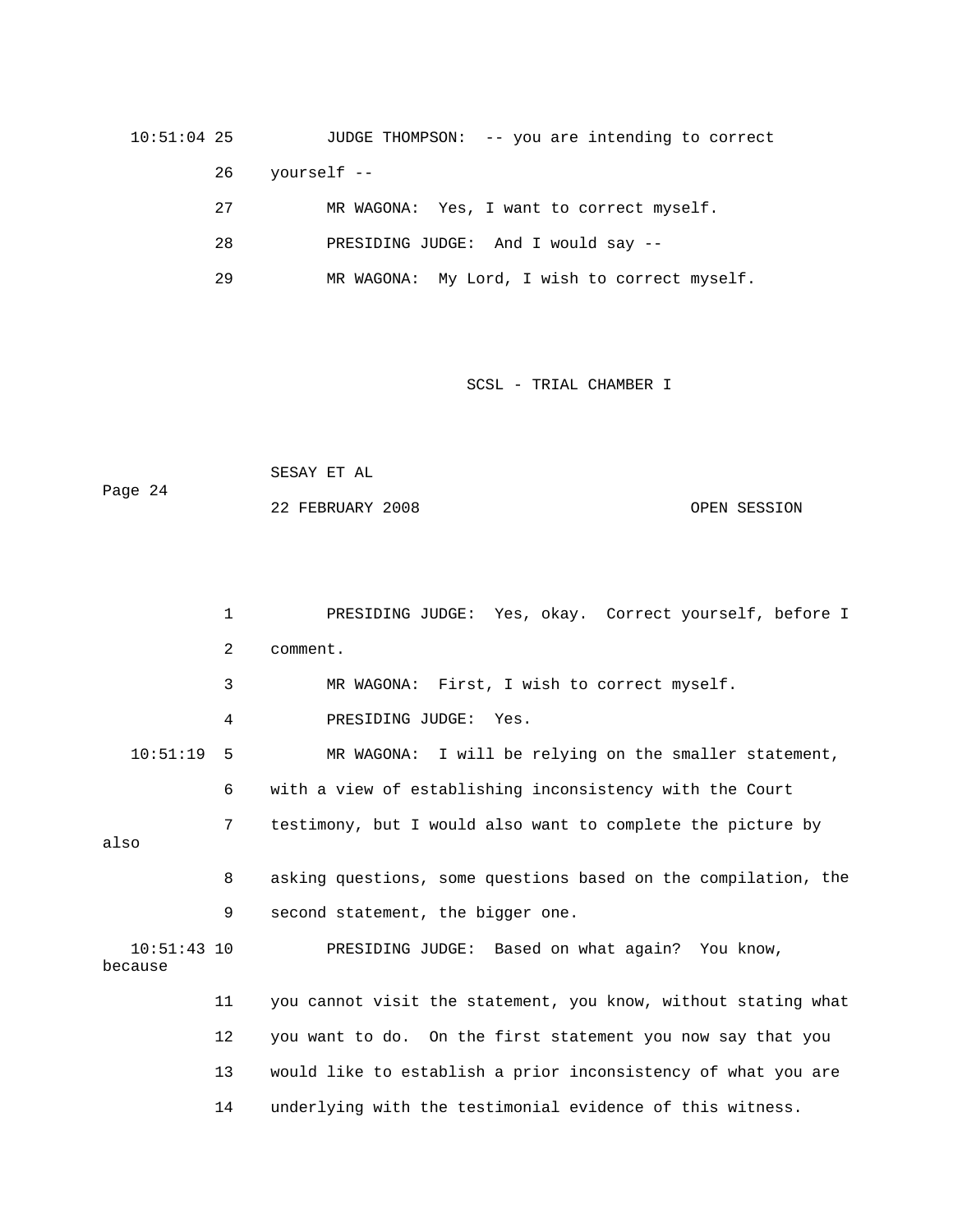10:52:00 15 MR WAGONA: Yeah.

| intend        | 16 | PRESIDING JUDGE:<br>On the second, I mean, what do you         |
|---------------|----|----------------------------------------------------------------|
|               | 17 | to do? Because I wanted to say, you know, that when we were    |
| were          | 18 | going through the case for the Prosecution, the statements     |
|               | 19 | not -- they were always varying. We didn't have in-- we had    |
| $10:52:17$ 20 |    | instances, many instances where the statements of witnesses    |
| situations.   | 21 | varied from time to time as we moved down in concern           |
|               | 22 | They added, you know, and in some, you know, there were some   |
|               | 23 | conflicts in the statements but what we really went in for was |
| to            | 24 | for those portions of those statements which tended, you know, |
| $10:52:44$ 25 |    | be inconsistent with the testimony of the witness in Court.    |
|               | 26 | My Lords, if that is the position, I'm quite<br>MR WAGONA:     |
| to            | 27 | contented with relying only on the first statement, in order   |
|               | 28 | establish inconsistences between that statement and the Court  |
|               | 29 | testimony.                                                     |

SCSL - TRIAL CHAMBER I

|         | SESAY ET AL      |              |
|---------|------------------|--------------|
| Page 25 |                  |              |
|         | 22 FEBRUARY 2008 | OPEN SESSION |

 1 JUDGE THOMPSON: But have you really gone through the 2 statements?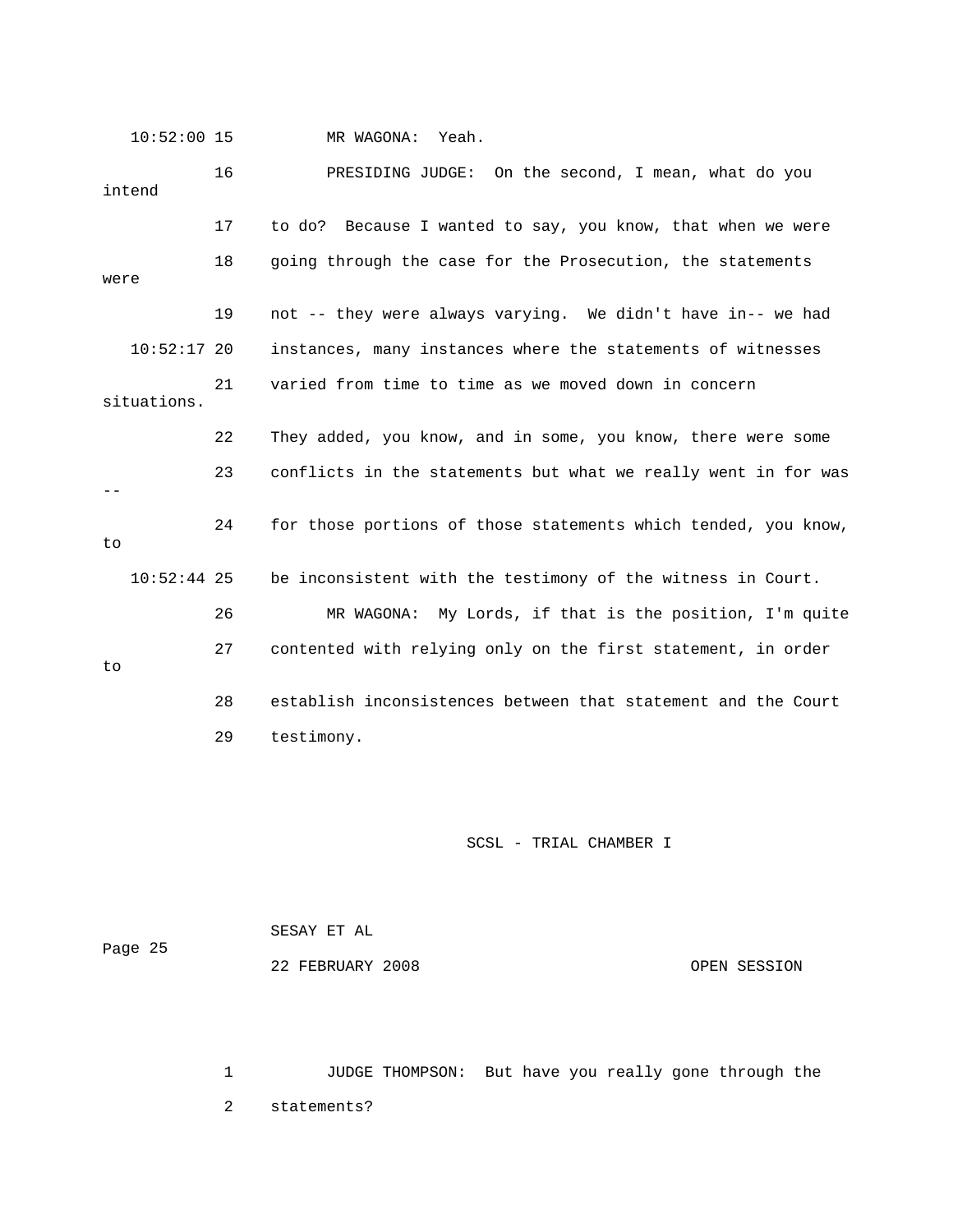3 MR WAGONA: Yes.

 4 JUDGE THOMPSON: With a fine tooth-comb to be able to 10:53:14 5 what these alleged of course inconsistences are? Because of 6 course the law, as I understand it, what counsel may perceive 7 inconsistency may not in the ultimate determination of the 8 tribunal amount to inconsistency. And it of course may also - 10:53:35 10 factor that the tribunal will consider later on. So, do you 11 specific issues that you've now identified which you are 12 alleging, and I emphasise alleging, are inconsistent with certain 13 portions of his testimony in Court? 10:53:59 15 JUDGE THOMPSON: And I think if that is the case then 16 let's -- why not take us through your -- rather than delaying the 17 process, if you are so sure that you do have the specifics? you MR WAGONA: I intend to read it out and ask the witness 21 some questions and tender it only for that limited purpose. 23 MR JORDASH: Could I indicate that in principle we don't 24 oppose the application, but, as Your Honours will see from the say as - 9 the question of whether it's material or immaterial would be a have 14 MR WAGONA: That's correct, My Lord. 18 PRESIDING JUDGE: Now you have underlined it, what do 19 intend to do, having underlined it?  $10:54:22$  20 22 PRESIDING JUDGE: Yes, Mr Jordash? 10:54:46 25 front page of the notes, the interview was taken at a certain 26 time in a certain place. 27 PRESIDING JUDGE: Is it the smaller document you are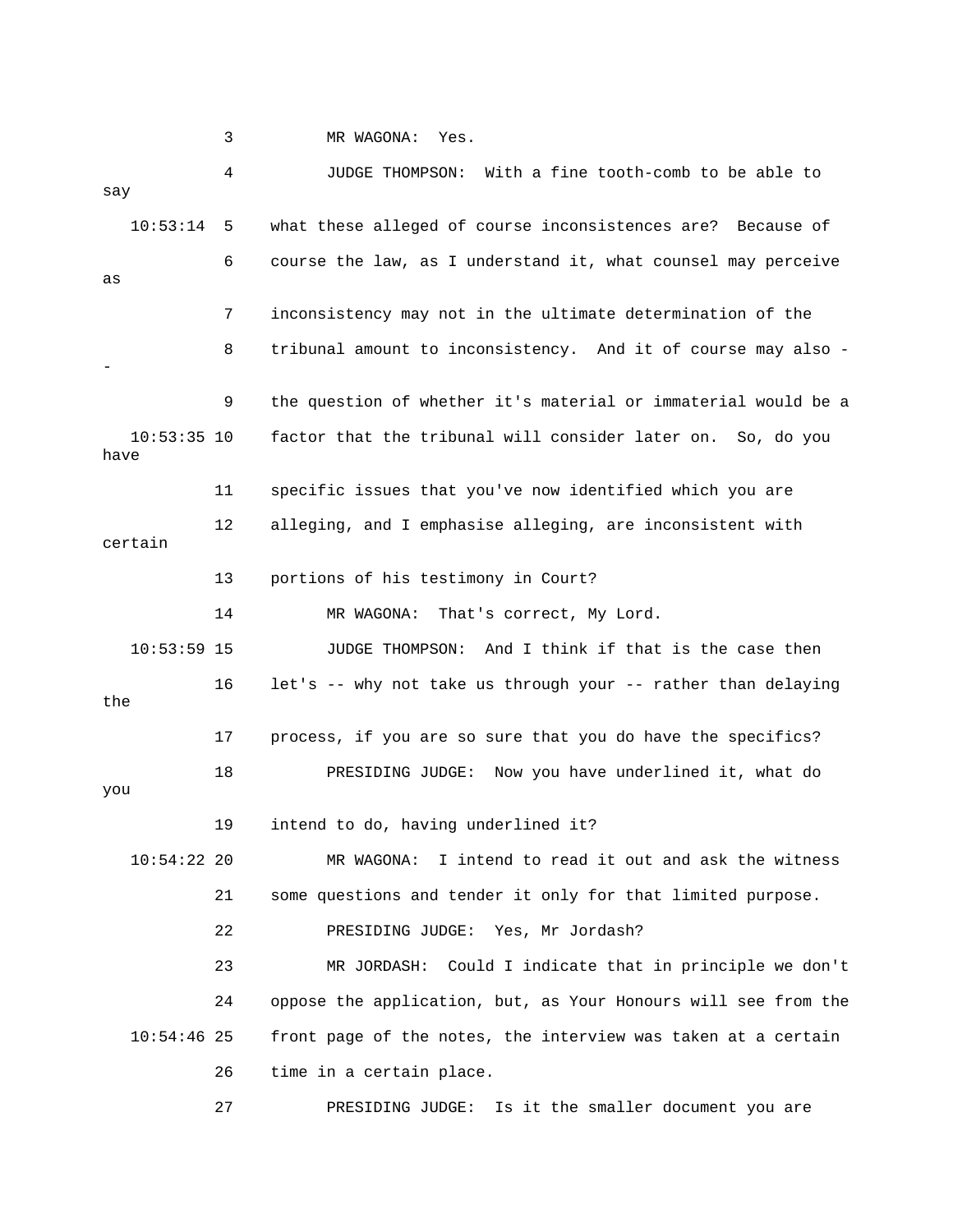28 referring to?

29 MR JORDASH: The smaller document, yes.

SCSL - TRIAL CHAMBER I

 SESAY ET AL Page 26 22 FEBRUARY 2008 OPEN SESSION

 1 PRESIDING JUDGE: Yes. 2 MR JORDASH: And, in my submission, it's key that those 3 factors are established because it may well be in the witness' place 6 JUDGE BOUTET: But, I thought, Mr Jordash, it had 7 been put to the witness that he was interviewed on 21 February 8 PRESIDING JUDGE: Interviewed on the 21 and it was in 9 Koidu. PRESIDING JUDGE: In Krio. There was a translator, an 14 questions by the Prosecution. 4 mind that the timing of the interview was important and the 10:55:16 5 of the interview was important. I don't -- well I do know but - already -- 10:56:13 10 JUDGE BOUTET: 2007 in Koidu, in Krio. 11 PR 12 Interpreter. 13 JUDGE BOUTET: The witness has already been asked these 10:56:13 15 PRESIDING JUDGE: But it was read to him and that was it.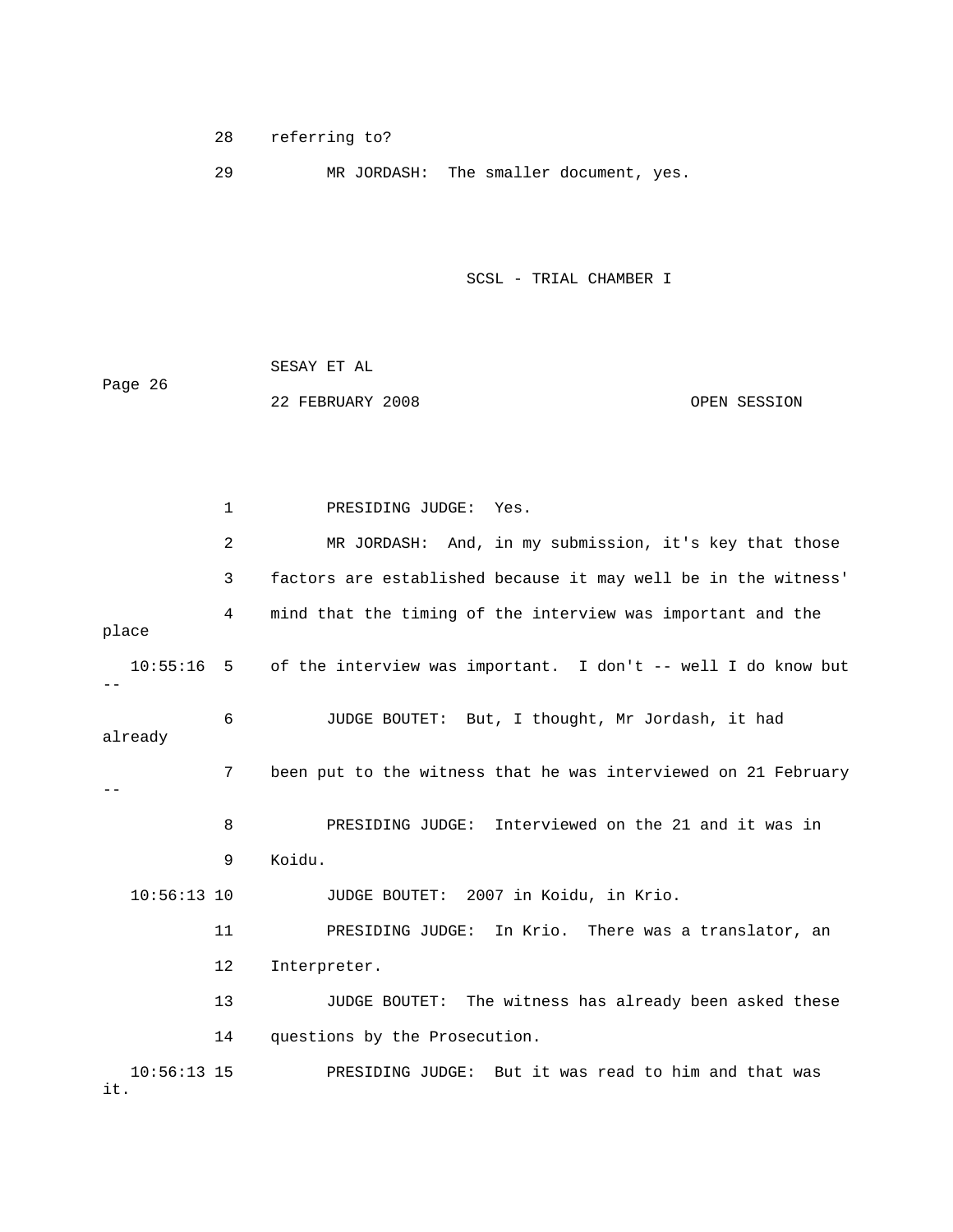16 MR JORDASH: Well -- 17 JUDGE BOUTET: Well, obviously these are factors that 18 Court will have to take into consideration when determining 19 is what so  $-$ -MR JORDASH: It's -- but there is a bit more that could 22 Interpreter. 24 MR JORDASH: And in fact, who he was rather than from the 26 PRESIDING JUDGE: Did the witness need to know the name 27 the Interpreter? Isn't it just the interpretation that 28 to us and a reflection of the identity on the document itself? 29 MR JORDASH: Well, only that a local investigator is not the what  $10:56:13$  20 be 21 put in terms of, as you can see there, the name of the 23 JUDGE BOUTET: Yes. 10:56:15 25 Special Court, for example, and - of matters a

SCSL - TRIAL CHAMBER I

|         | SESAY ET AL      |              |
|---------|------------------|--------------|
| Page 27 |                  |              |
|         | 22 FEBRUARY 2008 | OPEN SESSION |

 1 trained Interpreter. That was the issue I was getting at. 2 And --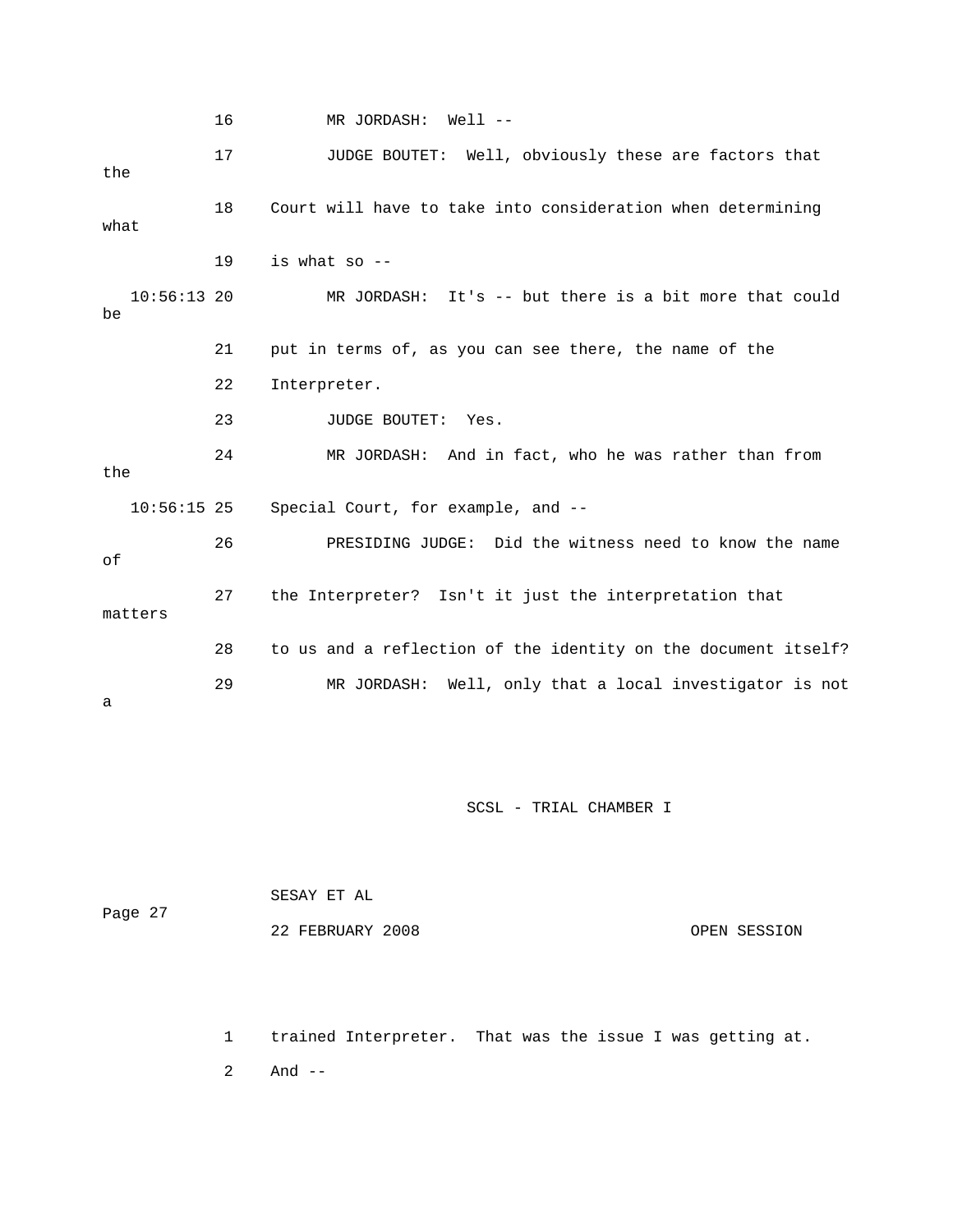3 PRESIDING JUDGE: A trained Interpreter -- I mean, you 6 MR JORDASH: You probably know better than I on that. 8 putting the question, because going upcountry, do you know how 9 these Interpreters here were trained? A specialised team came 11 training here for two months. 12 MR JORDASH: I am not doubting that. o when they go 13 PRESIDING JUDGE: These ones here. S 14 upcountry to record statements they don't need people of this 10:57:09 15 type of expertise. I wonder if they do or is that what you 17 MR JORDASH: Well, I am driving at that, yes. But I'm 19 friend could -- well, I'll leave it. If that's Your Honour's 10:57:25 20 view. 22 because I saw you consulting your client? Did he throw some 23 light? e 24 MR JORDASH: He did but I can -- if I'm permitted in du 10:58:04 25 course deal with it in re-examination. 26 JUDGE THOMPSON: Mr Jordash, I am, speaking for myself, 28 [indiscernible] of this - mean 4 translating in local circumstances from Krio to English? Does he 10:56:41 5 need to be trained for that? 7 PRESIDING JUDGE: No, no, no. I don't know. I'm just 10:56:55 10 from Rwanda, and from the ICTY, and they received an intensive are 16 driving at? not 18 going to make a big deal of it. Perhaps though, my learned 21 PRESIDING JUDGE: Yeah. Do you have something further I 27 think sufficient legal foundation has been laid down for the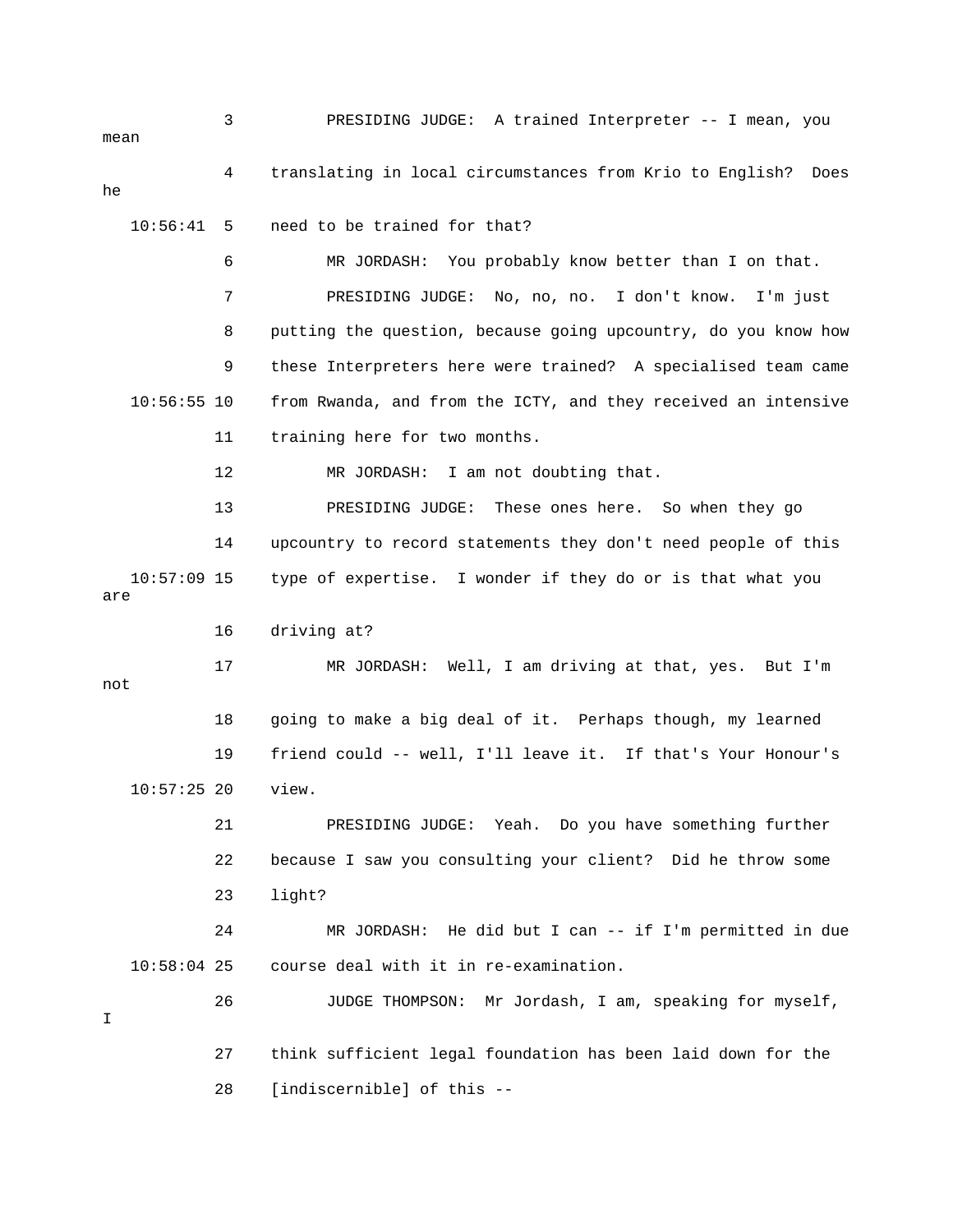29 PRESIDING JUDGE: But, Mr Jordash, you know that even in

SCSL - TRIAL CHAMBER I

Page 28 1 the conduct of a Prosecution's case, when you established all 2 that, you know the Prosecution were given the opportunity to 3 re-examine on this and I think you are -- you're on safe PRESIDING JUDGE: That's right. I think Mr Wagona has 6 established the grounds, you know, to visit this topic, and 8 MR WAGONA: Thank you, My Lords. 10:58:49 10 MR WAGONA: 11 Q. Witness, I'm going to read out a portion from your 12 interview of 21 February 2007, and for a more clear context I 13 will start from the top of page 3. "I swear to God Kailahun 10:59:30 15 PRESIDING JUDGE: Mr Wagona, may I get on your train 22 FEBRUARY 2008 OPEN SESSION grounds. 4 MR JORDASH: I'll leave it there. Thank you.  $10:58:35$  5 then 7 he may continue please. Mr Wagona, please. 9 PRESIDING JUDGE: Move along. written was 14 such a safe place during that time? " 16 please. 17 MR WAGONA: Sorry, My Lords.

SESAY ET AL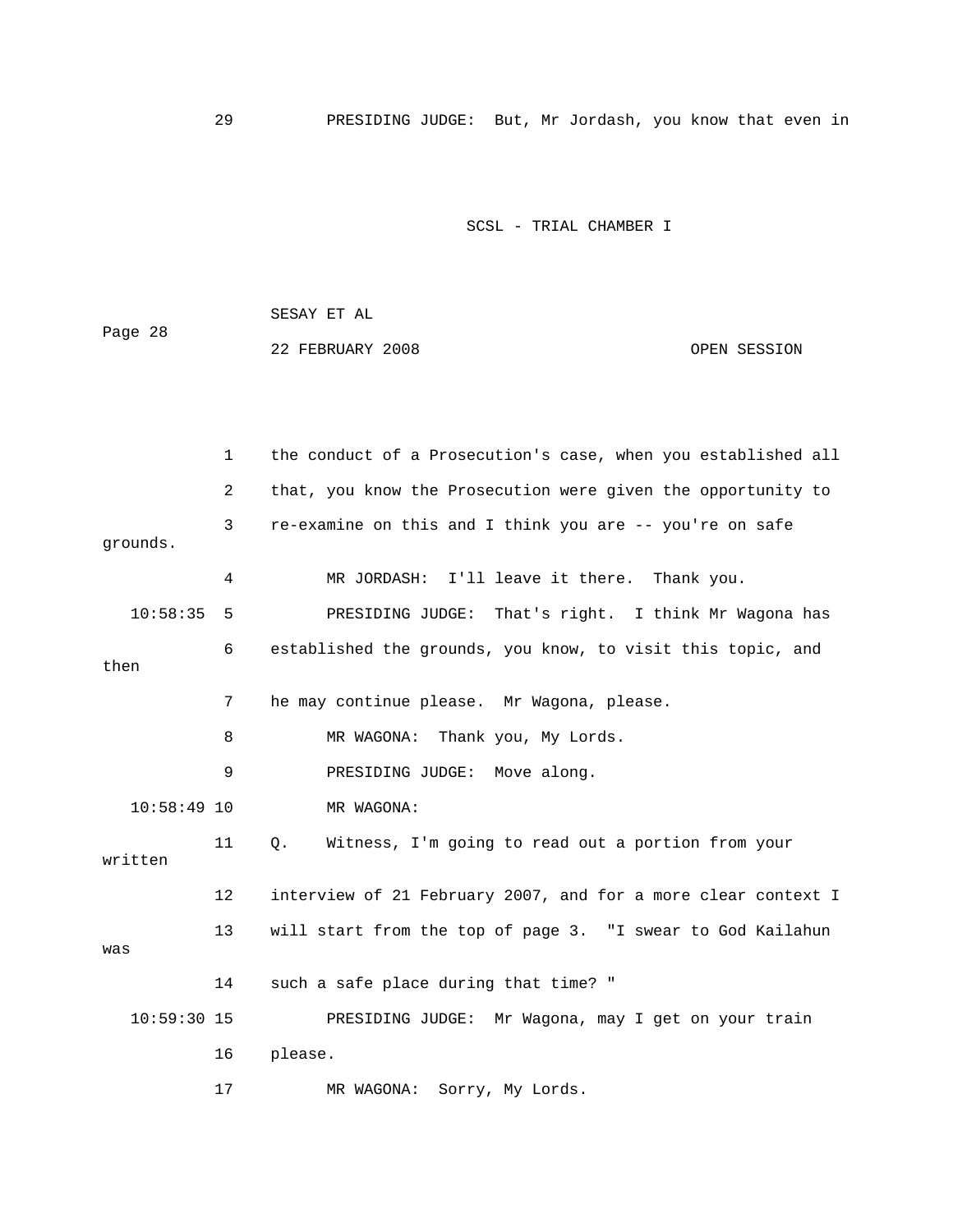|               | 18 | PRESIDING JUDGE: You took off before I boarded it.        |
|---------------|----|-----------------------------------------------------------|
|               | 19 | MR WAGONA: I'm sorry, My Lord.                            |
| 10:59:4020    |    | PRESIDING JUDGE: May you? What -- what page is it?        |
|               | 21 | MR WAGONA: Page 3 of the -- that small statement.         |
|               | 22 | PRESIDING JUDGE: Yes.                                     |
|               | 23 | MR WAGONA: From the top.                                  |
|               | 24 | PRESIDING JUDGE: Yes.                                     |
| $10:59:52$ 25 |    | MR WAGONA:                                                |
| that          | 26 | Q. "I swear to God, Kailahun was such a safe place during |
| arrived       | 27 | time. It was a safehaven. It was such a surprise when I   |
| was           | 28 | in Kailahun. It looked like there was no war there. There |
|               | 29 | some business everywhere. "                               |

| Page 29 | SESAY ET AL      |              |
|---------|------------------|--------------|
|         | 22 FEBRUARY 2008 | OPEN SESSION |

 1 JUDGE THOMPSON: Can I -- is this the translation coming? 3 MR WAGONA: Okay. 4 JUDGE THOMPSON: Yes. Can't you just take it 2 Can't you take it step-by-step? 11:00:32 5 step-by-step since -- 6 MR WAGONA: Okay, I'll --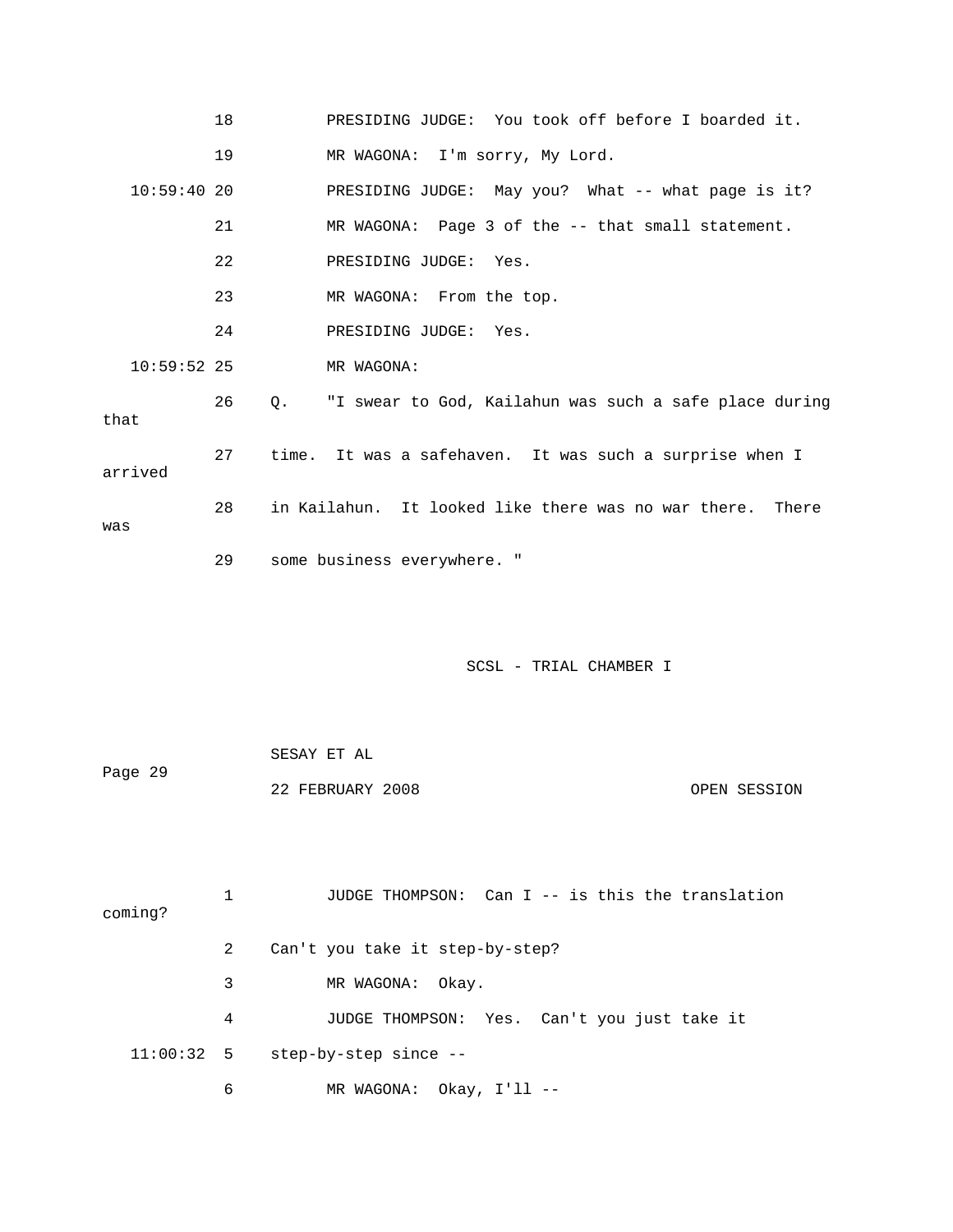|                           | 7  |      | -- since he can't read.<br>JUDGE THOMPSON:                     |
|---------------------------|----|------|----------------------------------------------------------------|
|                           | 8  |      | Thank you, My Lord.<br>MR WAGONA:                              |
| for                       | 9  | Q.   | I will go slowly to allow the interpretation to be made        |
| $11:00:39$ 10             |    | you. | So I'll start again.                                           |
| that                      | 11 |      | "I swear to God, Kailahun was such a safe place during         |
| I                         | 12 |      | It was a safehaven. It was such a surprise when<br>time.       |
|                           | 13 |      | arrived in Kailahun. It looked like there was no war           |
|                           | 14 |      | There was some business everywhere.<br>there.<br>I think I     |
| $11:01:15$ 15             |    |      | stayed there one year and some months until Kono was           |
| after                     | 16 |      | recaptured by the RUF. I arrived in Kono two weeks             |
|                           | 17 |      | the town was recaptured. I never heard of Operation No         |
| staying                   | 18 |      | Living Thing. I went back with my family. I was                |
|                           | 19 |      | in Koakoyima by then. My house had been burnt down?"           |
| $11:02:08$ 20<br>witness, |    |      | JUDGE BOUTET: But, Mr Wagona, in fairness to the               |
|                           | 21 |      | if you are asking these questions you have to give him the     |
|                           | 22 |      | heading because if I take your -- what you are putting to the  |
|                           | 23 |      | witness "I swear to God Kailahun was a safe place", this is a  |
|                           | 24 |      | time-frame that is listed on the previous page. Otherwise, he  |
| $11:02:35$ 25             |    |      | may not know what you're talking about. You -- you follow me?  |
|                           | 26 |      | Thank you, My Lord.<br>MR WAGONA:<br>Yes.                      |
|                           | 27 |      | And the same with the second part you've<br>JUDGE BOUTET:      |
|                           | 28 |      | just read, he would say -- I would say to you it's a different |
|                           | 29 |      | time frame.<br>So, not to confuse the witness, go by as the    |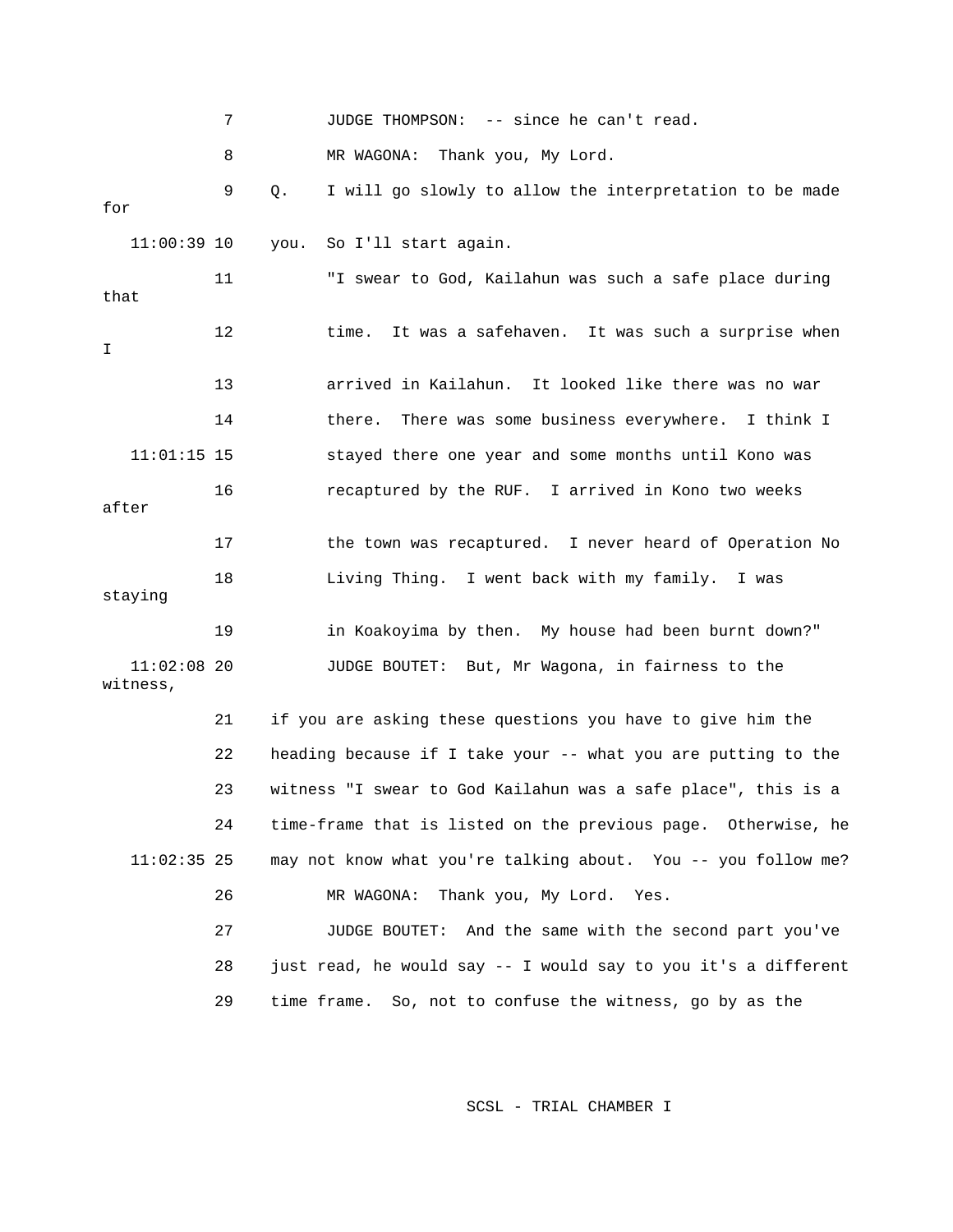22 FEBRUARY 2008 OPEN SESSION 1 statement is so -- 2 MR WAGONA: 3 Q. Witness, what I just read to you is placed under the 4 heading "1998 Intervention Kailahun District a safe haven"? 11:03:17 5 JUDGE THOMPSON: And -- 6 JUDGE BOUTET: But -- but may I suggest that you 8 JUDGE THOMPSON: Why not let him respond to that first? 9 That first part? 11 JUDGE THOMPSON: Well, the part dealing with the 1998 12 intervention. And it -- because it did seem to me that it's 14 and then go to the next? That is -- as my learned colleague 17 MR WAGONA: Thank you, My Lord. 18 Q. Witness, is it correct that what I read to you earlier intervention and your movement to Kailahun? complete 7 that part before you move to the other part. 11:03:28 10 MR WAGONA: My Lord, which first part, I'm sorry? one 13 particular episode. Why not deal with that and have an answer was 11:03:47 15 saying, otherwise, we compound the difficulty for the witness who 16 cannot read. was 19 the -- was what you said when discussing about 1998 after the  $11:04:14$  20

SESAY ET AL

Page 30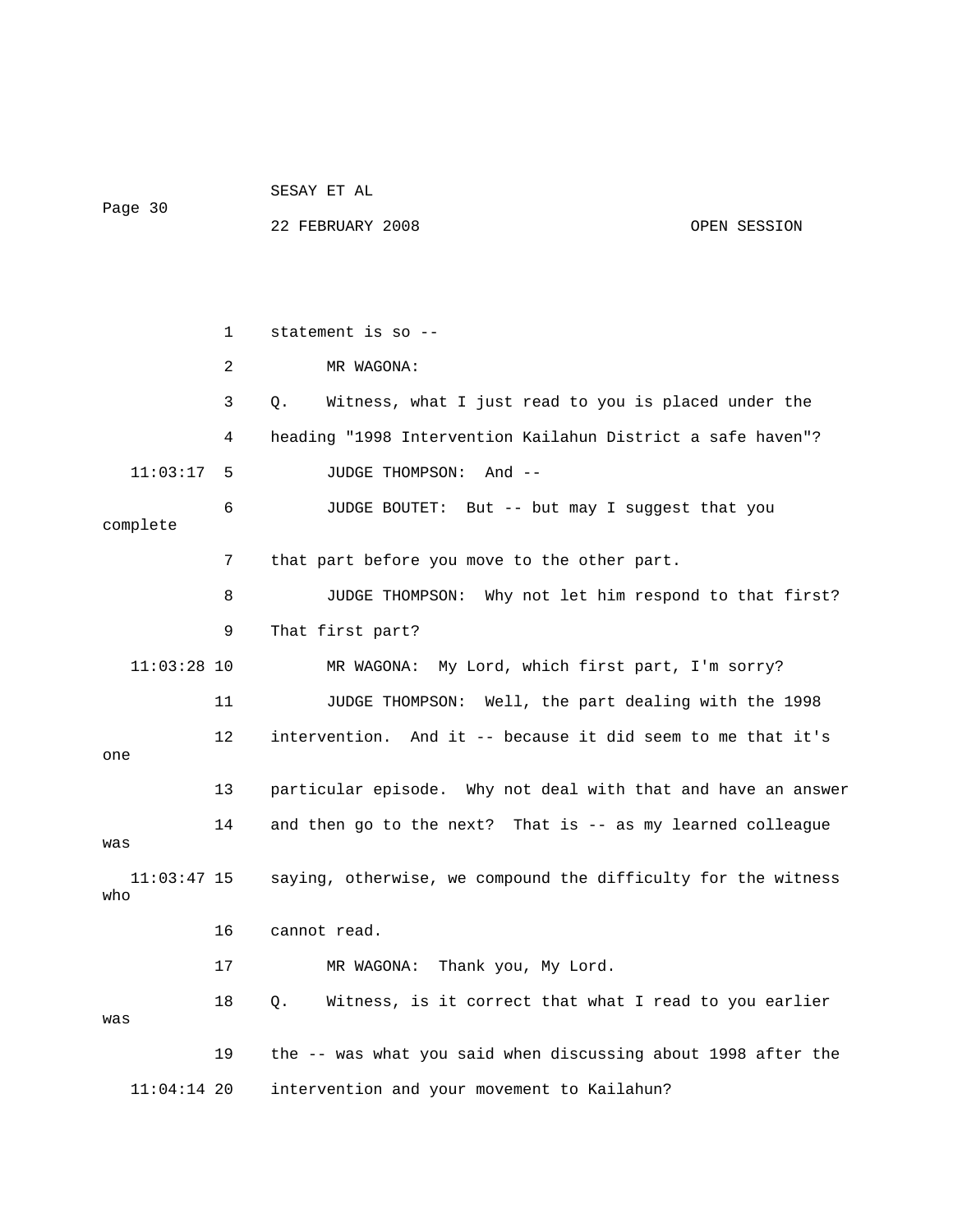| time,         | 21 | Let me explain that area a little bit for you.<br>The<br>Α.    |
|---------------|----|----------------------------------------------------------------|
| recall        | 22 | the month, I can't recall, but what transpired I know. I       |
| weeks         | 23 | that. But that time to tell you how many month, how many       |
| I             | 24 | or years it took, that one I cannot tell you. Even the Court   |
| $11:04:50$ 25 |    | cannot say that to them.                                       |
| you.          | 26 | I understand that, that the years may be difficult for<br>0.   |
|               | 27 | But is it correct to say that what you were discussing is what |
|               | 28 | took place after the intervention?                             |
| precise       | 29 | JUDGE BOUTET: Well, your question should be more               |

| Page 31 | SESAY ET AL      |              |
|---------|------------------|--------------|
|         | 22 FEBRUARY 2008 | OPEN SESSION |

| that |              | than that. It should be, well, isn't it what you've said at                |
|------|--------------|----------------------------------------------------------------------------|
|      | $\mathbf{2}$ | time as such, and that's it>. So, this is not to try to $-$ he             |
|      | 3            | may, if he wished, to expand on this. But what you are                     |
|      | 4            | attempting to do is to show that at that time this is what he              |
|      |              | $11:05:23$ 5 said. And this is what he said them is different than what he |
|      | 6            | says today. That's all. So just ask him the question.                      |
|      | 7            | MR WAGONA: My Lord, that is what I intended to do.                         |
|      | 8            | JUDGE THOMPSON: Let's try and just be sure on this: If                     |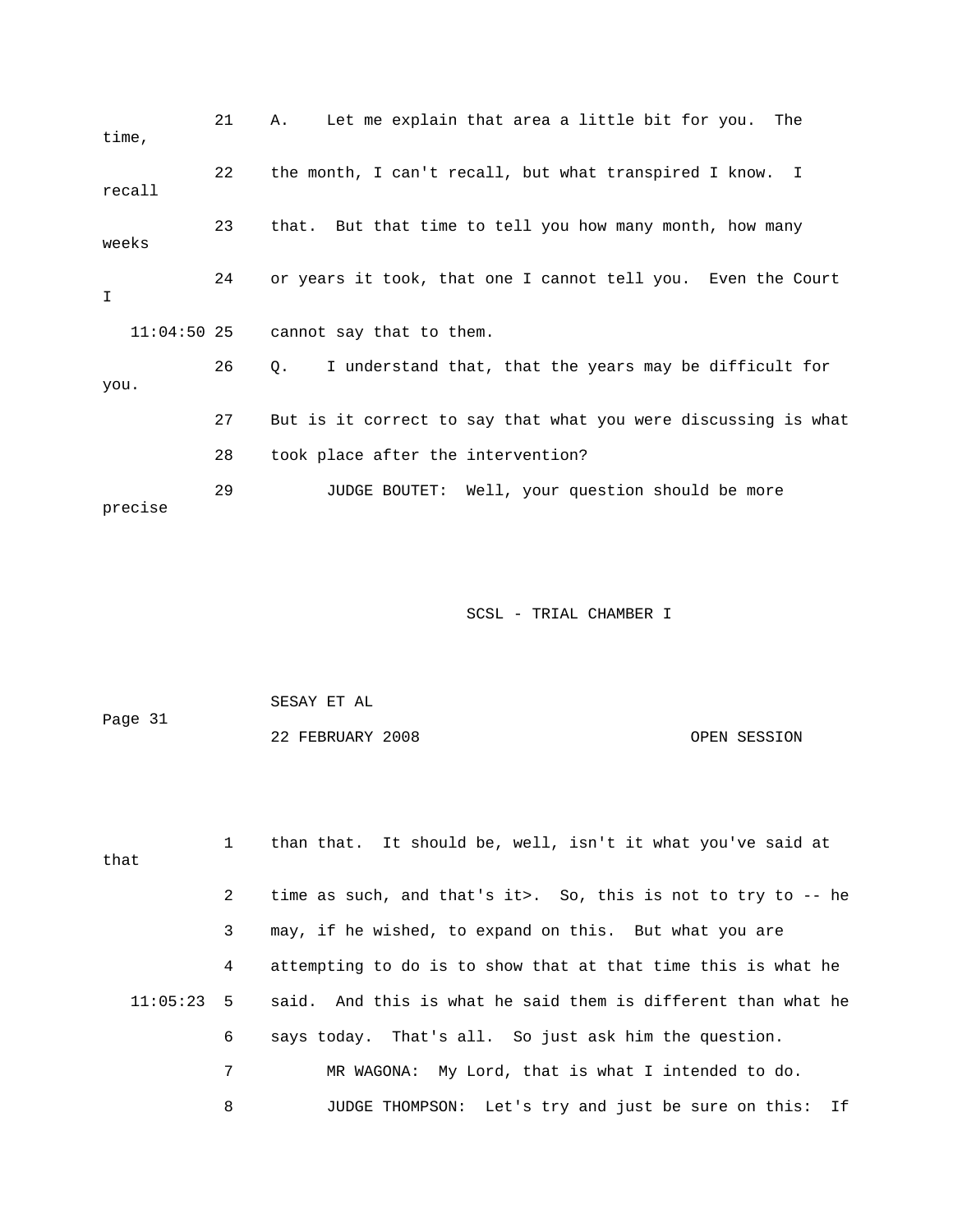|     |               | 9  | you are trying to establish inconsistency ought you not to be   |
|-----|---------------|----|-----------------------------------------------------------------|
|     | $11:05:41$ 10 |    | meticulous as to what particular aspects of that section that   |
| his |               | 11 | you've read is inconsistent as you alleged with some parts of   |
|     |               | 12 | testimony here? I mean, it's is a process --                    |
|     |               | 13 | MR WAGONA: My Lords that's $--$ that's $--$                     |
| οf  |               | 14 | JUDGE THOMPSON: It's a process which requires some kind         |
|     | $11:06:05$ 15 |    | precise methodology.                                            |
| I.  |               | 16 | MR WAGONA: My Lords, that's what I intended to do. But          |
|     |               | 17 | was only first dealing with Justice Boutet's concern that I     |
|     |               | 18 | should make the witness aware of the period.                    |
|     |               | 19 | JUDGE THOMPSON:<br>The period.<br>Yes.                          |
|     | $11:06:18$ 20 |    | MR WAGONA:<br>I had not started with my -- the question I       |
|     |               | 21 | intend to put to him. I was only still --                       |
|     |               | 22 | JUDGE THOMPSON: You were only busy reading the passage?         |
|     |               | 23 | I was only still trying to establish Justice<br>MR WAGONA:      |
|     |               | 24 | Boutet's concern.                                               |
|     | $11:06:26$ 25 |    | JUSTICE THOMPSON: It's just that --                             |
|     |               | 26 | MR WAGONA: But I will move to my questions now.                 |
|     |               | 27 | It just sometimes seem as if the<br>JUDGE THOMPSON:<br>Yes.     |
|     |               | 28 | whole thing is getting a little too opaque. Go ahead.<br>Sorry. |
|     |               | 29 | MR WAGONA:                                                      |

SESAY ET AL

ge 32 Pa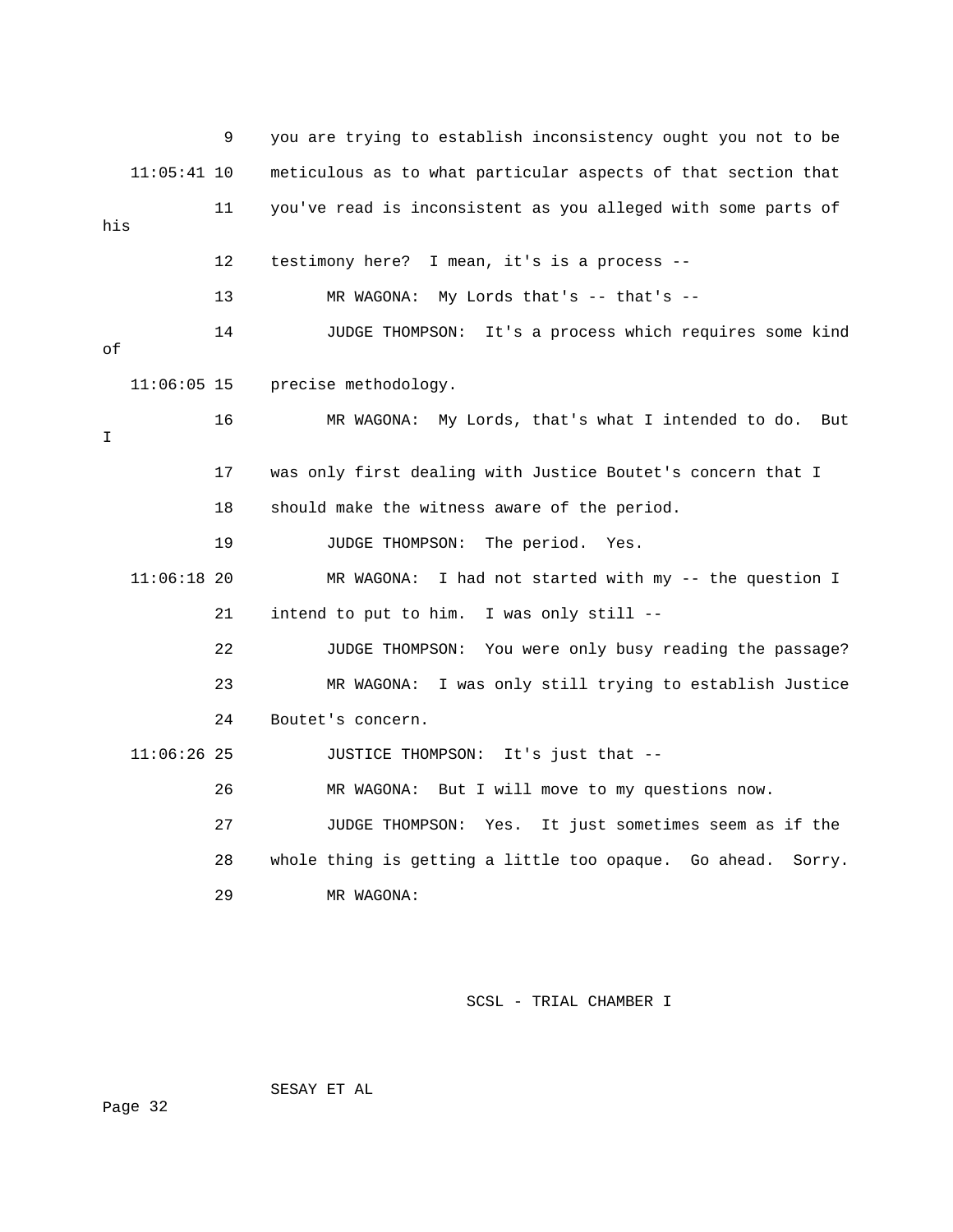|                      | 1  | Witness, did you at that time tell the people who<br>Q.              |
|----------------------|----|----------------------------------------------------------------------|
| stayed               | 2  | interviewed you indicating that after the intervention you           |
|                      | 3  | in Kailahun throughout 1998?                                         |
| the                  | 4  | The intervention, the year it happened, I can't recall<br>Α.         |
| 11:07:12<br>there, I | 5  | I made a farm but by the time -- the time I spent<br>year.           |
|                      | 6  | cannot tell. When I left there, I cannot even tell.                  |
| the                  | 7  | But, did you say that I arrived in Kono two weeks after<br>$\circ$ . |
|                      | 8  | town was recaptured?                                                 |
|                      | 9  | I can't recall the dates, except if you force me to tell<br>Α.       |
| $11:07:52$ 10<br>the |    | you, then I'd have to guess, but to say that I know the days,        |
|                      | 11 | months, or the weeks, I can't recall them.                           |
|                      | 12 | Well, I suggest that you told the person who interviewed<br>Q.       |
| $SO$ ?               | 13 | you that you came back to Kono after Kono was recaptured, not        |
|                      | 14 | Yes, sir.<br>Α.                                                      |
| $11:08:14$ 15<br>you |    | And I therefore suggest that you lied to the Court when<br>Q.        |
| mining               | 16 | claimed that you were in Kono during 1998 working with the           |
|                      | 17 | unit?                                                                |
|                      | 18 | I was in Tombodu.<br>Α.                                              |
|                      | 19 | MR WAGONA: My Lords, I'm applying to tender in the                   |
| 11:09:0020           |    | statement.                                                           |
|                      | 21 | PRESIDING JUDGE:<br>Have you established an inconsistency?           |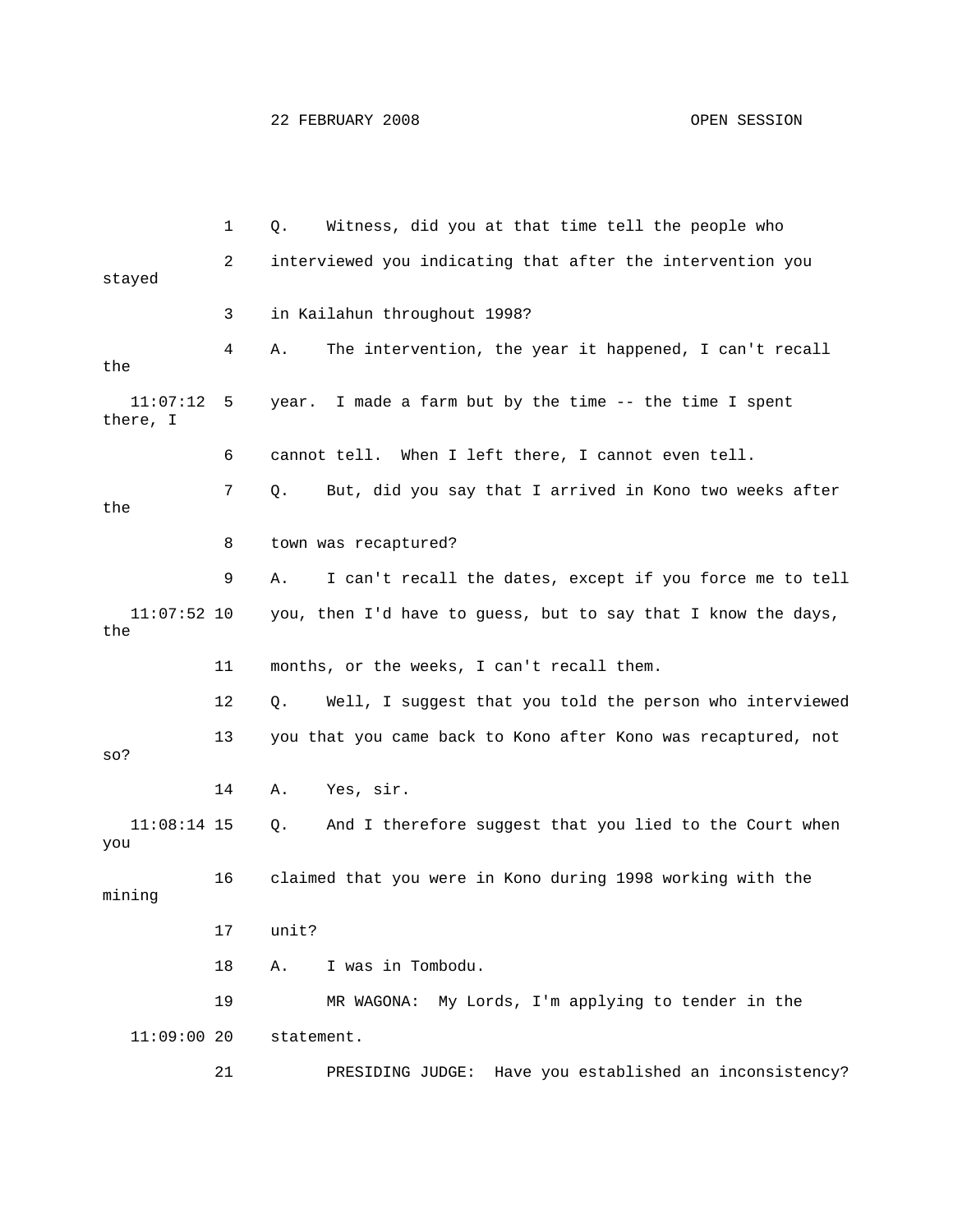| established               | 22 |           | MR WAGONA: I have established -- I feel I have        |
|---------------------------|----|-----------|-------------------------------------------------------|
|                           | 23 |           | in consistency that I'm interested in.                |
| was                       | 24 |           | PRESIDING JUDGE: He said he was not Kono, yes, but he |
| $11:09:16$ 25 in Tombodu. |    |           |                                                       |
|                           | 26 |           | MR WAGONA: Well, I can pursue that just to --         |
|                           | 27 | $\circ$ . | And Tombodu is in Kono District, not so?              |
|                           | 28 | Α.        | Yes, sir.                                             |
|                           | 29 | Q.        | While Buedu is in Kailahun District, not so?          |

 SESAY ET AL Page 33 22 FEBRUARY 2008 OPEN SESSION

 1 A. Yes, sir. UDGE: Yes. Geographically is -- Kono is a 2 PRESIDING J MR WAGONA: It is a town as well, My Lords. ness, you 6 PRESIDING JUDGE: It's not clear. If the wit 9 PRESIDING JUDGE: Is there no difference in that? 11:11:38 10 MR WAGONA: There's a difference, that's why I followed 11 up with a question as to whether Tombodu is in Kono District, 3 town, isn't it? Just as it is the name of a district, is Kono 4 not a town?  $11:11:38$  5 7 know, says that he was not in Kono but he was in Tombodu. 8 MR WAGONA: Yeah. it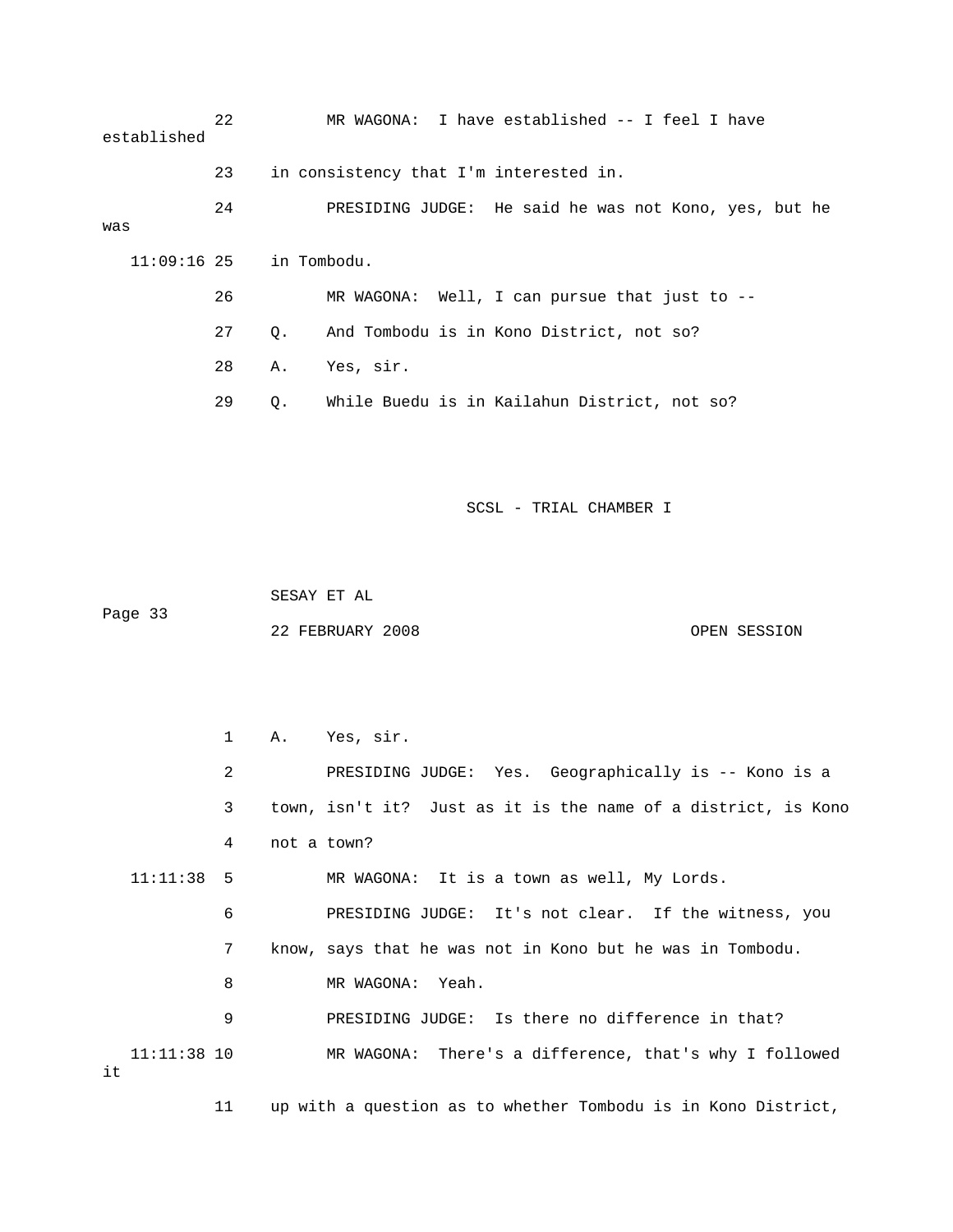|                                | 12 | which he says was the case, and I also followed it up with a   |
|--------------------------------|----|----------------------------------------------------------------|
| yes,                           | 13 | question whether Buedu is in Kailahun District, and he said    |
|                                | 14 | Buedu is in Kailahun District.                                 |
| $11:12:04$ 15<br>that?         |    | PRESIDING JUDGE: What do you intend to do now with             |
|                                | 16 | MR WAGONA: My Lord, I'm applying to tender in this             |
|                                | 17 | statement only for the limited purpose of establishing         |
|                                | 18 | inconsistency as to the location of the witness, during the    |
| where                          | 19 | period 1998, in view of his testimony in Court concerning      |
| $11:12:42$ 20<br>his           |    | he says he was during that time and where he says he was in    |
|                                | 21 | statement during the same period of time.                      |
|                                | 22 | How does that actually impact upon the<br>JUDGE THOMPSON:      |
| words,                         | 23 | issues in controversy between the parties here?<br>In other    |
| the                            | 24 | how does that assist the Tribunal in reaching a position on    |
| $11:13:16$ 25<br>Prosecution's |    | ultimate question before the Court in terms of the             |
| law                            | 26 | Remembering, as I said earlier on, that as far as the<br>case? |
| that                           | 27 | is concerned, the Court is not necessarily going to accept     |
| that                           | 28 | because a witness makes one statement from the witness stand   |
|                                | 29 | is inconsistent with a statement that he may have made outside |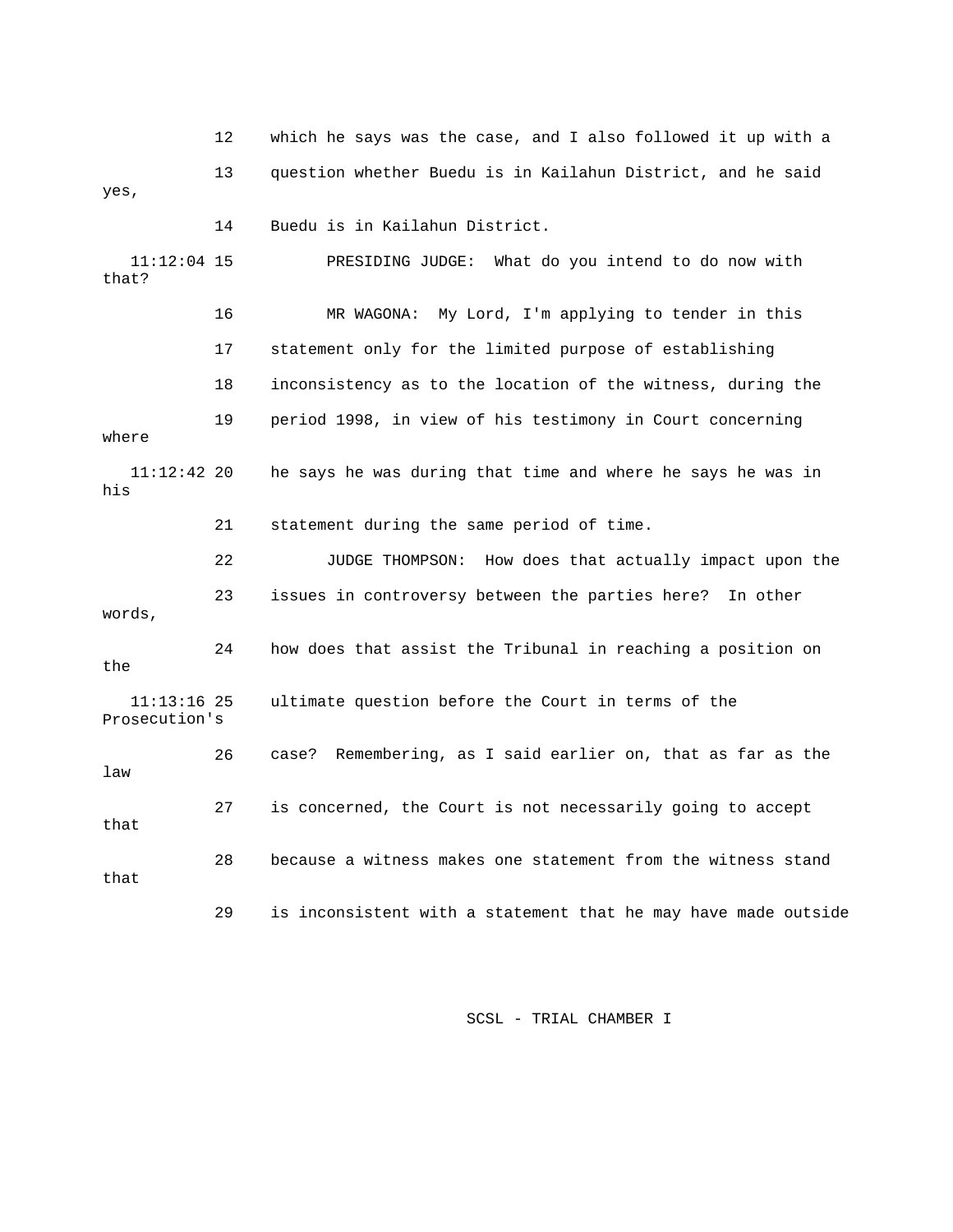## SESAY ET AL 22 FEBRUARY 2008 OPEN SESSION Page 34

 1 Court, that is necessarily fatal to his -- our testimony, in 3 material, and I like to be persuaded as to the materiality of 4 alleged inconsistency, from your perspective. Otherwise, we 11:14:15 5 might just have an open basket and say anything that's 9 administration -- admission of these documents we should just 11:14:41 10 admit everything the moment one party alleges that there is an 12 apply one's mind. That's my own thinking; my random thoughts 2 terms of its probative value. That inconsistencies must be the 6 inconsistent even if it's minor is, in fact, can come in for the 7 Courts determination. I mean, I don't necessarily take the view 8 that because we've adopted a flexible policy to the 11 inconsistency. There must be some foundation on which one can on

13 that.

 14 MR WAGONA: My Lord, I wish to say that I'm not making 11:15:04 15 application because of the flexibility approach that the Court 17 Prosecution considers it material that if a witness claims he 18 in one part of the country during a certain period, and then 19 comes to Court and claims that during that particular period this 16 has taken. But I'm making this application because the was he 11:15:32 20 was in a different place engaged in a different role, that

that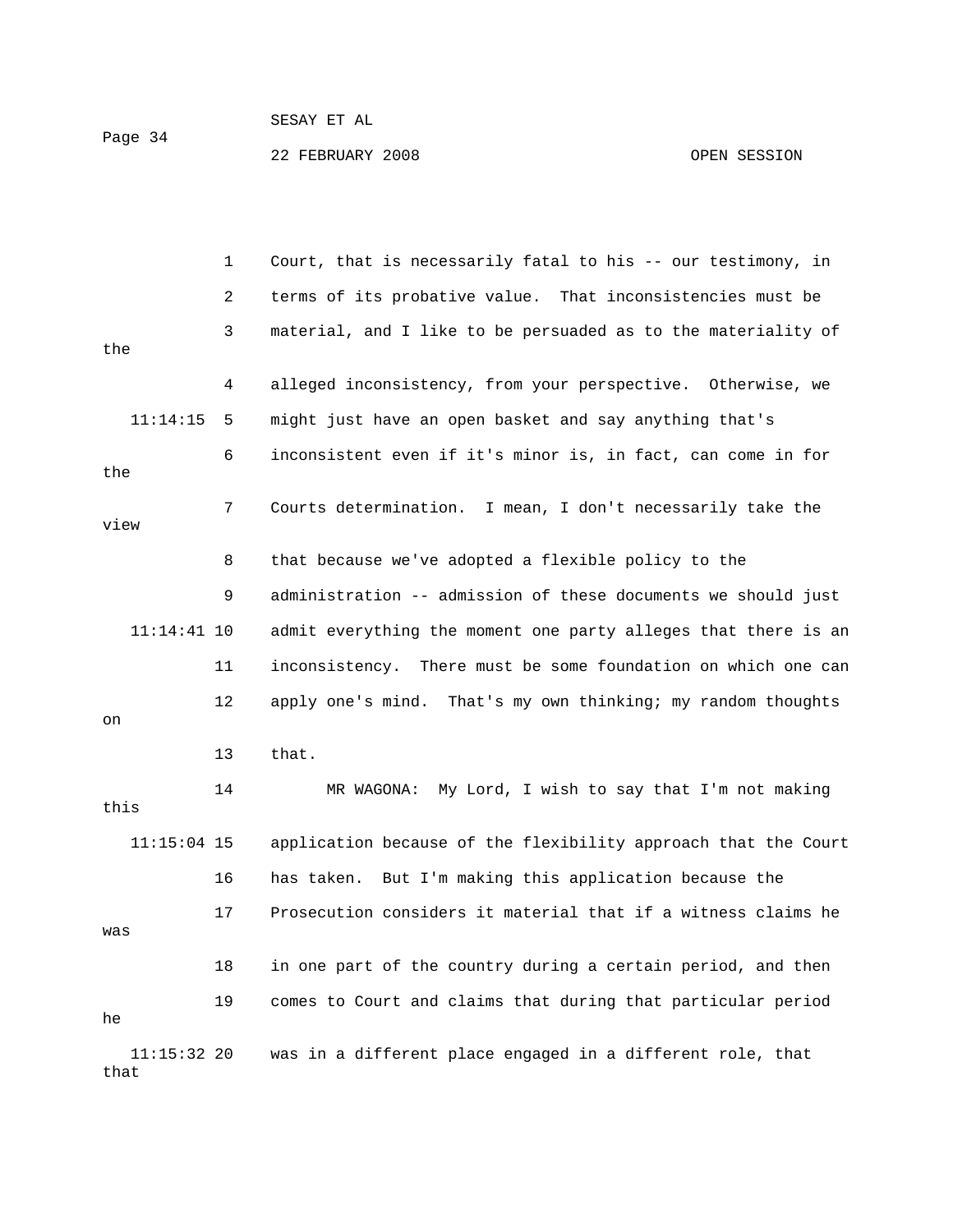21 is material and goes to his credibility, which I would request  $-$  22 JUDGE THOMPSON: He cannot be at two places at the same 23 time. 24 MR WAGONA: Yes, My Lord. Which I would ask that the 11:15:40 25 Chamber be given an opportunity to evaluate this for the purpose 26 of probative value -- 27 PRESIDING JUDGE: [Indiscernible] determine the probative 28 value at a later stage. 29 JUDGE THOMPSON: I will restrain myself, Mr Wagona.

SCSL - TRIAL CHAMBER I

| Page 35 | SESAY ET AL      |              |
|---------|------------------|--------------|
|         | 22 FEBRUARY 2008 | OPEN SESSION |

 1 PRESIDING JUDGE: Right. 2 MR WAGONA: Thank you, My Lord. 3 PRESIDING JUDGE: Yes, any objection? 4 JUDGE BOUTET: Yes. If I may on this, I think, from my 11:16:07 5 personal point of view, that credibility is also always an issue. 6 So if this is to credibility this is an aspect that is relevant 7 for this purpose. But you have to establish that this is what 8 you are trying to show, and therefore is important to -- when

the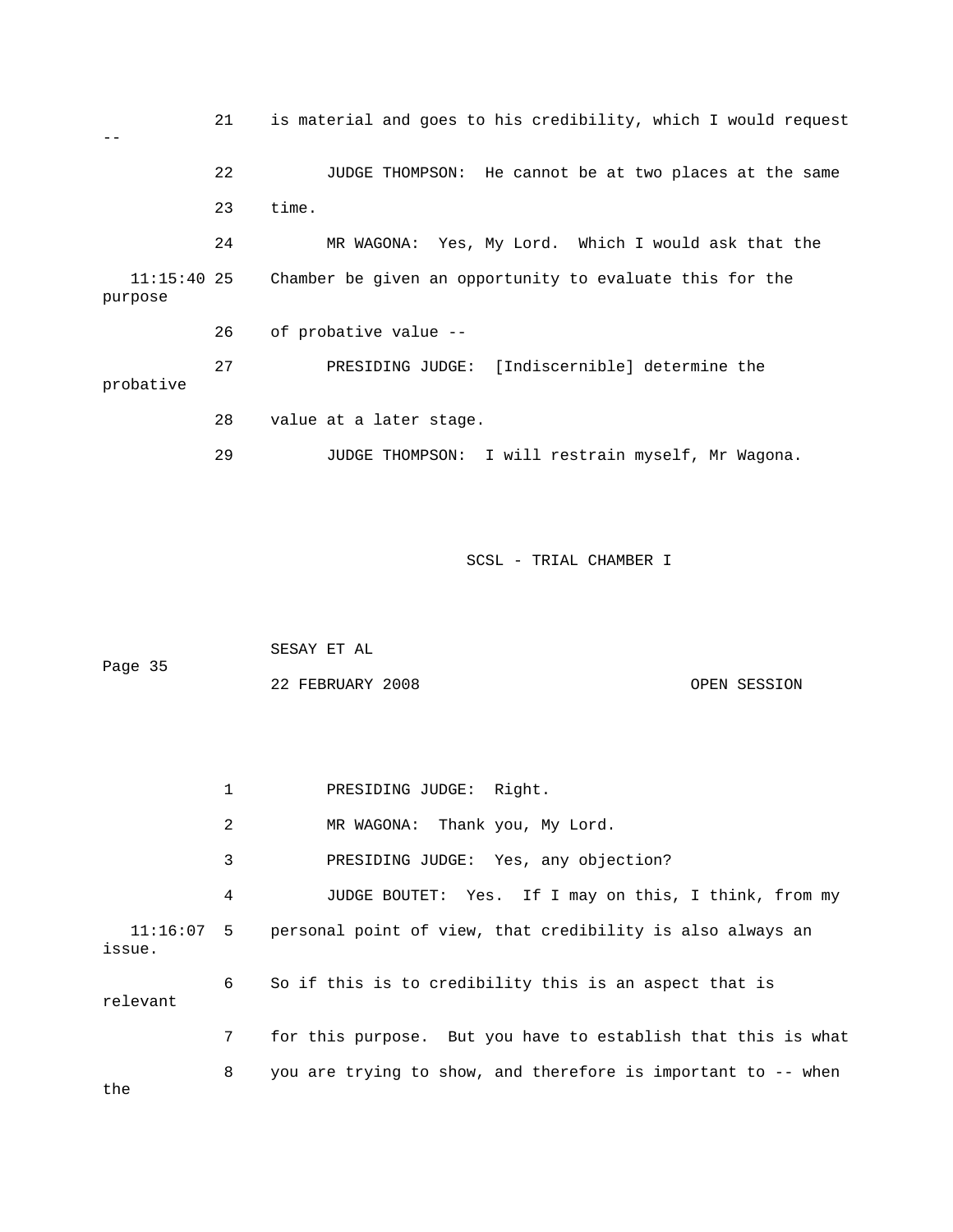|      |               | 9  | Court will have to assess the credibility, how much weight to  |
|------|---------------|----|----------------------------------------------------------------|
|      | $11:16:28$ 10 |    | give this, of your witness, and this is very much in line with |
|      |               | 11 | what my brother Justice Thompson has said.                     |
|      |               | 12 | MR WAGONA: Yes, My Lord.                                       |
|      |               | 13 | JUSTICE BOUTET: Materially goes to the essence of the          |
|      |               | 14 | evidence as well as the nature of his evidence and his         |
| or   | $11:16:42$ 15 |    | credibility, because if you don't believe the witness in whole |
|      |               | 16 | in part, then it has a very vital role to play.                |
|      |               | 17 | MR WAGONA: Yes, My Lord.                                       |
|      | there.        | 18 | JUDGE BOUTET: So, having said that, I'll leave it              |
|      |               | 19 | So it's your case.                                             |
|      | $11:16:54$ 20 |    | PRESIDING JUDGE: Yes, Mr Jordash, do you have any              |
|      |               | 21 | objection?                                                     |
|      |               | 22 | MR JORDASH: No objection.                                      |
|      |               | 23 | PRESIDING JUDGE:<br>Yes.                                       |
|      |               | 24 | JUDGE BOUTET: Which part, if I may, exactly, are you           |
|      | $11:17:01$ 25 |    | seeking to --                                                  |
| that |               | 26 | PRESIDING JUDGE: Yes, I was going to say, you know,            |
|      |               | 27 | the part which you are -- because we are not -- when we admit  |
| the  |               | 28 | these statements it's not the entire statement. It is just     |
| you  |               | 29 | part that you are underlining. So, we want to be very sure,    |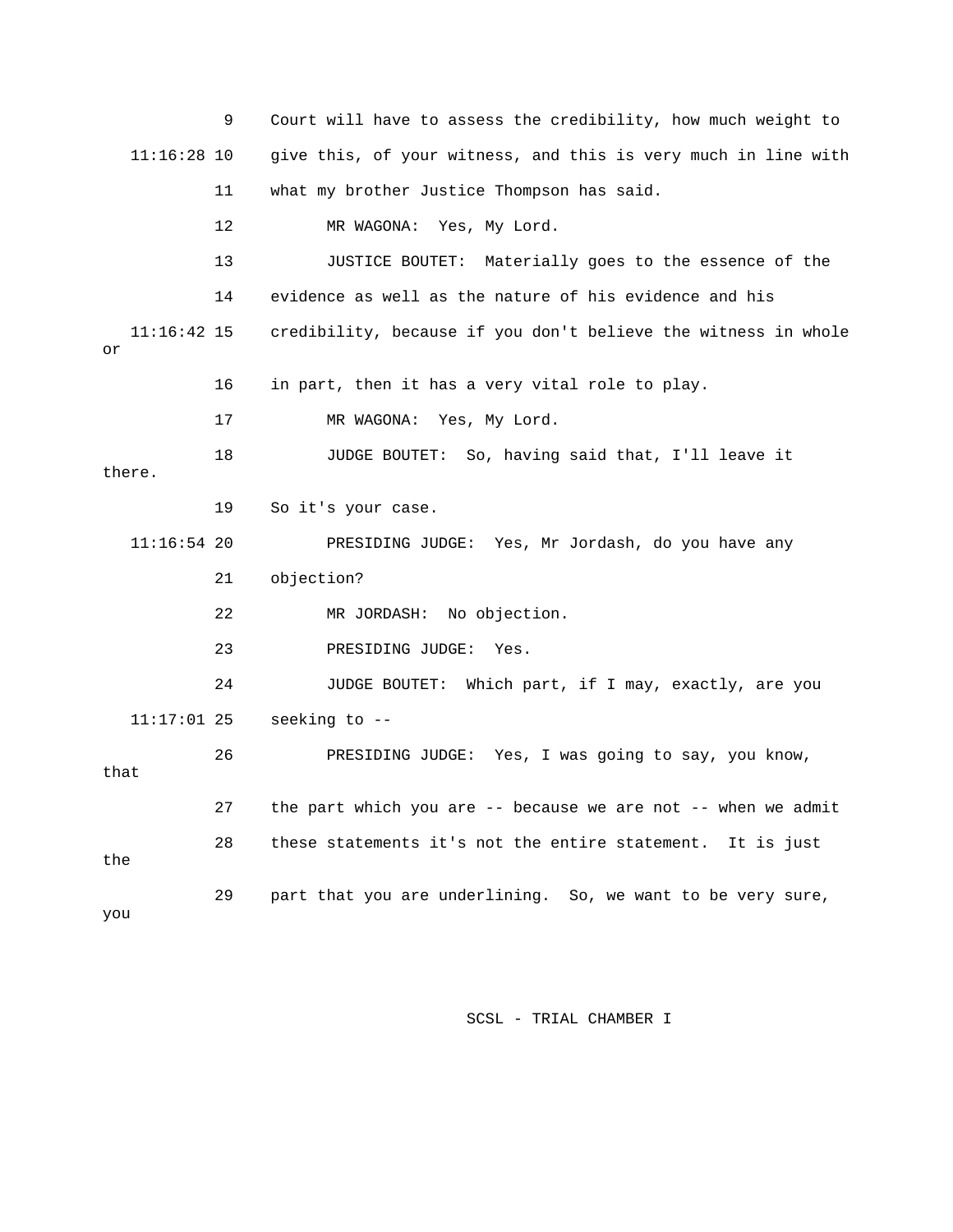|         | DLDAI LI AL |  |  |
|---------|-------------|--|--|
| Page 36 |             |  |  |

CECAY ET AL

 1 know, of the part which -- 2 MR WAGONA: My Lord, it is just the part that I read out 3 from page 3 and which I have actually underlined in the copy. 4 PRESIDING JUDGE: And you stopped -- oh, where did you stop 11:17:31 5 in the third paragraph? That is back to Kono at the beginning of 6 1999, mining under SB's command. 7 MR WAGONA: I stopped at: "My house had not been burnt 8 down." 9 PRESIDING JUDGE: "My house had not been burnt down"? 11:17:48 10 MR WAGONA: Yes. 11 PRESIDING JUDGE: So, what follows is not a part of what 12 you have underlined? 13 MR WAGONA: No, My Lords. 14 PRESIDING JUDGE: Mr Jordash, are you clear with what he 11:18:01 15 saying? That is the first paragraph, the second paragraph and 16 then the third paragraph up to: "My house had been burnt 17 MR JORDASH: Yes. Thank you. the statement -- that 18 PRESIDING JUDGE: Right. Yes, 19 portion of that statement, with particular reference to 11:18:33 20 paragraphs one, two, and three, up to the sentence, "my house is down." had 21 not been burnt down," is admitted in evidence and marked as 22 Exhibit 292.

22 FEBRUARY 2008 OPEN SESSION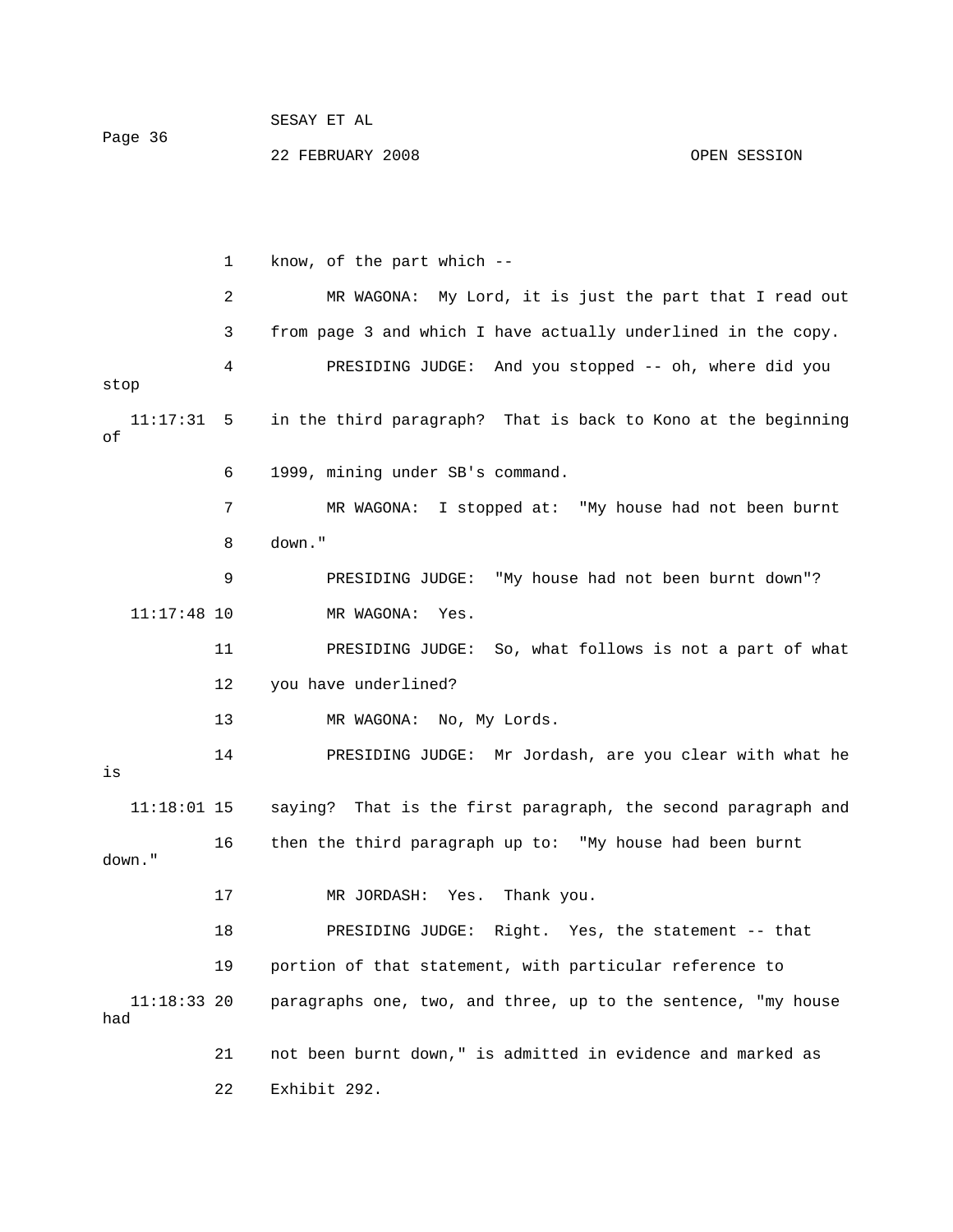|       | 23 | [Exhibit No. 292 was marked]                             |
|-------|----|----------------------------------------------------------|
| which | 24 | MR WAGONA: And, My Lord, I have the underlined copy      |
|       |    | $11:19:01$ 25 I can tender?                              |
| know, | 26 | PRESIDING JUDGE: Yes, I think that is the one, you       |
| which | 27 | which should be marked. The underlined one. It's the one |
|       | 28 | should be marked.                                        |
|       | 29 | MR GEORGE: Yes, My Lord.                                 |

 SESAY ET AL Page 37 22 FEBRUARY 2008 OPEN SESSION

 1 PRESIDING JUDGE: Yes. 2 MR WAGONA: My Lord, that would conclude my 3 cross-examination. 4 Thank you, Mr Witness. 11:19:46 5 THE WITNESS: Thank you, sir. 6 PRESIDING JUDGE: Yes, Mr Jordash, any re-examination? 8 RE-EXAMINED BY MR JORDASH: 9 Q. I'd like to just ask you some questions in 11 A. Okay, sir. 7 MR JORDASH: Yes, please. clarification, 11:20:32 10 Mr Witness.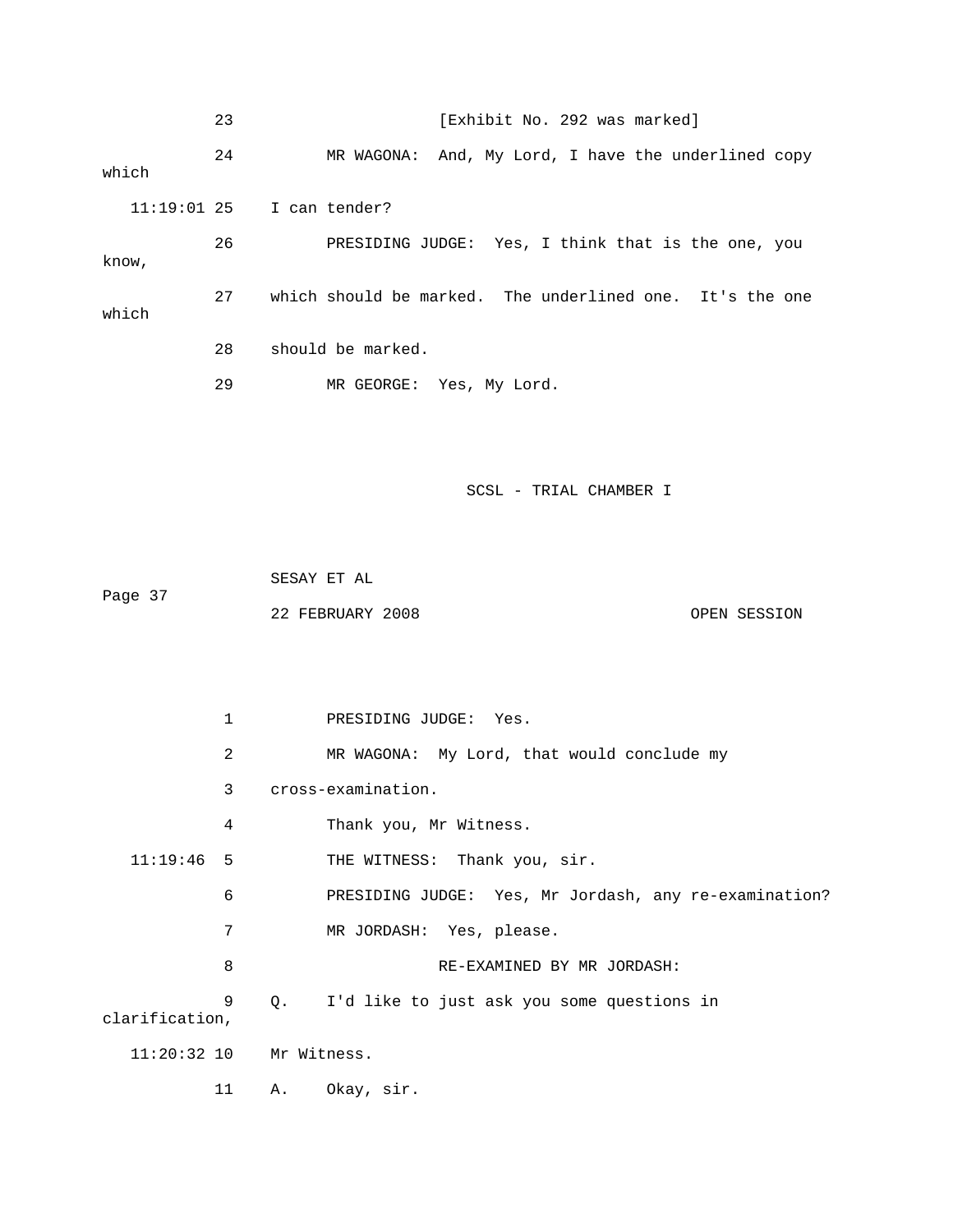12 PRESIDING JUDGE: Is it in relation to 292 or in 13 to 292? 14 MR JORDASH: It's in addition. I was going to ask some 16 PRESIDING JUDGE: Okay. All right. Okay. 17 MR JORDASH: 11:21:13 20 PRESIDING JUDGE: Let him answer that first. 21 MR JORDASH: 23 now? 24 A. Yes, sir. And when I was asking you questions two days ago about 26 Issa Sesay became involved in the mining, you said two things: 27 Both that he'd become involved in 1999 and then you later went 28 back from that and said it was 2000, and then today -- are you addition 11:20:44 15 other questions and then deal with 292. 18 Q. You've told us, Mr Witness, that you have some difficulty 19 with years. You've told the Court to -- 22 Q. Do you recall saying you had difficulty with years, just  $11:21:21$  25 Q. when 29 with me so far?

#### SCSL - TRIAL CHAMBER I

| Page 38 | SESAY ET AL      |  |              |
|---------|------------------|--|--------------|
|         | 22 FEBRUARY 2008 |  | OPEN SESSION |

1 A. Yes, sir.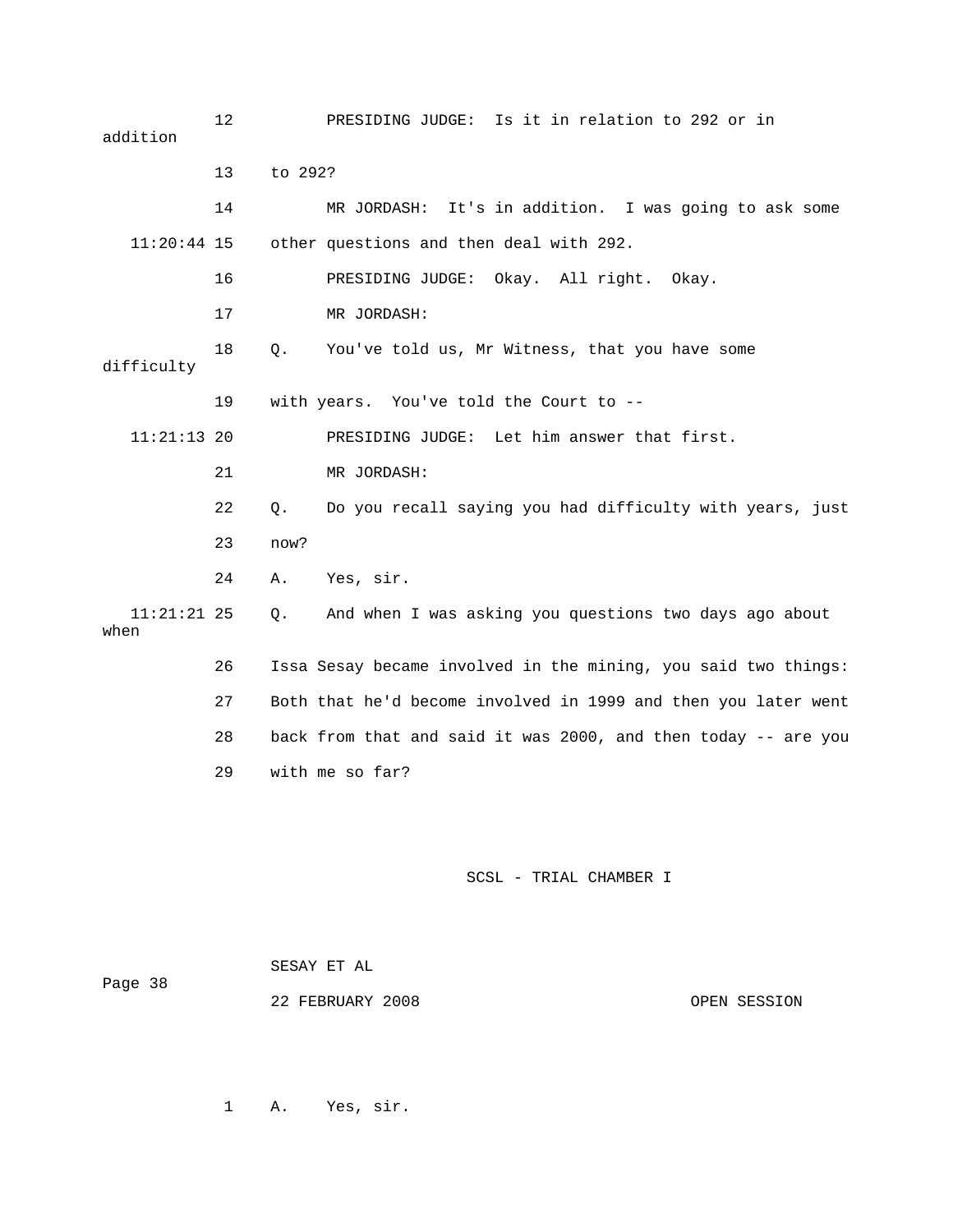|                          | 2  | So two days ago you seemed to say 1999 and then you<br>Q.      |
|--------------------------|----|----------------------------------------------------------------|
|                          | 3  | retracted it and said 2000, and then my learned friend for the |
|                          | 4  | Prosecution to your left asked you today about when xxxxxx had |
| 11:22:32<br>or           | 5  | fallen, I think, under Issa Sesay and suggested it was since   |
|                          | 6  | through 1999. And to that you said "yes." Are you with me so   |
|                          | 7  | far?                                                           |
|                          | 8  | Yes, sir.<br>Α.                                                |
|                          | 9  | Now, given your difficulties with years, I want to move<br>Q.  |
| $11:23:00$ 10<br>there's |    | away from the years and just return to events, to see if       |
| the                      | 11 | any clarity which can be brought on this issue. You said to    |
| mining                   | 12 | Court two days ago that Sesay had become involved in the       |
|                          | 13 | after Sankoh's visit to Kono?                                  |
|                          | 14 | Yes, sir.<br>Α.                                                |
| $11:23:28$ 15            |    | And what I want to clarify is whether xxxxxx fell under<br>Q.  |
|                          | 16 | Sesay after that visit or before that visit?                   |
|                          | 17 | The last part of your question? Repeat, please.<br>Α.          |
|                          | 18 | Did Sesay supervise or command xxxxx before or after<br>Q.     |
|                          | 19 | Sankoh's visit to Kono?                                        |
| 11:24:22 20              |    | It was after.<br>Α.                                            |
| I.                       | 21 | Thank you. You also said yesterday, Mr Witness, that --<br>Q.  |
| you                      | 22 | don't know if this is unclear to others or just to me -- but   |
|                          | 23 | were asked by my learned friend whether armed guards were      |
|                          | 24 | present, I think firstly during the junta period at the mining |
| $11:26:18$ 25<br>whether |    | sites, and you said yes. And you -- you were then asked        |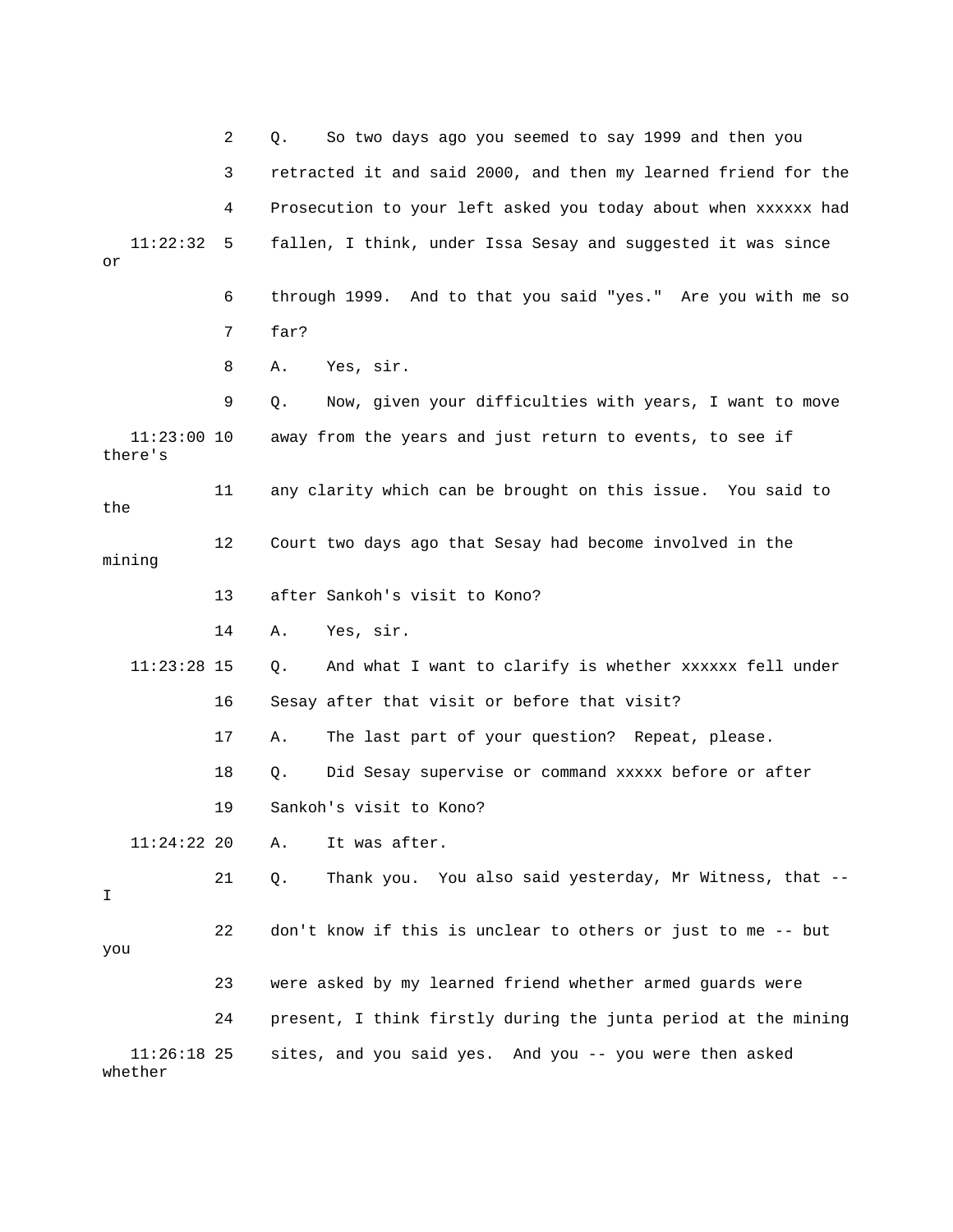26 armed guards were there to ensure that the mining work was being 27 done; do you recall that? 28 A. Yes, sir. 29 Q. And you said yes, sir, but didn't offer any clarification

SCSL - TRIAL CHAMBER I

 SESAY ET AL Page 39 22 FEBRUARY 2008 OPEN SESSION

 1 of what that meant? 2 PRESIDING JUDGE: But why should he clarify? Why? Why 3 should he? He said yes. That's the -- the whole answer to that. 4 And this would be a continued re-examination-in-chief of your own 11:26:18 5 witness. I mean, we're in re-examination and if he gave a clear 6 answer to the question, I think it should rest there and remain 7 the answer. 8 MR JORDASH: Well, that's the -- my learned friend said 9 that the armed guards were there to ensure that the mining work 11:26:19 10 was being done. 11 PRESIDING JUDGE: And he said yes. 12 MR JORDASH: And it's the question which is ambiguous.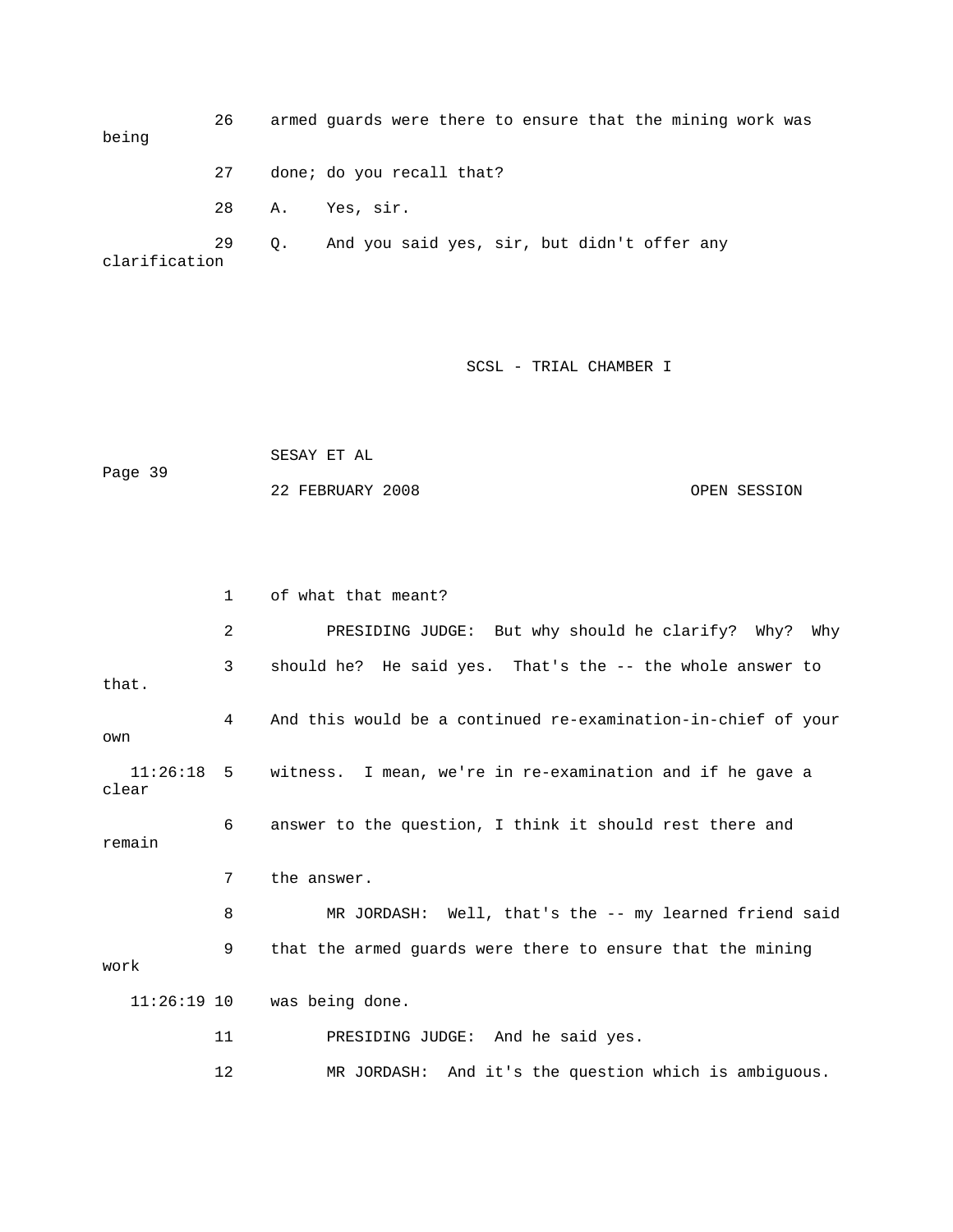13 PRESIDING JUDGE: To ensure that the mining was being done? 14 MR JORDASH: Yes. 11:26:29 15 PRESIDING JUDGE: What is the ambiguity in that question? 16 MR JORDASH: Well, perhaps I'm going to have to ask the 17 witness to -- I don't want to be accused of tipping the witness 18 off. 19 PRESIDING JUDGE: No. No. It's the ambiguity in the  $11:26:47$  20 question that I do not -- 21 MR JORDASH: But that's what I'm planning to explain. 22 PRESIDING JUDGE: I do not perceive. 23 MR JORDASH: Yes -- 24 PRESIDING JUDGE: If you want the witness to go outside, 11:26:56 25 you know, so that -- 26 JUDGE BOUTET: I must say it is not clear to me too, that 27 this is proper re-examination on this issue, but I will see. 28 JUDGE THOMPSON: And I think perhaps we should excuse the 29 witness.

## SCSL - TRIAL CHAMBER I

|         | SESAY ET AL      |  |              |
|---------|------------------|--|--------------|
| Page 40 |                  |  |              |
|         | 22 FEBRUARY 2008 |  | OPEN SESSION |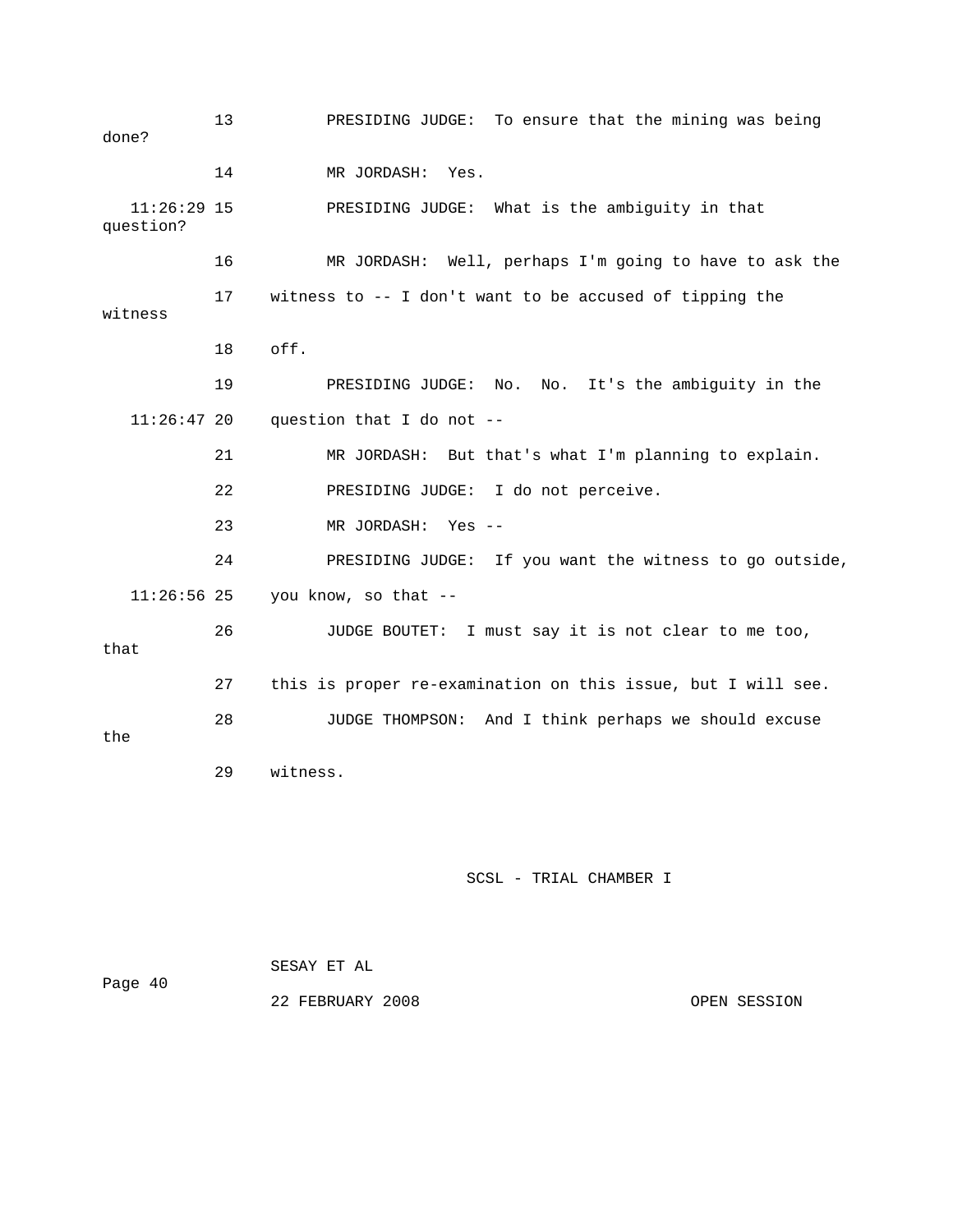1 PRESIDING JUDGE: Let the witness be taken out and we will 2 explore the issue further in his absence. 3 [The witness stood down] 4 PRESIDING JUDGE: Maybe if he takes some leave from the 11:27:57 5 cold, he will come out stronger to come in and conclude. 6 MR JORDASH: May Mr Sesay leave the room to stretch his 7 legs? 8 PRESIDING JUDGE: Yes, yes, please, he may. 9 MR JORDASH: He may be gone for a few minutes to stretch 11:28:18 10 his legs. 11 PRESIDING JUDGE: That's fine. There's no problem. 12 MR JORDASH: Thank you. 13 PRESIDING JUDGE: There's no problem. 14 MR JORDASH: Let me try to explain what I see as the lack 11:28:40 15 of clarity. The witness, when I asked him questions, said that 16 the armed guards were present to prevent other strangers from 17 taking the gravel, from stealing it. My learned friend put the 18 question in an ambiguous way, which reads as if he might have 19 been suggesting that the armed guards were there to force the 11:29:13 20 civilians to work, and that's what my learned friend will say his 21 answer meant. That the witness was effectively saying that armed 22 guards were present to continue the forced conditions. 23 PRESIDING JUDGE: I -- I agree. That is the state of the 24 evidence. But is that not for the judges? He's provided an 11:29:40 25 answer to you on the same situation and has provided an answer to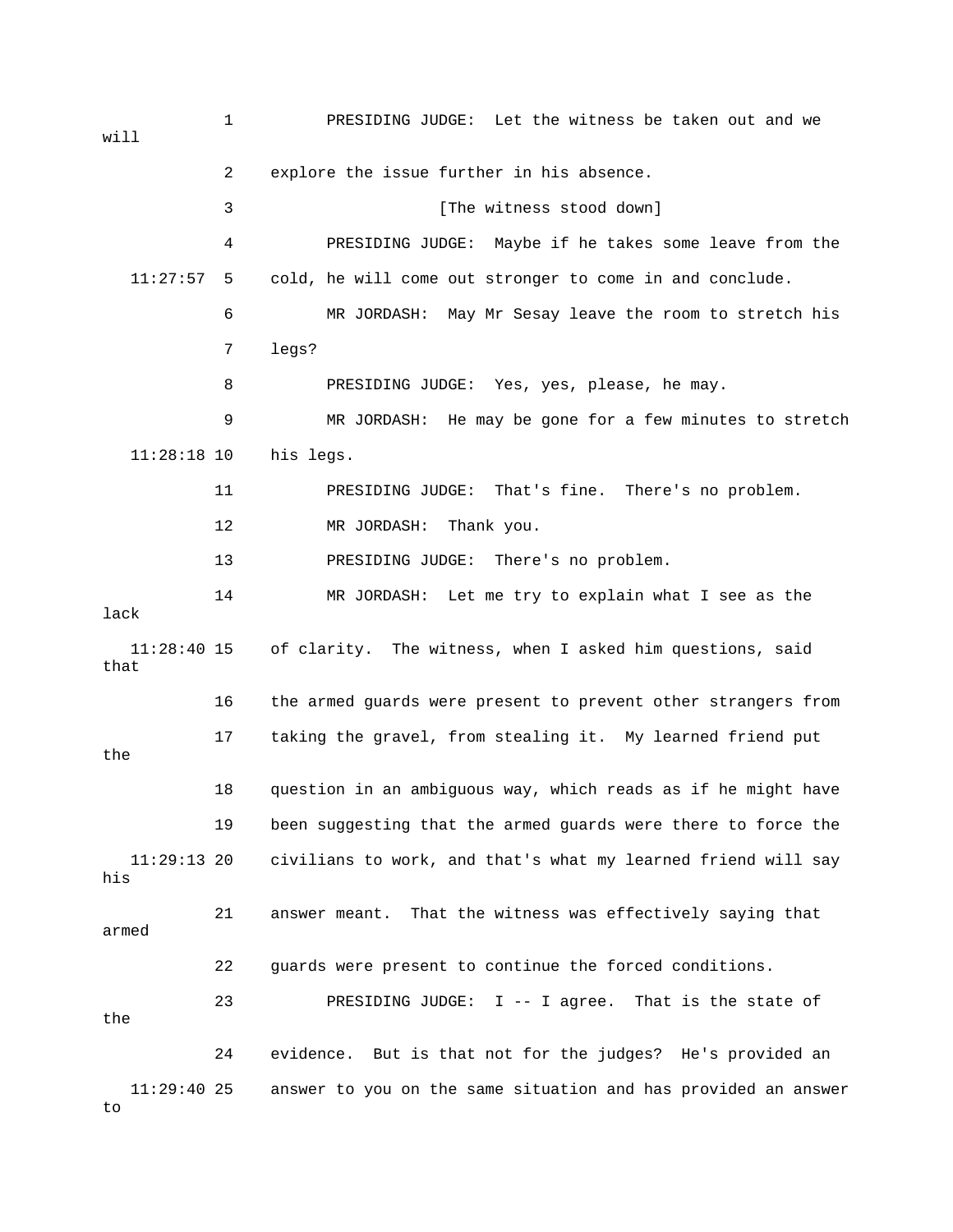26 the Prosecution in the same circumstances. Is it not for the 27 judges now, you know, because it's for the judges now to 28 determine, you know, which way to go with this. It's not a 29 proper case or issue to be taken in re-examination because it

#### SCSL - TRIAL CHAMBER I

```
 SESAY ET AL 
Page 41 
             22 FEBRUARY 2008 OPEN SESSION
```

| chief                      | $\mathbf{1}$   | would amount, in my opinion, reopening your examination-in-    |
|----------------------------|----------------|----------------------------------------------------------------|
|                            | $\overline{2}$ | and pursuing it to rebut the answers which he has provided in  |
|                            | 3              | cross-examination by the Prosecution. Yes.                     |
| Judge                      | 4              | JUDGE THOMPSON: Let me reinforce what the Presiding            |
| $11:30:34$ 5<br>a          |                | is saying. Is the rule in re-examination directed at the way   |
|                            | 6              | question is formulated or is it directed at the answers?<br>In |
|                            | 7              | other words, if the answer is ambiguous, then perhaps there    |
| if                         | 8              | arises a right to re-examine, but there's no rule which says   |
| witnesses                  | 9              | counsel puts ambiguous questions to witnesses, if the          |
| $11:31:05$ 10<br>ambiguous |                | are bright enough to answer precisely, therefore, the          |
| would                      | 11             | question needs to be clarified under re-examination.<br>That   |
| position                   | 12             | be one position that I would take. And the short second        |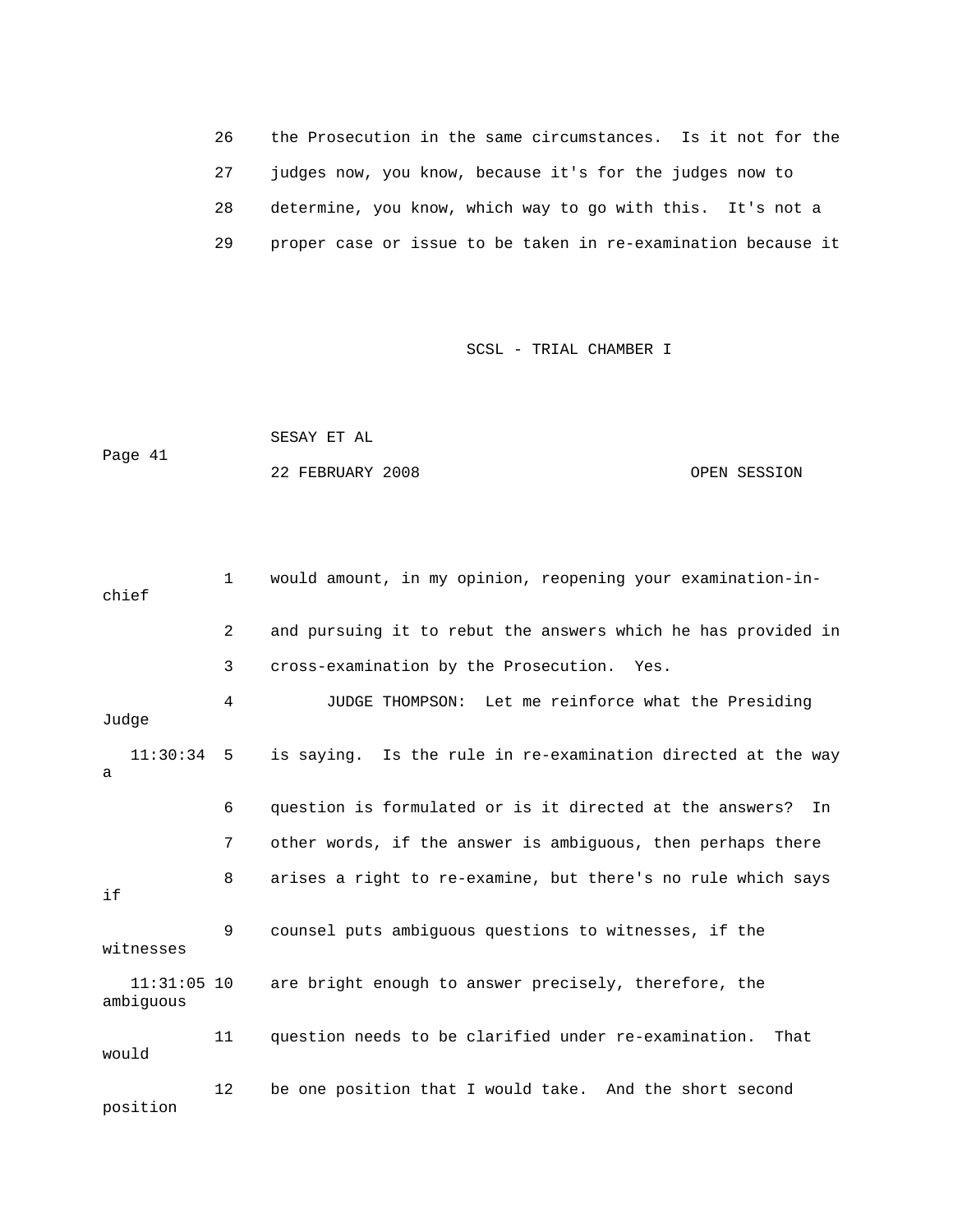|     |               | 13 | would be this: It's an inquiry to you, Mr Jordash.<br>Is this a |
|-----|---------------|----|-----------------------------------------------------------------|
| So  |               | 14 | question that you could have asked in examination-in-chief?     |
|     | $11:31:31$ 15 |    | two short inquiries, positions.                                 |
| the |               | 16 | MR JORDASH: The -- the function of re-examination, or           |
|     |               | 17 | central function but not necessarily the only function but the  |
|     |               | 18 | central function is to clarify evidence on the record, and      |
|     |               | 19 | evidence on the record can be unclear for two central reasons:  |
|     | $11:31:52$ 20 |    | One, that the question wasn't clear and therefore the witness'  |
|     |               | 21 | answer is an --                                                 |
| Mr  |               | 22 | PRESIDING JUDGE: I think I can tell you straightaway,           |
|     |               | 23 | Jordash, that the question was very clear. It's my view that    |
|     |               | 24 | that question was very clear and the witness had no difficulty  |
|     | $11:32:11$ 25 |    | providing an answer to the question.                            |
|     |               | 26 | MR JORDASH: Well, I'm -- I'm afraid I'm at a loss then          |
|     |               | 27 | because I don't understand on the face of that question that    |
| I'm |               | 28 | there is only one interpretation of that question. And two:     |
|     |               | 29 | looking at page 18 of the -- yesterday 's transcript, when my   |

 SESAY ET AL Page 42 22 FEBRUARY 2008 OPEN SESSION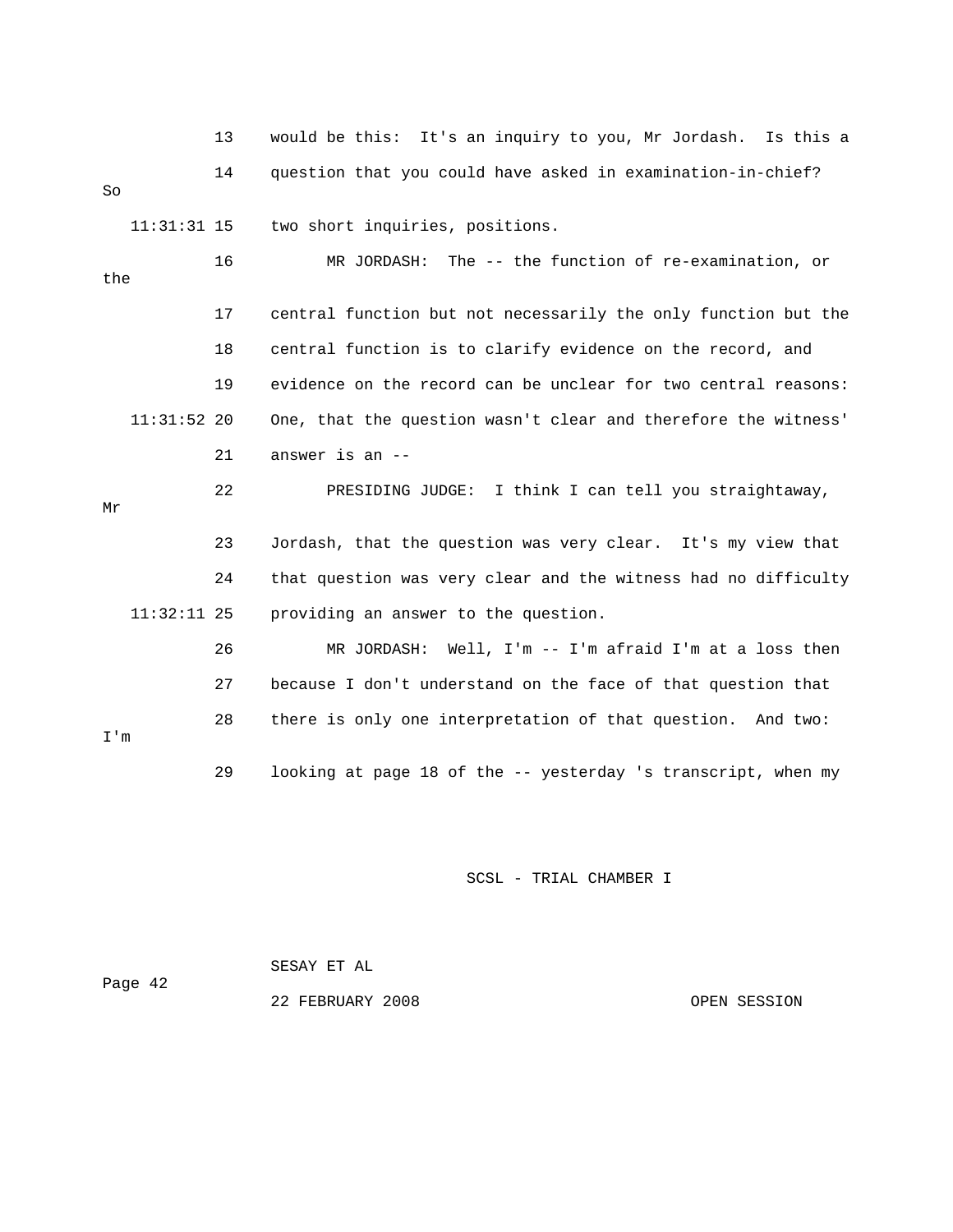1 learned friend said, and again, this is at -- I'm sorry, I don't 2 want to catch Your Honours without transcripts, but let me read 3 it to you. Mr Wagona said: "And again, the armed guards were 4 there to maintain discipline at the mining site; is that correct? 11:33:01 5 Yes, sir." So what we have there is a question which could be 6 referring to discipline to prevent other armed groups coming to 7 steal civilians gravel or it could be discipline to ensure that 8 the forced labour civilians behaved. So that's ambiguous, I 9 would submit. And then it goes on: "And to ensure that the 11:33:31 10 mining work was being done, not so? Yes, sir." 11 And what you have there is a clear ambiguity when you 12 looked at, in light of his previous testimony. In his previous 13 testimony he made it quite clear: No forced labour, armed guards 14 present to ensure that gravel wasn't stolen. Then my learned 11:33:55 15 friend floated these -- what I would submit are ambiguous 16 questions -- instead of approaching it full-on because he may not 17 have got the answer he wanted, he put it in an ambiguous way 18 which is: Armed guards were there to maintain discipline. Armed 19 guards were there to ensure the mining work was being done. 11:34:13 20 This Court, in my submission, cannot know from his "yes, 21 sir," answers whether the witness was corroborating his previous 22 testimony and saying: "Yes, they were there to ensure 23 discipline, to prevent these thefts. Yes, they were there to 24 ensure the mining work was done because without them it kept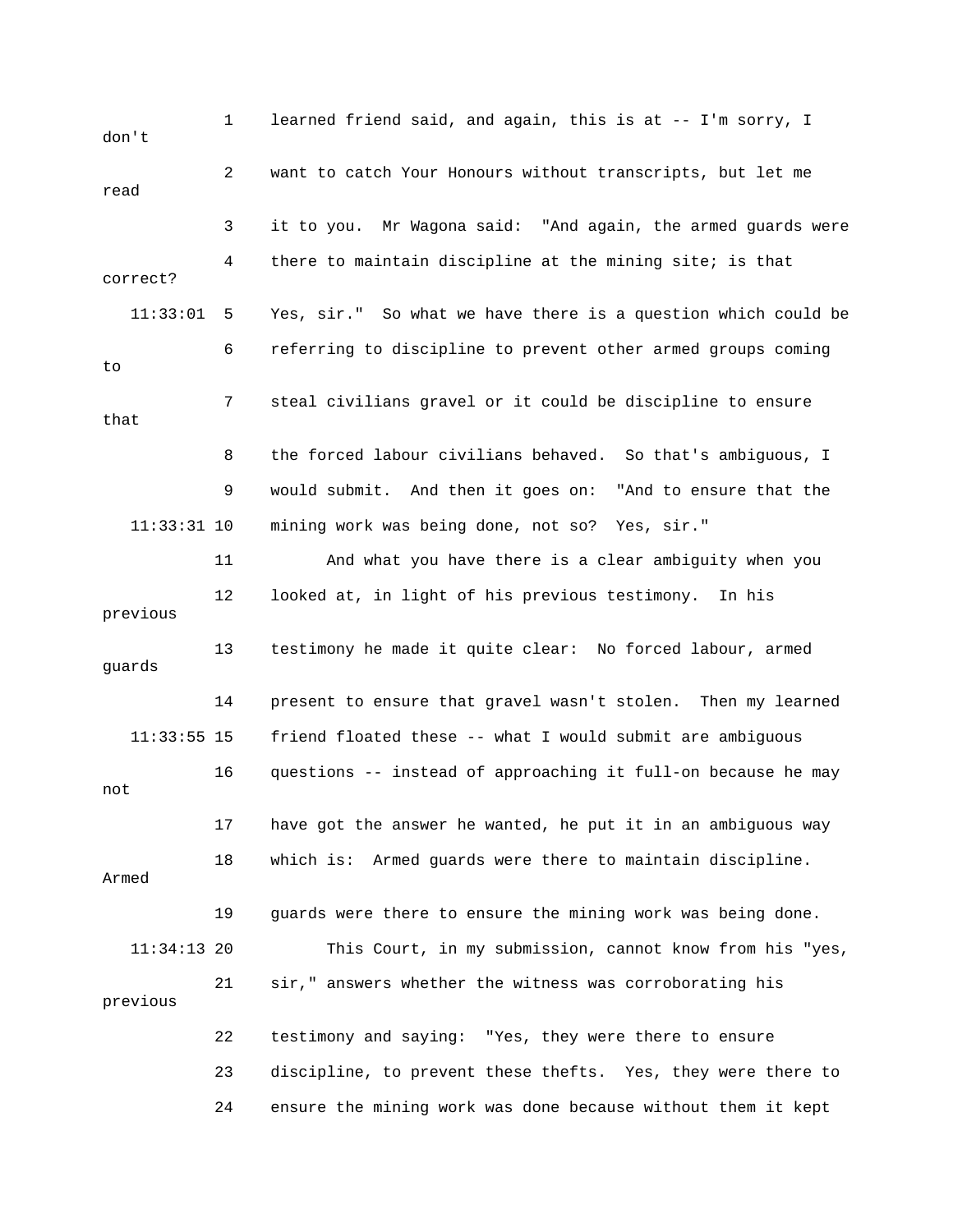11:34:32 25 getting disturbed by other armed groups" or as my learned friend 26 will try to suggest at a later stage, the witness was conceding 27 the forced labour point, and that's the difficult. 28 And my learned friends will rely upon that and say: Yes, 29 he was conceding that there was forced mining. But of course in

SCSL - TRIAL CHAMBER I

 SESAY ET AL Page 43 22 FEBRUARY 2008 OPEN SESSION

 1 other parts of his testimony, he hasn't conceded that, and he 2 given a clear indication of what the purpose of the armed guards 3 were. 4 In my submission, it's wrong then to leave this evidence 11:35:05 5 like this, and allow the Prosecution to make that submission, if 6 indeed the witness is able to offer a clarification. Is it for 7 Your Honours to infer the clarification yourself? I would 8 submit, no. Not when the witness is here and can do that. And 9 it's unfair I would submit, to the Defence, to allow this 11:35:24 10 ambiguity to remain, for the "yes" answers to be given and then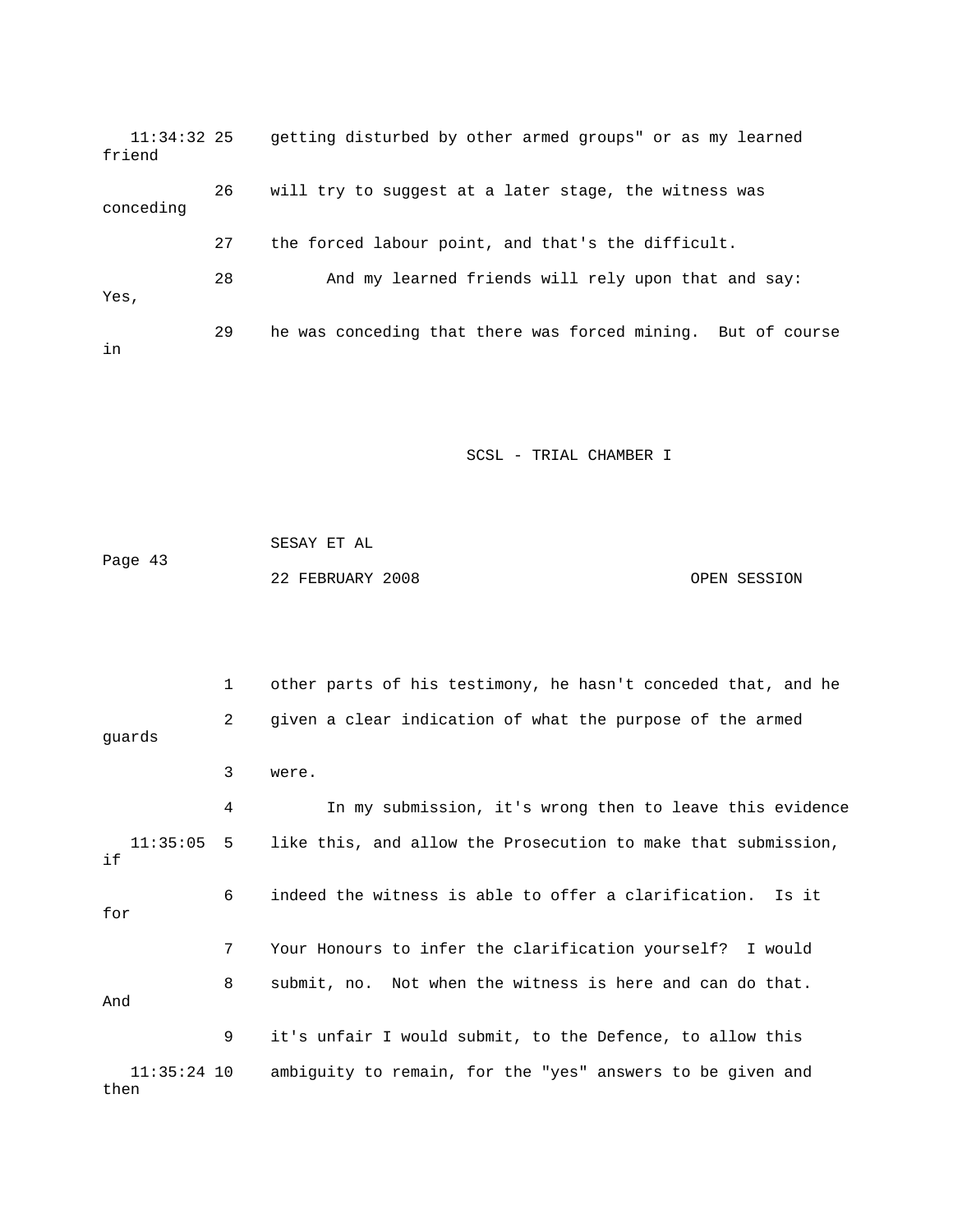11 my learned friend to say: "See, the witness conceded forced 12 mining", when, in my submission, a few questions with this 13 witness could clarify whether he did concede it or not. 14 JUDGE THOMPSON: I suppose also to take the -- in 11:35:43 15 evaluating the probative value to take the evidence of this 16 witness in its totality. In other words, not to do this kind of 17 hope, half here, half there, and to look at the entire piece of 18 testimony coming from this witness. 19 I mean, I can understand the point about the answer 11:36:03 20 approach, but we would have the entire evidence before us, you 21 see, on the whole issue of the mining, and I don't think it's 22 going to be a kind of chess game to say, well, the answer to this 23 was that. Because you indicated that you had dealt with it in 24 examination-in-chief. 11:36:23 25 MR JORDASH: Yeah. 26 JUDGE THOMPSON: And we would, I'm sure, look at what the 27 answer under examination-in-chief was, alongside what the 28 response was when witness was cross-examined on that particular 29 issue. SCSL - TRIAL CHAMBER I

SESAY ET AL

Page 44

22 FEBRUARY 2008 OPEN SESSION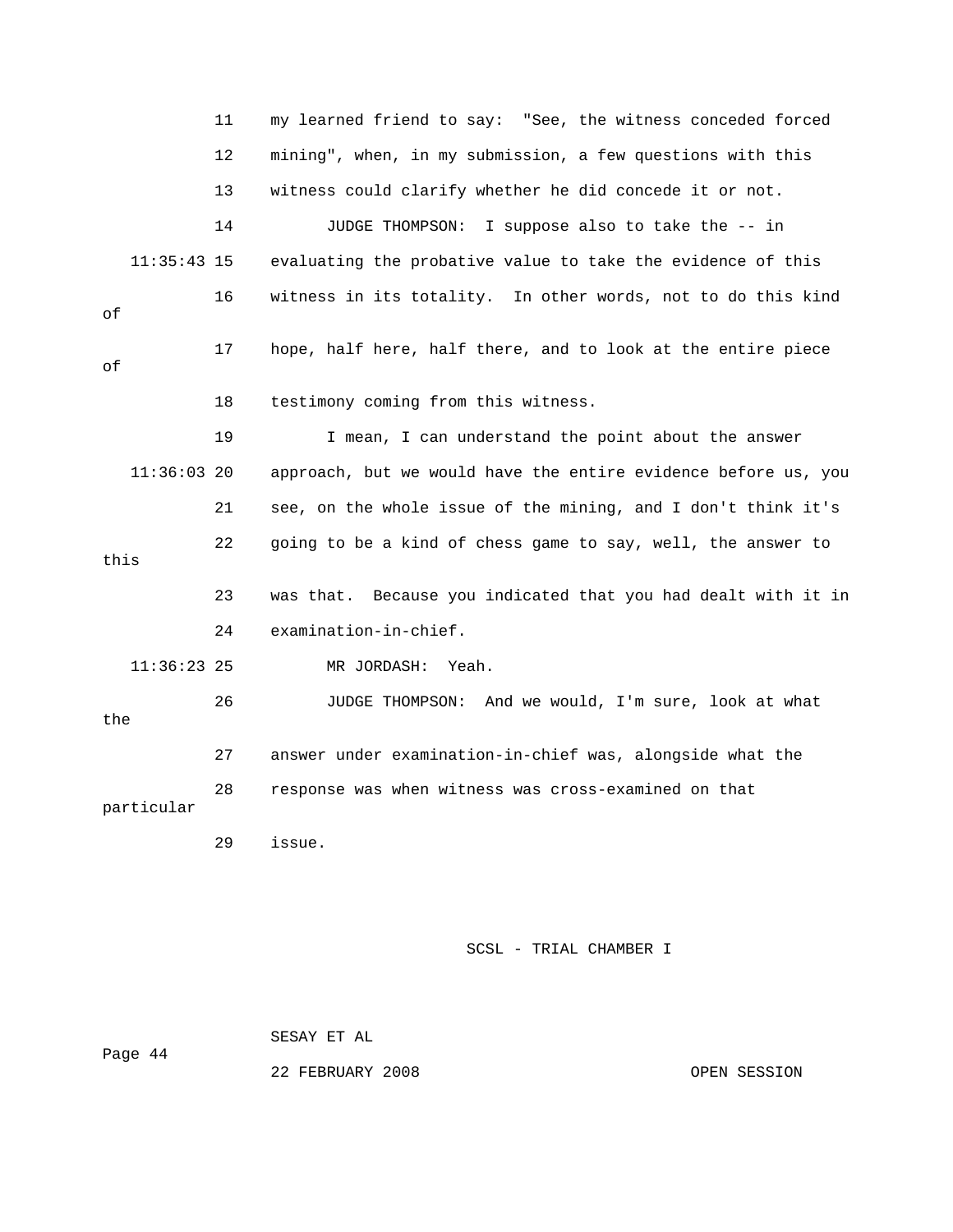|                     | 1  | MR JORDASH: Well, Your Honour, I'm -- with what Your             |
|---------------------|----|------------------------------------------------------------------|
| I                   | 2  | Honour has said, that's what I would invite Your Honour to do.   |
| Presiding           | 3  | suppose what perturbed me a moment ago was the learned           |
|                     | 4  | Judge's certainty that from that single sentence it was clear    |
| 11:37:03            | 5  | what the witness meant and that perturbs me because if the       |
|                     | 6  | Presiding Judge is clear from that --                            |
|                     | 7  | PRESIDING JUDGE: I'm saying it is clear that it is -- I          |
| that                | 8  | mean, there is no ambiguity in the question. I'm not saying      |
|                     | 9  | it is clear that the evidence he has given is credible and       |
| $11:37:23$ 10<br>be |    | reliable. This is what I'm saying. I mean, it's -- I want to     |
| in                  | 11 | properly understood on the record. I say I see no ambiguity      |
| οf                  | 12 | that question, but I'm not saying, you know, that the evidence   |
|                     | 13 | the reply -- or rather his response to that is credible and      |
|                     | 14 | probative.                                                       |
| $11:37:46$ 15       |    | MR JORDASH: But that's my concern. That, the question            |
| οf                  | 16 | which is -- that you have an answer there which could mean one   |
|                     | 17 | two things. And then Your Honour says:<br>$Well 1 -$             |
|                     | 18 | I mark you, when it comes to the<br>PRESIDING JUDGE:             |
| it's                | 19 | evaluation of his evidence, it's not just -- it's a whole --     |
| $11:38:02$ 20       |    | a vast compartment, you know, of all the evidence in the case.   |
| the                 | 21 | We have to look at, you know, the totality, the totality of      |
|                     | 22 | evidence, in order to arrive at a particular conclusion.<br>It's |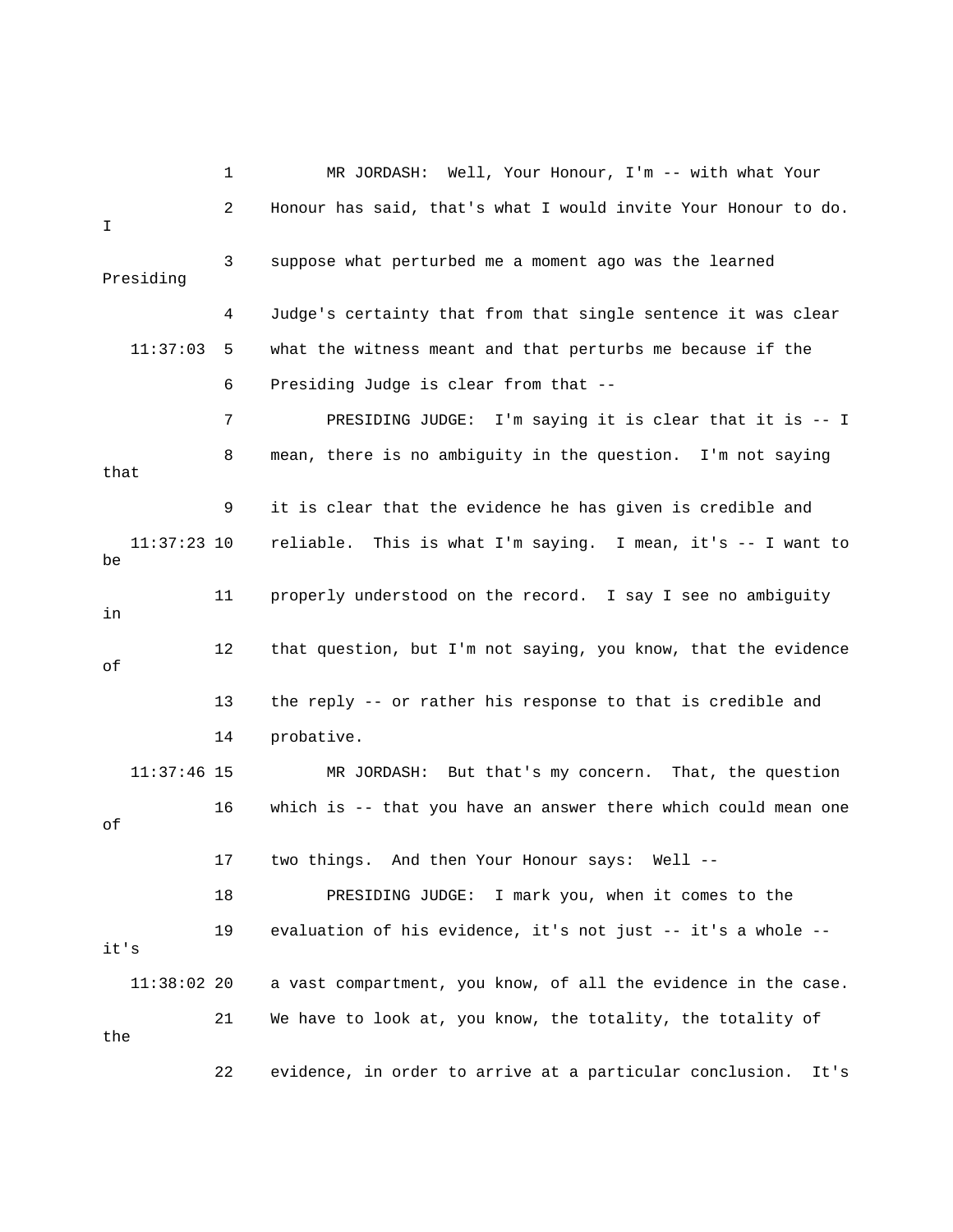| evidence      | 23 | not just on isolated incidents or isolated portions of         |
|---------------|----|----------------------------------------------------------------|
|               | 24 | that this Court is going to rely on, to arrive at certain      |
| $11:38:23$ 25 |    | findings, as far as the case you know is concerned.            |
| witness       | 26 | MR JORDASH: But the point I'm making is that this              |
|               | 27 | could make Your Honours' job more easy or easier, because this |
| what          | 28 | witness -- Your Honours wouldn't have to sit down and ponder   |
| it:           | 29 | the witness meant by this if he had an opportunity to explain  |

 SESAY ET AL Page 45 22 FEBRUARY 2008 OPEN SESSION

 1 that's the point. 2 JUDGE THOMPSON: But, Mr Jordash, the one position could be 3 that in your submission the answer is ambiguous and it well may 4 be speaking speculatively that in the submission of the judges 11:38:53 5 the answer is not. 6 MR JORDASH: But we could leave it with no doubt if the 7 witness was given an opportunity to deal with it. 8 JUDGE THOMPSON: So at the end of the day it's for us to 9 determine, in fact, as the Presiding Judge has said, on the 11:39:08 10 totality of the evidence where we have it clear, whether we have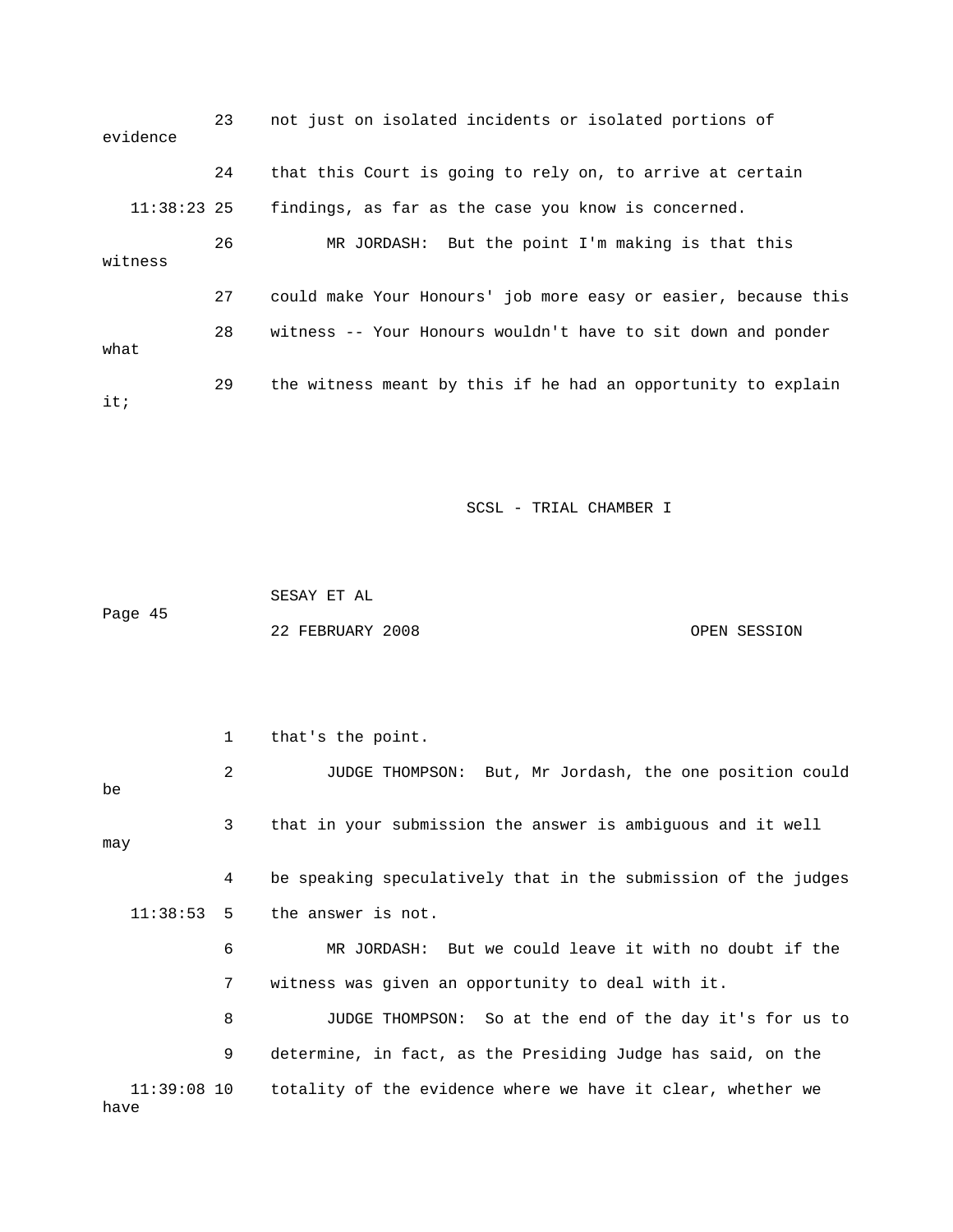11 a clear testimony on this issue.

12 MR JORDASH: That's --

13 JUDGE THOMPSON: Not on bits and pieces.

 14 MR JORDASH: But that's my only point. We have a witness 11:39:16 15 who is very knowledgeable who can say what he meant. Or we can 16 send him away and Your Honours can sit and ponder what he meant. 17 But we can ask him what he meant. The problem is -- 18 JUDGE BOUTET: But, Mr Jordash, I don't think the question 19 and answers were ambiguous. And as the Presiding Judge was 11:39:38 20 saying, I don't think there's any ambiguity in both question and 21 answer. You're saying that answer alone may not -- you're not 22 saying that in these terms -- but you say this answer must be 23 looked at in the context of what will come out in 24 examination-in-chief, and when you compare the two it may cause 11:39:56 25 ambiguity, but certainly the question is quite clear and the 26 answer -- the question asked and the answer given were quite 27 clear in themselves. 28 You're suggesting if there is ambiguity, as you are 29 suggesting, is when you look at that with the evidence you have

SCSL - TRIAL CHAMBER I

SESAY ET AL

Page 46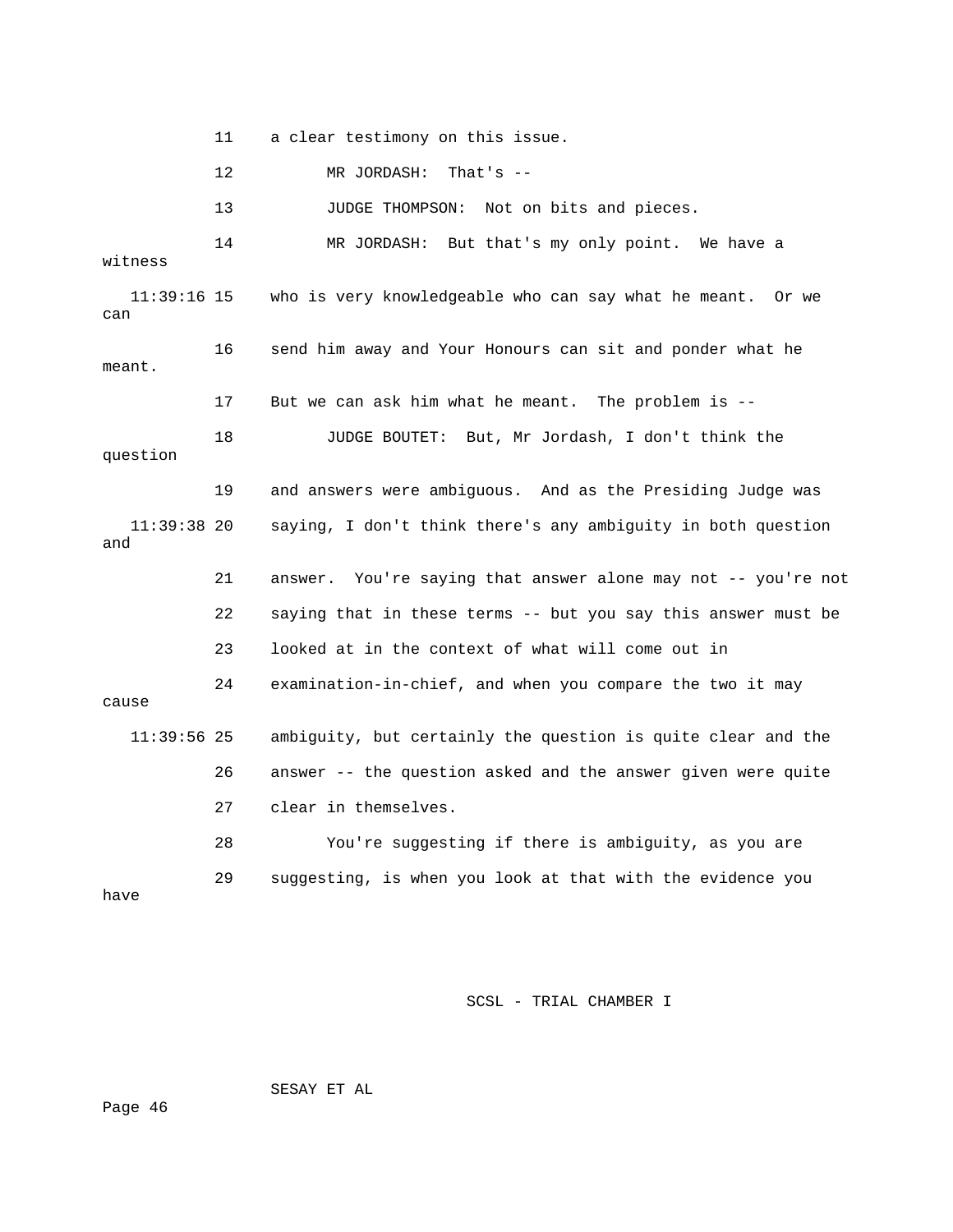1 lead in examination-in-chief, it leaves the door to much 2 speculation. Am I -- 3 MR JORDASH: No, I'm saying the opposite. That what my 4 learned friends will do is take this section and they'll say: 11:40:17 5 Look, the witness conceded. What I'm suggesting is that it can 6 be taken in that way, but it's rather disingenuous, or it can be 7 taken in the context of the totality of the evidence and it 8 becomes clearer. 9 What I was trying to do was stymie the Prosecution's 11:41:00 10 attempt to reply upon it in what I would submit would be a 11 disingenuous way by allowing the witness himself to say: It's 12 obvious what I meant because I was referring to my earlier 13 answers. 14 JUDGE THOMPSON: You have the ipse dixit of at least two of 11:41:00 15 my -- my two brothers that they don't see the ambiguity in the 16 answer. And I join them in saying that I don't see the ambiguity 17 at this point. 18 MR JORDASH: Well, I'm going to leave it here but I can 19 guarantee that -- 11:41:10 20 PRESIDING JUDGE: Mr Wagona, can you -- what do you have to 21 offer to this -- 22 MR WAGONA: My Lord, I would say -- 23 PRESIDING JUDGE: -- dialogue?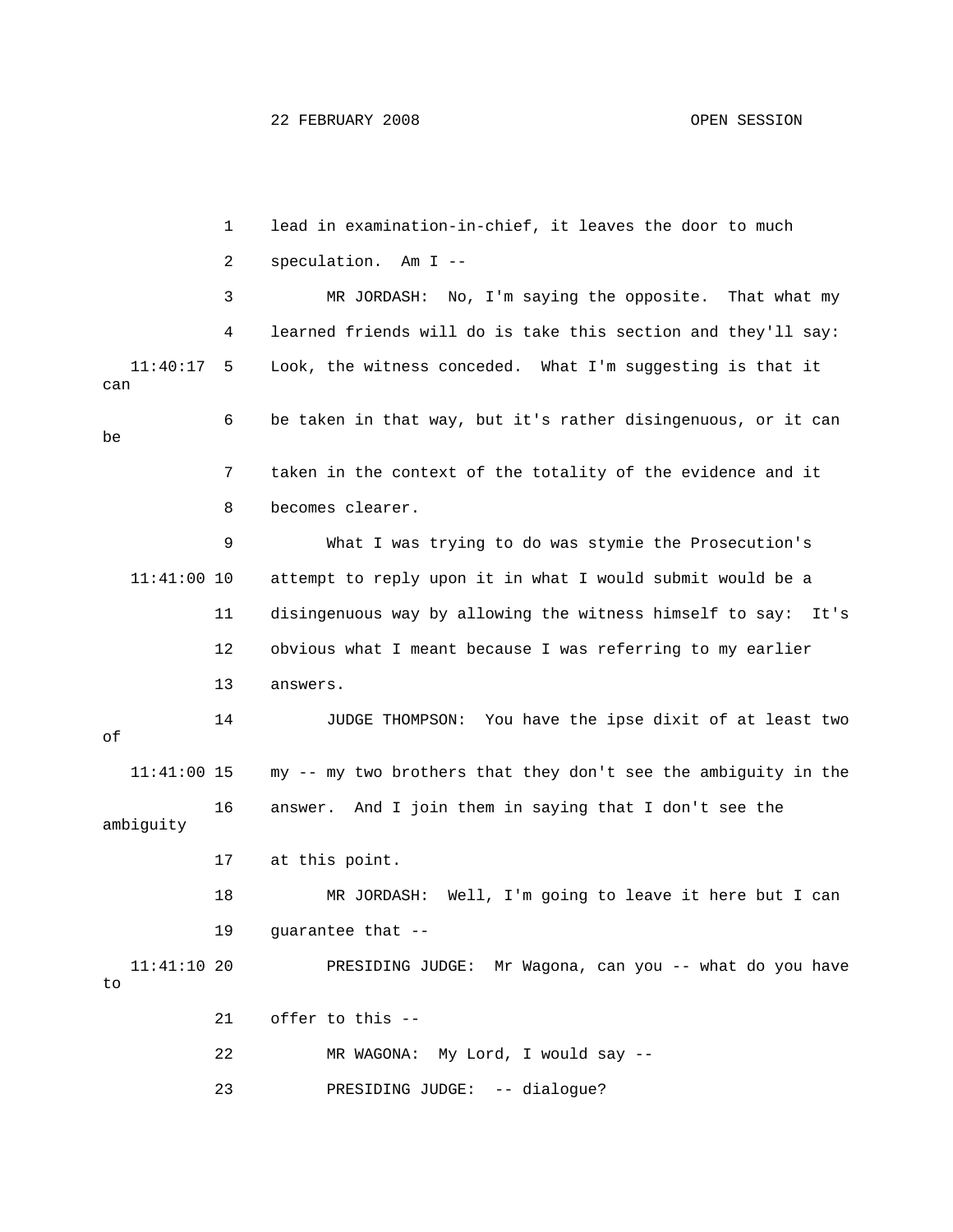24 MR WAGONA: -- my questions were not ambiguous, nor were 11:41:28 25 the answers. And I went further to put it to the witness that 26 the civilians were being forced and he disagreed. He said no. 27 So -- 28 MR JORDASH: I can shortcut this, Your Honours, and say 29 then, well, it's the 23rd [sic] of February today and I'm putting

SCSL - TRIAL CHAMBER I

```
 SESAY ET AL 
Page 47 
             22 FEBRUARY 2008 OPEN SESSION
```
 1 that on the record because I want to note when the Prosecution 2 said that, and when I see their closing brief, and I see them 3 relying upon that as the opposite, then I know I was right. But 4 I'll leave it at that. And I won't -- 11:41:59 5 JUDGE BOUTET: We trust you are going to do it, Mr Jordash. 6 We believe you. 7 MR JORDASH: But I'll leave it at that. I do have a few 8 more questions just to pick up on the alleged inconsistency with 9 his statement, if I may. 11:42:14 10 PRESIDING JUDGE: Right. May the witness be brought into 11 the courtroom, please.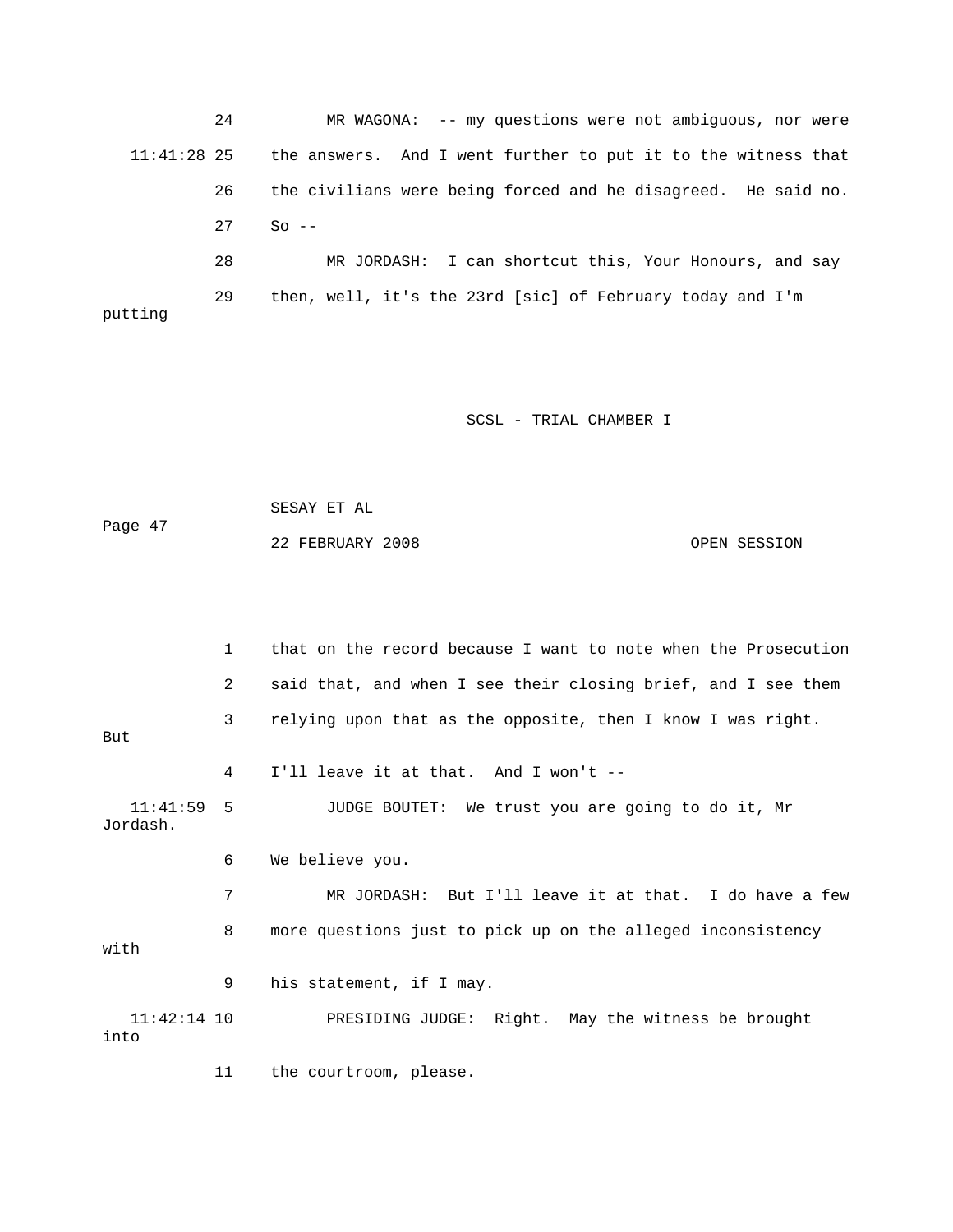12 MR JORDASH: And a couple of other things too. I noticed 13 the time, actually. 14 PRESIDING JUDGE: And to assure you, you know, that's why I 11:42:45 15 say that the evidence will be read. We will be examining it in 16 its totality because here, you know, the witness did say that, 17 you know, the civilians were not forced to mine. And he said, 18 you know, mining is like a marriage; if they were forced to mine, 19 why did they not run away? These are the small small pieces of 11:43:14 20 evidence that when we say that we will consider all of this in 21 its totality, we mean what we are saying. We don't take 22 positions that lightly and we would look at the evidence in its 23 totality. It's not just a small portion of it to say what the 24 Prosecution will do with this or that. It's a clear denial from 11:43:37 25 this witness that a witness -- that civilians were forced to 26 mine. I have it here on the record. I even underlined it with 27 the red. 28 **Example 28** [The witness entered Court] 29 PRESIDING JUDGE: So when we make statements here we know

SCSL - TRIAL CHAMBER I

SESAY ET AL

Page 48

22 FEBRUARY 2008 OPEN SESSION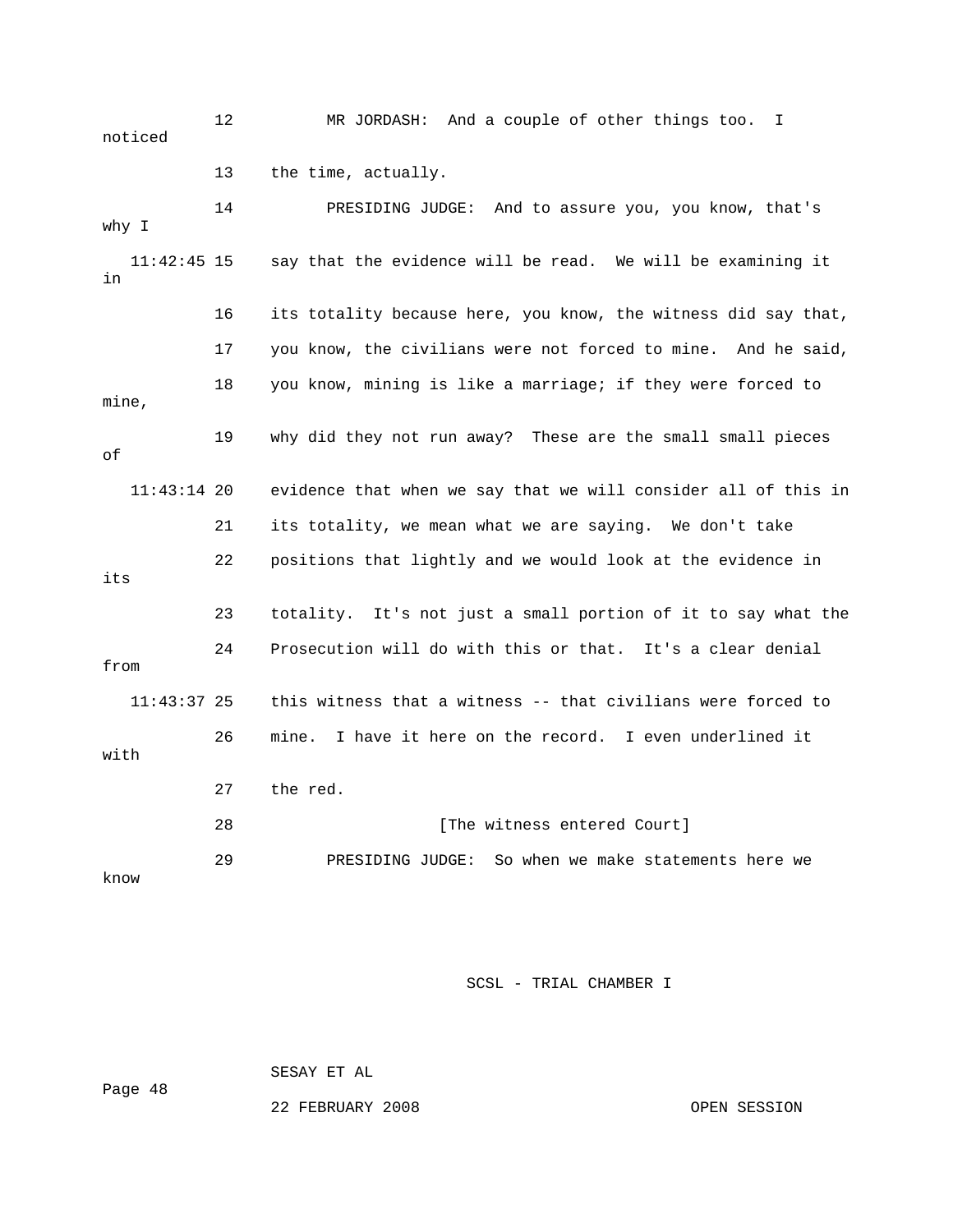1 what we are talking about and we remain as objective as we should 2 be. 3 MR JORDASH: In no way was I suggesting otherwise. I was 4 simply trying to ensure that I covered the point adequately. 11:44:28 5 If I may pass out part of the transcript from yesterday, 6 that I would like to ask the witness about a particular point 7 where his explanation was not completed. It's page 10 of 8 yesterday, and I hand up the transcripts. I would like to obtain 9 permission to ask the question before I ask it. On page 10, it 11:45:03 10 was the point when Your Honour Justice Itoe -- 11 PRESIDING JUDGE: Page 10. 12 MR JORDASH: Page 10, at line 2, and the witness was going 13 to say something about why it was that he was happy about 14 contributions, and I just wondered if Your Honour would mind if I 11:45:36 15 asked a question to allow the witness to finish that explanation 16 at two? 17 PRESIDING JUDGE: Yes, you may. You may. 18 MR JORDASH: Thank you. 19 Q. Do you recall yesterday, Mr Witness. 11:45:57 20 A. Yes, sir. 21 Q. When my learned friend for the Prosecution to your left 22 asked you about whether you were unhappy that workers would

have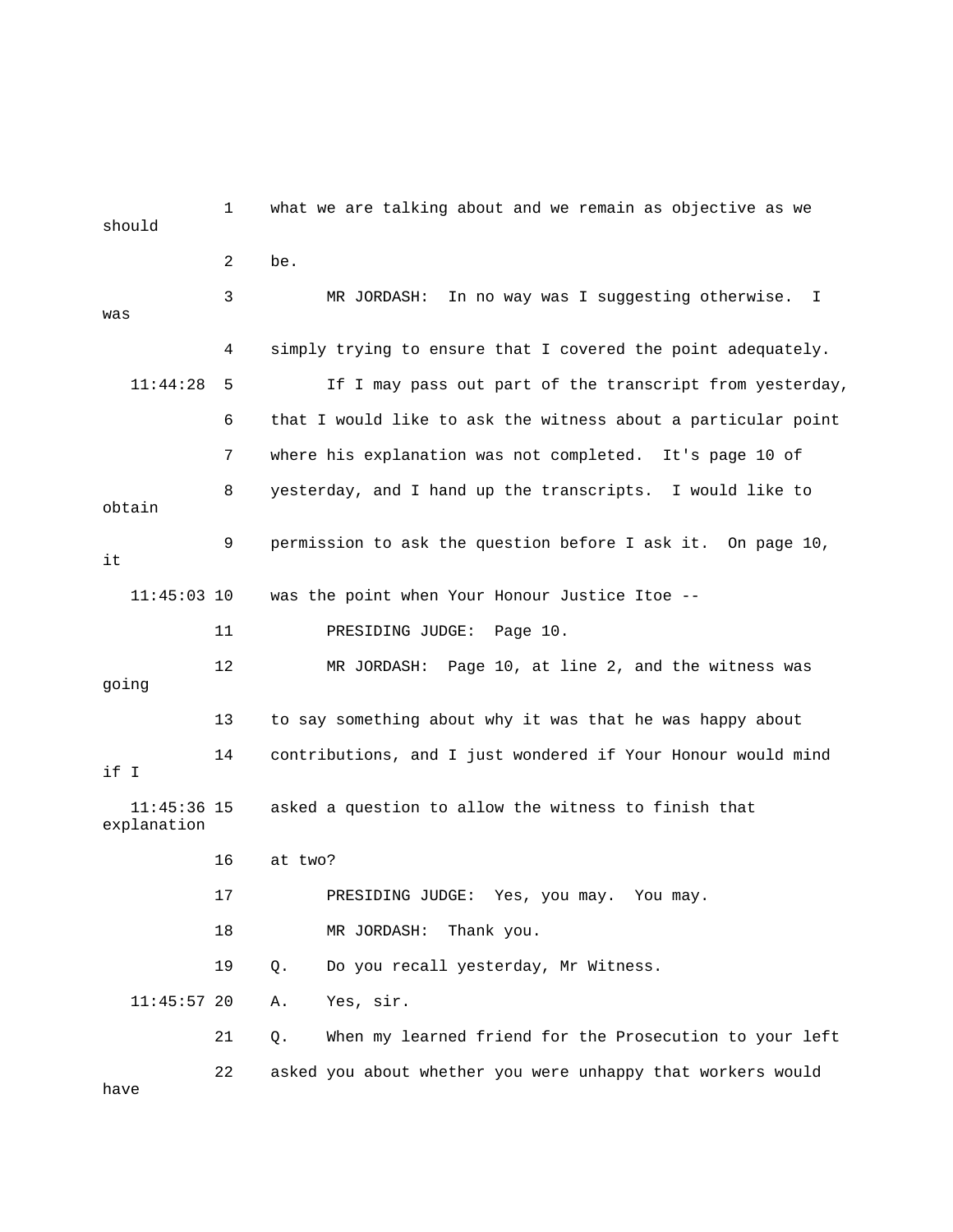23 to contribute piles to the strangers in Kono during the junta, do 24 you remember him asking you about that. 11:46:22 25 A. Yes, sir. 26 Q. Let me just read your answer which you didn't complete. 27 And I want to know if you want to complete this answer. What you 28 said was this: "Except somebody who did not want to understand 29 that I -- that I'm a digger who knows about a diamond. I will

SCSL - TRIAL CHAMBER I

 SESAY ET AL Page 49 22 FEBRUARY 2008 OPEN SESSION

 1 not be angry because all that I wanted" and then the explanation 2 stopped. Would you like to finish that explanation? Why you 3 will not be angry because all that I wanted? 4 A. Yes, sir. 11:47:00 5 Q. Go ahead. 6 A. Diamond is a different society. You will remove your piles 7 and gather it together. You can share it in any way, in any 8 condition, I will work on it, and I will know what is there for 9 me will be mine. He said: Let me give you five bucket. I'll 11:47:33 10 give you the five bucket. You are not taking mine. It is what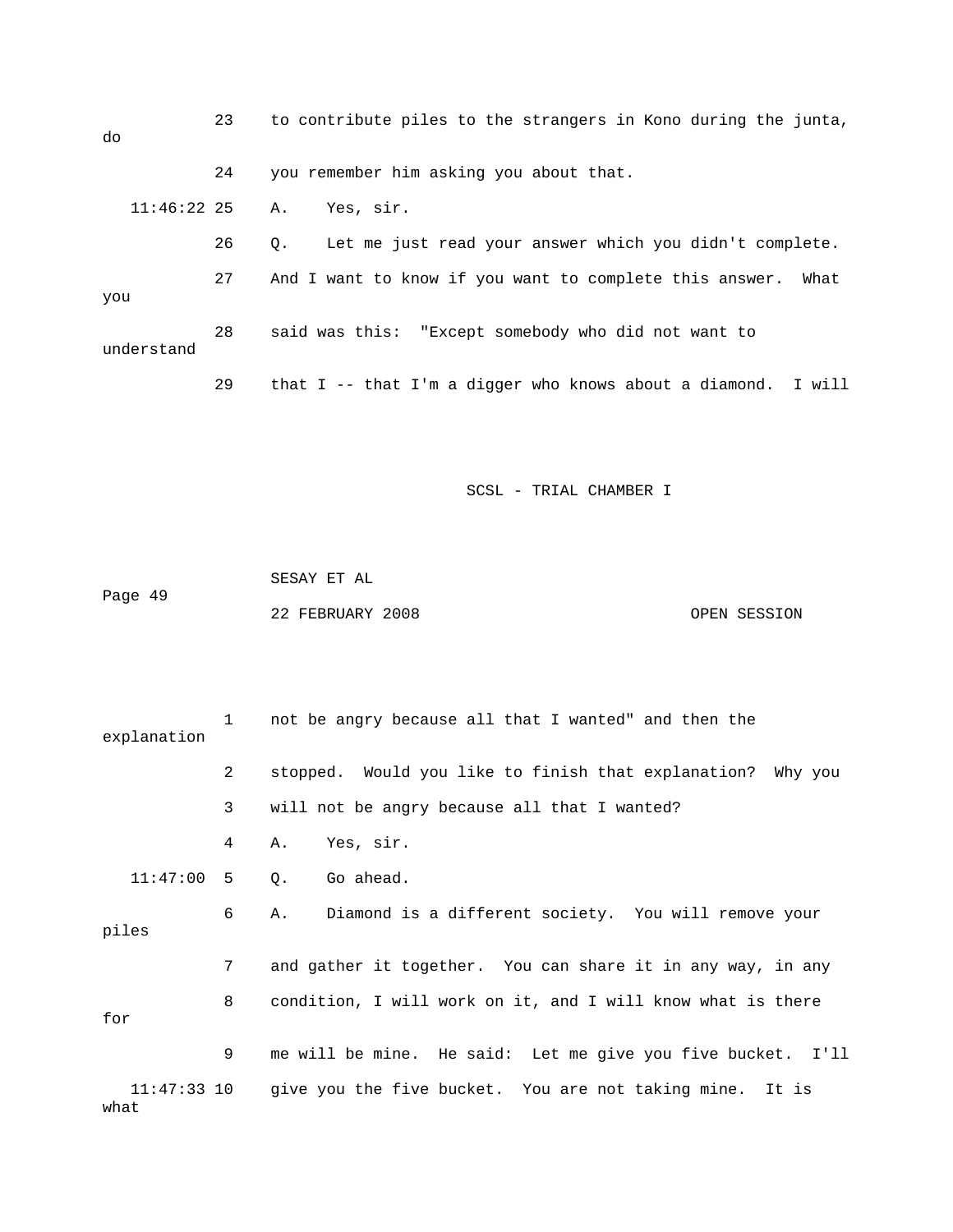|                       | 11 | God has marked for you in the dust that will be yours.          |
|-----------------------|----|-----------------------------------------------------------------|
| I                     | 12 | That will be fine I think. Thank you, Mr Witness.<br>Q.<br>Now, |
|                       | 13 | want to $-$                                                     |
| was                   | 14 | So what he was saying here is that he<br>PRESIDING JUDGE:       |
| $11:47:58$ 15<br>it   |    | not unhappy with some of these -- what did he call them?<br>Is  |
|                       | 16 | vanguards or what, who would come in?                           |
|                       | 17 | MR JORDASH:<br>Strangers.                                       |
|                       | 18 | PRESIDING JUDGE:<br>Strangers, yes. Who would come in and       |
|                       | 19 | say: Well, we want our own share and they will give them five   |
| 11:48:13 20           |    | buckets?                                                        |
|                       | 21 | MR JORDASH: I think it might be summed up as it's God's         |
|                       | 22 | will [indiscernible]                                            |
| it                    | 23 | PRESIDING JUDGE: Yes, that is what he is saying. And            |
| that                  | 24 | is what he is saying now, that he was happy with it, because    |
| $11:48:28$ 25<br>it's |    | was how it is, and mining diamond is a different society and    |
|                       | 26 | like give me my own part and I don't care what you have.        |
|                       | 27 | MR JORDASH:                                                     |
|                       | 28 | Now, finally, Mr Witness, I want to ask you about the<br>О.     |
|                       | 29 | interview in Koidu that the Prosecution asked you about; okay?  |
|                       |    |                                                                 |

SESAY ET AL

Page 50

22 FEBRUARY 2008 OPEN SESSION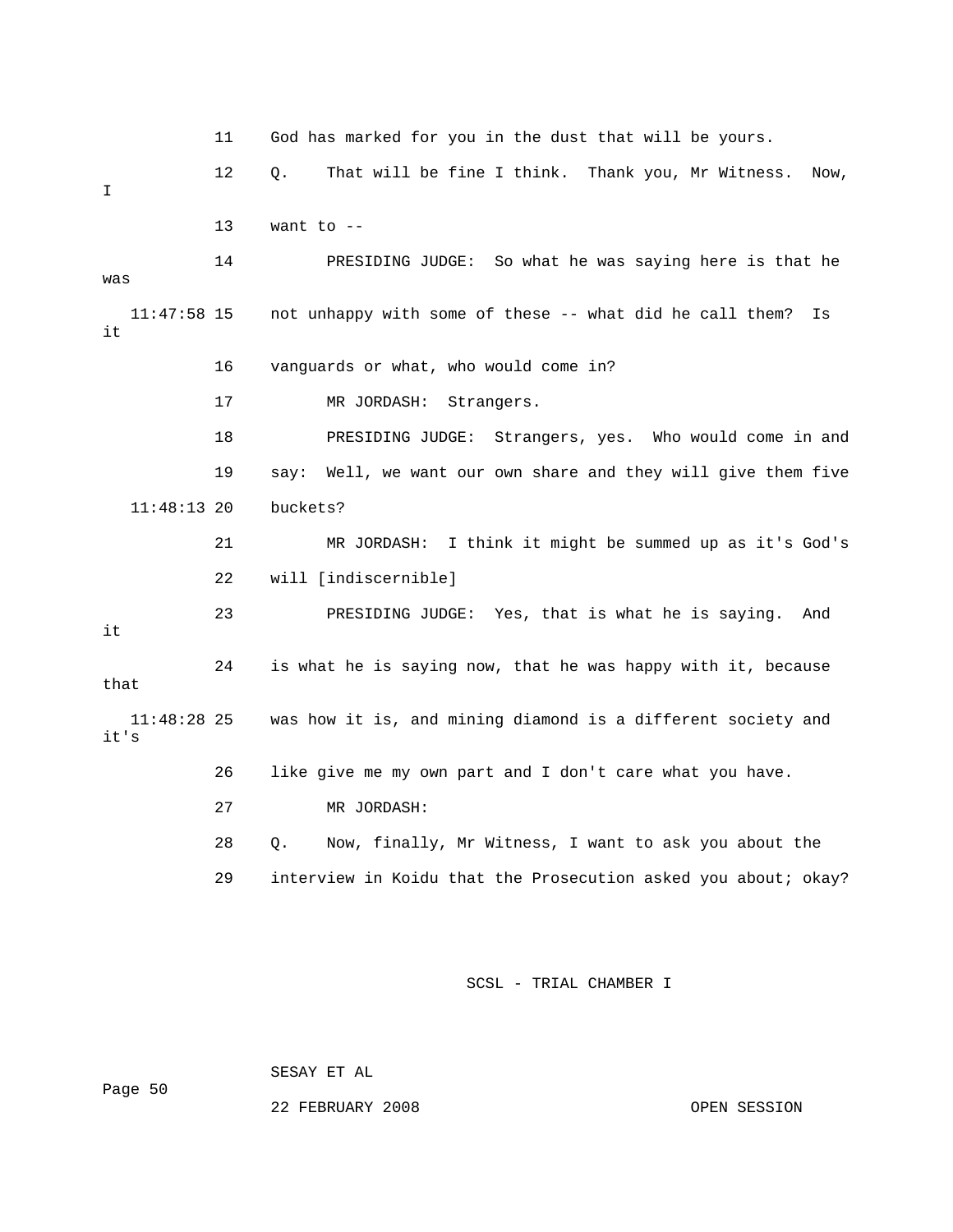1 A. Yes, sir.

|                          | 2  | Now, I know you are not good at dates, but it was on 21<br>Q.  |
|--------------------------|----|----------------------------------------------------------------|
|                          | 3  | February 2007, so almost to the day a year ago; do you recall  |
| the                      | 4  | So on the 21st you saw a man called -- do you recall<br>that?  |
| 11:49:35                 | 5  | name of the Interpreter? The man who was interpreting?         |
|                          | 6  | No, sir.<br>Α.                                                 |
|                          | 7  | Do you recall if you were supposed to be interviewed the<br>Q. |
|                          | 8  | day after but something happened?                              |
|                          | 9  | Is this really from re-examination, Mr<br>JUDGE BOUTET:        |
| $11:49:59$ 10<br>refocus |    | Jordash, or you are just trying to locate him in time, or      |
|                          | 11 | on this part, to interview him that day and nothing more, so   |
|                          | 12 | whether he was interviewed the day after or two days after was |
|                          | 13 | not part of --                                                 |
|                          | 14 | MR JORDASH: No, he wasn't interviewed $--$ well, what I'm      |
| $11:50:14$ 15<br>how     |    | getting at is that something happened the next day in which,   |
|                          | 16 | could I say, it changed everyone's schedules or most people's  |
|                          | 17 | schedule at the special Court. And I'm wondering if the        |
|                          | 18 | witness --                                                     |
|                          | 19 | JUDGE BOUTET: Yeah, we'll see what question because he         |
| $11:50:37$ 20<br>this    |    | does not -- he accepts that he has given this interview on     |
|                          | 21 | particular date as such. We are concerned with this interview  |
|                          | 22 | not what happened the next day or three days after, but what   |
|                          | 23 | happened after I have difficulty to see what may have happened |
|                          | 24 | after the interview may have an impact on what happened during |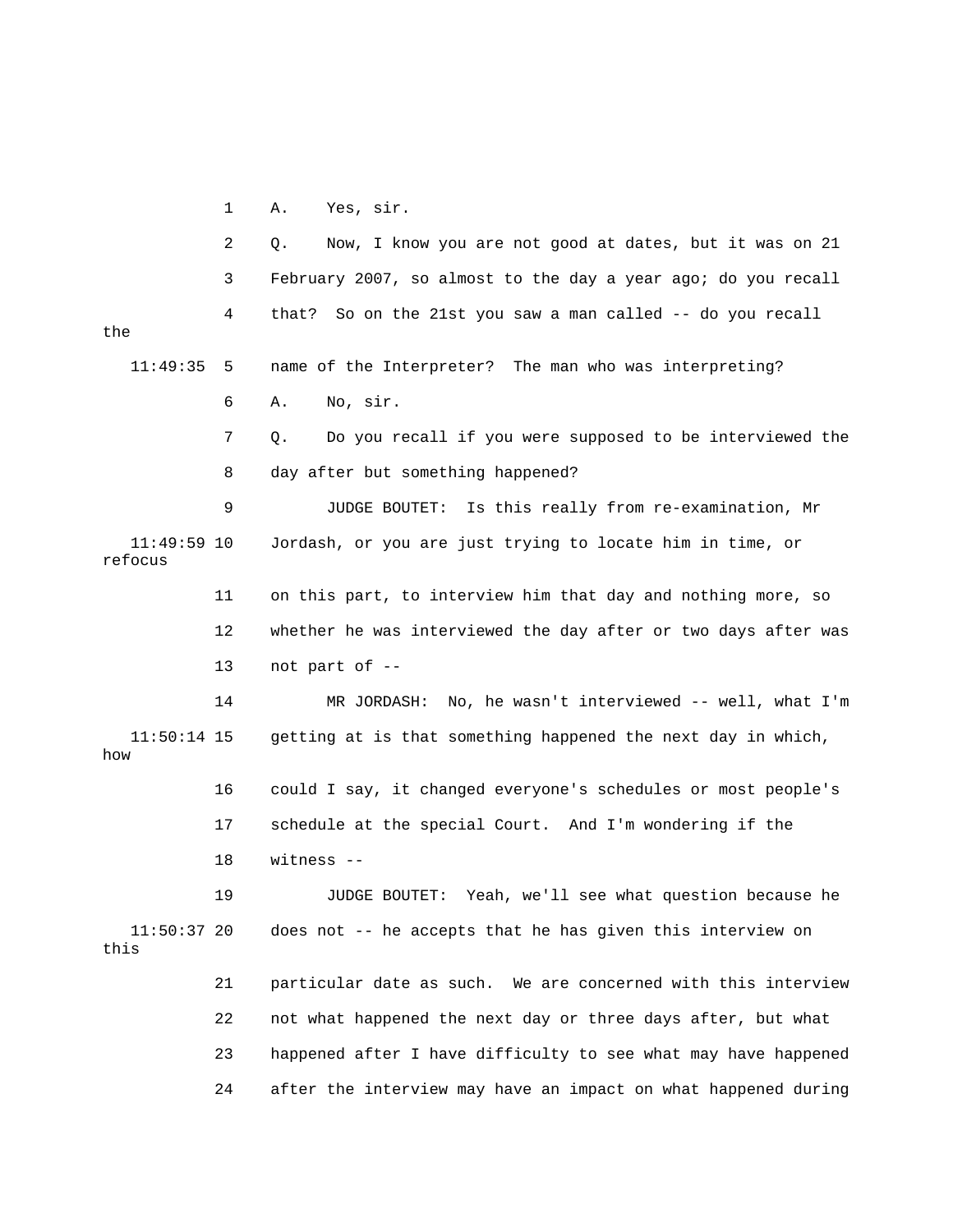11:50:54 25 the interview but maybe it's something I'm missing here. 26 MR JORDASH: Well, what I'm getting at is that there was -- 27 the interview process was supposed to go on and something 28 happened to prevent it. I'm trying not to give clues to the - - 29 if I could say this: Medical care in another country.

SCSL - TRIAL CHAMBER I

 SESAY ET AL Page 51

22 FEBRUARY 2008 OPEN SESSION

 1 JUDGE BOUTET: Go ahead. We will see. 2 MR JORDASH: Consequences thereof. Okay. I'll try with 3 the witness. 4 Q. Did you hear of some event happening the day after this 11:51:37 5 interview that was news in Sierra Leone on 22 February? 6 A. I cannot remember unless you tell me now. 7 Q. Were you suppose to be interviewed again after the 21st, 8 the day after? 9 A. No, sir. 11:52:05 10 Q. All right. I'll leave that bit then but if I -- 11 JUDGE BOUTET: I know what you are trying to do. 12 MR JORDASH: Okay. 13 Q. Let me ask you this -- 14 PRESIDING JUDGE: Justice Boutet knows. I don't know.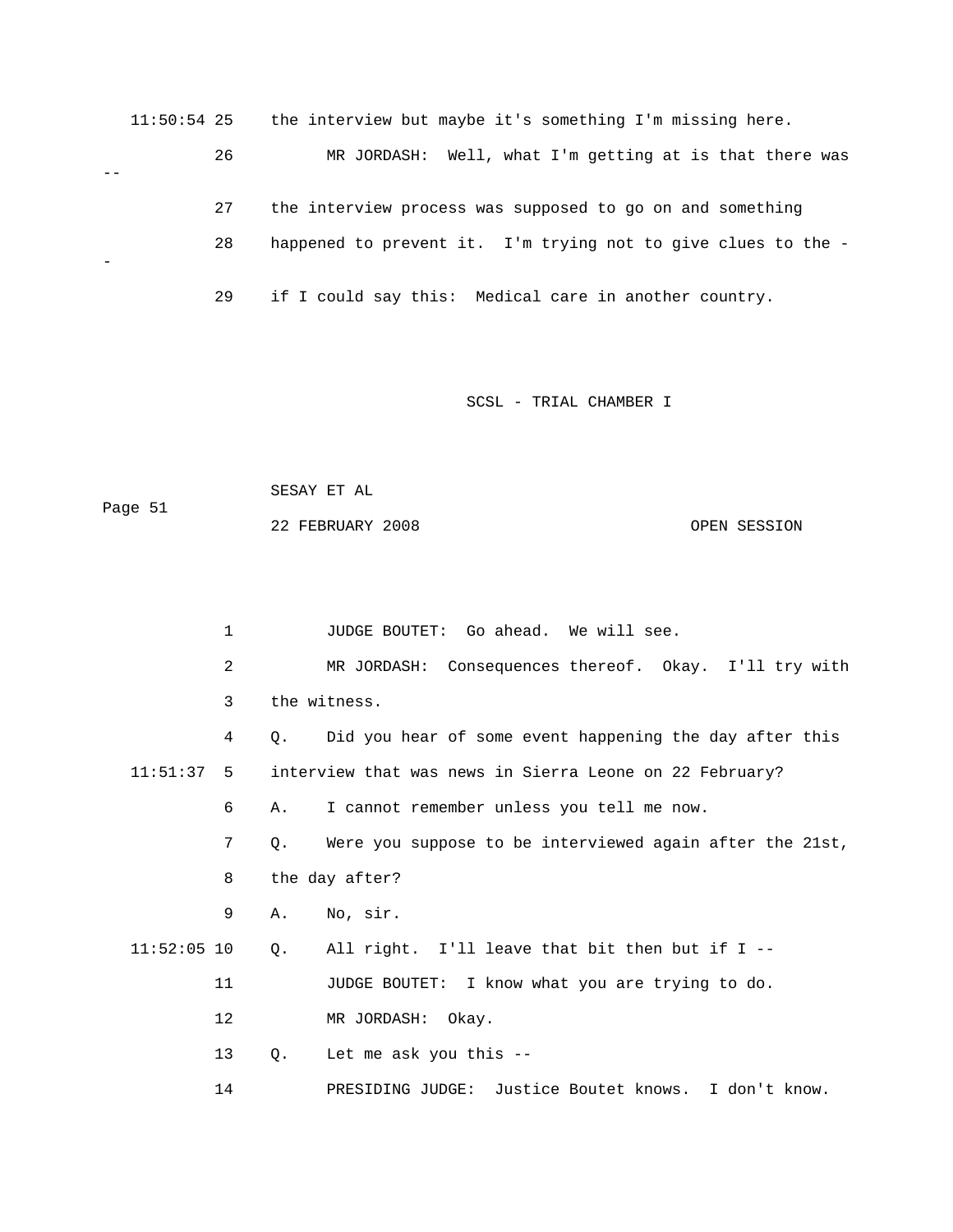| $11:52:22$ 15 |    | MR JORDASH: I think I can get it again --                            |
|---------------|----|----------------------------------------------------------------------|
|               | 16 | JUDGE BOUTET: The mention of the foreign country has                 |
|               | 17 | triggered my recollection of that so --                              |
|               | 18 | PRESIDING JUDGE: Only Justice Thompson knows. He has                 |
|               | 19 | triggered my memory now.                                             |
| $11:52:52$ 20 |    | JUDGE THOMPSON: [Inaudible].                                         |
|               | 21 | PRESIDING JUDGE: Yes.                                                |
|               | 22 | MR JORDASH:                                                          |
| the           | 23 | I want to read -- you remember now being interviewed in<br>$\circ$ . |
|               | 24 | witness house in Freetown this month, this year?                     |
| $11:52:56$ 25 |    | Yes, sir.<br>Α.                                                      |
| I'm           | 26 | And I want to read part of that interview to you, and<br>Q.          |
|               | 27 | looking at page 1, Your Honour, the first two lines. This is         |
|               | 28 | what it said: "I am very concerned about my identity being           |
|               | 29 | revealed because of my close connection to", and the name you        |

 SESAY ET AL Page 52 22 FEBRUARY 2008 OPEN SESSION

 1 whispered to Mr George over there, "that is why I was not PRESIDING JUDGE: The name in Exhibit 291. 2 prepared to give the whole truth during the previous interviews"? 3

4 MR JORDASH: 291, Your Honour, yes.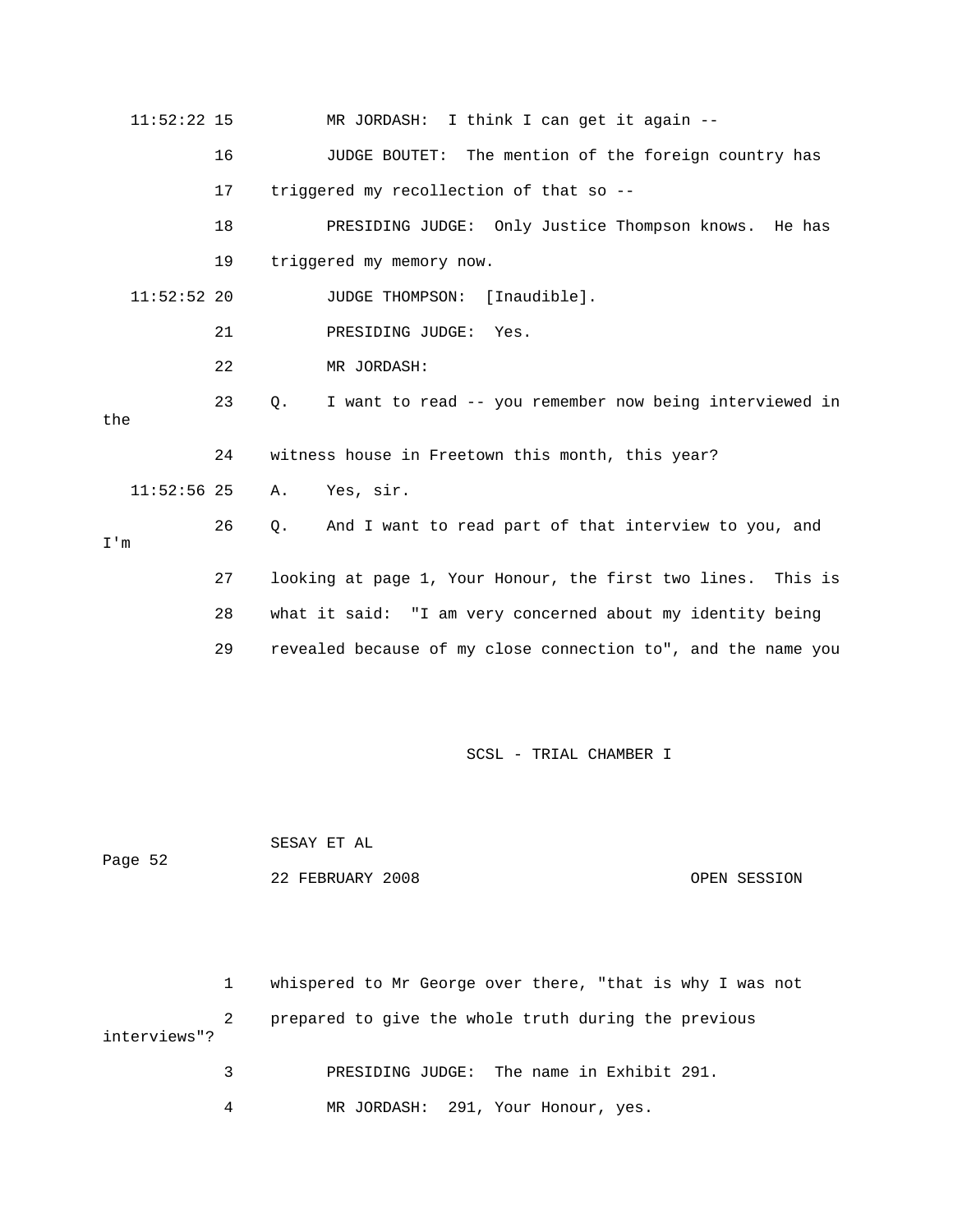|      | 11:53:54      | 5  | Let me read -- do you remember the name you gave?<br>Q.        |
|------|---------------|----|----------------------------------------------------------------|
|      |               | 6  | Yes, sir.<br>Α.                                                |
| you  |               | 7  | Do you remember telling anyone from the Sesay team that<br>Q.  |
| оf   |               | 8  | were very concerned about your identity being revealed because |
|      |               | 9  | your close connection to that man; did you say that?           |
|      | $11:54:15$ 10 |    | Yes, sir.<br>Α.                                                |
| to   |               | 11 | Do you remember saying this is why you were not prepared<br>Q. |
|      |               | 12 | give the whole truth during your previous interviews? Do you   |
|      |               | 13 | remember saying that?                                          |
|      |               | 14 | Α.<br>Yes, sir.                                                |
|      | $11:54:42$ 15 |    | JUDGE BOUTET: Mr Jordash, you intend to produce this           |
|      |               | 16 | statement.                                                     |
|      |               | 17 | MR JORDASH: Yes, I was going to --                             |
| you  |               | 18 | JUDGE BOUTET: I say this because if you intend to, as          |
|      |               | 19 | know, you have to lay some ground work about what it is, how,  |
|      | $11:54:55$ 20 |    | when and I know you have the when, but the how and who.        |
|      |               | 21 | This is objection you were trying to<br>PRESIDING JUDGE:       |
|      |               | 22 | formulate a couple minutes ago. So it holds good for you as    |
|      |               | 23 | well.                                                          |
|      |               | 24 | MR JORDASH: Point taken.                                       |
|      | $11:55:07$ 25 |    | PRESIDING JUDGE:<br>Yes.                                       |
| I    |               | 26 | Does Your Honour want to do that now or --<br>MR JORDASH:      |
|      |               | 27 | have Mr Cammegh grumbling at the side of me, as usual.         |
| that |               | 28 | PRESIDING JUDGE: As usual; Mr Cammegh, do you confirm          |
|      |               | 29 | you always grumble at him?                                     |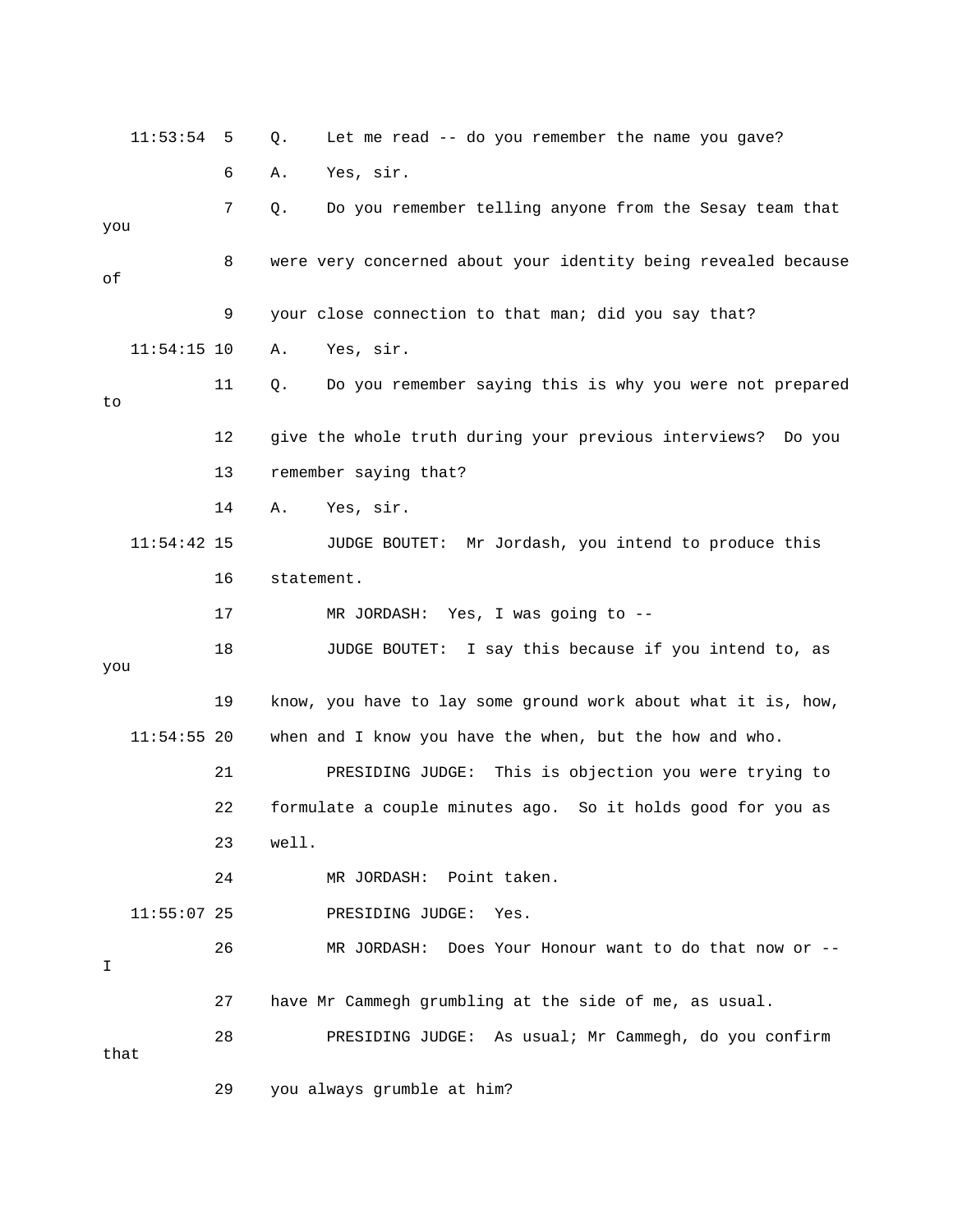| Page 53              |    |             | SESAY ET AL                                                  |              |
|----------------------|----|-------------|--------------------------------------------------------------|--------------|
|                      |    |             | 22 FEBRUARY 2008                                             | OPEN SESSION |
|                      |    |             |                                                              |              |
|                      |    |             |                                                              |              |
|                      | 1  |             | MR CAMMEGH: I'm grumbling at the moment. Your Honour,        |              |
| want                 | 2  |             | it's been a terribly long morning. Terribly long. I just     |              |
|                      | 3  | to fit --   |                                                              |              |
|                      | 4  |             | PRESIDING JUDGE: The long morning, I think I agree with      |              |
| 11:58:11<br>since    | 5  |             | you. I agree with your grumbling. None of us have arisen     |              |
|                      | 6  |             | 11 -- we should have recessed since 11.30 but we had to put  |              |
|                      | 7  |             | certain issues to rest. That's why we are here up until now. |              |
|                      | 8  |             | But how long does this take you?                             |              |
|                      | 9  |             | MR JORDASH: It should take you five-minutes.                 |              |
| $11:58:11$ 10<br>and |    |             | PRESIDING JUDGE: Five-minutes. Yes, let's get along          |              |
|                      | 11 |             | be done with it please.                                      |              |
|                      | 12 |             | MR JORDASH:                                                  |              |
|                      | 13 | $Q_{\star}$ | Mr Witness, do you recall being interviewed at the           |              |
|                      | 14 |             | safehouse by a man called Jared?                             |              |
|                      |    |             | 11:58:14 15 A. Yes, sir.                                     |              |
|                      | 16 | $Q$ .       | Would that have been on 15 and 16 February?                  |              |
|                      | 17 | Α.          | Yes, sir.                                                    |              |
|                      | 18 |             | PRESIDING JUDGE: How do you spell the name please, Mr?       |              |
|                      | 19 | Jordash.    |                                                              |              |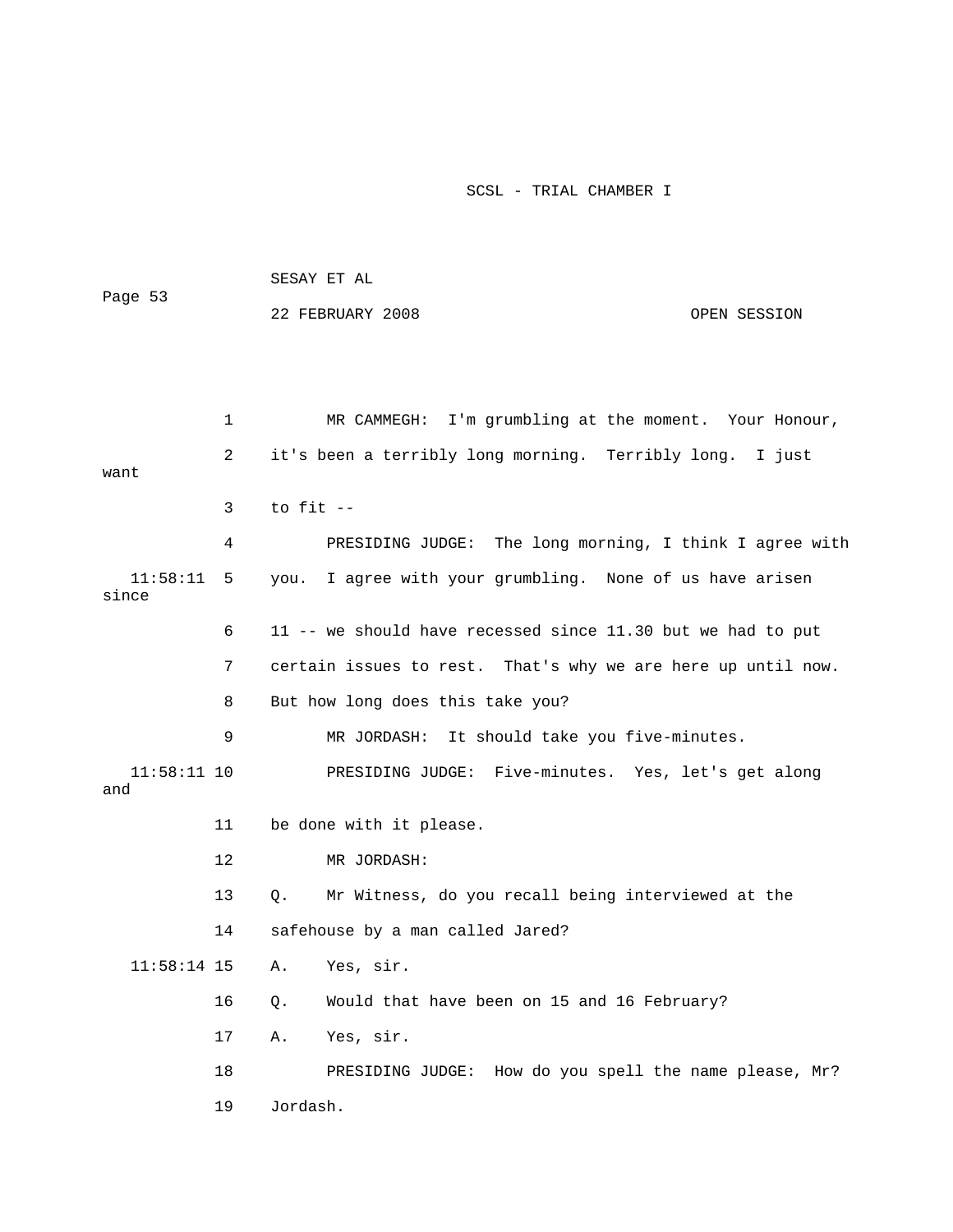$11:58:14$  20 JORDASH: J-A-R-E-D.

21 PRE SIDING JUDGE: Yes.

22 MR JORDASH:

23 Q. And do you recall whether there was a translator there? 24 A. Yes, sir.

 11:58:14 25 Q. So which language did you use for the interview? 26 A. It was Krio.

27 Q. And did you give a full account at that point concerning

28 your evidence? Did you give a full version of events?

29 A. This thing has taken ten years. It is not a two days'

SCSL - TRIAL CHAMBER I

|         | SESAY ET AL      |  |              |
|---------|------------------|--|--------------|
| Page 54 |                  |  |              |
|         | 22 FEBRUARY 2008 |  | OPEN SESSION |

 1 explanation. 2 Q. Okay. No, what I'm asking you is: Were you able to 4 A. It has taken ten years since this thing happened. For 6 PRESIDING JUDGE: We agree with you that it has taken 8 recorded from you, did it reflect what you told the person who tell 3 Jared what had happened to the best of your recollection? let 11:58:15 5 somebody to explain it in two days. ten 7 years but when this statement was read to you or, rather, was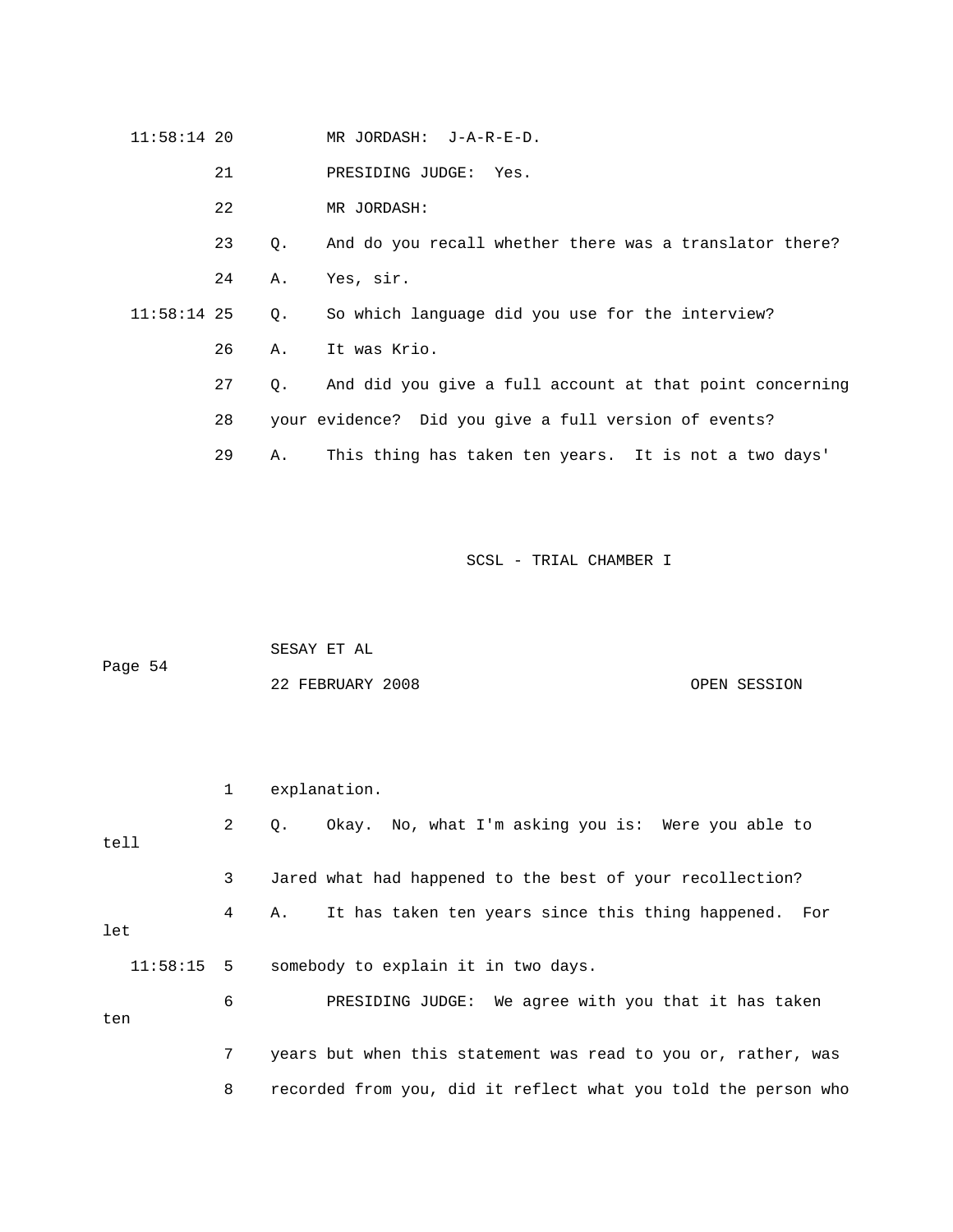9 recorded it? 11:58:15 10 THE WITNESS: Yes, sir. 11 PRESIDING JUDGE: As much as your memory could recollect 13 THE WITNESS: Yes, sir. 14 MR JORDASH: 11:58:24 15 Q. And you were interviewed, just so that we're clear, 15, 17 A. Yes, sir. 18 Q. And in that interview do you remember speaking about PRESIDING JUDGE: Yes? 21 MR WAGONA: My Lords, my concern is if the contents are 22 going to be read directly to the witness, then that would be 24 JUDGE BOUTET: Well, I -- you know that the procedure to 26 given the copy of his own copy and be asked to read the . 28 is indeed what you should have done with the witness as well of 12 the events, did it? 16 16 and 17 February and you gave an account; is that right? your 19 connection --  $11:58:44$  20 23 leading. be 11:59:02 25 followed, Mr Wagona, is if the witness could read, he would be 27 statement. And only after that you can ask questions, and this So 29 it's not a question here of taking the witness by surprise. If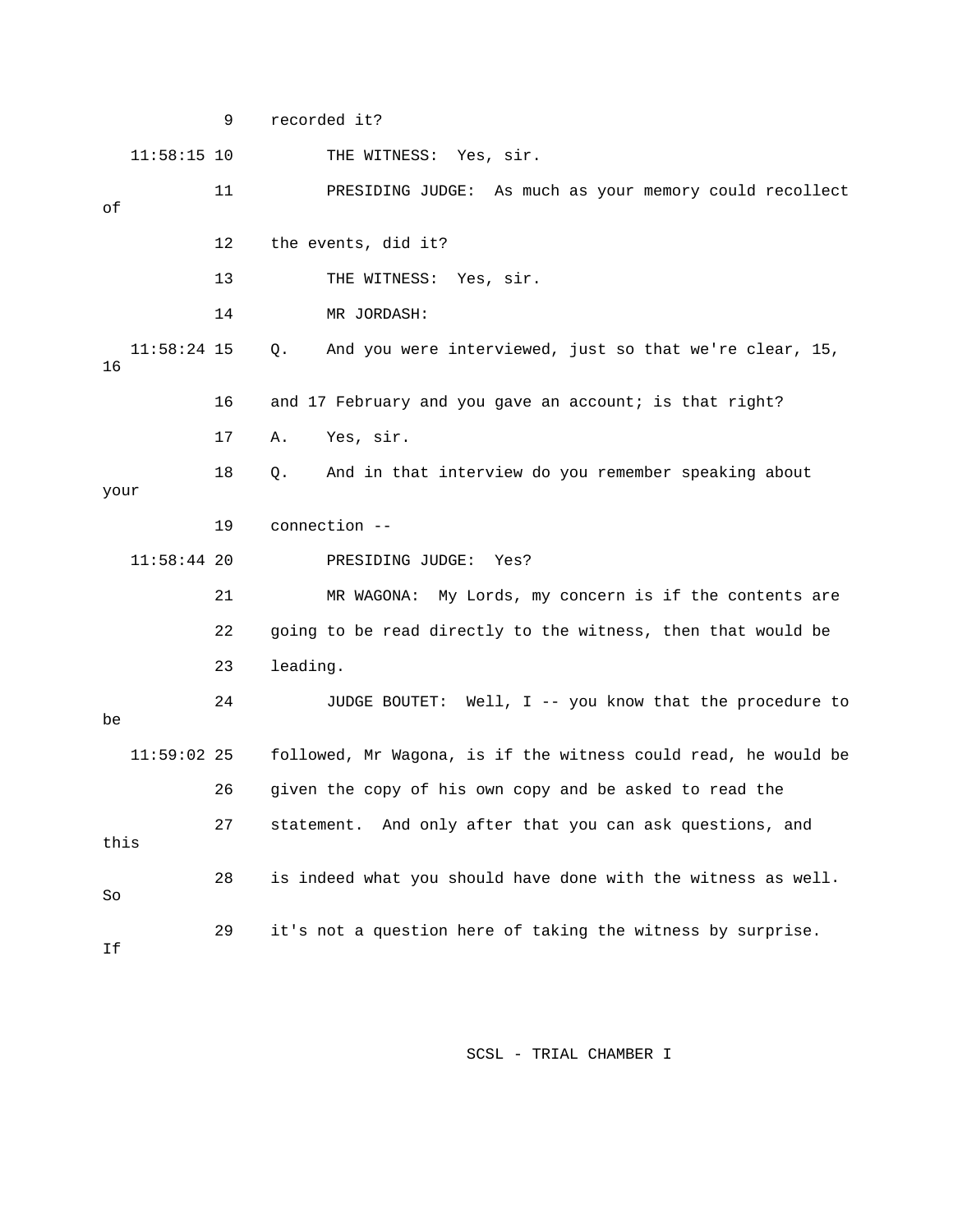### SESAY ET AL Page 55 22 FEBRUARY 2008 OPEN SESSION

 1 you are asking a witness about the statement he made at a certain 3 possession, read it and then you can ask questions. So your 6 scenario. So if your objection was it might be leading I 8 MR WAGONA: I understand that, My Lord . 11:59:46 10 Q. Mr Witness, I'm not going to take you through all of the 11 statement, just a few things in it? 13 MR JORDASH: No, absolutely not. 14 PRESIDING JUDGE: It's very bulky, otherwise Mr Cammegh 12:00:00 15 will grumble again and more loudly this time, and I will 17 JUDGE BOUTET: Yes, I would join in the queue. 18 PRESIDING JUDGE: And I will join him, and we will walk Jordash, please get along. 21 MR JORDASH: 22 Q. Did you -- can I -- the man whose name you gave to Mr 2 time, he is perfectly entitled to have the statement in his 4 question that he may be -- the evidence may give him a lead and 11:59:31 5 it may be leading is absolutely irrelevant to this kind of a would 7 say it doesn't apply. 9 MR JORDASH: 12 PRESIDING JUDGE: Of course we wouldn't go through it. support 16 him. out 19 on you to sort out your business with your witness. Yes Mr  $12:00:12$  20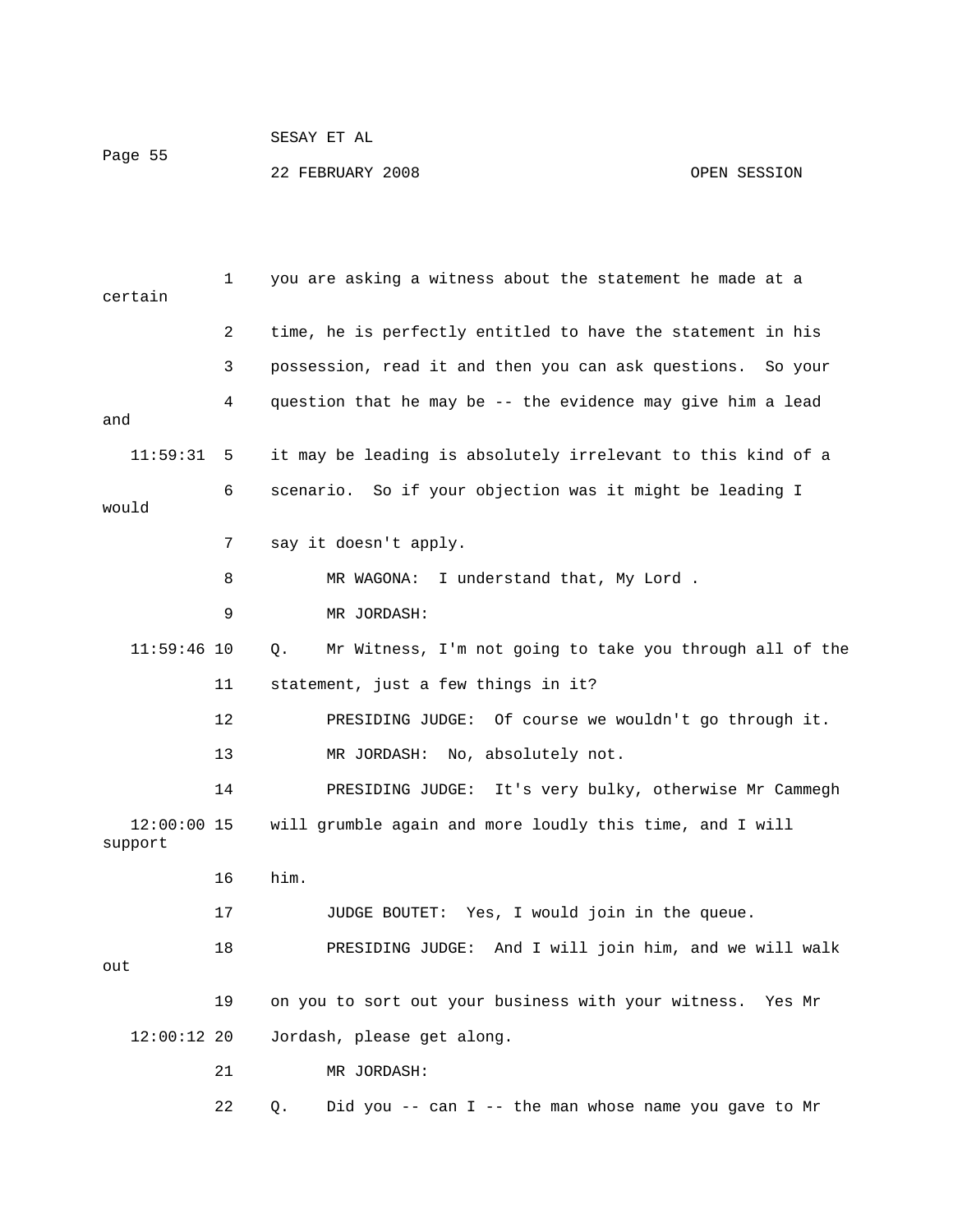|     | 23 | George, could I call him, for the moment, X, okay? So did you |
|-----|----|---------------------------------------------------------------|
| aqo | 24 | tell the interviewer, Jared, about how you'd met X many years |
|     |    | 12:00:41 25 in a cell at the Mortimer police station?         |
|     | 26 | Yes, sir.<br>А.                                               |
| had | 27 | And at this stage did you talk to Mr Jared about how X<br>0.  |
|     | 28 | stolen your money and ran away?                               |
|     | 29 | Yes, sir.<br>Α.                                               |

 SESAY ET AL Page 56 22 FEBRUARY 2008 OPEN SESSION

 1 Q. And am I right that you had not spoken about that before 2 the year before when you were interviewed in Koidu? 3 A. Not at all, sir. 4 Q. Could you tell the Court why you hadn't spoke about it 7 A. Yes, sir. 8 Q. Why did you speak about it now but not before? 9 A. I had not spoken about that before because my mind did at 12:01:32 5 the beginning when you were first interviewed, but spoke about it 6 when you came to Freetown at this time? not 12:02:07 10 reflect on it. Now that my mind has reflected to it, I am able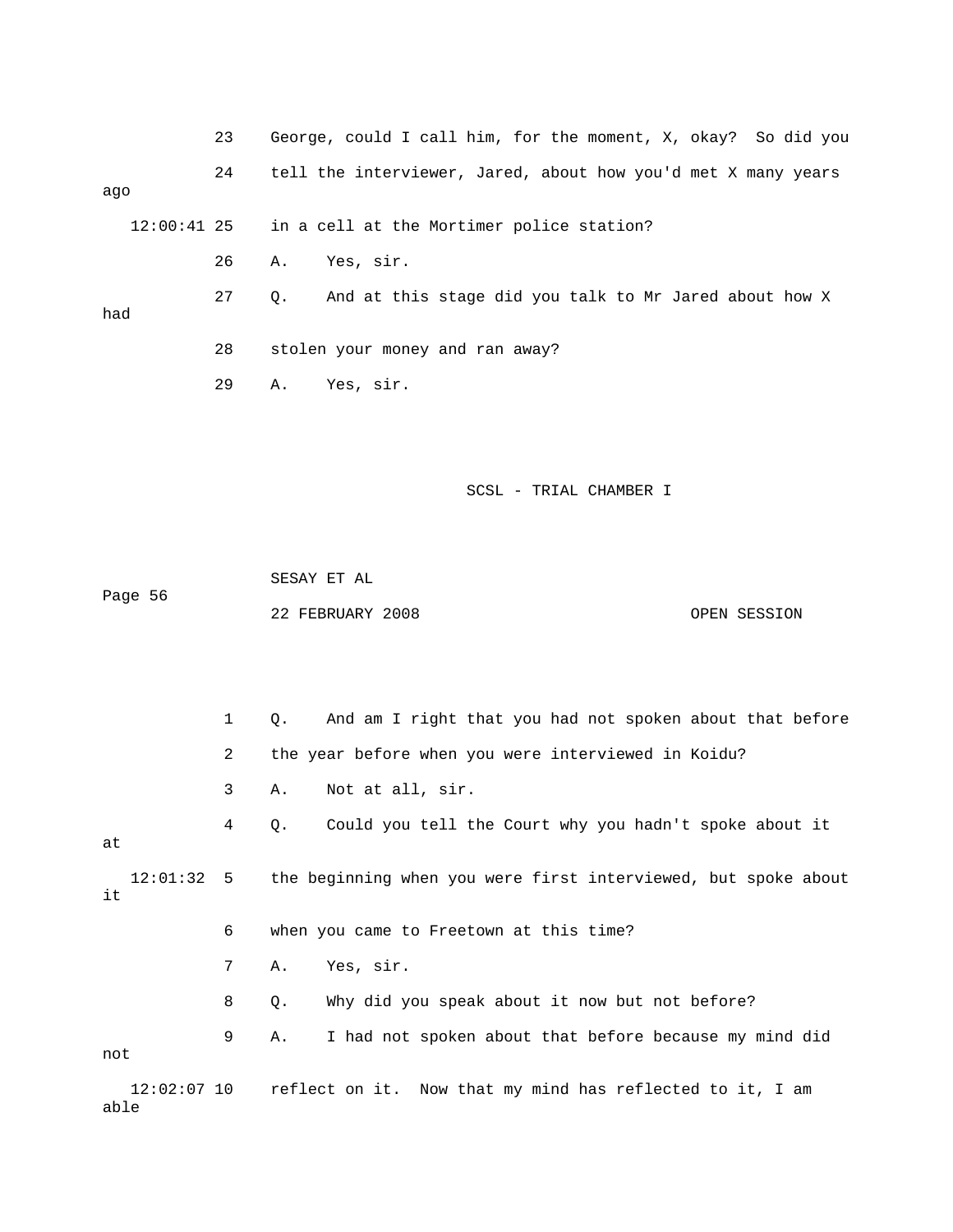|               | 11 | to explain this to the Court or to the person who took my     |
|---------------|----|---------------------------------------------------------------|
|               | 12 | statement.                                                    |
| you           | 13 | Okay. Let me take you to page 7 of the statement where<br>Q.  |
| Mohamed       | 14 | say at the second paragraph: "X sent a message to Major       |
| $12:02:48$ 15 |    | that I should join the mining." Did you tell that to Mr Jared |
|               | 16 | when you came to Freetown this time?                          |
|               | 17 | Yes, sir.<br>Α.                                               |
|               | 18 | Now, further down the page, the statement --<br>Q.            |
| with          | 19 | JUDGE BOUTET: Mr Jordash, how far do you want to go           |
| $12:03:19$ 20 |    | these statements? I mean, I thought you were using statements |
|               | 21 | here to try to contradict when a stand by the Prosecution has |
|               | 22 | attempted to do with the statement. Now you seem to be moving |
| one           | 23 | much further ahead because they have asked only -- there was  |
| say:          | 24 | issue about statement. Now, if you are to use statements to   |
| $12:03:40$ 25 |    | Well, the witness has said more than this on that particular  |
| other         | 26 | issue and this is at page 123 fine, but now you're covering   |
|               | 27 | issues.                                                       |
|               | 28 | MR JORDASH: I can $-$ if Your Honour goes down to the         |
| which         | 29 | second to last paragraph on that page, there is the issue     |

SESAY ET AL

ge 57 Pa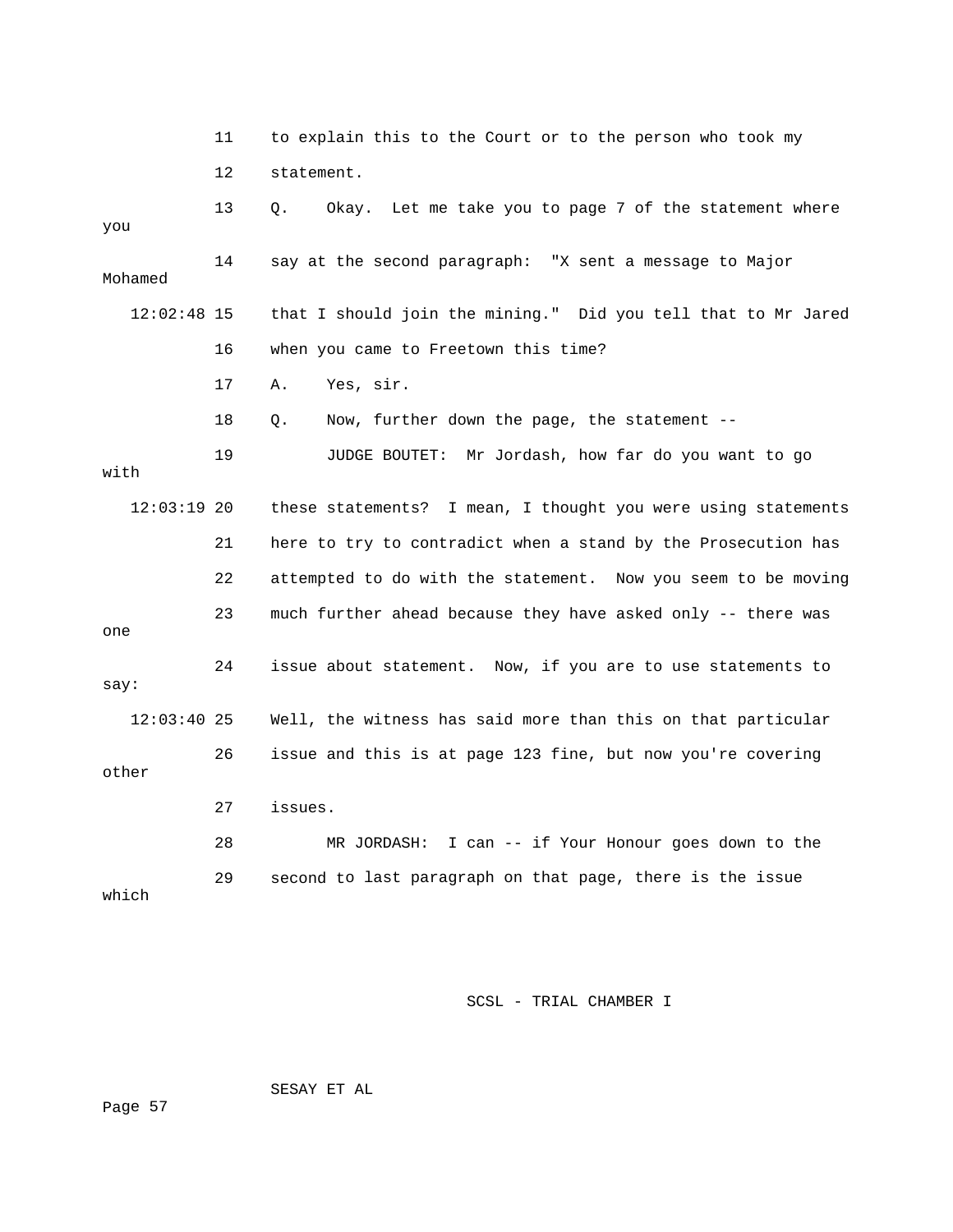| he            | 1  | is that an explanation why the witness has at one point said   |
|---------------|----|----------------------------------------------------------------|
| in            | 2  | didn't -- he joined at one point and now in this statement and |
| the           | 3  | Court he said he joined another. And if Your Honour looks at   |
|               | 4  | second to last paragraph --                                    |
| 12:04:18      | 5  | JUDGE BOUTET:<br>That's fine.                                  |
| because       | 6  | PRESIDING JUDGE: That's what we want to focus on,              |
| Prosecution   | 7  | what you are doing now should be limited to what the           |
|               | 8  | did by introducing Exhibit 291, because exploring other issues |
|               | 9  | would be expanding the inquiry and going beyond the acceptable |
| $12:04:39$ 10 |    | limits of the re-examination that the Court has allowed you to |
|               | 11 | conduct exceptionally as far as Exhibit 291 is concerned.      |
|               | 12 | MR JORDASH: Well, there's two more bits I'd like to put        |
| just          | 13 | and I can do it very swiftly. I can do it very swiftly.<br>It  |
|               | 14 | this and one line from the next page, and that's it.           |
| $12:05:01$ 15 |    | PRESIDING JUDGE: 292, I mean to say. 292.<br>It's              |
|               | 16 | Exhibit 292, not 291.                                          |
| to            | 17 | I'm trying to go to the next -- the second<br>MR JORDASH:      |
|               | 18 | last paragraph on the same page --                             |
| was           | 19 | JUDGE BOUTET: In fact, it should be 293. I think 293           |
| $12:05:16$ 20 |    | Exhibit 291 was the name. And then 29 --<br>withdrawn.         |
|               | 21 | PRESIDING JUDGE: 292 was withdrawn and it's remained on        |
|               | 22 | the record.                                                    |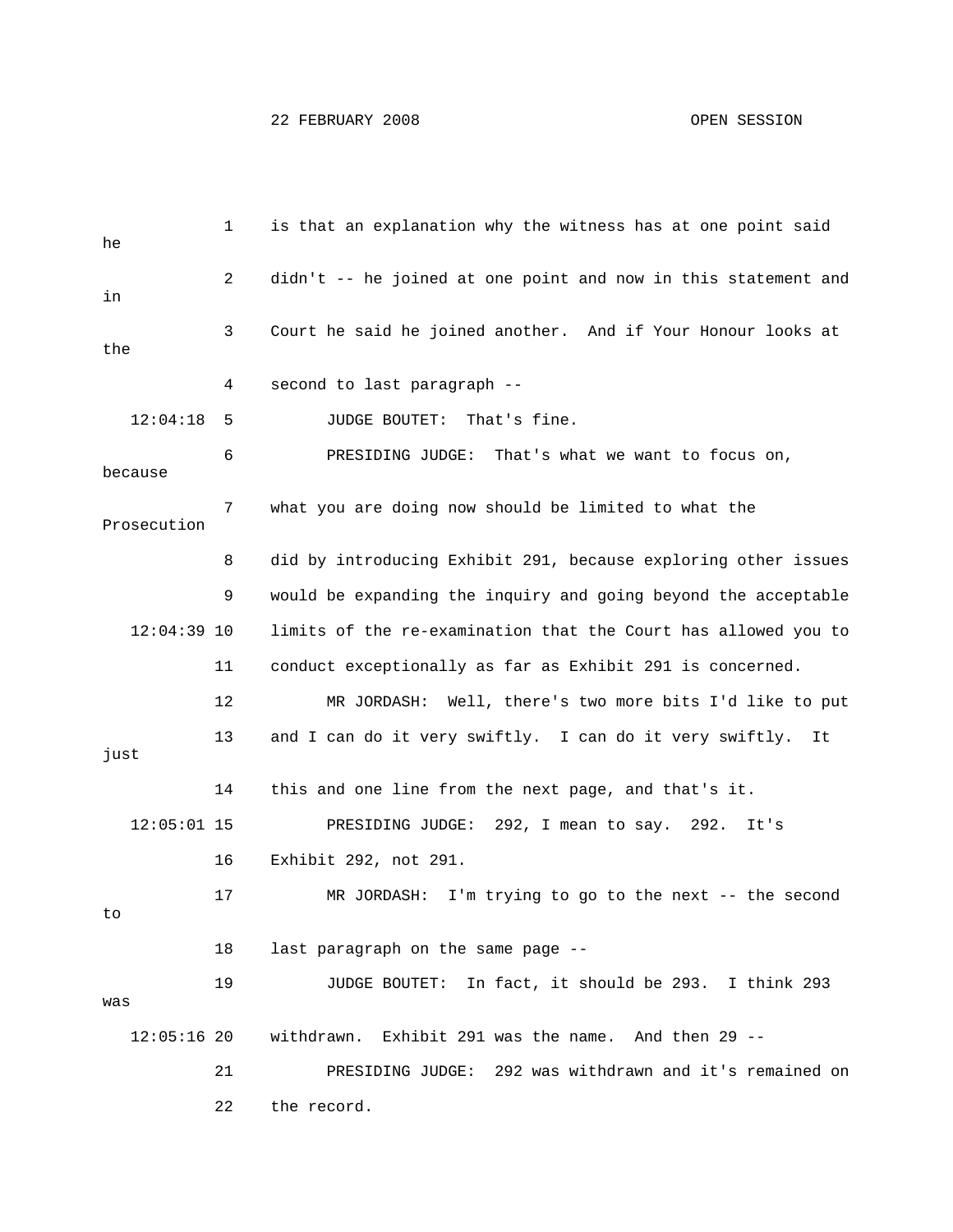23 JUSTICE BOUTET: Yes.

 24 PRESID ING JUDGE: Then it came in the name of what we're 12:05:26 25 now referring to as Mr X came in as 291.

26 JUDGE BOUTET: 291 and the statement as 293?

- 27 PRESIDING JUDGE: The statement is 292.
- 28 MR JORDASH: Three, sorry.

1 JUDGE BOUTET: 292, yeah.

29 PRESIDING JUDGE: 292.

| Page 58 | SESAY ET AL      |  |              |
|---------|------------------|--|--------------|
|         | 22 FEBRUARY 2008 |  | OPEN SESSION |

|               | 2  | JUDGE THOMPSON: Yes. Yes.                                     |
|---------------|----|---------------------------------------------------------------|
|               | 3  | MR JORDASH: Right.                                            |
|               | 4  | If I can just read you another part of the statement.<br>Q.   |
| 12:05:50      | 5  | Listen carefully. "I knew X wanted me to join the mining unit |
|               | 6  | before I went to Bombodu. X asked me to join the mining unit. |
| wasn't        | 7  | This is after the ECOMOG had driven the RUF from Kono. It     |
|               | 8  | Foday or MSK, that's xxxxxx, that asked me to join the mining |
|               | 9  | unit, it was X. I did not want to admit this before because I |
| $12:06:35$ 10 |    | was frightened that people would know that I had been friends |
|               | 11 | with X. I thought that I would be arrested." Do you recall    |
|               | 12 | saying that?                                                  |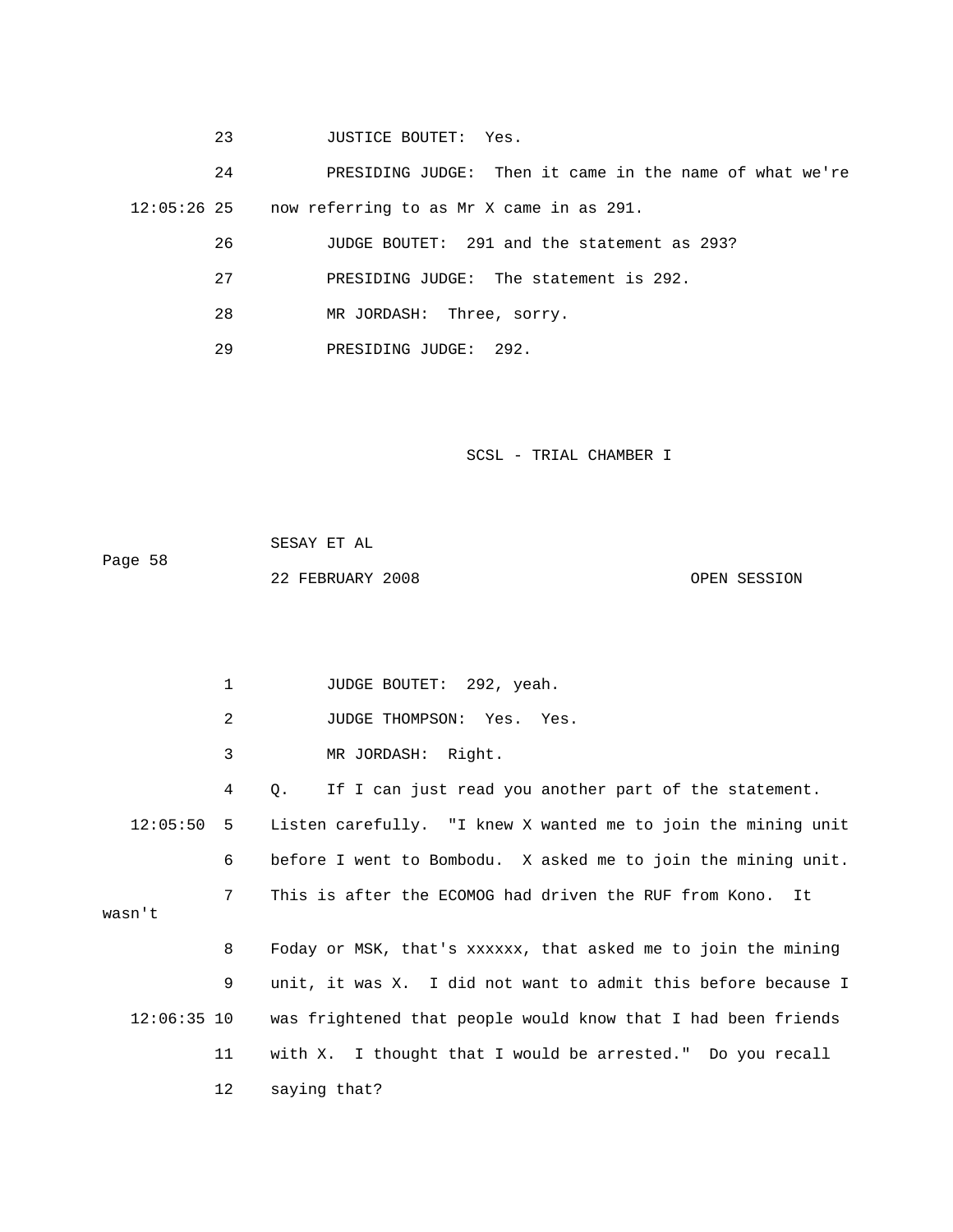13 A. Yes, sir.

| to    |               | 14 | And then one more sentence from page 8, with reference<br>Q.    |
|-------|---------------|----|-----------------------------------------------------------------|
|       | $12:07:04$ 15 |    | your arrival at Bombodu, "This is after the intervention and    |
|       |               | 16 | before Koidu Town was captured." Do you recall saying that to   |
| was   |               | 17 | "This is after the intervention and before Koidu Town<br>Jared? |
|       |               | 18 | captured"; are you following me?                                |
|       |               | 19 | Yes, sir.<br>Α.                                                 |
|       | $12:07:37$ 20 |    | Do you recall saying that to Jared?<br>$\circ$ .                |
|       |               | 21 | Yes, sir.<br>Α.                                                 |
|       |               | 22 | That's it, Your Honours. May I tender -- I<br>MR JORDASH:       |
|       |               | 23 | will underline those specific bits in the statement and will    |
|       |               | 24 | tender it as an exhibit, if I may, after the break.             |
|       | $12:07:53$ 25 |    | PRESIDING JUDGE: Because we would have loved, you know,         |
|       |               | 26 | that you underline them and that the Prosecution sees what has  |
| that. |               | 27 | been underlined before it is tendered, so you will discuss      |
| time  |               | 28 | We would not pronounce on its admissibility at this point in    |
|       |               | 29 | until the Prosecution has seen the extent to which it has been  |

SCSL - TRIAL CHAMBER I

 SESAY ET AL Page 59 22 FEBRUARY 2008 OPEN SESSION

1 underlined. So it is 12 noon. We would recess for 15 minutes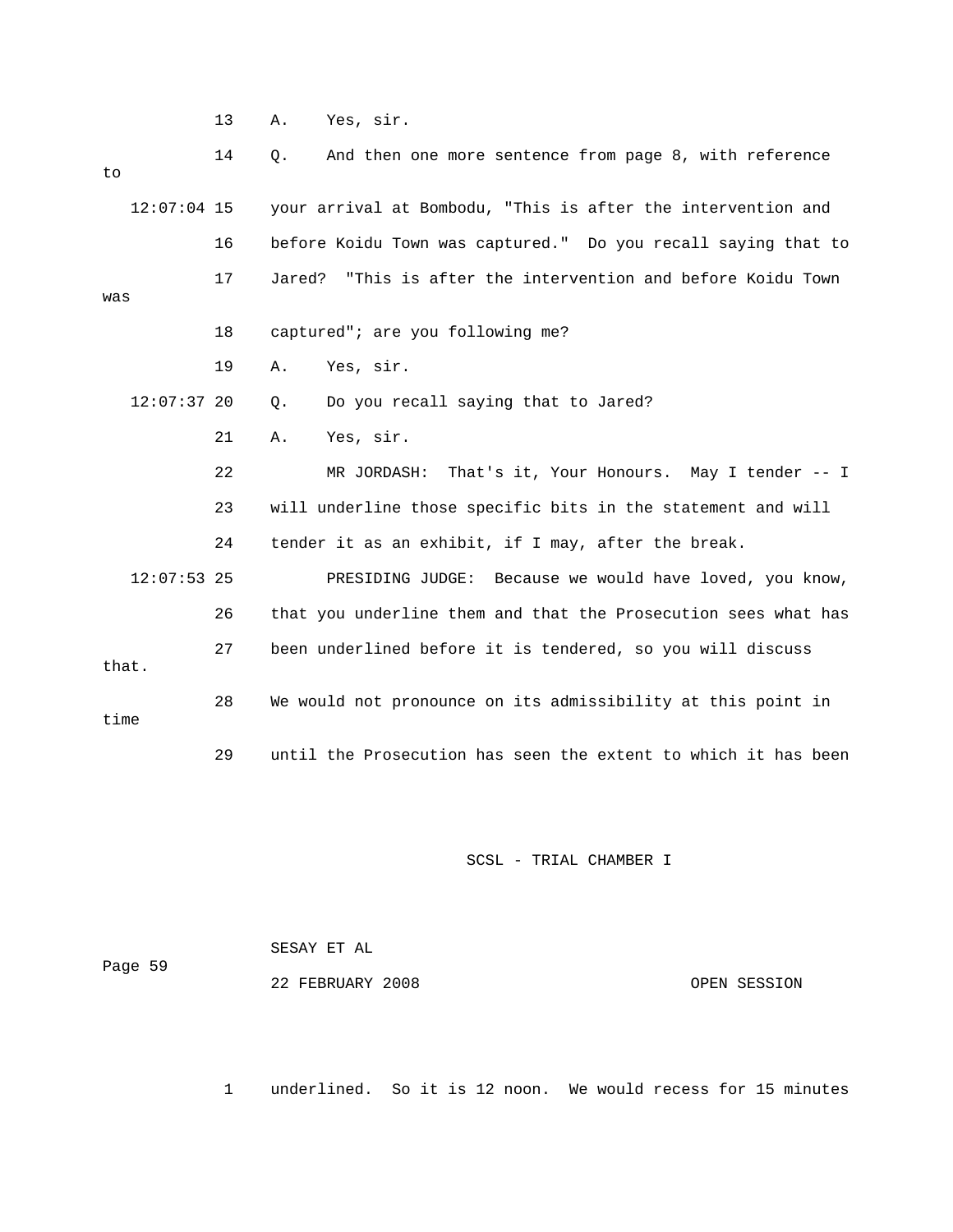|                       | 2  | and return to the Courtroom to continue the proceedings.      |
|-----------------------|----|---------------------------------------------------------------|
|                       | 3  | The Chamber will rise, please.                                |
|                       | 4  | [Break taken at 12.09 p.m.]                                   |
| 12:35:37              | 5  | $[RUF22FEB08B - DG]$                                          |
|                       | 6  | [Upon resuming at 12.35 a.m.]                                 |
|                       | 7  | MS MYLVAGANAM: My Lord, may I just explain Mr Ogeto's         |
|                       | 8  | absence. He's ill-disposed, feeling ill and he's left the     |
|                       | 9  | courtroom. So please forgive his absence.                     |
| $12:35:51$ 10         |    | PRESIDING JUDGE: [Microphone not activated]                   |
|                       | 11 | MS MYLVAGANAM: I beg your pardon?                             |
|                       | 12 | PRESIDING JUDGE: [Microphone not activated]                   |
|                       | 13 | MS MYLVAGANAM: Yes.                                           |
| on.                   | 14 | PRESIDING JUDGE: Oh, I'm sorry my microphone was not          |
| $12:36:06$ 15<br>him. |    | I was going to say that Ms Mylvaganam is there to represent   |
|                       | 16 | Indeed.<br>MS MYLVAGANAM:                                     |
|                       | 17 | PRESIDING JUDGE: Very abley so.                               |
|                       | 18 | MS MYLVAGANAM: Thank you, My Lord.                            |
| session.              | 19 | PRESIDING JUDGE: Right. Yes, we are resuming the              |
| 12:36:1620            |    | Mr Jordash, have you worked out something?                    |
| Garwood               | 21 | MR JORDASH: Yes, if I could just introduce Mr Josh            |
|                       | 22 | who sits behind, who's just attending for a short while. He's |
|                       | 23 | been working on our team for a month.                         |
| Jordash.              | 24 | JUDGE BOUTET:<br>Who is that? I didn't get you, Mr            |
| $12:36:40$ 25         |    | MR JORDASH: Oh, sorry. His name is Joshua Garwood.            |
|                       | 26 | Joshua --<br>PRESIDING JUDGE:                                 |
|                       | 27 | <b>JUDGE BOUTET:</b><br>$I - -$                               |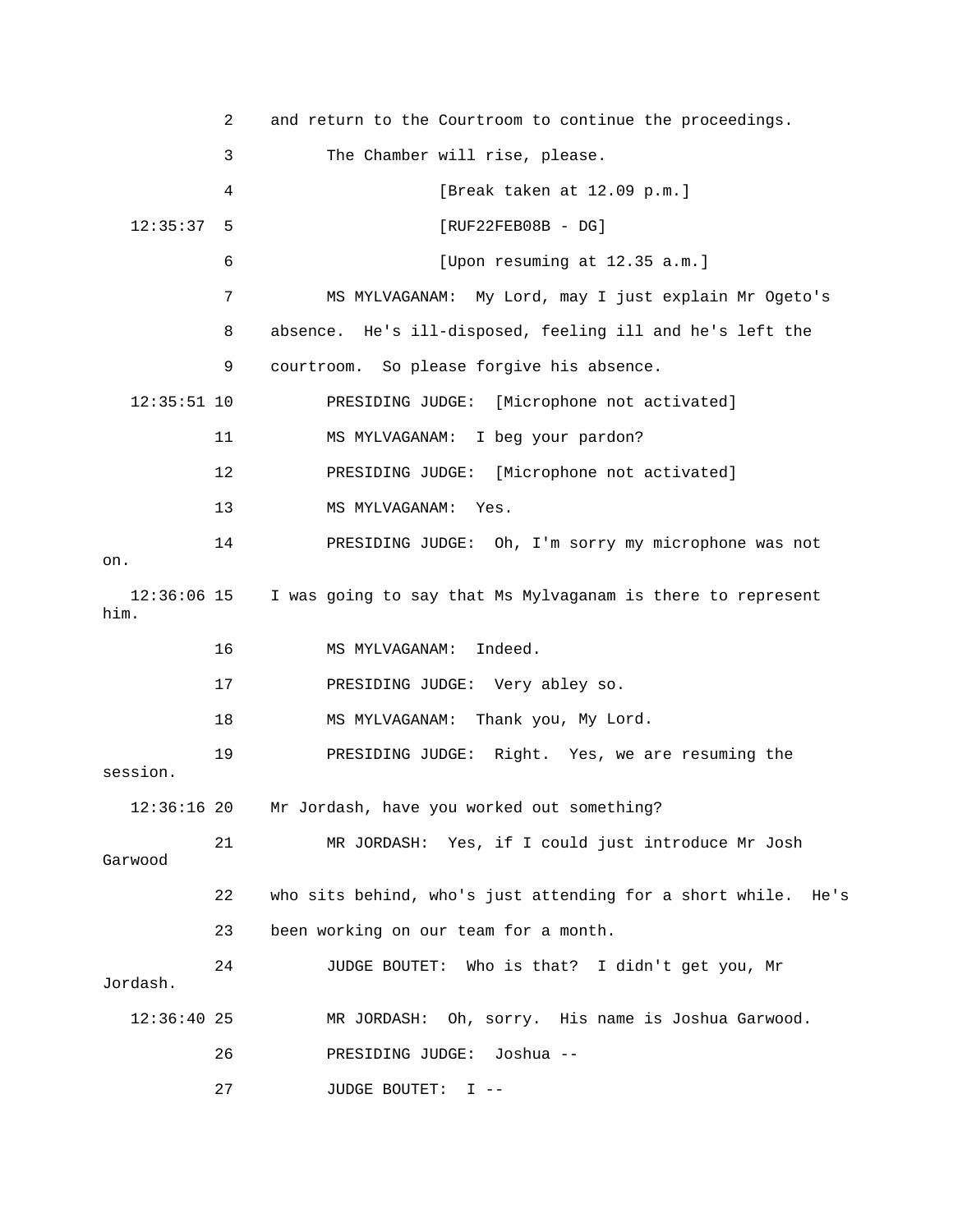28 MR JORDASH: Your Honour couldn't see him.

29 JUDGE BOUTET: I saw nobody, so that's why I was asking.

| Page 60 | SESAY ET AL      |              |
|---------|------------------|--------------|
|         | 22 FEBRUARY 2008 | OPEN SESSION |

|         |               | $\mathbf{1}$ | PRESIDING JUDGE: You mean Joshua?                             |
|---------|---------------|--------------|---------------------------------------------------------------|
|         |               | 2            | MR JORDASH: Joshua Garwood, hiding behind me.                 |
| each    |               | 3            | PRESIDING JUDGE: But he wasn't hiding in the gallery          |
|         |               |              |                                                               |
|         |               | 4            | time he was there because I always picked him in the gallery. |
|         | 12:36:59      | 5            | MR JORDASH: He's hard to miss at most times.                  |
| please. |               | 6            | PRESIDING JUDGE: Can you spell the surname for me             |
|         |               | 7            | MR JORDASH: G-A-R-W-O-O-D.                                    |
|         |               | 8            | PRESIDING JUDGE: So, what is Mr Garwood, on your team?        |
|         |               | 9            | MR JORDASH: Well, he is for the next approximately four       |
|         | $12:37:20$ 10 |              | hours.                                                        |
|         |               | 11           | PRESIDING JUDGE: What is he?                                  |
|         |               | $12 \,$      | MR JORDASH: Oh, what is he?                                   |
|         |               | 13           | PRESIDING JUDGE: What is he on your team?                     |
|         |               | 14           | MR JORDASH: Well, I suppose legal consultant, but he's        |
|         | $12:37:28$ 15 |              | qualified. He's a member of the UK Bar.                       |
| not     |               | 16           | PRESIDING JUDGE: Mr Garwood, you're welcome. We are           |
|         |               | 17           | unfamiliar with your face. You have been part of these        |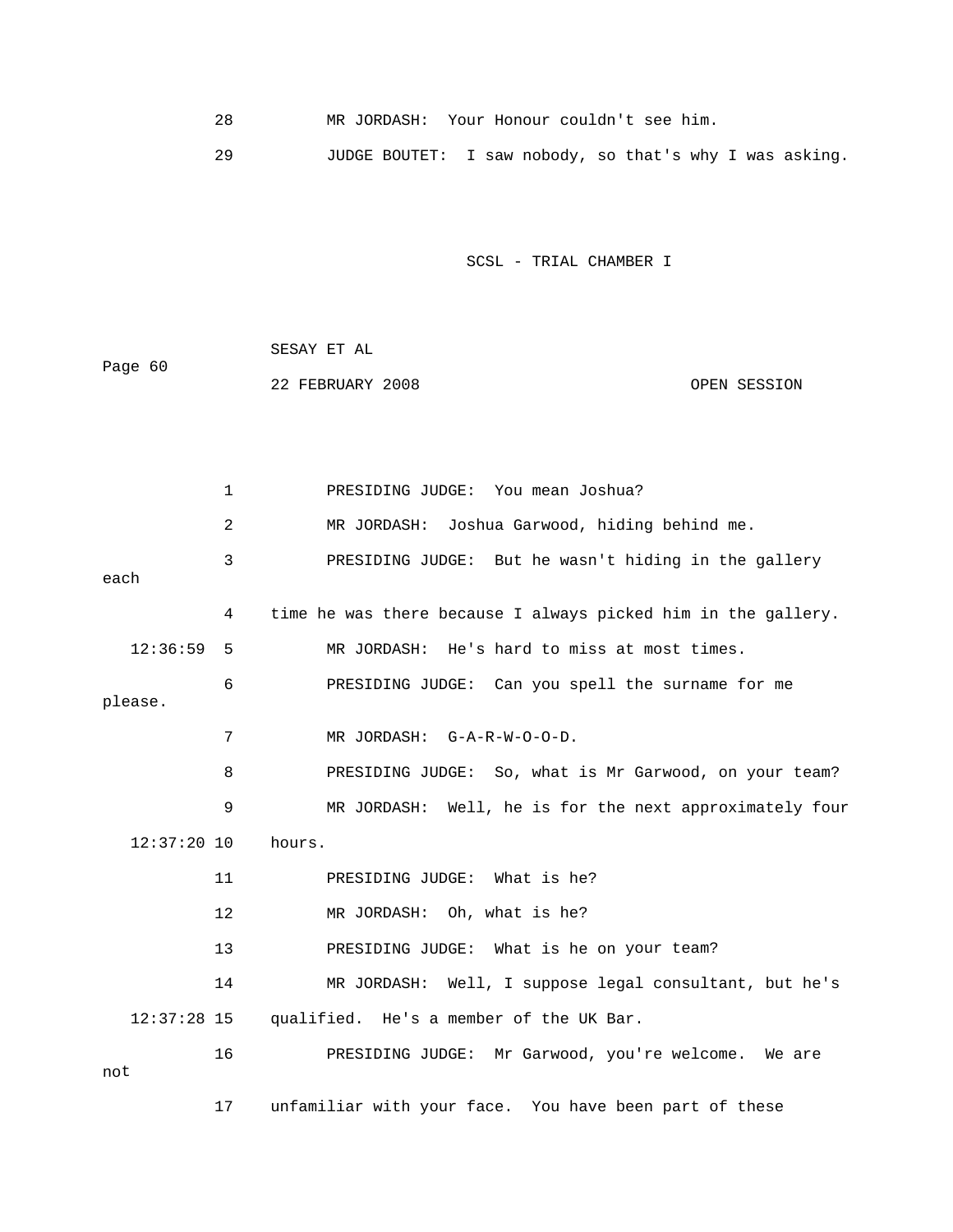| to            | 18 | proceedings for a very long time, but you have been more used            |
|---------------|----|--------------------------------------------------------------------------|
| into          | 19 | the gallery than to the courtroom itself, so you are welcome             |
| $12:37:55$ 20 |    | the courtroom, and we hope that you will bring your positive             |
|               | 21 | contributions to ensure that we evolve normally.                         |
|               | 22 | MR GARWOOD: Thank you.                                                   |
|               | 23 | PRESIDING JUDGE: You're welcome. Yes, Mr Jordash.                        |
|               | 24 | MR JORDASH: Yes. May I tender the statement that this                    |
| the           |    | 12:38:15 25 witness made with the underlinings which have been agreed by |
|               | 26 | Prosecution. It's underlined for the Court record at page 1,             |
|               | 27 | page 7 and page 8.                                                       |
|               | 28 | PRESIDING JUDGE: You say pages?                                          |
|               | 29 | MR JORDASH: One, 7 and 8. Parts of each page.                            |

Page 61 22 FEBRUARY 2008 OPEN SESSION SESAY ET AL

2 MR WAGONA: No objection, My Lords.

1 PRESIDING JUDGE: Yes, Mr Wagona?

3 PRESIDING JUDGE: No objection. Well, since they are in 4 parts, I think we'll have to give them a global number with 12:39:25 5 reference to the pages. What do you suggest? Maybe since you 6 have given -- you referred to the portions in pages 1, 7 and

8,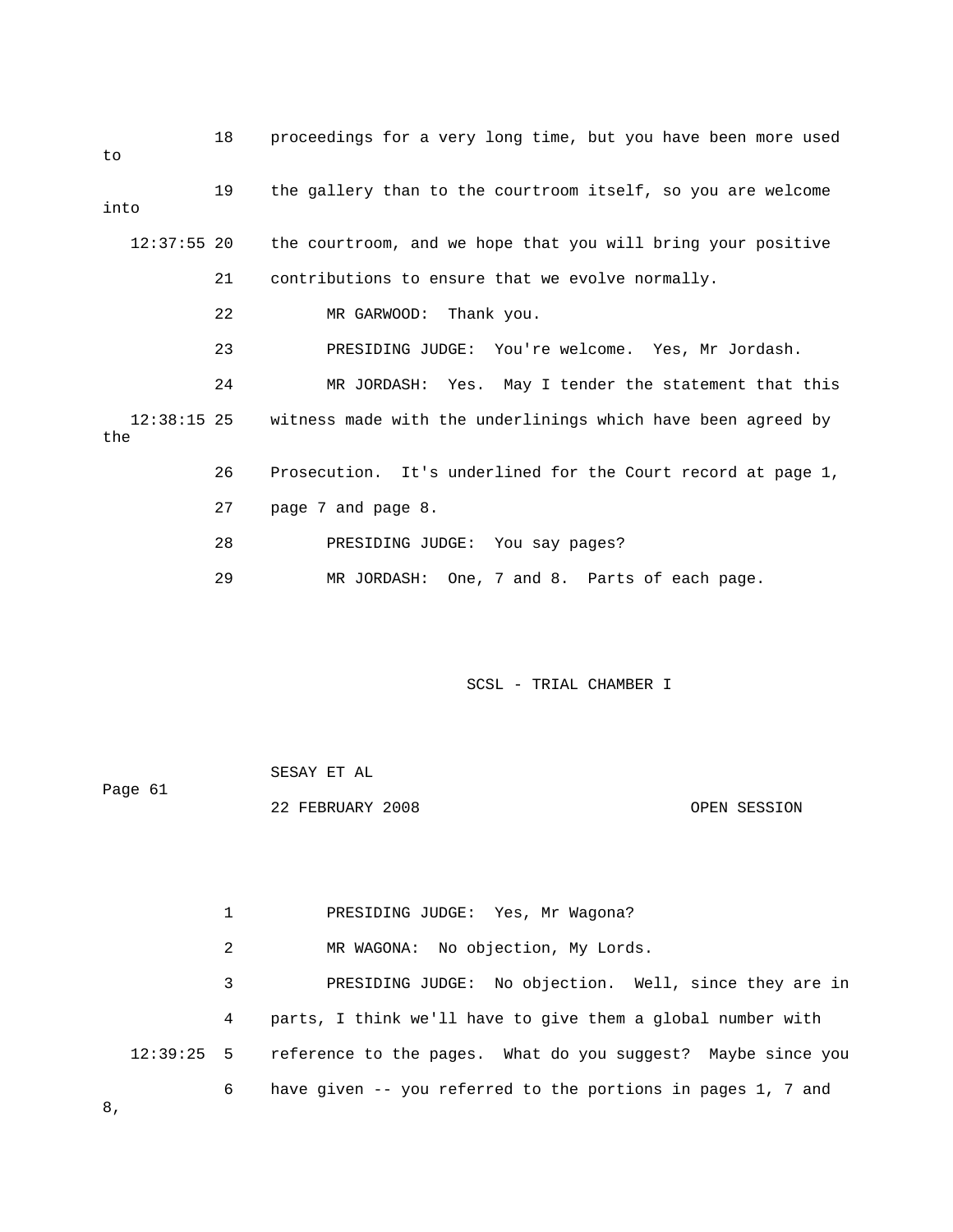7 we may then label them accordingly, as 292A for page 1, 292B for 8 page 7 and 292C for page 8. 9 MR GEORGE: The next Exhibit My Lord is 293. 12:40:05 10 PRESIDING JUDGE: 293. Yes. was admitted] 12 [Exhibit No. 293B 14 MR JORDASH: Thank you. I've got no further questions. 12:40:28 15 PRESIDING JUDGE: 293A, B and C to correspond with the 19 testimony, and we thank you for coming to assist the Tribunal with your evidence, particularly in the field in which you have 21 testified and which is quite important as far as these 23 You were in a hurry to go. I think we can now say that 24 are releasing you. Again, we thank you for come asking and exercising patience to this date to be with us. We wish you a w no 28 present employment. Thank you. Can the witness be lead out 11 **Interval in the U.S. Exhibit No. 293A was admitted**] 13 [Exhibit No. 293C was admitted] 16 portions in pages -- respectively in pages 1, 7 and 8 of the 17 statement. So you have no further questions for this witness. 18 Yes, Mr Witness, we've come to the end, you know, of your  $12:41:31$  20 22 proceedings are concerned. It's a very important subject. we  $12:41:57$  25 26 safe journey and at least we have it on record that you are 27 employed. We don't know where, but we wish you luck in your 29 please?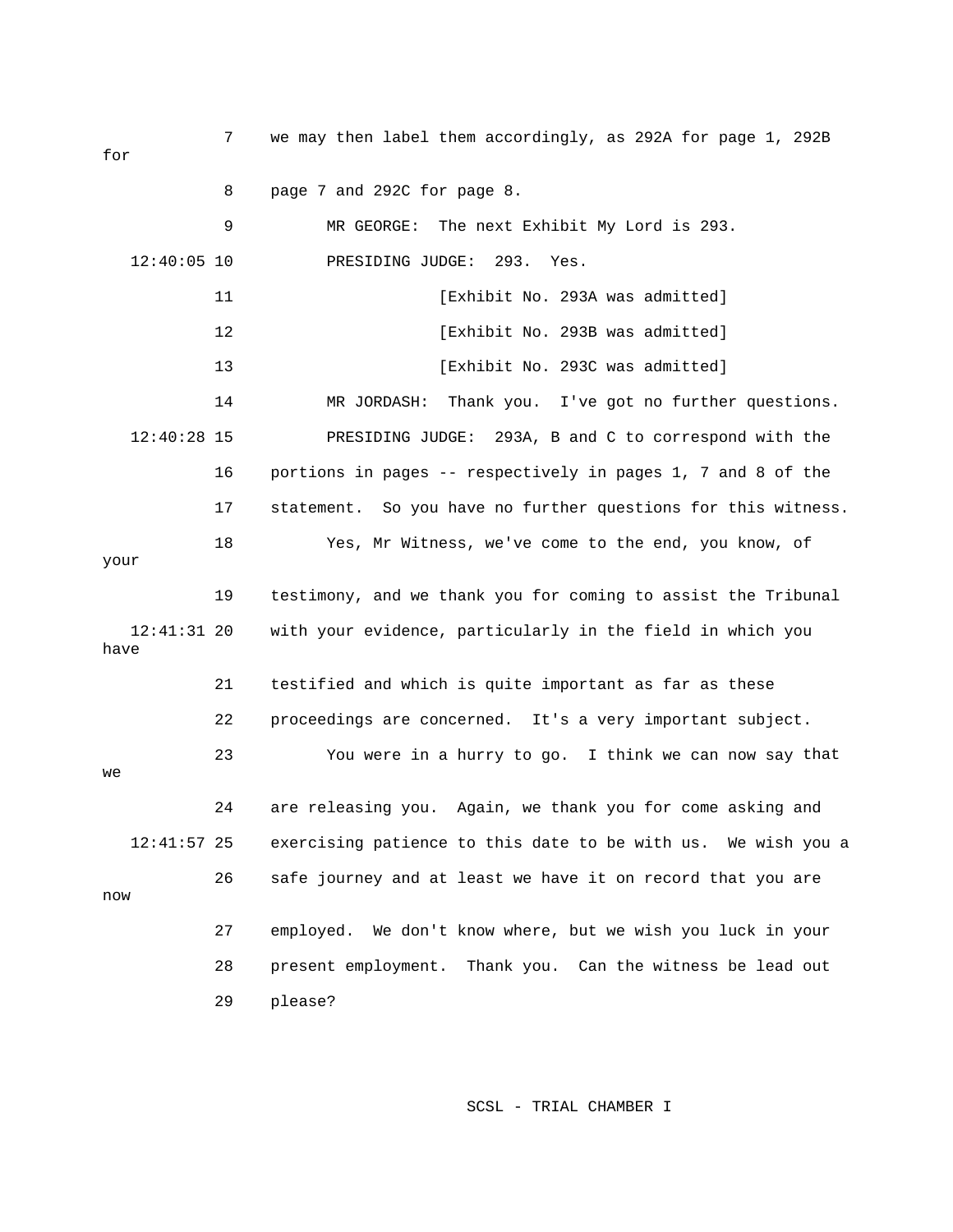Page 62

SESAY ET AL

22 FEBRUARY 2008 OPEN SESSION

1 [The witness withdrew] 2 PRESIDING JUDGE: Mr Jordash, what's the next witness, PRESIDING JUDGE: You say it's your 30 --6 MR JORDASH: Thirty-sixth, I beg your pardon. 36. 7 PRESIDING JUDGE: DIS-307 was the 35th witness. 11 PRESIDING JUDGE: Is he being brought in? 09 [Sworn] 14 WITNESS: DIS-0 12:45:54 15 [The witness answered through interpreter] m in, please. 16 PRESIDING JUDGE: Yes, can you swear hi 17 are calling the Koran; he is swearing on the Bible? 18 THE WITNESS: I swear on the Koran. or a 19 PRESIDING JUDGE: Mr Witness, are you a Muslim 22 **DRESIDING JUDGE:** He has a Koran; correct? 3 please? 4 MR JORDASH: DIS-009, I think he is our 38th.  $12:43:18$  5 8 MR JORDASH: Sorry, yes. This is our 36th. 9 PRESIDING JUDGE: DIS-009 you say? 12:43:33 10 MR JORDASH: Yes, he will testify in Krio. 12 MR GEORGE: Yes, My Lord. 13 **I** [The witness entered court] You 12:46:41 20 Christian? 21 THE WITNESS: I'm a Muslim.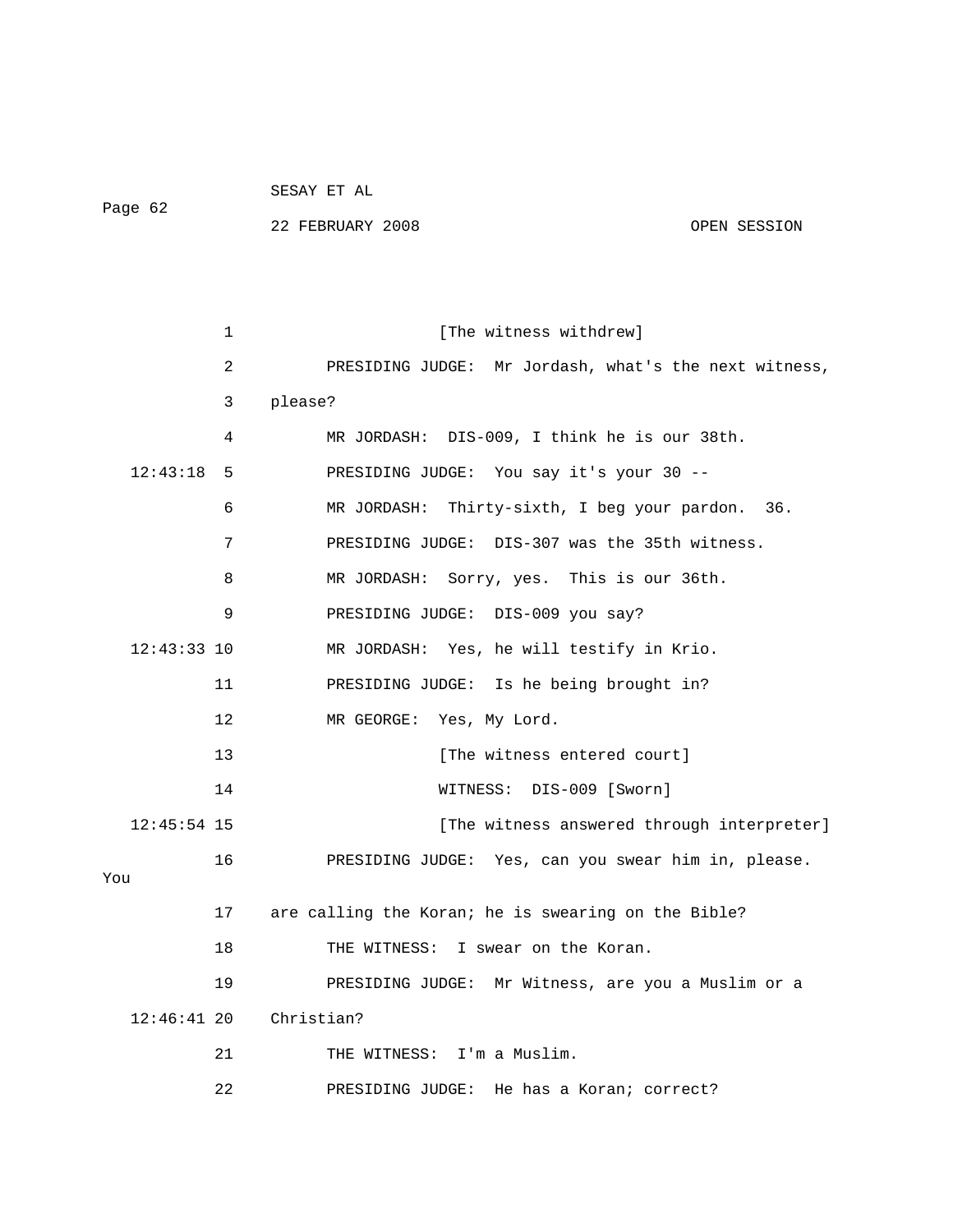23 MR GEORGE: Yes, My Lord.

 24 MR JORDASH: May I hand in to Your Honours the personal 12:47:16 25 history of DIS-009. I've not had the chance to show it to the 27 PRESIDING JUDGE: Yes, and you intend to tender this, Mr 28 Jordash, in order to avoid going into a closed session? 26 Prosecution yet, but I don't anticipate there will be a problem.

29 MR JORDASH: Yes, please.

#### SCSL - TRIAL CHAMBER I

 SESAY ET AL Page 63 22 FEBRUARY 2008 OPEN SESSION

 1 PRESIDING JUDGE: Right. Yes, Mr Hardaway, is there any 2 objection? 4 just to inform the Court and the parties that when it comes 12:48:32 5 for the Prosecution's cross-examination I probably will have 6 go into closed session, based upon the information that has 7 provided. I just want to put the Court on notice. 8 PRESIDING JUDGE: We have taken note of that. Well, the 9 document is admitted and marked confidentially as Exhibit 294. 3 MR HARDAWAY: No objection to the tender, Your Honour, but time to been 12:49:20 10 Yes, Mr Jordash. 11 **Interval Exhibit No. 294 was admitted**]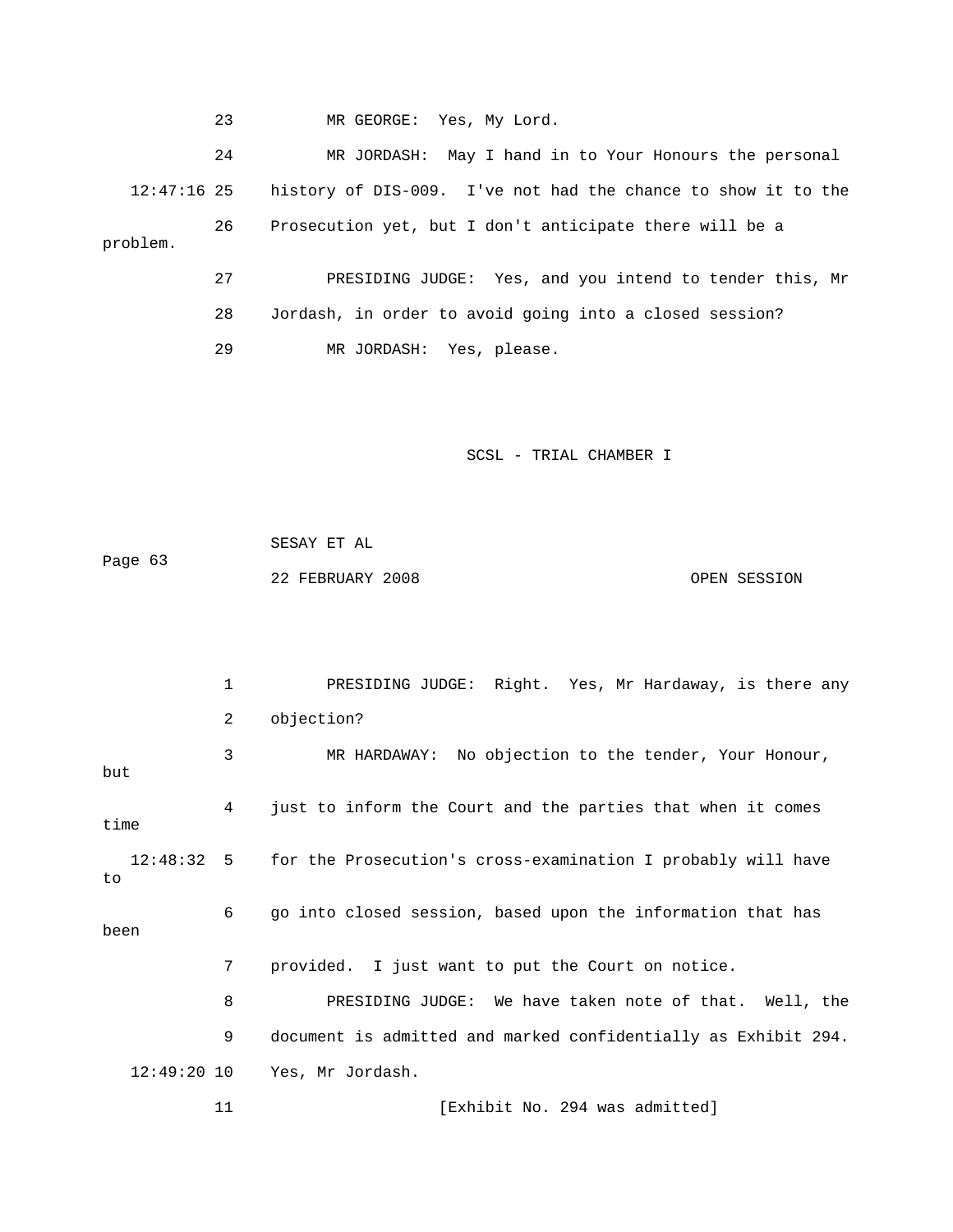| don't         | 12 |         | MR JORDASH:<br>I've been gestured to by Mr George and I        |
|---------------|----|---------|----------------------------------------------------------------|
|               | 13 | follow. |                                                                |
|               | 14 |         | EXAMINED BY MR JORDASH:                                        |
| $12:49:50$ 15 |    | Q.      | Mr Witness, good afternoon.                                    |
|               | 16 | Α.      | Good afternoon.                                                |
|               | 17 | Q.      | I've given the Court a brief summary of your identifying       |
| the           | 18 |         | details, including your name and your present occupation, and  |
|               | 19 |         | occupation you had in 1998, and your CDF number; okay?         |
| $12:50:27$ 20 |    | Α.      | Yes, sir.                                                      |
| directly      | 21 | Q.      | Remember we're in an open session, so don't refer              |
|               | 22 |         | to those details, although obviously we're going to talk about |
|               | 23 | Α.      | Okay.                                                          |
|               | 24 | $Q$ .   | -- the CDF.                                                    |
| $12:50:49$ 25 |    | Α.      | Okay.                                                          |
|               | 26 | Q.      | Now, were you a member of the CDF in 1998? Mr Witness -        |
|               | 27 | Α.      | Yes.                                                           |
|               | 28 | Q.      | You are getting me?                                            |
|               | 29 | Α.      | Clearly.                                                       |
|               |    |         |                                                                |

 SESAY ET AL Page 64

22 FEBRUARY 2008 OPEN SESSION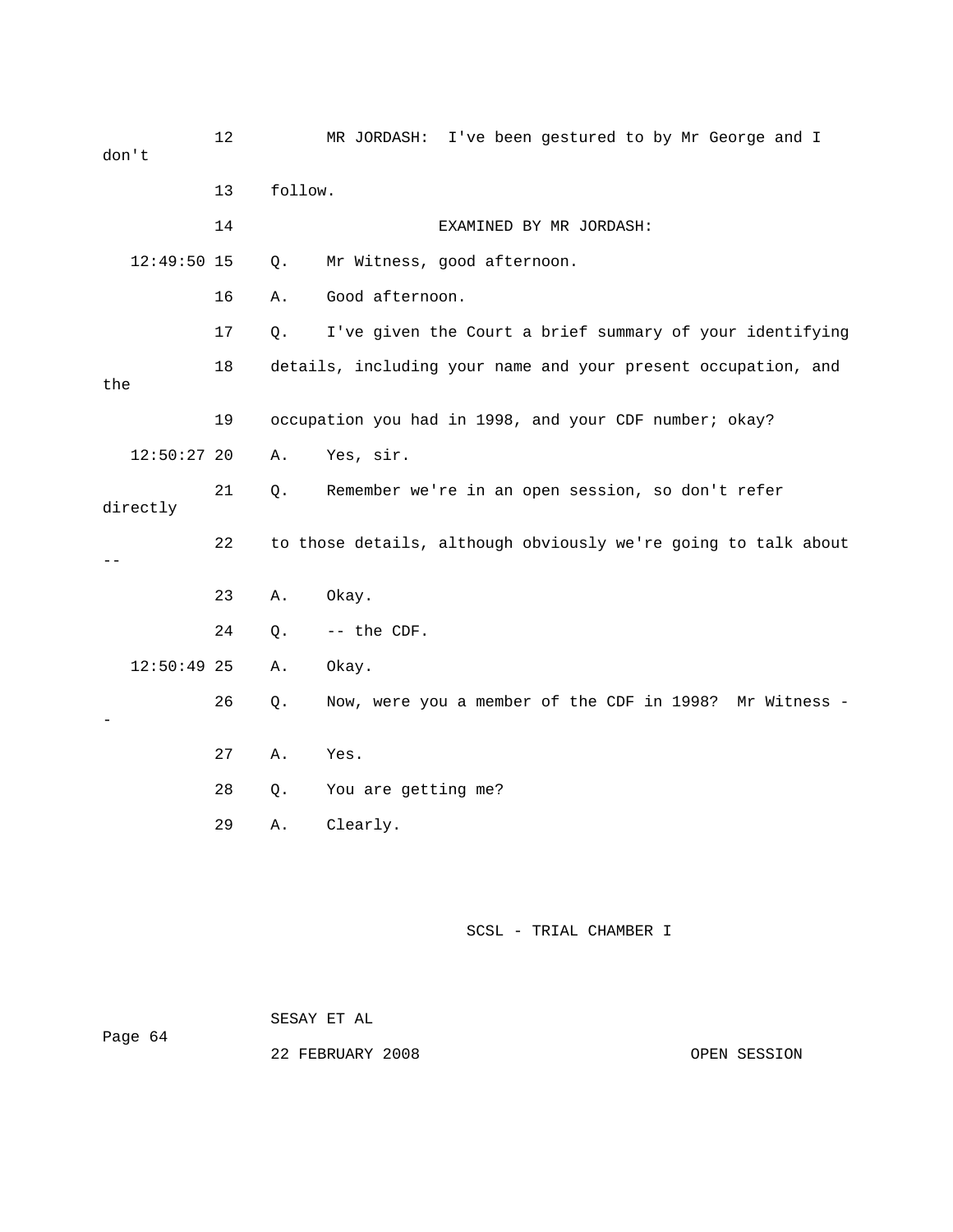|                       | 1  | Q.      | You were a member of the CDF in 1998?                      |
|-----------------------|----|---------|------------------------------------------------------------|
|                       | 2  | Α.      | Yes, I can recall about the CDF in 1998 in Makeni.         |
|                       | 3  | Q.      | Were you living in Makeni?                                 |
|                       | 4  | Α.      | Yes, I was in Makeni.                                      |
| 12:51:37<br>the       | 5  |         | PRESIDING JUDGE: The question was: Was he a member of      |
|                       | 6  | CDF.    | He's not recalling about the CDF in 1998.                  |
|                       | 7  |         | I think I can lead on this?<br>MR JORDASH:                 |
|                       | 8  |         | PRESIDING JUDGE:<br>Yes, yes.                              |
|                       | 9  |         | MR JORDASH:                                                |
| $12:51:50$ 10<br>in   |    | Q.      | You were a member of the CDF in 1998 and you were based    |
|                       | 11 |         | Makeni; is that right?                                     |
|                       | 12 | Α.      | Yes, I was a member of the CDF in 1998 in Makeni.          |
|                       | 13 | Q.      | Were you also a member of the CDF in 1999?                 |
|                       | 14 | Α.      | Yes, I was still a CDF member.                             |
| $12:52:18$ 15<br>CDF? |    | Q.      | Can you recall when it was you became a member of the      |
|                       | 16 | Α.      | It was before the rebels invaded Makeni; that was when I   |
|                       | 17 |         | was initiated into the CDF.                                |
| year?                 | 18 | Q.      | And are you able to say what month that was and which      |
| the                   | 19 | Α.      | I can't recall the month, but I was the [REDACTED] in      |
| $12:52:55$ 20         |    |         | CDF [REDACTED].                                            |
| too                   | 21 | Q.      | Mr Witness, be careful about -- be careful about being     |
|                       | 22 |         | specific concerning your identity. Could that be redacted, |
|                       | 23 | please. |                                                            |
|                       | 24 |         | PRESIDING JUDGE: Yes, that could be redacted from the      |
| $12:53:16$ 25         |    |         | records, please.                                           |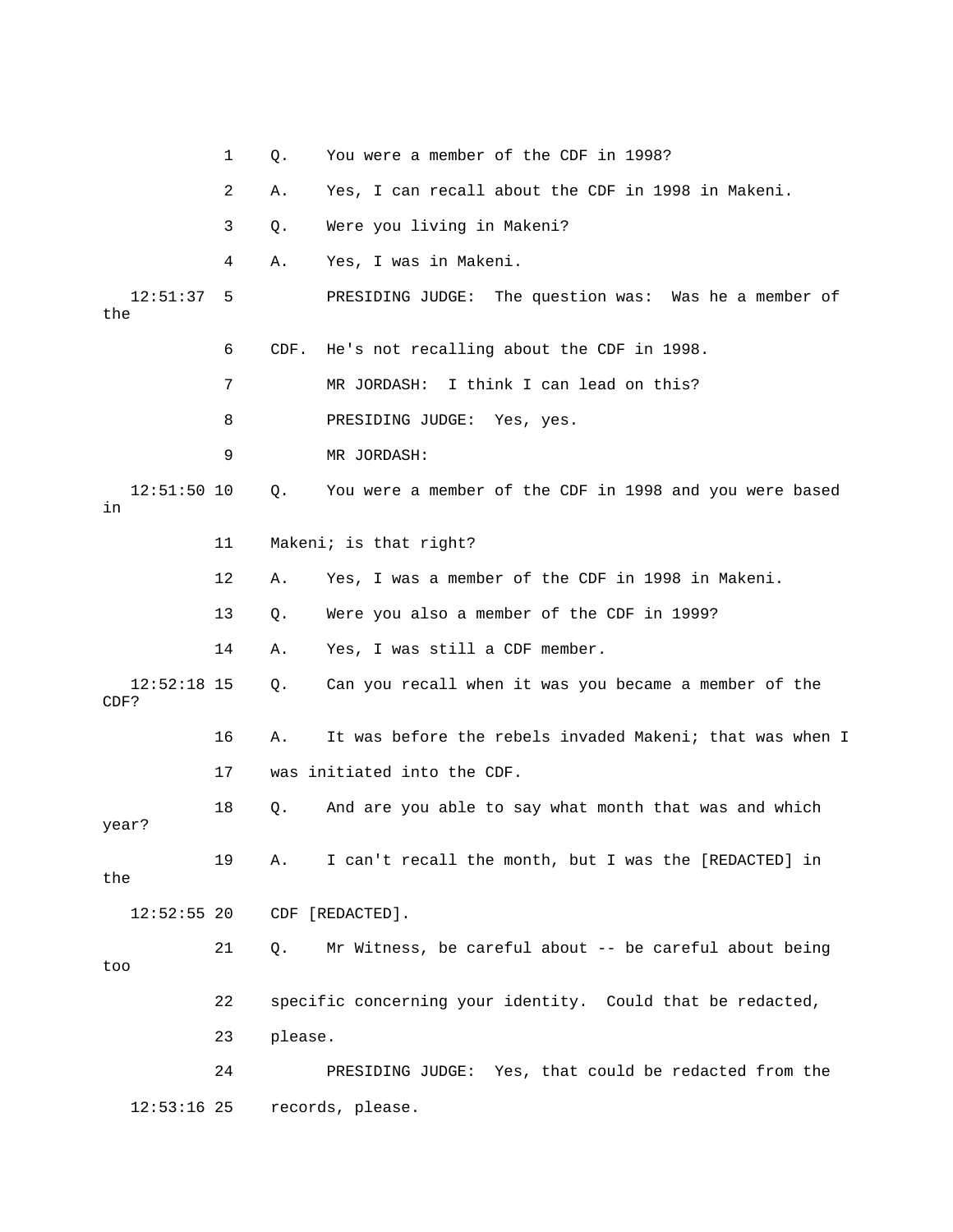26 MR JORDASH: 28 A. I can't recall the dates but when they decided to form the 29 CDF in Makeni I joined the CDF in Makeni. 27 Q. When did you start being a member of the CDF?

SCSL - TRIAL CHAMBER I

 22 FEBRUARY 2008 OPEN SESSION SESAY ET AL Page 65

|      |               | $\mathbf{1}$   | $\circ$ .  | Was this before the RUF took over in Makeni?           |
|------|---------------|----------------|------------|--------------------------------------------------------|
|      |               | $\overline{2}$ | Α.         | Yes, it was before the RUF took over Makeni.           |
|      |               | 3              | $Q$ .      | And the year that the RUF took over in Makeni is what? |
|      |               | 4              | Α.         | It was in December if I recall rightly, in 1998.       |
|      | 12:54:05      | 5              | Q.         | Thank you.                                             |
|      |               | 6              | Α.         | Yes.                                                   |
|      |               | 7              | $Q$ .      | Did you receive any training to join the CDF?          |
|      |               | 8              | Α.         | Yes, they trained us at Teko Barracks.                 |
| CDF  |               | 9              | $Q$ .      | And were you armed with any weapons as a member of the |
|      | $12:54:31$ 10 |                | in Makeni? |                                                        |
| give |               | 11             | Α.         | They showed us how to operate a gun but they did not   |
|      |               | 12             |            | us weapons.                                            |
|      |               | 13             | $Q$ .      | Did you patrol with the CDF in Makeni?                 |
|      |               | 14             | Α.         | Yes, we were in patrol teams for Makeni.               |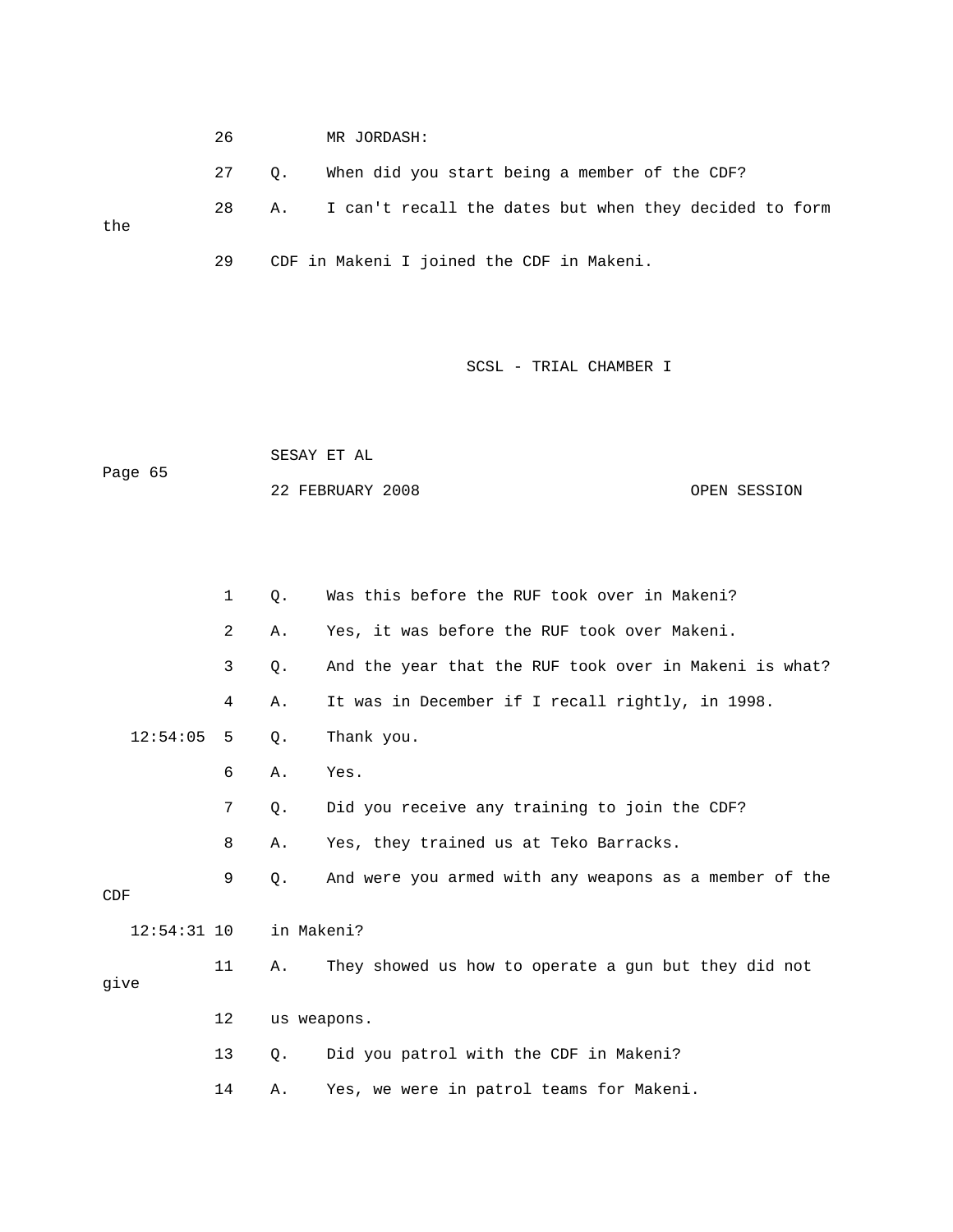|     | $12:55:01$ 15 |    | Would you patrol with a weapon?<br>Q.                            |
|-----|---------------|----|------------------------------------------------------------------|
|     | single        | 16 | At times, for 20 of us, they would give us a<br>Yes.<br>Α.       |
|     |               | 17 | qun in Makeni.                                                   |
|     |               | 18 | Do you know why it was the CDF in Makeni were only given<br>Ο.   |
|     |               | 19 | one qun between --                                               |
|     | $12:55:17$ 20 |    | Well, from our opinion, the government did not trust us;<br>Α.   |
|     |               | 21 | that was why they did not give us weapons.                       |
| not |               | 22 | On what basis did you conclude that the government did<br>$Q$ .  |
|     |               | 23 | trust the CDF in Makeni?                                         |
|     |               | 24 | Well, before the rebel invaded in Makeni, before they<br>Α.      |
|     | $12:55:48$ 25 |    | formed the CDF, the government had asked the three regions and   |
|     |               | 26 | the Western Area to hold a conference. In the conference they    |
|     |               | 27 | should discuss about how to deal with the rebels.<br>The Western |
| the |               | 28 | Area made a decision to fight the rebels. The southern and       |
|     |               | 29 | eastern said they should fight the rebels but for the northern   |

|         | SESAY ET AL      |              |
|---------|------------------|--------------|
| Page 66 |                  |              |
|         | 22 FEBRUARY 2008 | OPEN SESSION |

 2 representative at the Makeni -- technique. 3 THE INTERPRETER: Your Honours, can the witness go owly? 1 province I went -- I attended the conference as a poro sl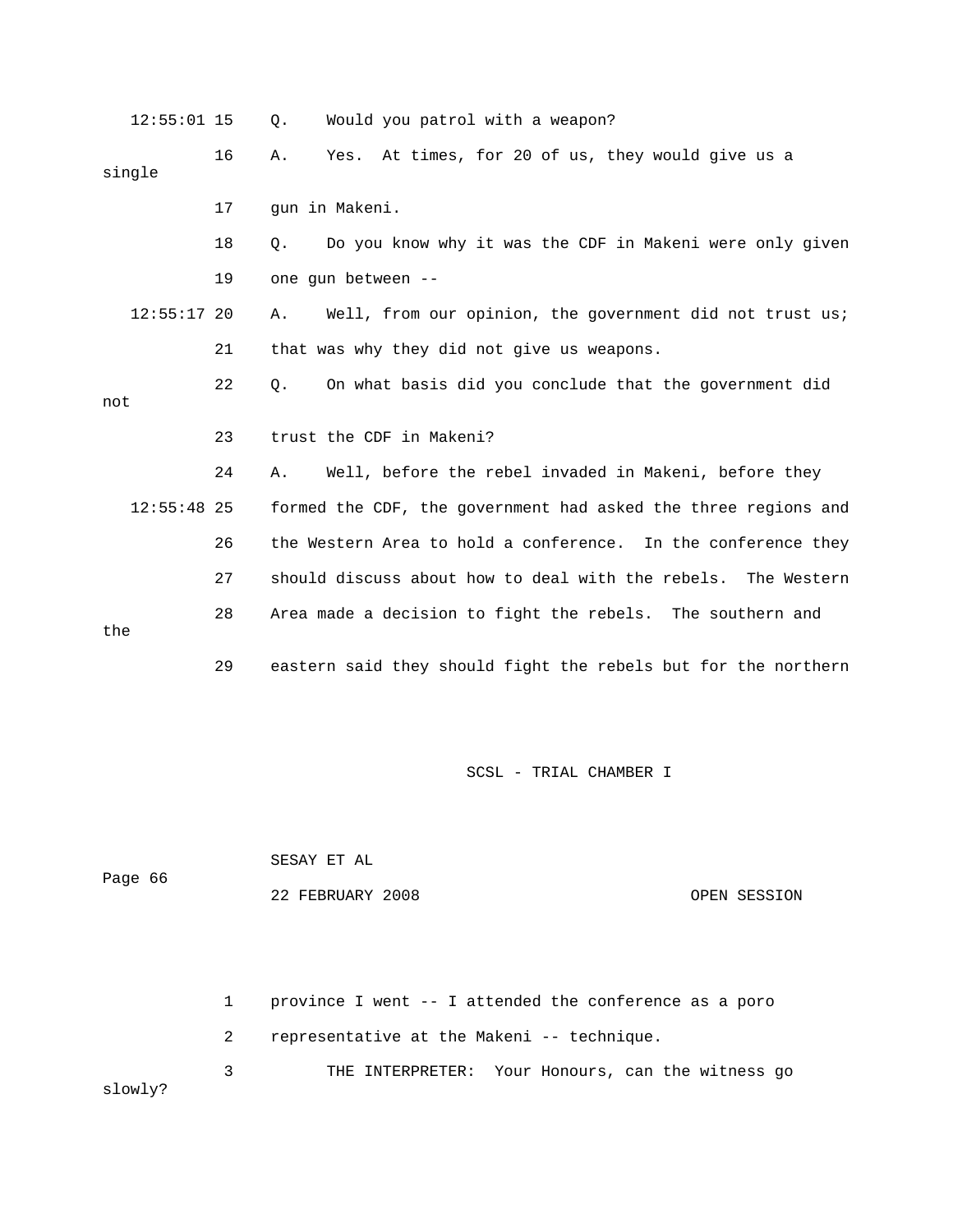|                         | 4  | MR JORDASH:                                                     |
|-------------------------|----|-----------------------------------------------------------------|
| 12:56:23                | 5  | Sorry, just remember what you are saying is being<br>Q.         |
|                         | 6  | translated so just remember to pause after --                   |
|                         | 7  | Okay. Okay.<br>Α.                                               |
|                         | 8  | Pause after two sentences.<br>Q.                                |
|                         | 9  | Okay.<br>Α.                                                     |
| $12:56:34$ 10           |    | Continue, please.<br>Q.                                         |
| the                     | 11 | As I said, when we attended the conference representing<br>Α.   |
|                         | 12 | northern province, I went there as a poro representative so we  |
|                         | 13 | decided that the rebels and the government should hold a talk   |
|                         | 14 | should hold talks to confer, so when they called the national   |
| $12:57:06$ 15<br>Makeni |    | conference in Freetown, some of the representatives left        |
|                         | 16 | for the northern province, came to the Western Area, and they   |
| decision.               | 17 | passed on what we had decided and they disagreed on the         |
|                         | 18 | They shouted on the men, the representatives, since the north   |
| sure                    | 19 | decided that they should hold talks with the rebels.<br>So I'm  |
| $12:57:48$ 20<br>us.    |    | that was one of the reasons why the government did not trust    |
|                         | 21 | They said we were rebels.                                       |
|                         | 22 | Now, let me take you to just before the rebels came to<br>$Q$ . |
|                         | 23 | Makeni in December 1998.                                        |
|                         | 24 | Okay.<br>Α.                                                     |
| $12:58:09$ 25           |    | Had you heard of Issa Sesay before then?<br>Q.                  |
|                         | 26 | Yes, we heard about Issa Sesay before the rebels entered<br>Α.  |
|                         | 27 | Makeni.                                                         |
|                         | 28 | How had you heard about Issa Sesay; do you recall?<br>Q.        |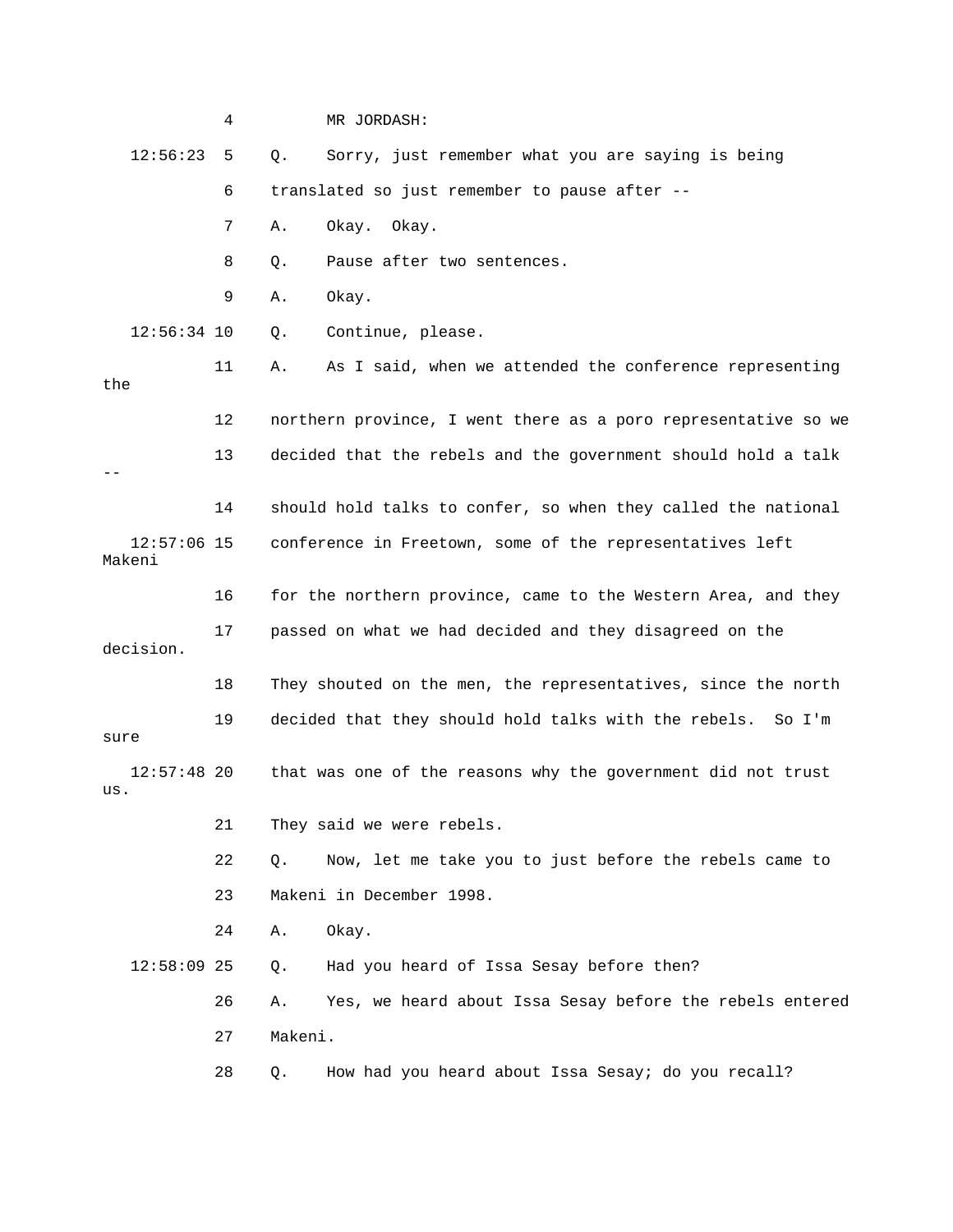29 A. Yes. We heard that he was a good man when we were in the

SCSL - TRIAL CHAMBER I

 SESAY ET AL 22 FEBRUARY 2008 OPEN SESSION 2 Q. When who was in the bush? 3 A. Before they came they were in the bush; that was how we 4 used to hear about them. 12:58:55 5 Q. And do you recall who you heard it from? Was it one person 7 A. We got it from different sources, different people. 8 Q. At what point did you hear about the rebels coming to 9 Makeni, in December 1998? 12:59:25 10 A. It was in December when they said they will pass through 11 Freetown. That was when we heard that the rebels were coming 13 Q. Where were you when you received the news? Did you do anything? 16 A. No. I pulled out with my family members from Makeni Page 67 1 bush. 6 or more than one? to to 12 Makeni. 14 A. I was in Makeni.  $12:59:39$  15 Q. 17 village to a town --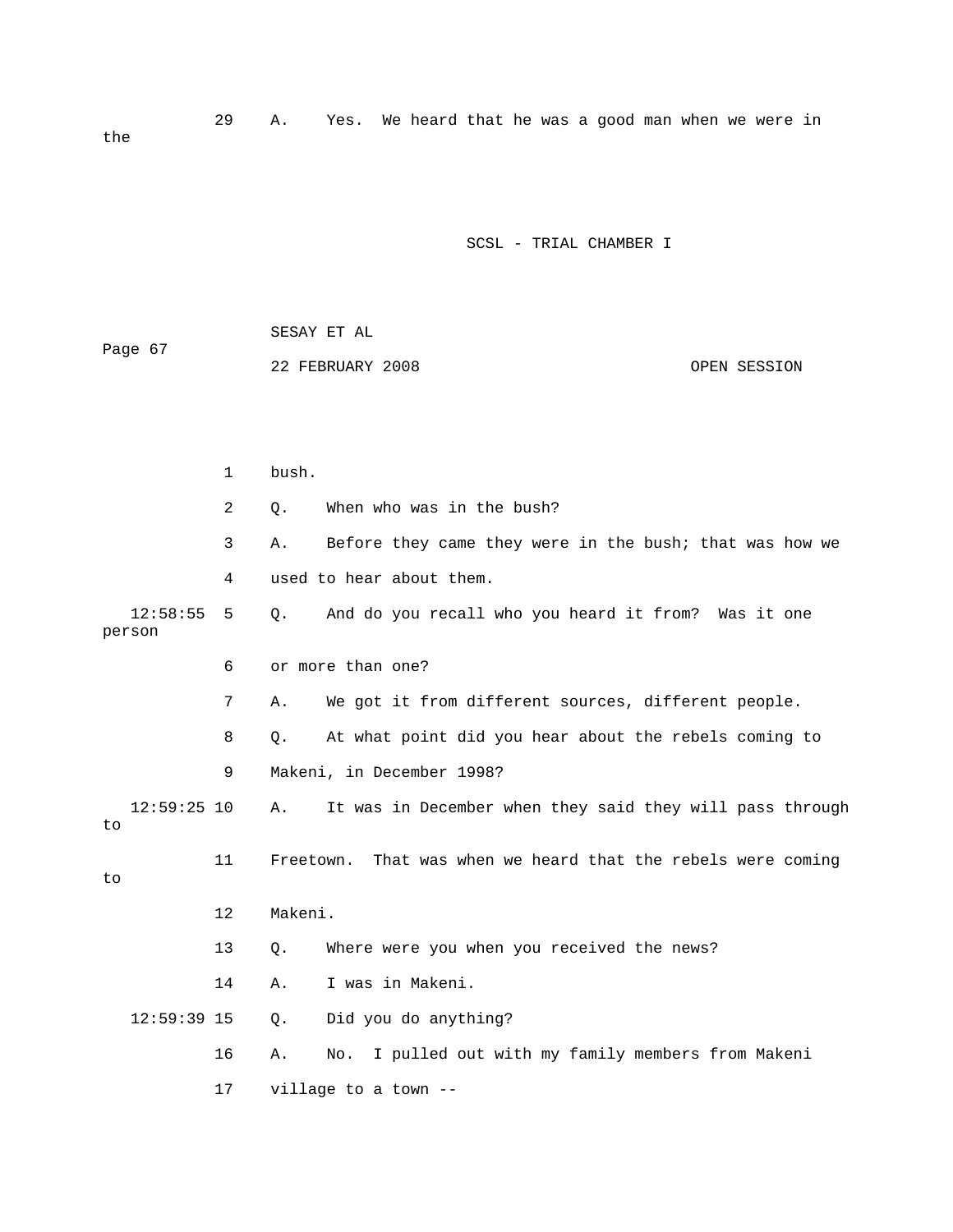| that          | 18 |            | THE INTERPRETER: Your Honours, can the witness take          |
|---------------|----|------------|--------------------------------------------------------------|
|               | 19 | bit again? |                                                              |
| 13:00:0020    |    |            | MR JORDASH:                                                  |
|               | 21 | Q.         | Could you repeat your last answer, Mr Witness?               |
|               | 22 | Α.         | When I heard about the rebels, what I did, before they       |
|               | 23 |            | came, my family pulled out from the town to a village called |
|               | 24 | Makeh.     |                                                              |
| $13:00:22$ 25 |    | Q.         | Called what; could you repeat the name please?               |
|               | 26 | Α.         | Makeh.                                                       |
|               | 27 | $Q$ .      | I think that's M-A-K-E-H. Why did you do that?               |
|               | 28 | Α.         | Well, we were afraid of the fact that they were coming.      |
| 1998.         | 29 | $Q$ .      | Can I, for a moment, take you further back into early        |

 SESAY ET AL OPEN SESSION Page 68 22 FEBRUARY 2008

1998? 2 A. The early part of 1998, whether we had an experience? 3 Q. Yes. I'm talking about February 1998 following the 4 intervention of ECOMOG into Freetown and the junta being pushed 1 Had Makeni experienced the rebels coming through in early 13:01:27 5 out. Do you recall that time? 6 A. Yes, I recall those times.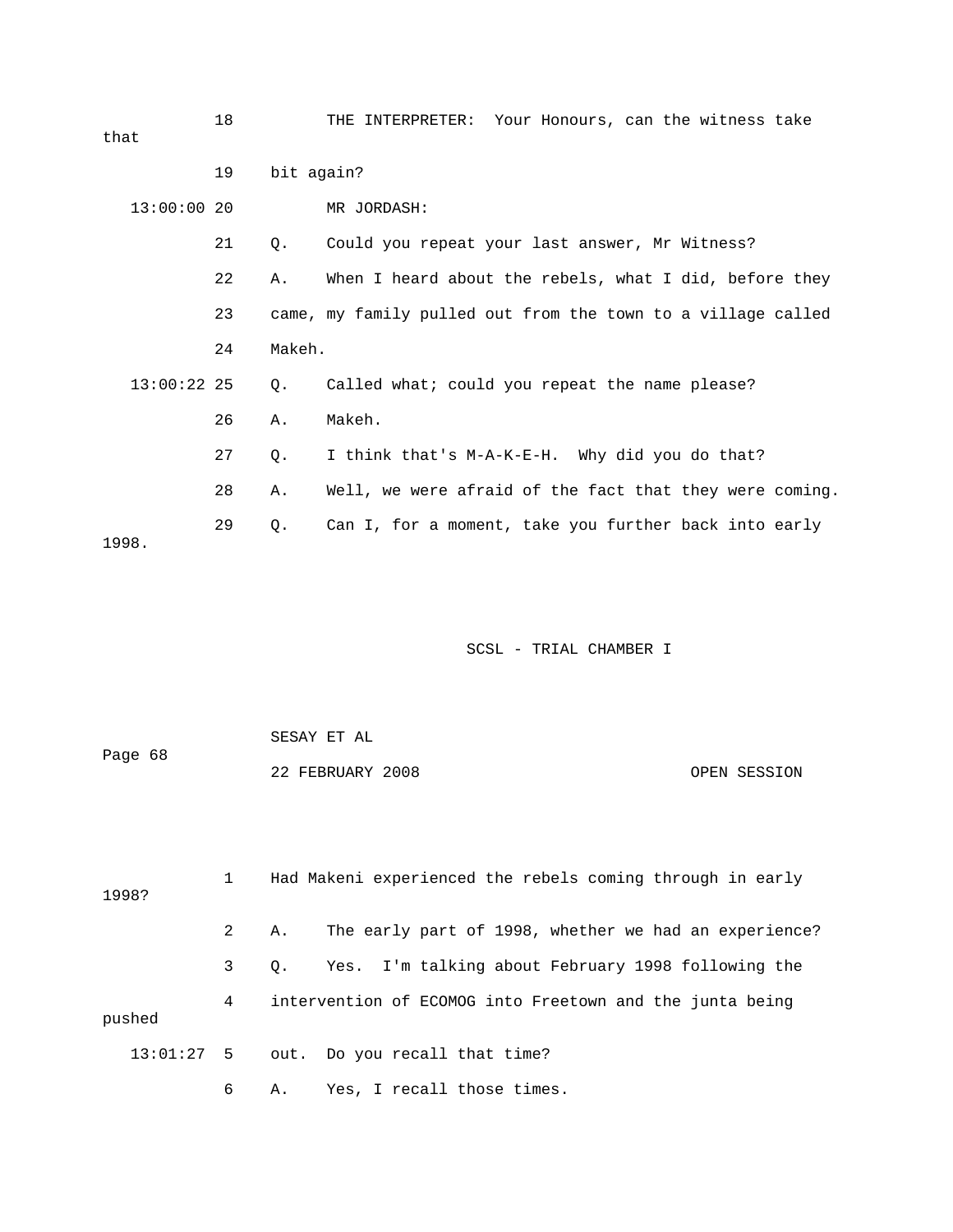|                       | 7  | Q.         | Did the rebels come through Makeni at that time?              |
|-----------------------|----|------------|---------------------------------------------------------------|
|                       | 8  | Α.         | Well, they came from the north end towards Makeni.            |
|                       | 9  |            | Into Makeni; correction Interpreter.<br>THE INTERPRETER:      |
| $13:01:57$ 10         |    |            | MR JORDASH:                                                   |
|                       | 11 | Q.         | And did they pass through Makeni and go eastwards?            |
|                       | 12 | Α.         | Well, those of -- those whom we knew came to Makeni were      |
|                       | 13 |            | based in Makeni.                                              |
|                       | 14 | Q.         | Do you recall when the junta was pushed out of Freetown?      |
| $13:02:28$ 15         |    | Α.         | Yes, I can recall those times.                                |
| through               | 16 | Q.         | After being pushed out of Freetown, did they come             |
|                       | 17 |            | Makeni on the way to Kono?                                    |
|                       | 18 | Α.         | Yes, I saw the juntas dropping from vehicles coming from      |
|                       | 19 |            | Freetown into Makeni.                                         |
| $13:02:48$ 20<br>that |    | Q.         | Let me just ask you briefly, what you experienced at          |
|                       | 21 | time?      |                                                               |
|                       | 22 |            | THE INTERPRETER: Correction, Interpreter. I saw the           |
|                       | 23 |            | juntas coming from Matotoka. That was the village the witness |
|                       | 24 | mentioned. |                                                               |
| $13:03:07$ 25         |    |            | MR JORDASH:                                                   |
| to                    | 26 | Q.         | Where were you when the junta came through from Freetown      |
|                       | 27 |            | Makeni on the way to Kono? Where were you at that time?       |
|                       | 28 | Α.         | I was in Makeni.                                              |
|                       | 29 | Q.         | Were you in a house?                                          |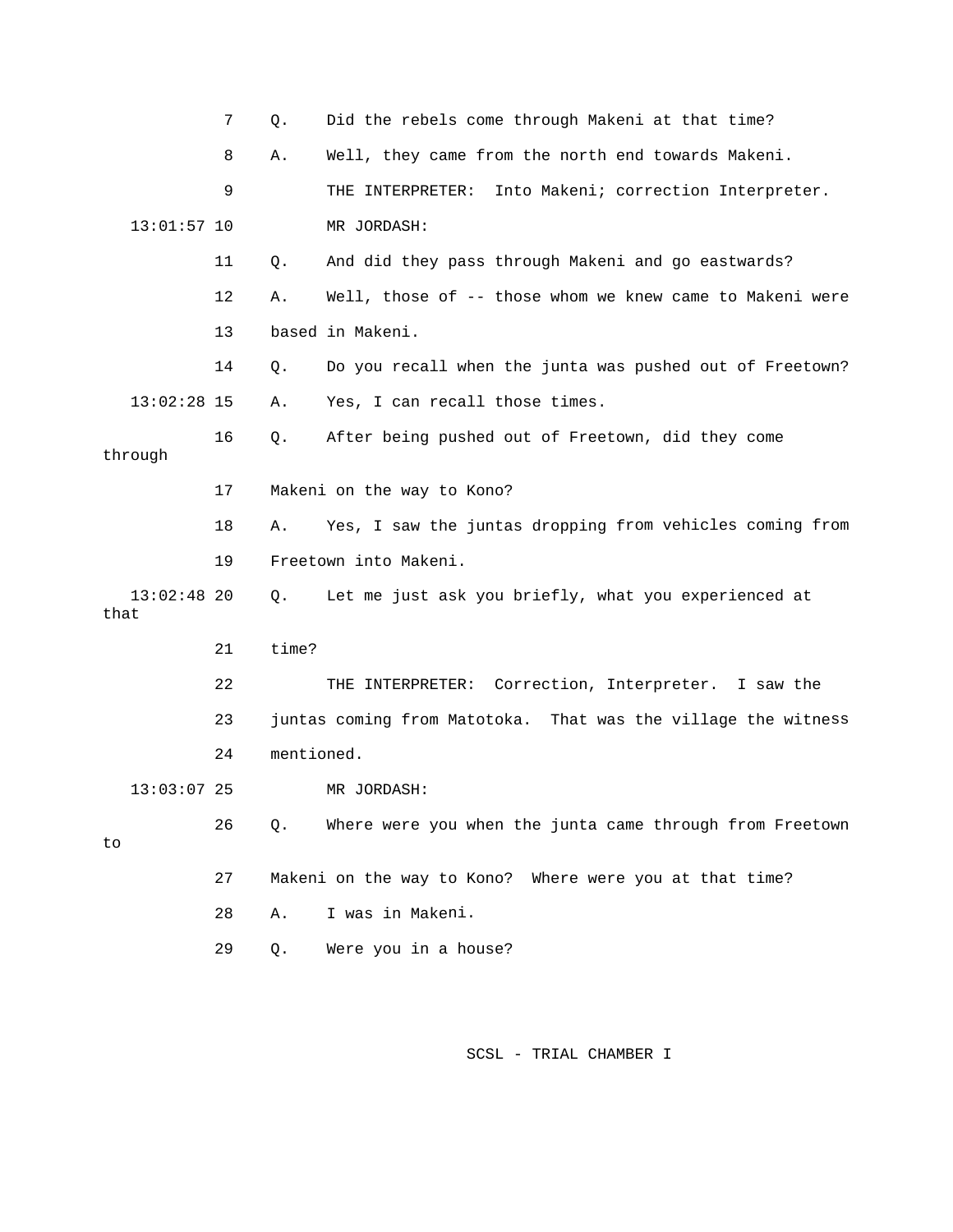| Page 69                |    |          | SESAY ET AL                                                 |              |
|------------------------|----|----------|-------------------------------------------------------------|--------------|
|                        |    |          | 22 FEBRUARY 2008                                            | OPEN SESSION |
|                        |    |          |                                                             |              |
|                        |    |          |                                                             |              |
|                        | 1  | Α.       | Yes, I was in my house.                                     |              |
|                        | 2  | Q.       | Did you stay in your house during your time in Makeni?      |              |
|                        | 3  | Α.       | Yes, I was at my house.                                     |              |
|                        | 4  | Q.       | Did you come out of your house while the rebels were in     |              |
| 13:03:42               | 5  | Makeni?  |                                                             |              |
|                        | 6  | Α.       | When the rebels took over Makeni I pulled out for<br>Yes.   |              |
|                        | 7  | 21 days. | Later on I came back to Makeni and I was there with         |              |
|                        | 8  | them.    |                                                             |              |
|                        | 9  | Q.       | Sorry, I think we are getting confused. I want to just      |              |
| $13:04:03$ 10<br>back. |    |          | I know I took you to December 1998, but then I wanted to go |              |
|                        | 11 | Α.       | Yes.                                                        |              |
|                        | 12 | Q.       | I'm sure it's my fault.                                     |              |
|                        | 13 | Α.       | Okay.                                                       |              |
|                        | 14 | Q.       | Let's deal first of all with February 1998; okay?           |              |
| $13:04:22$ 15          |    | Α.       | Okay.                                                       |              |
|                        | 16 | Q.       | Am I right that you were in your house in Makeni when       |              |
| the                    |    |          |                                                             |              |
|                        | 17 |          | rebels came through in February of 1998?                    |              |
|                        | 18 | Α.       | Yes, they were at my house in Makeni.                       |              |
|                        | 19 | $Q$ .    | I don't know if it's the translation or me or what, but     |              |
| $13:04:48$ 20          |    |          | were you at your house? I'm not sure it's you.              |              |
|                        | 21 | Α.       | 1998.                                                       |              |
| translator.            | 22 | Q.       | I'm not sure, Mr Witness, it's either me or the             |              |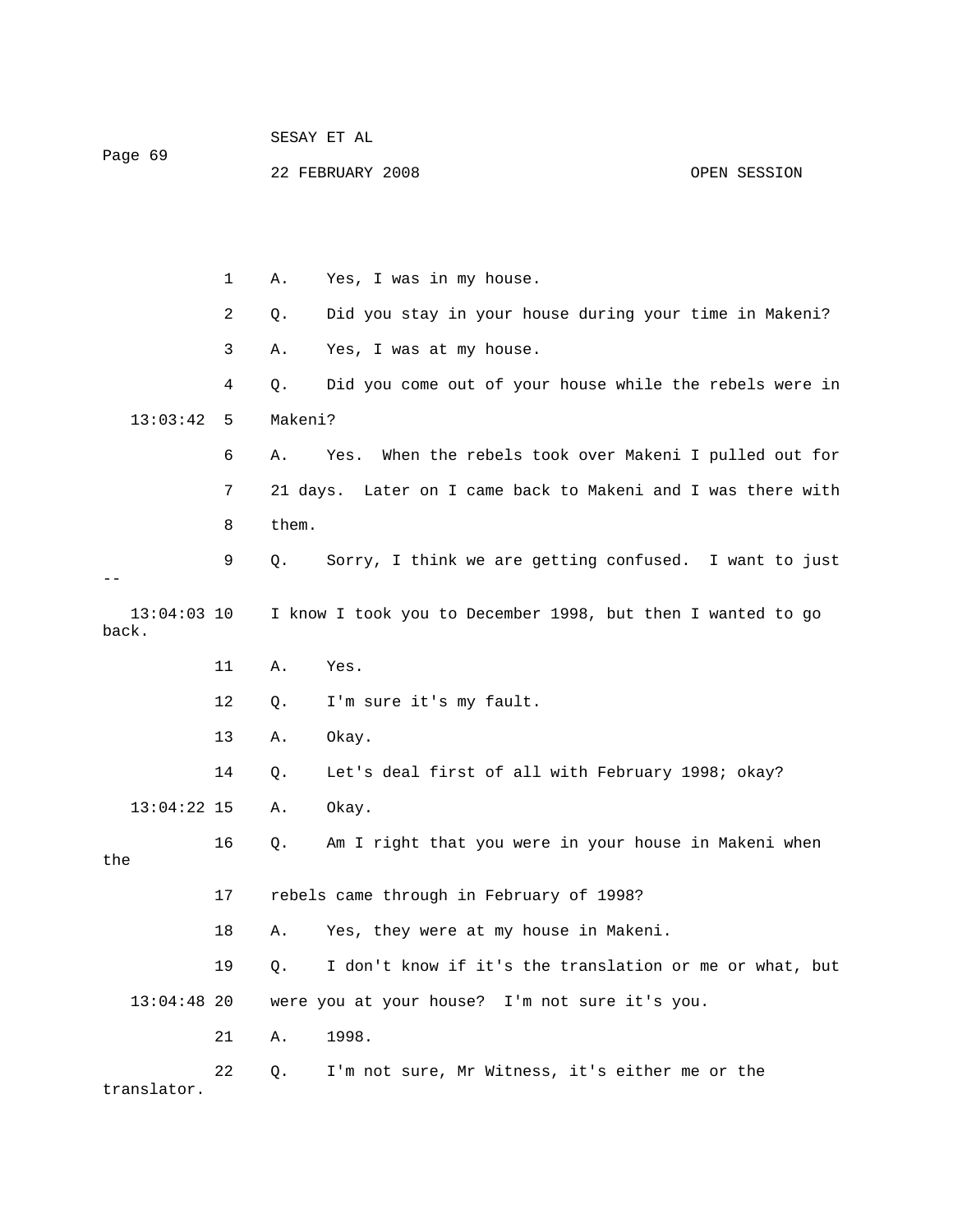23 PRESIDING JUDGE: Mr Witness, can you raise your head. 24 you raise your head? THE WITNESS: My head is raised up. I'm listening to what 26 you are saying. No, but we want to see your face too. 27 PRESIDING JUDGE: 29 MR JORDASH: SCSL - TRIAL CHAMBER I SESAY ET AL Page 70 OPEN SESSION 1 Q. Okay. February 1998, junta, junta coming through 2 are you with me? 3 A. I'm listening, yes. 4 Q. Were you in Makeni when the junta came through the town? 13:05:39 5 A. I was in Makeni. 6 Q. Were you at your house? 7 A. Yes, I was at my house. 8 Q. Do you recall how long the junta stayed in Makeni? 9 A. I can't tell because it was -- they were passing through 11 Q. Do you recall whether it was a matter of days or weeks Can  $13:05:08$  25 28 THE WITNESS: Okay. 22 FEBRUARY 2008 Makeni; 13:05:58 10 Makeni. or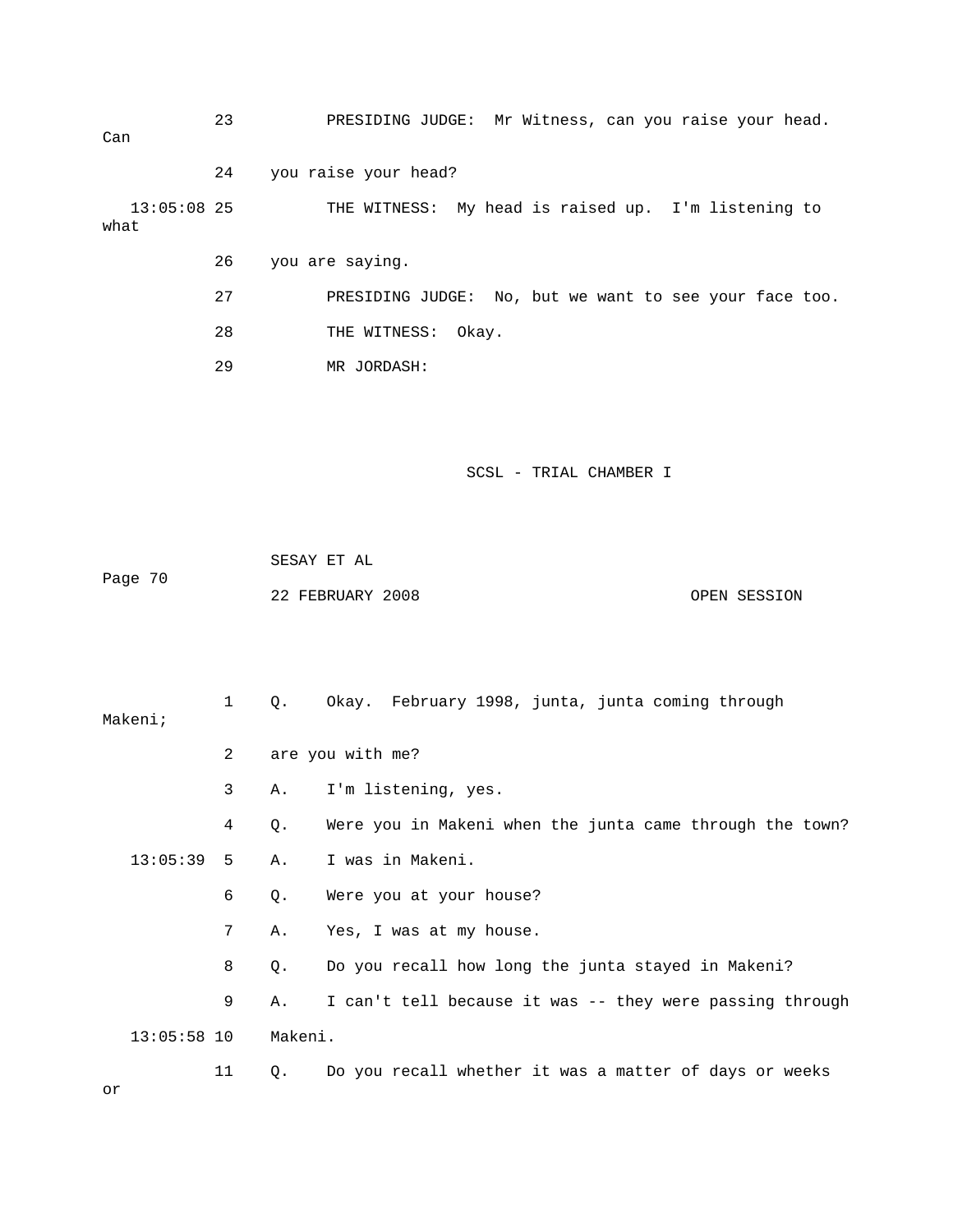|       |                         | 12 |          | months?                                                 |  |  |
|-------|-------------------------|----|----------|---------------------------------------------------------|--|--|
|       |                         | 13 | Α.       | Well, let me say weeks.                                 |  |  |
|       |                         | 14 | Q.       | Would you come out of your house during that time?      |  |  |
|       | $13:06:22$ 15           |    | Α.       | Yes, I would come out of my house.                      |  |  |
| in    |                         | 16 | Q.       | Did the junta commit any crimes, from what you observed |  |  |
|       |                         | 17 |          | Makeni at that time?                                    |  |  |
| they  |                         | 18 | Α.       | Well, I don't know whether they did hostilities, but    |  |  |
|       |                         | 19 |          | didn't do anything to my family.                        |  |  |
|       | 13:06:5020              |    | Q.       | Was there any looting?                                  |  |  |
| the   |                         | 21 | Α.       | Well, if I can recall, that was the time they went on   |  |  |
|       |                         | 22 |          | Operation Pay Yourself; they did loot.                  |  |  |
|       | crimes                  | 23 | О.       | Apart from the looting, are you aware of any other      |  |  |
|       |                         | 24 |          | committed at that time?                                 |  |  |
|       | $13:07:18$ 25<br>looted |    | Α.       | No, I knew of the looting because even myself I was     |  |  |
|       |                         | 26 | by them. |                                                         |  |  |
| aside |                         | 27 | О.       | Was there any burning or killing or any other crimes,   |  |  |
|       |                         | 28 |          | from the looting?                                       |  |  |
|       |                         | 29 | Α.       | In Makeni, they did not burn down any place.<br>No.     |  |  |
|       |                         |    |          |                                                         |  |  |

 SESAY ET AL ge 71 Pa

OPEN SESSION

22 FEBRUARY 2008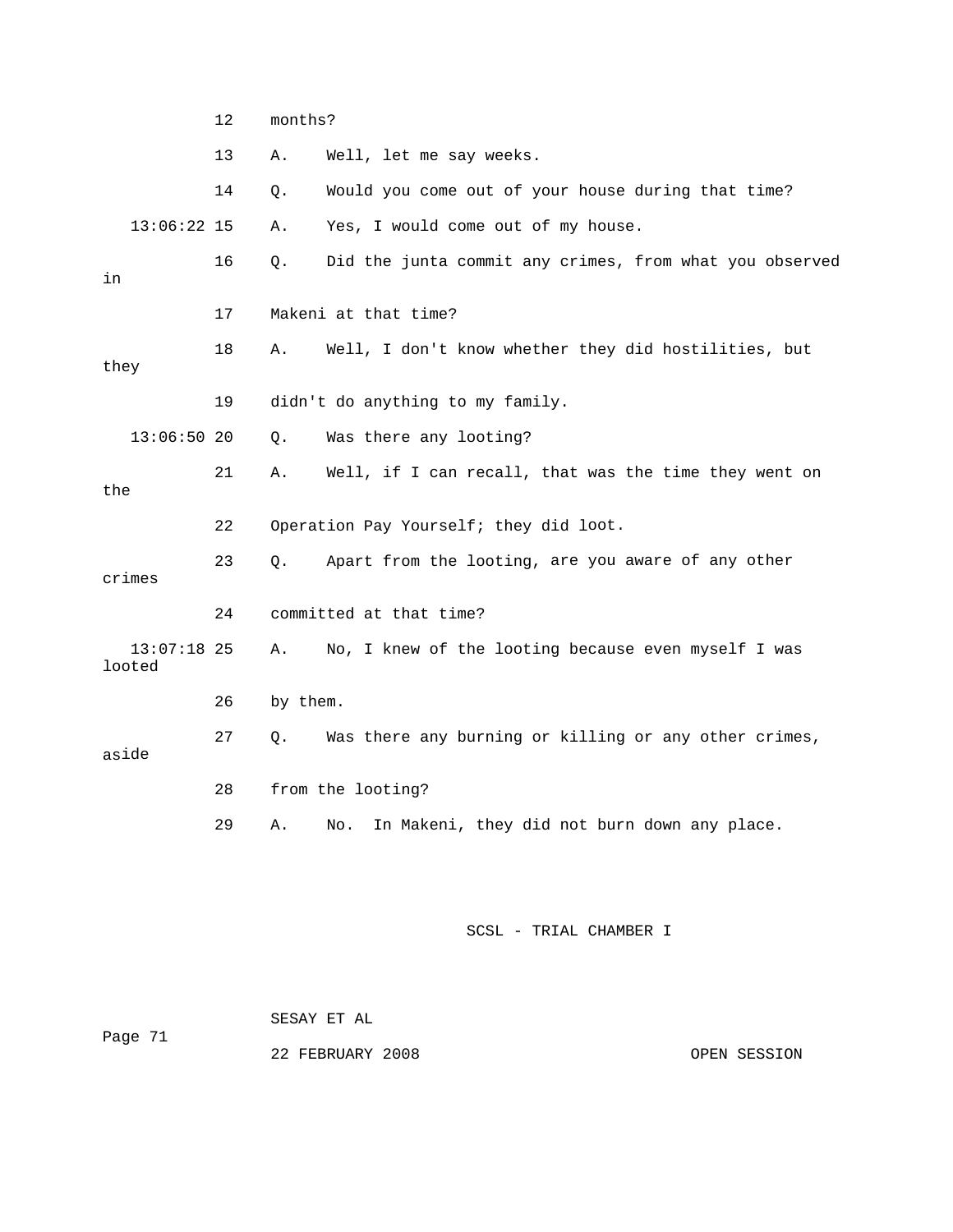|                      | 1  | What about other crimes? So no burning; were there any<br>Q. |
|----------------------|----|--------------------------------------------------------------|
|                      | 2  | other crimes, from what you saw or heard later on?           |
|                      | 3  | No, I did not hear of any other crime except for the<br>Α.   |
|                      | 4  | looting.                                                     |
| 13:07:52             | 5  | Q.<br>Thank you.                                             |
| to                   | 6  | MR JORDASH: I noticed the time, Your Honour. I'm going       |
| the                  | 7  | take the witness back to December 1998. Can I apologise to   |
|                      | 8  | witness for jumping around?                                  |
|                      | 9  | THE WITNESS:<br>Okay.                                        |
| $13:08:36$ 10<br>for |    | PRESIDING JUDGE: Learned counsel, I think we'll recess       |
|                      | 11 | lunch and resume the proceedings at 2.30.                    |
|                      | 12 | The Chamber will rise, please.                               |
|                      | 13 | [Luncheon recess taken at 1.09 p.m.]                         |
|                      | 14 | $[RUF22FEB08C-DG]$                                           |
| $14:43:22$ 15        |    | [Upon resuming at 2.43 p.m.]                                 |
|                      | 16 | PRESIDING JUDGE: Good afternoon learned counsel. We'll       |
|                      | 17 | proceed, please. Mr Jordash, may you?                        |
|                      | 18 | MR JORDASH: Yes, please.                                     |
|                      | 19 | Q. Good afternoon, Mr Witness.                               |
| $14:55:49$ 20        |    | Good afternoon, sir.<br>Α.                                   |
| although             | 21 | We just completed the issue of the intervention,<br>Q.       |
| Did                  | 22 | there is one question I'd like to ask you concerning that.   |
| the                  | 23 | you remain in Makeni after the junta had passed through for  |
|                      | 24 | remainder of the year?                                       |
| 14:56:26 25          |    | Yes, I was in Makeni.<br>Α.                                  |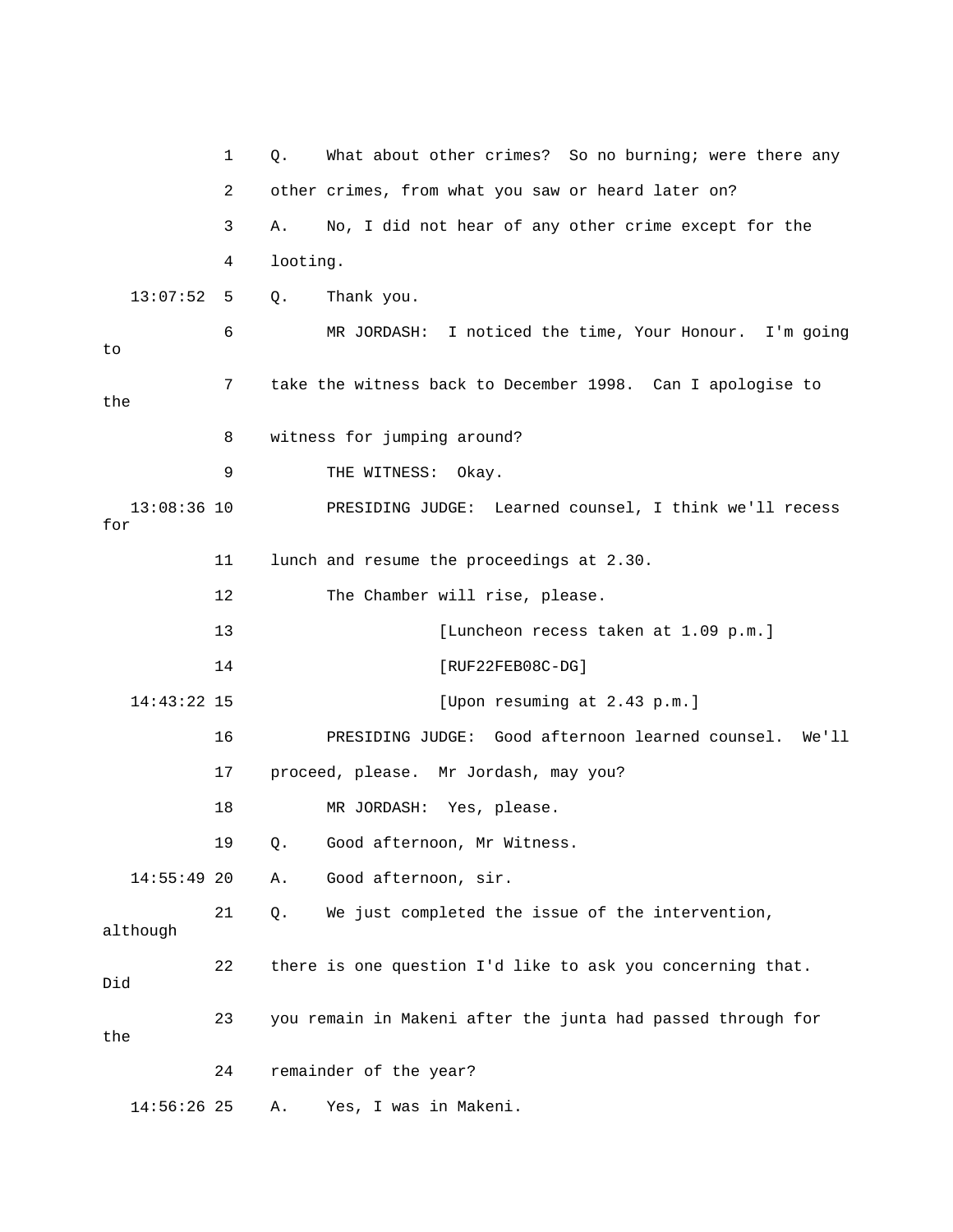26 Q. Now, you've told us that the only crime you heard of wa s 27 looting, but I want to ask you specifically, about whether you 28 spoke to anyone or heard anything or were personally aware of any

29 abductions?

### SCSL - TRIAL CHAMBER I

```
 SESAY ET AL 
Page 72
                                                                      OPEN SESSION 
                    22 FEBRUARY 2008
```
 1 PRESIDING JUDGE: Well, the -- the evidence of this 2 witness -- the evidence of this witness is that besides looting 3 he noticed no other crime, you know. 14:57:10 5 PRESIDING JUDGE: Has been committed. That is what is 9 the -- 14:57:26 10 A. Okay. 11 Q. You've heard the rebels are coming back; you leave 12 and you go to another place; am I right? 13 A. Yes, I went to Roworeh. 14 Q. Roworeh, do you know how to spell that? 4 MR JORDASH: I'll leave it there, Your Honours. on 6 the record. 7 MR JORDASH: Okay. I'll leave it there. 8 Q. Let's move forward now to December 1998. You've heard Makeni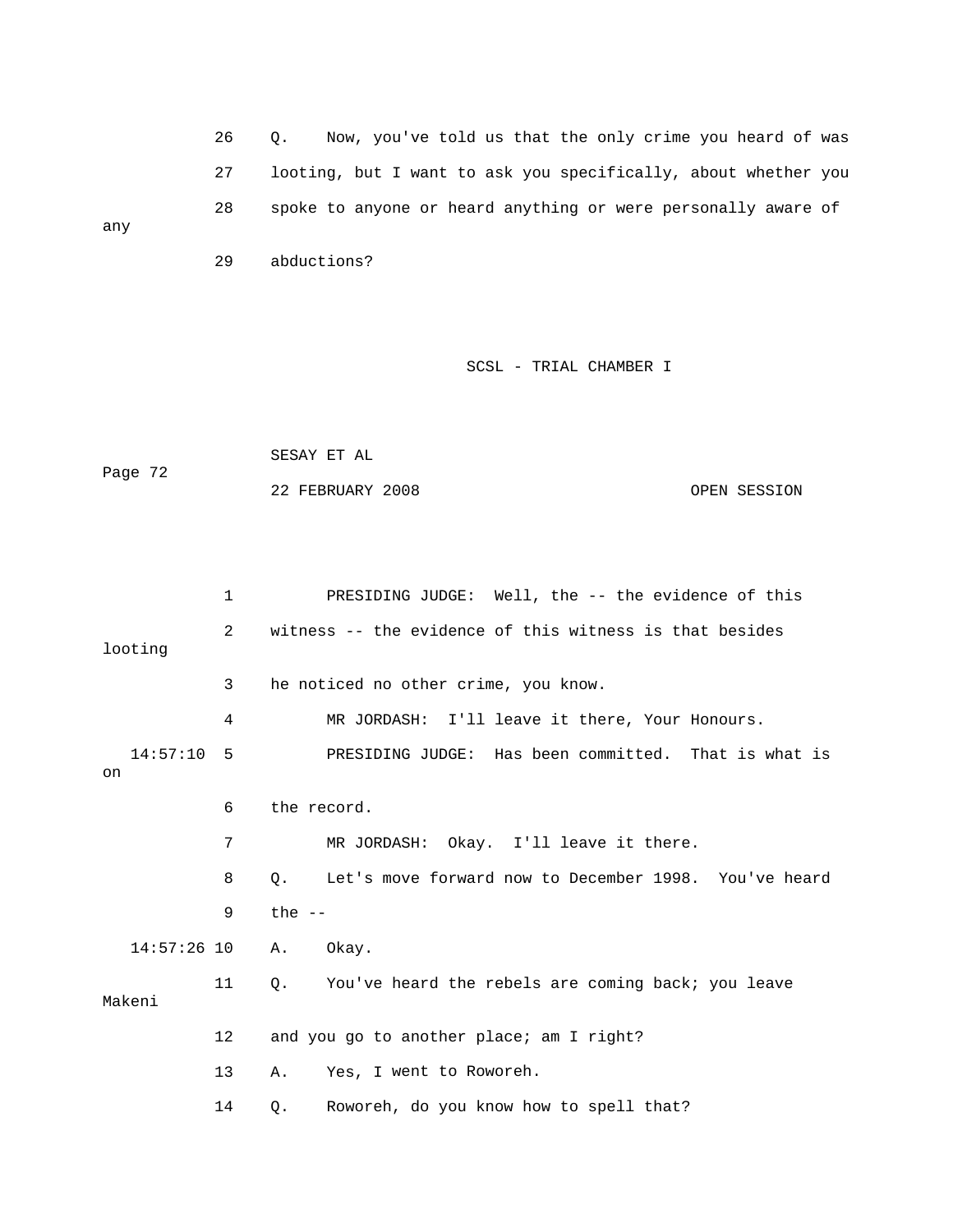| $14:57:50$ 15 |    | Α.      | Roworeh, along Koakoyima.                                 |
|---------------|----|---------|-----------------------------------------------------------|
|               | 16 | Q.      | I think that's R-O-W-O-R-E-H?                             |
|               | 17 |         | PRESIDING JUDGE: W-O-R-E-H, Mr Jordash?                   |
|               | 18 |         | MR JORDASH: Yes, but the first two letters are            |
| head.         | 19 |         | R-O-W-O-R-E-H. I hope. I see Justice Thompson nodding his |
| 14:58:22 20   |    |         | JUDGE THOMPSON: You could put another R there. Doesn't    |
|               | 21 | matter. |                                                           |
|               | 22 |         | MR JORDASH: Thank you.                                    |
|               | 23 | Q.      | And did you go there alone or with others?                |
|               | 24 | А.      | I went there with other people.                           |
| $14:58:40$ 25 |    | Q.      | Were they related to you or not?                          |
|               | 26 | Α.      | Well, there were men that were --                         |
|               | 27 |         | THE INTERPRETER: Your Honours, would the witness be       |
|               | 28 |         | instructed to go slow?                                    |
|               | 29 |         | MR JORDASH:                                               |
|               |    |         |                                                           |

 SESAY ET AL Page 73 22 FEBRUARY 2008 OPEN SESSION

translation 3 A. Okay. Yes, by that place we went with a lot of people. 4 Q. Did you have any of the Makeni authorities in the group 1 Q. Take your time, Mr Witness and remember that a 2 has to take place. So just repeat your answer, please.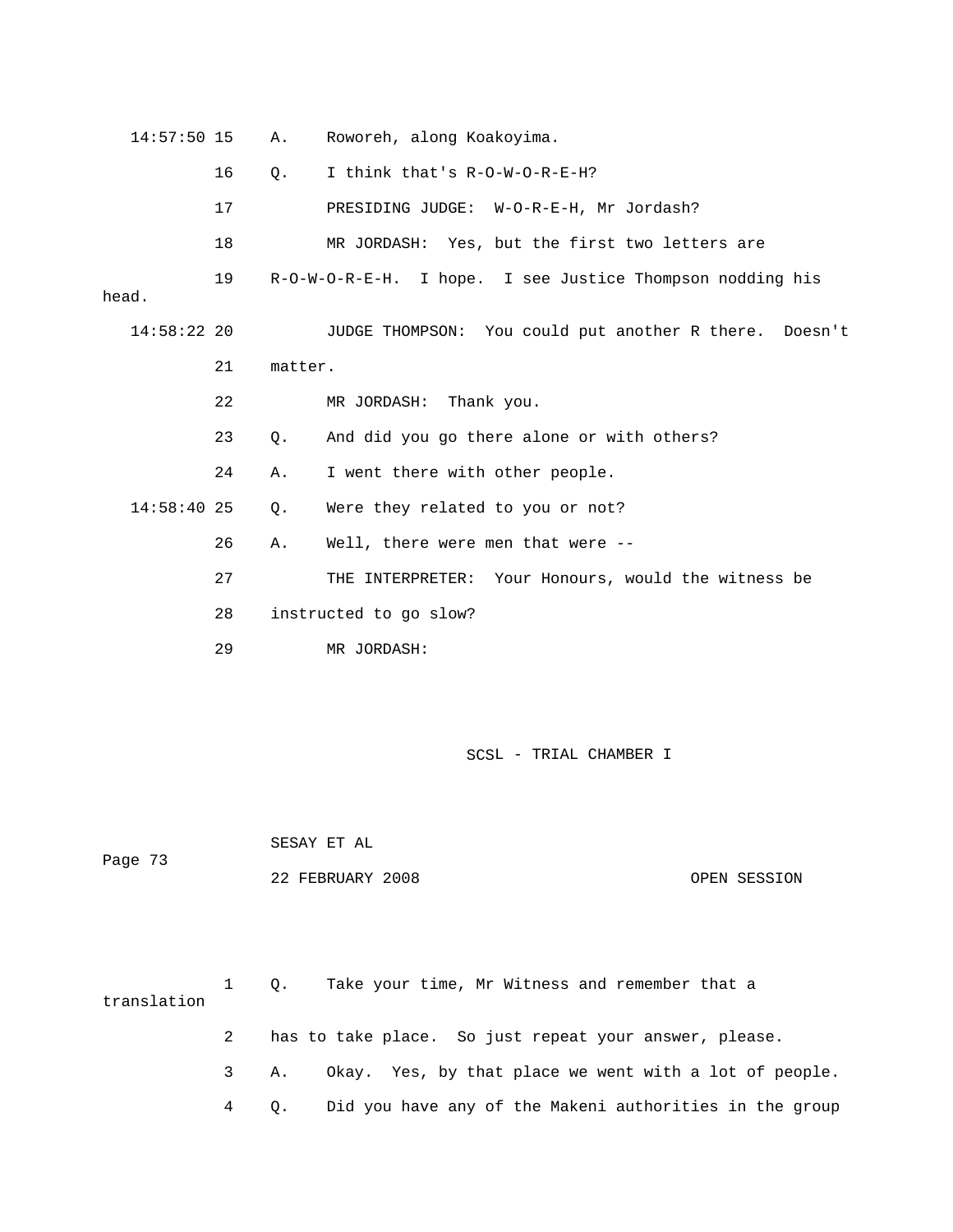14:59:26 5 that you went with? 7 It was about one-and-a-half miles from Roworeh Village. 8 Q. What was his name? Q. Did you stay in Roworeh? 12 Q. What did you do then? 13 A. When I ran away from Makeni I was there, and the other 14 weeks I spent in the bush. 15:00:35 15 Q. Did you go anywhere after the two weeks? 17 I came to Makeni. 18 Q. Was there a reason why you came to Makeni at that time? 19 A. Because when the Pa had returned from Konsho, the 15:01:02 20 chief, that was the time that he asked me to come. That was after 22 the town, people like Issa. 24 A. Well, that was what the Pa told me. He said the letter that was sent to me in the bush it was Issa that said that I 26 should come from the bush to the town. 27 Q. Okay. Let me try to get this a little clearer. Did you 6 A. An old man who was my old section chief he went to Konsho. 9 A. Pa Alimamy Koroma Ansoyillah. 15:00: 11 A. I stayed there about one week. two 16 A. Yes, sir. I would come to Makeni. That was the time that section the 21 order that was given to us by people that had been looking 23 Q. When you say Issa, who are you referring?  $15:01:26$  25 28 speak to Pa Alimamy K Ansoyillah? 29 A. When I came from town, when I came to the town, I went to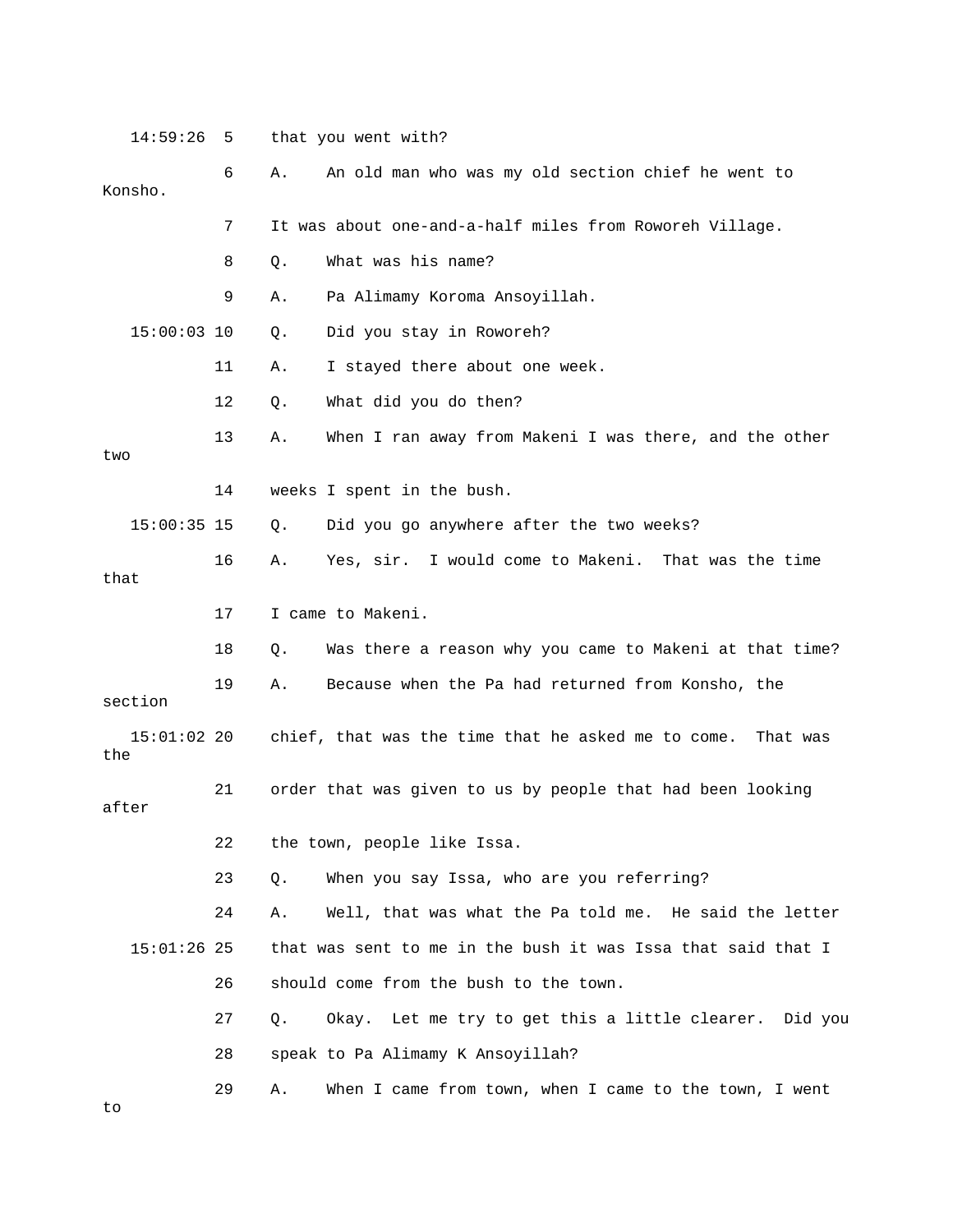|               |    | SESAY ET AL |                                                               |              |  |
|---------------|----|-------------|---------------------------------------------------------------|--------------|--|
| Page 74       |    |             | 22 FEBRUARY 2008                                              | OPEN SESSION |  |
|               |    |             |                                                               |              |  |
|               |    |             |                                                               |              |  |
|               | 1  |             | him, to the house. I talked with him.                         |              |  |
|               | 2  | Q.          | And you mentioned a letter; who had received a letter?        |              |  |
| into          | 3  | Α.          | I had the letter, went to, so as to come from the bush        |              |  |
|               | 4  | the town.   |                                                               |              |  |
| 15:02:11      | 5  | Q.          | Who had you received the letter from?                         |              |  |
|               | 6  | Α.          | I got it from the section chief; he sent one of his           |              |  |
|               | 7  |             | children into the bush to give it to me.                      |              |  |
|               | 8  | Q.          | And what did the letter say?                                  |              |  |
|               | 9  | Α.          | Well, I was not able to read but the one who read the         |              |  |
| $15:02:38$ 10 |    |             | letter, he said it was Pa Alimamy who asked Issa to say -- he |              |  |
| into          | 11 |             | said that it was his own -- he wanted his own child to come   |              |  |
|               | 12 |             | the bush so that we could work together.                      |              |  |
|               | 13 | Q.          | So had Issa Sesay spoken to Alimamy?                          |              |  |
|               | 14 | Α.          | Before I came both of them spoke.                             |              |  |
| $15:03:09$ 15 |    | Q.          | Were you informed of what they'd spoken about?                |              |  |
| that          | 16 | Α.          | Well, when I came, the Pa said that it was Issa's Pa          |              |  |
|               | 17 |             | made me come to town, so I should go and report myself.       |              |  |
|               | 18 | Q.          | The Pa, had he remained in the bush?                          |              |  |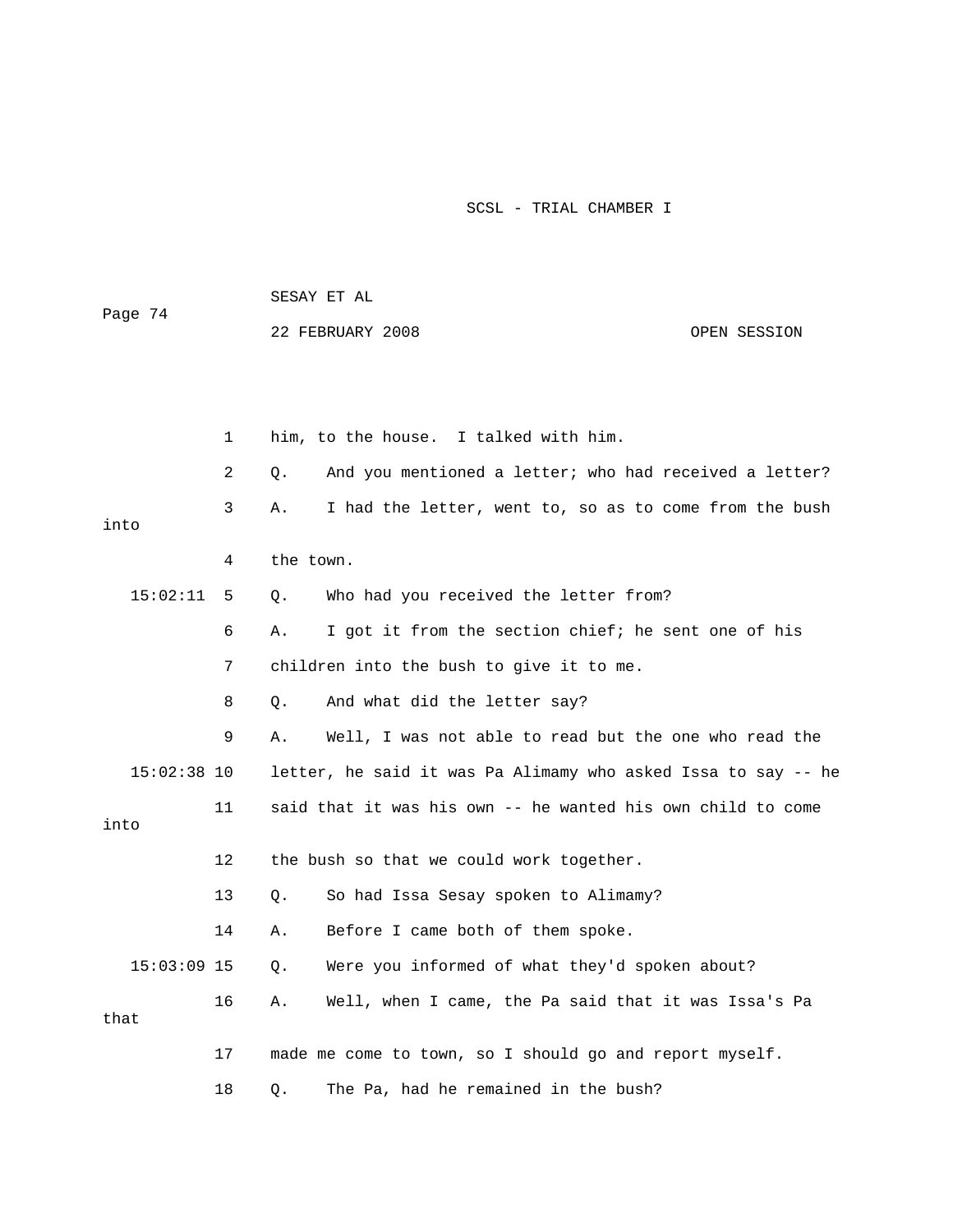|                         | 19 | Α.        | He was the one that came into town before me, with the         |
|-------------------------|----|-----------|----------------------------------------------------------------|
| $15:03:50$ 20           |    |           | other two people from Konsho.                                  |
|                         | 21 | $\circ$ . | How many people from Konsho?                                   |
| 200                     | 22 | Α.        | I did not see them but they told me that they had over         |
|                         | 23 |           | people that came with him to town.                             |
| town?                   | 24 | 0.        | And did anything happen to the Pa when he came into            |
| $15:04:15$ 25<br>Makeni |    | Α.        | Yes, because the paramount chief had run away from             |
|                         | 26 |           | town so he was made acting paramount chief for Makeni Town.    |
|                         | 27 | Q.        | What did you do when you arrived in Makeni, Mr Witness?        |
| and                     | 28 | Α.        | Well, when I came to Makeni, and as an old CDF, I came         |
|                         | 29 |           | reported that I was an old CDF, and they told me that I was to |

| Page 75 | SESAY ET AL      |              |
|---------|------------------|--------------|
|         | 22 FEBRUARY 2008 | OPEN SESSION |

|                 |   | send the word to the ones that were in the villages, that were |
|-----------------|---|----------------------------------------------------------------|
|                 | 2 | CDF, to come through me so that I could report to them in the  |
|                 | 3 | office.                                                        |
|                 | 4 | Q. Who told you to do that?                                    |
| $15:05:20$ 5 A. |   | Well, it was the Pa that was in charge, like Issa.             |
|                 | 6 | Although I was not able to see him, but there was told that so |
|                 |   | the Pa said.                                                   |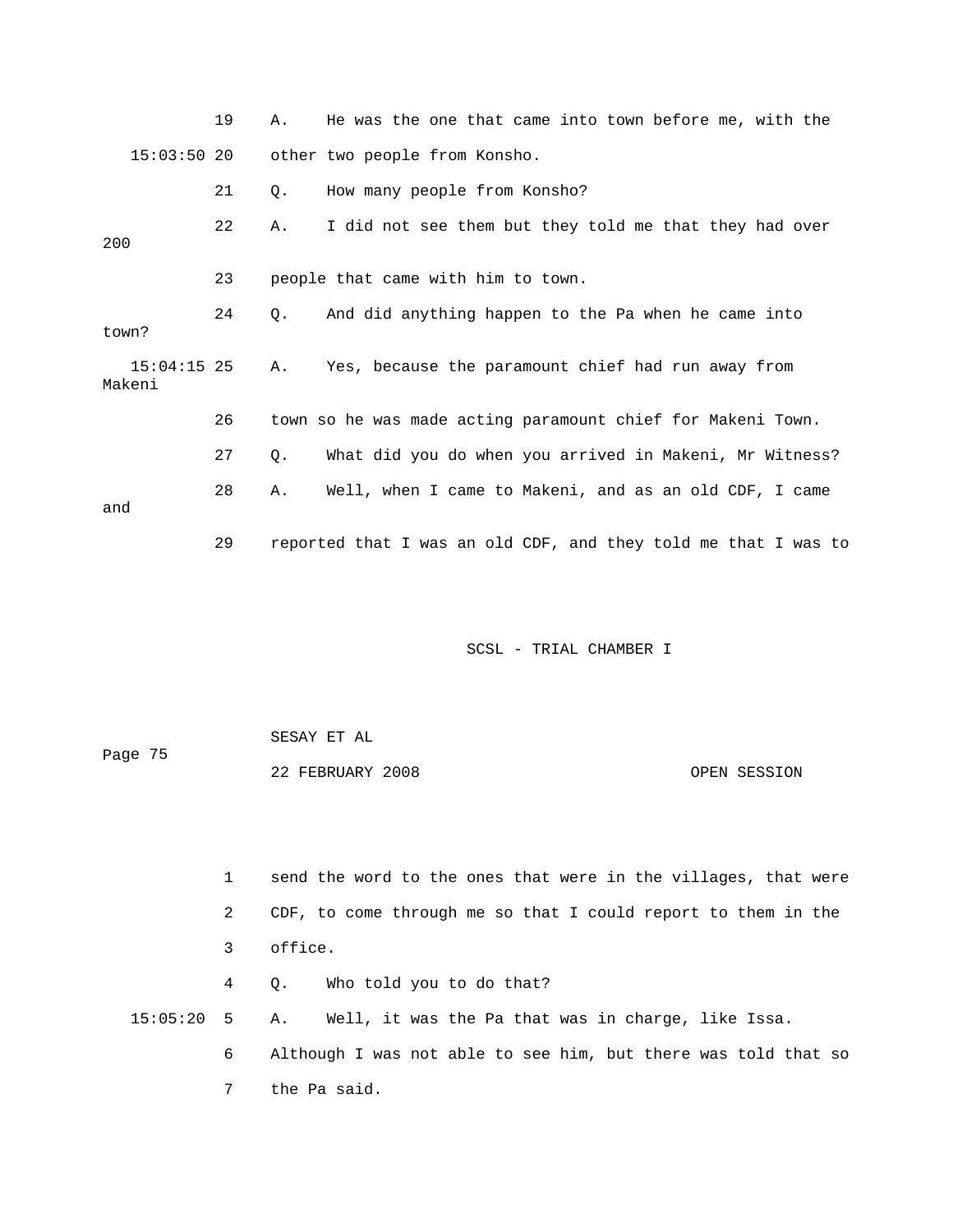| with? |               | 8  | Q.        | Where were the CDF that you were asked to communicate         |
|-------|---------------|----|-----------|---------------------------------------------------------------|
|       |               | 9  | Α.        | They were in the surrounding villages, in Makeni.             |
|       | $15:05:55$ 10 |    | Q.        | What did you do when you were asked to do that job?           |
|       |               | 11 | Α.        | Well, I send to the people asking them to come, telling       |
|       |               | 12 |           | them that I had come, and if they themselves heard that I had |
|       |               | 13 |           | come to town.                                                 |
| to    |               | 14 | Q.        | What did you do there? How did you send to the people         |
|       | $15:06:28$ 15 |    | come?     |                                                               |
| go    |               | 16 | Α.        | People had been escaping. They would come to town and         |
| few   |               | 17 |           | back to the surrounding villages. They would come to buy a    |
|       |               | 18 | articles. |                                                               |
|       |               | 19 |           | THE INTERPRETER:<br>Your Honours, will the witness be         |
|       | $15:06:43$ 20 |    |           | instructed to go slow?                                        |
|       |               | 21 |           | MR JORDASH:                                                   |
|       |               | 22 | Q.        | Remember to speak for two sentences and then pause, Mr        |
|       |               | 23 | Witness.  |                                                               |
|       |               | 24 | Α.        | Okay.                                                         |
| and   | $15:07:03$ 25 |    | Q.        | So the CDF used to come into town to buy a few articles       |
|       |               | 26 |           | then leave. So, were you able to speak to those people?       |
|       |               | 27 | Α.        | Yes, I was able to talk to them.                              |
|       |               | 28 | Q.        | What did you say to them?                                     |
| bush  |               | 29 | Α.        | I told them that we had been warned to come from the          |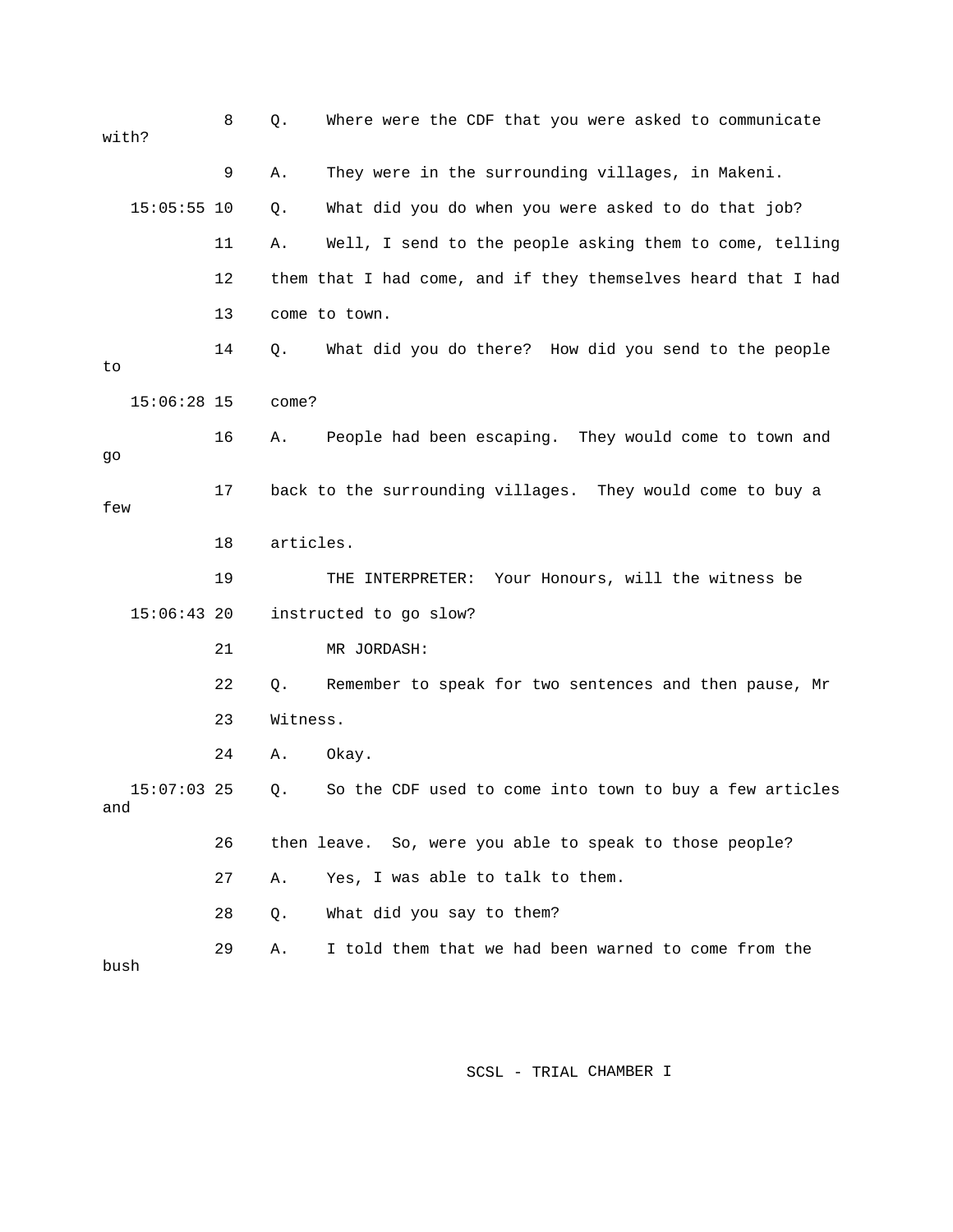| Page 76       |    | SESAY ET AL |                                                                |              |  |
|---------------|----|-------------|----------------------------------------------------------------|--------------|--|
|               |    |             | 22 FEBRUARY 2008                                               | OPEN SESSION |  |
|               |    |             |                                                                |              |  |
|               |    |             |                                                                |              |  |
|               | 1  |             | and come to town.                                              |              |  |
|               | 2  | Q.          | Did you say anything about the state of the town?              |              |  |
|               | 3  | Α.          | Well, according to the promises that were given to us, I       |              |  |
|               | 4  | told them.  |                                                                |              |  |
| 15:07:51      | 5  | Q.          | What were the promises?                                        |              |  |
| that          | 6  | Α.          | They used to tell us that we should come to town and           |              |  |
|               | 7  |             | nothing would be done to us.                                   |              |  |
| at            | 8  | $Q$ .       | Were you able to observe what the security was in Makeni       |              |  |
| the           | 9  |             | that time, Mr Witness, when you were giving these messages to  |              |  |
| $15:08:10$ 10 |    | CDF?        |                                                                |              |  |
| safe.         | 11 | Α.          | Yes, because I also, even myself, my own security was          |              |  |
|               | 12 | Q.          | Did you observe Mr Sesay at this time in Makeni?               |              |  |
|               | 13 | Α.          | Well, I did not have the opportunity to see him but            |              |  |
| said.         | 14 |             | whosoever came, they would tell us that this is what Issa      |              |  |
| $15:08:45$ 15 |    | Q.          | How many -- did any of the CDF return?                         |              |  |
|               | 16 | Α.          | Yes, a lot of them returned.                                   |              |  |
|               | 17 | Q.          | Are you able to give any approximate number?                   |              |  |
|               | 18 | Α.          | Well, we were many in Makeni Town, we were more than           |              |  |
| to            | 19 |             | hundred, but most of us that were trained in that hundred came |              |  |
| $15:09:09$ 20 |    |             | Makeni Town, except the ones that went to Port Loko District.  |              |  |
|               | 21 | Q.          | Were you operating in a particular section of Makeni?          |              |  |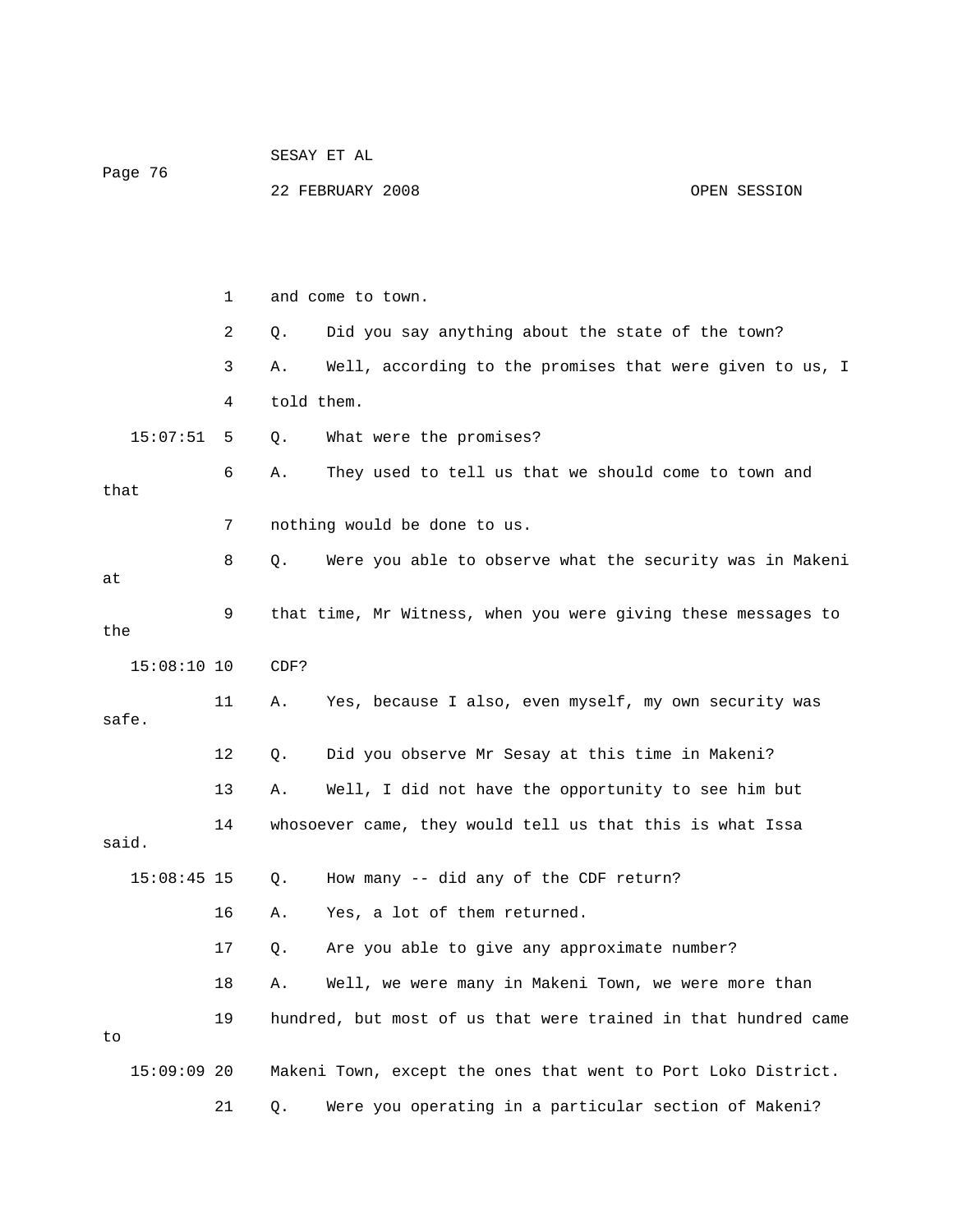|               | 22 | Α. | Yes.                                                   |
|---------------|----|----|--------------------------------------------------------|
|               | 23 | Q. | How many wards in that section?                        |
| attorney      | 24 |    | THE INTERPRETER: Your Honours, would the learned       |
| $15:09:38$ 25 |    |    | repeat the question?                                   |
|               | 26 |    | MR JORDASH:                                            |
|               | 27 | О. | How many wards in that section?                        |
| been          | 28 | Α. | Makeni is divided into seven different wards and I had |
|               | 29 |    | looking after one which is Rogbaneh ward.              |

Page 77 22 FEBRUARY 2008 OPEN SESSION SESAY ET AL

 1 Q. Did anyone else, other than CDF, come from the bush into 4 Q. And from what you observed in that ward, what was the 15:10:21 5 security like for those people who returned? 7 was to come and observe -- 8 THE INTERPRETER: Your Honours, will the witness be 15:10:50 10 MR JORDASH: 2 Rogbaneh? 3 A. Yes. People returned from the bush into the town. 6 A. Yes. People return from the bush, they came. They say it asked 9 to repeat the last segment of his testimony?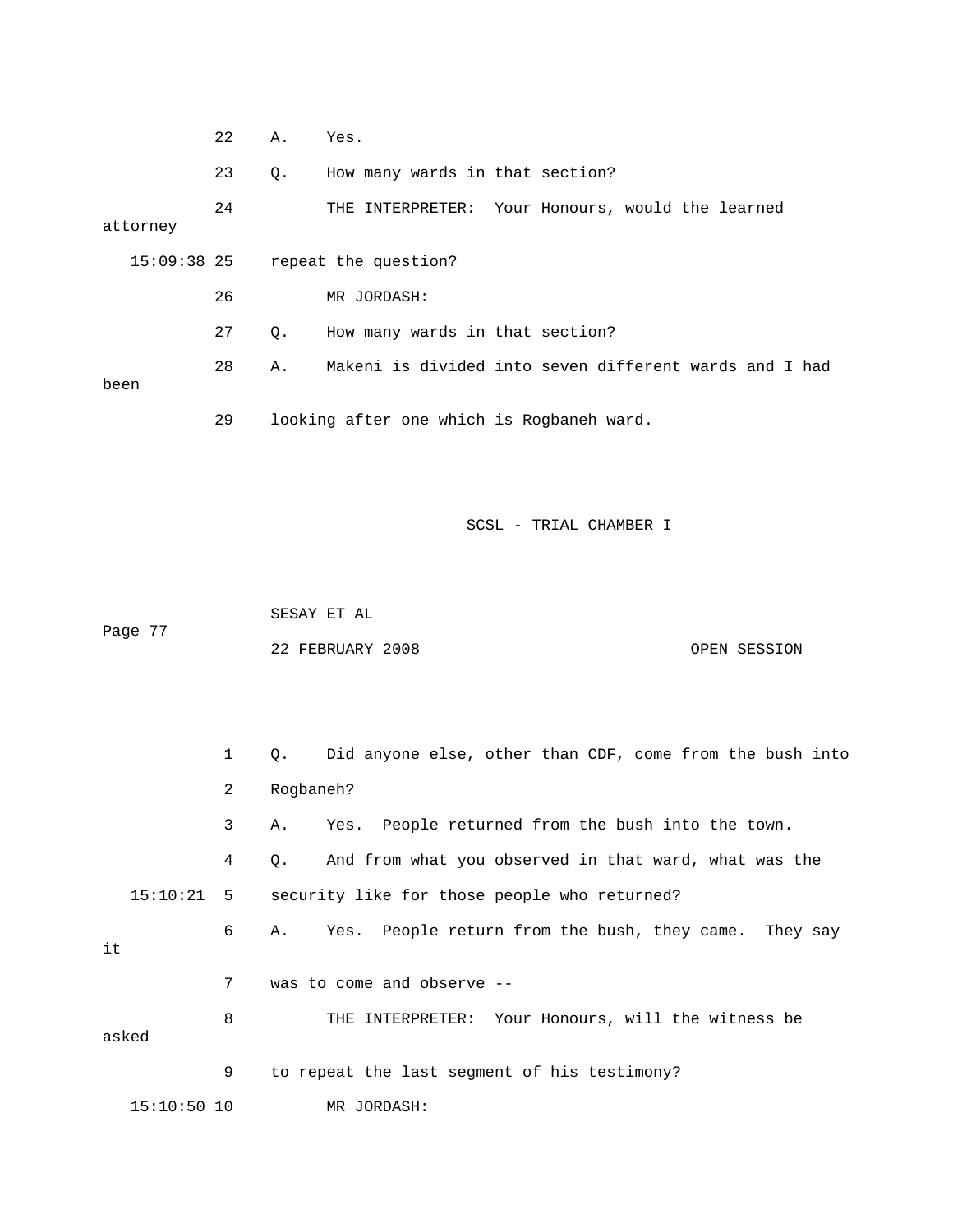|                        | 11 | Repeat the last sentence please, Mr Witness.<br>Q.             |
|------------------------|----|----------------------------------------------------------------|
| came                   | 12 | I said people came from the bush into the town.<br>They<br>Α.  |
|                        | 13 | and observed and would go and collect their families and their |
|                        | 14 | children to come to town.                                      |
| $15:10:56$ 15          |    | Did you observe when they returned with their families,<br>Q.  |
|                        | 16 | whether they were safe or not?                                 |
|                        | 17 | They were safe.<br>Α.                                          |
| with                   | 18 | When the CDF came into the area, would they be dealt<br>Q.     |
|                        | 19 | in a particular way? Was there a procedure?                    |
| $15:11:31$ 20<br>would |    | A lot of them had been passing through me and I<br>Α.<br>Yes.  |
|                        | 21 | take them to the office where I was asked that I should report |
| they                   | 22 | They would write their names and addresses and<br>with them.   |
|                        | 23 | would return to their homes?                                   |
|                        | 24 | What happened if they were armed? Were they armed?<br>Q.       |
| $15:11:58$ 25          |    | CDF in Makeni did not have any arms.<br>Α.<br>No.              |
| the                    | 26 | Did Mr Sesay or anybody working with him inform you of<br>Q.   |
|                        | 27 | purpose of having the CDF come into town?                      |
| the                    | 28 | Well, they did not tell me, but they said they wanted<br>Α.    |
|                        | 29 | town to look peaceful so that the business could continue to   |

SESAY ET AL

Page 78

22 FEBRUARY 2008 OPEN SESSION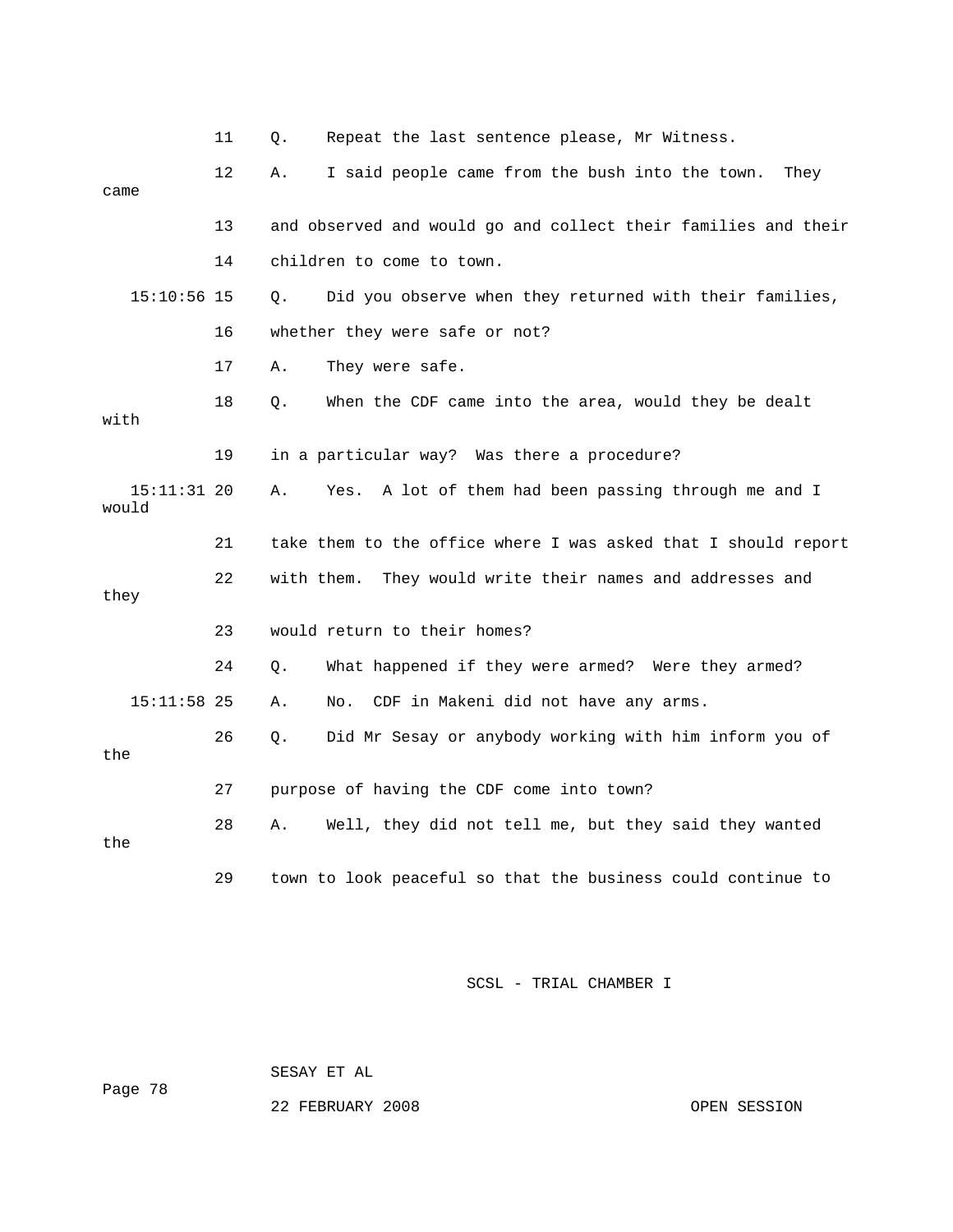1 flourish. But they did not tell me why they needed them. 2 Q. Did or was anything said about what was expected of the  $\mathsf{CDF}$ 4 A. Well, at that time they did not expect anything of them. 15:13:10 5 Q. Do you know if the CDF, when they came into town, were 6 given any training? 9 A. No. We are all -- for the CDF we were all living as 15:13:54 10 brothers. Nobody was forced to go and train. 11 Q. Was there any volunteering of any of the CDF for any 13 A. Accept those that had been hurrying to go to Kono to get 14 money, but I did not hear about any voluntary work. 16 JUDGE BOUTET: But it's not clear to me if your question 18 is training for and with the CDF or the CDF training with some 19 organisation for the purposes. It's certainly ambiguous as to 15:14:34 20 both your question and the answer. So, I think I know what 22 MR JORDASH: Certainly. 23 MR CAMMEGH: Sorry to interrupt. Could Mr Gbao attend the 24 bathroom, please? 3 once they came into the town? 7 A. Well, I do not know about that in Makeni. 8 Q. Did you ever hear of any forced training of the CDF? 12 activity? 15:14:24 15 Q. Sorry - pr 17 the answers from the witness, when you are talking of training, you 21 are trying to get at but --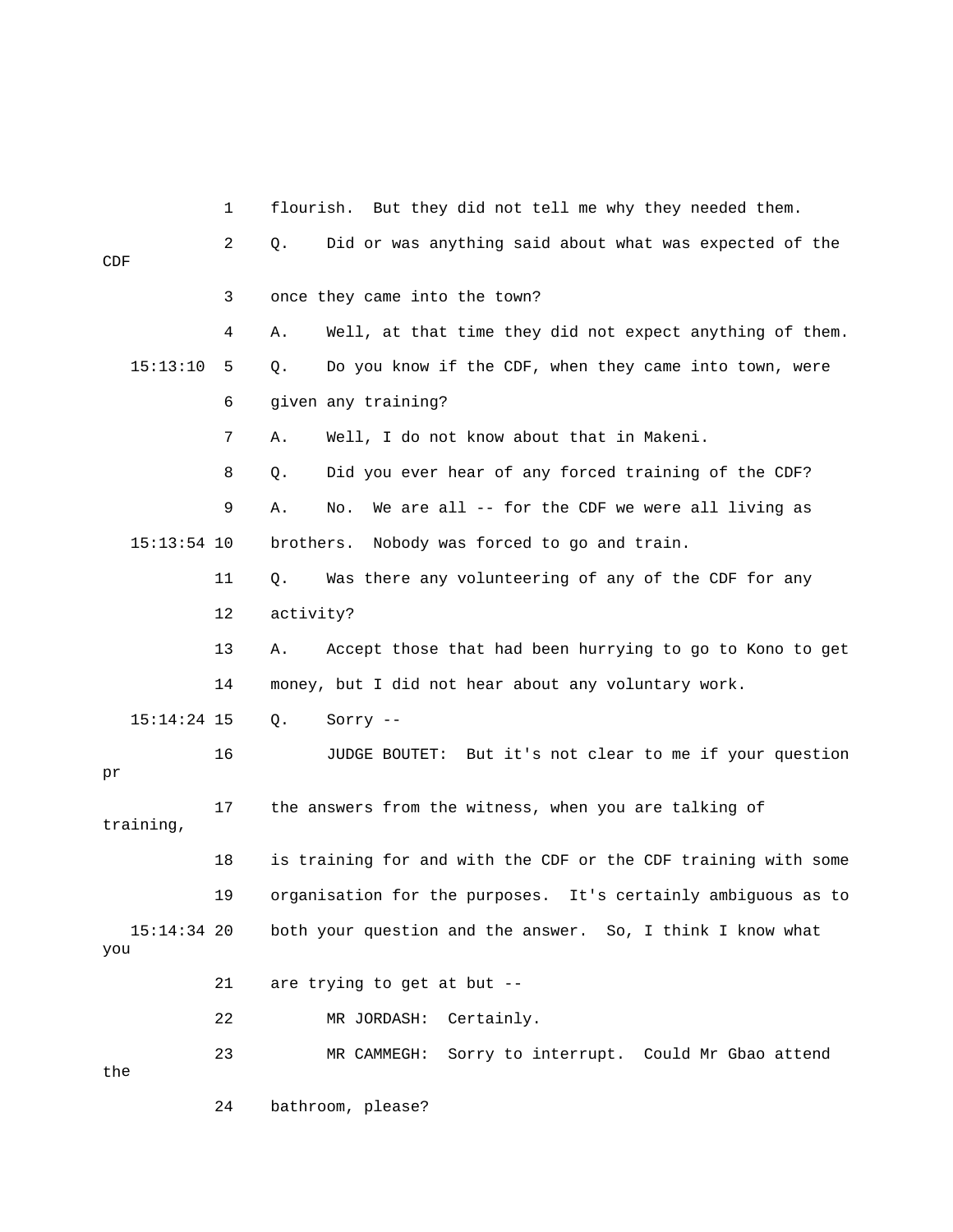15:14:49 25 PRESIDING JUDGE: Yes, he may, please.

26 MR JORDASH:

27 Q. Let me try to clarify this area. When the CDF came into

28 town --

29 A. Okay.

SCSL - TRIAL CHAMBER I

SESAY ET AL Page 79 OPEN SESSION 22 FEBRUARY 2

1 Q. -- did they take up any occupation or were they resting, 2 not doing anything? 3 A. Well, the time I was in Makeni, the ones that passed 15:15:26 5 any appointment, they did not do any work. 6 Q. And in terms of military training, did they receive any 8 A. I don't know about outside, but in Makeni, no. elaborate on that, please? 11 A. Well, Kono is the bread basket of Sierra Leone, so any 13 Q. It may be obvious, but so that we're clear: What would 4 through me, with whom I reported in Makeni, I did not give them 7 military training from anywhere? 9 Q. You mentioned about CDF going to Kono for money; could you  $15:15:51$  10 12 young man who wanted money would go to Kono. 14 they go to Kono for? How would they get money?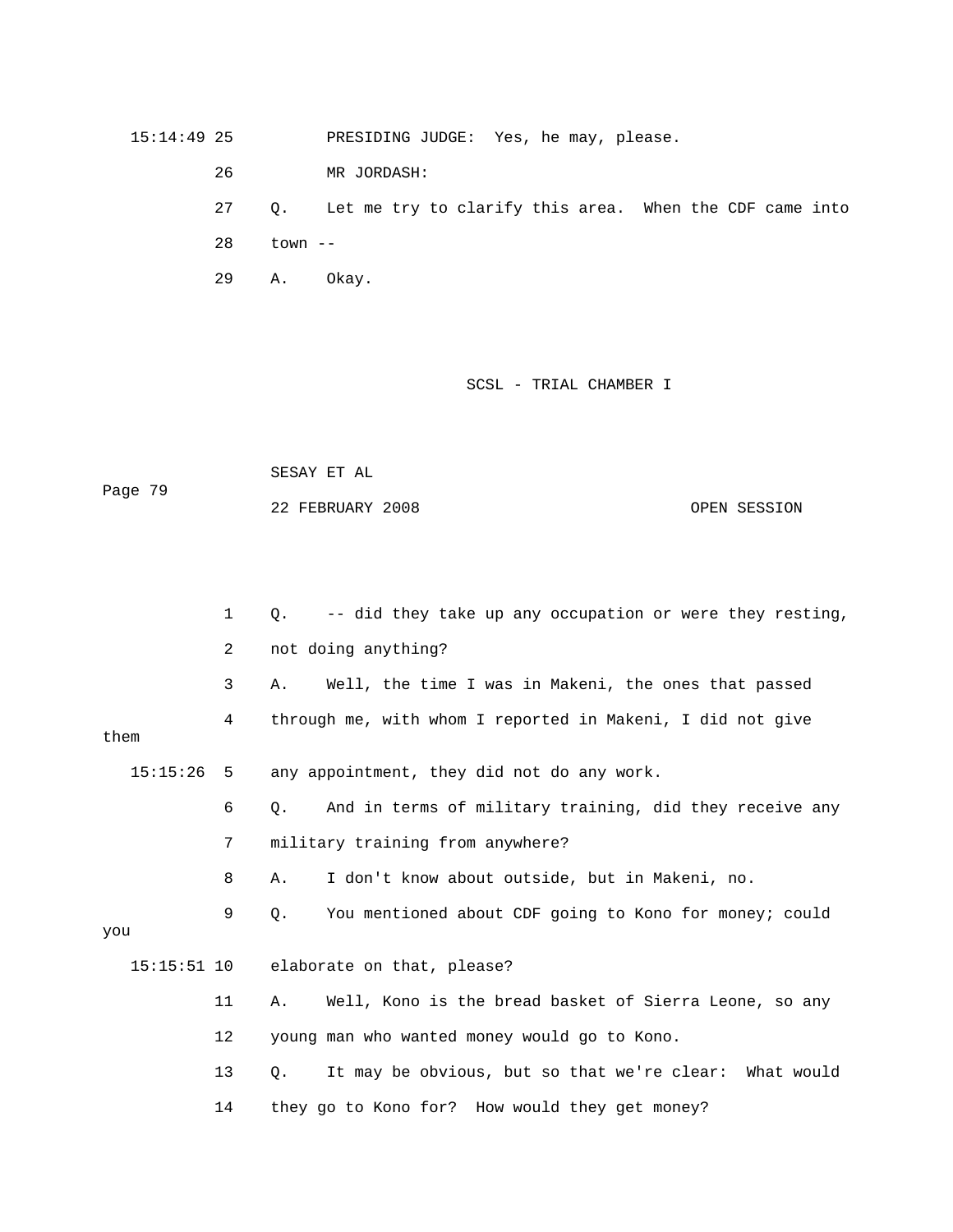| $15:16:20$ 15 |    | Α.    | From right in the beginning, it was from mining.         |
|---------------|----|-------|----------------------------------------------------------|
|               | 16 | Q.    | And were you aware of this when you arrived back in town |
|               | 17 |       | from the bush?                                           |
|               | 18 | Α.    | Which one?                                               |
|               | 19 | Q.    | The young men going to Kono for mining?                  |
| $15:16:49$ 20 |    | Α.    | Yes, I knew about that.                                  |
| market        | 21 | Q.    | Staying on the subject of earning money, was there a     |
| returned      | 22 |       | running in Makeni at this time, around the time when you |
|               | 23 |       | from the bush?                                           |
|               | 24 | Α.    | Yes, some business had been running in the market,       |
| $15:17:39$ 25 |    |       | little-by-little.                                        |
|               | 26 | $Q$ . | And in terms of market dues, do you know anything about  |
|               | 27 |       | them at this time?                                       |
|               | 28 | Α.    | Yes, I knew about that a little.                         |
|               | 29 | Q.    | What was the situation at this time?                     |
|               |    |       |                                                          |
|               |    |       | SCSL - TRIAL CHAMBER I                                   |
|               |    |       |                                                          |
| Page 80       |    |       | SESAY ET AL                                              |
|               |    |       | 22 FEBRUARY 2008<br>OPEN SESSION                         |
|               |    |       |                                                          |
|               | 1  | Α.    | Well, the situation was a little bit peaceful so there   |

- had
- 2 been -- people had been paying market dues.

 3 Q. Who did they pay the market dues to? Who kept the market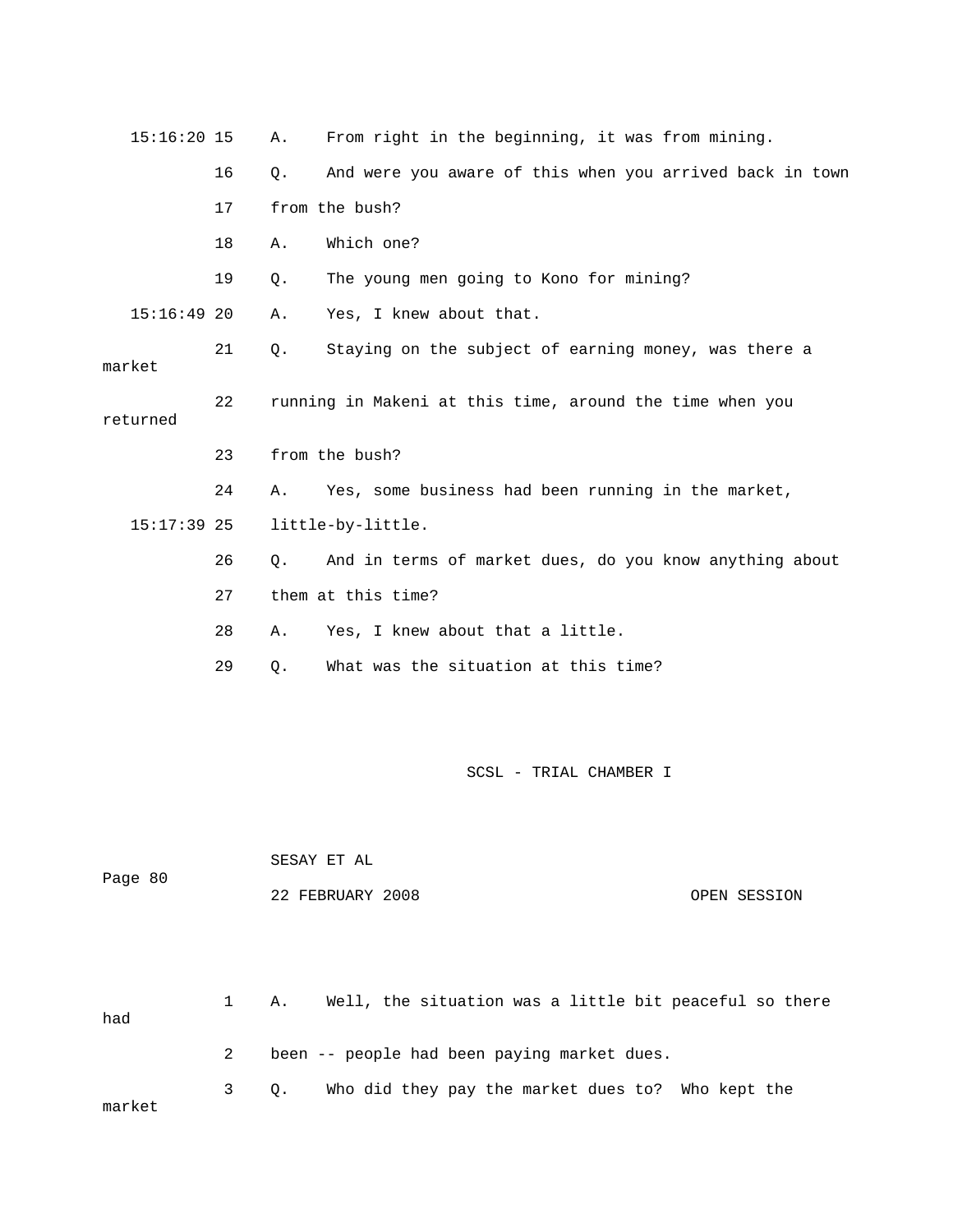15:18:29 5 A. It was for the acting paramount chief. 6 Q. What would happen to the market dues kept by the acting 8 A. Well, it was kept for the fighters, so that they will 9 disturb people who had been selling in the market, so that whosoever wanted help would go and meet the Pa. And who would decide on the amount to give to the bels? re 15:19:26 15 A. Welcome. 16 Q. Do you know if there were rules operating in Makeni in 17 terms of security at that time, crimes? 18 A. Yes, because I myself during that time I was made 19 [REDACTED]. 0. Mr Witness --22 Q. -- try not to mention the title because it might identify 24 PRESIDING JUDGE: I think that peace of evidence can be 15:20:11 25 redacted, you know. 27 PRESIDING JUDGE: It should be redacted, please. 28 MR JORDASH: 7 paramount chief? not 15:18 11 Q. A 12 A. As regards that, it was the Pa; he had been working on his 13 own decision. 14 Q. Thank you.  $15:19:53$  20 21 A. Yes, sir. 23 you; okay? 26 MR JORDASH: Thank you.

29 Q. Now, you told us about -- don't mention the title -- but

4 dues?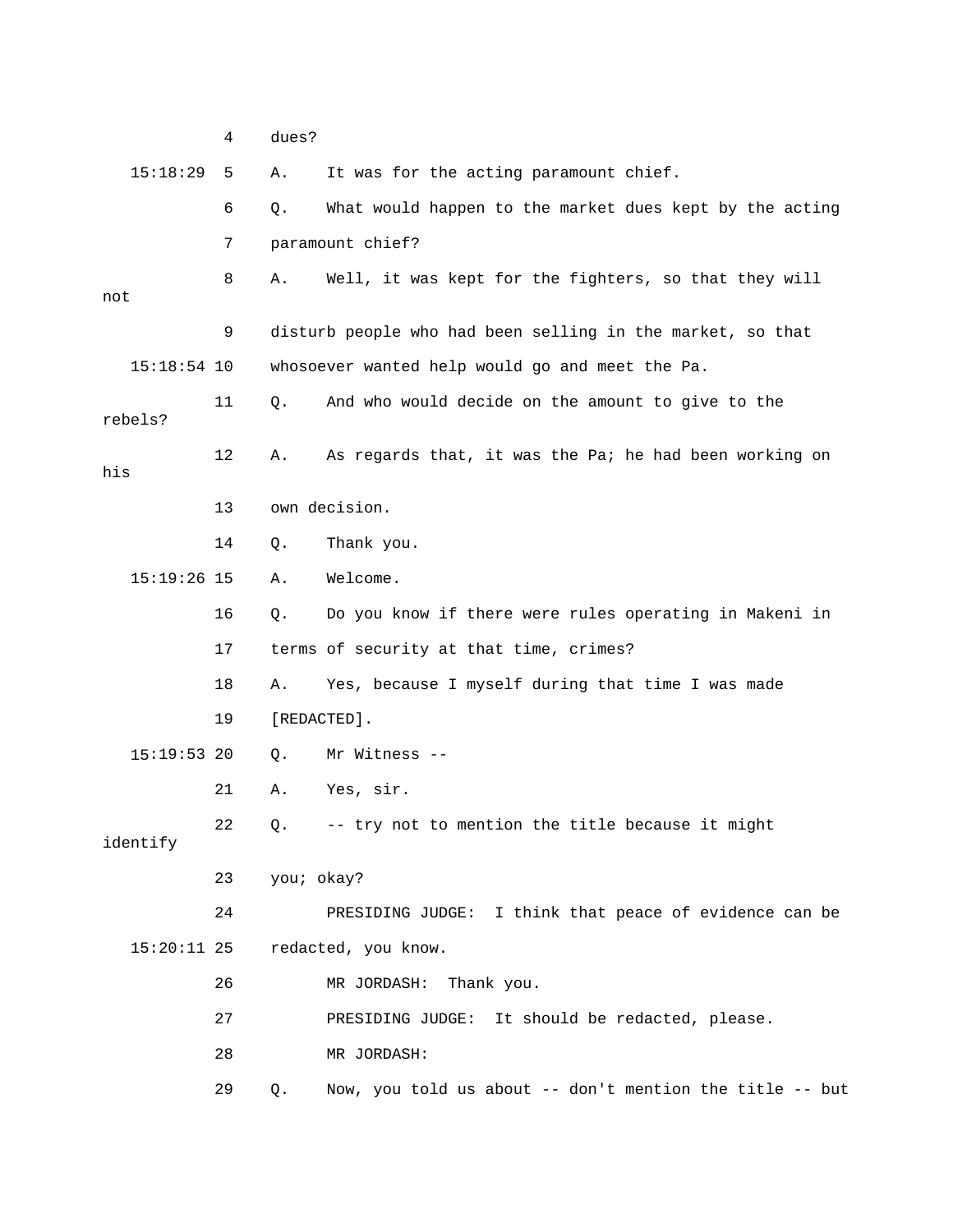| Page 81 |               |    | SESAY ET AL      |                                                          |  |  |  |
|---------|---------------|----|------------------|----------------------------------------------------------|--|--|--|
|         |               |    | 22 FEBRUARY 2008 | OPEN SESSION                                             |  |  |  |
|         |               |    |                  |                                                          |  |  |  |
|         |               |    |                  |                                                          |  |  |  |
|         |               | 1  |                  | who gave you that job you just mentioned?                |  |  |  |
|         |               | 2  | Α.               | Okay.                                                    |  |  |  |
|         |               | 3  | Q.               | Who gave you the job?                                    |  |  |  |
|         |               | 4  | Α.               | It was within the G5.                                    |  |  |  |
|         | 15:20:35      | 5  | Q.               | When you say it was within the G5, explain what you mean |  |  |  |
| by      |               |    |                  |                                                          |  |  |  |
|         |               | 6  | that?            |                                                          |  |  |  |
|         |               | 7  | Α.               | It was a group that had been dealing with the civilians. |  |  |  |
|         |               | 8  | Q.               | And, just generally, how did you fit into that, without  |  |  |  |
|         |               | 9  |                  | mentioning the title, please?                            |  |  |  |
|         | $15:21:08$ 10 |    | Α.               | Well, it was from the acting paramount chief.            |  |  |  |
|         |               | 11 | Q.               | And what was the activity which you were engaged in?     |  |  |  |
|         |               | 12 | Α.               | Well, it was just to keep law and order in town.         |  |  |  |
|         |               | 13 | Q.               | Would crimes be reported?                                |  |  |  |
|         |               | 14 | Α.               | Yes, they used to report crimes.                         |  |  |  |
|         | $15:21:40$ 15 |    | Q.               | What would you and the court do, when those reports were |  |  |  |
|         |               | 16 | made?            |                                                          |  |  |  |
|         |               | 17 | Α.               | Well, we were there to settle matters; that is why we    |  |  |  |
| were    |               |    |                  |                                                          |  |  |  |
|         |               | 18 | there.           |                                                          |  |  |  |
|         |               | 19 | Q.               | Would the court you referred to come to decisions about  |  |  |  |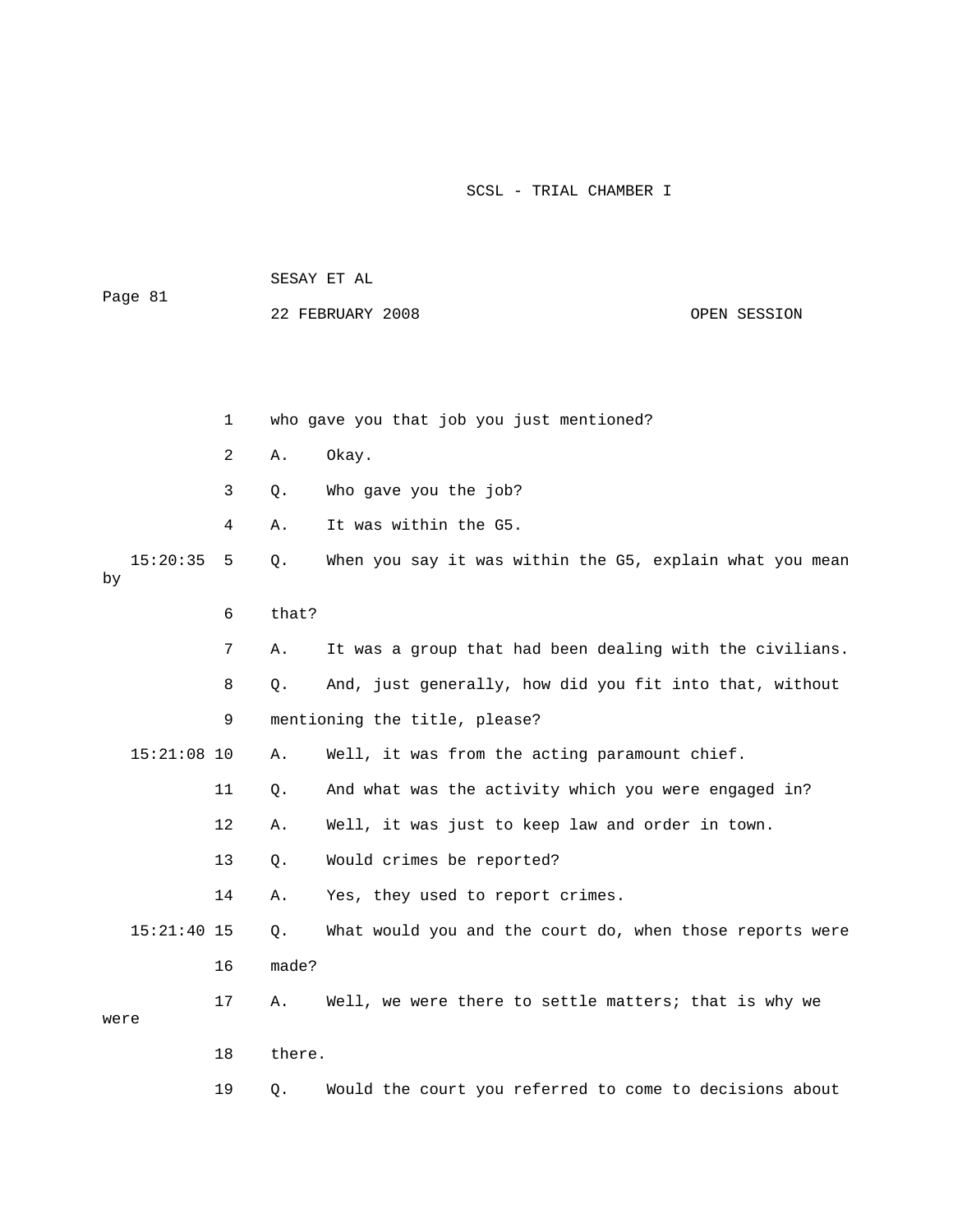|      | $15:22:14$ 20 |    | issues? |                                                              |
|------|---------------|----|---------|--------------------------------------------------------------|
|      |               | 21 | Α.      | Yes, we decided on matters.                                  |
|      |               | 22 | Q.      | What kind of matters would you decide on?                    |
|      |               | 23 | Α.      | Like money-laundering, and palaver that had to do with       |
|      |               | 24 |         | women, we were there to settle them.                         |
|      | $15:22:38$ 25 |    | $Q$ .   | What do you mean palaver to do with women?                   |
| lady |               | 26 | А.      | We call name. So when somebody's been nominated by a         |
|      |               | 27 |         | or a women, if your husband -- if your wife were to nominate |
|      |               | 28 |         | somebody, then you -- we were there to settle that problem.  |
| and  |               | 29 |         | Q. I'm not sure I -- the Judges follow that. Can you try     |

| Page 82 | SESAY ET AL      |              |
|---------|------------------|--------------|
|         | 22 FEBRUARY 2008 | OPEN SESSION |

|      | $\mathbf{1}$ | explain that in a bit more detail? What do you mean by             |
|------|--------------|--------------------------------------------------------------------|
|      | 2            | "nominate"?                                                        |
|      | $\mathbf{3}$ | A. I said -- I said, when somebody had an affair with              |
| then | 4            | somebody's wife, and this thing is revealed to the husband,        |
|      |              | $15:23:21$ 5 we were there to get it settled.                      |
| have | 6            | What if a woman didn't want to be with a man; did you<br>$\circ$ . |
|      | $7^{\circ}$  | anything to do with that?                                          |
|      | 8            | A. Well, that's also referred to as divorce. That will             |

take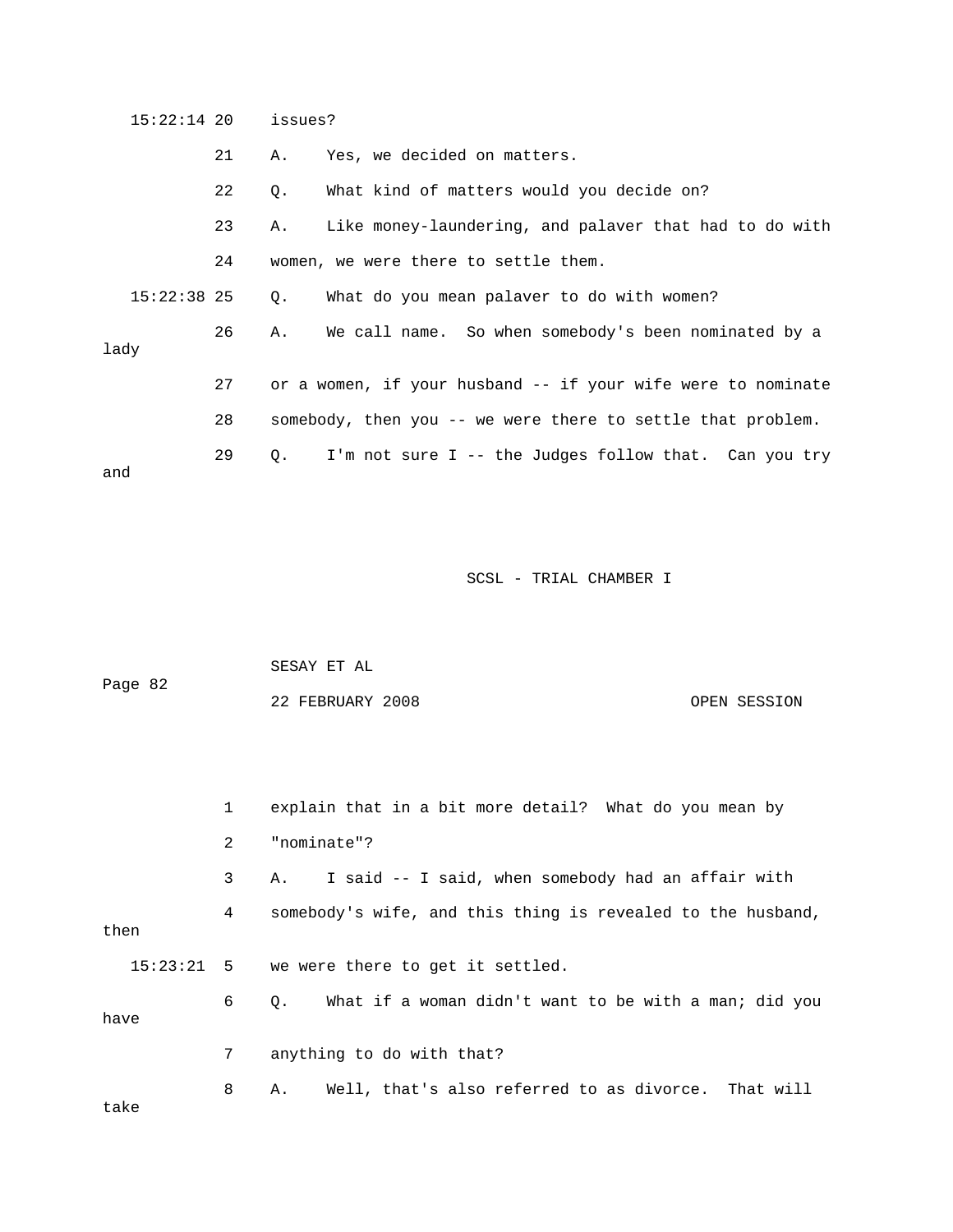|      |               | 9       |            | place in court.                                                |
|------|---------------|---------|------------|----------------------------------------------------------------|
|      | $15:23:50$ 10 |         | Q.         | What about if a woman was approached by a fighter she          |
| do   |               | 11      |            | didn't want, or wasn't interested in, did you have anything to |
|      |               | $12 \,$ | with that? |                                                                |
| G5,  |               | 13      | Α.         | At that time we had been given that power, we the<br>Yes.      |
|      |               | 14      |            | we had been trying out those cases.                            |
|      | $15:24:13$ 15 |         | Q.         | What would you do if a woman came and said: I'm being          |
|      |               | 16      |            | harassed by an RUF fighter and I don't like it?                |
|      |               | 17      | Α.         | We would report to the office saying that we wanted this       |
|      |               | 18      |            | man as a fighter to go to court.                               |
|      |               | 19      | Q.         | And what would happen then, from what you observed?            |
|      | $15:24:40$ 20 |         | Α.         | When we would decide it as a civilian matter.                  |
|      |               | 21      | Q.         | Would that apply to an RUF fighter?                            |
|      |               | 22      | Α.         | We are not the ones that had been --                           |
| over |               | 23      |            | THE INTERPRETER: Your Honours, would the witness go            |
|      |               | 24      | that?      |                                                                |
|      | $15:24:59$ 25 |         |            | MR JORDASH:                                                    |
|      |               | 26      | Q.         | Repeat the last answer please, Mr Witness.                     |
|      |               | 27      | Α.         | Which one?                                                     |
|      |               | 28      | О.         | You said something about the G5.                               |
|      |               | 29      | Α.         | Yes.                                                           |

SESAY ET AL

Page 83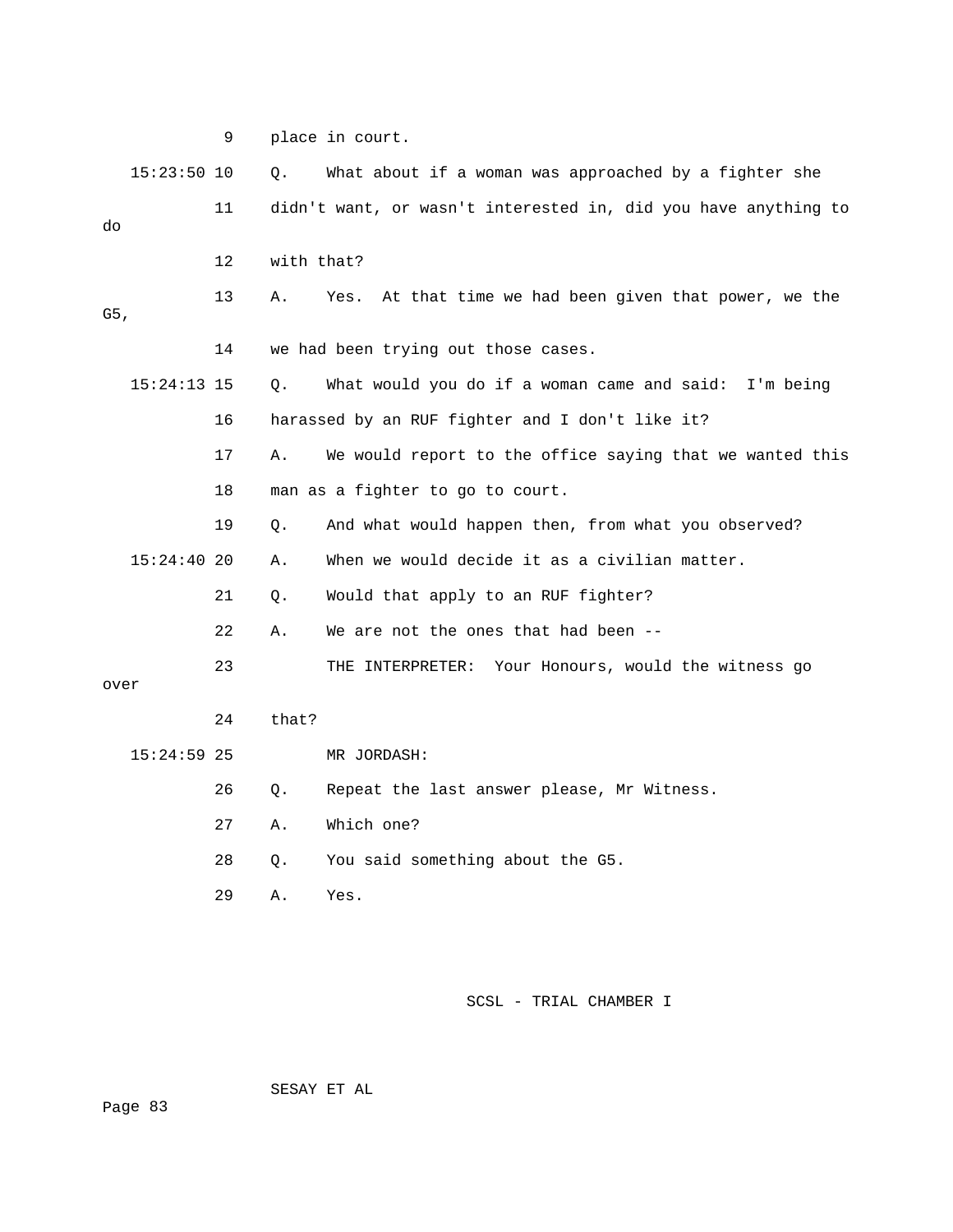|      |                         | 1  | Q. | Something to do with fighters; what would the G5 do?         |
|------|-------------------------|----|----|--------------------------------------------------------------|
| to   |                         | 2  | Α. | They knew the way they would -- what they would do<br>Yes.   |
|      |                         |    |    |                                                              |
|      |                         | 3  |    | send the man to court?                                       |
| what |                         | 4  | Q. | Did it happen that such men were sent to court, from         |
|      | 15:25:38                | 5  |    | you observed?                                                |
|      |                         | 6  | Α. | Yes, sir.                                                    |
|      |                         | 7  | Q. | And did the court you were involved in have the power to     |
|      |                         | 8  |    | send people to any form of punishment?                       |
|      |                         | 9  | Α. | At that time we did not have the power to punish<br>No.      |
|      | $15:26:13$ 10           |    |    | somebody, but we were there to settle matters.               |
|      |                         | 11 | Q. | What about the G5; did they have the power to punish?        |
|      |                         | 12 | Α. | Well, I did not know about their own power but the power     |
|      |                         | 13 |    | that we had in court, that's what I'm talking about.         |
|      |                         | 14 | Q. | Okay. Did you come across someone called MP Jalloh?          |
|      | $15:26:40$ 15<br>court, |    |    | PRESIDING JUDGE: This court is referring to court,           |
|      |                         | 16 |    | court; what is -- which is this court>.                      |
|      |                         | 17 |    | THE WITNESS: Yes, I know him.                                |
|      |                         | 18 |    | MR JORDASH:<br>Sorry, Your Honour.                           |
|      |                         | 19 |    | PRESIDING JUDGE: He's been talking of taking people to       |
|      | $15:26:56$ 20           |    |    | court, court. What court? What court?                        |
|      |                         | 21 |    | THE WITNESS:<br>It's a local court. A local court.           |
|      |                         | 22 |    | MR JORDASH:                                                  |
|      |                         | 23 | О. | Could you explain a little bit more, just briefly, Mr        |
| at   |                         | 24 |    | Witness, the relationship between the G5 and the local court |
|      |                         |    |    |                                                              |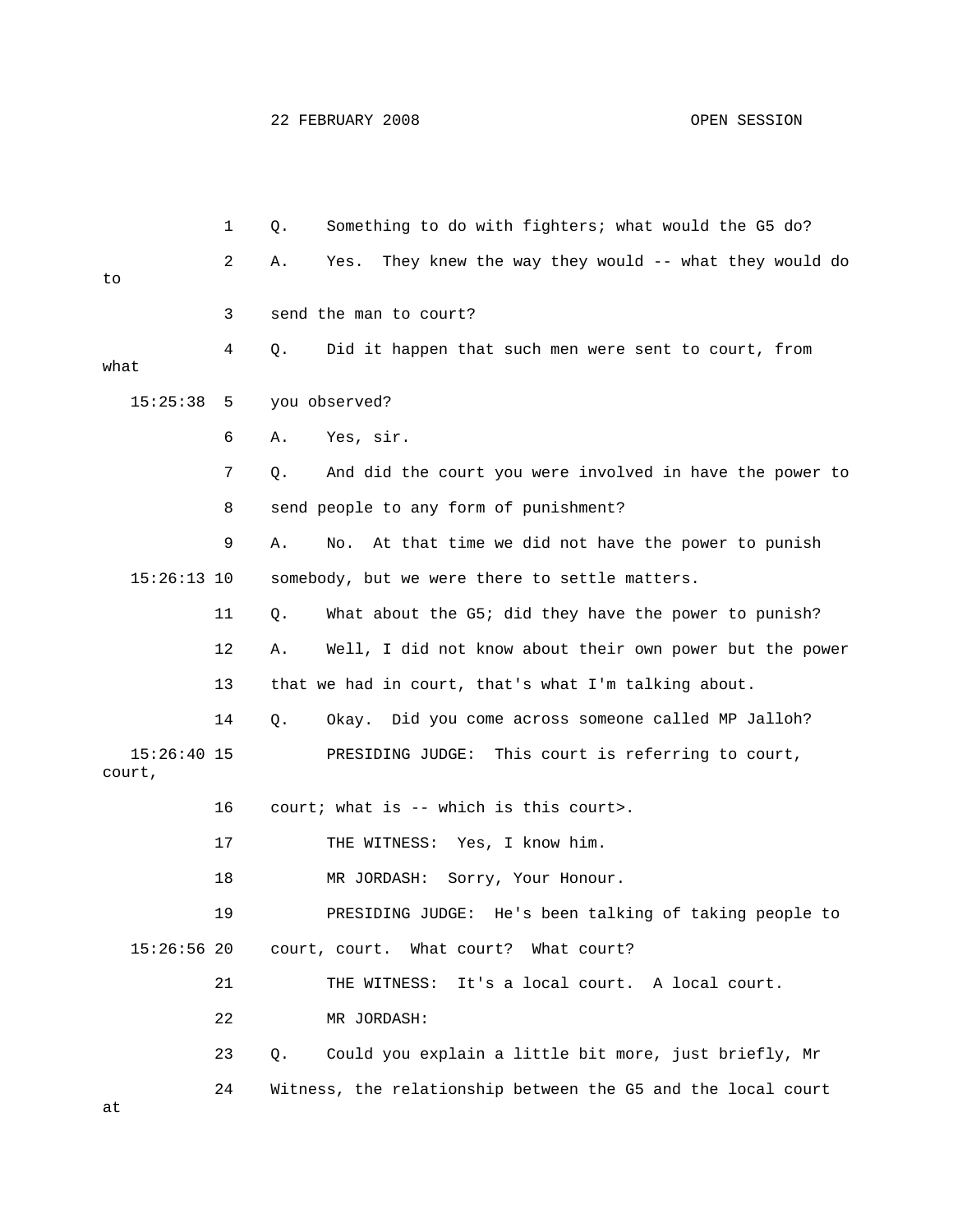15:27:14 25 the time you came from the bushes? 26 A. Well, what I understood, I understood that the acting was 28 there for the civilians. Except if a fighter was reported 29 he had done something that was bad under the court order he would 27 paramount chief had been liaising with the G5, and the G5, he that

SCSL - TRIAL CHAMBER I

 SESAY ET AL Page 84 22 FEBRUARY 2008 OPEN SESSION

 1 report to the G5. But the G5 and the civilians were the ones 2 that had been working together. 4 A. You're welcome. 15:28:01 5 Q. What did MP Jalloh have to do with this? 6 A. Well, I knew him as MP Jalloh, he was an MP commander. 7 was linked to fighters. 8 Q. Did he have anything to do with issue of crimes? 15:28:39 10 about these crimes to Pa Koroma, who was in charge of G5, who 11 not been reporting crimes to MP. 3 Q. Thank you. He 9 A. Well, the crimes that I knew about, who had been reporting had

12 Q. Okay. Was there one or more than one armed group within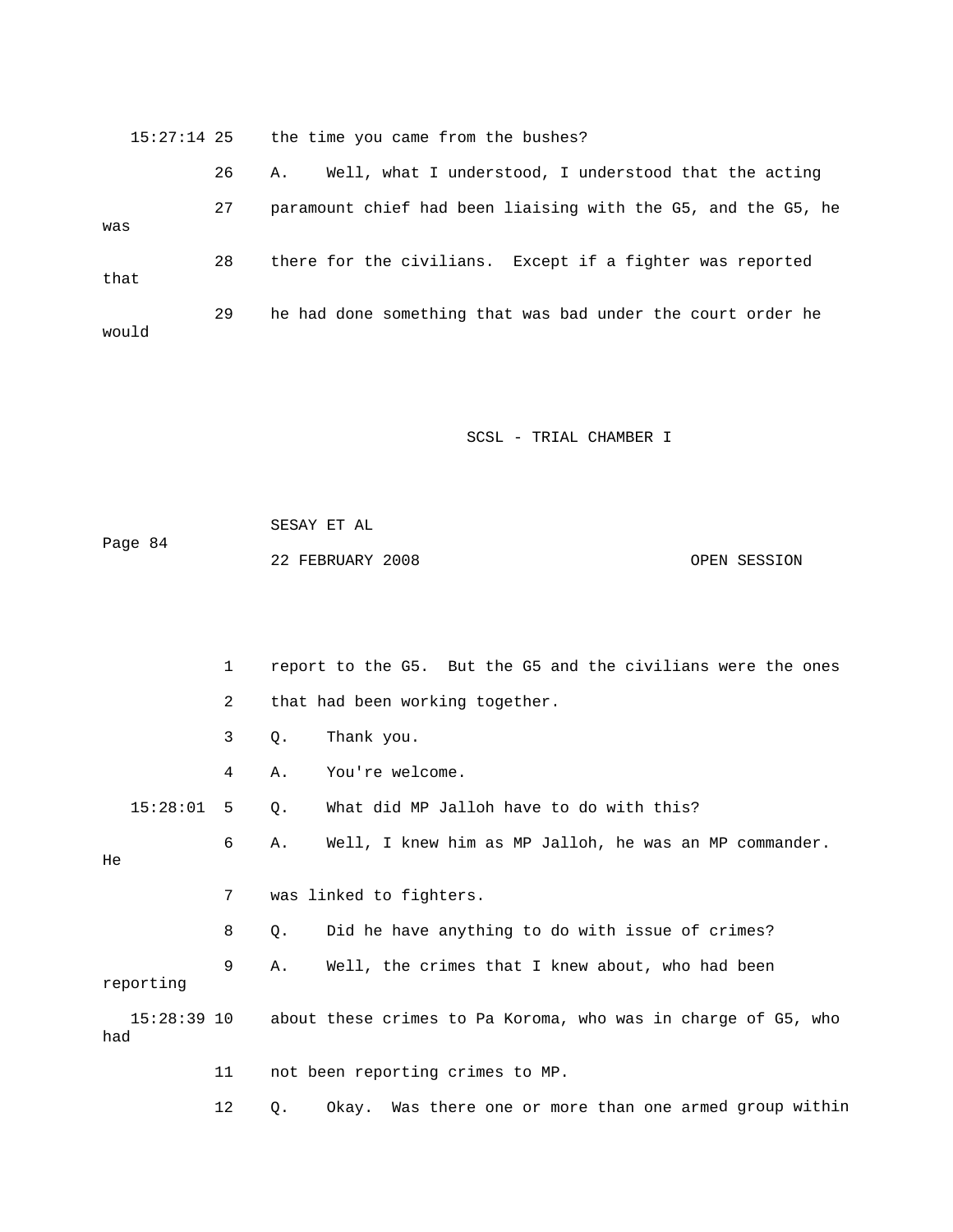|                     | 13 |       | Makeni at this time?                                    |
|---------------------|----|-------|---------------------------------------------------------|
|                     | 14 | Α.    | Well, more than one anyway.                             |
| $15:29:08$ 15       |    | Q.    | One was the RUF; is that right?                         |
|                     | 16 | Α.    | Yes.                                                    |
|                     | 17 | Q.    | Do you know who any of the others were?                 |
|                     | 18 | Α.    | Like the AFRC, they were also an armed group.<br>Yes.   |
| RUF?                | 19 | Q.    | Did you see how the AFRC were behaving compared to the  |
| $15:29:43$ 20<br>in |    | Α.    | Yes, I saw, and I understood how they had been behaving |
|                     | 21 |       | Makeni Town.                                            |
|                     | 22 | $Q$ . | How was that; how had the AFRC been behaving?           |
|                     | 23 | Α.    | Well, they had not been behaving well in the town.      |
| town;               | 24 |       | PRESIDING JUDGE: Who have not been behaving well in     |
| $15:30:07$ 25       |    |       | is it the AFRC?                                         |
| heard               | 26 |       | It was the AFRC. At any time that you<br>THE WITNESS:   |
|                     | 27 |       | about the AFRC everybody would be jittery.              |
|                     | 28 |       | MR JORDASH:                                             |
|                     | 29 | $Q$ . | Did you ever hear about Superman?                       |
|                     |    |       |                                                         |
|                     |    |       | SCSL - TRIAL CHAMBER I<br>SESAY ET AL                   |
|                     |    |       |                                                         |

1 A. Yes, I used to hear about Superman.

22 FEBRUARY 2008

OPEN SESSION

5

Page 8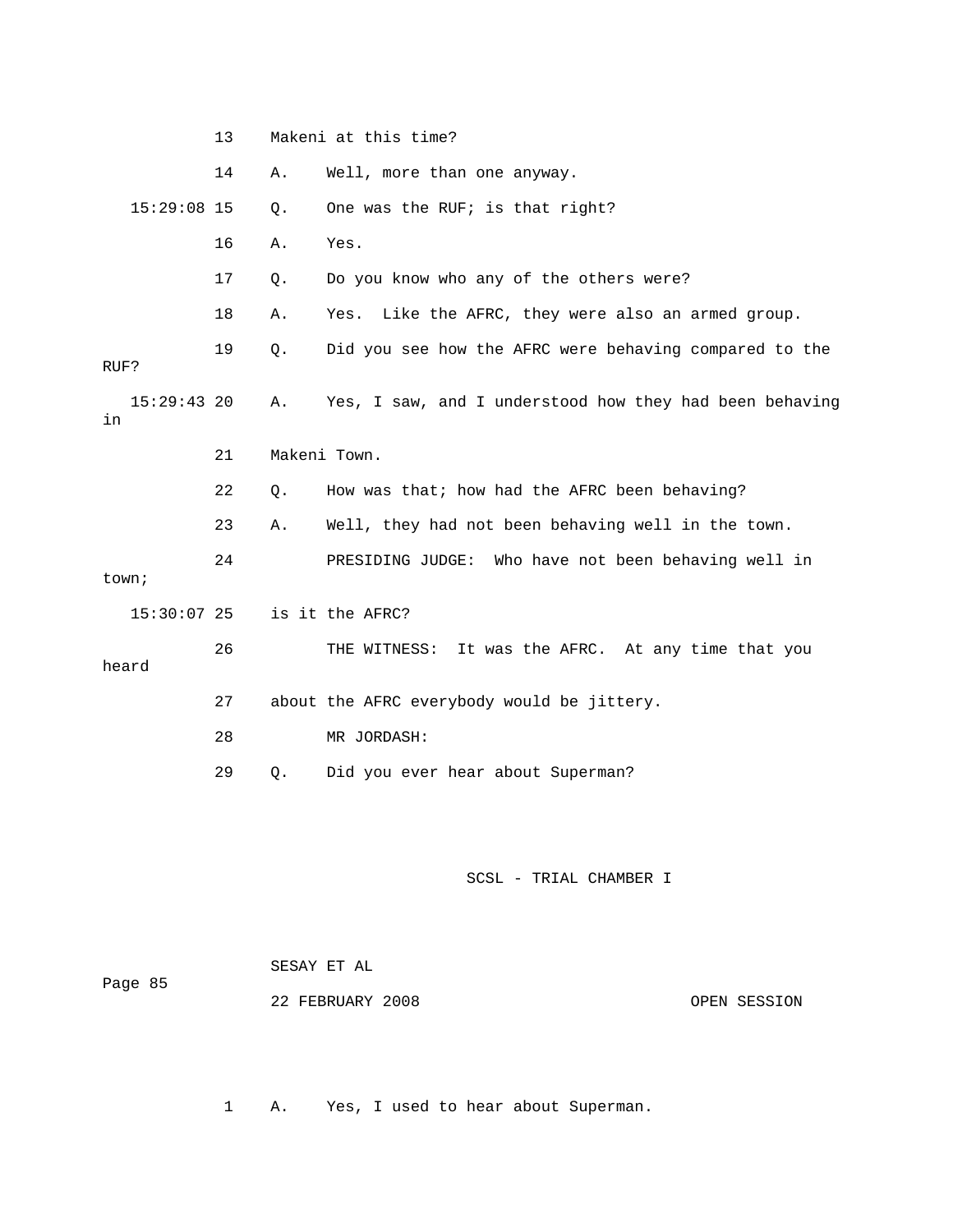|                  | 2  | Did he come into town?<br>Q.                                   |
|------------------|----|----------------------------------------------------------------|
|                  | 3  | From time to time he would come to town.<br>Α.                 |
|                  | 4  | How was it when he came into town?<br>Q.                       |
| 15:30:42<br>bad. | 5  | At any time that he came to town, everything would go<br>Α.    |
|                  | 6  | Can you explain a little bit more what you mean by that?<br>Q. |
| came             | 7  | Well, like the other time that I could recall, when he<br>Α.   |
| was              | 8  | to kill Issa, when Issa pulled out from Makeni, see, the town  |
|                  | 9  | left without law and order.                                    |
| $15:31:37$ 10    |    | Did you see Superman's fighters and the age of his<br>Q.       |
|                  | 11 | fighters?                                                      |
|                  | 12 | Well, Superman's fighters were under-age groups. He had<br>Α.  |
|                  | 13 | little boys and they had been showing us that these were       |
|                  | 14 | Superman's fighters.                                           |
| $15:31:52$ 15    |    | And what about Sesay's fighters; did you see them?<br>Q.       |
|                  | 16 | PRESIDING JUDGE: What did he say about Superman's              |
|                  | 17 | fighters? That they were what? That they were under age?       |
|                  | 18 | Under age.<br>MR JORDASH:                                      |
| fighters         | 19 | Most of his fighters were under-age<br>THE WITNESS:            |
| $15:32:02$ 20    |    | who came to town.                                              |
|                  | 21 | MR JORDASH:                                                    |
|                  | 22 | The men you associated with Sesay, what about them?<br>Q.      |
| the              | 23 | Well, the ones that I had been seeing when we went to<br>Α.    |
|                  | 24 | acting paramount chief, they were elderly people.              |
| $15:32:48$ 25    |    | Thank you. You've just touched upon this but so we're<br>Q.    |
|                  | 26 | clear: After the fight when Superman came in to try to kill    |
|                  | 27 | Sesay, did Sesay leave Makeni?                                 |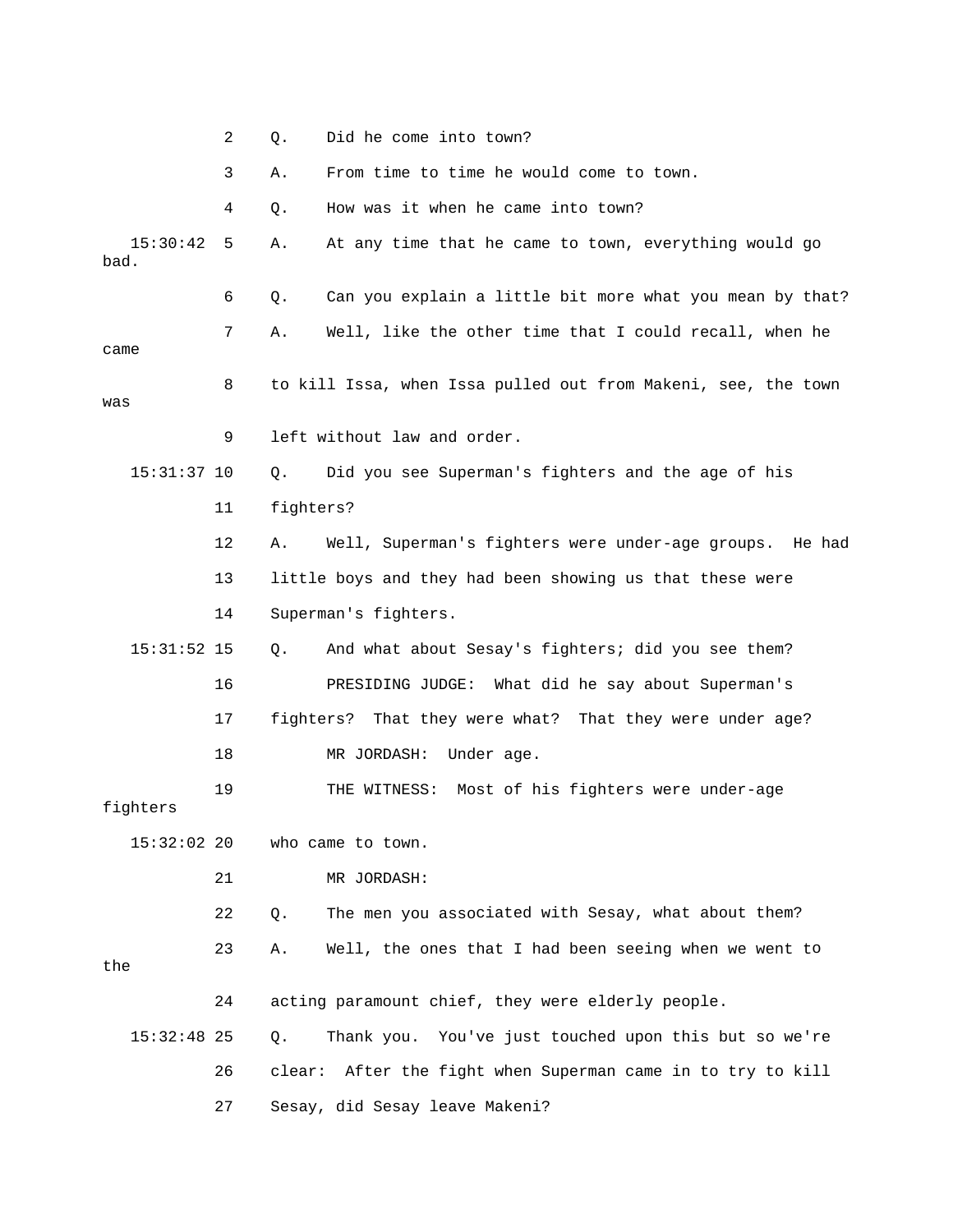28 A. Yes, sir, he left Makeni.

GE: Disorder, after he left. That's what 29 PRESIDING JUD the

|         | SESAY ET AL      |  |              |
|---------|------------------|--|--------------|
| Page 86 |                  |  |              |
|         | 22 FEBRUARY 2008 |  | OPEN SESSION |

|               | $\mathbf{1}$ |         | witness said.                                                |
|---------------|--------------|---------|--------------------------------------------------------------|
|               | 2            |         | THE WITNESS: Yes, yes.                                       |
|               | 3            |         | PRESIDING JUDGE: There was an attempt on his life, he        |
|               | 4            |         | fled, and, you know, disorder, you know, installed itself in |
| 15:33:36      | 5            | Makeni. |                                                              |
|               | 6            |         | THE WITNESS: Yes, sir.                                       |
|               | 7            |         | MR JORDASH:                                                  |
|               | 8            | Q.      | Are you aware of how long he was gone?                       |
|               | 9            | Α.      | No, I cannot recall.                                         |
| $15:33:36$ 10 |              | Q.      | Was he gone for some time?                                   |
|               | 11           | Α.      | Yes, he went for some time.                                  |
| date,         | $12 \,$      | Q.      | Do you recall him returning? I'm not asking for the          |
|               | 13           |         | but just whether you recall the fact of his return?          |
|               | 14           | Α.      | Yes, I could recall he returned.                             |
| $15:34:13$ 15 |              | О.      | And how was life in Makeni when he returned?                 |
| because       | 16           | Α.      | People were happy. We danced for him. We danced              |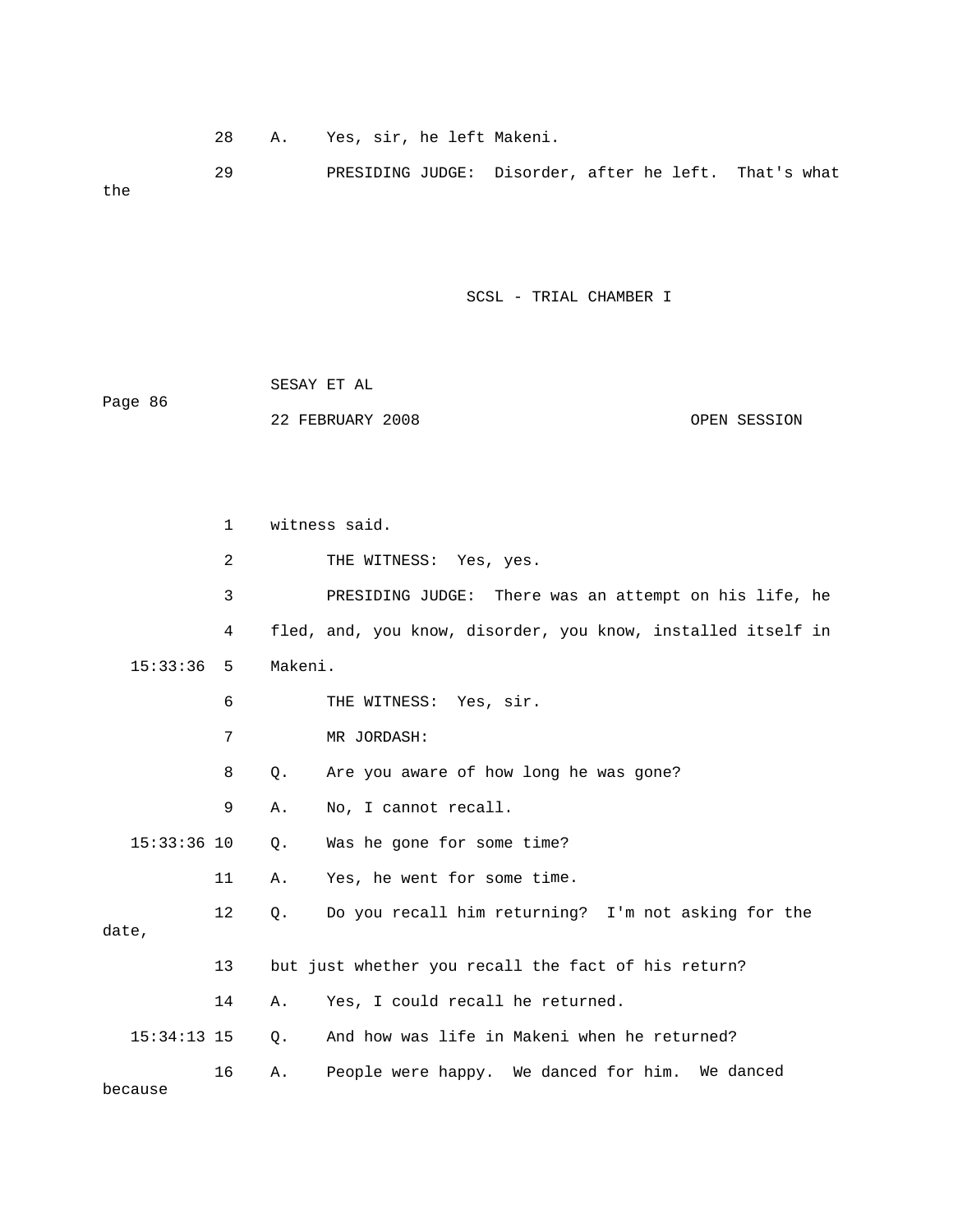17 he came back to Makeni.

 18 Q. Are you saying that people literally danced when he came 21 A. People danced; they went and welcomed him. They went to 22 his house and they thanked him, you know, because of coming. 23 Q. Did the situation upon his return then change or was it 24 it had been when Superman was there? 15:34:59 25 A. Yes, the town changed and the whole situation came back 27 Q. Now, during the time Sesay was there before he had been 29 lives of the CDF who had returned and surrendered? SCSL - TRIAL CHAMBER I SESAY ET AL Page 87 19 back or are you using that as an expression of joy at his return 15:34:47 20 or both? as to 26 order. 28 chased out, and the time when he came back, how was it for the

 1 A. The life of the CDF was not risky to the RUF at all. 2 Q. Did you observe at any stage in this year gunships? 4 Q. Whether there were any gunships which came over Makeni from 3 A. If the CDF had the gunship? 15:36:09 5 anywhere?

22 FEBRUARY 2008 OPEN SESSION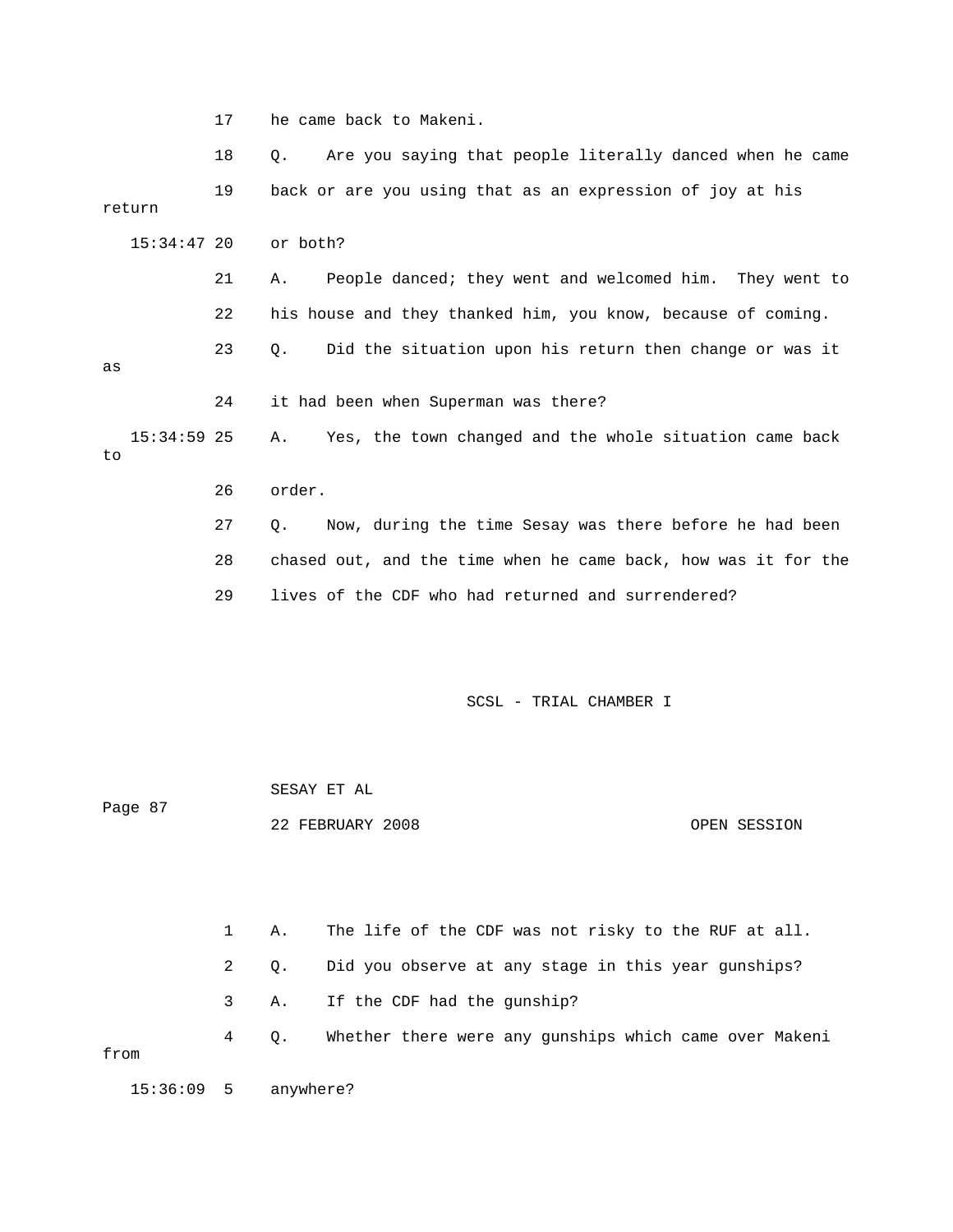6 A. Oh, yes, I experienced that, and we buried some of the 7 corpses. 8 Q. Corpses of who; fighters or civilians? 11 Q. What would the civilians -- I'm talking about the time when 12 Issa Sesay was there -- what would the civilians do when the 13 gunships came? gunships came, I don't think Issa Sesay was in town anymore. TNESS: Yes, they came to Makeni, but I cannot 18 THE WI recall 21 THE WITNESS: Yes, it -- they killed civilians. A pregnant 22 mother that was killed, we were the ones that buried her at  $23$  back of the axis -- at the back of -ss -- 24 THE INTERPRETER: Your Honours, would the witne 26 State: Ne were the ones that buried her. 27 JUDGE BOUTET: You said that Sesay was not there. Was 28 before Sesay came to town or he had left? Or can you give 9 A. The ones that were killed by the gunships, it was 15:36:32 10 civilians. 14 A. Well, if I could recall when, during the time that the  $15:36:52$  15 16 Q. Okay. 17 PRESIDING JUDGE: So gunships came to Makeni? 19 whether Issa Sesay was there. 15:37:06 20 PRESIDING JUDGE: And they killed civilians? the 15:37:21 25 THE WITNESS: -- at the back of the acting paramount chief it 29 additional information about that?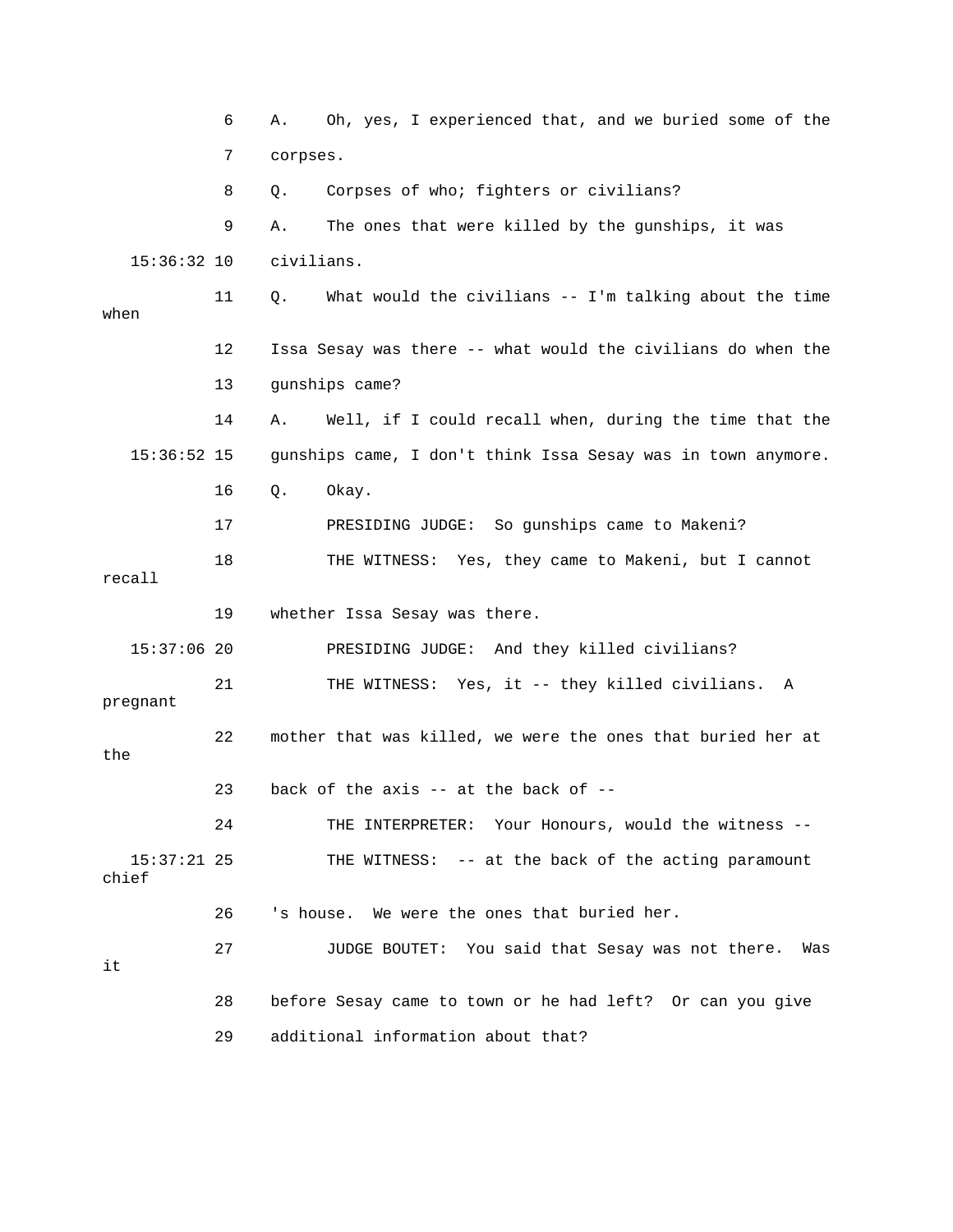| Page 88       |    |       | SESAY ET AL                                                   |              |
|---------------|----|-------|---------------------------------------------------------------|--------------|
|               |    |       | 22 FEBRUARY 2008                                              | OPEN SESSION |
|               |    |       |                                                               |              |
|               |    |       |                                                               |              |
| town.         | 1  |       | THE WITNESS: Yes, during that time Sesay had come to          |              |
| to            | 2  |       | He was not within Makeni Township. That is what I was trying  |              |
|               | 3  | say.  |                                                               |              |
|               | 4  |       | MR JORDASH: I can maybe clarify this a bit more.              |              |
| 15:37:58      | 5  | Q.    | Can you remember --                                           |              |
|               | 6  | Α.    | Yes.                                                          |              |
|               | 7  | Q.    | -- an incident involving the RUF and the UN in --             |              |
| he            | 8  |       | PRESIDING JUDGE: Excuse me, let's get this right.             | Is           |
| was           | 9  |       | saying that when the gunships came and killed civilians Sesay |              |
| $15:38:12$ 10 |    |       | not in town?                                                  |              |
|               | 11 |       | THE WITNESS: I cannot recall but I don't think he was         |              |
|               | 12 |       | there anymore, sir.                                           |              |
|               | 13 |       | MR JORDASH:                                                   |              |
|               | 14 | Q.    | Do you recall an incident between the RUF and the UN in       |              |
| $15:38:26$ 15 |    | 2000? |                                                               |              |
|               | 16 | Α.    | Yes, I can recall that.                                       |              |
|               | 17 | Q.    | Are you able to say when the gunship came in relation to      |              |
|               | 18 |       | that event; how long before or how long after or at the same  |              |
|               | 19 | time? |                                                               |              |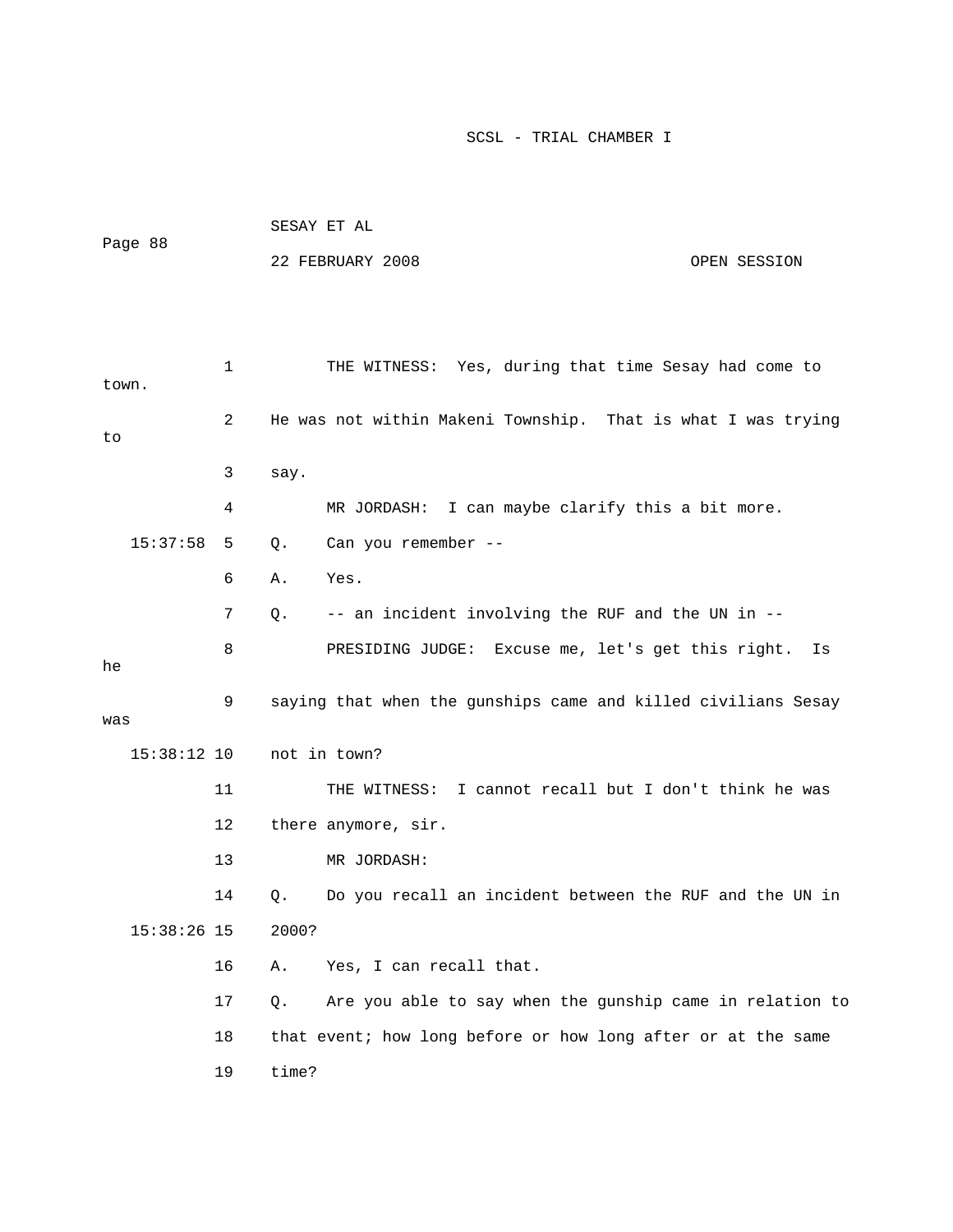15:38:51 20 A. Well, after the Kenyan issue, when the gunship came, he 22 MR JORDASH: Lost the translation, Mr Witness. our Honours, would he be 23 THE INTERPRETER: Yes, Y Take your time. You're going to finish today I'm sure 27 there's no -- 28 A. I do hear. SCSL - TRIAL CHAMBER I SESAY ET AL OPEN SESSION 1 A. Okay. Okay. I heard about the Kenyans, and I also heard 2 about the gunships, but about the Ghanian issue, and the 3 gunships, the gunships were not too much with the civilians. did 21 not - instructed 24 to go slow? 15:39:10 25 MR JORDASH: 26 Q. so 29 Q. Go ahead. Page 89 22 FEBRUARY 20

gunships It 4 was on the highway. 15:39:42 5 Q. So, let's just try to be a bit clearer. Did the

6 come --

7 A. Yes.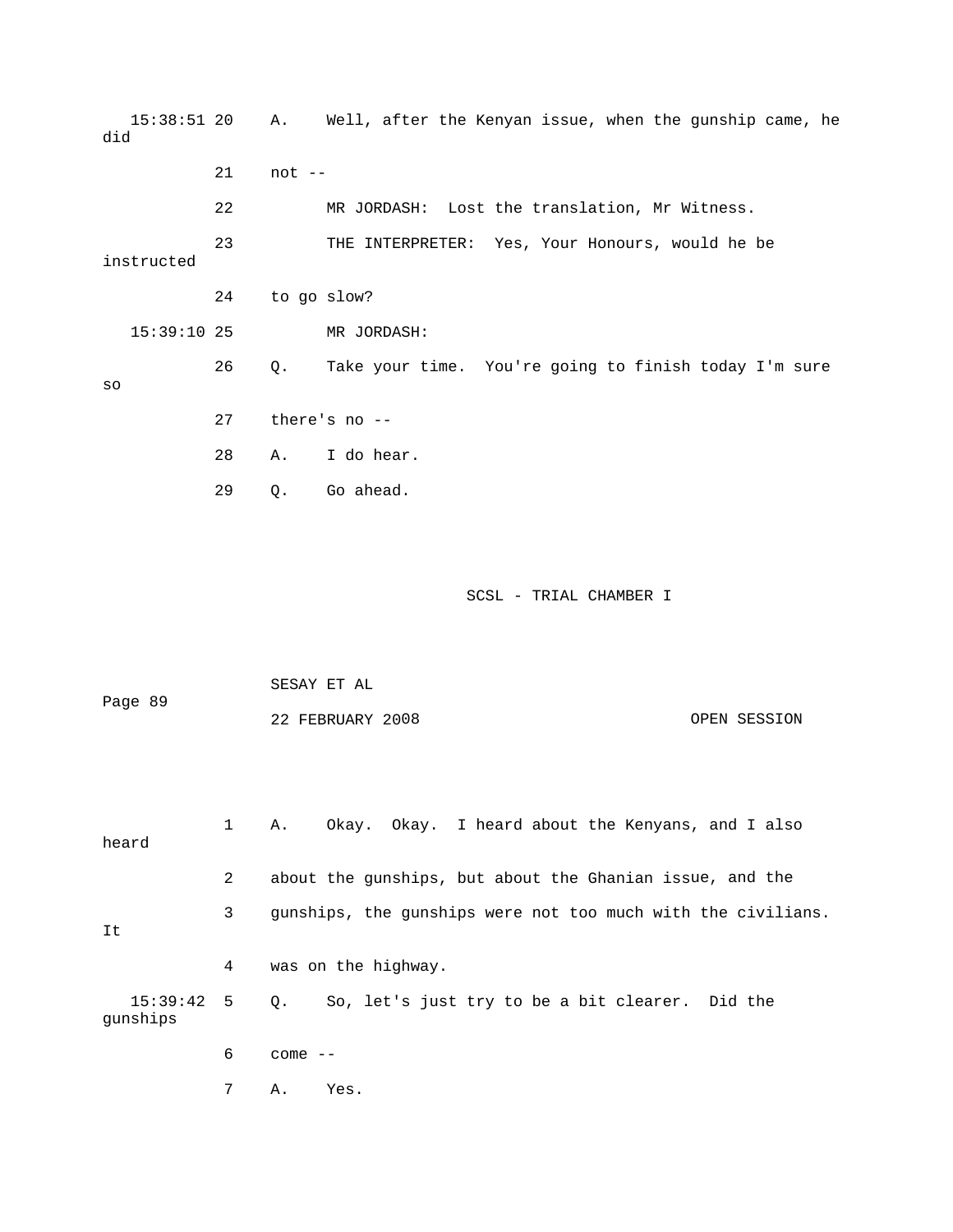| time  |               | 8  | $Q$ . | -- before the incident with the Kenyans, at the same        |
|-------|---------------|----|-------|-------------------------------------------------------------|
|       |               | 9  |       | as the incident with the Kenyans or after that incident?    |
|       | $15:40:07$ 10 |    | Α.    | It was after the Keynian affair.                            |
| the   |               | 11 |       | It was after the Keynian affair that<br>PRESIDING JUDGE:    |
|       |               | 12 |       | gunships came?                                              |
|       |               | 13 |       | MR JORDASH:<br>Yes.                                         |
|       |               | 14 |       | THE WITNESS:<br>Yes.                                        |
|       | $15:40:25$ 15 |    |       | MR JORDASH:                                                 |
|       |               | 16 | $Q$ . | Are we talking days after, weeks after, months after?       |
|       |               | 17 | Α.    | It was within those days that the gunship came.             |
| about |               | 18 | Q.    | Thank you. Do you know or did you receive any news          |
| time  |               | 19 |       | Mr Sesay's activities along the highway to Kono around the  |
|       | $15:41:12$ 20 |    |       | he was operating in Makeni?                                 |
| on    |               | 21 | Α.    | No, I did not know about anything about those incidents     |
|       |               | 22 |       | the highway.                                                |
| if    |               | 23 | Q.    | I'm not suggesting there were incidents; I'm just asking    |
|       | highway?      | 24 |       | you heard about how he was conducting himself along that    |
|       | $15:41:40$ 25 |    | Α.    | No, I do not know about that.                               |
| his   |               | 26 | Q.    | Just to complete the picture, from what you observed of     |
| men,  |               | 27 |       | presence in Makeni, how did he conduct himself, him and his |
|       |               | 28 |       | within Makeni?                                              |
| had   |               | 29 | Α.    | Well, the way he used to behave in Makeni Township, he      |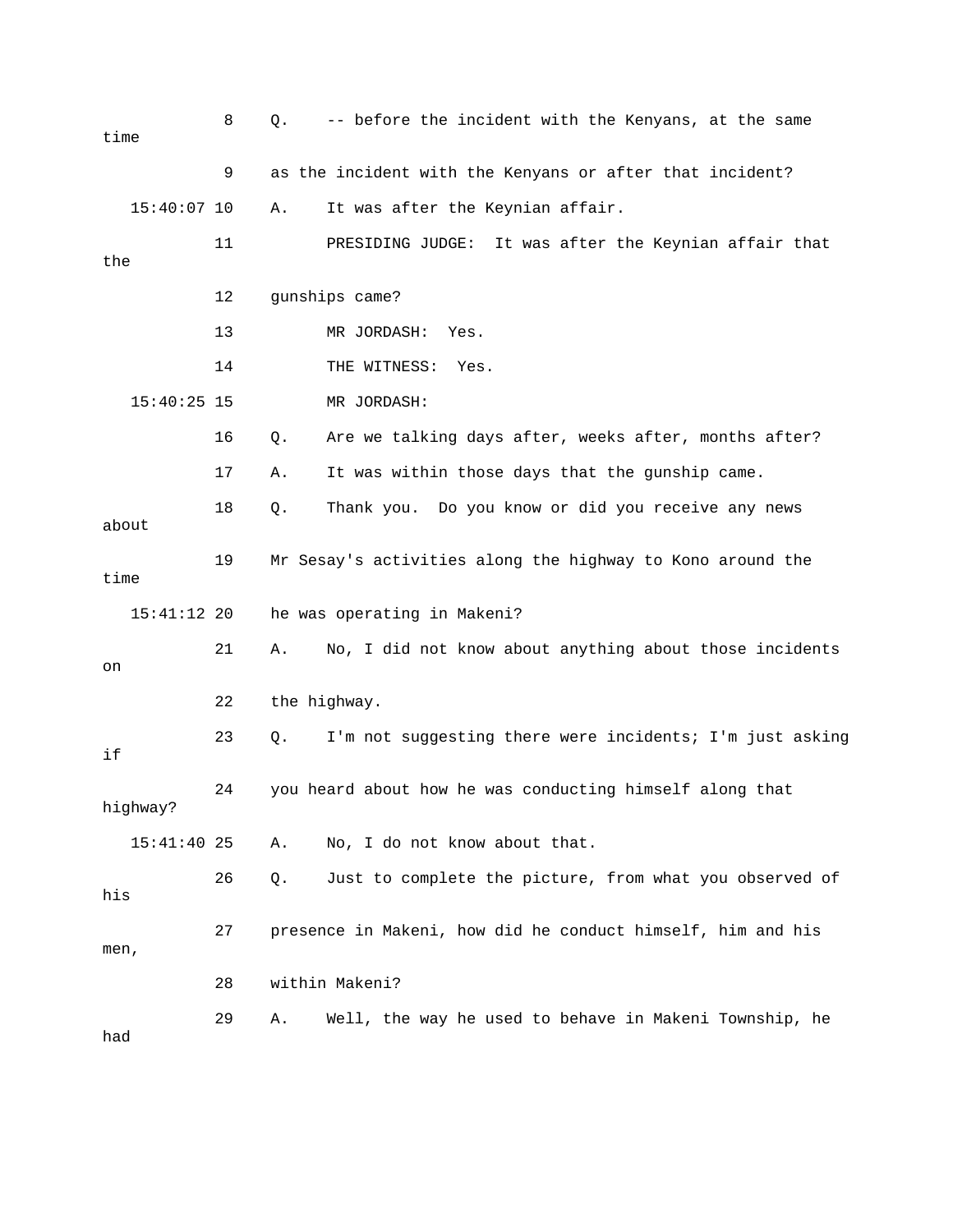| Page 90 | SESAY ET AL      |              |
|---------|------------------|--------------|
|         | 22 FEBRUARY 2008 | OPEN SESSION |

|               | 1  |         | been trying to get the town to a peaceful situation.         |
|---------------|----|---------|--------------------------------------------------------------|
|               | 2  |         | MR JORDASH:<br>Thank you. I've got no further questions,     |
|               | 3  | thanks. |                                                              |
|               | 4  |         | THE WITNESS:<br>Okay.                                        |
| 15:42:56      | 5  |         | PRESIDING JUDGE: Yes, Ms --                                  |
|               | 6  |         | MS MYLVAGANAM:<br>No, thank you, My Lord.                    |
|               | 7  |         | No cross-examination?<br>PRESIDING JUDGE:                    |
|               | 8  |         | MS MYLVAGANAM:<br>No questions.                              |
|               | 9  |         | Thank you. Mr Cammegh?<br>PRESIDING JUDGE:                   |
| $15:43:21$ 10 |    |         | MR CAMMEGH: Just briefly please, Your Honour.                |
|               | 11 |         | CROSS-EXAMINED BY MR CAMMEGH:                                |
|               | 12 | Q.      | Mr Witness, I wonder if you could --                         |
|               | 13 | Α.      | Sir.                                                         |
| in            | 14 | О.      | -- just help me with one or two questions about Makeni       |
| $15:43:38$ 15 |    |         | early 1999?                                                  |
|               | 16 | Α.      | I'll try.                                                    |
| conditions    | 17 | Q.      | I just -- could you please describe the general              |
|               | 18 |         | in Makeni from about February of 1999, February and March of |
| that          | 19 |         | 1999; what was the law and order situation in Makeni during  |
| $15:44:12$ 20 |    | time?   |                                                              |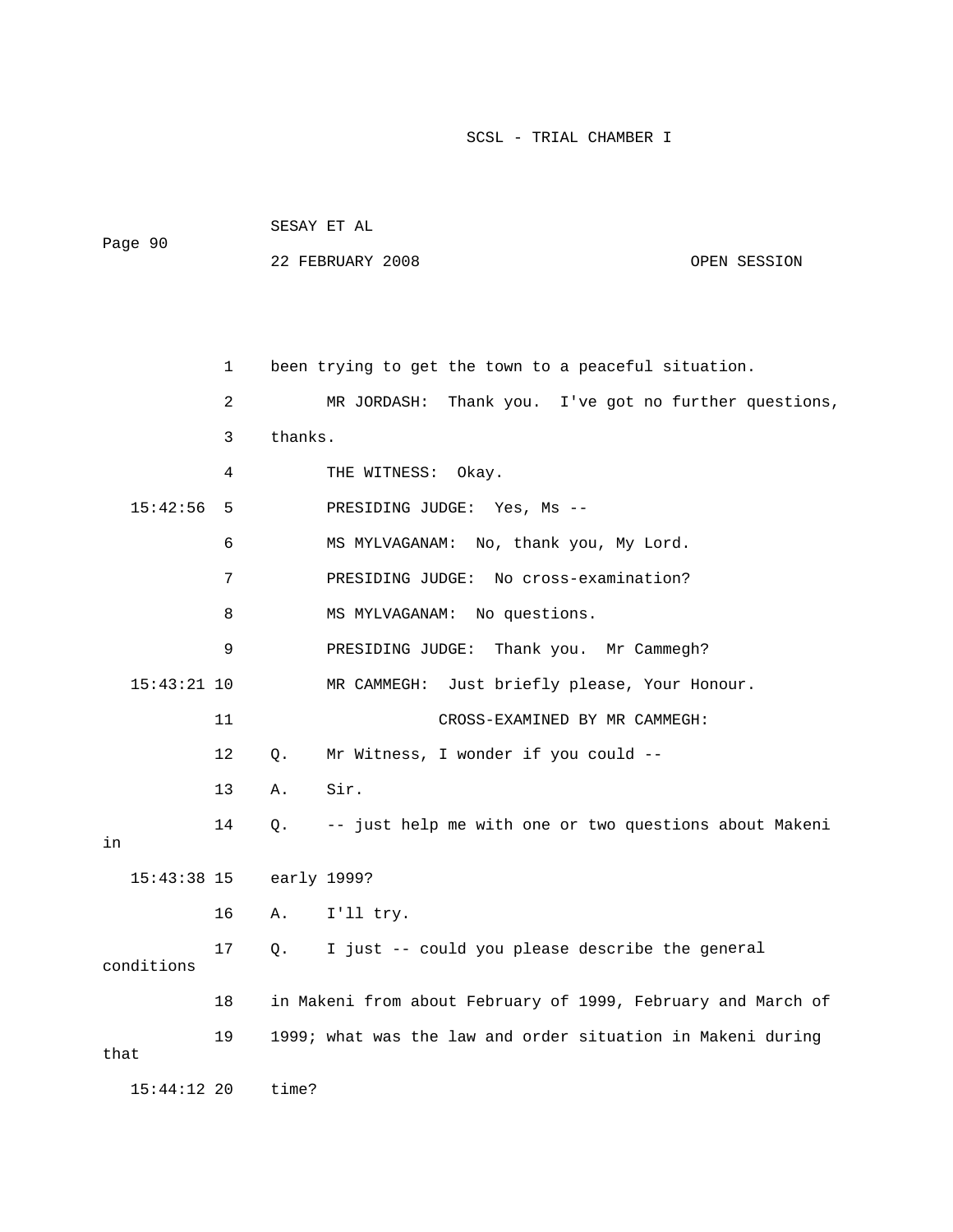|              |                                                                            | 21 | Α.        | When you look at the cost of living it was difficult.         |  |  |
|--------------|----------------------------------------------------------------------------|----|-----------|---------------------------------------------------------------|--|--|
|              |                                                                            | 22 | Q.        | Cost of living?                                               |  |  |
|              |                                                                            | 23 | Α.        | Yeah.                                                         |  |  |
|              | availability                                                               | 24 | $\circ$ . | But leaving aside the cost of living, and the                 |  |  |
| on           | 15:44:39 25 of food stuffs and various commodities, can I ask you to focus |    |           |                                                               |  |  |
| and<br>March |                                                                            | 26 |           | the law and order situation in Makeni at that time. Was law   |  |  |
|              |                                                                            | 27 |           | order being properly maintained in Makeni during February,    |  |  |
|              |                                                                            | 28 |           | of 1999 or was it in a -- well, just answer that. Was law and |  |  |
|              |                                                                            | 29 |           | order being maintained properly at that time?                 |  |  |
|              |                                                                            |    |           |                                                               |  |  |

| Page 91 | SESAY ET AL      |              |
|---------|------------------|--------------|
|         | 22 FEBRUARY 2008 | OPEN SESSION |

 1 A. Yes. They had been trying to maintain law and order during 2 that time. 3 Q. Who were trying? 4 A. At that time the town was in the hands of the RUF. 15:45:35 5 Q. Well, I'm going to ask you to concentrate on that period 6 approximately February, March of 1999; cast your mind back. 7 Isn't this right: That in actual fact during that time there 8 were problems in Makeni and it was difficult for the RUF to of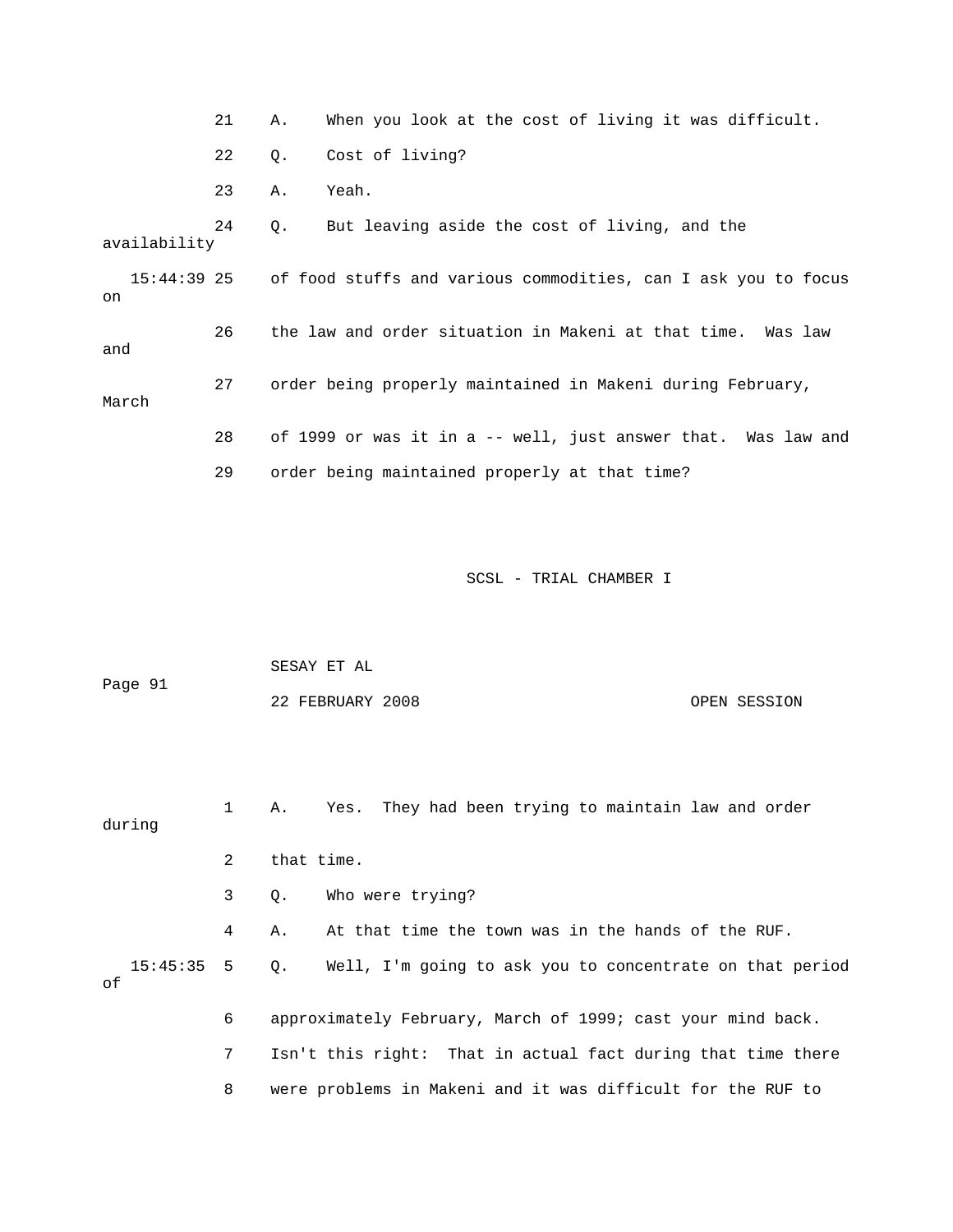|                        | 9  | maintain good law and order?                                       |
|------------------------|----|--------------------------------------------------------------------|
| $15:46:09$ 10          |    | Α.<br>I cannot recall those problems, anyway.                      |
| anarchy                | 11 | I'm not suggesting that the town was in a state of<br>Q.           |
|                        | 12 | or anything like that, but I am suggesting that there were the     |
|                        | 13 | occasional outbursts of looting and street crime, if I can use     |
|                        | 14 | that phrase; does that accord with your recollection?              |
| $15:46:46$ 15          |    | Looting had been taking place, that used to happen, but<br>Α.      |
|                        | 16 | there was law and order concerning that.                           |
| give                   | 17 | I don't think we disagree. I just want you to perhaps<br>$\circ$ . |
| That                   | 18 | us a little bit more detail on this. Would this be fair:           |
|                        | 19 | as far as the RUF were concerned looting was very much against     |
| $15:47:09$ 20          |    | the law?                                                           |
|                        | 21 | That was one of the laws that the RUF had been<br>Α.<br>Yes.       |
|                        | 22 | advocating for.                                                    |
|                        | 23 | And the RUF strictly imposed punishment wherever<br>Q.             |
|                        | 24 | perpetrators were caught; is that not right?                       |
| $15:47:45$ 25<br>that. |    | Yes, it used to happen. People had been punished for<br>Α.         |
|                        | 26 | Do you remember a man called Augustine Gbao?<br>Q.                 |
|                        | 27 | Yes, I can recall him, sir.<br>Α.                                  |
|                        | 28 | Can you help me with this: My suggestion is that in<br>Q.          |
|                        | 29 | approximately March of 1999, Augustine Gbao was ordered to go      |

to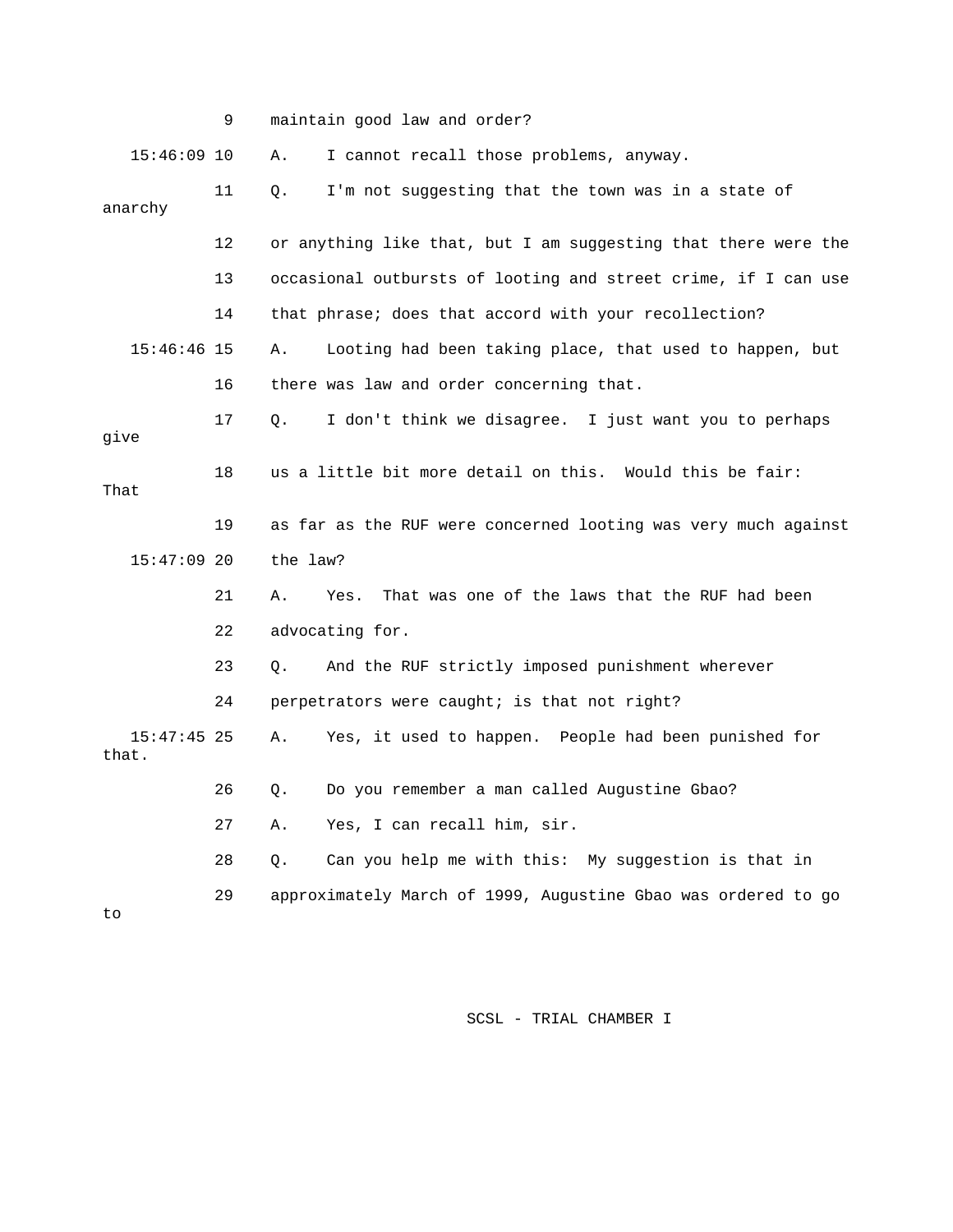## SESAY ET AL 22 FEBRUARY 2008 OPEN SESSION Page 92

 1 Makeni in order to uphold law and order; am I right about that? 2 A. Yes, I can recall -- I can recall that he was with us in 3 Makeni. 4 Q. And is this correct: That following Augustine Gbao's 6 and order throughout Makeni and its surrounding villages; would 7 you agree with me? 8 A. Yes. The laws that he established, people obeyed them. 9 Q. Thank you, Mr Witness. In short, would you agree that arrival was a success? 13 after he arrived, he left Makeni, he was forced to leave 14 after the infight between Superman and xxxxx xxxxx on one 15:49:33 15 side and Issa Sesay on the other; do you agree? 17 clear understanding about that. 18 Q. Right. Well, I'm just going to see if I can jog your 19 memory. Is this right: That Mr Gbao was absent from Makeni approximately 15:48:34 5 arrival into the town, there was a significant improvement in law his  $15:49:09$  10 11 A. Yes. 12 Q. I'm sure that you are aware then that just a few weeks Makeni, 16 A. Well, if that was -- if that was the case I did not have a for 15:50:02 20 quite some time before he returned to the town in 21 October of 1999; does that accord with your recollection?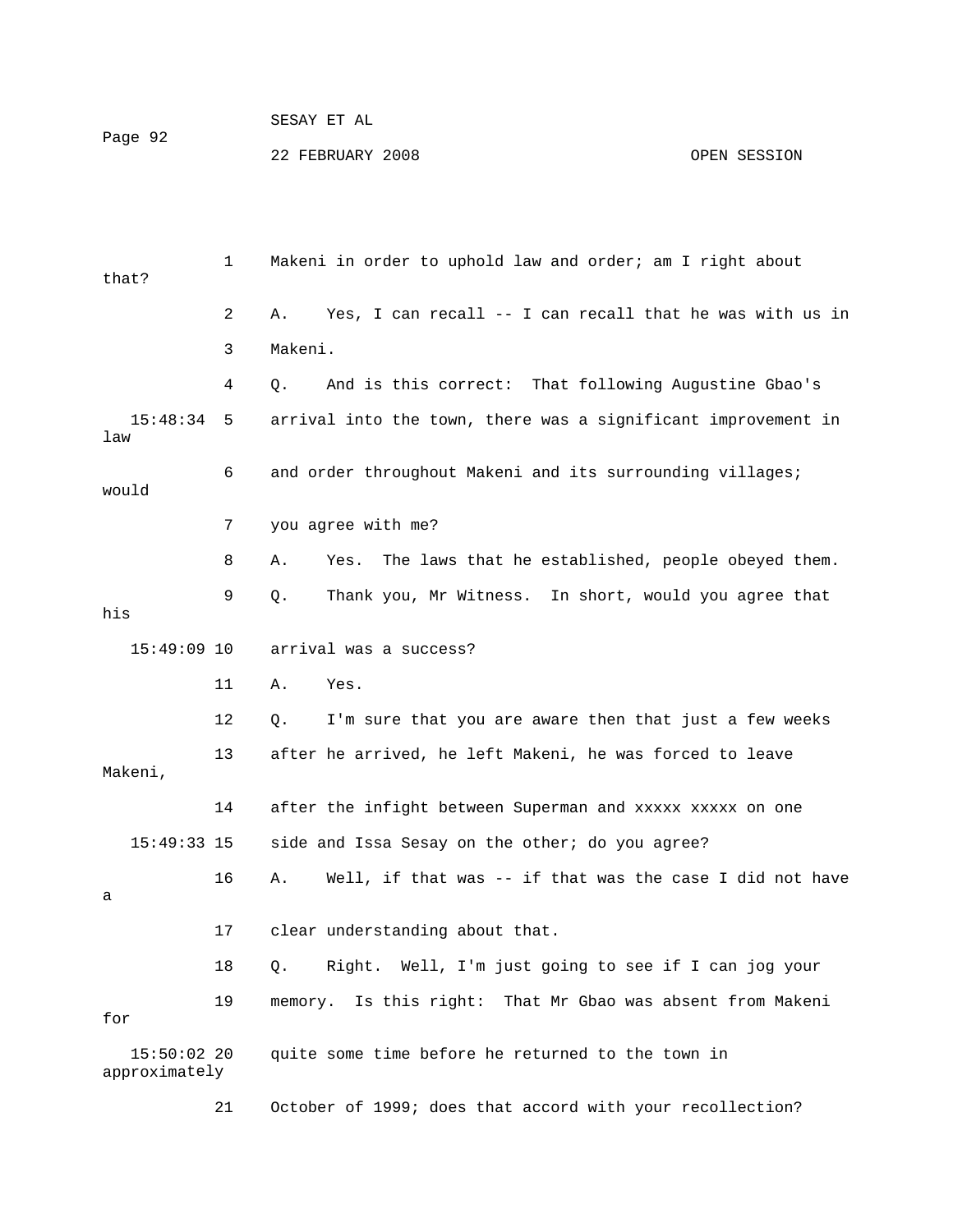22 A. He left us for some time and he came back, but I cannot 24 Q. That's fine. Returning to the issue of looting which I 15:50:27 25 raised with you just now so I'm returning -- I'm sorry to jump 26 back in time. I'm returning to the period of let's say 27 March of 1999; would it be fair for me to suggest that -- PRESIDING JUDGE: Mr Cammegh, just, do you know when he e 29 came back? Can you remember? If you can't remember you ar not 23 recall the date that -- the dates that you're talking about. February, 28

SCSL - TRIAL CHAMBER I

 SESAY ET AL 22 FEBRUARY 2008 OPEN SESSION Page 93

 1 obliged. 2 THE WITNESS: I cannot recall. 3 BRESIDING JUDGE: You can't recall when you came back. 4 THE WITNESS: No, I cannot recall, sir. 15:50:53 5 PRESIDING JUDGE: Okay. Mr Cammegh, please go ahead. 7 Q. If you are able to generalise to some extent, please do . so 8 I'm suggesting this: That in February and March of 1999, the RUF 9 combatants who were discovered to have been involved in 6 MR CAMMEGH: looting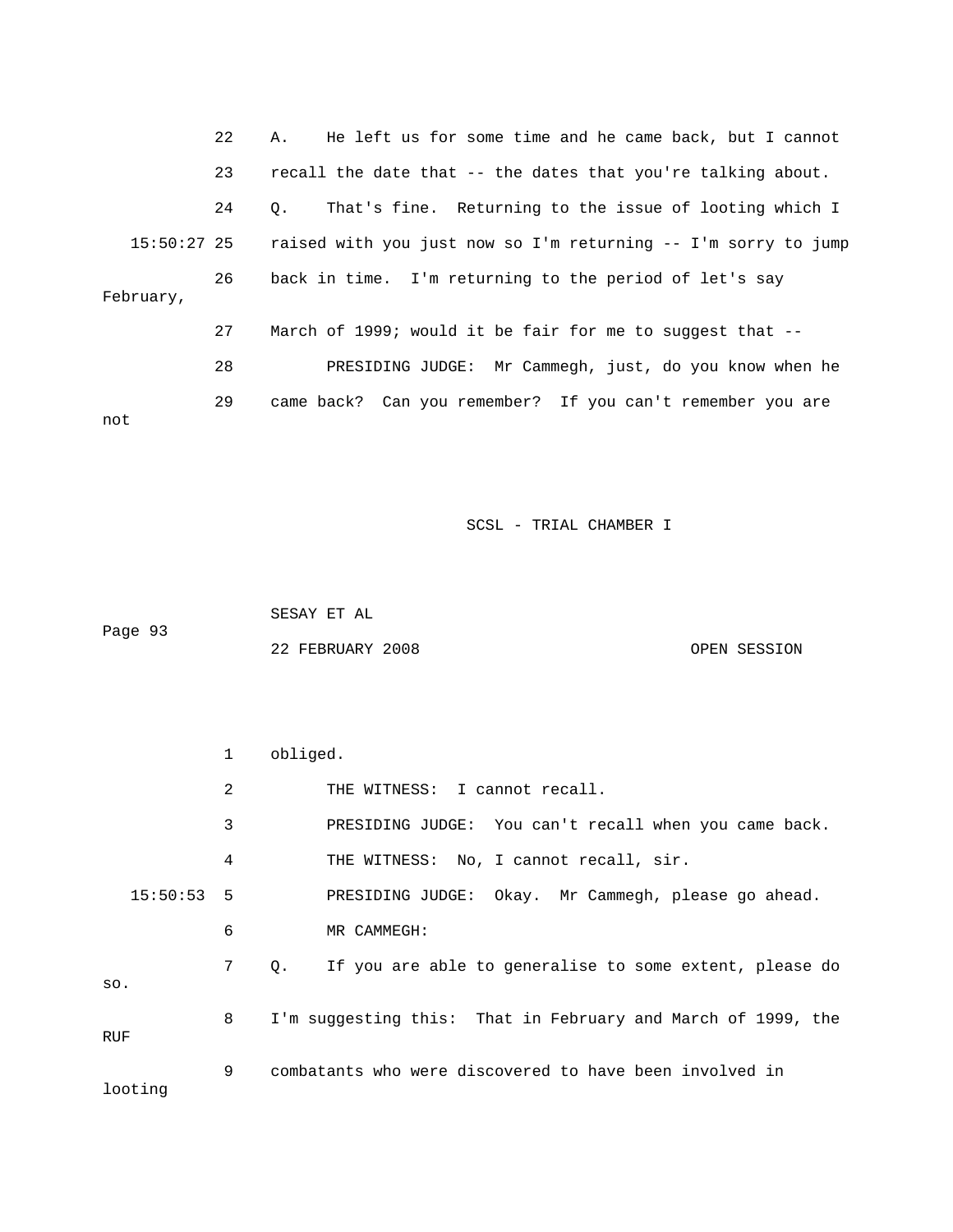15:51:31 10 tended to be from Superman's group; would you agree? 11 A. Well, just like I've been talking, during the time when 13 suggest that, I would not deny. 16 suggest to make this evaluation, was it your impression that 17 Superman wasn't really terribly interested in imposing law and 18 order. It wasn't the topmost of his priorities; would you agree 19 with that? 15:52:24 20 A. Well, Superman had not been coming to Makeni for law and 21 order. He came to Makeni to destroy; that was all. 22 Q. I'm not here of course to represent Issa Sesay, but just 23 put matters into their correct context, would you agree that 28 Q. And I'm just going to revisit this point one last time. 12 Superman was in Makeni, there was no law and order so if you 14 Q. Right. And just to develop that, if I may: From your 15:51:55 15 experience, and of course you were in a strong position I would to 24 those affiliated with Issa Sesay were more likely to be upholding 15:52:49 25 the law or doing their best to uphold the law at the time; would 26 you agree? 27 A. Yes. 29 Were you aware that when Sesay was forced out, Gbao went with

SCSL - TRIAL CHAMBER I

SESAY ET AL

Page 94

22 FEBRUARY 2008

OPEN SESSION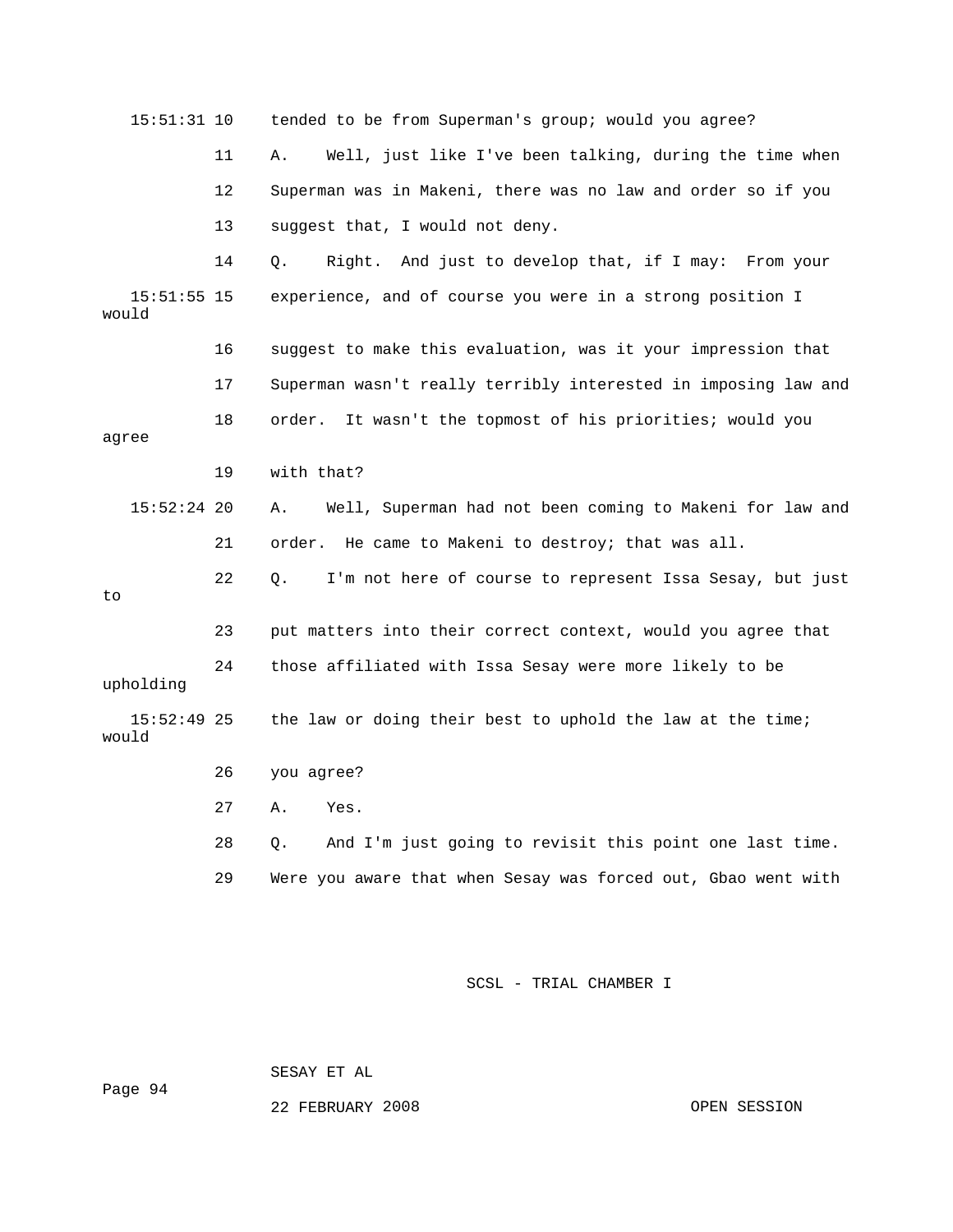1 him? Were you ever made aware of that? 2 A. Well, during that time, I was not acquainted with Gbao. 4 Q. But as you've said, you were aware that Mr Gbao did leave 7 MR CAMMEGH: Yes, it is, Your Honour. 8 THE WITNESS: He left at sometime. 9 PRESIDING JUDGE: And came back after some time. 11 MR CAMMEGH: That will do for me, Mr Witness. Thank you 12 very much. 14 PRESIDING JUDGE: Mr Cammegh, you are through? ay, your witness. 16 PRESIDING JUDGE: Thank you. Mr Hardaw . 17 MR HARDAWAY: Thank you, Your Honour 18 PRESIDING JUDGE: Not in the proper sense, but in a sense 19 it's your witness. 21 PRESIDING JUDGE: For these purposes. 22 MR HARDAWAY: Yes. 24 Q. Mr Witness, good afternoon, sir. 15:54:37 25 A. Yes, sir. Good afternoon, sir.  $\mathsf{T}$  3 did not know whether he was there or not. 15:53:34 5 at some point; yes? 6 PRESIDING JUDGE: It's already on the record. 15:53:43 10 THE WITNESS: He went and came back. 13 THE WITNESS: Okay. You're welcome. 15:53:54 15 MR CAMMEGH: Yes, I am. 15:54:29 20 MR HARDAWAY: I understand, Your Honour. Thank you. 23 CROSS-EXAMINED BY MR HARDAWAY: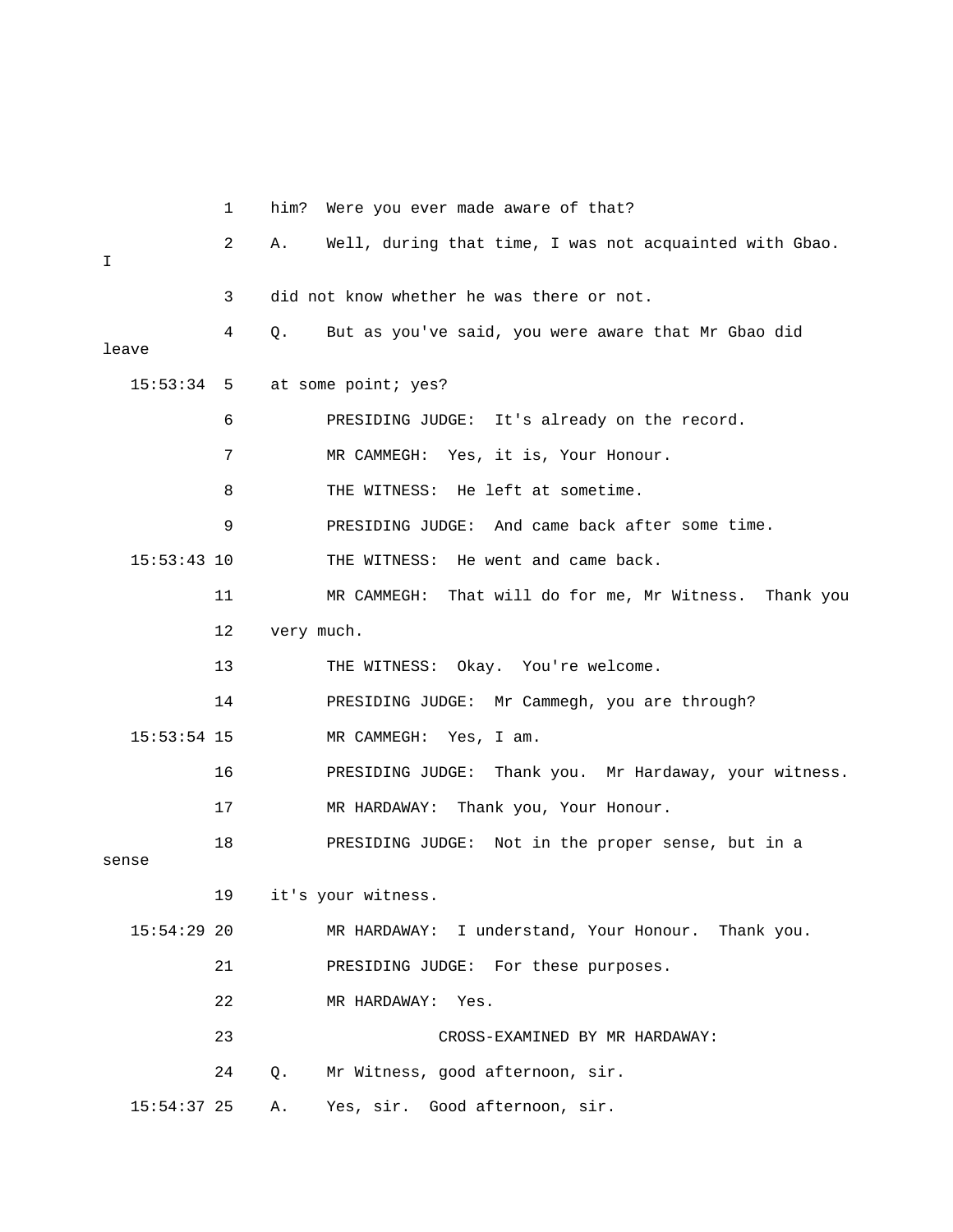26 Q. I want to take you back to the early part of 1998; o kay? 27 A. Okay. 28 Q. Now, as the junta passed through Makeni, after leaving 29 Freetown, they burnt buildings in Makeni, didn't they?

|         | SESAY ET AL      |              |
|---------|------------------|--------------|
| Page 95 |                  |              |
|         | 22 FEBRUARY 2008 | OPEN SESSION |

| burned        | $\mathbf{1}$ | From Makeni, I was not aware that building was being<br>Α.  |
|---------------|--------------|-------------------------------------------------------------|
|               | 2            | there.                                                      |
| Freetown      | 3            | As the junta passed through Makeni, after leaving<br>Q.     |
|               | 4            | during the intervention, they killed people -- they killed  |
| 15:55:21      | 5            | civilians in Makeni as well, didn't they?                   |
|               | 6            | I did not see that. I did not hear about that.<br>Α.        |
| hear          | 7            | Mr Witness, during your time in Makeni, did you ever<br>Q.  |
|               | 8            | of the rebels looting and burning towns and villages?       |
| witness       | 9            | MR JORDASH: Sorry, I'm objecting just because the           |
| $15:56:24$ 10 |              | has already given an answer to half of the question and I'd |
| case          | 11           | respectfully suggest that if that's the case, and it is the |
|               | 12           | that he's answered the first part, my learned friend should |
| which         | 13           | dissect the question and ask in relation to the second part |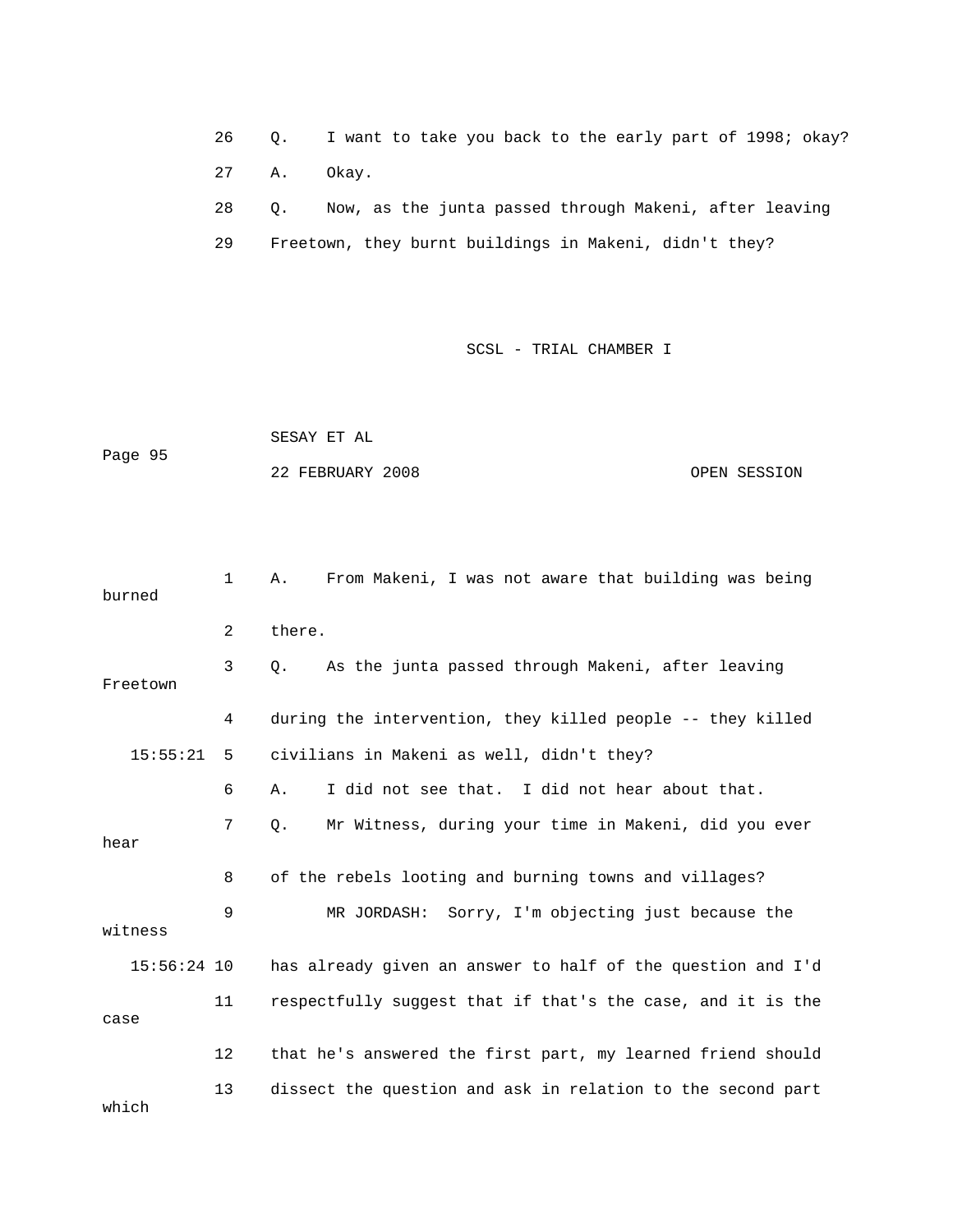14 has not been answered.

 15:56:24 15 PRESIDING JUDGE: Yes, Mr Hardaway. I think so. 16 MR HARDAWAY: Well, I wasn't referring to Makeni, Your 17 Honour, but I can clear it up. . 18 PRESIDING JUDGE: Well, you said passing through Makeni 21 phraseology used. 22 MR HARDAWAY: Your Honour, I'll rephrase. 23 Q. Mr Witness, forget about Makeni for right now; okay? 26 villages during the course of the war? 28 Q. Did you hear during the course of the war of the RUF 19 MR HARDAWAY: Passing through Makeni very well. 15:56:24 20 PRESIDING JUDGE: Yes, through Makeni, that was the 24 A. Okay. 15:56:36 25 Q. Did you hear of the RUF looting and burning towns and 27 A. Yes, I heard about that. 29 killing and mutilating innocent civilians?

SCSL - TRIAL CHAMBER I

 SESAY ET AL 22 FEBRUARY 2008 OPEN SESSION Page 96

1 A. No, I did not hear about that.

2 Q. Did you hear of the RUF using children under the age of

15

3 as soldiers?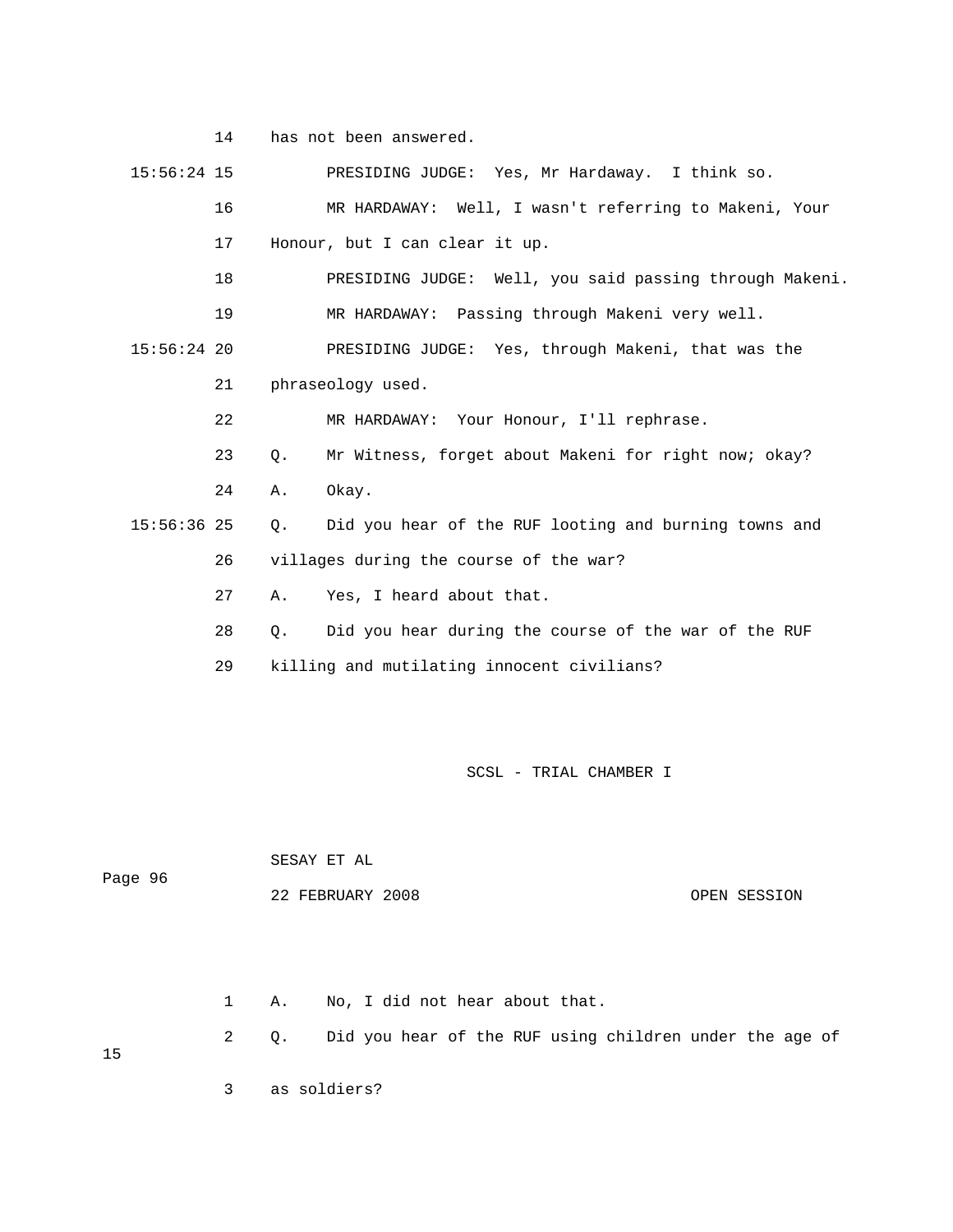4 A. No, I did not see them with them. 15:57:27 5 JUDGE BOUTET: Mr Witness, that was not the question. 7 MR HARDAWAY: 8 0. Did you hear of it, sir? 9 A. Yes, I used to hear about that, but I did not see them with 5:57:41 10 them. 1 11 Q. Now, as a member of the CDF, sir, were you involved in any 13 A. No. 14 Q. Mr Witness, did you ever hear of the RUF capturing and 16 A. No, I did not hear about that. opposed 18 to holding them prisoner because they hated the CDF? 15:58:47 20 Q. And based on your answer, sir, would it be correct to 21 that based upon your position in the CDF, you would not know 23 A. Yes, because -- yes. 24 Q. Yes, you would not know about that; is that correct? 26 Makeni. I did not do anything to them. So I wouldn't say 29 question is this: Based upon your position in -- The 6 question was not if you saw, it's whether you heard. 12 combat operations against the RUF? 15:58:10 15 killing CDF forces? 17 Q. Did you ever hear of the RUF killing CDF forces as 19 A. I did not hear about that. say 22 about that; is that correct? 15:59:19 25 A. No, that is not correct, because I was at the CDF in that 27 something was done to them. 28 Q. I'm not saying that you did anything to them, sir. My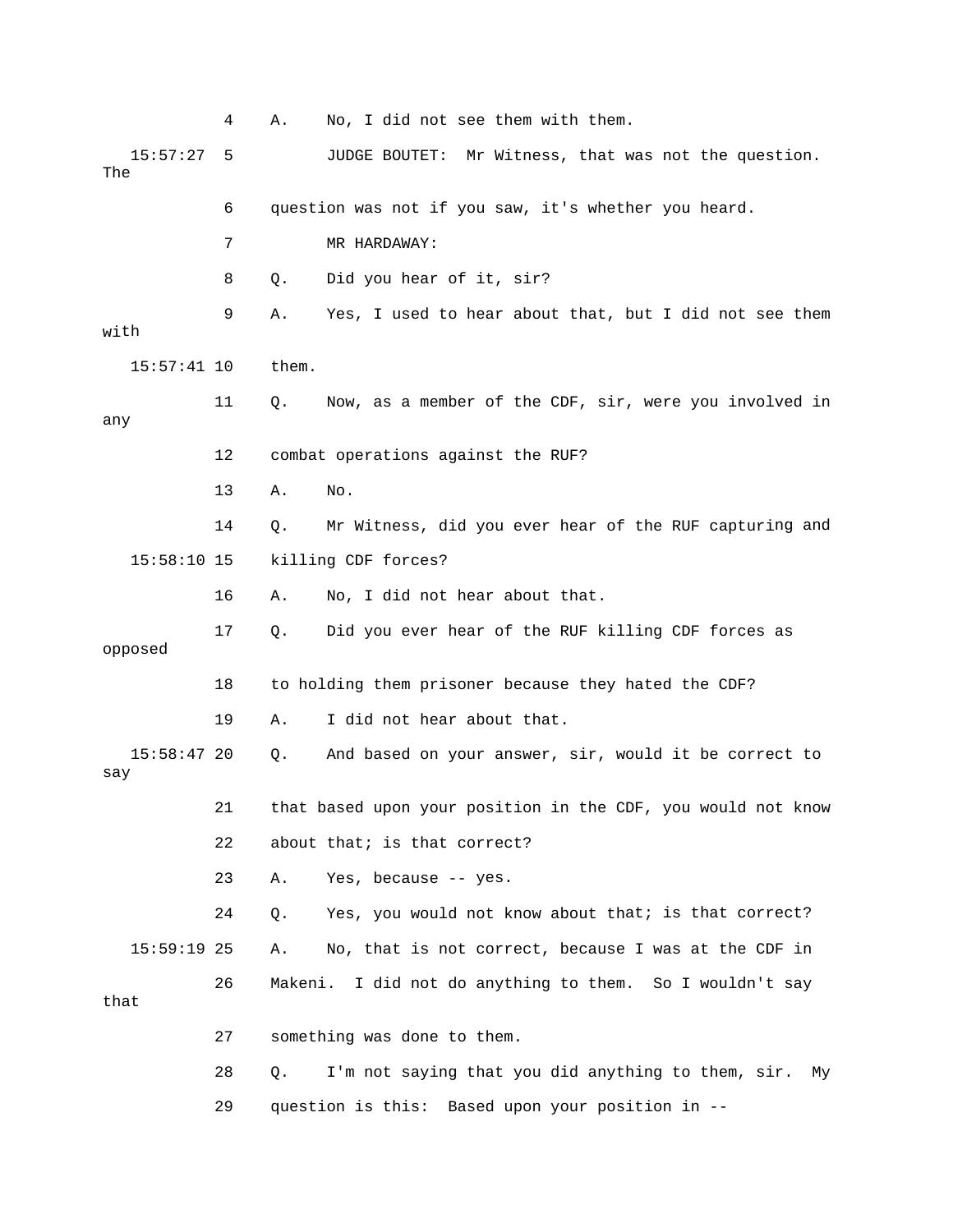|               |                |       | SESAY ET AL                                            |              |  |  |
|---------------|----------------|-------|--------------------------------------------------------|--------------|--|--|
| Page 97       |                |       | 22 FEBRUARY 2008                                       | OPEN SESSION |  |  |
|               |                |       |                                                        |              |  |  |
|               |                |       |                                                        |              |  |  |
|               | 1              | Α.    | Yes.                                                   |              |  |  |
|               | $\overline{2}$ | Q.    | $--$ the CDF $--$                                      |              |  |  |
|               | 3              | Α.    | Yes.                                                   |              |  |  |
| captured      | 4              | Q.    | -- would you be in a position to know if the RUF       |              |  |  |
| 15:59:48      | 5              |       | and killed other CDF?                                  |              |  |  |
|               | 6              | Α.    | No, I wouldn't know.                                   |              |  |  |
| hear          | 7              | Q.    | Now, during the course of the war, Mr Witness, did you |              |  |  |
|               | 8              |       | or see of the RUF raping women?                        |              |  |  |
|               | 9              | Α.    | If I used to hear about that?                          |              |  |  |
| $16:00:21$ 10 |                | Q.    | Yes.                                                   |              |  |  |
|               | 11             | Α.    | I used to hear about that but I did not see it with my |              |  |  |
|               | 12             | eyes. |                                                        |              |  |  |
|               | 13             | Q.    | During the course of the war, did you hear of the RUF  |              |  |  |
|               | 14             |       | forcing civilians to work for them?                    |              |  |  |
| $16:00:43$ 15 |                | Α.    | I used to hear about that.                             |              |  |  |
| that          | 16             | Q.    | Now, Mr Witness, moving forward now, you had testified |              |  |  |
|               | 17             |       | you had left Makeni before --                          |              |  |  |
|               | 18             |       | Let me complete the last answer.<br>PRESIDING JUDGE:   | You          |  |  |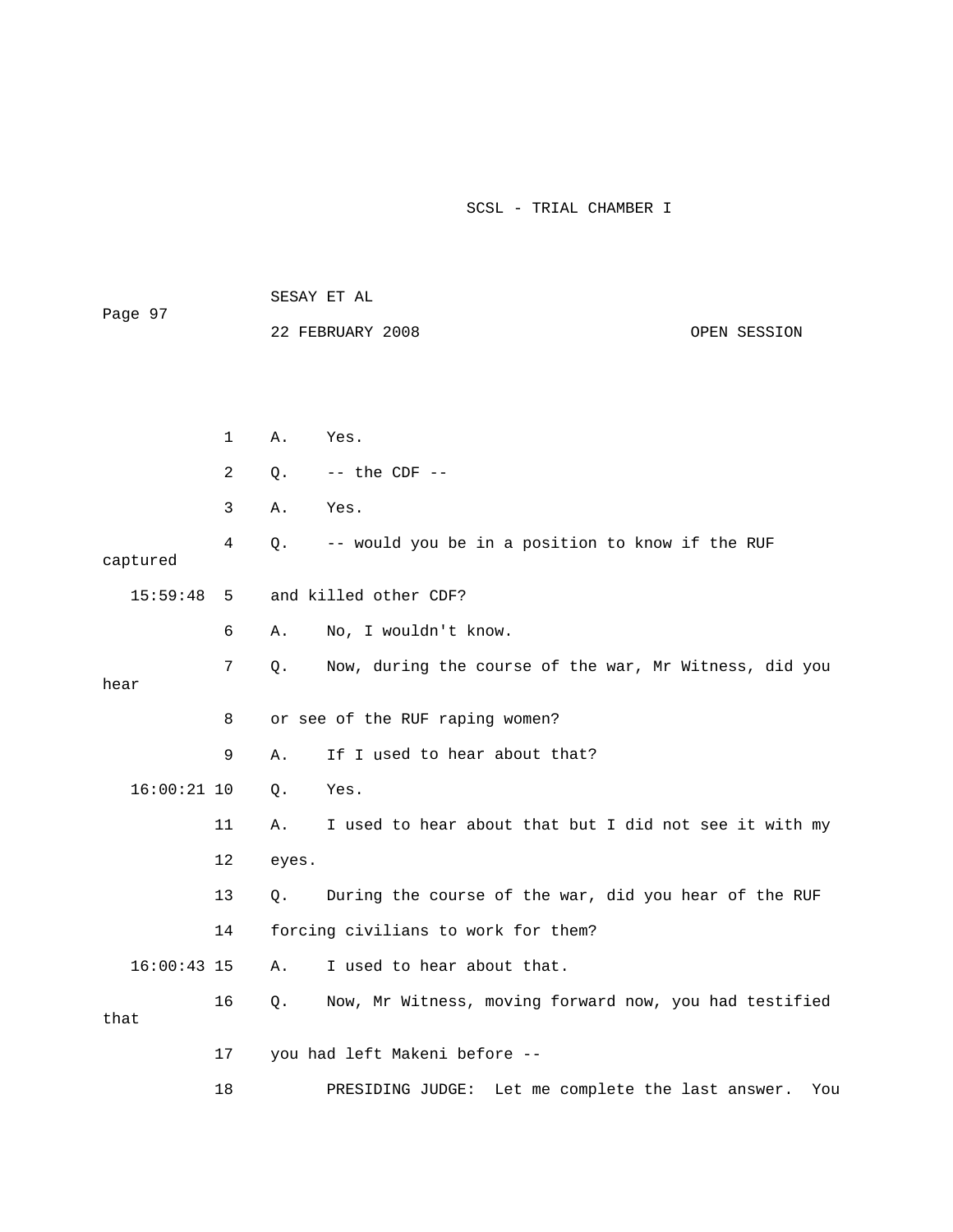|                       | 19           | know, he used to hear that the RUF forced people to work for    |
|-----------------------|--------------|-----------------------------------------------------------------|
| $16:01:09$ 20         |              | them, but you did not see it yourself, did you?                 |
|                       | 21           | THE WITNESS: Yes, I heard about that, but I did not see         |
|                       | 22           | that.                                                           |
|                       | 23           | PRESIDING JUDGE: Yes, Mr Hardaway.                              |
|                       | 24           | MR HARDAWAY: Thank you, Your Honour.                            |
| $16:01:32$ 25<br>late |              | Moving forward, Mr Witness. You had testified that to<br>Q.     |
| is                    | 26           | '98, you had left Makeni before the RUF arrived in late 1998;   |
|                       | 27           | that correct?                                                   |
| entered               | 28           | Mid-1998 I was in Makeni. The night that they<br>Α.<br>No.      |
|                       | 29           | that was the time that I pulled out of Makeni; December.        |
|                       |              |                                                                 |
|                       |              | SCSL - TRIAL CHAMBER I                                          |
|                       |              |                                                                 |
| Page 98               |              | SESAY ET AL                                                     |
|                       |              | 22 FEBRUARY 2008<br>OPEN SESSION                                |
|                       |              |                                                                 |
|                       | $\mathbf{1}$ | I may have misspoken. I thought I said late 1998.<br>If I<br>Q. |
| Makeni,               | 2            | didn't, I apologise. So the night that the RUF entered          |
|                       | 3            | you left; is that correct?                                      |
|                       | 4            | Yes, I pulled out.<br>Α.                                        |
| 16:02:16<br>correct?  | 5            | And you stayed away for approximately three weeks;<br>$Q$ .     |
|                       | 6            | Α.<br>Yes.                                                      |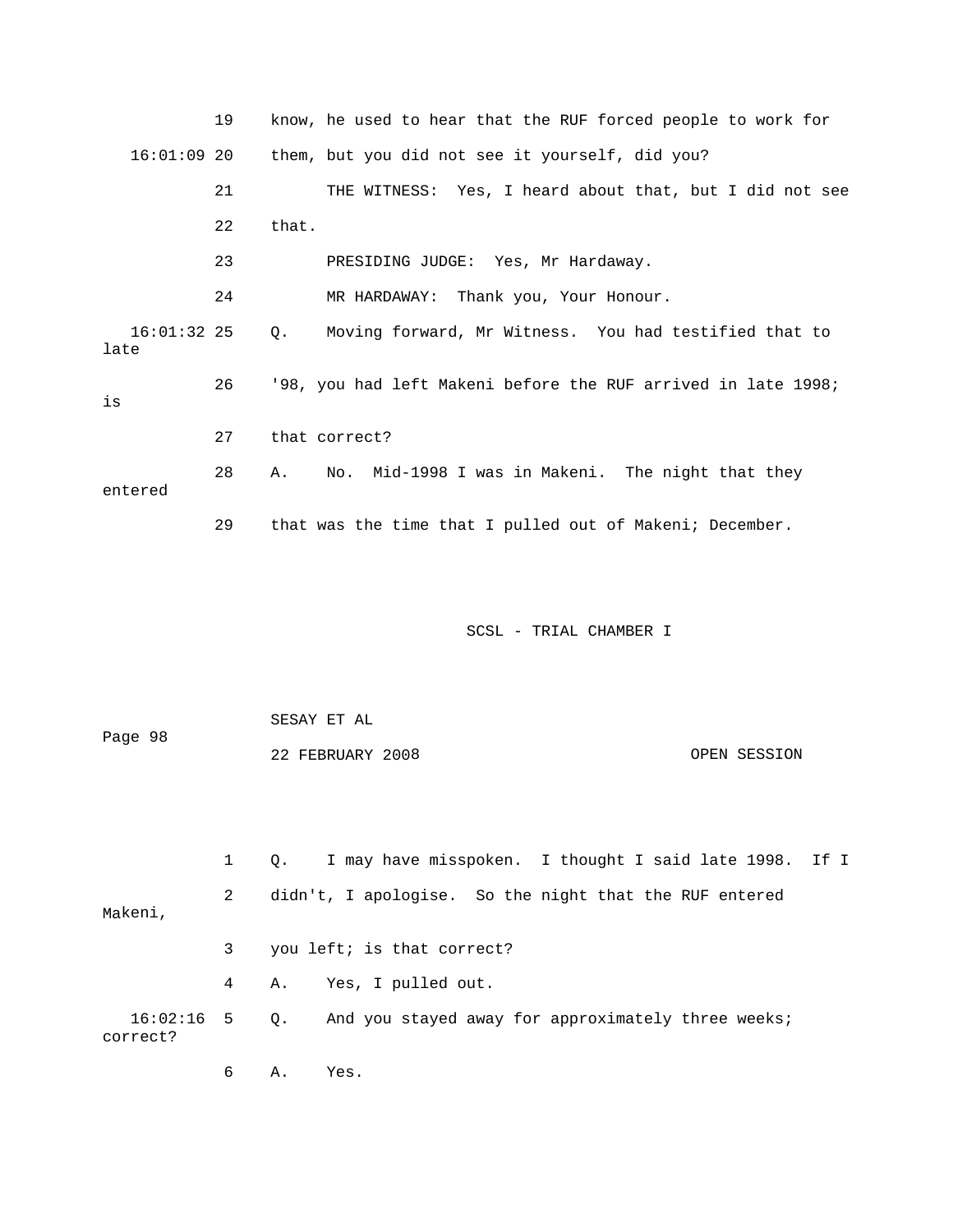| RUF    |               | 7  | Q.    | And you pulled out and stayed away from Makeni when the          |
|--------|---------------|----|-------|------------------------------------------------------------------|
|        |               | 8  |       | entered because you were afraid of them; is that correct?<br>You |
|        |               | 9  |       | were afraid of what they might do?                               |
|        | $16:02:35$ 10 |    | Α.    | Yes, I was afraid for what they might -- they would have         |
|        |               | 11 | done. | That is why I pulled out.                                        |
|        |               | 12 | Q.    | $Now --$                                                         |
|        |               | 13 | Α.    | Because I was a member of the CDF.                               |
|        |               | 14 |       | I was going to add that.<br>PRESIDING JUDGE:                     |
|        | $16:02:53$ 15 |    |       | MR HARDAWAY:<br>Thank you, Your Honours.                         |
|        |               | 16 | Q.    | Now, it is your evidence that after three weeks you              |
| Makeni |               | 17 |       | received a letter in which you were ordered to return to         |
|        |               | 18 |       | by Issa Sesay; is that correct?                                  |
|        |               | 19 | Α.    | Yes, it's correct.                                               |
|        | $16:03:21$ 20 |    | Q.    | Do you always follow the orders of rebel commanders?             |
| we     |               | 21 | Α.    | Yes, because we wanted peace and anything that is said,          |
|        |               | 22 |       | would follow it.                                                 |
|        |               | 23 | О.    | So let me make sure I'm clear: You leave Makeni because          |
| RUF    |               | 24 |       | you're afraid of what the RUF has done, correct? Or what the     |
|        | $16:03:54$ 25 |    |       | may do; is that correct?                                         |
|        |               | 26 | Α.    | Yes.                                                             |
|        |               | 27 | Q.    | And you had heard that the RUF had raped women; yes?             |
|        |               | 28 | Α.    | Yes.                                                             |
|        |               | 29 | Q.    | You heard that they killed people; yes?                          |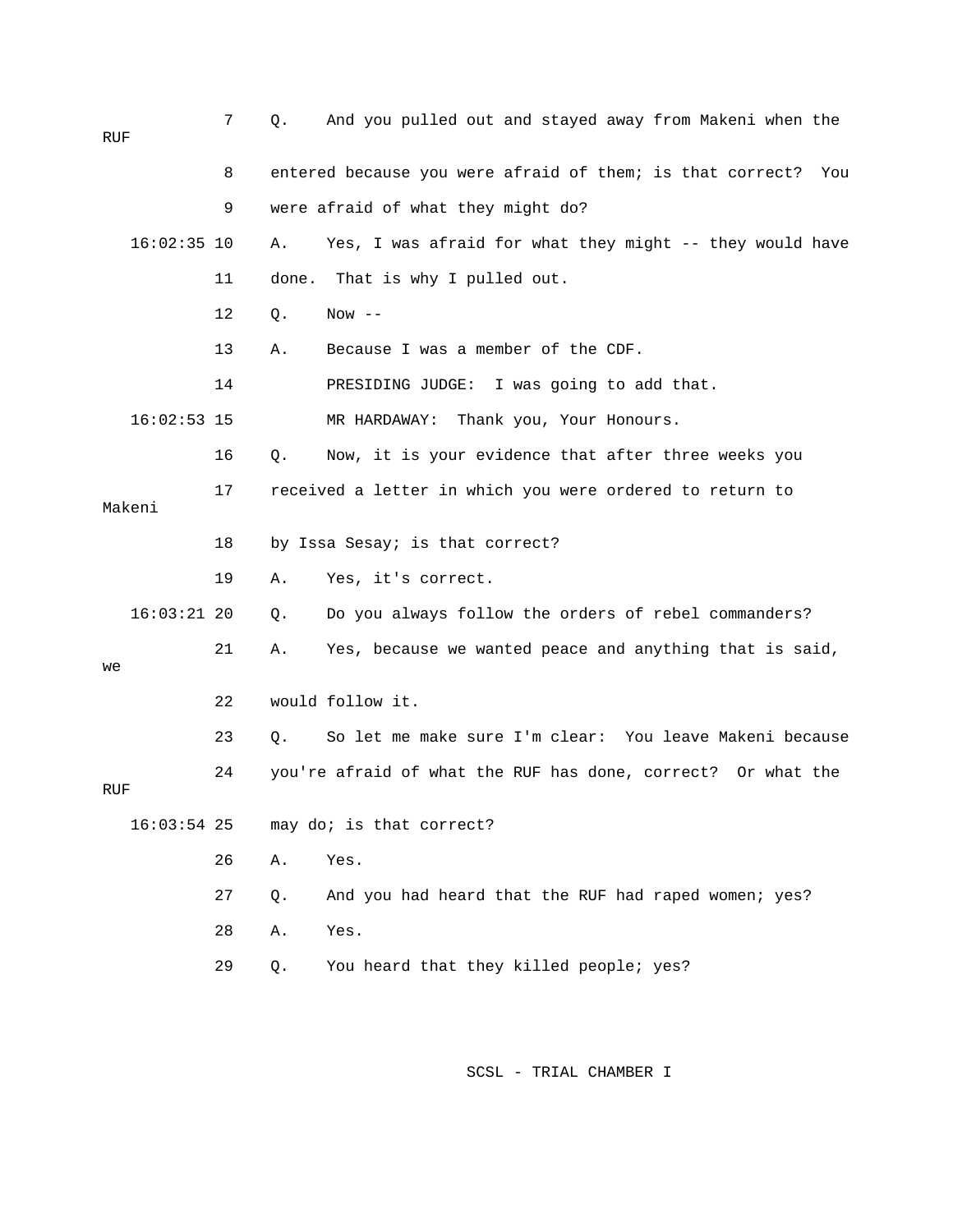| Page 99                |    |           | 22 FEBRUARY 2008                                           | OPEN SESSION |
|------------------------|----|-----------|------------------------------------------------------------|--------------|
|                        |    |           |                                                            |              |
| the                    | 1  | Α.        | At that time they had been fight with the ECOMOGs, yes,    |              |
|                        | 2  | gunshots. |                                                            |              |
| yes?                   | 3  | Q.        | I'll rephrase. You heard that they killed civilians;       |              |
|                        | 4  | Α.        | When I left Makeni I did not hear that they killed         |              |
| 16:04:30               | 5  |           | civilians. So I only heard.                                |              |
|                        | 6  | Q.        | Mr Witness, you had heard that the RUF had killed          |              |
|                        | 7  |           | civilians, generally speaking; yes?                        |              |
|                        | 8  | Α.        | Yes, I heard about that.                                   |              |
| buildings',            | 9  | Q.        | And you heard that they looted towns and burned            |              |
| $16:04:51$ 10          |    | yes?      |                                                            |              |
|                        | 11 |           | PRESIDING JUDGE: He witnessed the looting.                 |              |
|                        | 12 |           | He witnessed looting, yes.<br>MR HARDAWAY:                 |              |
|                        | 13 |           | PRESIDING JUDGE:<br>Yes. But he denied burning.            |              |
|                        | 14 |           | I guess he denied seeing burning, Your<br>MR HARDAWAY:     |              |
| $16:05:01$ 15<br>point |    |           | Honour, but I just want to reaffirm that I believe at some |              |
|                        | 16 |           | he said he heard of the RUF burning, in a general context. |              |
| burning                | 17 | Q.        | And you had heard them -- you had heard of the RUF         |              |
|                        | 18 |           | towns and villages; yes?                                   |              |
|                        | 19 | Α.        | Yes, I used to hear about that.                            |              |
| $16:05:20$ 20          |    | Q.        | So with all of the bad things that you heard the RUF do,   |              |

21 and you leave Makeni because you're afraid the RUF will do the

SESAY ET AL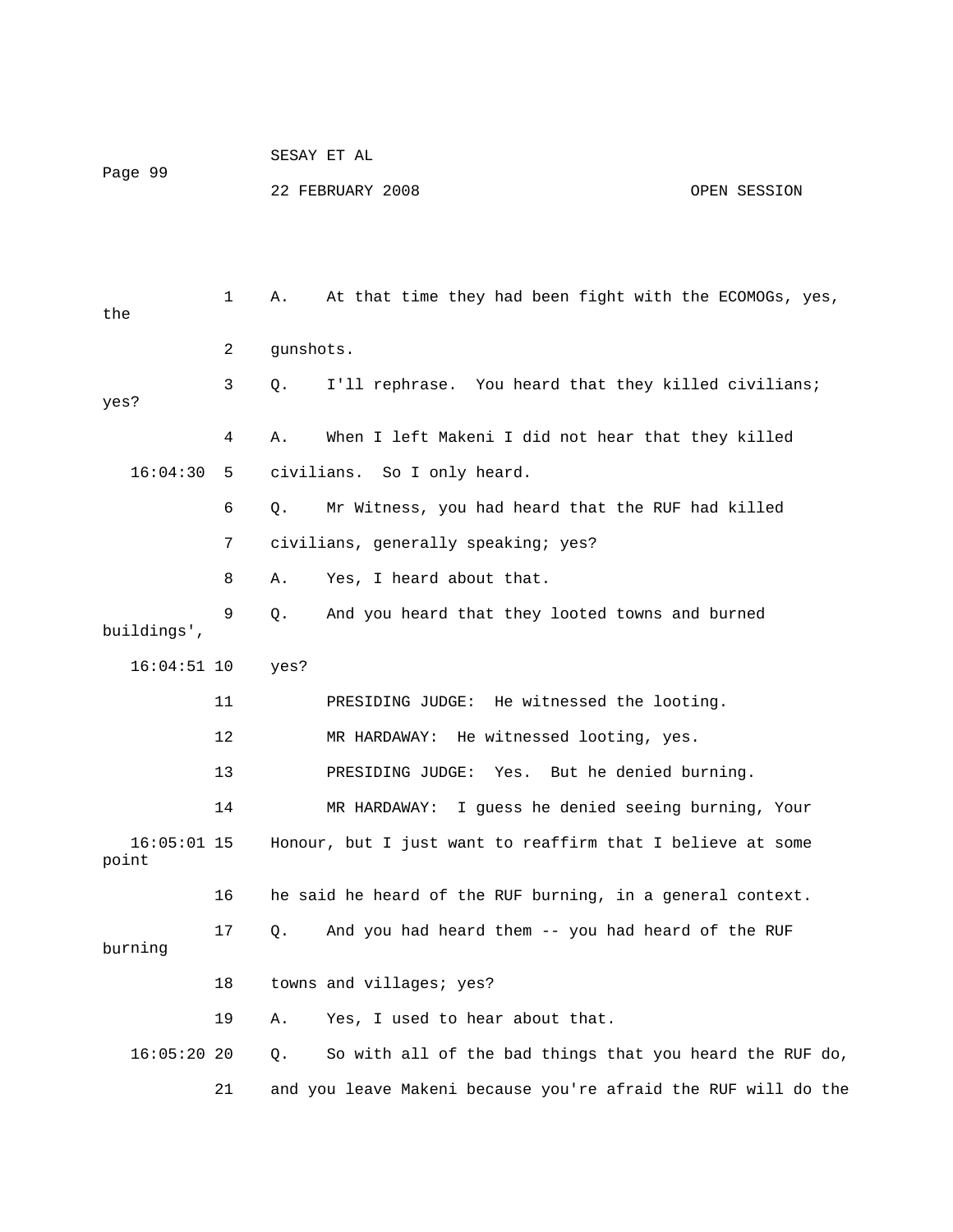| your          | 22 | same thing, you go back because you receive a letter; that's      |
|---------------|----|-------------------------------------------------------------------|
|               | 23 | evidence?                                                         |
| Hardaway?     | 24 | PRESIDING JUDGE: May I put this in context, Mr                    |
| $16:05:39$ 25 |    | MR HARDAWAY: Very well, Your Honour.                              |
| called        | 26 | PRESIDING JUDGE: This witness said it's the Pa who                |
|               | 27 | him, sent the son from his own hideout to his bush.               |
|               | 28 | MR HARDAWAY: Yes.                                                 |
| think         | 29 | PRESIDING JUDGE: And told him, you know, to come.<br>$\mathbb{I}$ |

 SESAY ET AL Page 100 OPEN SESSION 22 FEBRUARY 2008

 1 it was when the son, you know, handed that letter to him. He 2 came and he saw the Pa and it was the Pa who encouraged him to 3 come. He did not see Issa Sesay or anybody who wrote that 16:06:10 5 MR HARDAWAY: I'm basing the line of questioning on the 6 fact of the letter itself, Your Honour, given the fact that he 7 said that -- the letter said he was ordered to return by Issa 8 Sesay. 9 PRESIDING JUDGE: Well -- 4 letter. That's the -- 16:06:21 10 MR HARDAWAY: I'll move on.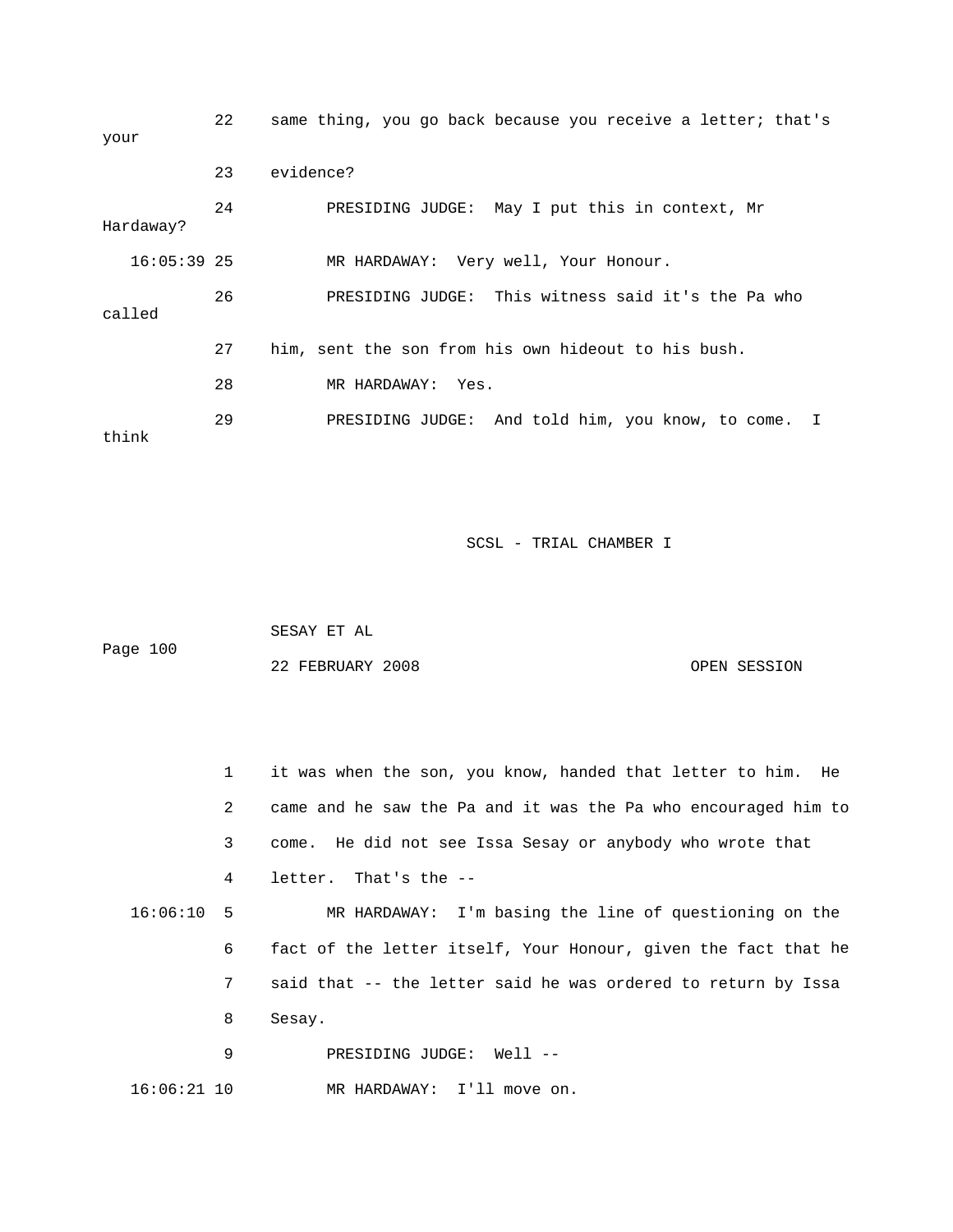11 PRESIDING JUDGE: Ordering, well, I didn't have it - there 12 was no order there. I think he said: Well, they should come 13 back into the town and the chief -- the section chief, he has HARDAWAY: I'm just using his words, Your Honour, but 17 could move on. 18 PRESIDING JUDGE: Okay. All right. It just to put 19 in a proper context. 21 Q. Now, you had testified that they -- that when they came 22 Makeni in December of 1998, that they were going to move on to 23 Freetown; is that correct? And when you came back to Makeni after receiving this 27 A. Yes, they were the ones that were in town. 28 Q. Both the AFRC and the RUF were going to go to Freetown a 14 long name, I forget it, I have it somewhere, encouraged him to 16:06:42 15 come so. 16 MR I things 16:06:50 20 MR HARDAWAY: I understand, Your Honour. to 24 A. Yes, that is what we heard, before they came to Makeni.  $16:07:14$  25 Q. 26 letter, it was both RUF and AFRC; is that correct? to 29 retake control of on the city; is that correct?

SCSL - TRIAL CHAMBER I

Page 101

22 FEBRUARY 2008 OPEN SESSION

SESAY ET AL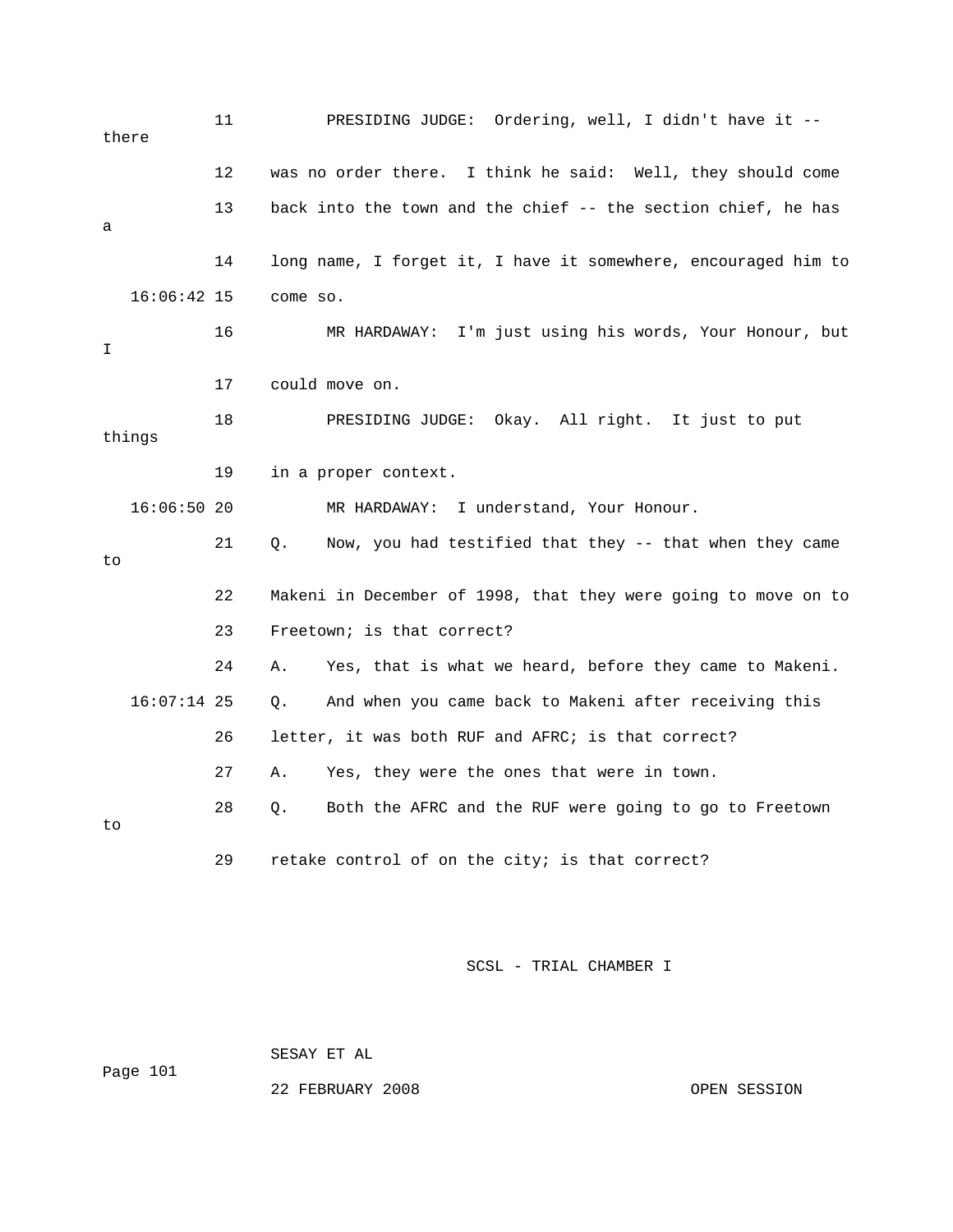| town.     |               | 1  | That is what I heard; they said they were coming to<br>Α.      |
|-----------|---------------|----|----------------------------------------------------------------|
|           |               | 2  | Now, Mr Witness, when you returned to Makeni, there were<br>Q. |
|           |               | 3  | houses burnt in Makeni when you returned in December of 1998;  |
|           |               | 4  | isn't that correct?                                            |
|           | 16:08:15      | 5  | It was in January 1999 that I returned. I did not hear<br>Α.   |
|           |               | 6  | that houses were burned there.                                 |
|           |               | 7  | PRESIDING JUDGE: When you returned, did you see burnt          |
|           |               | 8  | houses? You had returned. It's not a question of --            |
| I.        |               | 9  | THE WITNESS: In Makeni, I not see, sir. In Makeni, no,         |
|           | $16:08:28$ 10 |    | did not see any house being burned.                            |
|           |               | 11 | MR HARDAWAY:                                                   |
|           |               | 12 | I put to you, Mr Witness, that the RUF burnt houses in<br>Q.   |
|           |               | 13 | Makeni in December of 1998; how do you respond?                |
|           |               | 14 | Well, since I did not see that, I won't believe.<br>Α.         |
| they      | $16:08:52$ 15 |    | Now, when the RUF were in Makeni in December of 1998,<br>Q.    |
|           |               | 16 | killed and mutilated civilians, didn't they?                   |
| civilians |               | 17 | When I came in January 1999, I did not hear that<br>Α.         |
|           |               | 18 | were killed in Makeni.                                         |
|           |               | 19 | During that same time period the RUF committed rapes,<br>Q.    |
|           | $16:09:16$ 20 |    | didn't they?                                                   |
|           |               | 21 | I heard about that, that they raped.<br>Α.                     |
| Makeni    |               | 22 | And during this time some of the people involved in<br>Q.      |
| the       |               | 23 | at this time, referring to December '98, were children under   |
|           |               | 24 | age of 15; isn't that correct?                                 |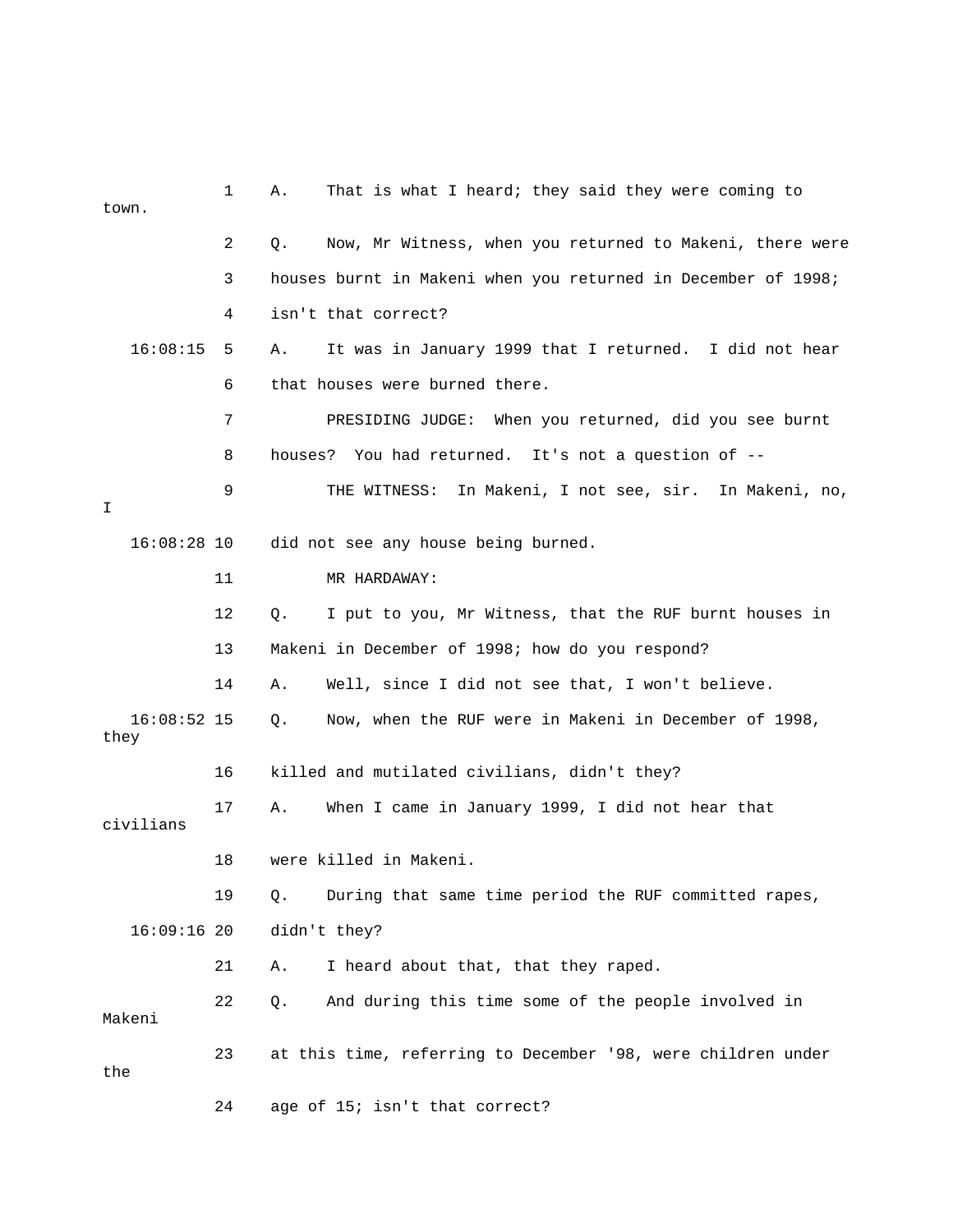16:09:41 25 A. When I came January '99, I did not see a child co mbatant in

- 26 Makeni.
- 27 Q. Did you hear of a child combatant in Makeni during the
- 28 period of December 1998, when they came in?

29 A. I heard about that but I did not see them.

|          | SESAY ET AL      |              |
|----------|------------------|--------------|
| Page 102 |                  |              |
|          | 22 FEBRUARY 2008 | OPEN SESSION |

| in                 | $\mathbf{1}$ | You heard, Mr Witness, that in December of 1998, the RUF<br>$\circ$ . |
|--------------------|--------------|-----------------------------------------------------------------------|
|                    | 2            | Makeni were under the command of Issa Sesay; is that correct?         |
|                    | 3            | Yes, I am not in RUF. I do not know. Let me don't tell<br>Α.          |
| Foday              | 4            | lies to you, but before they came we had been hearing about           |
| $16:10:54$ 5<br>to |              | Sankoh. So if you talk to me about Issa it's difficult for me         |
|                    | 6            | say.                                                                  |
| command            | 7            | PRESIDING JUDGE: They are talking to you about the                    |
|                    | 8            | of the RUF in Makeni.                                                 |
|                    | 9            | THE WITNESS: Okay.                                                    |
| $16:11:00$ 10      |              | PRESIDING JUDGE: There is no Foday Sankoh there now, we               |
|                    | 11           | know who Foday is to the RUF.                                         |
| Sesay.             | 12           | THE WITNESS: Okay. After Foday Sankoh it was Issa                     |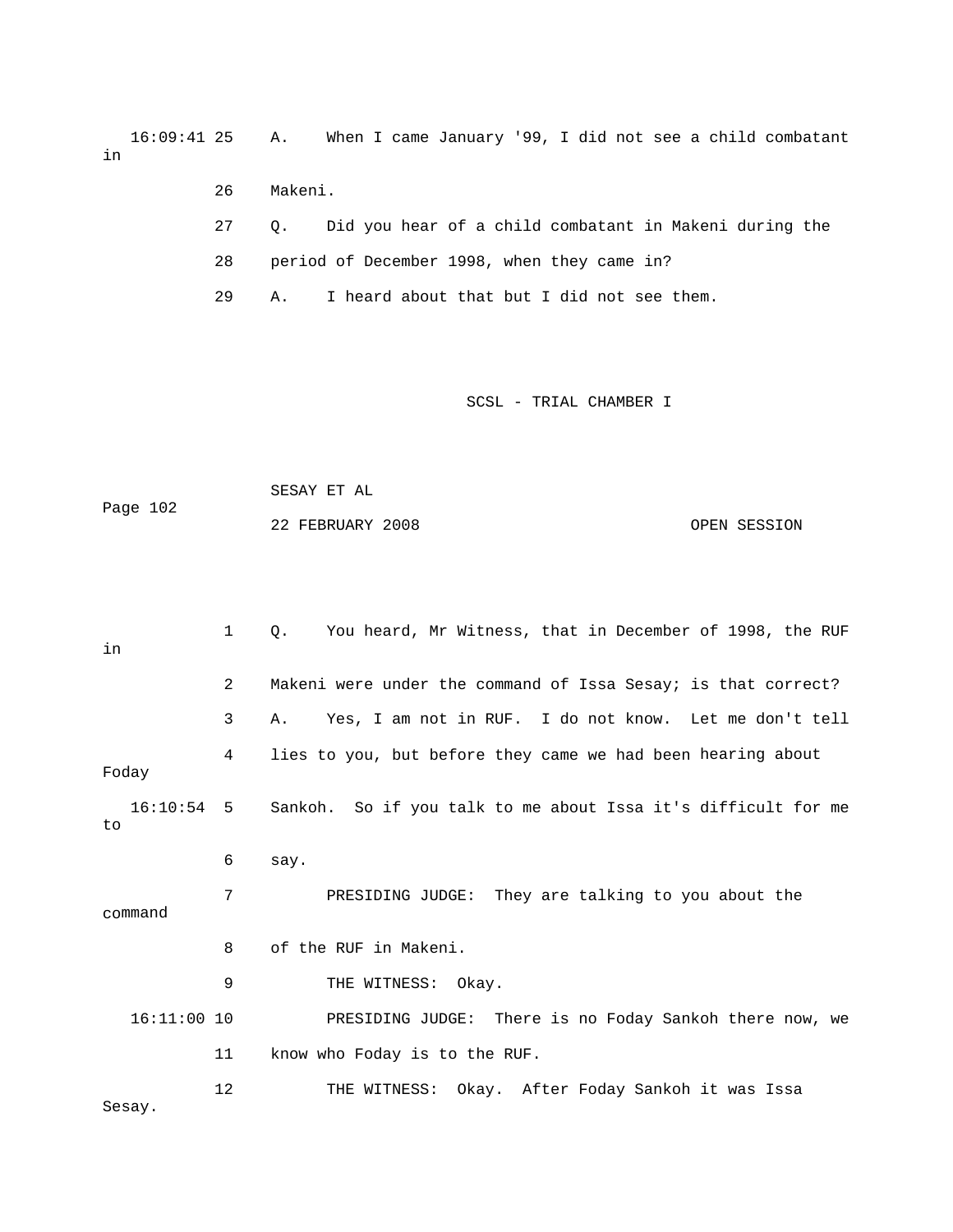13 Yes, sir after Foday Sankoh it was Issa Sesay.

 16:11:14 15 that time? 17 PRESIDING JUDGE: Yes. 18 THE WITNESS: Well, I don't know whether the ship had come 19 to Issa, we just saw fighters; we did not know who the head 16:11:31 20 PRESIDING JUDGE: Okay. Answer this question which counsel 21 is asking you. Mr Hardaway, can you put the question to him 24 Q. Mr Witness, when the RUF entered Makeni in December 1998 16:11:49 25 they were under the command on the ground by Issa Sesay; is that 27 A. That was why I was -- I would say that -- I wouldn't say 14 PRESIDING JUDGE: Are you sure of what you're saying at 16 THE WITNESS: The time that they came in Makeni? was. 22 again. 23 MR HARDAWAY: Thank you, Your Honours. Yes. 26 correct? 28 that hundred percent that it was so, but I heard that it was Issa 29 Sesay that had been heading the RUF.

SCSL - TRIAL CHAMBER I

Page 103 SESAY ET AL

22 FEBRUARY 2008 OPEN SESSION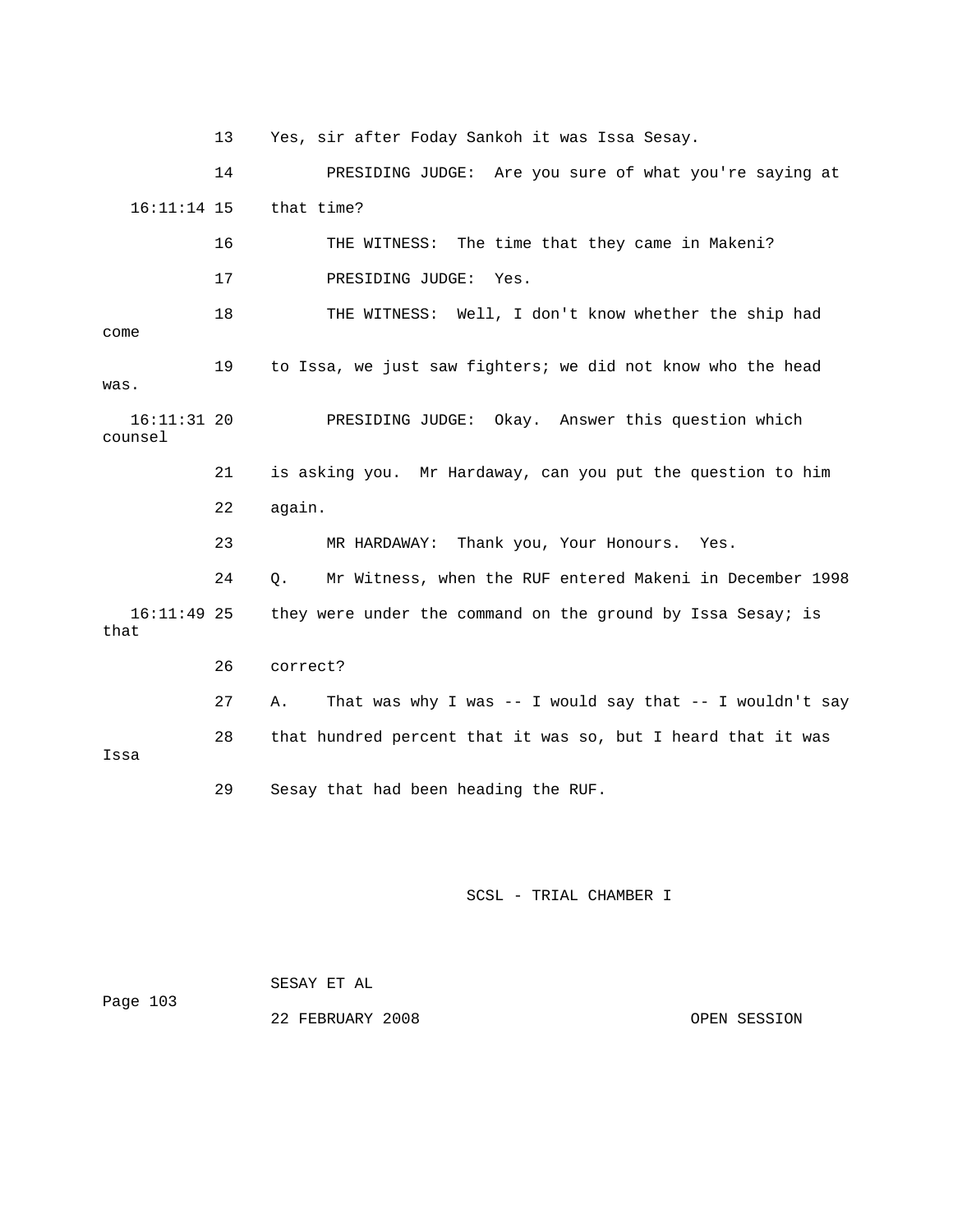1 Q. Mr Witness, I'll ask again -- 2 MR JORDASH: Objection. I think that's a very clear and 3 detailed nuanced answer. It may not be the answer that my 4 learned friend wants but it's quite clear he's said I can confirm 16:12:34 5 that but I have some doubt. There is nothing wrong with that 6 answer. it 7 PRESIDING JUDGE: Then he answered by saying he heard 8 was Issa Sesay who was in charge. 9 MR HARDAWAY: He said RUF generally, Your Honour. He would 16:12:51 10 not make it specific. I'm happy with that answer. I'm happy 16 A. I've heard about Operation No Living Thing. 18 the RUF to kill and remove any opposition to it; isn't that 21 of war. 22 Q. Now, when the RUF entered Makeni in December of '98, 24 A. No, it was not part of that. 16:14:08 25 Q. I put it to you -- well, actually, what towns and 11 with that answer. I'll move on. 12 MR JORDASH: Thank you. 13 MR HARDAWAY: 14 Q. Mr Witness, are you familiar with the term called Operation 16:13:06 15 No Living Thing? 17 Q. It's correct that Operation No Living Thing was a plan by 19 correct? 16:13:36 20 A. Well, it could be so, because during that time it was time that 23 was part of Operation No Living Thing, wasn't it? villages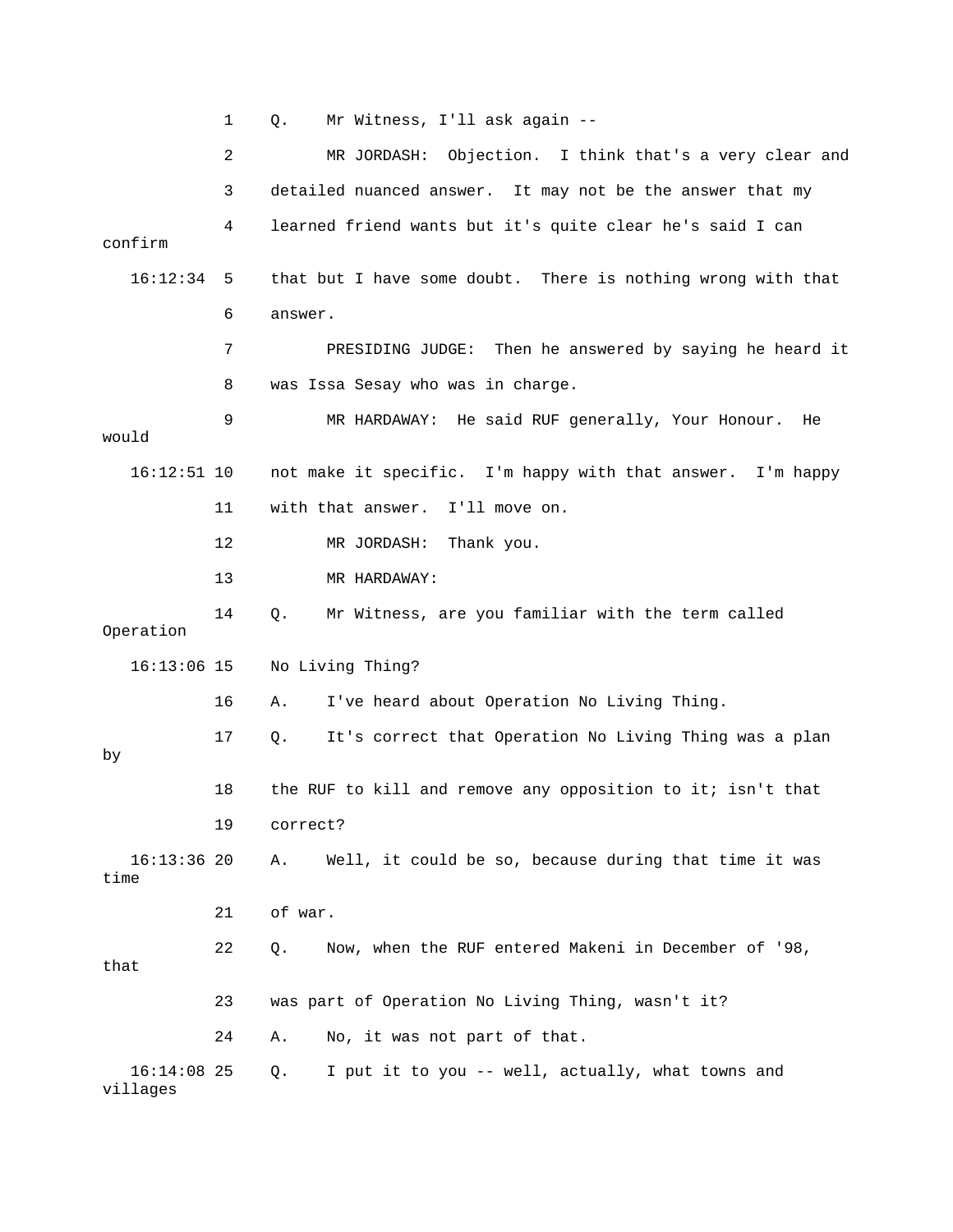- 26 did you hear were part of Operation No Living Thing?
- 27 A. It was not in the Bombali District, it was out of the
- 28 Bombali District so I wouldn't know the towns.
	- 29 Q. Mr Witness, I put it to you that Makeni was part of

Page 104 SESAY ET AL 22 FEBRUARY 2008 OPEN SESSION

|               | $\mathbf{1}$ |           | Operation No Living Thing; how do you respond, sir?      |
|---------------|--------------|-----------|----------------------------------------------------------|
|               | 2            | Α.        | I wouldn't believe that.                                 |
| have          | 3            | Q.        | I want to move on now, Mr Witness, to when -- if I may   |
|               | 4            |           | a moment please, Your Honour?                            |
| 16:15:01      | - 5          |           | PRESIDING JUDGE: Please do.                              |
|               | 6            |           | MR HARDAWAY: Thank you, Your Honours.                    |
| helped        | 7            | $\circ$ . | I want to move forward now to the time in which you      |
|               | 8            |           | bring in the other CDF fighters into Makeni; okay?       |
|               | 9            | Α.        | Okay.                                                    |
| $16:15:46$ 10 |              | Q.        | Now, you had mentioned in your evidence that the CDF had |
|               | 11           |           | been warned to come in from the town; is that correct?   |
|               | 12           | Α.        | Yes.                                                     |
|               | 13           | Q.        | And that came from Issa Sesay?                           |
|               | 14           | Α.        | It came from the commander of the RUF.                   |
| $16:16:15$ 15 |              | $Q$ .     | And it would be correct to say --                        |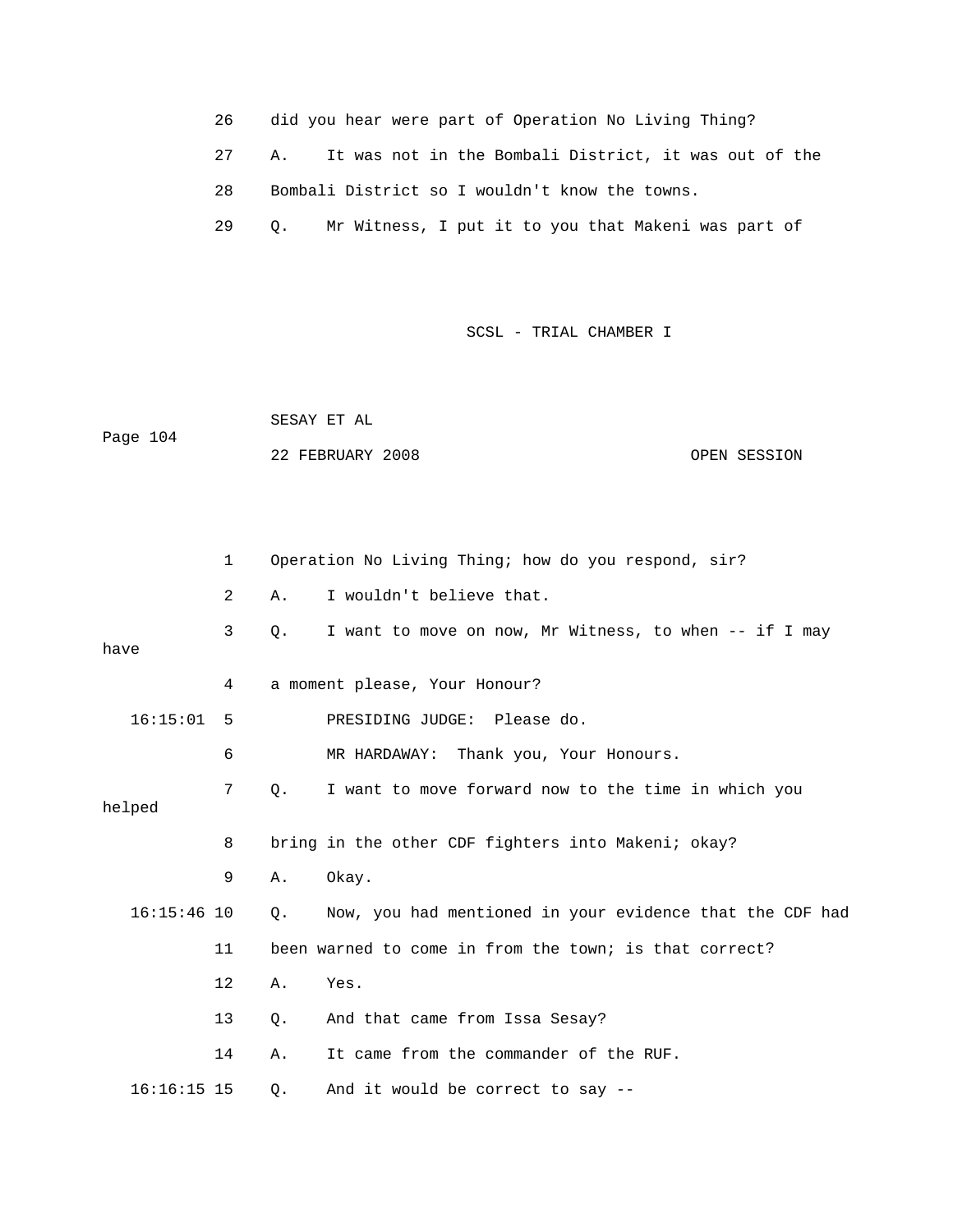16 PRESIDING JUDGE: Which commander of the RUF? 17 THE WITNESS: Well, during that time it was Issa Sesay 18 had been commanding the RUF. 19 MR HARDAWAY: Thank you, Your Honour. 16:16:38 20 PRESIDING JUDGE: Don't thank me, it's my question. 21 Because you asked him of Issa Sesay and he said the commander, 22 I wanted to know the name of the commander. 23 MR HARDAWAY: Understood, Your Honour. 24 Q. If it's true then, Mr Witness, that if the CDF had not 16:16:57 25 into the town, they would have been hunted down and killed; 27 MR JORDASH: Objection. It's an invitation to 28 PRESIDING JUDGE: Yes, indeed, it's speculative. SESAY ET AL 22 FEBRUARY 2008 OPEN SESSION 1 Q. Mr Witness, do you know what would have happened to the  $\mathsf{CDF}$ 2 if they had not come into the town after having been warned to that so come isn't 26 that correct? speculate. 29 MR HARDAWAY: SCSL - TRIAL CHAMBER I Page 105 do

3 so?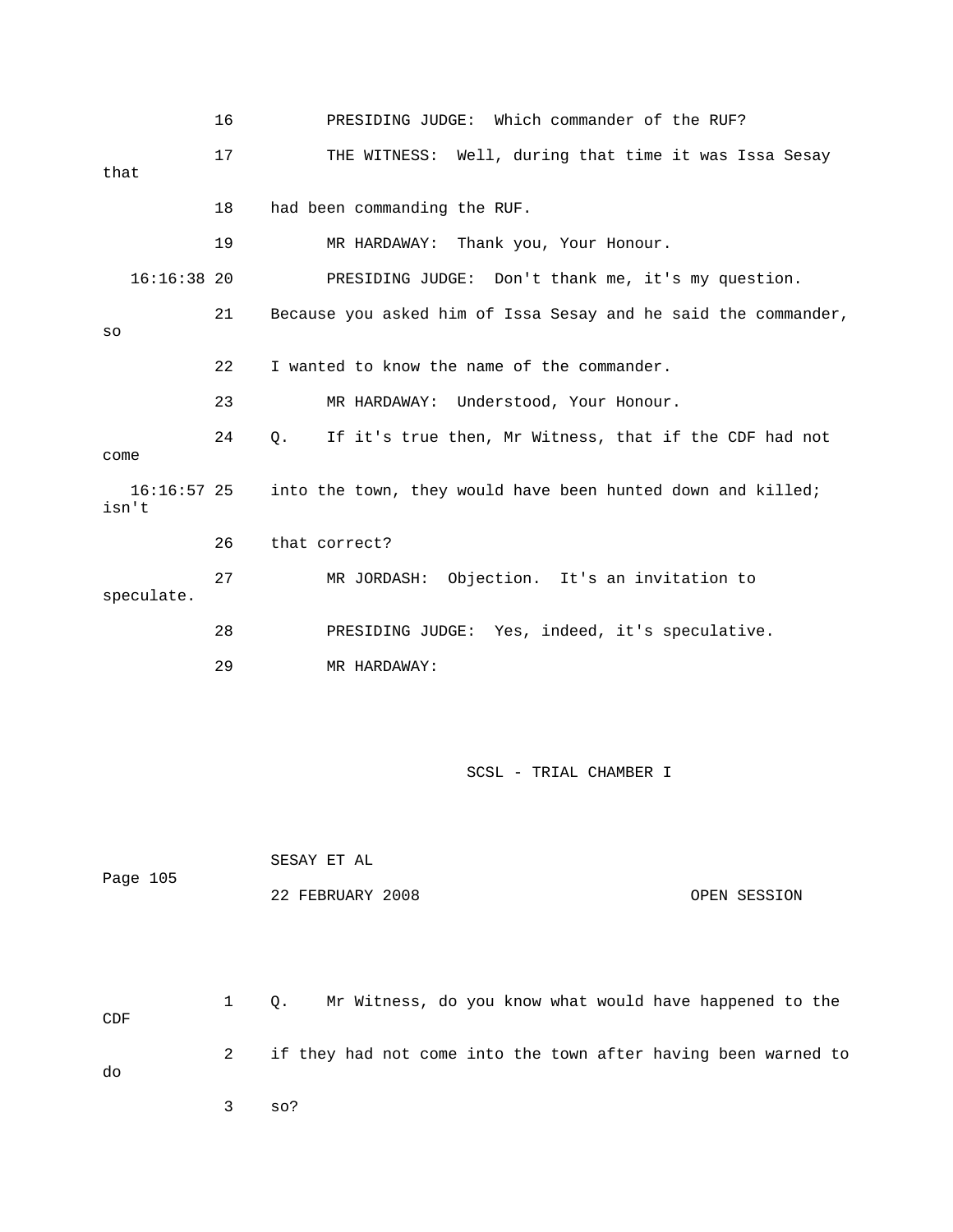|                          | 4  | I wouldn't have known what would have happened.<br>Α.          |
|--------------------------|----|----------------------------------------------------------------|
| 16:17:24                 | 5  | Now, you had stated -- moving on further, Mr Witness --<br>Q.  |
| mining:                  | 6  | that CDF went to Kono for money and that money came from       |
|                          | 7  | is that correct?                                               |
|                          | 8  | Yes, you are correct, because we had been getting money<br>Α.  |
|                          | 9  | from mining.                                                   |
| $16:17:55$ 10<br>along   |    | I put it to you, Mr Witness, that the CDF in Makeni<br>Q.      |
|                          | 11 | with other civilians were forced to go to Kono to mine for the |
|                          | 12 | RUF; how do you respond, sir?                                  |
|                          | 13 | PRESIDING JUDGE: What was the first reply when the CDF         |
|                          | 14 | went to Kono to mine?                                          |
| $16:18:14$ 15<br>repeat. |    | MR HARDAWAY: Yes, for money through mining. I'll               |
|                          | 16 | PRESIDING JUDGE: The second question, yes.                     |
|                          | 17 | MR HARDAWAY: Yes.                                              |
|                          | 18 | I put it to you, Mr Witness, that the CDF who came to<br>Q.    |
| and                      | 19 | Makeni, along with other civilians, were forced to go to Kono  |
| $16:18:38$ 20            |    | mine for the RUF; how do you respond please?                   |
|                          | 21 | Well, I did not hear about that.<br>Α.                         |
|                          | 22 | Now, Mr Witness, you had made mention in reference to<br>Q.    |
|                          | 23 | market dues; do you remember that?                             |
|                          | 24 | Yes, I can recall about the market dues in Makeni.<br>Α.       |
| $16:19:04$ 25            |    | Now, forgive me for asking what may seem to be a very<br>Q.    |
|                          | 26 | simple question, but who paid the market dues?                 |
|                          | 27 | It was our people who had been selling the market.<br>Α.       |
| fighters;                | 28 | And these market dues would ultimately go to the<br>Q.         |
|                          | 29 | is that correct?                                               |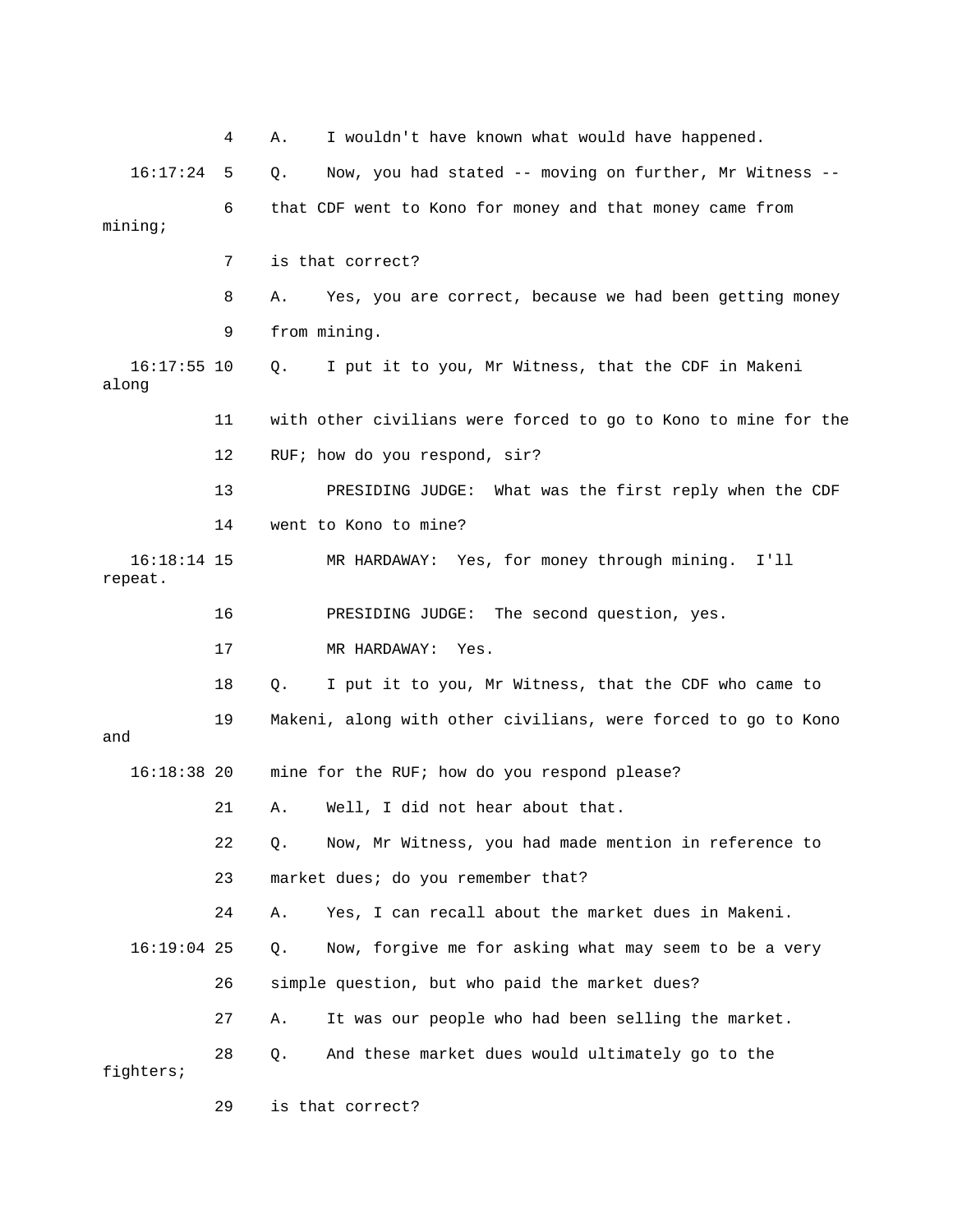| Page 106      |              |            |                                                                |              |
|---------------|--------------|------------|----------------------------------------------------------------|--------------|
|               |              |            | 22 FEBRUARY 2008                                               | OPEN SESSION |
|               |              |            |                                                                |              |
|               |              |            |                                                                |              |
|               |              |            |                                                                |              |
|               | $\mathbf{1}$ | Α.         | Yes, it went to the fighters.                                  |              |
|               | 2            | Q.         | Why would the market dues go to the fighters, sir?             |              |
|               | 3            | Α.         | So as to allow our peoples to continue with their              |              |
|               | 4            | marketing. |                                                                |              |
| 16:19:56      | 5            | Q.         | So it would be correct to say then that if the business        |              |
|               | 6            |            | people did not pay the market dues, the fighters would not let |              |
|               | 7            |            | them operate; correct?                                         |              |
|               | 8            | Α.         | Well, I wouldn't know, because that did not happen.            |              |
|               | 9            | О.         | Could the business people refuse to pay the market dues        |              |
| if            |              |            |                                                                |              |
| $16:20:26$ 10 |              |            | they wanted to?                                                |              |
|               | 11           | Α.         | Nobody refused because they were happy because of the          |              |
| peace         |              |            |                                                                |              |
|               | 12           |            | that was in the township.                                      |              |
| asking        | 13           | Q.         | I'm not asking if they did or not, Mr Witness, I'm             |              |
|               | 14           |            | could they refuse to pay the market dues if they so chose?     |              |
| $16:20:46$ 15 |              | Α.         | They wouldn't be able to because during that time there        |              |
| was           |              |            |                                                                |              |
|               | 16           |            | law and order.                                                 |              |
| that          | 17           | Q.         | So if they refused to pay they could not operate; is           |              |

SESAY ET AL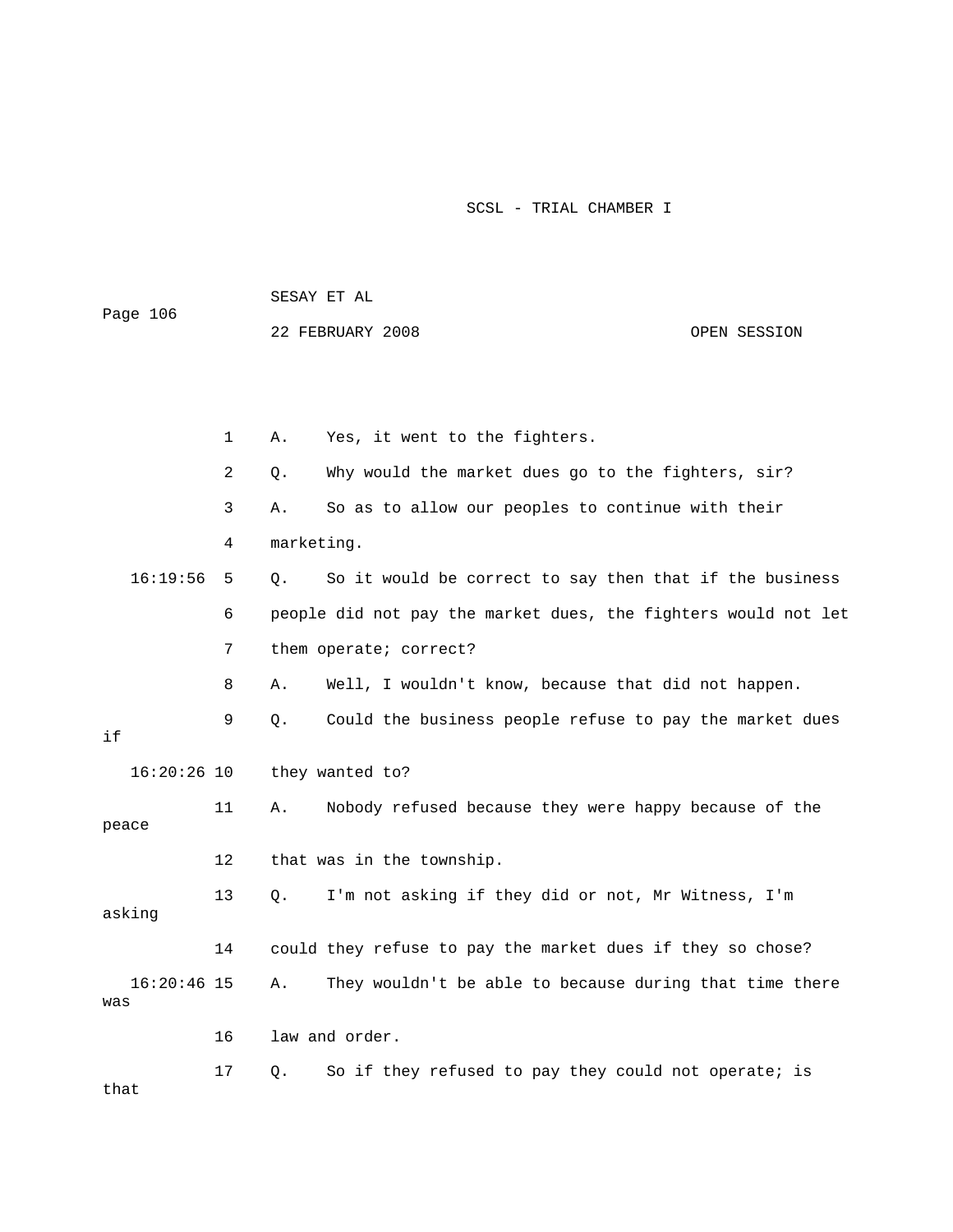18 correct?

|                       | 19 | Α.        | Not at all. They would not be able to sell anymore.            |
|-----------------------|----|-----------|----------------------------------------------------------------|
| $16:21:06$ 20<br>time |    | Q.        | Thank you, Mr Witness. I want to take you now to the           |
| forced                | 21 |           | you were talking about when Superman came in to Makeni and     |
|                       | 22 |           | Issa Sesay out; all right?                                     |
|                       | 23 | Α.        | Okay.                                                          |
| his                   | 24 | $\circ$ . | Now, when Issa Sesay returned to Makeni, Superman and          |
| $16:21:48$ 25         |    |           | troops were still there; is that correct?                      |
| not                   | 26 | Α.        | No, I cannot recall that he was there anymore. He was          |
|                       | 27 |           | there anymore.                                                 |
| returned              | 28 | Q.        | I put it to you, Mr Witness, that when Issa Sesay              |
|                       | 29 |           | to Makeni, Superman and his troops were there still there, and |
|                       |    |           |                                                                |
|                       |    |           | SCSL - TRIAL CHAMBER I                                         |

| Page 107 | SESAY ET AL      |              |
|----------|------------------|--------------|
|          | 22 FEBRUARY 2008 | OPEN SESSION |

| sir?         |      | came under Issa Sesay's command; how do you respond to that, |
|--------------|------|--------------------------------------------------------------|
|              |      | 2 A. Okay.                                                   |
|              |      | 3 Q. So you agree with me?                                   |
|              | 4 A. | If so it was, then I would agree with you, but I did not     |
| $16:22:24$ 5 |      | know about that.                                             |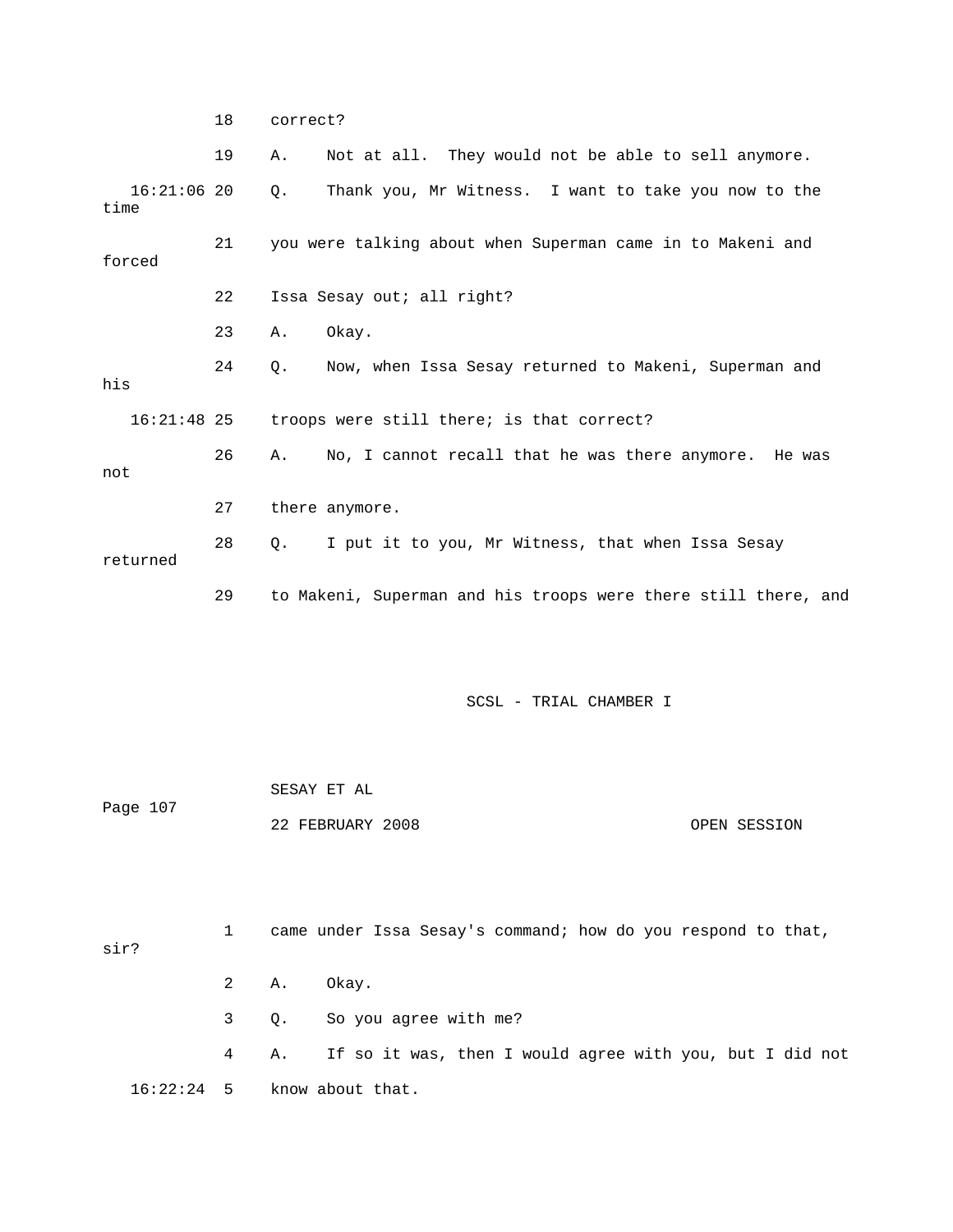6 PRESIDING JUDGE: You see, answer the question straight, 7 Witness. 8 THE WITNESS: I was not aware of that. 9 PRESIDING JUDGE: Then don't say okay, that is it. You 16:22:35 10 understand? Answer the questions directly. Say you are not 11 aware of that. Don't say okay, that is what it is, then okay, 12 means that. You are agreeing, you know, you are accepting his 14 THE WITNESS: I was not aware of that sir. I was not 17 THE WITNESS: Okay. 18 MR HARDAWAY: May I, Your Honour? 23 A. Yes, I can recall that. 24 Q. And in that incident the RUF captured UN soldiers; is 26 A. That is what I heard, yes.  $27 \qquad Q.$  And the RUF commander at the time was Issa Sesay; is Mr it 13 suggestion. aware 16:23:03 15 of that, sir. 16 PRESIDING JUDGE: Say so and limit yourself to that. 19 PRESIDING JUDGE: Yes. 16:23:03 20 MR HARDAWAY: 21 Q. Mr Witness, you had briefly mentioned an incident 22 concerning the RUF and the UN in 2000; do you remember that? that 16:23:29 25 also correct? that 28 also correct? 29 A. Correct.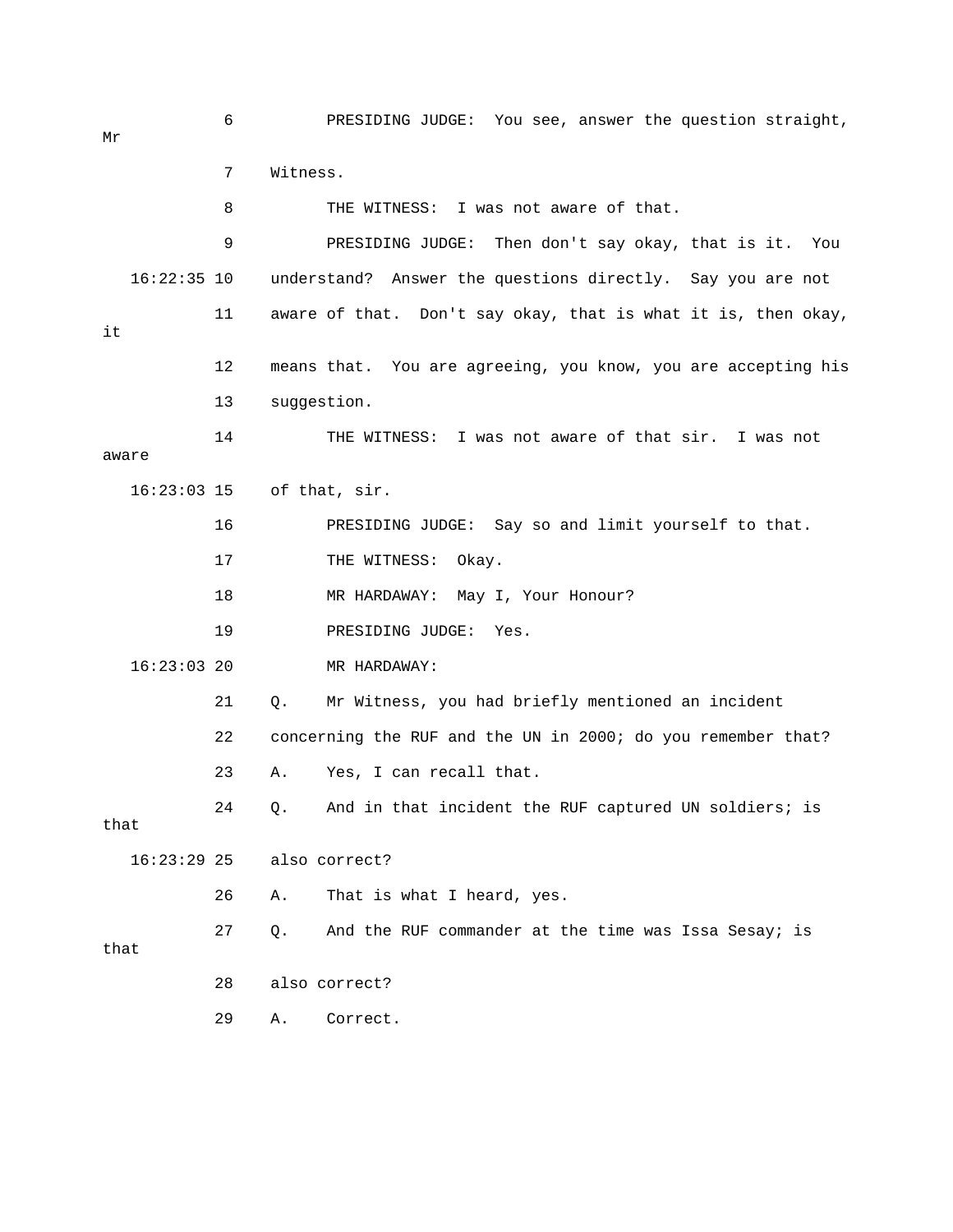|                      |    | SESAY ET AL                                                   |              |
|----------------------|----|---------------------------------------------------------------|--------------|
| Page 108             |    | 22 FEBRUARY 2008                                              | OPEN SESSION |
|                      |    |                                                               |              |
|                      |    |                                                               |              |
|                      | 1  | Just a couple more questions, Mr Witness. You had<br>Q.       |              |
|                      | 2  | mentioned in February and March of 1999 there were a lack of  |              |
|                      | 3  | commodities in Makeni; do you remember that?                  |              |
|                      | 4  | You had a few, you are not all that correct.<br>Α.            |              |
| 16:24:09<br>February | 5  | The reason there were few commodities in Makeni in<br>Q.      |              |
| оf                   | 6  | and March of 1999 is that the fighters took the vast majority |              |
| that                 | 7  | the commodities when they entered in December of 1998; isn't  |              |
|                      | 8  | true?                                                         |              |
|                      | 9  | Yes, it's true. They took a lot.<br>Α.                        |              |
| $16:24:29$ 10        |    | PRESIDING JUDGE: Who took a lot?                              |              |
|                      | 11 | THE WITNESS: It was the RUF. It was the RUF. Because          |              |
|                      | 12 | they are the ones that took over Makeni in 1998 and '99.      |              |
|                      | 13 | They took a lot of what?<br>PRESIDING JUDGE:                  |              |
|                      | 14 | MR HARDAWAY: Commodities, Your Honour.                        |              |
| $16:24:50$ 15        |    | PRESIDING JUDGE: Thank you.                                   |              |
|                      | 16 | MR HARDAWAY: Mr Witness, I have no further questions of       |              |
|                      | 17 | Thank you.<br>you.                                            |              |
|                      | 18 | Thank you.<br>THE WITNESS:                                    |              |
|                      | 19 | Your Honours, this completes my<br>MR HARDAWAY:               |              |
| 16:25:0020           |    | cross-examination.                                            |              |
|                      |    |                                                               |              |

21 PRESIDING JUDGE: Thank you.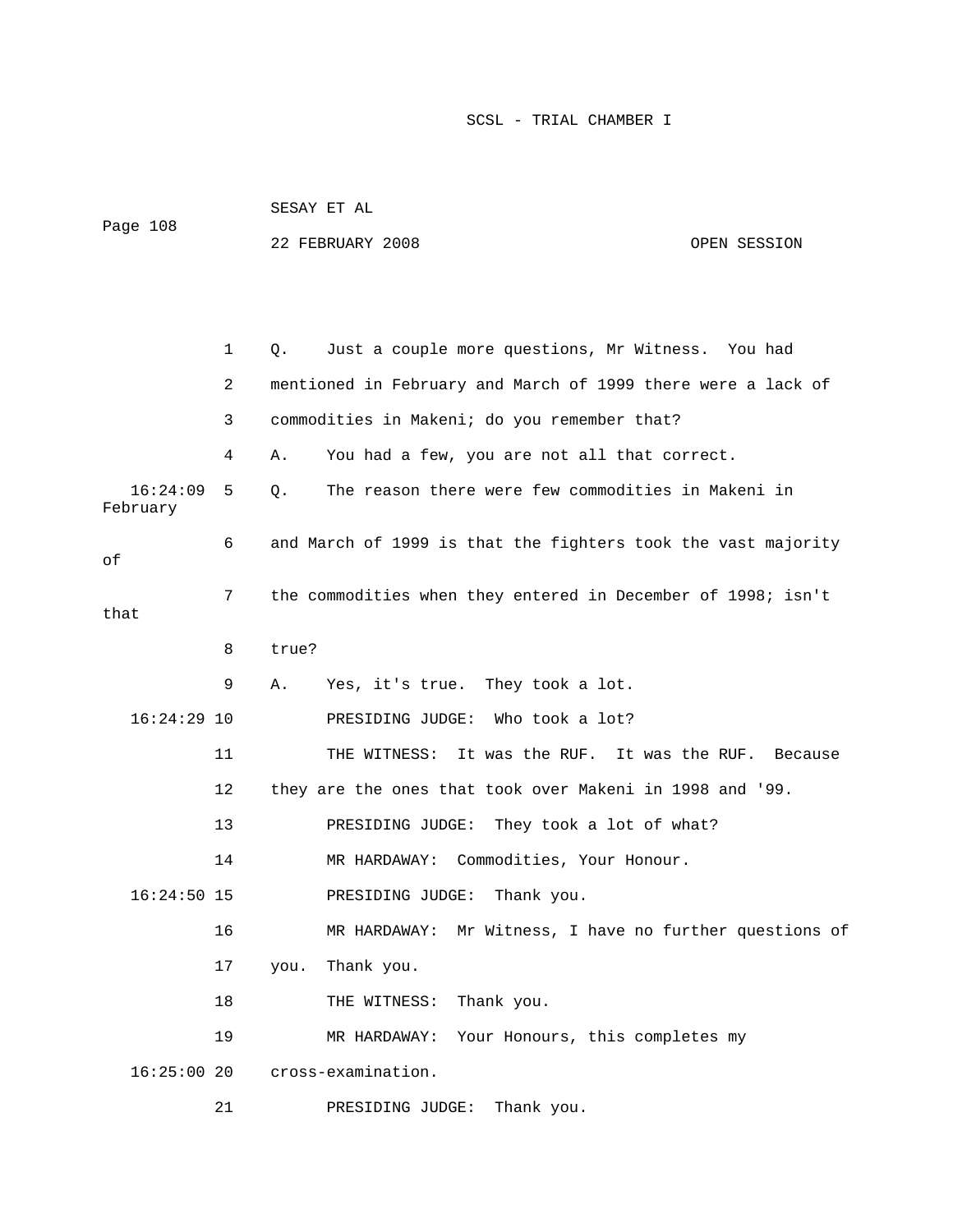| the           | 22 | MR JORDASH: Sorry, can somebody assist me. I missed           |
|---------------|----|---------------------------------------------------------------|
|               | 23 | last question and the last answer. And I just want to be      |
|               | 24 | apprised of it before.                                        |
| $16:25:41$ 25 |    | PRESIDING JUDGE: Let him clarify.                             |
|               | 26 | MR JORDASH: Yes, I do apologise. I was --                     |
|               | 27 | PRESIDING JUDGE: If --                                        |
| I             | 28 | MR HARDAWAY: If I can remember correctly, Your Honour,        |
| by            | 29 | believe the last question was that the commodities were taken |

|          | SESAY ET AL      |              |
|----------|------------------|--------------|
| Page 109 |                  |              |
|          | 22 FEBRUARY 2008 | OPEN SESSION |

1 the RUF when they entered in December of 1998 and the witness 2 agreed. That is my immediate recollection of the last question. 3 PRESIDING JUDGE: You first of all said -- you know, you 4 said that commodities were rare things, were rare in Makeni. 16:26:39 5 Then you went further to say that if they were rare it's because 7 MR HARDAWAY: I took counsel 's question literally, the that. 6 the RUF took it most of them. 8 last question that I asked and that was it. I should have 9 started at the beginning of that threat. I apologise for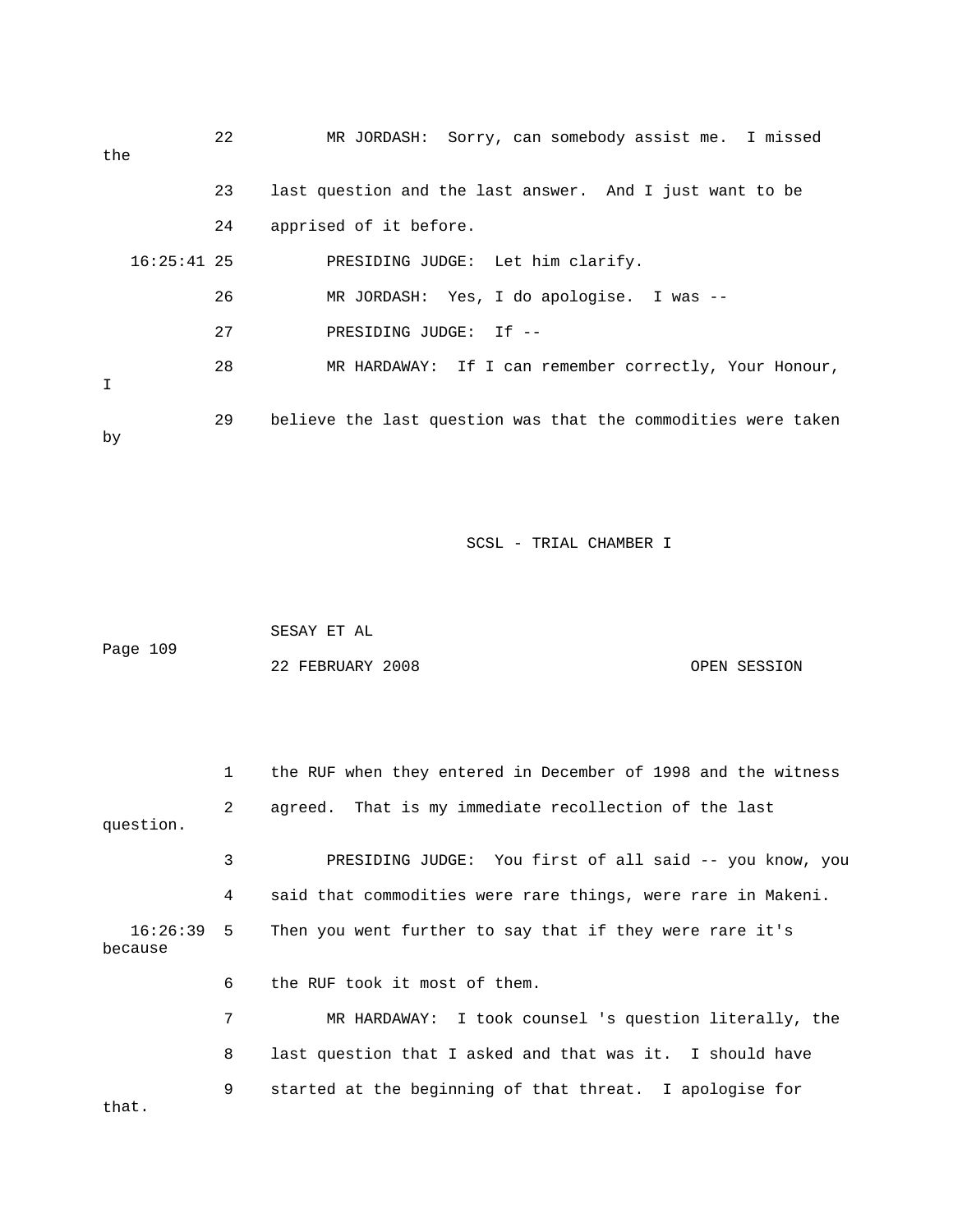| 16:26:42 10   |    | I thank the Court for the clarification.                      |
|---------------|----|---------------------------------------------------------------|
|               | 11 | PRESIDING JUDGE: That's okay. That's all right.               |
|               | 12 | MR JORDASH:<br>Thank you.                                     |
|               | 13 | PRESIDING JUDGE: Yes, Mr Jordash, do you have any             |
|               | 14 | re-examination for this witness?                              |
| 16:27:07 15   |    | MR JORDASH: If I can just pick up on that last issue.         |
|               | 16 | RE-EXAMINED BY MR JORDASH:                                    |
| my            | 17 | You were asked a global question, a general question by<br>О. |
| your          | 18 | learned friend about the RUF taking commodities but during    |
| Sesay         | 19 | testimony you've spoken about RUF with Superman, RUF with     |
| $16:27:40$ 20 |    | and I wanted to ask: Are you able to say which RUF took the   |
|               | 21 | commodities that you've referred to. If you don't know, you   |
|               | 22 | don't know. If you are able to say, please say?               |
| not           | 23 | Well, during that time I was out for three weeks, I did<br>Α. |
|               | 24 | know under whose command that these people are in Makeni.     |
| $16:28:13$ 25 |    | MR JORDASH: Thank you very much. I have no further            |
|               | 26 | questions.                                                    |
|               | 27 | PRESIDING JUDGE: Mr Witness --                                |
|               | 28 | THE WITNESS:<br>Yes, sir.                                     |
| your          | 29 | PRESIDING JUDGE: $-$ - I think we've come to the end of       |

SESAY ET AL

Page 110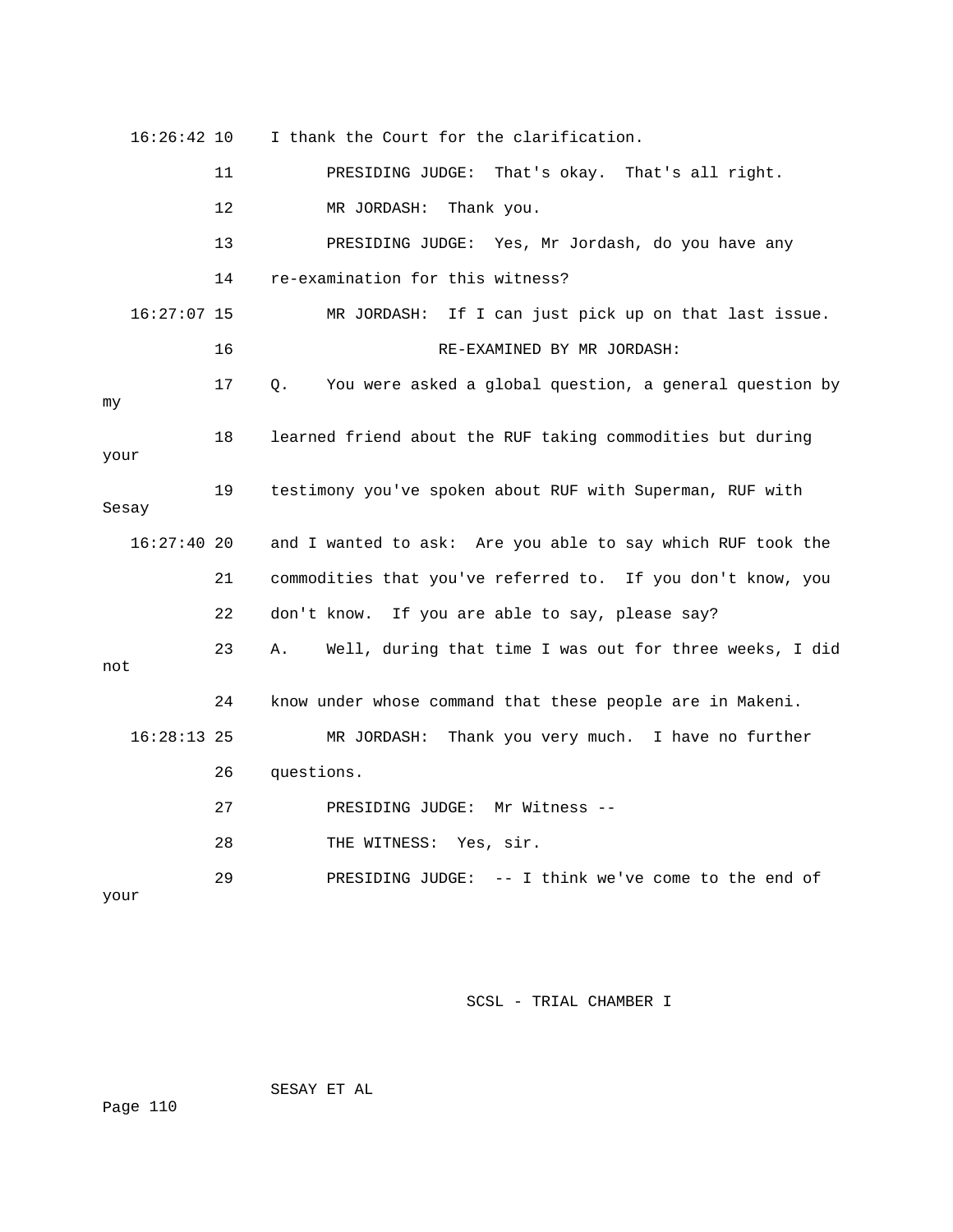1 testimony, and we want to thank you for coming to furnish this 2 Tribunal with your evidence and with what you know of the 4 and we wish you a safe journey back. 16:29:33 5 THE WITNESS: And you in God's name. et you know that 6 PRESIDING JUDGE: And we just want to l you 7 are now released to go home. ut 9 PRESIDING JUDGE: Right. Can he please be assisted o 16:29:52 10 Court, please. Mr Jordash, what will be the next witness? 11 MR JORDASH: 031, Your Honour. Number 37, language 13 MR JORDASH: Sorry, did I say DIS-031 who is our 37th 14 witness. 16:30:51 15 PRESIDING JUDGE: DIS-0? 16 MR JORDASH: 031. He's our 37th witness. I just 17 the time and the reason I arise is that I in fact have not met 18 this witness, and I was happy to proceed, but I noticed the 22 MR JORDASH: Yes, please, because by the time the 3 happenings in Makeni and elsewhere. So we thank you for coming 8 THE WITNESS: Okay. of Krio. 12 **Industry [The witness withdrew]** noticed time 19 and if it's not too inconvenient if we could rise early, then I 16:31:30 20 have got a chance to at least shake the witness's hand. 21 PRESIDING JUDGE: You're inviting us to take a break? witness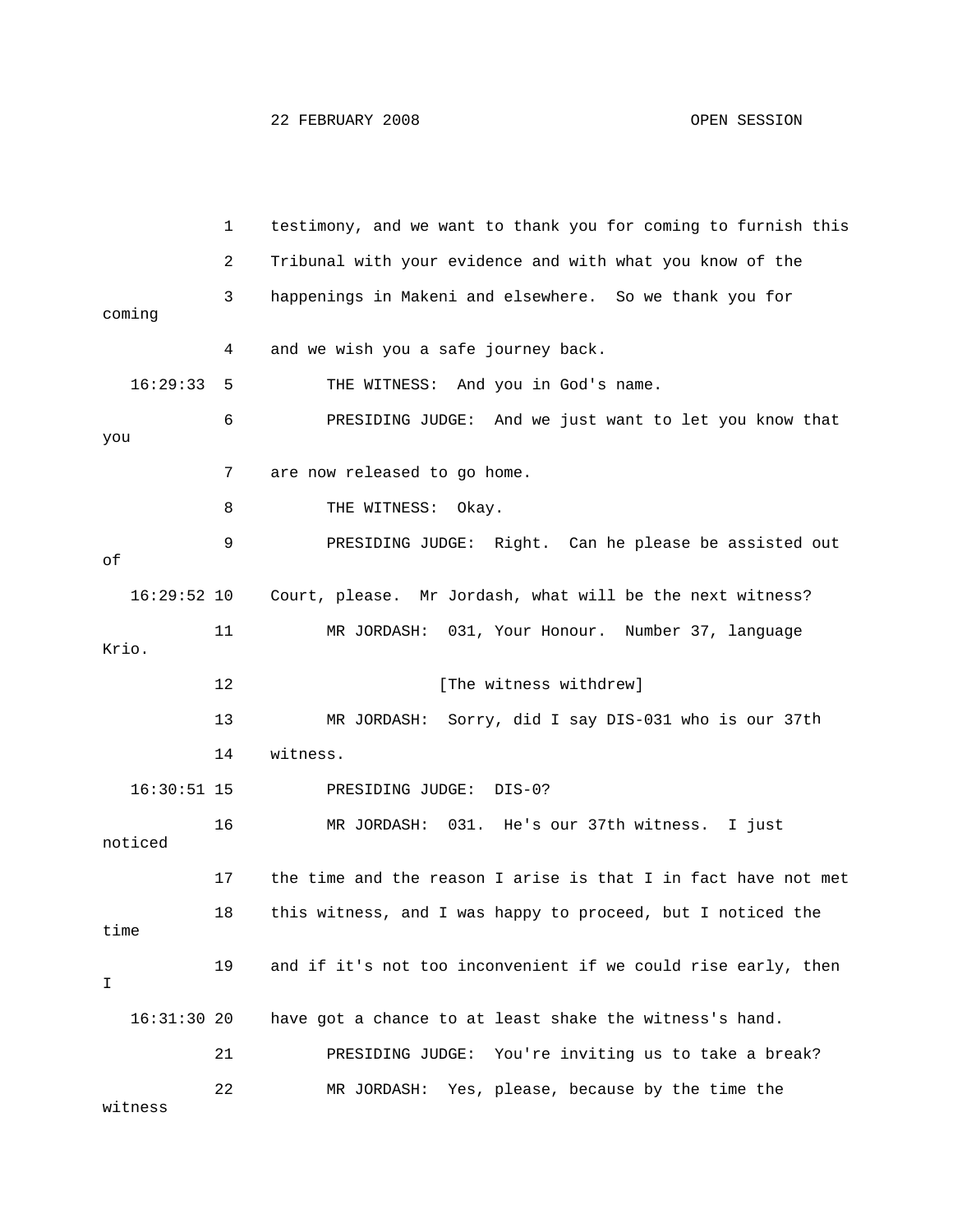| could         | 23 | comes in and is sworn, it will be time for the break. So I |
|---------------|----|------------------------------------------------------------|
|               | 24 | usefully say hi to him.                                    |
| $16:31:45$ 25 |    | Just say hi to him and that's all?<br>PRESIDING JUDGE:     |
|               | 26 | MR JORDASH: Well, I may say a little more.                 |
|               | 27 | JUDGE BOUTET: Yeah. It will be hi; how are you.            |
|               | 28 | PRESIDING JUDGE: Well, I will plant a microphone in        |
| your          |    |                                                            |

- 29 pocket and --
- SCSL TRIAL CHAMBER I

|          | SESAY ET AL      |              |
|----------|------------------|--------------|
| Page 111 |                  |              |
|          | 22 FEBRUARY 2008 | OPEN SESSION |

|               | $\mathbf{1}$ | MR JORDASH: No comment.                                      |
|---------------|--------------|--------------------------------------------------------------|
|               | 2            | PRESIDING JUDGE: Anyway, I think we can take the break       |
| next          | 3            | now, and yes, we will recess at this point and resume in the |
|               | 4            | couple of minutes.                                           |
| $16:32:27$ 5  |              | The Chamber will rise, please.                               |
|               | 6            | [Break taken at 4.32 p.m.]                                   |
|               | 7            | [Upon resuming at 5.19 p.m.]                                 |
|               | 8            | [The witness entered Court]                                  |
|               | 9            | WITNESS: DIS-031 [Sworn]                                     |
| $17:19:50$ 10 |              | [The witness answered through interpreter]                   |
|               | 11           | PRESIDING JUDGE: Yes -- are you on the Koran. Can you        |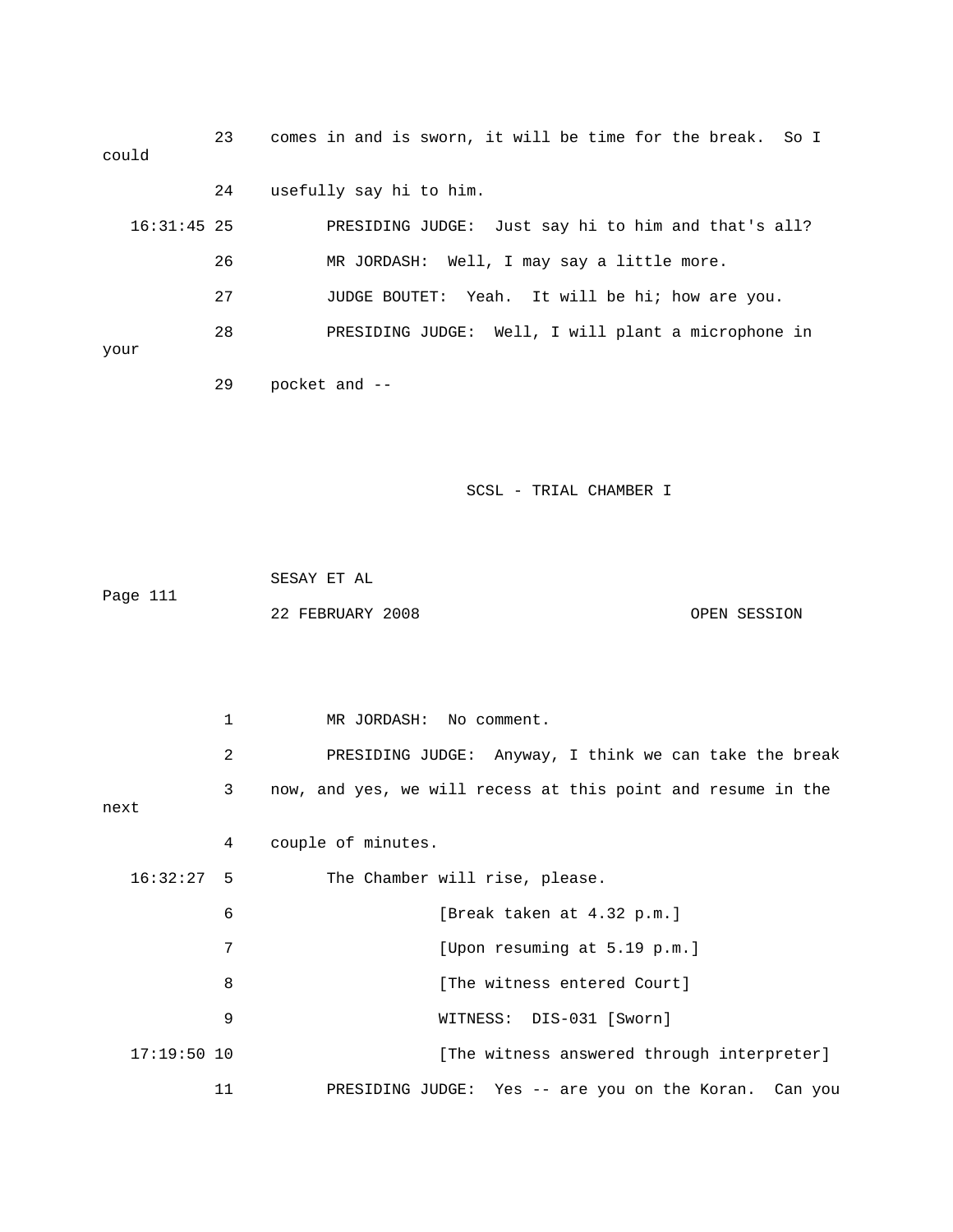```
 12 swear him in please.
```
13 Mr Jordash, you may proceed please.

|        | 14 | MR JORDASH: May I tend a personal history of DIS-031,     |
|--------|----|-----------------------------------------------------------|
| issue. | 15 | please. My learned friends have seen it and there is no   |
|        | 16 | PRESIDING JUDGE: He's testifying in Krio.                 |
|        | 17 | MR JORDASH: Krio, Your Honour, yes.                       |
|        | 18 | PRESIDING JUDGE: Krio. Yes, Mr Jordash has tendered a     |
|        | 19 | personal history for purposes of expediency. Is there any |
|        | 20 | objection, Mr Fynn.                                       |
|        | 21 | MR FYNN: No objection, My Lord.                           |
|        | 22 | PRESIDING JUDGE: It is admitted and marked confidential   |
| as     |    |                                                           |
|        | 23 | Exhibit 295.                                              |
|        | 24 | [Exhibit No. 295 was admitted]                            |
|        | 25 | MR JORDASH: Thank you.                                    |
|        | 26 | PRESIDING JUDGE: Yes, Mr Jordash.                         |
|        | 27 | MR JORDASH: Thank you.                                    |
|        | 28 | EXAMINED BY MR JORDASH:                                   |

29 MR JORDASH:

SCSL - TRIAL CHAMBER I

|          | SESAY ET AL      |              |
|----------|------------------|--------------|
| Page 112 |                  |              |
|          | 22 FEBRUARY 2008 | OPEN SESSION |

1 Q. Good afternoon, Mr Witness.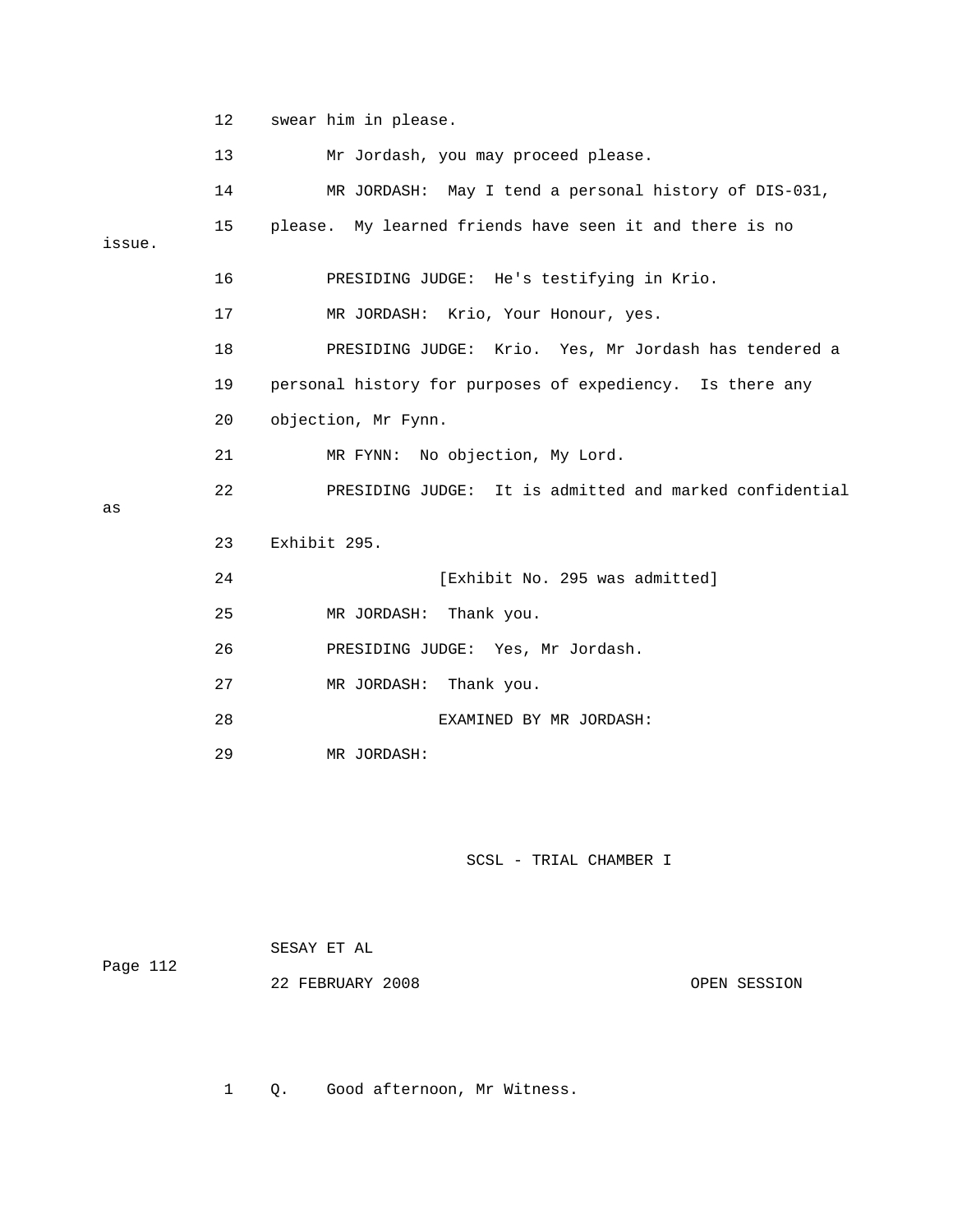```
 2 A. Good afternoon, sir. 
           3 Q. Thank you for your patience. 
           4 A. Okay. 
           5 Q. Now I've given the Court a piece of paper with your 
           6 identity - 
           7 A. Yes. 
           8 Q. -- your profession and your professional history. 
10 PRESIDING JUDGE: I've -- I've not yet located the name
          11 here. 
          12 MR JORDASH: Is the name not there, I do apologise. 
13 PRESIDING JUDGE: I see a space up there for his
15 MR JORDASH: I beg Your pardon.
16 PRESIDING JUDGE: What he is doing, his residence,
18 MR JORDASH: I beg your pardon.
ING JUDGE: Or these are typographical errors, you 
 19 PRESID
20 know, typographical omissions, you know. I wonder if you can
21 just indicate the name; I hope it is not somewhere in the
          22 paragraphs. 
                  JUDGE BOUTET: I read it all, it's not there. 
          24 PRESIDING JUDGE: It's not there? 
          25 JUDGE BOUTET: No. 
G JUDGE: Mr Jordash. 
 26 PRESIDIN
          27 MR JORDASH: Can I give it to you? 
28 PRESIDING JUDGE: You can just put it at the tail-end,
29 Where he starts with where he lives and so on and so forth and
           9 A. Yes. 
          14 profession -- 
          17 [indiscernible]. 
          23
```
middle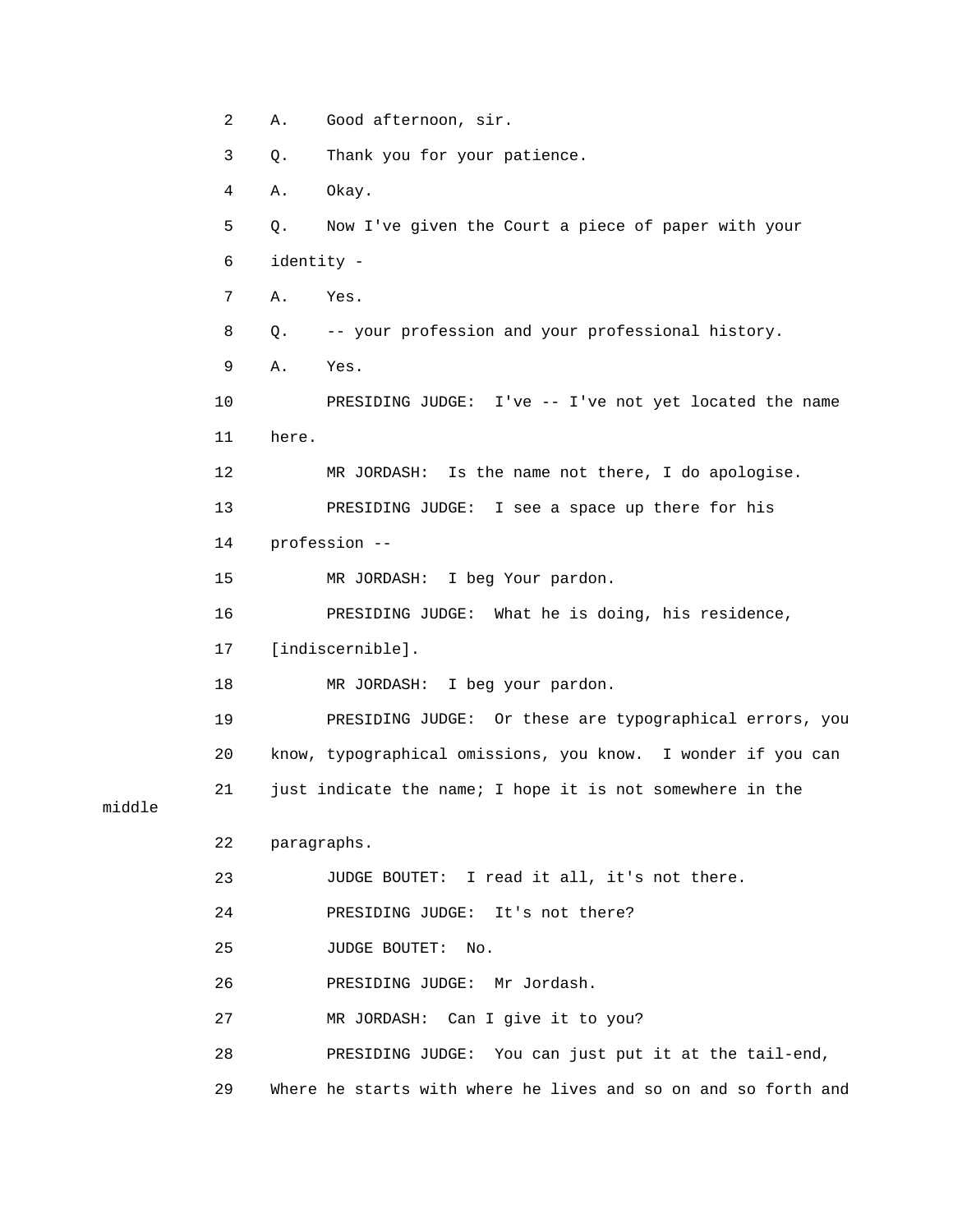|            |    | SESAY ET AL                                                 |
|------------|----|-------------------------------------------------------------|
| Page 113   |    | 22 FEBRUARY 2008<br>OPEN SESSION                            |
|            |    |                                                             |
|            |    |                                                             |
|            | 1  | then -- yes, it is noted. We have the name now.             |
|            | 2  | MR JORDASH:<br>Thank you. So Mr Witness --                  |
|            | 3  | MR WITNESS:<br>Yes.                                         |
|            | 4  | MR JORDASH: -- just remember that what you are saying       |
| is         |    |                                                             |
| and        | 5  | being translated, so remember to listen for the translation |
|            | 6  | to keep --                                                  |
|            |    |                                                             |
|            | 7  | MR WITNESS: Okay.                                           |
| translator | 8  | MR JORDASH: -- and to keep a pace whereby the               |
|            | 9  | can do his job.                                             |
|            | 10 | MR WITNESS:<br>Okay.                                        |
|            | 11 | MR JORDASH: Now, I just want to ask you first of all        |
| about      |    |                                                             |
|            | 12 | February, February 1998.                                    |
|            | 13 | MR WITNESS:<br>Hmm.                                         |
|            | 14 | Were you aware in February 1998 of the<br>MR JORDASH:       |
| junta      |    |                                                             |
|            | 15 | being removed from Freetown?                                |
|            | 16 | I can recall that.<br>MR WITNESS:<br>Yes.                   |
|            | 17 | Where were you at that time?<br>MR JORDASH:                 |
|            | 18 | I was in Makeni, in my house.<br>MR WITNESS:                |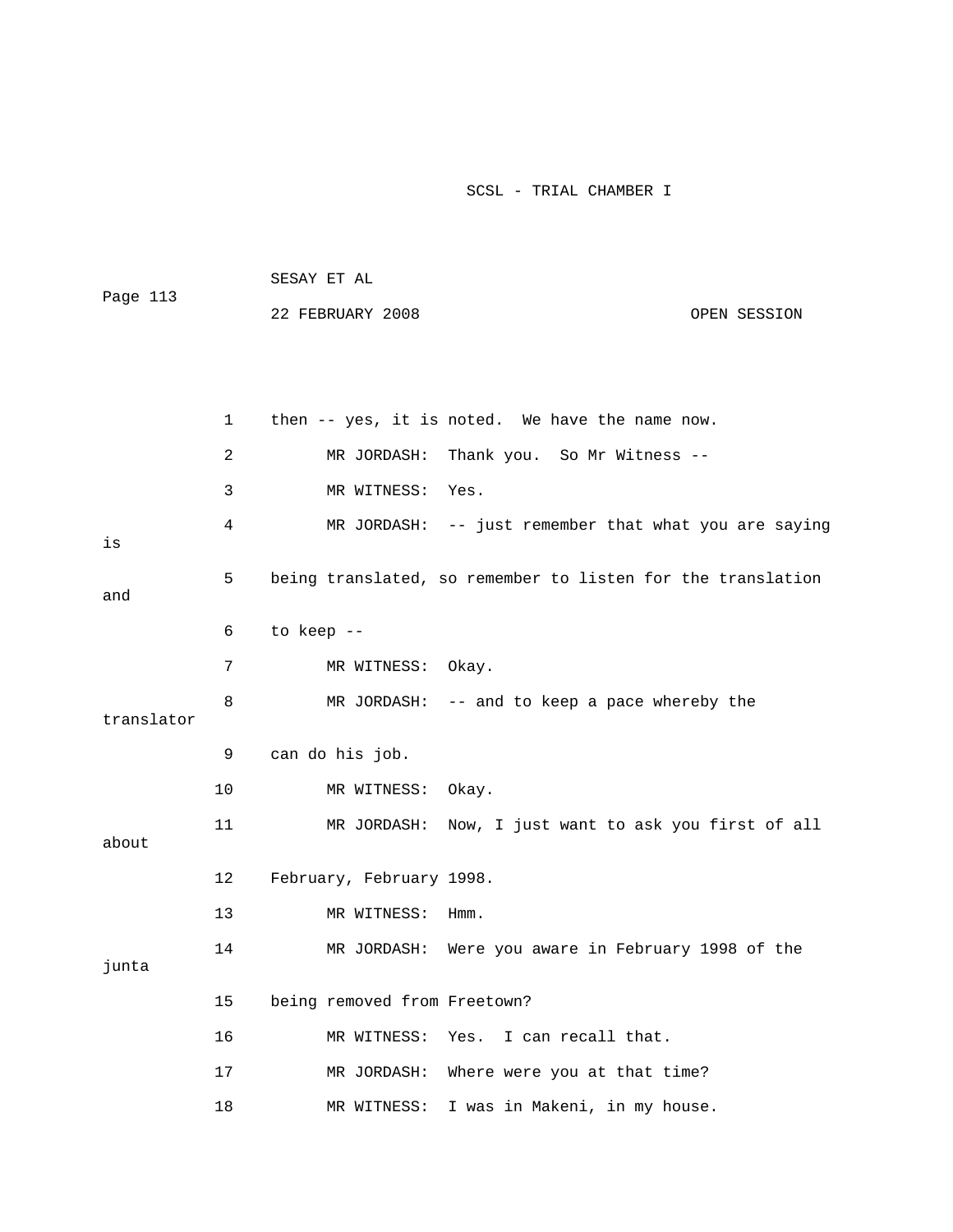|         | 19 | MR JORDASH: Did you come out of your house whilst the    |
|---------|----|----------------------------------------------------------|
| they've | 20 | junta still there or did you come out of your house when |
|         | 21 | qone?                                                    |
|         | 22 | MR WITNESS: Well, at that time --                        |
|         | 23 | THE INTERPRETER: Your Honours, the witness is speaking   |
|         | 24 | Temne. Would he be instructed to speak Krio?             |
|         | 25 | MR JORDASH: Mr -- Mr Witness.                            |
|         | 26 | THE WITNESS: Yes.                                        |
|         | 27 | MR JORDASH: I understood that you are going to give      |
|         | 28 | evidence in Krio; is that right.                         |
|         | 29 | MR WITNESS: Yes, I am giving my evidence in Krio.        |

 SESAY ET AL Page 114

22 FEBRUARY 2008 OPEN SESSION

 1 PRESIDING JUDGE: Let's be very clear. In what language 3 prefer? To testify in Temne or in Krio. 4 MR WITNESS: If you ask me to testify in Temne, that's 5 better. 6 MR JORDASH: You prefer to testify in Temne, rather than 7 Krio? 8 MR WITNESS: Yes. 2 are you more comfortable to testify? Which language do you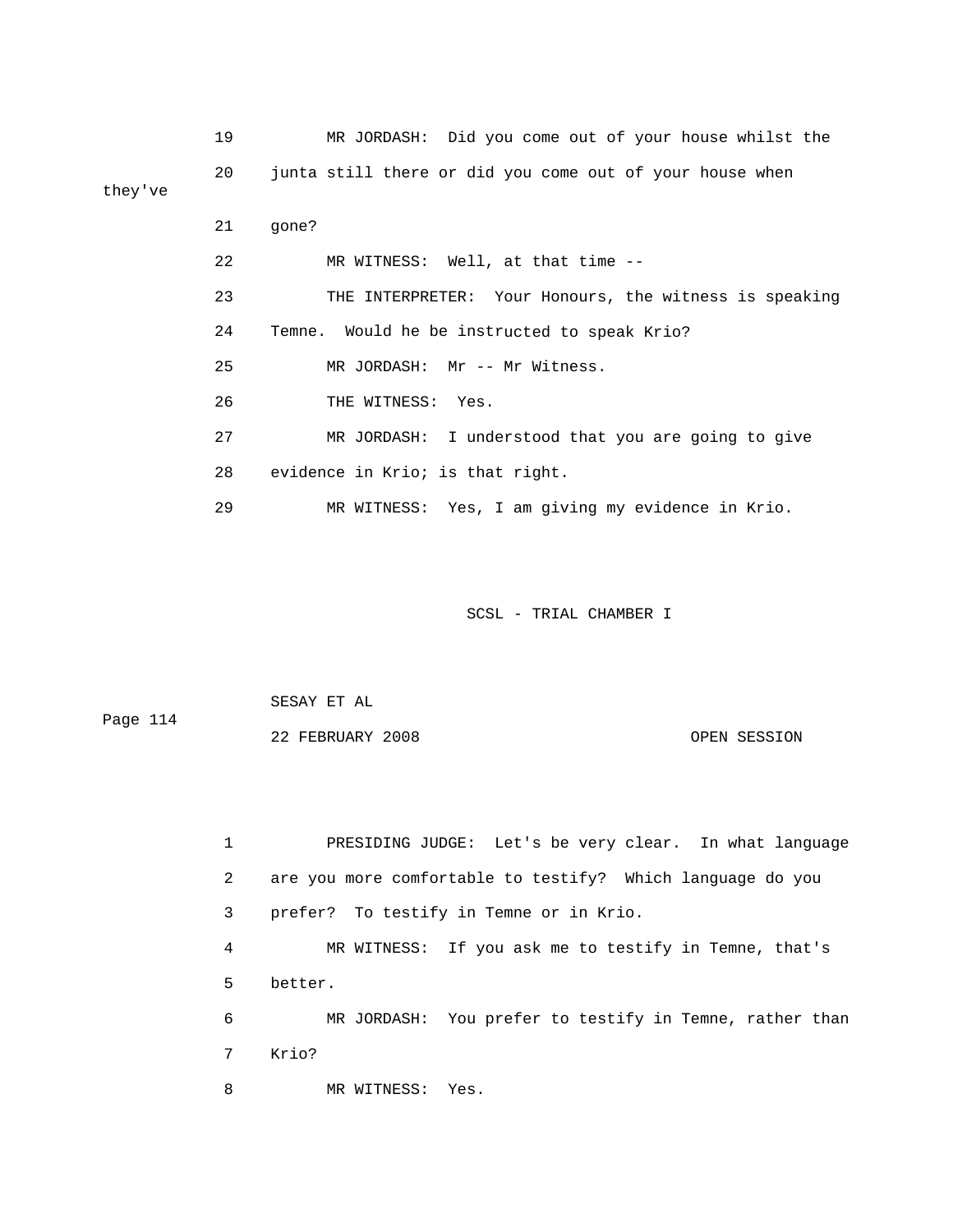|      | 9       | PRESIDING JUDGE: Do we have the disposition in the           |
|------|---------|--------------------------------------------------------------|
|      | 10      | translation booth?                                           |
|      | 11      | INTERPRETER: Your Honours, certainly yes. Yes.               |
|      | $12 \,$ | PRESIDING JUDGE: Okay. Can the witness now testify in        |
|      | 13      | Temne if he is more comfortable with that, I mean, it's -- I |
|      | 14      | think it's only fair.                                        |
| I    | 15      | MR JORDASH: Yes, Your Honour, I'm sorry for the error.       |
|      | 16      | thought $--$                                                 |
| well | 17      | PRESIDING JUDGE: No, it's not -- I mean, he could as         |
|      | 18      | have testified in Krio. My learned friend is -- my colleague |
|      | 19      | here is saying that he could even have opted to testify in   |
| moon | 20      | Arabic. And I said well, that would have sent us to Ban Ki-  |
|      | 21      | to look for some Arabic interpreters.                        |
|      | 22      | MR JORDASH:                                                  |
|      | 23      | Okay, Mr Witness?<br>Q.                                      |
|      | 24      | Yeah.<br>Α.                                                  |
|      | 25      | Temne it is.<br>Q.                                           |
| in   | 26      | PRESIDING JUDGE: So tell him too that he should testify      |
|      | 27      | Temne.                                                       |
|      | 28      | MR JORDASH:                                                  |
| in   | 29      | You told us you were in your house when the junta were<br>Q. |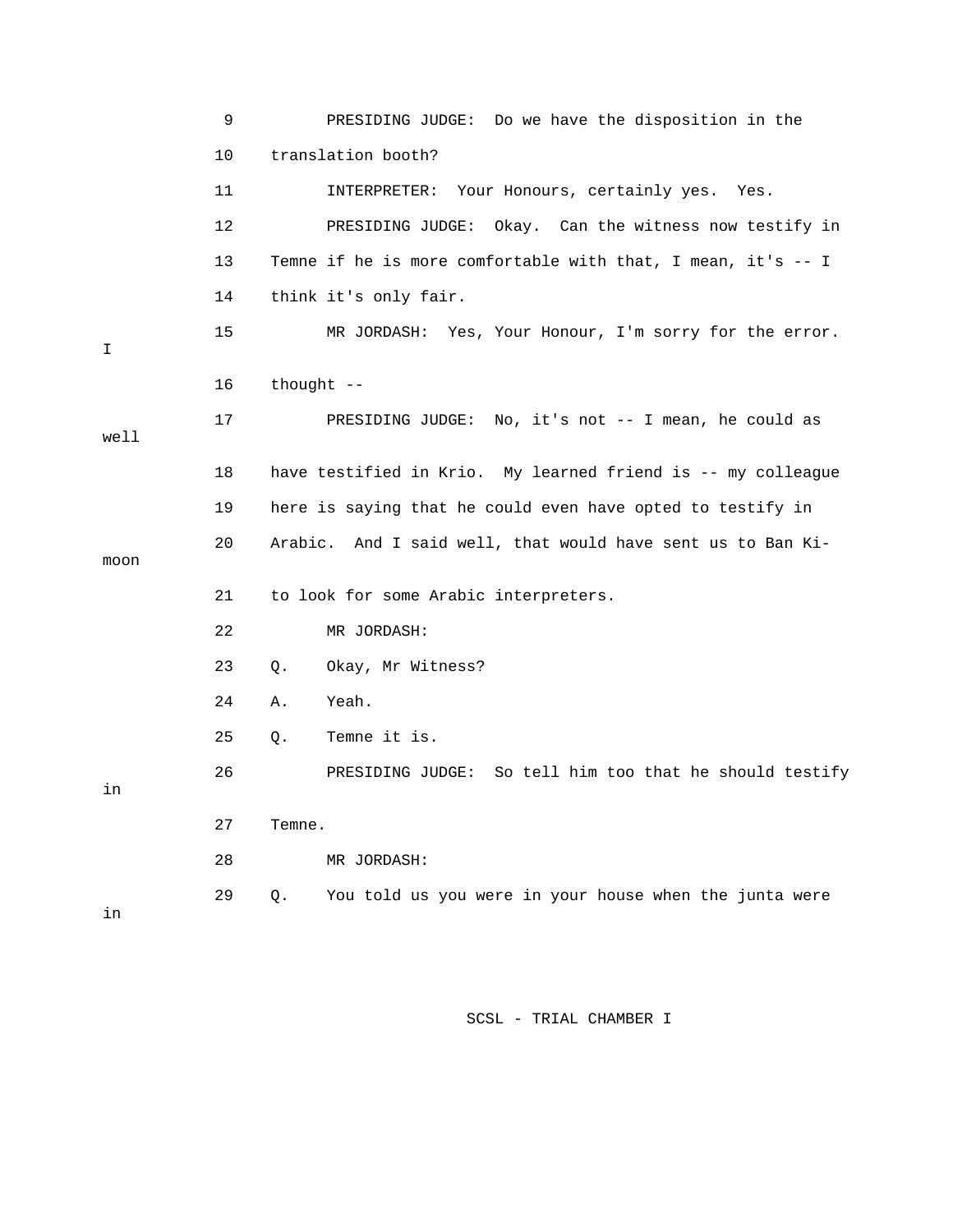| Page 115 | SESAY ET AL      |              |
|----------|------------------|--------------|
|          | 22 FEBRUARY 2008 | OPEN SESSION |

| your          | 1  | Free -- were in Makeni in February 1998. Did you remain in    |
|---------------|----|---------------------------------------------------------------|
|               | 2  | house whilst they were there?                                 |
|               |    |                                                               |
|               | 3  | I'm listening to you.<br>Α.                                   |
|               | 4  | Did you --<br>Q.                                              |
|               | 5  | THE INTERPRETER: Your Honours, would you allow us five        |
| transfer      | 6  | minutes to get ourselves arranged quickly? We want to         |
| I.            | 7  | to the Temne booth. Because here, we are in the Krio booth.   |
|               | 8  | have just three minutes.                                      |
|               | 9  | PRESIDING JUDGE: Go ahead, let's see how we move, you         |
|               | 10 | know, if you are taking three out of the ten minutes that are |
| ahead.        | 11 | left then I don't know -- anyway, we will wait for you, go    |
|               | 12 | THE INTERPRETER:<br>Your Honours, we are settled.             |
|               | 13 | PRESIDING JUDGE: Less than three minutes. Less than a         |
|               | 14 | minute, you know.                                             |
|               | 15 | MR JORDASH: [Indiscernible].                                  |
|               | 16 | PRESIDING JUDGE: Yes, okay.                                   |
|               | 17 | MR JORDASH:                                                   |
| you're        | 18 | Okay, let's begin again. Mr Witness, February 1998,<br>Q.     |
|               | 19 | in your house --                                              |
| $17:28:41$ 20 |    | Yes.<br>Α.                                                    |
| your          | 21 | -- the junta have come into town, do you come out of<br>Q.    |
|               | 22 | house whilst the junta is still present?                      |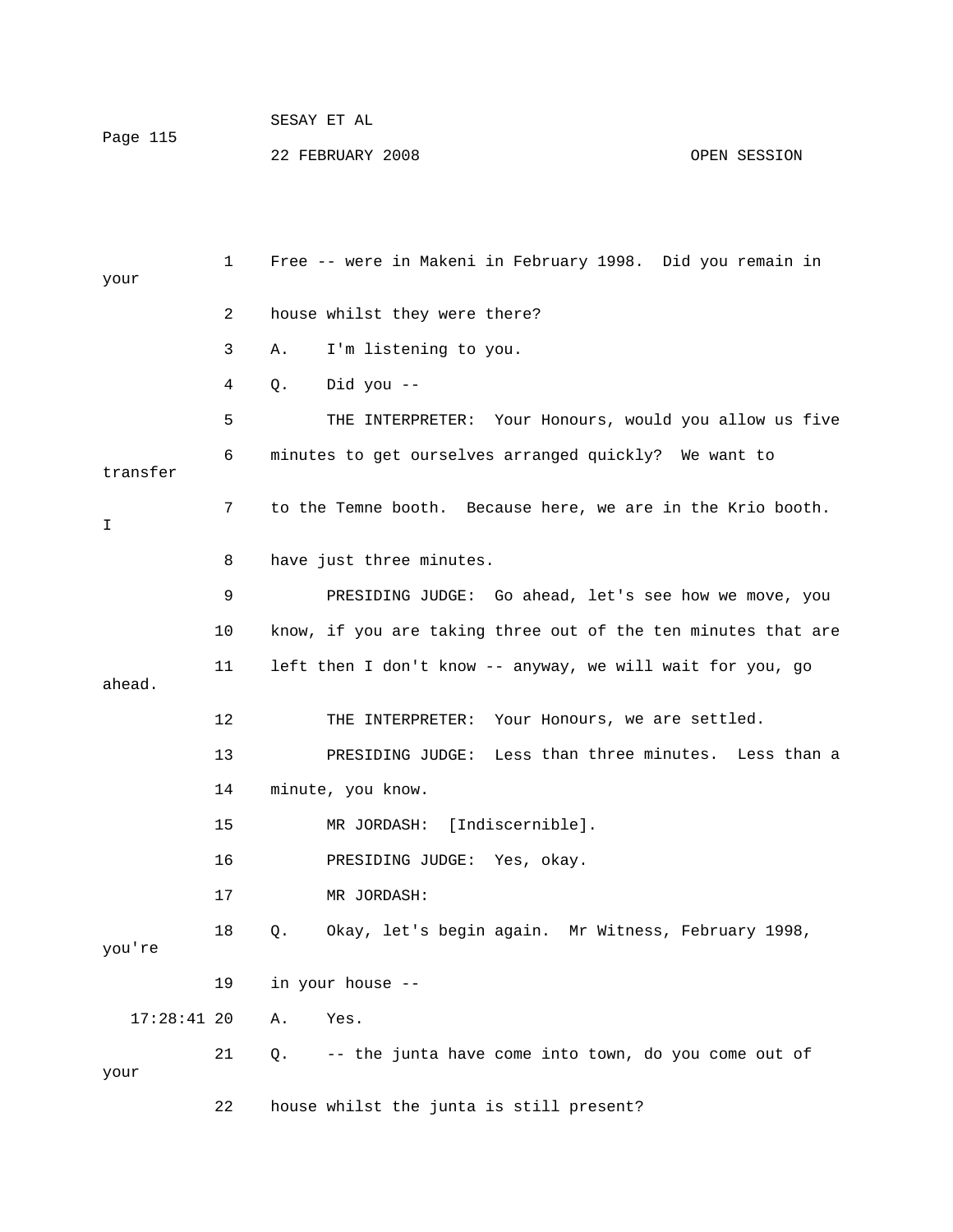23 A. Yes.

24 Q. And what did you see?

 17:29:02 25 A. Well -- when they came to town all of us knew that they 26 were in town. We saw them. We were all afraid. 27 Q. How was Makeni township when you saw them? 28 A. During that time we were all afraid because for us to

see

comfortable.

29 guns and for us to see a lot of cartridges, we were afraid.

SCSL - TRIAL CHAMBER I

 22 FEBRUARY 2008 OPEN SESSION SESAY ET AL Page 116

 1 Q. And were people stationary, the men with guns, or were 2 moving around? 3 A. Well, old man, they were all around the town. 4 Q. And was the situation calm or was it -- 17:29:52 5 PRESIDING JUDGE: Mr Jordash, you are an old man today. 6 MR JORDASH: I feel it. 7 PRESIDING JUDGE: Yeah. like? 17:30:04 10 What did you see? 11 A. Old man, just like what I told you, nobody was they 8 MR JORDASH: 9 Q. Was it calm, the town, or was it chaotic, what was it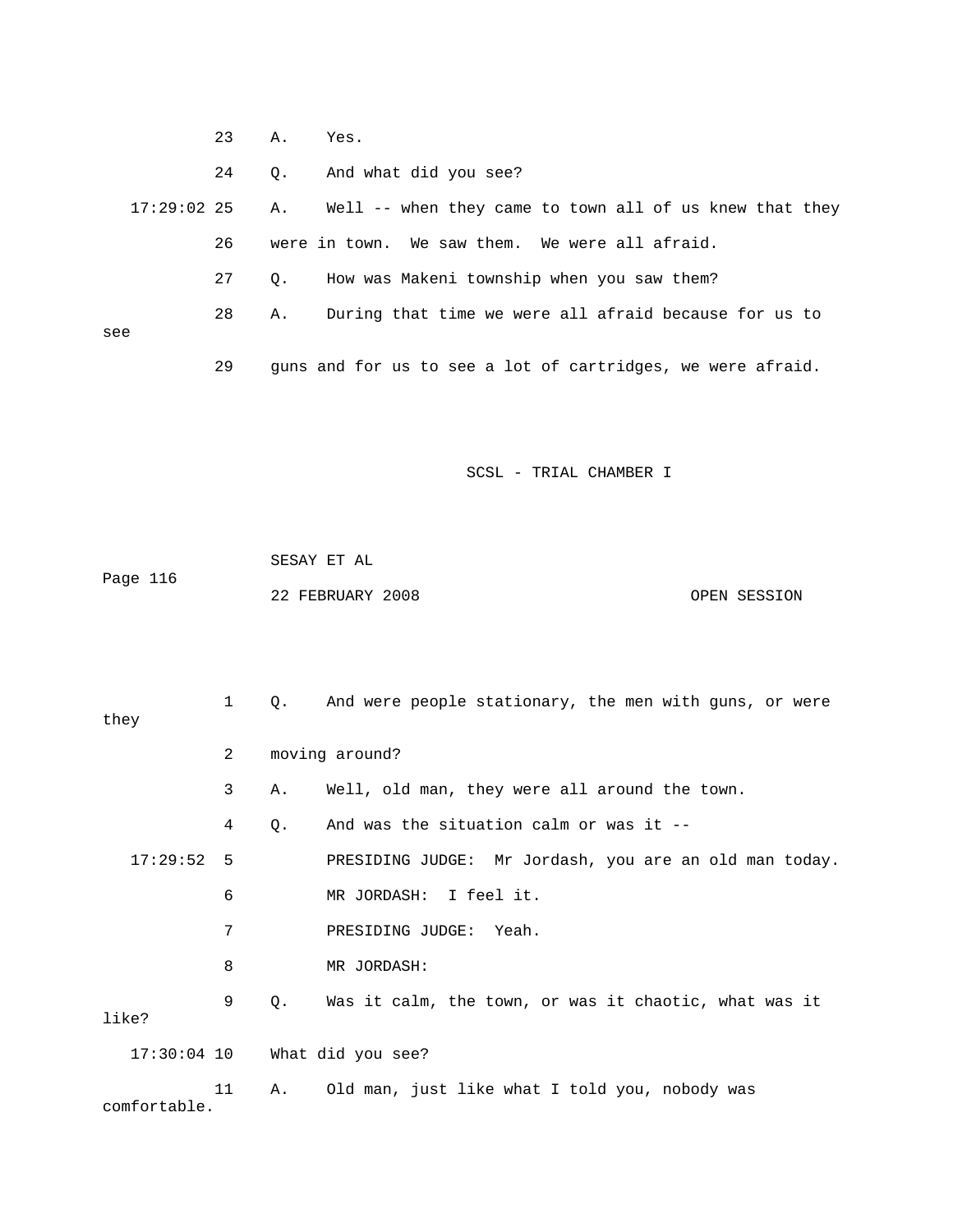12 Everybody was afraid.

|       |               | 13 | Q.        | What about the men with guns, what were they doing?            |
|-------|---------------|----|-----------|----------------------------------------------------------------|
| they  |               | 14 | Α.        | Well, during that time, I saw some of them having --           |
|       | $17:30:35$ 15 |    |           | had guns on their shoulders with cartridges and you had        |
|       |               | 16 |           | cartridges right on their shoulder. We were all afraid.<br>But |
| us.   |               | 17 |           | during that time I, myself, did not see them do anything to    |
| to    |               | 18 | $Q$ .     | So you didn't see them do anything to you, when you say        |
|       |               | 19 |           | us who do you --                                               |
| for   | $17:31:04$ 20 |    | Α.        | Not at all. I, myself, they did not do anything to me,         |
|       |               | 21 | myself.   |                                                                |
|       |               | 22 | Q.        | Did you see them do anything to other civilians when you       |
|       |               | 23 | saw them? |                                                                |
| eyes  |               | 24 | Α.        | Well, if that happened, I did not see that with my own         |
|       | $17:31:25$ 25 |    |           | during the initial stage.                                      |
|       |               | 26 | Ο.        | Did they remain in Makeni or did they leave?                   |
| them. |               | 27 | Α.        | Well, they were in Makeni for a while. We were with            |
|       | there         | 28 | $Q$ .     | And during the time -- the whole time that they were           |
|       |               | 29 |           | before they left, did you, yourself, see them do anything to   |

SCSL - TRIAL CHAMBER I

Page 117 SESAY ET AL

22 FEBRUARY 2008 COPEN SESSION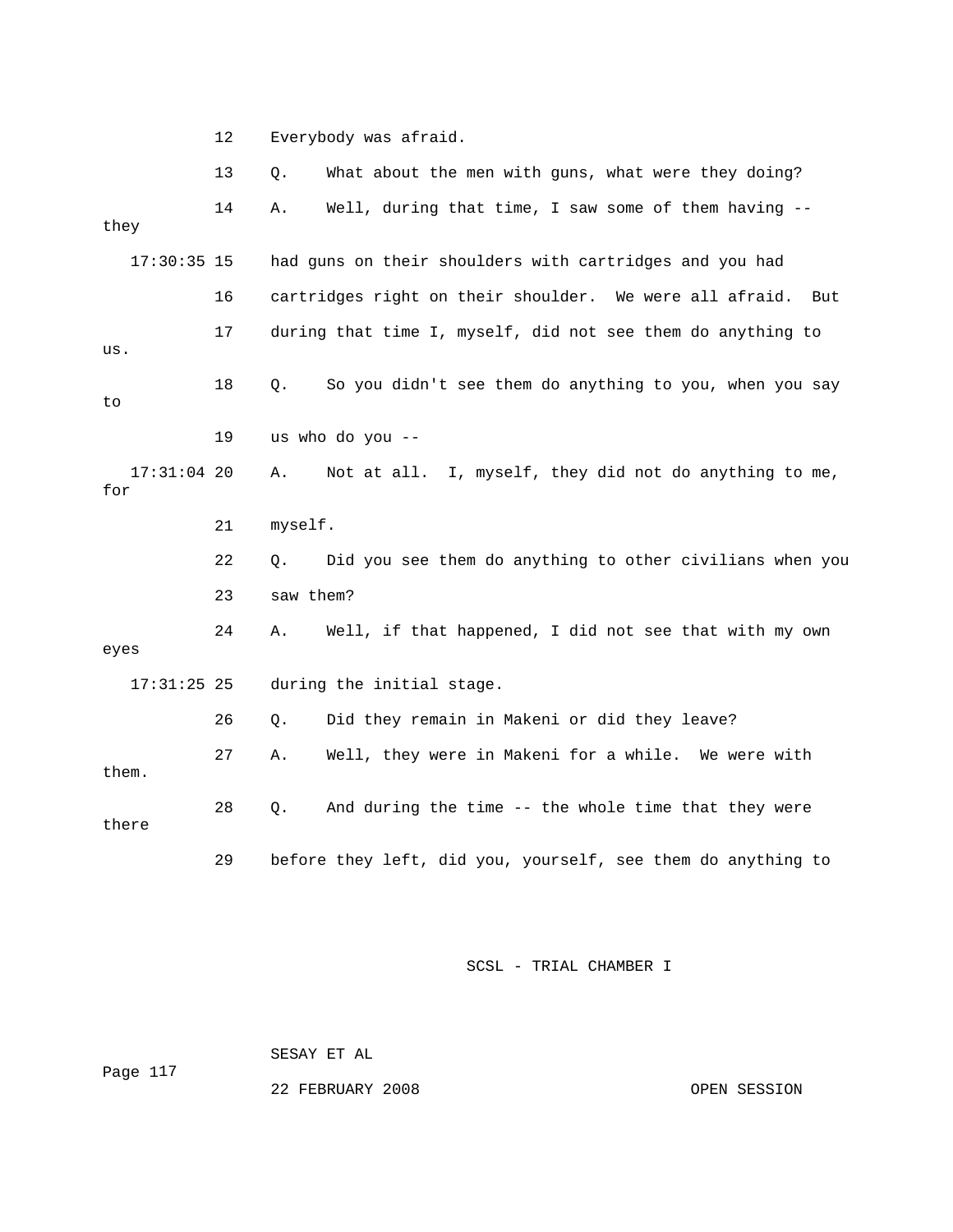1 civilians?

|               | 2  | Well, with my own eyes, I did not see that with my own<br>Α.  |
|---------------|----|---------------------------------------------------------------|
|               | 3  | eyes, I heard that some of them had been stealing their own   |
|               | 4  | property, but I did not see that with my own eyes.            |
| 17:32:17      | 5  | Thank you. And apart from hearing that some of them had<br>Q. |
|               | 6  | been stealing, did you hear of anything else that they did?   |
| to            | 7  | Well, for myself when I had been strolling, I would go<br>Α.  |
|               | 8  | the mosque, they did not do anything to me. Even when people  |
| did           | 9  | said that they had been stealing people's property, I, myself |
| $17:32:51$ 10 |    | not see them stealing property from people during that time.  |
|               | 11 | Thank you.<br>Q.                                              |
|               | 12 | PRESIDING JUDGE: When he said during that time, you are       |
|               | 13 | often using that expression: They did nothing to us at that   |
|               | 14 | time, at first. Now it is during that time. I don't know Mr   |
| $17:33:18$ 15 |    | Jordash, you wish to clarify that.                            |
| Freetown      | 16 | THE WITNESS: I said -- I said when they came from             |
|               | 17 | and came to us in Makeni, if they did anything, I did not see |
|               | 18 | that.                                                         |
|               | 19 | MR JORDASH:                                                   |
| 17:33:34 20   |    | Okay. So after they'd -- they left, didn't they?<br>Q.        |
| that          | 21 | Well, when they left, we knew that it was the ECOMOG<br>Α.    |
|               | 22 | came and repelled them.                                       |
| came          | 23 | And did anything happen at that time when the ECOMOG<br>Q.    |
|               | 24 | and repelled them?                                            |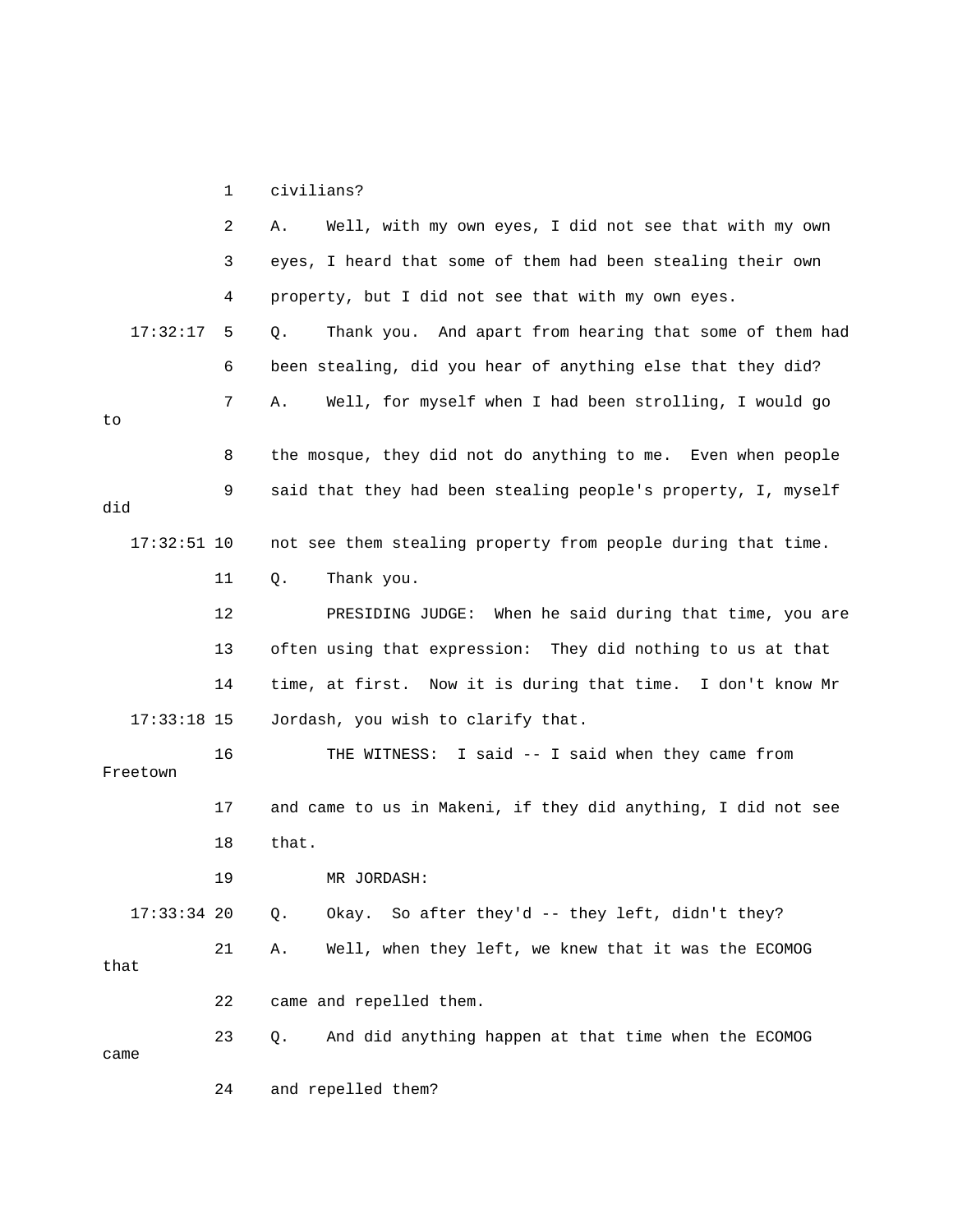17:34:10 25 A. Well, I saw some of them running away. Some of them 26 disbursed in different areas going into the bush. So if some 27 went and made some destruction, I was not there and did not 29 Q. Well I'm -- Mr Witness, so you're clear, I'm not suggesting were see 28 that.

SCSL - TRIAL CHAMBER I

 SESAY ET AL Page 118 OPEN SESSION 22 FEBRUARY 2008

 1 they did do any destruction. I'm asking you what you saw and 2 what you heard? Yes. 4 Q. So, from what you've told us, you heard that there had 17:34:43 5 some -- let me finish Mr -- from what you told us, you heard that 6 there had been some stealing, but when they'd gone did you 7 anything else besides the stealing? 8 A. I did not hear anything else. 17:35:12 10 A. Welcome. 11 Q. Now, let me move you forward, Mr Witness, to December -- 12 A. Hmm-mmm. 3 A. Y been hear 9 Q. Thank you.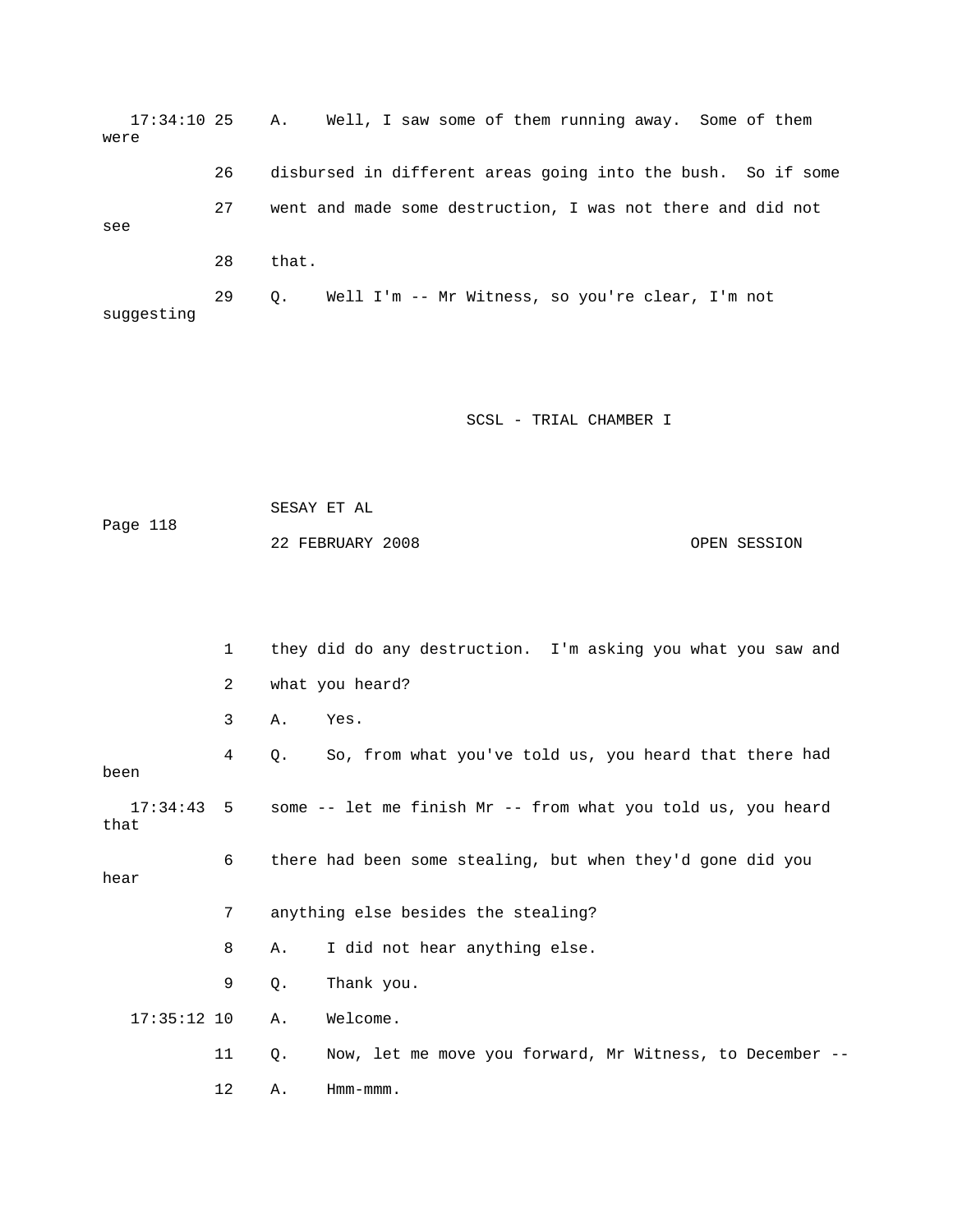| coming                   | 13 | Q.         | -- December of 1998. Did you hear about the rebels         |
|--------------------------|----|------------|------------------------------------------------------------|
|                          | 14 | to Makeni? |                                                            |
| $17:35:39$ 15            |    | Α.         | Yes.                                                       |
|                          | 16 | Q.         | Were you in Makeni when you heard this?                    |
|                          | 17 | Α.         | I was there. I was in Makeni.                              |
|                          | 18 | Q.         | Did you do anything when you heard it?                     |
|                          | 19 | Α.         | Well, old man, when they came it was so open, it was so    |
| $17:36:06$ 20<br>afraid, |    |            | obvious because there was a lot of shooting. So we were    |
|                          | 21 |            | so we moved. I, myself, moved with my own family.          |
|                          | 22 | Q.         | Did you return to -- sorry. Where did you go?              |
|                          | 23 | Α.         | When I run away, I went to a village which was called      |
| went                     | 24 |            | Ropunthu. From Makeni to Ropunthu it's ten miles. There we |
| $17:36:37$ 25            |    | and hid.   |                                                            |
|                          | 26 | О.         | I think that's R-O-P-U-N-T-H-U.                            |
|                          | 27 |            | PRESIDING JUDGE:<br>$R-O-P$ .                              |
|                          | 28 |            | MR JORDASH: U-N-T-H-U.                                     |
|                          | 29 | Q.         | Did there come a time, Mr Witness, when you returned to    |
|                          |    |            |                                                            |
|                          |    |            |                                                            |

 22 FEBRUARY 2008 OPEN SESSION SESAY ET AL Page 119

1 Makeni?

2 A. Yes, but during that time I did not want to return, but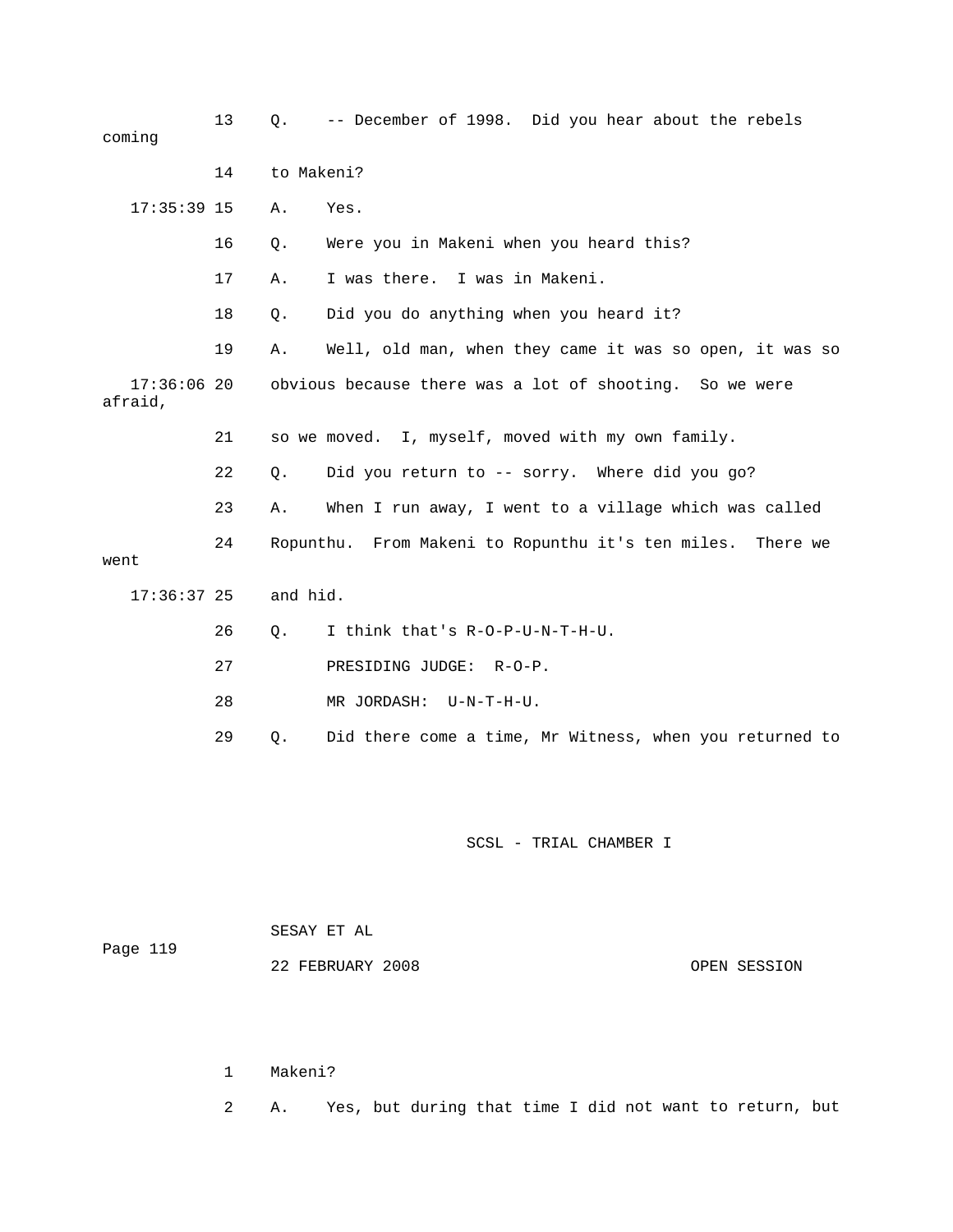|                       | 3  |    | they themselves who were the ones who came to us and said that |
|-----------------------|----|----|----------------------------------------------------------------|
| Makeni                | 4  |    | whosoever had a house in Makeni -- see when they came to       |
| 17:37:17              | 5  |    | they would not return to the bush. And that if --              |
|                       | 6  |    |                                                                |
|                       |    | Q. | Okay, take your time. Sorry. Take it slowly as the             |
|                       | 7  |    | translator cannot keep up?                                     |
|                       | 8  | Α. | Okay. Okay.                                                    |
|                       | 9  | Q. | So you were saying that they came?                             |
| $17:37:36$ 10<br>that |    | Α. | I said before going -- before returning they told us           |
|                       | 11 |    | we should return to our houses.                                |
|                       | 12 | Q. | Okay, pause there. So did you return to your house?            |
|                       | 13 | Α. | Yes, I returned to my house.                                   |
|                       | 14 | Q. | Now, let's talk about Makeni when you returned.                |
| $17:38:00$ 15         |    | Α. | Okay.                                                          |
|                       | 16 | Q. | Did you come to know anyone called General Bopleh?             |
|                       | 17 | Α. | Yes, I knew him.                                               |
|                       | 18 | Q. | What did you know him as?                                      |
|                       | 19 | Α. | Well, they said he was their big man. I knew him very          |
| $17:38:33$ 20         |    |    | well, General Bopleh.                                          |
|                       | 21 | Q. | Did he have any armed men?                                     |
|                       | 22 | Α. | Yes.                                                           |
|                       | 23 | Q. | Did you hear the name Brigadier Mani?                          |
|                       | 24 | Α. | Yes.                                                           |
| $17:38:50$ 25         |    | Q. | And what did you know of him?                                  |
|                       | 26 | Α. | Well, I also knew that he was another big man.                 |
|                       | 27 | Q. | And when you say a big man, did he have any men himself?       |
|                       | 28 | Α. | Yes he had them.                                               |
|                       | 29 | Q. | Were they armed?                                               |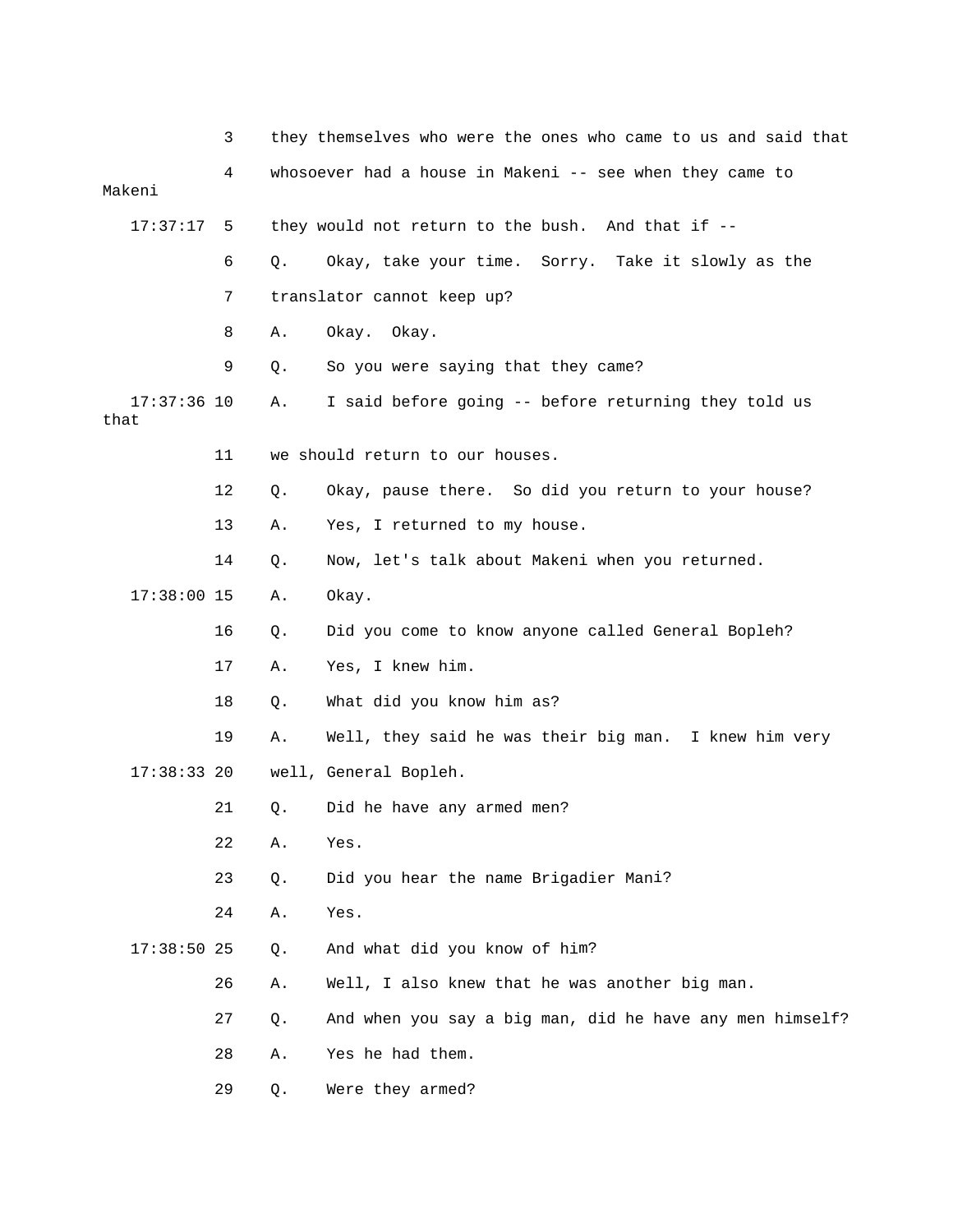| Page 120      |    | SESAY ET AL |                                                               |  |  |
|---------------|----|-------------|---------------------------------------------------------------|--|--|
|               |    |             | 22 FEBRUARY 2008<br>OPEN SESSION                              |  |  |
|               |    |             |                                                               |  |  |
|               |    |             |                                                               |  |  |
|               | 1  | Α.          | Yes, we saw them with them.                                   |  |  |
|               | 2  | Q.          | When you came back from the bushes back into Makeni, did      |  |  |
|               | 3  |             | you see or hear of anyone called Superman?                    |  |  |
|               | 4  | Α.          | Old man, I saw him. I saw -- I heard about him and I          |  |  |
| saw           |    |             |                                                               |  |  |
| 17:39:50      | 5  | him.        |                                                               |  |  |
|               | 6  | $Q$ .       | And what did you hear about him and what did you see of       |  |  |
|               | 7  | him?        |                                                               |  |  |
| when          | 8  | Α.          | Well, that one, when he came to Makeni, when we slept,        |  |  |
|               | 9  |             | we went in to our houses we would not sleep because there was |  |  |
| а             |    |             |                                                               |  |  |
| $17:40:12$ 10 |    |             | lot of tribulation, I can say.                                |  |  |
| in            | 11 | Q.          | And what kind of tribulation was there when Superman was      |  |  |
|               | 12 | town?       |                                                               |  |  |
|               | 13 | Α.          | Well, in fact, the people that he had around him would        |  |  |
|               | 14 |             | molest old men as well as old women.                          |  |  |
| $17:40:41$ 15 |    | Q.          | What kind of people did he have around him?                   |  |  |
|               | 16 | Α.          | Well, we saw people that wore uniform with him.               |  |  |
|               | 17 | Q.          | Did you see the age of the people who were with him?          |  |  |
|               | 18 | Α.          | The ones that he had?<br>Well, I cannot -- I did not -- I     |  |  |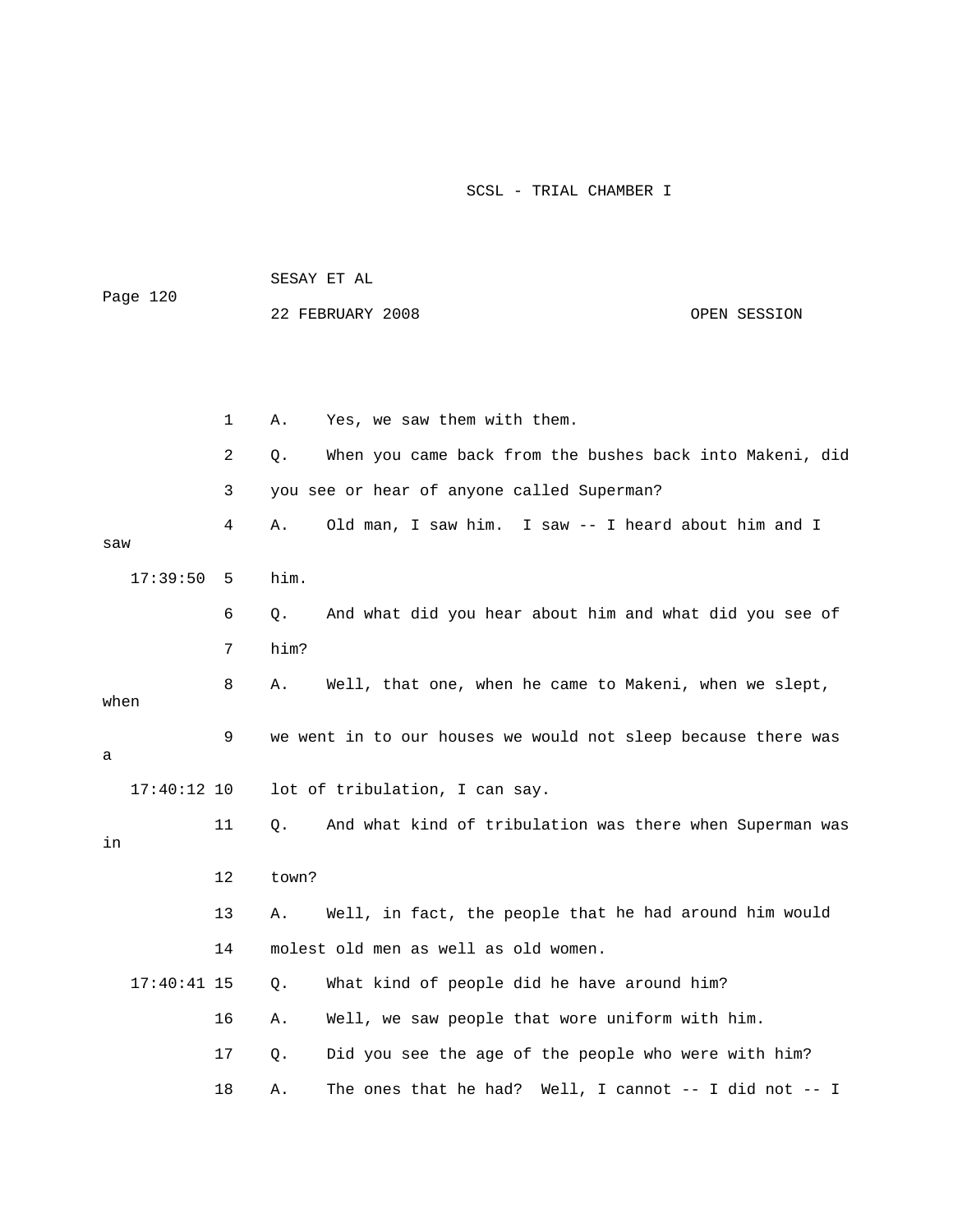|               | 19 | cannot tell the age, but he had very little children with him. |
|---------------|----|----------------------------------------------------------------|
| $17:41:17$ 20 |    | And how did the little children with him behave?<br>$Q$ .      |
| called        | 21 | Old man, those -- in fact, they had a name that was<br>Α.      |
| they          | 22 | molest. That if you are an old man they would tell you --      |
| remove        | 23 | would send you to do anything that they wanted to. See,        |
|               | 24 | this old man from this place, remove this old woman from this  |
| $17:41:48$ 25 |    | place. That is what I knew about them.                         |
|               | 26 | Were they, these molest, armed?<br>Q.                          |
| quns          | 27 | Old man, they had them. In fact, I can say that the<br>Α.      |
| even          | 28 | that they had were a sort of load for them, they could not     |
|               | 29 | move it. They would drag it.                                   |

|          | SESAY ET AL      |              |
|----------|------------------|--------------|
| Page 121 |                  |              |
|          | 22 FEBRUARY 2008 | OPEN SESSION |

 1 Q. Did you know any of General Bopleh's men by name? 2 A. Old man, I wouldn't know their names. I wouldn't know 3 their names. e 4 Q. When you first returned to Makeni, did you at first se 6 A. Mr Sesay, which Mr Sesay? Mr 17:43:14 5 Sesay?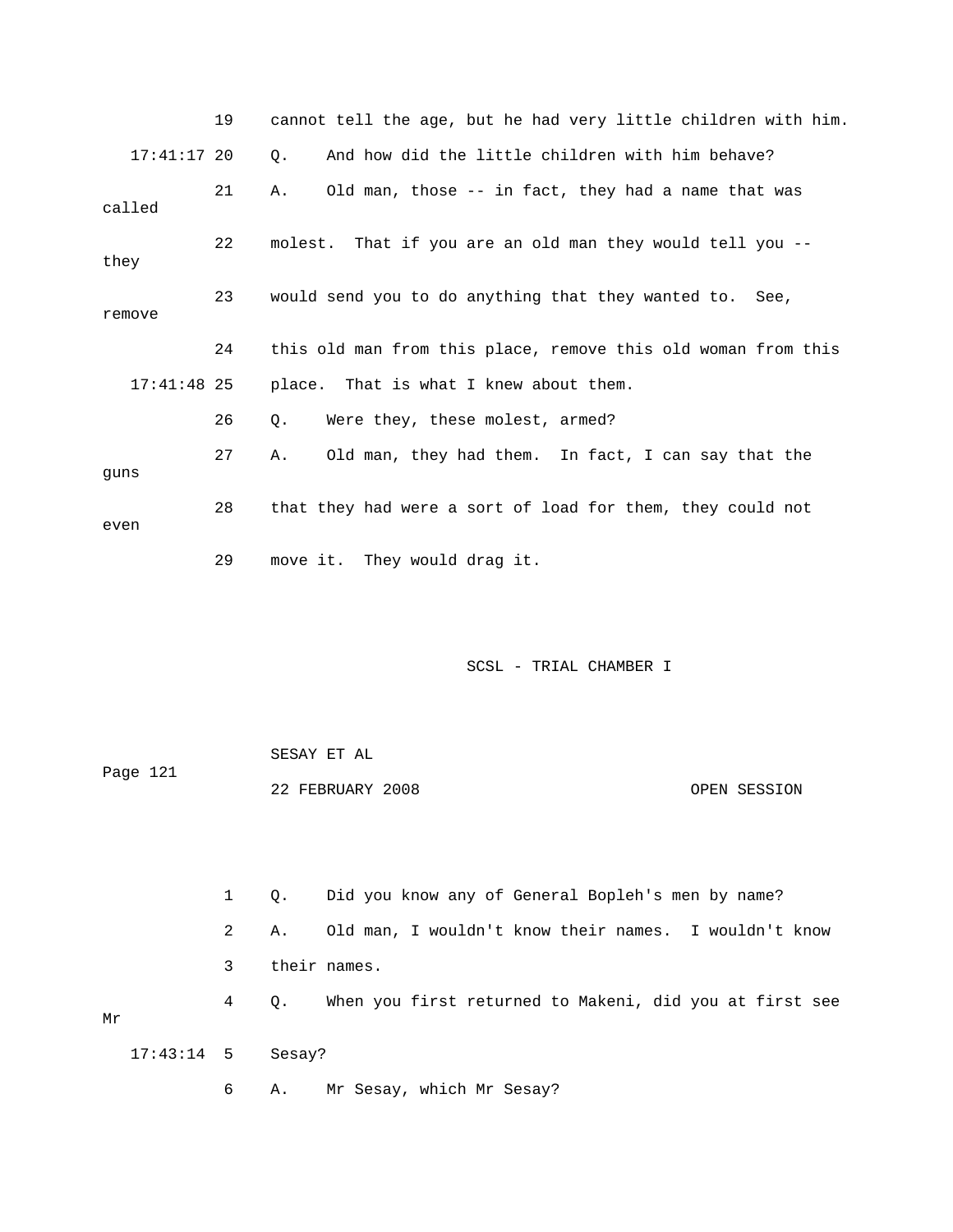7 Q. Sorry. Issa Sesay. 9 Q. And did you see him do anything in Makeni? 17:43:49 10 A. Oh, when he was in Makeni, he was the one that made us 12 Q. Were there any meetings when he was in Makeni? 13 A. Old man, so it was one, he bought mats and gave to sques mo  $17:44:17$   $15$  for peace. He did that. 17 A. Yes. 18 Q. Did you attend that meeting or learn about what 19 A. My old man, I went to the meetings and when he established 17:44:44 20 laws that nobody should steal anymore, nobody should steal 21 anymore and whosoever stole would be dealt with, and when he 22 been having these meetings and offer sacrifices, I was there. 23 Q. And how did the civilians react to that? How did the A. Oh, old man, we felt very -- we were so happy. So you 26 would sleep well because God has passed the peace through him. 27 Q. And who was Mr Sesay with when you saw him? Did you see 28 him with fighters? 29 A. Well, when he was made a big man in town he did have big 8 A. Yes, of late, yes. I saw him. to 11 sleep well, soundly. 14 and he spent his own money to churches so that -- so as to pray 16 Q. And did he hold any meetings that you are aware of? happened? had 24 civilians react to Issa Sesay's proclamation of laws? 17:45:22 25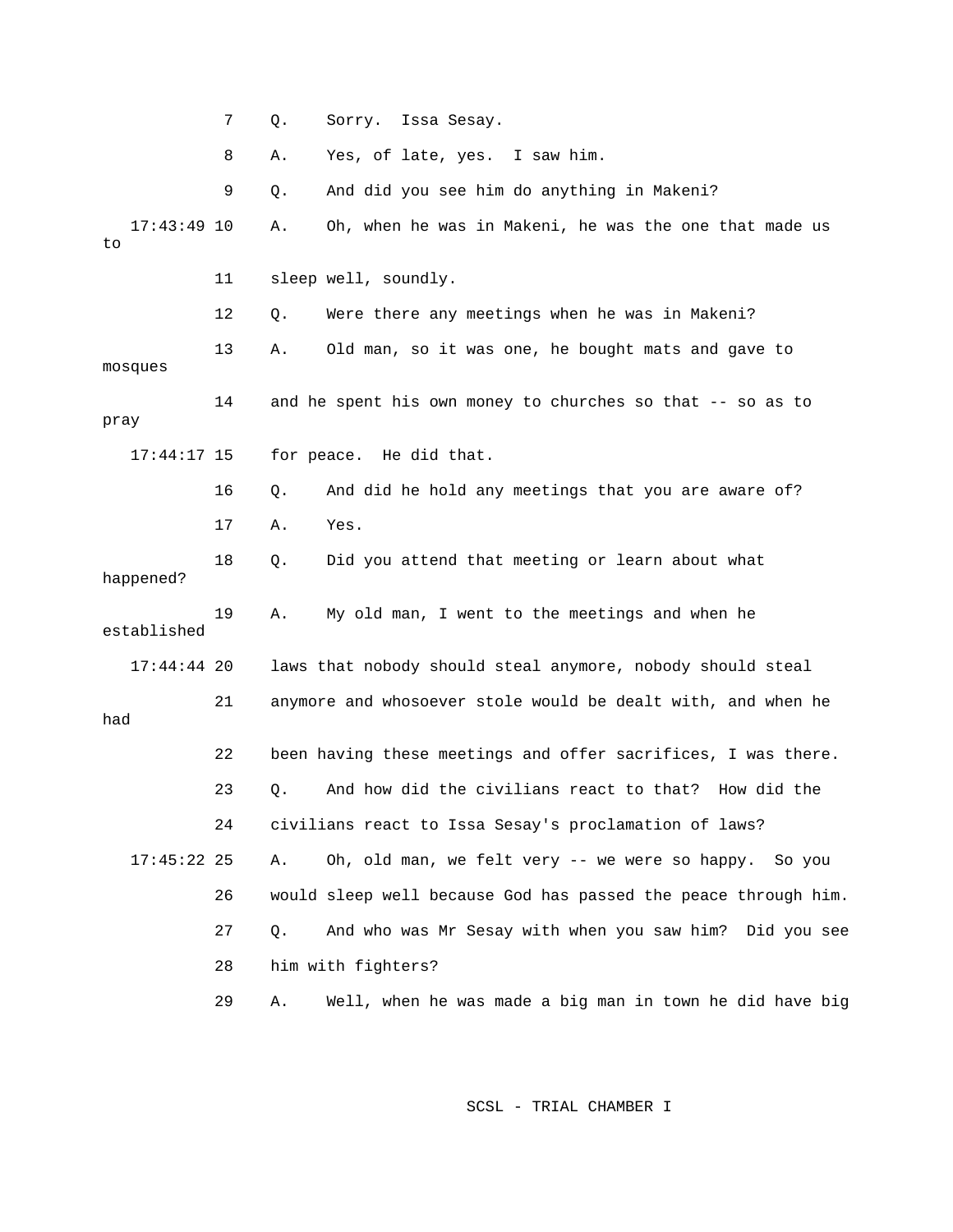SESAY ET AL

Pa ge 122

22 FEBRUARY 2008 OPEN SESSION

 1 bodyguards. 2 Q. What do you mean big bodyguards? 4 Q. What kind of age were they? 17:46:12 5 A. Well, I did not see any little children amongst those 7 people that he had but he did not have little children with him. 8 Q. That's fair enough. Thank you, Mr Witness. 9 A. You're welcome. 17:46:45 10 Q. Were you -- when Mr Sesay was in town, were you able to 12 PRESIDING JUDGE: This witness said -- this witness said 13 that -- 14 THE WITNESS: Surely, yes, we were there. That was the 17:47:00 15 time we were able to sleep soundly without any problems. tings with them and he 16 PRESIDING JUDGE: Mr Sesay had mee 17 made laws and offered sacrifices, did he say that? :47:38 20 MR JORDASH: 21 Q. Did you hear the Honourable Judge's question, Mr 3 A. He had bodyguards. that 6 he had, but I wouldn't be able to determine the ages of the 11 attend the mosque? 18 MR JORDASH: Yes. 19 PRESIDING JUDGE: Yes, what sacrifices did he offer.  $17:47:38$  20 Witness,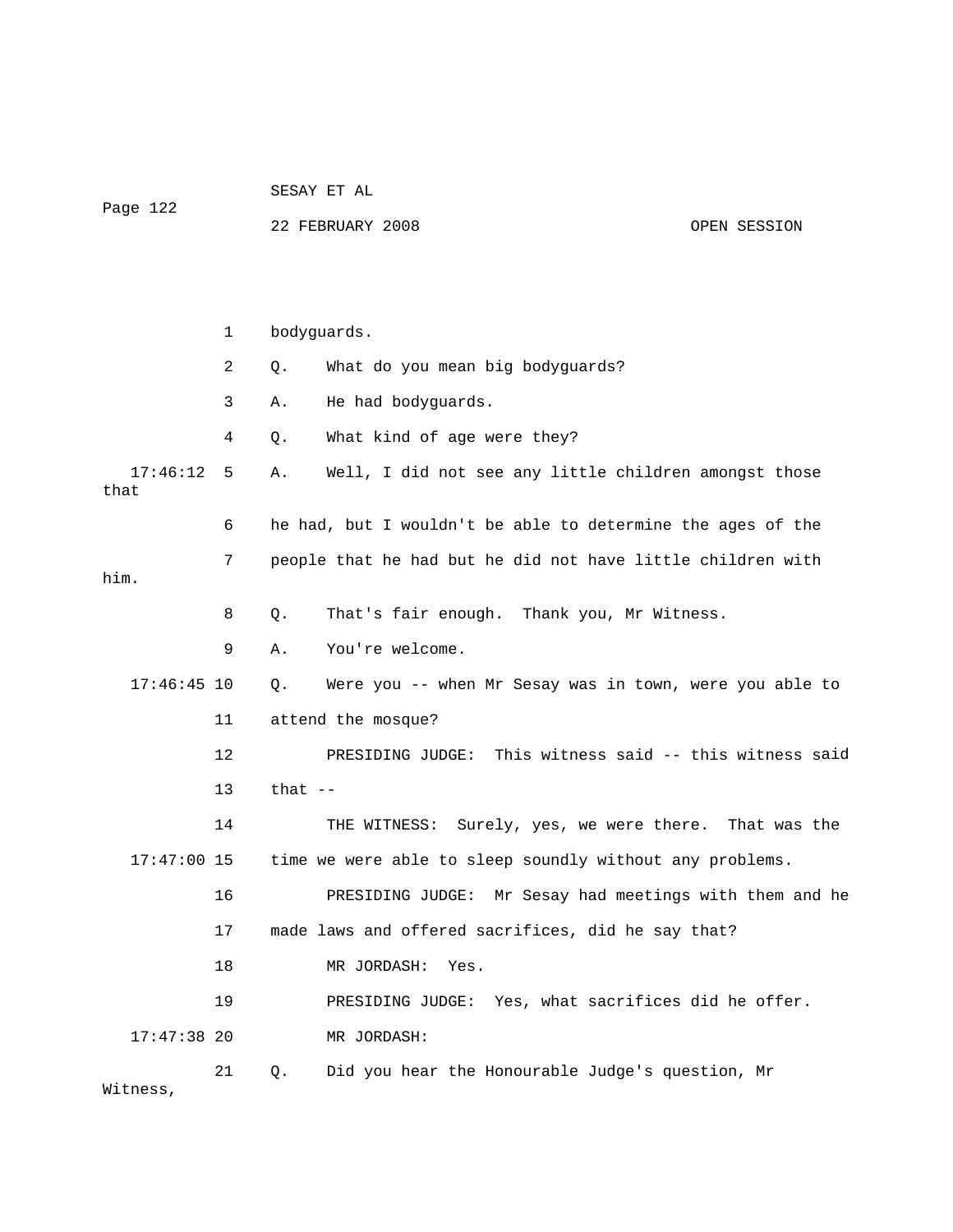|     | 22            | what sacrifices were made?                                        |
|-----|---------------|-------------------------------------------------------------------|
| say | 23            | Well, he had an old man, he was also -- well, one could<br>Α.     |
|     | 24            | he was deputising for Issa.                                       |
|     | $17:47:53$ 25 | And what did this old man do in terms of sacrifices?<br>$\circ$ . |
|     | 26            | He was called Pa Demba, he was the one that had been<br>Α.        |
|     | 27            | offering these sacrifices, and we also went and they would        |
| had | 28            | slaughter sheep and goats. It was at the junction that they       |
|     | 29            | been offering these sacrifices. He was also one of them.          |

 22 FEBRUARY 2008 OPEN SESSION SESAY ET AL Page 123

1 PRESIDING JUDGE: Goats and sheep, huh.

- 2 THE WITNESS: Yes.
- 3 MR JORDASH:

4 Q. Did --

 6 deputised for him. 17:48:36 5 PRESIDING JUDGE: Let me have the name of the person who

7 MR JORDASH: Pa Demba, I think he said. D-E-M-B-A.

- 8 THE WITNESS: What.
- 9 MR JORDASH:
- 17:48:50 10 Q. The men you have just mentioned, did you say Pa Demba? 11 A. I said his name was Pa Demba Marrah. Demba Marrah.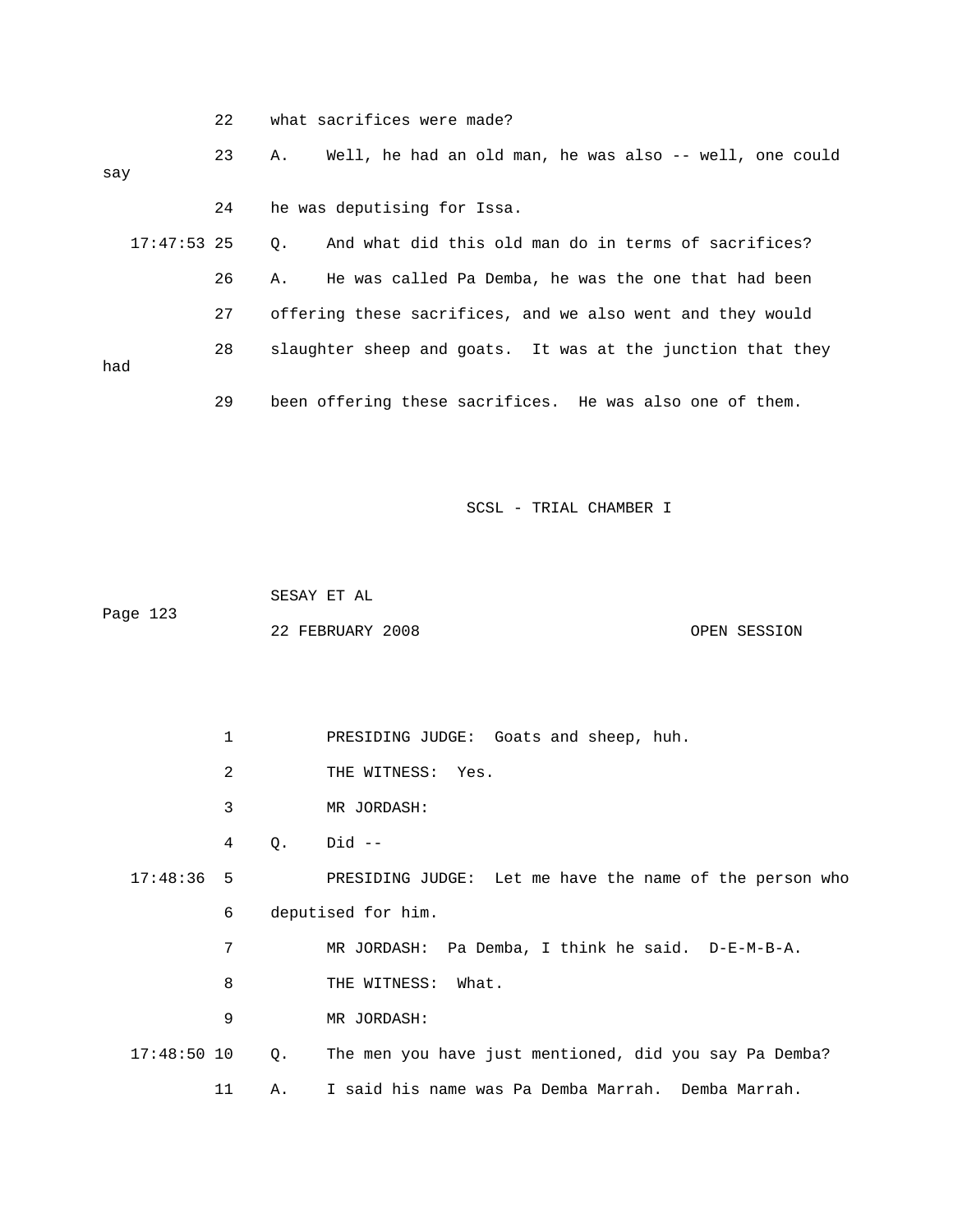| relation             | 12 | M-A-R-R-A-H. Did Pa Demba Marrah do anything in<br>Q.            |
|----------------------|----|------------------------------------------------------------------|
|                      | 13 | to you when you got back from the bushes?                        |
|                      | 14 | Yes, Pa Demba Marrah, my wife died at the hospital where<br>Α.   |
| $17:49:27$ 15<br>my  |    | the -- which the rebels made which was called Pentagon.<br>There |
|                      | 16 | wife miscarried and she was not able to survive, and she died,   |
|                      | 17 | Sallay. It was Pa Demba Marrah who called his colleagues.<br>He  |
| rebels               | 18 | brought the winding sheet and they took my wife from the         |
|                      | 19 | and brought her home.                                            |
| $17:50:17$ 20<br>you |    | You talked about life when Issa Sesay was there.<br>Q.<br>Were   |
|                      | 21 | able to go to the mosque when Superman's men were in town?       |
| in                   | 22 | Huh, old man, it was that man that brought tribulation<br>Α.     |
|                      | 23 | Nobody was able to because they had been shooting<br>that town.  |
| direction            | 24 | sporadically so you wouldn't be able to know where the           |
| $17:50:43$ 25        |    | of the cartridges. That was why we were not able to go to the    |
|                      | 26 | mosque, so we prayed in our own houses.                          |
|                      | 27 | Did Issa Sesay leave Makeni at some stage?<br>Q.                 |
| The                  | 28 | Well, Pa Issa, when he was in Makeni I knew his house.<br>Α.     |
|                      | 29 | one who made him to leave Makeni was Superman.                   |

SESAY ET AL

Page 124

22 FEBRUARY 2008 OPEN SESSION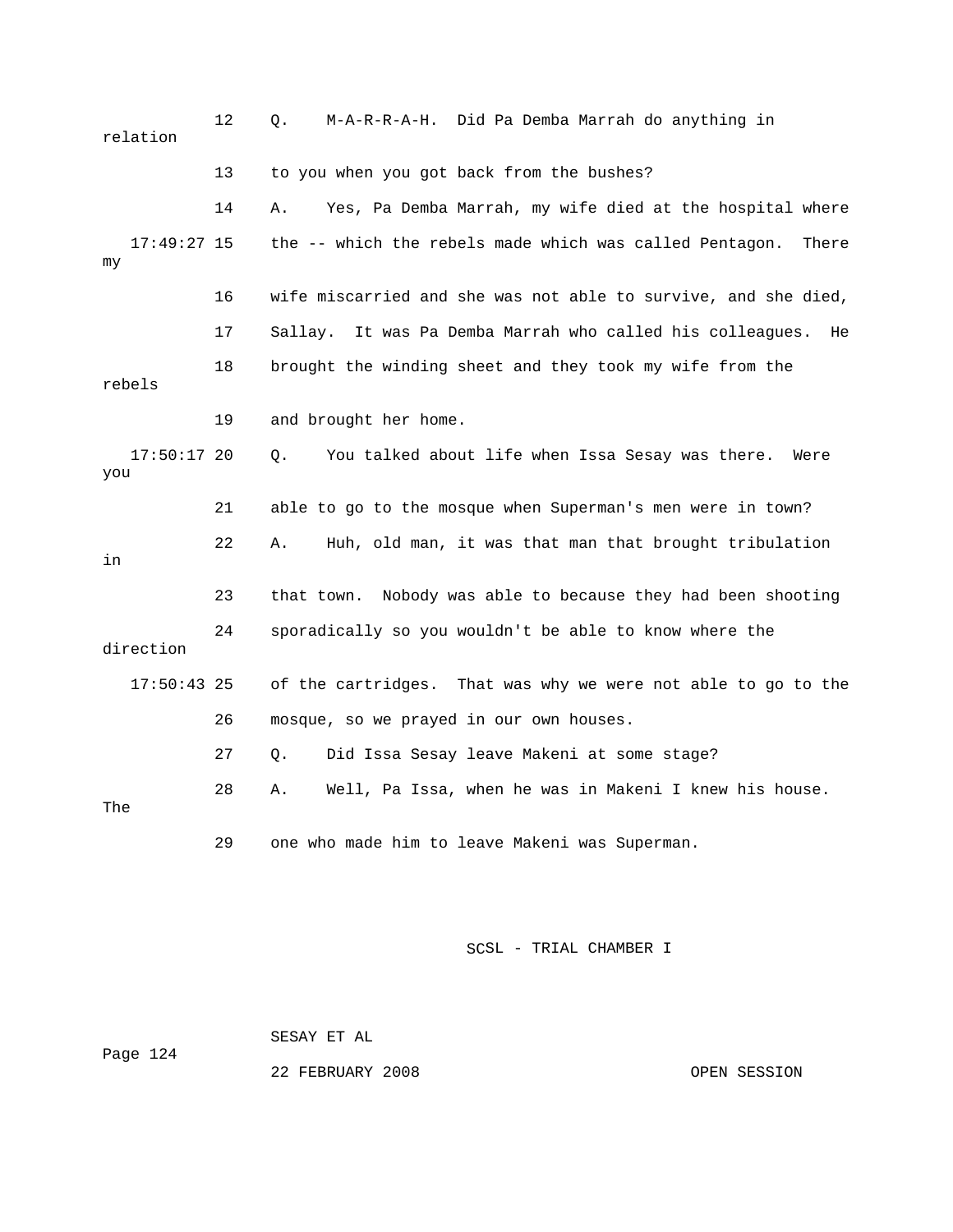1 Q. And how long was he gone, can you remember? 2 A. Who? 3 Q. How long was Issa Sesay gone from Makeni? 4 A. I do not know whether it took up to three months, four 6 went to Magburaka because this man came to kill him as a matter 7 of fact. 9 A. Well, it was so difficult, life was so difficult. We 17:52:12 10 suffered. 13 Q. And did he do anything when he came back? 14 A. Well, when he came back, see, where he started he continued 17:52:33 15 that and we get -- we had peace, schools reopened, the 16 again; some people were so audacious to go to the hospital. 19 A. Oh, yes, in fact you could go to him when something happened to you, you could go to him. And if not you could go 21 the task force. 22 Q. Thank you. Now, finally, Mr Witness, did the gunship 23 at any time when you were in Makeni? 17:51:36 5 months or five months, I cannot recall well, see, but he left and 8 Q. And how was life when he left? 11 Q. When he returned -- sorry. Did he return? 12 A. Yes later, God brought him back to us, Issa. hospital 17 Q. And was there when Issa Sesay was in town anywhere you 18 could report complaints? 17:53:11 20 to come 24 A. Oh, yes. It came, the jets.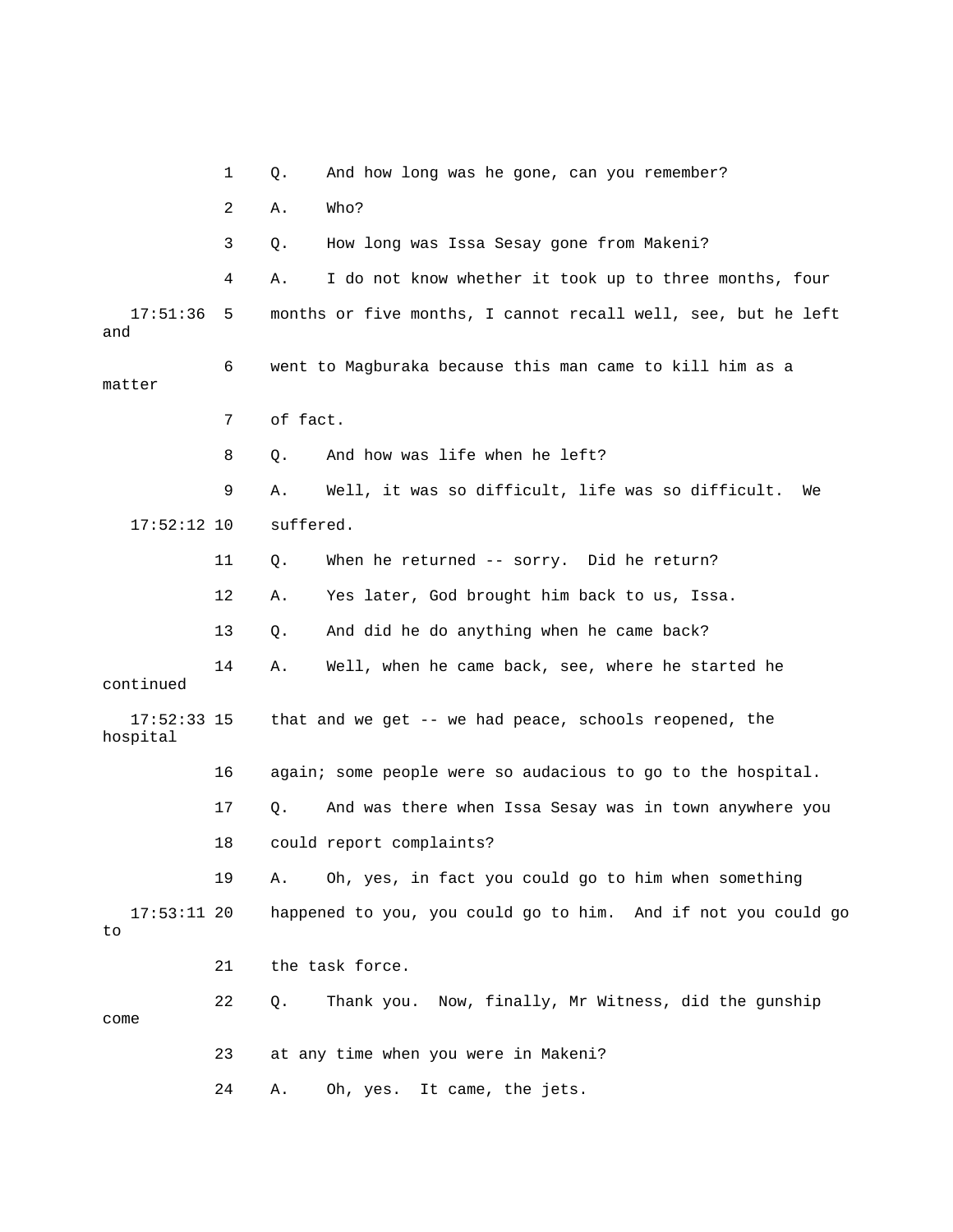17:53:43 25 Q. Did you do anything when it came? Did you stay in 26 A. I was there as a matter of fact and I was in the house 27 Issa, he, himself. 28 Q. He himself what? Makeni? of 29 A. Yes.

|          | SESAY ET AL      |              |
|----------|------------------|--------------|
| Page 125 |                  |              |
|          | 22 FEBRUARY 2008 | OPEN SESSION |

|                  | $\mathbf{1}$      | Did you stay in Makeni or did you go elsewhere?<br>Ο.               |
|------------------|-------------------|---------------------------------------------------------------------|
| оf               | 2                 | I did not go anywhere. I said that I was in the house<br>Α.         |
| in               | 3                 | Pa Issa, we went there to ask him for help. During that time        |
|                  | 4                 | his house when they had lit we saw the jets and we, we -- they      |
| 17:54:28<br>went | 5                 | had a snapshot of us. So everybody disbursed. So everybody          |
|                  | 6                 | his own way. At the back of St Francis, there we were.              |
| an               | $7^{\circ}$       | Do you have a congregation, Mr Witness, in your job as<br>$\circ$ . |
|                  | 8                 | imam. Don't say where it is if you do. Do you have a                |
|                  | 9                 | congregation?                                                       |
| $17:55:04$ 10    |                   | Yes, I had a congregation and we had the people whom we<br>Α.       |
|                  | 11                | taught the Koran.                                                   |
| your             | $12 \overline{ }$ | And did you -- are you able to say what your view or<br>О.          |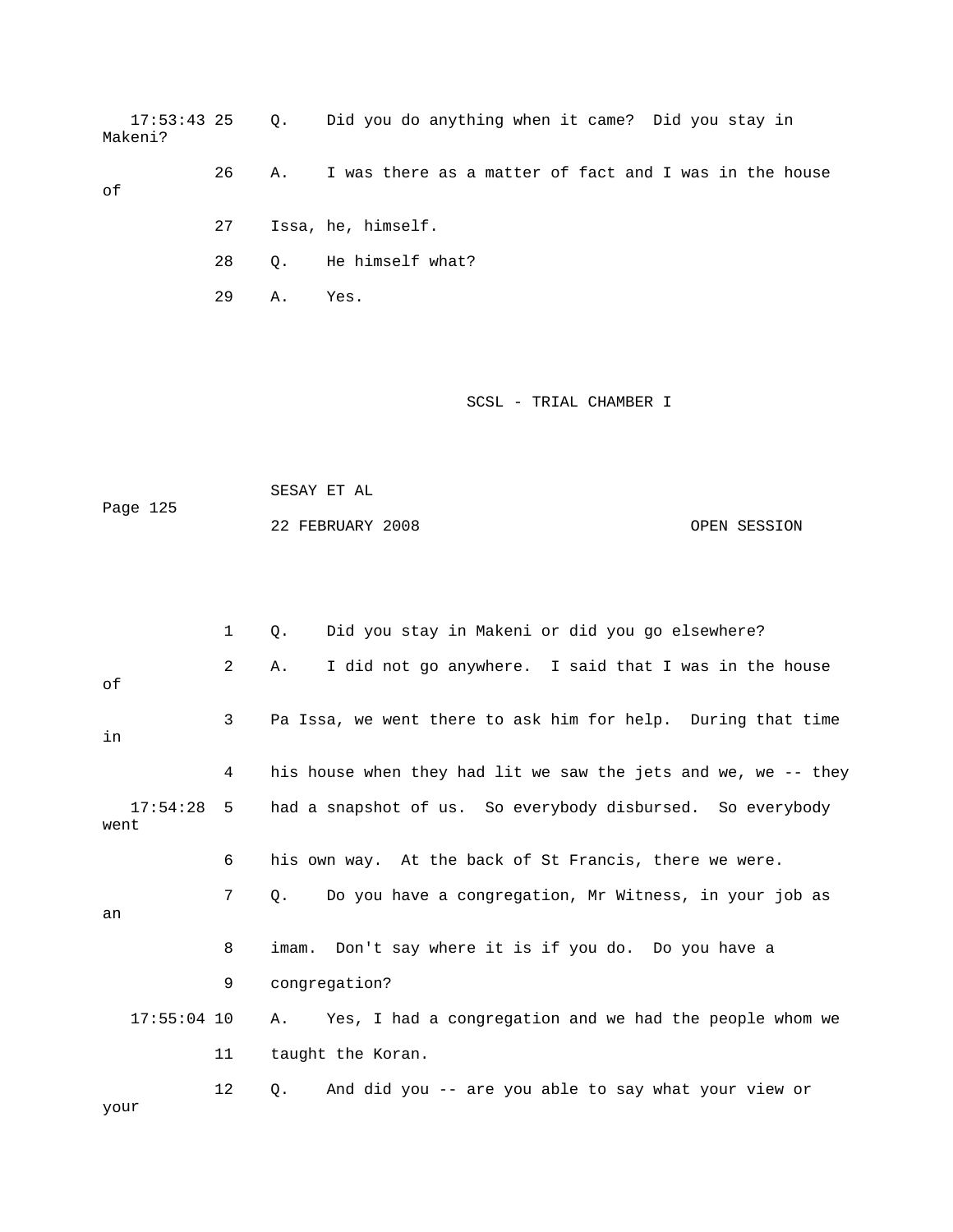|        |               | 13 |              | congregation's view is about Issa Sesay in Makeni in 1998 to   |
|--------|---------------|----|--------------|----------------------------------------------------------------|
|        |               | 14 | 1999?        | What did you observe about him as a person?                    |
| а      | $17:55:42$ 15 |    | Α.           | Old man, what Issa did for us in Makeni, if they had put       |
| and,   |               | 16 |              | ballot box, honestly, it would have been filled to the brim    |
| it     |               | 17 |              | in fact, people like me would not be able to take it, to carry |
|        |               | 18 |              | on their head.                                                 |
| before |               | 19 | Q.           | Last question, Mr Witness. Had you known Issa Sesay            |
|        | $17:56:04$ 20 |    | $- -$        |                                                                |
|        |               | 21 | Α.           | Yes.                                                           |
| known  |               | 22 | Q.           | -- before he came to Makeni in December 1998, had you          |
|        |               | 23 | him?         |                                                                |
|        |               | 24 | Α.           | See, I did not know him.                                       |
| for    | $17:56:21$ 25 |    |              | Thank you. I've got no further questions<br>MR JORDASH:        |
|        |               | 26 | the witness. |                                                                |
|        |               | 27 |              | THE WITNESS:<br>Okay.                                          |
| you.   |               | 28 |              | But there will be some more questions for<br>MR JORDASH:       |
|        |               | 29 |              | THE WITNESS:<br>Okay.                                          |

| Page 126 | SESAY ET AL      |              |
|----------|------------------|--------------|
|          | 22 FEBRUARY 2008 | OPEN SESSION |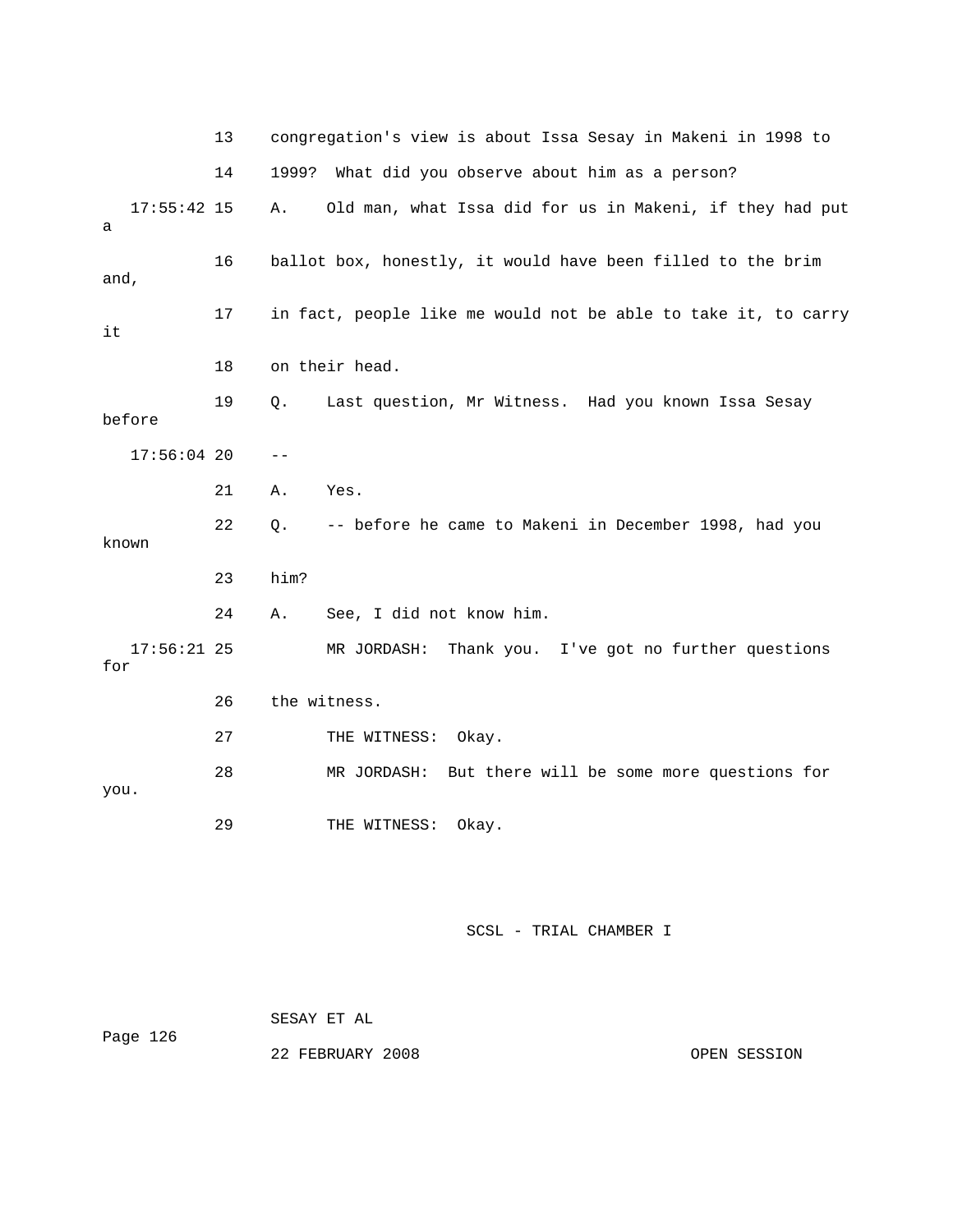1 MS MYLVAGANAM: No questions thank you. 2 PRESIDING JUDGE: No questions. You say he did not know 3 Issa Sesay before he met him in Makeni. 4 MR JORDASH: Yes before he met him in Makeni in 6 THE WITNESS: Not at all. I came to know him when he 7 to Makeni and people told me that he was the big man and what 8 did in Makeni that was the time that everybody knew him. 9 MR JORDASH: Thank you. 17:57:07 10 THE WITNESS: Welcome. 13 PRESIDING JUDGE: You wait for your turn because I might 14 not have finished, you know, with the other counsel. When it 17:57:21 15 comes to your turn, you know, you wait for me to ask you whether 16 you have questions or not. 18 PRESIDING JUDGE: Before you volunteer what your 21 Yes, Mr Cammegh. 23 PRESIDING JUDGE: I see you even abandoned your 24 THE WITNESS: If you have any questions just ask. 17:58:22 25 PRESIDING JUDGE: The witness is challenging you. 17:56:50 5 December '98. came he 11 PRESIDING JUDGE: Ms Mylvaganam, please. 12 MS MYLVAGANAM: No thank you. 17 MS MYLVAGANAM: I'm so sorry. position 19 is. As you can see I went back to Mr Sesay because I wasn't sure 17:57:34 20 of a certain issue before you sprung on your feet. 22 MR CAMMEGH: I've got no questions thank you. earphones.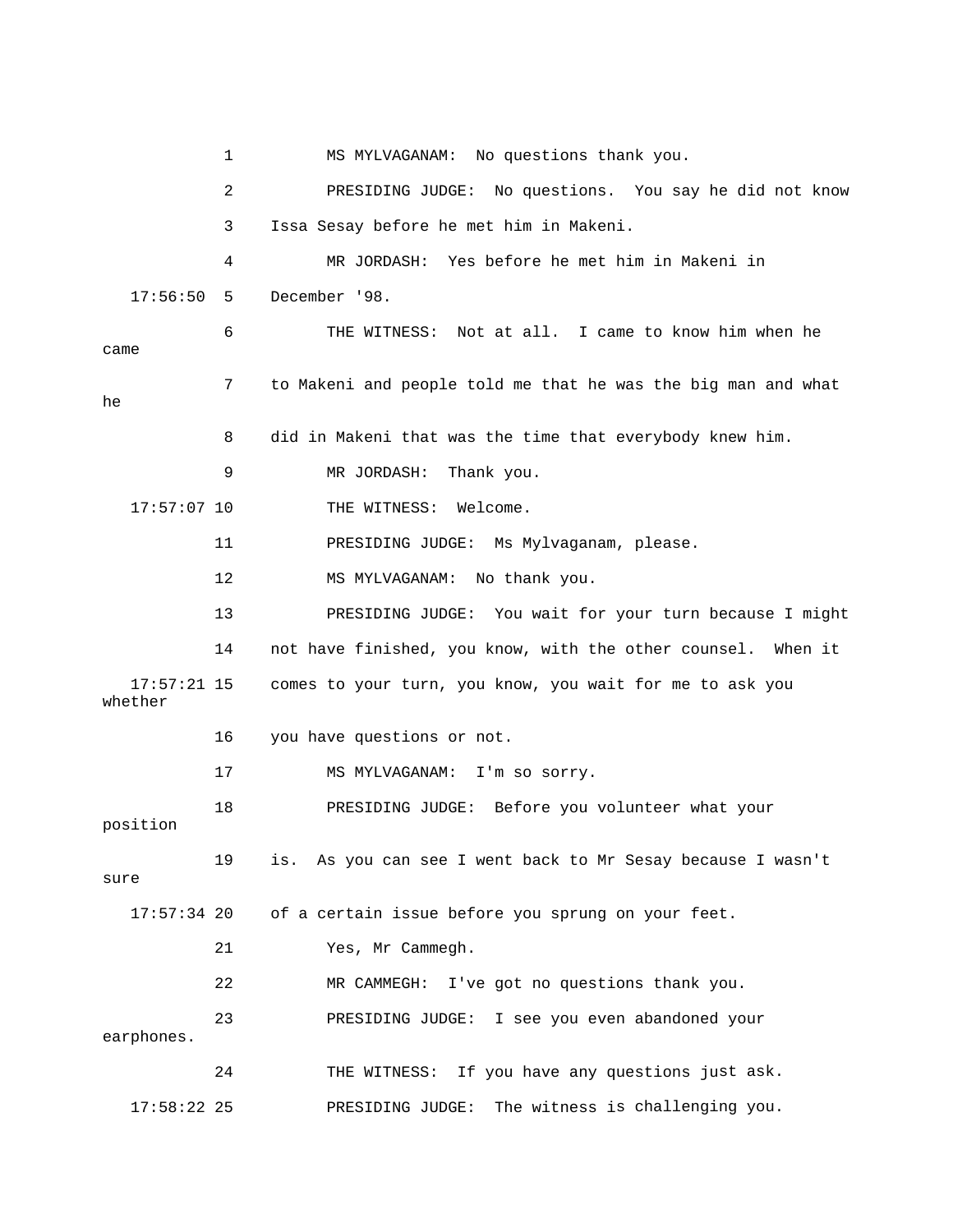| 26  | MR CAMMEGH: I'd love to take him up on the offer but at   |
|-----|-----------------------------------------------------------|
| 2.7 | ten to six --                                             |
| 28  | PRESIDING JUDGE: You'd better take him on.                |
| 29  | MR CAMMEGH: $--$ on a Friday I think I'll $--$ no, I have |

no

SCSL - TRIAL CHAMBER I

```
 22 FEBRUARY 2008 OPEN SESSION 
             SESAY ET AL 
Page 127
```

|               | 1  | questions. Seriously.                                                   |  |
|---------------|----|-------------------------------------------------------------------------|--|
| what          | 2  | PRESIDING JUDGE: Okay. Well, Mr Fynn, I'm afraid --                     |  |
| examination,  | 3  | if you had just ten minutes of, you know, of cross-                     |  |
|               | 4  | I'm sure we could go up to six provided you will close your             |  |
| to            |    | 17:59:11 5 cross-examination in ten minutes. I don't think it is likely |  |
|               | 6  | be the case.                                                            |  |
|               | 7  | MR FINN: Unfortunately I cannot give my word that that                  |  |
|               | 8  | will be the case, My Lord.                                              |  |
|               | 9  | PRESIDING JUDGE: Right.                                                 |  |
| $17:59:22$ 10 |    | MR FINN: So I'd ask that we defer.                                      |  |
|               | 11 | PRESIDING JUDGE: We'll take -- okay.                                    |  |
|               | 12 | THE WITNESS: I wanted to say something.                                 |  |
| on            | 13 | PRESIDING JUDGE: No. We are closing. You will say it                    |  |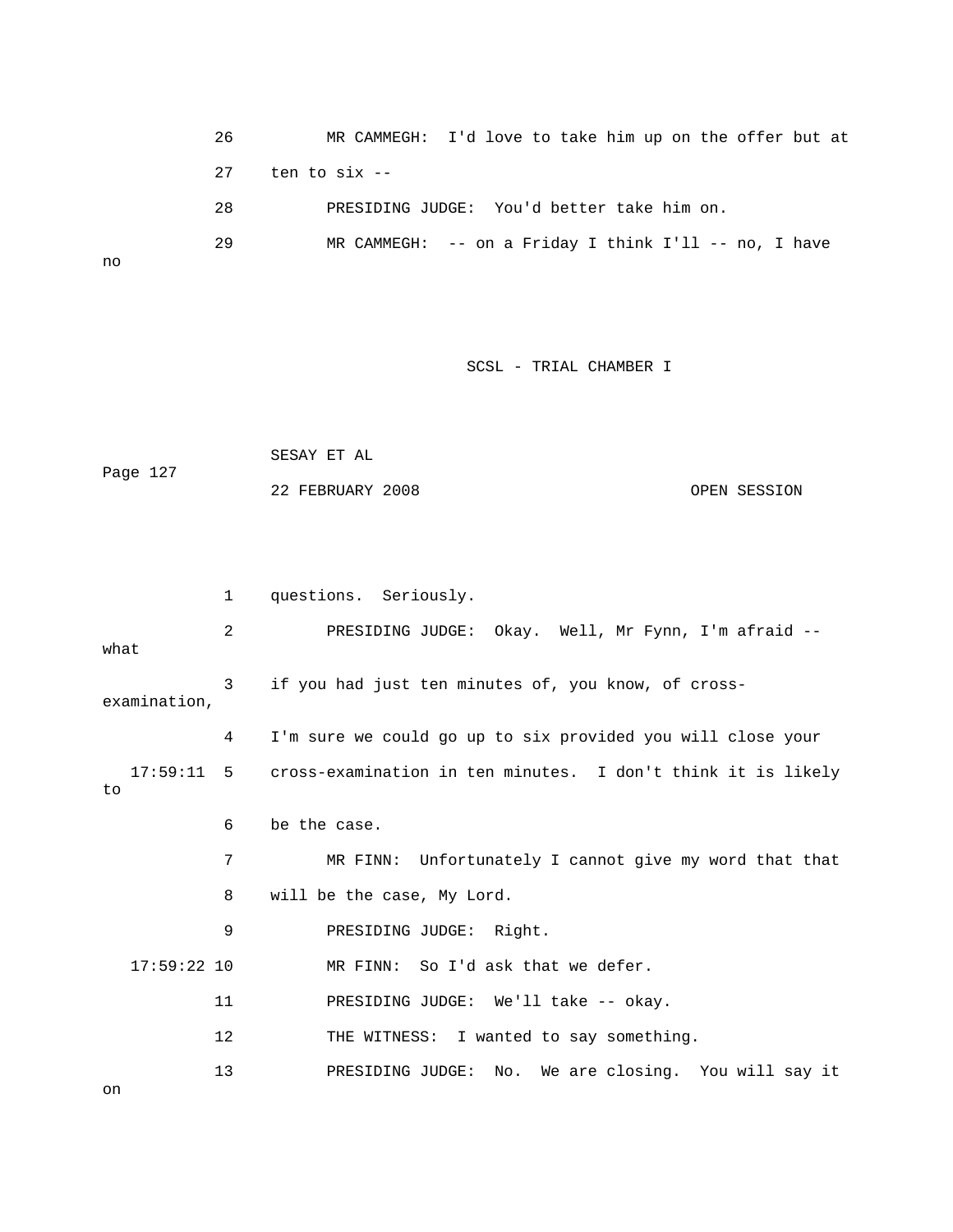|     |               | 14 | Monday. Unless it is -- is he wanting to leave. Yes, Mr       |
|-----|---------------|----|---------------------------------------------------------------|
|     | $18:00:05$ 15 |    | Witness, what did you want to say.                            |
|     |               | 16 | THE WITNESS: Well, what I wanted to say, I myself am          |
| I   |               | 17 | responsible and my own children are there. There are so many, |
|     |               | 18 | had left them for so long.                                    |
|     |               | 19 | PRESIDING JUDGE: Well, you see we have to close now, Mr       |
|     | $18:00:24$ 20 |    | Witness. We are sorry about that. We know that you are very,  |
|     |               | 21 | very responsible person in your community and we know what -- |
|     |               | 22 | THE WITNESS: Yes.                                             |
|     | lawyer        | 23 | PRESIDING JUDGE: -- your obligations are, but this            |
|     |               | 24 | here $--$                                                     |
|     | $18:00:38$ 25 |    | THE WITNESS: So it is.                                        |
|     |               | 26 | PRESIDING JUDGE: -- has some questions and he will take       |
|     |               | 27 | quite some time so maybe --                                   |
|     |               | 28 | THE WITNESS: Yes.                                             |
| for |               | 29 | PRESIDING JUDGE: -- maybe if you can be assisted to go        |

SCSL - TRIAL CHAMBER I

|          | SESAY ET AL      |              |
|----------|------------------|--------------|
| Page 128 |                  |              |
|          | 22 FEBRUARY 2008 | OPEN SESSION |

 1 a weekend and to come back on Sunday, fine, so that we will take

2 his testimony on Monday.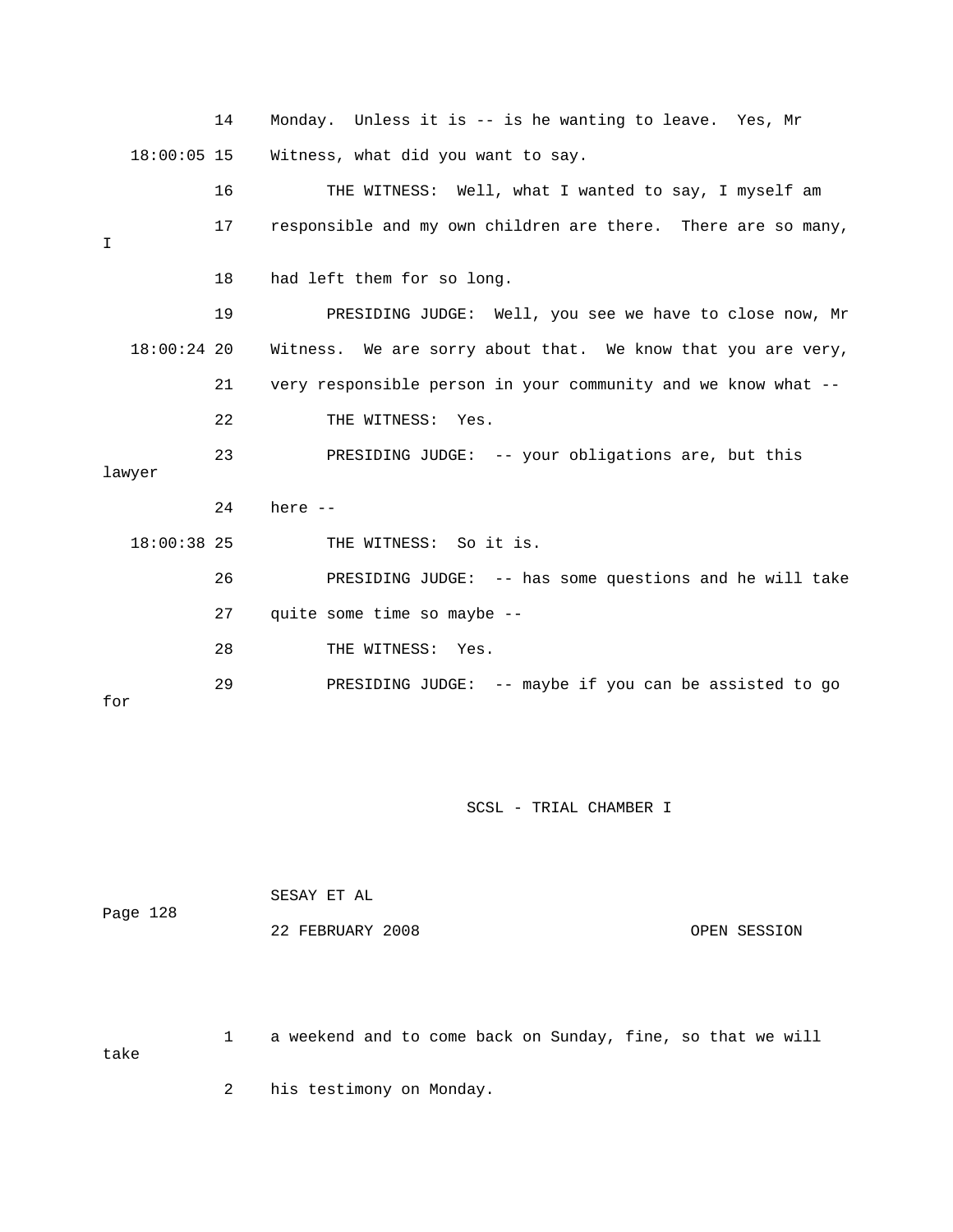3 MR JORDASH: Could -- may I be so bold -- 4 THE WITNESS: Today is Friday isn't that so? Tomorrow 18:01:00 5 Saturday. 6 PRESIDING JUDGE: Mr Jordash, yes please. 7 MR JORDASH: Is it okay if I suggest that [indiscernible] 8 the witness knows that he'd be able to go on Monday, I think 9 the normal course of events Mr Fynn would finish by the morning. 11 so he can be reassured. 12 PRESIDING JUDGE: I don't see Mr Fynn taking a whole day 14 examination-in-chief. I know cross-examination tends to be 18:01:38 15 protracted but I wouldn't imagine that Mr Fynn would take up 16 an hour for this witness to be released. I'm not in his 18 THE WITNESS: Yes. r Jordash, I 19 PRESIDING JUDGE: -- I was saying that -- M was saying that if he can be assisted, if he has a very urgent issue 21 to attend to in the village he can do that, you know, tomorrow 23 MR JORDASH: Well I -- I hope WVS [inaudible]. 24 THE WITNESS: Well, what I want -- what I want us to do , is is in 18:01:22 10 I hope I'm not speaking out of turn but just so the witness knows 13 when you have taken a very short time, you know, in your to 17 strategies, you know, but Mr Witness -- 18:01:59 20 22 and come back on Sunday. 18:02:15 25 I will bare up to Monday because if I should go tomorrow -- 26 PRESIDING JUDGE: Thank you very much.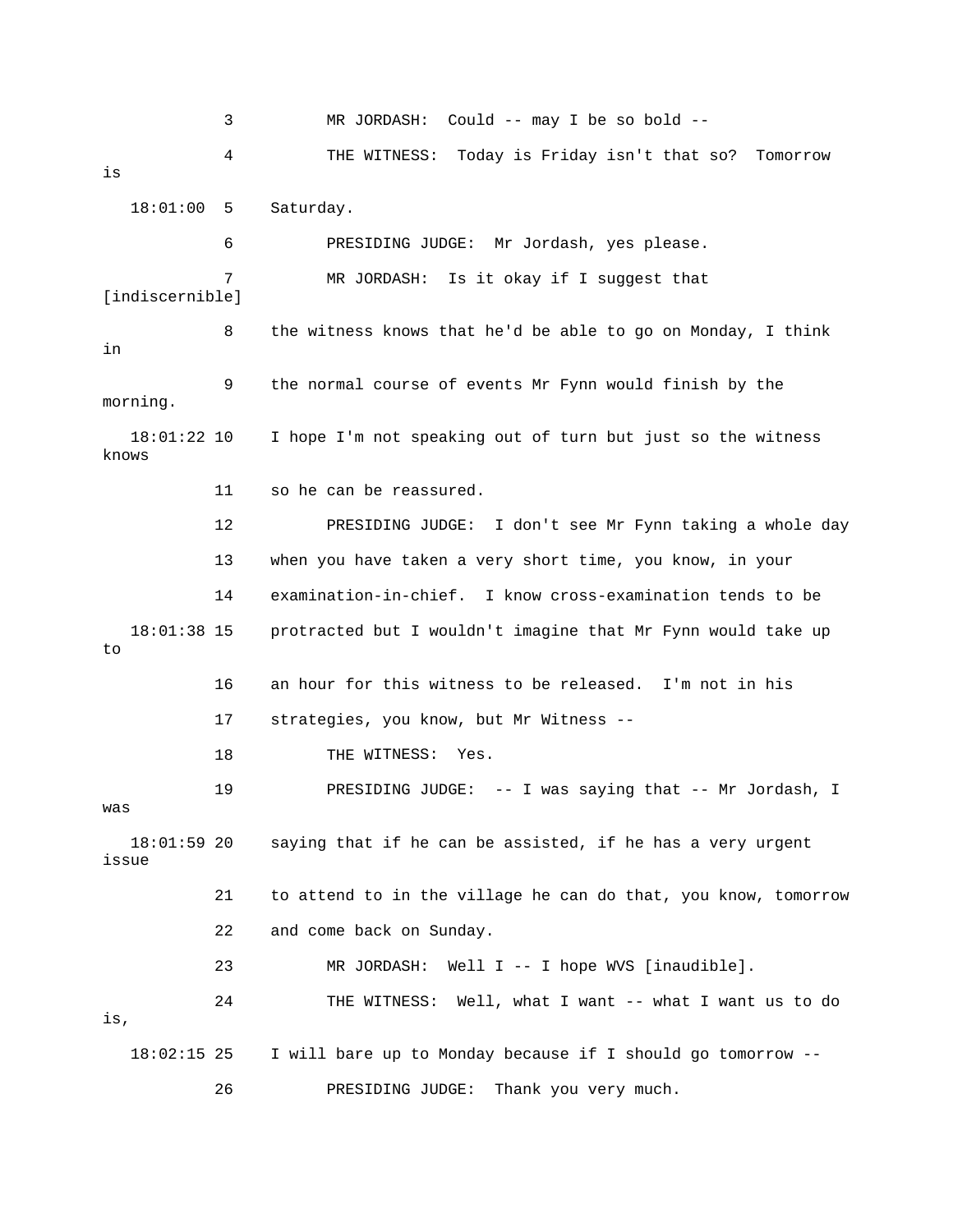27 THE WITNESS: -- I will not be able to come back. 28 PRESIDING JUDGE: Thank you very much, Mr Witness. 29 THE WITNESS: Okay.

SCSL - TRIAL CHAMBER I **SCSL** 

|          | SESAY ET AL      |              |
|----------|------------------|--------------|
| Page 129 |                  |              |
|          | 22 FEBRUARY 2008 | OPEN SESSION |

 1 PRESIDING JUDGE: Like you've said, you have to live 2 that, you know. We'll do everything to finish with you on 4 THE WITNESS: Okay, because if I should go and the 18:02:39 5 responsibilities that I have, people will not allow me to come 7 PRESIDING JUDGE: All right. Thank you very much. 8 THE WITNESS: Okay. 9 PRESIDING JUDGE: So we adjourn this case to -- your 18:02:49 10 testimony, we're adjourning it to Monday at 9.30. So you'll 11 brought here at 9.30 and I'm sure before it is 12, we will be 12 through with you. 14 PRESIDING JUDGE: Well, learned counsel, I think we've come with 3 Monday, huh? Unless you will say [inaudible] -- 6 back. be 13 THE WITNESS: Okay. 18:03:06 15 to the end of our proceedings. Have a very restful weekend

and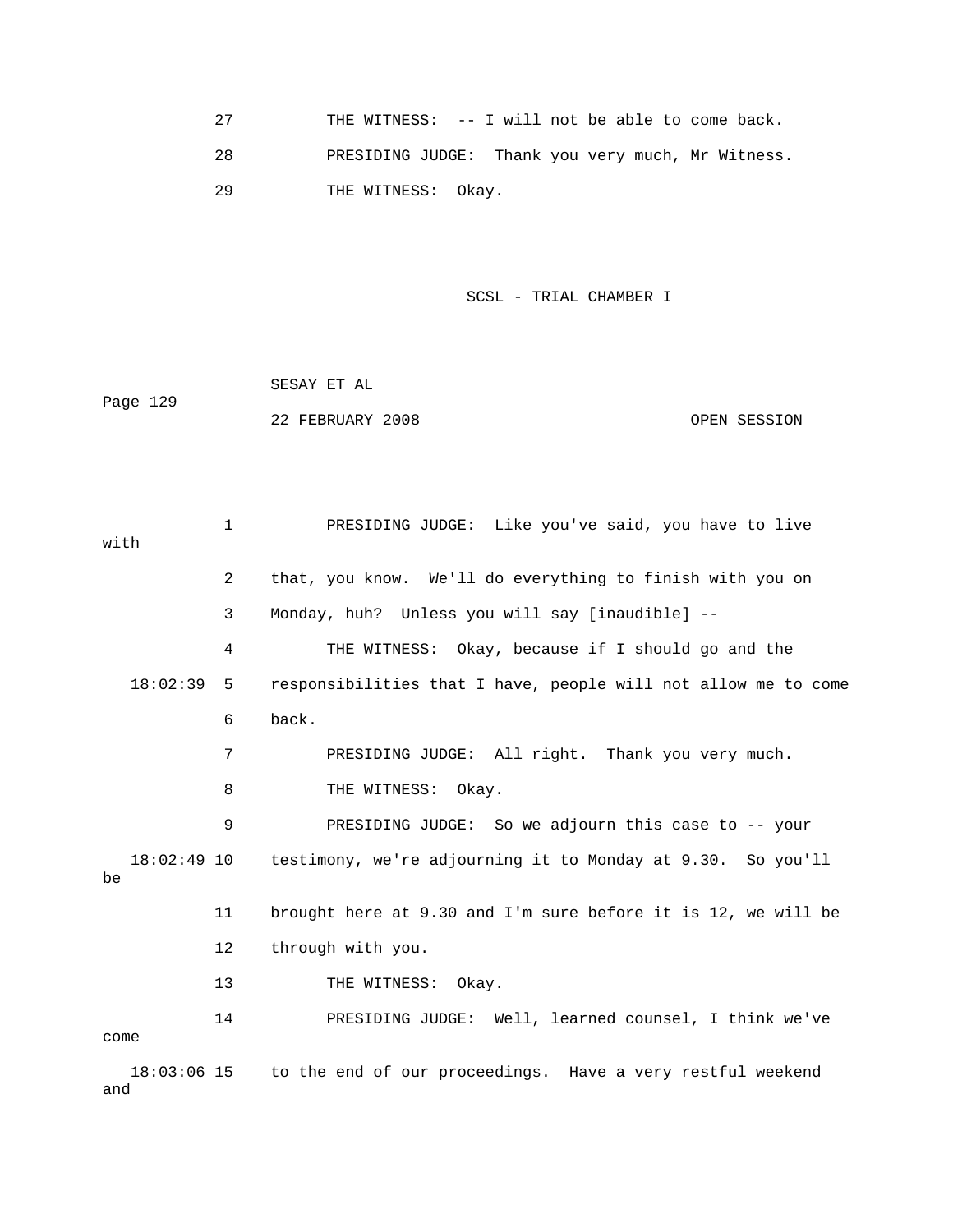|      | 16          | the Chamber will now rise, please.          |
|------|-------------|---------------------------------------------|
| p.m. | 17          | [Whereupon the hearing adjourned at 6.03    |
|      | $18\,$      | to be reconvened on Monday, the 25th day of |
|      | 19          | February 2008 at 9.30 a.m.]                 |
|      | $20$        |                                             |
|      | $2\sqrt{1}$ |                                             |
|      | $2\sqrt{2}$ |                                             |
|      | 23          |                                             |
|      | 24          |                                             |
|      | 25          |                                             |
|      | 26          |                                             |
|      | 27          |                                             |
|      | 28          |                                             |
|      | 29          |                                             |

SCSL - TRIAL CHAMBER I

EXHIBITS:

| 12 | Exhibit No. 290 |  |
|----|-----------------|--|
| 18 | Exhibit No. 291 |  |
| 36 | Exhibit No. 292 |  |